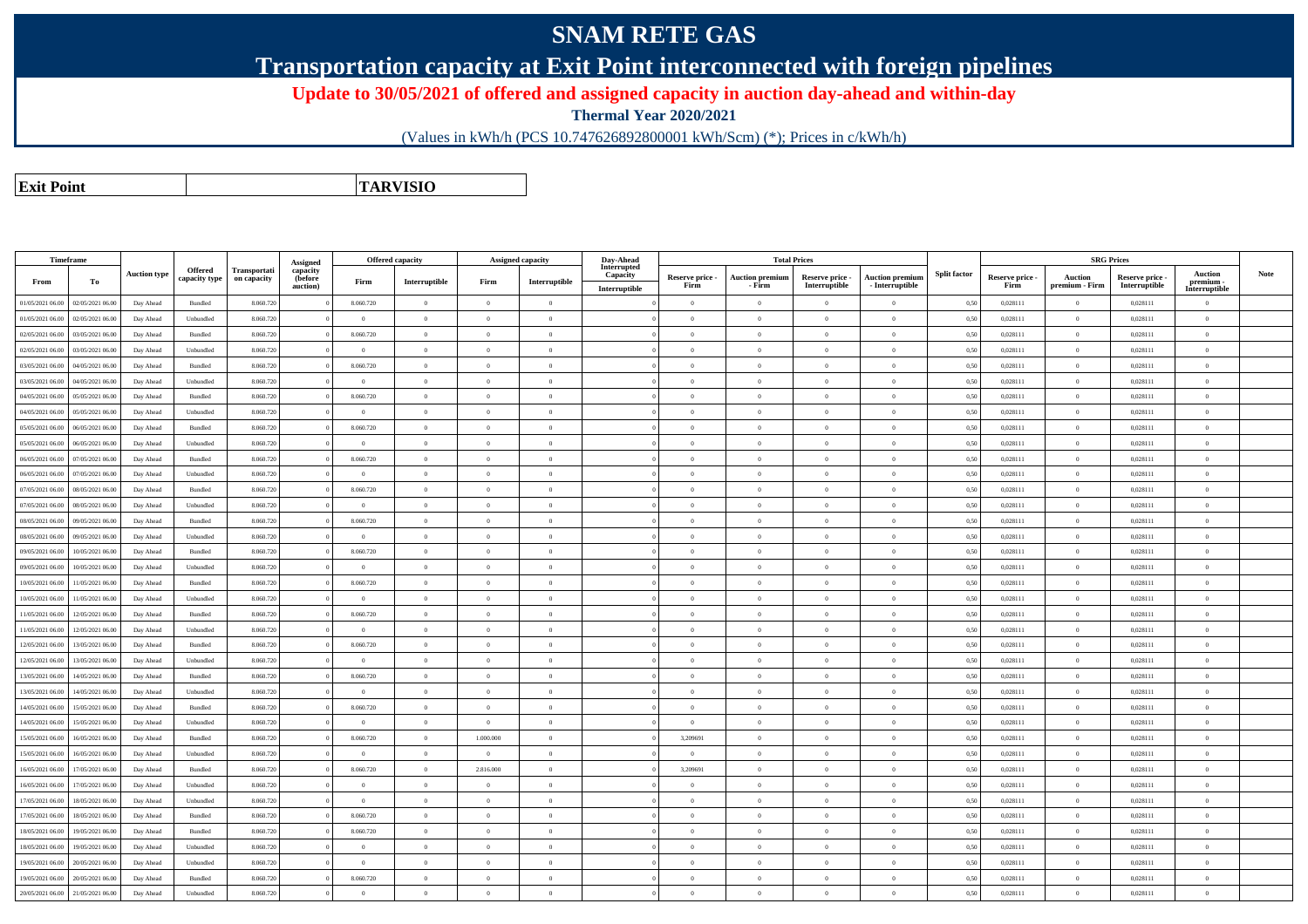| 20/05/2021 06:00<br>21/05/2021 06:00 | Day Ahead |            | Bundled            | 8.060.720 | 8.060.720      | $\overline{0}$ | 1.000          |                | 3,209691       | $\Omega$       | $\theta$       | $\theta$       | 0,50 | 0,028111 | $\theta$       | 0,028111       | $\overline{0}$           |  |
|--------------------------------------|-----------|------------|--------------------|-----------|----------------|----------------|----------------|----------------|----------------|----------------|----------------|----------------|------|----------|----------------|----------------|--------------------------|--|
| 21/05/2021 06:00<br>22/05/2021 06:00 |           | Day Ahead  | Bundled            | 8.060.720 | 8.060.720      | $\overline{0}$ | $\theta$       | $\overline{0}$ | $\overline{0}$ | $\bf{0}$       | $\overline{0}$ | $\bf{0}$       | 0,50 | 0,028111 | $\theta$       | 0,028111       | $\overline{0}$           |  |
| 21/05/2021 06:00<br>22/05/2021 06:00 |           | Day Ahead  | Unbundled          | 8.060.720 | $\bf{0}$       | $\overline{0}$ | $\overline{0}$ | $\overline{0}$ | $\bf{0}$       | $\bf{0}$       | $\bf{0}$       | $\mathbf{0}$   | 0,50 | 0,028111 | $\overline{0}$ | 0,028111       | $\overline{0}$           |  |
|                                      |           |            |                    |           | $\overline{0}$ |                |                |                |                |                |                |                |      |          | $\overline{0}$ |                | $\overline{0}$           |  |
| 22/05/2021 06:00<br>23/05/2021 06:00 |           | Day Ahead  | Unbundled          | 8.060.720 |                | $\overline{0}$ | $\overline{0}$ | $\overline{0}$ | $\overline{0}$ | $\bf{0}$       | $\overline{0}$ | $\overline{0}$ | 0.50 | 0.028111 |                | 0,028111       |                          |  |
| 22/05/2021 06:00<br>23/05/2021 06:00 |           | Day Ahead  | Bundled            | 8.060.720 | 8.060.720      | $\overline{0}$ | $\overline{0}$ | $\overline{0}$ | $\overline{0}$ | $\bf{0}$       | $\overline{0}$ | $\bf{0}$       | 0,50 | 0,028111 | $\,$ 0 $\,$    | 0,028111       | $\overline{0}$           |  |
| 23/05/2021 06:00<br>24/05/2021 06:00 |           | Day Ahead  | Unbundled          | 8.060.720 | $\mathbf{0}$   | $\overline{0}$ | $\overline{0}$ | $\overline{0}$ | $\bf{0}$       | $\overline{0}$ | $\overline{0}$ | $\mathbf{0}$   | 0,50 | 0,028111 | $\overline{0}$ | 0,028111       | $\bf{0}$                 |  |
| 23/05/2021 06:00<br>24/05/2021 06.00 |           | Day Ahead  | Bundled            | 8.060.720 | 8.060.720      | $\overline{0}$ | $\overline{0}$ | $\overline{0}$ | $\overline{0}$ | $\overline{0}$ | $\overline{0}$ | $\overline{0}$ | 0.50 | 0,028111 | $\overline{0}$ | 0,028111       | $\overline{0}$           |  |
|                                      |           |            |                    |           |                |                |                |                |                |                |                |                |      |          |                |                |                          |  |
| 25/05/2021 06:00<br>26/05/2021 06:00 |           | Day Ahead  | Unbundled          | 8.060.720 | $\theta$       | $\overline{0}$ | $\theta$       | $\overline{0}$ | $\overline{0}$ | $\bf{0}$       | $\overline{0}$ | $\bf{0}$       | 0,50 | 0,028111 | $\,$ 0 $\,$    | 0,028111       | $\overline{0}$           |  |
| 25/05/2021 06:00<br>26/05/2021 06:00 |           | Day Ahead  | Bundled            | 8.060.720 | 8.060.720      | $\overline{0}$ | $\overline{0}$ | $\overline{0}$ | $\bf{0}$       | $\bf{0}$       | $\bf{0}$       | $\bf{0}$       | 0,50 | 0,028111 | $\bf{0}$       | 0,028111       | $\overline{0}$           |  |
| 26/05/2021 06:00<br>27/05/2021 06:00 |           | Day Ahead  | Bundled            | 8.060.720 | 8.060.720      | $\overline{0}$ | $\overline{0}$ | $\overline{0}$ | $\overline{0}$ | $\overline{0}$ | $\overline{0}$ | $\overline{0}$ | 0.50 | 0,028111 | $\overline{0}$ | 0,028111       | $\overline{0}$           |  |
| 26/05/2021 06:00<br>27/05/2021 06:00 |           |            |                    | 8.060.720 | $\theta$       | $\overline{0}$ | $\theta$       | $\overline{0}$ | $\overline{0}$ | $\bf{0}$       | $\overline{0}$ |                |      | 0,028111 | $\,$ 0 $\,$    | 0,028111       | $\overline{0}$           |  |
|                                      |           | Day Ahead  | Unbundled          |           |                |                |                |                |                |                |                | $\bf{0}$       | 0,50 |          |                |                |                          |  |
| 27/05/2021 06:00<br>28/05/2021 06:00 |           | Day Ahead  | Bundled            | 8.060.720 | 8.060.720      | $\overline{0}$ | $\overline{0}$ | $\overline{0}$ | $\bf{0}$       | $\bf{0}$       | $\bf{0}$       | $\mathbf{0}$   | 0,50 | 0,028111 | $\bf{0}$       | 0,028111       | $\overline{\phantom{a}}$ |  |
| 27/05/2021 06:00<br>28/05/2021 06:00 |           | Day Ahead  | Unbundled          | 8.060.720 | $\overline{0}$ | $\overline{0}$ | $\overline{0}$ | $\overline{0}$ | $\overline{0}$ | $\bf{0}$       | $\overline{0}$ | $\overline{0}$ | 0.50 | 0,028111 | $\overline{0}$ | 0.028111       | $\overline{0}$           |  |
| 28/05/2021 06:00<br>29/05/2021 06:00 |           | Day Ahead  | Bundled            | 8.060.720 | 8.060.720      | $\overline{0}$ | $\theta$       | $\overline{0}$ | $\overline{0}$ | $\bf{0}$       | $\overline{0}$ | $\bf{0}$       | 0,50 | 0,028111 | $\,$ 0 $\,$    | 0,028111       | $\overline{0}$           |  |
|                                      |           |            |                    |           |                |                |                |                |                |                |                |                |      |          |                |                |                          |  |
| 28/05/2021 06:00<br>29/05/2021 06:00 |           | Day Ahead  | Unbundled          | 8.060.720 | $\mathbf{0}$   | $\overline{0}$ | $\overline{0}$ | $\overline{0}$ | $\bf{0}$       | $\overline{0}$ | $\overline{0}$ | $\mathbf{0}$   | 0,50 | 0,028111 | $\overline{0}$ | 0,028111       | $\bf{0}$                 |  |
| 29/05/2021 06:00<br>30/05/2021 06:00 |           | Day Ahead  | Bundled            | 8.060.720 | 8.060.720      | $\overline{0}$ | $\overline{0}$ | $\overline{0}$ | $\overline{0}$ | $\overline{0}$ | $\overline{0}$ | $\overline{0}$ | 0.50 | 0,028111 | $\overline{0}$ | 0,028111       | $\overline{0}$           |  |
| 29/05/2021 06:00<br>30/05/2021 06:00 |           | Day Ahead  | Unbundled          | 8.060.720 | $\overline{0}$ | $\overline{0}$ | $\theta$       | $\overline{0}$ | $\overline{0}$ | $\bf{0}$       | $\overline{0}$ | $\bf{0}$       | 0,50 | 0,028111 | $\,$ 0 $\,$    | 0,028111       | $\overline{0}$           |  |
| 30/05/2021 06:00<br>31/05/2021 06:00 |           | Day Ahead  | Bundled            | 8.060.720 | 8.060.720      | $\overline{0}$ | $\overline{0}$ | $\overline{0}$ | $\bf{0}$       | $\bf{0}$       | $\bf{0}$       | $\mathbf{0}$   | 0,50 | 0,028111 | $\overline{0}$ | 0,028111       | $\overline{\phantom{a}}$ |  |
|                                      |           |            |                    |           |                |                |                |                |                |                |                |                |      |          |                |                |                          |  |
| 30/05/2021 06:00<br>31/05/2021 06:00 |           | Day Ahead  | Unbundled          | 8.060.720 | $\overline{0}$ | $\overline{0}$ | $\overline{0}$ | $\overline{0}$ | $\overline{0}$ | $\overline{0}$ | $\overline{0}$ | $\overline{0}$ | 0.50 | 0,028111 | $\overline{0}$ | 0,028111       | $\overline{0}$           |  |
| 31/05/2021 06:00<br>01/06/2021 06:00 |           | Day Ahead  | Unbundled          | 8.060.720 | $\theta$       | $\overline{0}$ | $\theta$       | $\overline{0}$ | $\overline{0}$ | $\bf{0}$       | $\overline{0}$ | $\bf{0}$       | 0,50 | 0,028111 | $\,$ 0 $\,$    | 0,028111       | $\overline{0}$           |  |
| 31/05/2021 06:00<br>01/06/2021 06:00 |           | Day Ahead  | Bundled            | 8.060.720 | 8.060.720      | $\overline{0}$ | $\overline{0}$ | $\overline{0}$ | $\bf{0}$       | $\bf{0}$       | $\bf{0}$       | $\mathbf{0}$   | 0,50 | 0,028111 | $\overline{0}$ | 0,028111       | $\overline{0}$           |  |
| 01/05/2021 06:00<br>02/05/2021 06:00 |           | Within Dav | Bundled            | 8.060.720 | 8.060.720      | $\overline{0}$ | $\overline{0}$ | $\overline{0}$ | $\overline{0}$ | $\bf{0}$       | $\overline{0}$ | $\overline{0}$ | 0.50 | 2,811091 | $\theta$       | $\overline{0}$ | $\overline{0}$           |  |
|                                      |           |            |                    |           |                |                |                |                |                |                |                |                |      |          |                |                |                          |  |
| 01/05/2021 07:00<br>02/05/2021 06:00 |           | Within Day | Bundled            | 8.060.720 | 8.060.720      | $\overline{0}$ | $\theta$       | $\overline{0}$ | $\overline{0}$ | $\bf{0}$       | $\overline{0}$ | $\bf{0}$       | 0,50 | 2,693962 | $\,$ 0 $\,$    | $\overline{0}$ | $\overline{0}$           |  |
| 01/05/2021 08:00<br>02/05/2021 06:00 |           | Within Day | Bundled            | 8.060.720 | 8.060.720      | $\overline{0}$ | $\overline{0}$ | $\overline{0}$ | $\bf{0}$       | $\overline{0}$ | $\overline{0}$ | $\mathbf{0}$   | 0,50 | 2,576833 | $\bf{0}$       | $\overline{0}$ | $\bf{0}$                 |  |
| 01/05/2021 09:00<br>02/05/2021 06:00 |           | Within Dav | Bundled            | 8.060.720 | 8.060.720      | $\overline{0}$ | $\overline{0}$ | $\overline{0}$ | $\overline{0}$ | $\overline{0}$ | $\overline{0}$ | $\overline{0}$ | 0.50 | 2,459705 | $\theta$       | $\overline{0}$ | $\overline{0}$           |  |
| 01/05/2021 10:00<br>02/05/2021 06:00 |           | Within Day | Bundled            | 8.060.720 | 8.060.720      | $\overline{0}$ | $\theta$       | $\overline{0}$ | $\overline{0}$ | $\bf{0}$       | $\overline{0}$ | $\bf{0}$       | 0,50 | 2,342576 | $\theta$       | $\theta$       | $\overline{0}$           |  |
|                                      |           |            |                    |           |                |                |                |                |                |                |                |                |      |          |                |                |                          |  |
| 01/05/2021 11:00<br>02/05/2021 06:00 |           | Within Day | Bundled            | 8.060.720 | 8.060.720      | $\overline{0}$ | $\overline{0}$ | $\overline{0}$ | $\bf{0}$       | $\bf{0}$       | $\bf{0}$       | $\bf{0}$       | 0,50 | 2,225447 | $\,0\,$        | $\overline{0}$ | $\bf{0}$                 |  |
| 01/05/2021 12:00<br>02/05/2021 06:00 |           | Within Day | Bundled            | 8.060.720 | 8.060.720      | $\overline{0}$ | $\overline{0}$ | $\overline{0}$ | $\overline{0}$ | $\overline{0}$ | $\overline{0}$ | $\overline{0}$ | 0.50 | 2,108318 | $\theta$       | $\overline{0}$ | $\overline{0}$           |  |
| 01/05/2021 13:00<br>02/05/2021 06:00 |           | Within Day | Bundled            | 8.060.720 | 8.060.720      | $\overline{0}$ | $\theta$       | $\overline{0}$ | $\overline{0}$ | $\bf{0}$       | $\overline{0}$ | $\bf{0}$       | 0,50 | 1,991189 | $\,$ 0 $\,$    | $\overline{0}$ | $\overline{0}$           |  |
| 01/05/2021 14:00<br>02/05/2021 06:00 |           | Within Day | Bundled            | 8.060.720 | 8.060.720      | $\overline{0}$ | $\bf{0}$       | $\overline{0}$ | $\bf{0}$       | $\bf{0}$       | $\bf{0}$       | $\bf{0}$       | 0,50 | 1,874061 | $\bf{0}$       | $\overline{0}$ | $\bf{0}$                 |  |
|                                      |           |            |                    |           |                |                |                |                |                |                |                |                |      |          |                |                |                          |  |
| 01/05/2021 15:00<br>02/05/2021 06:00 |           | Within Day | Bundled            | 8.060.720 | 8.060.720      | $\overline{0}$ | $\Omega$       | $\Omega$       | $\Omega$       | $\Omega$       | $\Omega$       | $\overline{0}$ | 0,50 | 1,756932 | $\,0\,$        | $\theta$       | $\theta$                 |  |
| 01/05/2021 16:00<br>02/05/2021 06:00 |           | Within Day | Bundled            | 8.060.720 | 8.060.720      | $\overline{0}$ | $\theta$       | $\overline{0}$ | $\overline{0}$ | $\bf{0}$       | $\overline{0}$ | $\bf{0}$       | 0,50 | 1,639803 | $\theta$       | $\overline{0}$ | $\overline{0}$           |  |
| 01/05/2021 17.00<br>02/05/2021 06:00 |           | Within Day | Bundled            | 8.060.720 | 8.060.720      | $\overline{0}$ | $\overline{0}$ | $\overline{0}$ | $\bf{0}$       | $\bf{0}$       | $\overline{0}$ | $\mathbf{0}$   | 0,50 | 1,522674 | $\bf{0}$       | $\overline{0}$ | $\bf{0}$                 |  |
| 01/05/2021 18:00<br>02/05/2021 06:00 |           | Within Day | Bundled            | 8.060.720 | 8.060.720      | $\overline{0}$ | $\Omega$       | $\Omega$       | $\Omega$       | $\bf{0}$       | $\overline{0}$ | $\overline{0}$ | 0.50 | 1,405546 | $\,0\,$        | $\theta$       | $\theta$                 |  |
|                                      |           |            |                    |           |                |                |                |                |                |                |                |                |      |          |                |                |                          |  |
| 01/05/2021 19:00<br>02/05/2021 06:00 |           | Within Day | Bundled            | 8.060.720 | 8.060.720      | $\overline{0}$ | $\theta$       | $\overline{0}$ | $\overline{0}$ | $\bf{0}$       | $\overline{0}$ | $\bf{0}$       | 0,50 | 1,288417 | $\,$ 0 $\,$    | $\overline{0}$ | $\overline{0}$           |  |
| 01/05/2021 20.00<br>02/05/2021 06:00 |           | Within Day | Bundled            | 8.060.720 | 8.060.720      | $\overline{0}$ | $\overline{0}$ | $\overline{0}$ | $\bf{0}$       | $\bf{0}$       | $\bf{0}$       | $\bf{0}$       | 0,50 | 1,171288 | $\bf{0}$       | $\overline{0}$ | $\bf{0}$                 |  |
| 01/05/2021 21:00<br>02/05/2021 06:00 |           | Within Day | Bundled            | 8.060.720 | 8.060.720      | $\overline{0}$ | $\Omega$       | $\Omega$       | $\Omega$       | $\theta$       | $\theta$       | $\overline{0}$ | 0.50 | 1.054159 | $\theta$       | $\theta$       | $\theta$                 |  |
| 01/05/2021 22:00<br>02/05/2021 06:00 |           | Within Day | Bundled            | 8.060.720 | 8.060.720      | $\overline{0}$ | $\overline{0}$ | $\overline{0}$ | $\overline{0}$ | $\bf{0}$       | $\overline{0}$ | $\bf{0}$       | 0,50 | 0,937030 | $\,$ 0 $\,$    | $\overline{0}$ | $\overline{0}$           |  |
|                                      |           |            |                    |           |                |                |                |                |                |                |                |                |      |          |                |                |                          |  |
| 01/05/2021 23.00<br>02/05/2021 06:00 |           | Within Day | Bundled            | 8.060.720 | 8.060.720      | $\overline{0}$ | $\overline{0}$ | $\overline{0}$ | $\bf{0}$       | $\bf{0}$       | $\bf{0}$       | $\mathbf{0}$   | 0,50 | 0,819902 | $\overline{0}$ | $\overline{0}$ | $\bf{0}$                 |  |
| 02/05/2021 00:00<br>02/05/2021 06:00 |           | Within Day | Bundled            | 8.060.720 | 8.060.720      | $\overline{0}$ | $\Omega$       | $\Omega$       | $\Omega$       | $\overline{0}$ | $\overline{0}$ | $\overline{0}$ | 0,50 | 0,702773 | $\,0\,$        | $\theta$       | $\theta$                 |  |
| 02/05/2021 01:00<br>02/05/2021 06:00 |           | Within Day | Bundled            | 8.060.720 | 8.060.720      | $\overline{0}$ | $\overline{0}$ | $\overline{0}$ | $\overline{0}$ | $\bf{0}$       | $\overline{0}$ | $\bf{0}$       | 0,50 | 0,585644 | $\,$ 0 $\,$    | $\overline{0}$ | $\overline{0}$           |  |
| 02/05/2021 02:00<br>02/05/2021 06:00 |           | Within Day | Bundled            | 8.060.720 | 8.060.720      | $\overline{0}$ | $\overline{0}$ | $\overline{0}$ | $\bf{0}$       | $\bf{0}$       | $\overline{0}$ | $\mathbf{0}$   | 0,50 | 0,468515 | $\overline{0}$ | $\overline{0}$ | $\bf{0}$                 |  |
|                                      |           |            |                    |           |                |                |                |                |                |                |                |                |      |          |                |                |                          |  |
| 02/05/2021 03:00<br>02/05/2021 06:00 |           | Within Day | Bundled            | 8.060.720 | 8.060.720      | $\overline{0}$ | $\Omega$       | $\Omega$       | $\Omega$       | $\Omega$       | $\Omega$       | $\overline{0}$ | 0.50 | 0,351386 | $\theta$       | $\theta$       | $\theta$                 |  |
| 02/05/2021 04:00<br>02/05/2021 06:00 |           | Within Day | Bundled            | 8.060.720 | 8.060.720      | $\overline{0}$ | $\overline{0}$ | $\overline{0}$ | $\bf{0}$       | $\bf{0}$       | $\bf{0}$       | $\bf{0}$       | 0,50 | 0,234258 | $\,0\,$        | $\,$ 0 $\,$    | $\overline{0}$           |  |
| 02/05/2021 05:00<br>02/05/2021 06:00 |           | Within Day | $\mathbf B$ undled | 8.060.720 | 8.060.720      | $\bf{0}$       | $\bf{0}$       |                |                | $\bf{0}$       |                |                | 0,50 | 0,117129 | $\bf{0}$       | $\overline{0}$ |                          |  |
| 02/05/2021 06:00<br>03/05/2021 06:00 |           | Within Day | Bundled            | 8.060.720 | 8.060.720      | $\overline{0}$ | $\overline{0}$ | $\overline{0}$ | $\Omega$       | $\overline{0}$ | $\overline{0}$ | $\overline{0}$ | 0,50 | 2,811091 | $\theta$       | $\theta$       | $\theta$                 |  |
|                                      |           |            |                    |           |                |                |                |                |                |                |                |                |      |          |                |                |                          |  |
| 02/05/2021 07:00<br>03/05/2021 06:00 |           | Within Day | Bundled            | 8.060.720 | 8.060.720      | $\overline{0}$ | $\,$ 0         | $\overline{0}$ | $\bf{0}$       | $\,$ 0 $\,$    | $\overline{0}$ | $\mathbf{0}$   | 0,50 | 2,693962 | $\,$ 0 $\,$    | $\,$ 0 $\,$    | $\,$ 0                   |  |
| 02/05/2021 08:00<br>03/05/2021 06:00 |           | Within Day | Bundled            | 8.060.720 | 8.060.720      | $\overline{0}$ | $\overline{0}$ | $\overline{0}$ | $\overline{0}$ | $\overline{0}$ | $\overline{0}$ | $\mathbf{0}$   | 0,50 | 2,576833 | $\overline{0}$ | $\bf{0}$       | $\bf{0}$                 |  |
| 02/05/2021 09:00<br>03/05/2021 06:00 |           | Within Day | Bundled            | 8.060.720 | 8.060.720      | $\overline{0}$ | $\overline{0}$ | $\overline{0}$ | $\Omega$       | $\overline{0}$ | $\overline{0}$ | $\overline{0}$ | 0,50 | 2,459705 | $\overline{0}$ | $\theta$       | $\overline{0}$           |  |
| 02/05/2021 11:00<br>03/05/2021 06:00 |           | Within Day | Bundled            | 8.060.720 | 8.060.720      | $\overline{0}$ | $\,$ 0         | $\overline{0}$ | $\overline{0}$ | $\,$ 0 $\,$    | $\overline{0}$ | $\mathbf{0}$   | 0,50 | 2,225447 | $\,$ 0 $\,$    | $\overline{0}$ | $\overline{0}$           |  |
|                                      |           |            |                    |           |                |                |                |                |                |                |                |                |      |          |                |                |                          |  |
| 02/05/2021 12:00<br>03/05/2021 06:00 |           | Within Day | Bundled            | 8.060.720 | 8.060.720      | $\overline{0}$ | $\overline{0}$ | $\overline{0}$ | $\overline{0}$ | $\overline{0}$ | $\overline{0}$ | $\mathbf{0}$   | 0,50 | 2,108318 | $\overline{0}$ | $\overline{0}$ | $\bf{0}$                 |  |
| 02/05/2021 13:00<br>03/05/2021 06:00 |           | Within Day | Bundled            | 8.060.720 | 8.060.720      | $\overline{0}$ | $\overline{0}$ | $\overline{0}$ | $\Omega$       | $\overline{0}$ | $\overline{0}$ | $\bf{0}$       | 0.50 | 1,991189 | $\overline{0}$ | $\theta$       | $\overline{0}$           |  |
| 02/05/2021 14:00<br>03/05/2021 06:00 |           | Within Day | Bundled            | 8.060.720 | 8.060.720      | $\overline{0}$ | $\,$ 0         | $\overline{0}$ | $\bf{0}$       | $\bf{0}$       | $\bf{0}$       | $\bf{0}$       | 0,50 | 1,874061 | $\,$ 0 $\,$    | $\overline{0}$ | $\overline{0}$           |  |
| 02/05/2021 15:00<br>03/05/2021 06:00 |           | Within Day | Bundled            | 8.060.720 | 8.060.720      | $\overline{0}$ | $\bf{0}$       | $\overline{0}$ | $\overline{0}$ | $\overline{0}$ | $\overline{0}$ | $\mathbf{0}$   | 0,50 | 1,756932 | $\overline{0}$ | $\overline{0}$ | $\bf{0}$                 |  |
|                                      |           |            |                    |           |                |                |                |                |                |                |                |                |      |          |                |                |                          |  |
| 02/05/2021 16:00<br>03/05/2021 06:00 |           | Within Day | Bundled            | 8.060.720 | 8.060.720      | $\overline{0}$ | $\overline{0}$ | $\overline{0}$ | $\Omega$       | $\overline{0}$ | $\overline{0}$ | $\overline{0}$ | 0.50 | 1,639803 | $\overline{0}$ | $\overline{0}$ | $\overline{0}$           |  |
| 02/05/2021 17:00<br>03/05/2021 06:00 |           | Within Day | Bundled            | 8.060.720 | 8.060.720      | $\overline{0}$ | $\bf{0}$       | $\overline{0}$ | $\overline{0}$ | $\bf{0}$       | $\bf{0}$       | $\mathbf{0}$   | 0,50 | 1,522674 | $\,$ 0 $\,$    | $\,$ 0 $\,$    | $\bf{0}$                 |  |
| 02/05/2021 18:00<br>03/05/2021 06:00 |           | Within Day | Bundled            | 8.060.720 | 8.060.720      | $\overline{0}$ | $\overline{0}$ | $\overline{0}$ | $\overline{0}$ | $\overline{0}$ | $\bf{0}$       | $\mathbf{0}$   | 0,50 | 1,405546 | $\overline{0}$ | $\bf{0}$       | $\bf{0}$                 |  |
|                                      |           |            |                    |           |                |                |                |                |                |                |                |                |      |          |                |                |                          |  |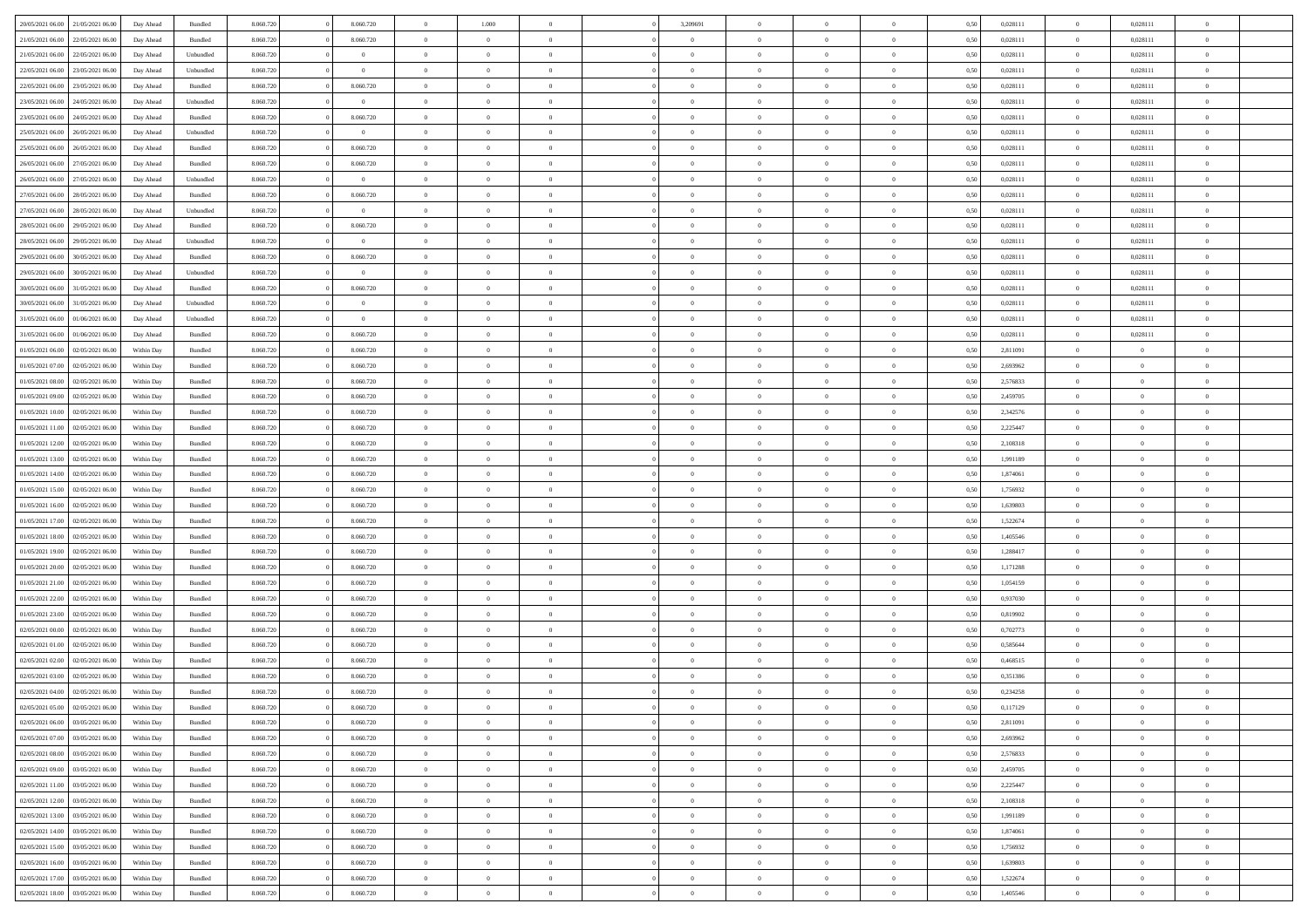| 02/05/2021 19:00 | 03/05/2021 06:00 | Within Day | Bundled            | 8.060.720 | 8.060.720 | $\overline{0}$ | $\Omega$       |                | $\Omega$       | $\Omega$       | $\theta$       | $\theta$       | 0.50 | 1,288417 | $\theta$       | $\theta$       | $\theta$       |  |
|------------------|------------------|------------|--------------------|-----------|-----------|----------------|----------------|----------------|----------------|----------------|----------------|----------------|------|----------|----------------|----------------|----------------|--|
| 02/05/2021 20:00 | 03/05/2021 06:00 | Within Day | Bundled            | 8.060.720 | 8.060.720 | $\overline{0}$ | $\theta$       | $\overline{0}$ | $\overline{0}$ | $\bf{0}$       | $\overline{0}$ | $\bf{0}$       | 0,50 | 1,171288 | $\theta$       | $\theta$       | $\overline{0}$ |  |
| 02/05/2021 21.00 | 03/05/2021 06:00 | Within Day | Bundled            | 8.060.720 | 8.060.720 | $\overline{0}$ | $\overline{0}$ | $\overline{0}$ | $\overline{0}$ | $\bf{0}$       | $\overline{0}$ | $\bf{0}$       | 0,50 | 1,054159 | $\overline{0}$ | $\overline{0}$ | $\overline{0}$ |  |
|                  |                  |            |                    |           |           |                |                |                |                |                |                |                |      |          |                |                |                |  |
| 02/05/2021 22:00 | 03/05/2021 06:00 | Within Dav | Bundled            | 8.060.720 | 8.060.720 | $\overline{0}$ | $\overline{0}$ | $\overline{0}$ | $\overline{0}$ | $\bf{0}$       | $\overline{0}$ | $\overline{0}$ | 0.50 | 0,937030 | $\theta$       | $\theta$       | $\overline{0}$ |  |
| 02/05/2021 23:00 | 03/05/2021 06.00 | Within Day | Bundled            | 8.060.720 | 8.060.720 | $\overline{0}$ | $\theta$       | $\overline{0}$ | $\overline{0}$ | $\bf{0}$       | $\overline{0}$ | $\bf{0}$       | 0,50 | 0,819902 | $\theta$       | $\theta$       | $\overline{0}$ |  |
| 03/05/2021 00:00 | 03/05/2021 06:00 | Within Day | Bundled            | 8.060.720 | 8.060.720 | $\overline{0}$ | $\bf{0}$       | $\overline{0}$ | $\overline{0}$ | $\overline{0}$ | $\overline{0}$ | $\mathbf{0}$   | 0,50 | 0,702773 | $\overline{0}$ | $\overline{0}$ | $\bf{0}$       |  |
| 03/05/2021 01:00 | 03/05/2021 06:00 | Within Dav | Bundled            | 8.060.720 | 8.060.720 | $\overline{0}$ | $\overline{0}$ | $\overline{0}$ | $\overline{0}$ | $\overline{0}$ | $\overline{0}$ | $\overline{0}$ | 0.50 | 0.585644 | $\theta$       | $\overline{0}$ | $\overline{0}$ |  |
|                  |                  |            |                    |           |           |                |                |                |                |                |                |                |      |          |                |                |                |  |
| 03/05/2021 02:00 | 03/05/2021 06:00 | Within Day | Bundled            | 8.060.720 | 8.060.720 | $\overline{0}$ | $\theta$       | $\overline{0}$ | $\overline{0}$ | $\bf{0}$       | $\overline{0}$ | $\bf{0}$       | 0,50 | 0,468515 | $\theta$       | $\theta$       | $\overline{0}$ |  |
| 03/05/2021 03:00 | 03/05/2021 06:00 | Within Day | Bundled            | 8.060.720 | 8.060.720 | $\overline{0}$ | $\overline{0}$ | $\overline{0}$ | $\overline{0}$ | $\bf{0}$       | $\overline{0}$ | $\bf{0}$       | 0,50 | 0,351386 | $\,0\,$        | $\overline{0}$ | $\overline{0}$ |  |
| 03/05/2021 04:00 | 03/05/2021 06:00 | Within Dav | Bundled            | 8.060.720 | 8.060.720 | $\overline{0}$ | $\overline{0}$ | $\overline{0}$ | $\overline{0}$ | $\overline{0}$ | $\overline{0}$ | $\overline{0}$ | 0.50 | 0,234258 | $\theta$       | $\overline{0}$ | $\overline{0}$ |  |
|                  |                  |            |                    |           |           |                |                |                |                |                |                |                |      |          |                |                |                |  |
| 03/05/2021 05:00 | 03/05/2021 06:00 | Within Day | Bundled            | 8.060.720 | 8.060.720 | $\overline{0}$ | $\theta$       | $\overline{0}$ | $\overline{0}$ | $\bf{0}$       | $\overline{0}$ | $\bf{0}$       | 0,50 | 0,117129 | $\,$ 0 $\,$    | $\theta$       | $\overline{0}$ |  |
| 03/05/2021 06:00 | 04/05/2021 06.00 | Within Day | Bundled            | 8.060.720 | 8.060.720 | $\overline{0}$ | $\overline{0}$ | $\overline{0}$ | $\overline{0}$ | $\bf{0}$       | $\overline{0}$ | $\bf{0}$       | 0,50 | 2,811091 | $\overline{0}$ | $\overline{0}$ | $\overline{0}$ |  |
| 03/05/2021 07:00 | 04/05/2021 06:00 | Within Dav | Bundled            | 8.060.720 | 8.060.720 | $\overline{0}$ | $\overline{0}$ | $\overline{0}$ | $\overline{0}$ | $\bf{0}$       | $\overline{0}$ | $\overline{0}$ | 0.50 | 2,693962 | $\theta$       | $\theta$       | $\overline{0}$ |  |
| 03/05/2021 08:00 | 04/05/2021 06.00 | Within Day | Bundled            | 8.060.720 | 8.060.720 | $\overline{0}$ | $\theta$       | $\overline{0}$ | $\overline{0}$ | $\bf{0}$       | $\overline{0}$ | $\overline{0}$ | 0,50 | 2,576833 | $\theta$       | $\theta$       | $\overline{0}$ |  |
|                  |                  |            |                    |           |           |                |                |                |                |                |                |                |      |          |                |                |                |  |
| 03/05/2021 09:00 | 04/05/2021 06.00 | Within Day | Bundled            | 8.060.720 | 8.060.720 | $\overline{0}$ | $\bf{0}$       | $\overline{0}$ | $\overline{0}$ | $\overline{0}$ | $\overline{0}$ | $\mathbf{0}$   | 0,50 | 2,459705 | $\overline{0}$ | $\overline{0}$ | $\bf{0}$       |  |
| 03/05/2021 10:00 | 04/05/2021 06:00 | Within Dav | Bundled            | 8.060.720 | 8.060.720 | $\overline{0}$ | $\overline{0}$ | $\overline{0}$ | $\overline{0}$ | $\overline{0}$ | $\overline{0}$ | $\overline{0}$ | 0.50 | 2,342576 | $\theta$       | $\overline{0}$ | $\overline{0}$ |  |
| 03/05/2021 11:00 | 04/05/2021 06.00 | Within Day | Bundled            | 8.060.720 | 8.060.720 | $\overline{0}$ | $\theta$       | $\overline{0}$ | $\overline{0}$ | $\bf{0}$       | $\overline{0}$ | $\bf{0}$       | 0,50 | 2,225447 | $\theta$       | $\theta$       | $\overline{0}$ |  |
|                  |                  |            |                    |           |           |                |                |                |                |                |                |                |      |          |                |                |                |  |
| 03/05/2021 12:00 | 04/05/2021 06.00 | Within Day | Bundled            | 8.060.720 | 8.060.720 | $\overline{0}$ | $\overline{0}$ | $\overline{0}$ | $\overline{0}$ | $\bf{0}$       | $\overline{0}$ | $\bf{0}$       | 0,50 | 2,108318 | $\,0\,$        | $\overline{0}$ | $\overline{0}$ |  |
| 03/05/2021 13:00 | 04/05/2021 06:00 | Within Dav | Bundled            | 8.060.720 | 8.060.720 | $\overline{0}$ | $\overline{0}$ | $\overline{0}$ | $\overline{0}$ | $\overline{0}$ | $\overline{0}$ | $\overline{0}$ | 0.50 | 1,991189 | $\theta$       | $\overline{0}$ | $\overline{0}$ |  |
| 03/05/2021 14:00 | 04/05/2021 06.00 | Within Day | Bundled            | 8.060.720 | 8.060.720 | $\overline{0}$ | $\theta$       | $\overline{0}$ | $\overline{0}$ | $\bf{0}$       | $\overline{0}$ | $\bf{0}$       | 0,50 | 1,874061 | $\,$ 0 $\,$    | $\theta$       | $\overline{0}$ |  |
| 03/05/2021 15:00 | 04/05/2021 06.00 | Within Day | Bundled            | 8.060.720 | 8.060.720 | $\overline{0}$ | $\overline{0}$ | $\overline{0}$ | $\bf{0}$       | $\bf{0}$       | $\bf{0}$       | $\bf{0}$       | 0,50 | 1,756932 | $\bf{0}$       | $\overline{0}$ | $\overline{0}$ |  |
|                  |                  |            |                    |           |           |                |                |                |                |                |                |                |      |          |                |                |                |  |
| 03/05/2021 16:00 | 04/05/2021 06:00 | Within Day | Bundled            | 8.060.720 | 8.060.720 | $\overline{0}$ | $\overline{0}$ | $\overline{0}$ | $\overline{0}$ | $\bf{0}$       | $\overline{0}$ | $\overline{0}$ | 0.50 | 1,639803 | $\theta$       | $\theta$       | $\overline{0}$ |  |
| 03/05/2021 17:00 | 04/05/2021 06.00 | Within Day | Bundled            | 8.060.720 | 8.060.720 | $\overline{0}$ | $\theta$       | $\overline{0}$ | $\overline{0}$ | $\bf{0}$       | $\overline{0}$ | $\bf{0}$       | 0,50 | 1,522674 | $\,$ 0 $\,$    | $\overline{0}$ | $\overline{0}$ |  |
| 03/05/2021 18:00 | 04/05/2021 06.00 | Within Day | Bundled            | 8.060.720 | 8.060.720 | $\overline{0}$ | $\bf{0}$       | $\overline{0}$ | $\bf{0}$       | $\overline{0}$ | $\overline{0}$ | $\mathbf{0}$   | 0,50 | 1,405546 | $\bf{0}$       | $\overline{0}$ | $\bf{0}$       |  |
| 03/05/2021 19:00 | 04/05/2021 06:00 | Within Dav | Bundled            | 8.060.720 | 8.060.720 | $\overline{0}$ | $\overline{0}$ | $\overline{0}$ | $\overline{0}$ | $\overline{0}$ | $\overline{0}$ | $\overline{0}$ | 0.50 | 1,288417 | $\theta$       | $\theta$       | $\overline{0}$ |  |
|                  |                  |            |                    |           |           |                |                |                |                |                |                |                |      |          |                |                |                |  |
| 03/05/2021 20:00 | 04/05/2021 06.00 | Within Day | Bundled            | 8.060.720 | 8.060.720 | $\overline{0}$ | $\theta$       | $\overline{0}$ | $\overline{0}$ | $\bf{0}$       | $\overline{0}$ | $\bf{0}$       | 0,50 | 1,171288 | $\theta$       | $\theta$       | $\overline{0}$ |  |
| 03/05/2021 21.00 | 04/05/2021 06.00 | Within Day | Bundled            | 8.060.720 | 8.060.720 | $\overline{0}$ | $\overline{0}$ | $\overline{0}$ | $\bf{0}$       | $\bf{0}$       | $\bf{0}$       | $\bf{0}$       | 0,50 | 1,054159 | $\,0\,$        | $\overline{0}$ | $\overline{0}$ |  |
| 03/05/2021 22.00 | 04/05/2021 06:00 | Within Day | Bundled            | 8.060.720 | 8.060.720 | $\overline{0}$ | $\overline{0}$ | $\overline{0}$ | $\overline{0}$ | $\overline{0}$ | $\overline{0}$ | $\overline{0}$ | 0.50 | 0,937030 | $\theta$       | $\overline{0}$ | $\overline{0}$ |  |
| 03/05/2021 23:00 | 04/05/2021 06.00 |            |                    | 8.060.720 | 8.060.720 | $\overline{0}$ | $\theta$       | $\overline{0}$ | $\overline{0}$ | $\bf{0}$       | $\overline{0}$ |                |      | 0,819902 | $\,$ 0 $\,$    | $\overline{0}$ | $\overline{0}$ |  |
|                  |                  | Within Day | Bundled            |           |           |                |                |                |                |                |                | $\bf{0}$       | 0,50 |          |                |                |                |  |
| 04/05/2021 00:00 | 04/05/2021 06.00 | Within Day | Bundled            | 8.060.720 | 8.060.720 | $\overline{0}$ | $\overline{0}$ | $\overline{0}$ | $\bf{0}$       | $\bf{0}$       | $\bf{0}$       | $\bf{0}$       | 0,50 | 0,702773 | $\bf{0}$       | $\overline{0}$ | $\overline{0}$ |  |
| 04/05/2021 01:00 | 04/05/2021 06.00 | Within Day | Bundled            | 8.060.720 | 8.060.720 | $\overline{0}$ | $\Omega$       | $\Omega$       | $\Omega$       | $\Omega$       | $\Omega$       | $\overline{0}$ | 0.50 | 0,585644 | $\,0\,$        | $\theta$       | $\theta$       |  |
| 04/05/2021 02.00 | 04/05/2021 06.00 | Within Day | Bundled            | 8.060.720 | 8.060.720 | $\overline{0}$ | $\theta$       | $\overline{0}$ | $\overline{0}$ | $\bf{0}$       | $\overline{0}$ | $\bf{0}$       | 0,50 | 0,468515 | $\theta$       | $\theta$       | $\overline{0}$ |  |
|                  |                  |            |                    |           |           |                |                |                |                |                |                |                |      |          |                |                |                |  |
| 04/05/2021 03:00 | 04/05/2021 06.00 | Within Day | Bundled            | 8.060.720 | 8.060.720 | $\overline{0}$ | $\overline{0}$ | $\overline{0}$ | $\bf{0}$       | $\bf{0}$       | $\overline{0}$ | $\mathbf{0}$   | 0,50 | 0,351386 | $\bf{0}$       | $\overline{0}$ | $\bf{0}$       |  |
| 04/05/2021 04:00 | 04/05/2021 06:00 | Within Day | Bundled            | 8.060.720 | 8.060.720 | $\overline{0}$ | $\Omega$       | $\Omega$       | $\Omega$       | $\bf{0}$       | $\overline{0}$ | $\overline{0}$ | 0.50 | 0,234258 | $\,0\,$        | $\theta$       | $\theta$       |  |
| 04/05/2021 05:00 | 04/05/2021 06.00 | Within Day | Bundled            | 8.060.720 | 8.060.720 | $\overline{0}$ | $\theta$       | $\overline{0}$ | $\overline{0}$ | $\bf{0}$       | $\overline{0}$ | $\bf{0}$       | 0,50 | 0,117129 | $\,$ 0 $\,$    | $\theta$       | $\overline{0}$ |  |
| 04/05/2021 06.00 | 05/05/2021 06:00 | Within Day | Bundled            | 8.060.720 | 8.060.720 | $\overline{0}$ | $\overline{0}$ | $\overline{0}$ | $\bf{0}$       | $\bf{0}$       | $\bf{0}$       | $\bf{0}$       | 0,50 | 2,811091 | $\,0\,$        | $\overline{0}$ | $\overline{0}$ |  |
|                  |                  |            |                    |           |           |                |                |                |                |                |                |                |      |          |                |                |                |  |
| 04/05/2021 07:00 | 05/05/2021 06:00 | Within Day | Bundled            | 8.060.720 | 8.060.720 | $\overline{0}$ | $\Omega$       | $\Omega$       | $\Omega$       | $\theta$       | $\theta$       | $\overline{0}$ | 0.50 | 2,693962 | $\theta$       | $\theta$       | $\theta$       |  |
| 04/05/2021 08:00 | 05/05/2021 06:00 | Within Day | Bundled            | 8.060.720 | 8.060.720 | $\overline{0}$ | $\theta$       | $\overline{0}$ | $\overline{0}$ | $\bf{0}$       | $\overline{0}$ | $\bf{0}$       | 0,50 | 2,576833 | $\,$ 0 $\,$    | $\overline{0}$ | $\overline{0}$ |  |
| 04/05/2021 09:00 | 05/05/2021 06:00 | Within Day | Bundled            | 8.060.720 | 8.060.720 | $\overline{0}$ | $\overline{0}$ | $\overline{0}$ | $\bf{0}$       | $\bf{0}$       | $\bf{0}$       | $\bf{0}$       | 0,50 | 2,459705 | $\overline{0}$ | $\overline{0}$ | $\overline{0}$ |  |
| 04/05/2021 10:00 | 05/05/2021 06:00 |            |                    | 8.060.720 | 8.060.720 | $\overline{0}$ | $\Omega$       | $\Omega$       | $\Omega$       | $\overline{0}$ | $\overline{0}$ | $\overline{0}$ | 0.50 | 2,342576 | $\,0\,$        | $\theta$       | $\theta$       |  |
|                  |                  | Within Day | Bundled            |           |           |                |                |                |                |                |                |                |      |          |                |                |                |  |
| 04/05/2021 11:00 | 05/05/2021 06:00 | Within Day | Bundled            | 8.060.720 | 8.060.720 | $\overline{0}$ | $\theta$       | $\overline{0}$ | $\overline{0}$ | $\bf{0}$       | $\overline{0}$ | $\bf{0}$       | 0,50 | 2,225447 | $\,$ 0 $\,$    | $\overline{0}$ | $\overline{0}$ |  |
| 04/05/2021 12:00 | 05/05/2021 06:00 | Within Day | Bundled            | 8.060.720 | 8.060.720 | $\overline{0}$ | $\overline{0}$ | $\overline{0}$ | $\bf{0}$       | $\bf{0}$       | $\bf{0}$       | $\mathbf{0}$   | 0,50 | 2,108318 | $\overline{0}$ | $\overline{0}$ | $\bf{0}$       |  |
| 04/05/2021 13:00 | 05/05/2021 06:00 | Within Day | Bundled            | 8.060.720 | 8.060.720 | $\overline{0}$ | $\Omega$       | $\Omega$       | $\Omega$       | $\Omega$       | $\Omega$       | $\overline{0}$ | 0.50 | 1,991189 | $\theta$       | $\theta$       | $\theta$       |  |
| 04/05/2021 14:00 | 05/05/2021 06:00 | Within Day | Bundled            | 8.060.720 | 8.060.720 | $\overline{0}$ | $\overline{0}$ | $\bf{0}$       | $\bf{0}$       | $\,$ 0         | $\bf{0}$       | $\bf{0}$       | 0,50 | 1,874061 | $\,0\,$        | $\,$ 0 $\,$    | $\overline{0}$ |  |
|                  |                  |            |                    |           |           |                |                |                |                |                |                |                |      |          |                |                |                |  |
| 04/05/2021 15:00 | 05/05/2021 06:00 | Within Day | $\mathbf B$ undled | 8.060.720 | 8.060.720 | $\bf{0}$       | $\bf{0}$       |                |                | $\bf{0}$       |                |                | 0,50 | 1,756932 | $\bf{0}$       | $\overline{0}$ |                |  |
| 04/05/2021 16:00 | 05/05/2021 06:00 | Within Day | Bundled            | 8.060.720 | 8.060.720 | $\overline{0}$ | $\overline{0}$ | $\overline{0}$ | $\Omega$       | $\overline{0}$ | $\overline{0}$ | $\overline{0}$ | 0.50 | 1.639803 | $\theta$       | $\theta$       | $\theta$       |  |
| 04/05/2021 17:00 | 05/05/2021 06:00 | Within Day | Bundled            | 8.060.720 | 8.060.720 | $\overline{0}$ | $\,$ 0         | $\overline{0}$ | $\bf{0}$       | $\,$ 0 $\,$    | $\overline{0}$ | $\mathbf{0}$   | 0,50 | 1,522674 | $\,$ 0 $\,$    | $\,$ 0 $\,$    | $\,$ 0         |  |
|                  |                  |            |                    |           |           |                |                |                |                |                |                |                |      |          |                |                |                |  |
| 04/05/2021 18:00 | 05/05/2021 06:00 | Within Day | Bundled            | 8.060.720 | 8.060.720 | $\overline{0}$ | $\overline{0}$ | $\overline{0}$ | $\overline{0}$ | $\overline{0}$ | $\overline{0}$ | $\mathbf{0}$   | 0,50 | 1,405546 | $\overline{0}$ | $\bf{0}$       | $\overline{0}$ |  |
| 04/05/2021 19:00 | 05/05/2021 06:00 | Within Day | Bundled            | 8.060.720 | 8.060.720 | $\overline{0}$ | $\overline{0}$ | $\overline{0}$ | $\Omega$       | $\overline{0}$ | $\overline{0}$ | $\overline{0}$ | 0,50 | 1,288417 | $\overline{0}$ | $\theta$       | $\overline{0}$ |  |
| 04/05/2021 20:00 | 05/05/2021 06:00 | Within Day | Bundled            | 8.060.720 | 8.060.720 | $\overline{0}$ | $\,$ 0         | $\overline{0}$ | $\overline{0}$ | $\,$ 0 $\,$    | $\overline{0}$ | $\mathbf{0}$   | 0,50 | 1,171288 | $\,$ 0 $\,$    | $\overline{0}$ | $\overline{0}$ |  |
| 04/05/2021 21:00 | 05/05/2021 06:00 | Within Day | Bundled            | 8.060.720 | 8.060.720 | $\overline{0}$ | $\overline{0}$ | $\overline{0}$ | $\overline{0}$ | $\overline{0}$ | $\overline{0}$ | $\mathbf{0}$   | 0,50 | 1,054159 | $\overline{0}$ | $\overline{0}$ | $\bf{0}$       |  |
|                  |                  |            |                    |           |           |                |                |                |                |                |                |                |      |          |                |                |                |  |
| 04/05/2021 22.00 | 05/05/2021 06:00 | Within Day | Bundled            | 8.060.720 | 8.060.720 | $\overline{0}$ | $\overline{0}$ | $\overline{0}$ | $\overline{0}$ | $\overline{0}$ | $\overline{0}$ | $\bf{0}$       | 0.50 | 0,937030 | $\overline{0}$ | $\theta$       | $\overline{0}$ |  |
| 04/05/2021 23:00 | 05/05/2021 06:00 | Within Day | Bundled            | 8.060.720 | 8.060.720 | $\overline{0}$ | $\,$ 0         | $\overline{0}$ | $\bf{0}$       | $\bf{0}$       | $\bf{0}$       | $\bf{0}$       | 0,50 | 0,819902 | $\,$ 0 $\,$    | $\overline{0}$ | $\overline{0}$ |  |
| 05/05/2021 00:00 | 05/05/2021 06:00 | Within Day | Bundled            | 8.060.720 | 8.060.720 | $\overline{0}$ | $\bf{0}$       | $\overline{0}$ | $\overline{0}$ | $\overline{0}$ | $\overline{0}$ | $\mathbf{0}$   | 0,50 | 0,702773 | $\overline{0}$ | $\overline{0}$ | $\bf{0}$       |  |
| 05/05/2021 01:00 | 05/05/2021 06:00 | Within Day | Bundled            | 8.060.720 | 8.060.720 | $\overline{0}$ | $\overline{0}$ | $\overline{0}$ | $\Omega$       | $\overline{0}$ | $\overline{0}$ | $\overline{0}$ | 0.50 | 0,585644 | $\overline{0}$ | $\overline{0}$ | $\overline{0}$ |  |
|                  |                  |            |                    |           |           |                |                |                |                |                |                |                |      |          |                |                |                |  |
| 05/05/2021 02:00 | 05/05/2021 06:00 | Within Day | Bundled            | 8.060.720 | 8.060.720 | $\overline{0}$ | $\bf{0}$       | $\overline{0}$ | $\overline{0}$ | $\bf{0}$       | $\bf{0}$       | $\bf{0}$       | 0,50 | 0,468515 | $\,$ 0 $\,$    | $\,$ 0 $\,$    | $\bf{0}$       |  |
| 05/05/2021 03:00 | 05/05/2021 06:00 | Within Day | Bundled            | 8.060.720 | 8.060.720 | $\overline{0}$ | $\bf{0}$       | $\overline{0}$ | $\bf{0}$       | $\bf{0}$       | $\bf{0}$       | $\bf{0}$       | 0,50 | 0,351386 | $\overline{0}$ | $\overline{0}$ | $\bf{0}$       |  |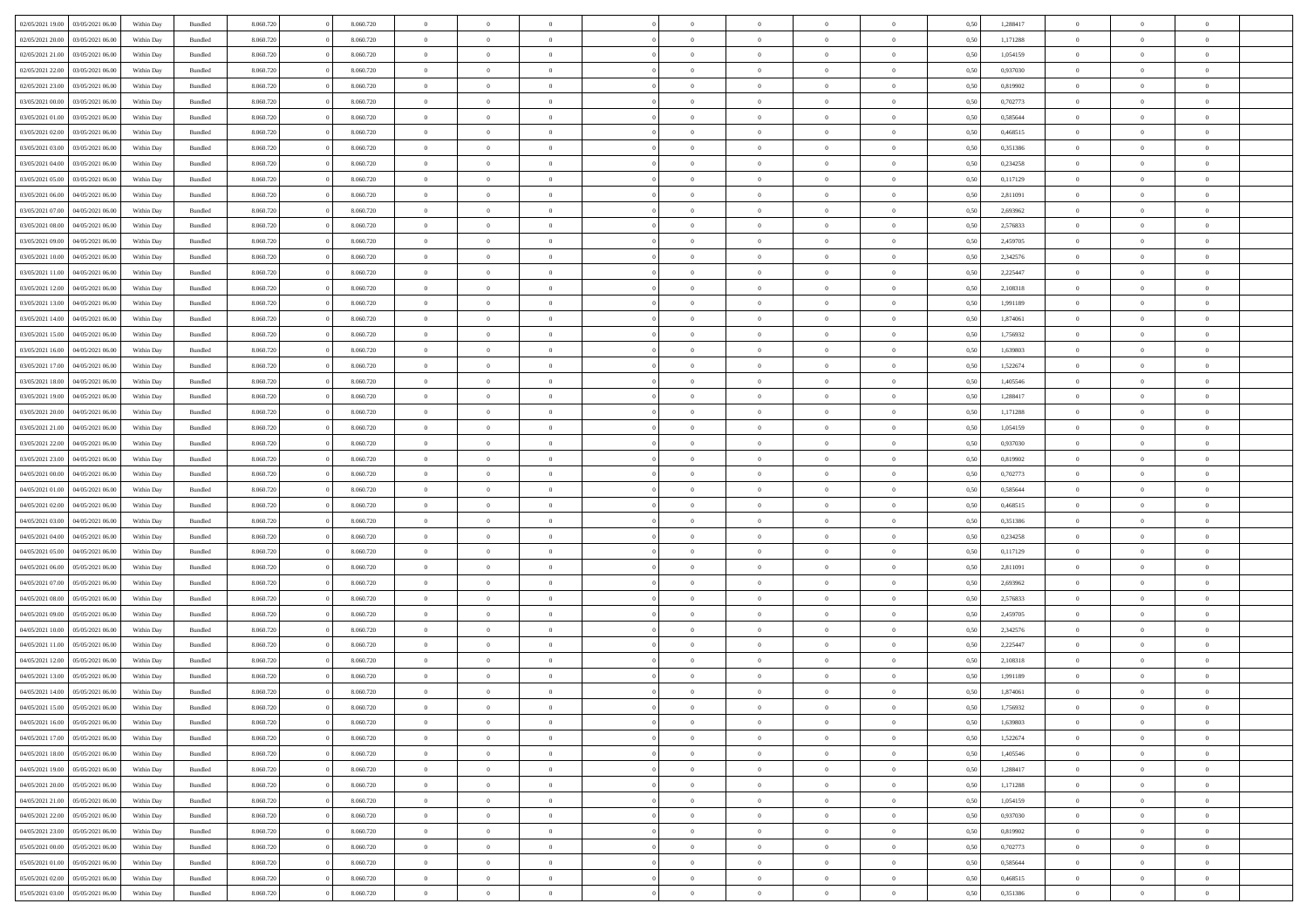| 05/05/2021 04:00                  | 05/05/2021 06:00 | Within Day | Bundled            | 8.060.720 | 8.060.720 | $\overline{0}$ | $\Omega$       |                | $\Omega$       | $\Omega$       | $\theta$       | $\theta$       | 0.50 | 0,234258 | $\theta$       | $\theta$       | $\theta$       |  |
|-----------------------------------|------------------|------------|--------------------|-----------|-----------|----------------|----------------|----------------|----------------|----------------|----------------|----------------|------|----------|----------------|----------------|----------------|--|
| 05/05/2021 05:00                  | 05/05/2021 06:00 | Within Day | Bundled            | 8.060.720 | 8.060.720 | $\overline{0}$ | $\theta$       | $\overline{0}$ | $\overline{0}$ | $\bf{0}$       | $\overline{0}$ | $\overline{0}$ | 0,50 | 0,117129 | $\theta$       | $\theta$       | $\overline{0}$ |  |
| 05/05/2021 06:00                  | 06/05/2021 06:00 | Within Day | Bundled            | 8.060.720 | 8.060.720 | $\overline{0}$ | $\overline{0}$ | $\overline{0}$ | $\bf{0}$       | $\bf{0}$       | $\bf{0}$       | $\bf{0}$       | 0,50 | 2,811091 | $\overline{0}$ | $\overline{0}$ | $\overline{0}$ |  |
|                                   |                  |            |                    |           |           |                |                |                |                |                |                |                |      |          |                |                |                |  |
| 05/05/2021 07:00                  | 06/05/2021 06:00 | Within Dav | Bundled            | 8.060.720 | 8.060.720 | $\overline{0}$ | $\overline{0}$ | $\overline{0}$ | $\overline{0}$ | $\bf{0}$       | $\overline{0}$ | $\overline{0}$ | 0.50 | 2,693962 | $\theta$       | $\theta$       | $\overline{0}$ |  |
| 05/05/2021 08:00                  | 06/05/2021 06:00 | Within Day | Bundled            | 8.060.720 | 8.060.720 | $\overline{0}$ | $\theta$       | $\overline{0}$ | $\overline{0}$ | $\bf{0}$       | $\overline{0}$ | $\bf{0}$       | 0,50 | 2,576833 | $\theta$       | $\theta$       | $\overline{0}$ |  |
| 05/05/2021 09:00                  | 06/05/2021 06:00 | Within Day | Bundled            | 8.060.720 | 8.060.720 | $\overline{0}$ | $\bf{0}$       | $\overline{0}$ | $\overline{0}$ | $\overline{0}$ | $\overline{0}$ | $\mathbf{0}$   | 0,50 | 2,459705 | $\bf{0}$       | $\overline{0}$ | $\bf{0}$       |  |
| 05/05/2021 10:00                  | 06/05/2021 06:00 | Within Dav | Bundled            | 8.060.720 | 8.060.720 | $\overline{0}$ | $\overline{0}$ | $\overline{0}$ | $\overline{0}$ | $\overline{0}$ | $\overline{0}$ | $\overline{0}$ | 0.50 | 2,342576 | $\theta$       | $\overline{0}$ | $\overline{0}$ |  |
|                                   |                  |            |                    |           |           |                |                |                |                |                |                |                |      |          |                |                |                |  |
| 05/05/2021 11:00                  | 06/05/2021 06:00 | Within Day | Bundled            | 8.060.720 | 8.060.720 | $\overline{0}$ | $\theta$       | $\overline{0}$ | $\overline{0}$ | $\bf{0}$       | $\overline{0}$ | $\bf{0}$       | 0,50 | 2,225447 | $\theta$       | $\theta$       | $\overline{0}$ |  |
| 05/05/2021 12:00                  | 06/05/2021 06:00 | Within Day | Bundled            | 8.060.720 | 8.060.720 | $\overline{0}$ | $\overline{0}$ | $\overline{0}$ | $\overline{0}$ | $\bf{0}$       | $\overline{0}$ | $\bf{0}$       | 0,50 | 2,108318 | $\,0\,$        | $\overline{0}$ | $\overline{0}$ |  |
| 05/05/2021 13:00                  | 06/05/2021 06:00 | Within Dav | Bundled            | 8.060.720 | 8.060.720 | $\overline{0}$ | $\overline{0}$ | $\overline{0}$ | $\overline{0}$ | $\overline{0}$ | $\overline{0}$ | $\overline{0}$ | 0.50 | 1,991189 | $\theta$       | $\overline{0}$ | $\overline{0}$ |  |
|                                   |                  |            |                    |           |           |                |                |                |                |                |                |                |      |          |                |                |                |  |
| 05/05/2021 14:00                  | 06/05/2021 06:00 | Within Day | Bundled            | 8.060.720 | 8.060.720 | $\overline{0}$ | $\theta$       | $\overline{0}$ | $\overline{0}$ | $\bf{0}$       | $\overline{0}$ | $\bf{0}$       | 0,50 | 1,874061 | $\,$ 0 $\,$    | $\theta$       | $\overline{0}$ |  |
| 05/05/2021 15:00                  | 06/05/2021 06:00 | Within Day | Bundled            | 8.060.720 | 8.060.720 | $\overline{0}$ | $\overline{0}$ | $\overline{0}$ | $\overline{0}$ | $\bf{0}$       | $\overline{0}$ | $\bf{0}$       | 0,50 | 1,756932 | $\bf{0}$       | $\overline{0}$ | $\overline{0}$ |  |
| 05/05/2021 16:00                  | 06/05/2021 06:00 | Within Dav | Bundled            | 8.060.720 | 8.060.720 | $\overline{0}$ | $\overline{0}$ | $\overline{0}$ | $\overline{0}$ | $\bf{0}$       | $\overline{0}$ | $\overline{0}$ | 0.50 | 1.639803 | $\theta$       | $\theta$       | $\overline{0}$ |  |
| 05/05/2021 17:00                  | 06/05/2021 06:00 | Within Day | Bundled            | 8.060.720 | 8.060.720 | $\overline{0}$ | $\theta$       | $\overline{0}$ | $\overline{0}$ | $\bf{0}$       | $\overline{0}$ | $\overline{0}$ | 0,50 | 1,522674 | $\theta$       | $\theta$       | $\overline{0}$ |  |
|                                   |                  |            |                    |           |           |                |                |                |                |                |                |                |      |          |                |                |                |  |
| 05/05/2021 18:00                  | 06/05/2021 06:00 | Within Day | Bundled            | 8.060.720 | 8.060.720 | $\overline{0}$ | $\bf{0}$       | $\overline{0}$ | $\bf{0}$       | $\overline{0}$ | $\overline{0}$ | $\mathbf{0}$   | 0,50 | 1,405546 | $\bf{0}$       | $\overline{0}$ | $\bf{0}$       |  |
| 05/05/2021 19:00                  | 06/05/2021 06:00 | Within Dav | Bundled            | 8.060.720 | 8.060.720 | $\overline{0}$ | $\overline{0}$ | $\overline{0}$ | $\overline{0}$ | $\overline{0}$ | $\overline{0}$ | $\overline{0}$ | 0.50 | 1,288417 | $\theta$       | $\overline{0}$ | $\overline{0}$ |  |
| 05/05/2021 20:00                  | 06/05/2021 06:00 | Within Day | Bundled            | 8.060.720 | 8.060.720 | $\overline{0}$ | $\theta$       | $\overline{0}$ | $\overline{0}$ | $\bf{0}$       | $\overline{0}$ | $\bf{0}$       | 0,50 | 1,171288 | $\theta$       | $\theta$       | $\overline{0}$ |  |
|                                   |                  |            |                    |           |           |                |                |                |                |                |                |                |      |          |                |                |                |  |
| 05/05/2021 21.00                  | 06/05/2021 06:00 | Within Day | Bundled            | 8.060.720 | 8.060.720 | $\overline{0}$ | $\overline{0}$ | $\overline{0}$ | $\bf{0}$       | $\bf{0}$       | $\bf{0}$       | $\bf{0}$       | 0,50 | 1,054159 | $\,0\,$        | $\overline{0}$ | $\overline{0}$ |  |
| 05/05/2021 22:00                  | 06/05/2021 06:00 | Within Dav | Bundled            | 8.060.720 | 8.060.720 | $\overline{0}$ | $\overline{0}$ | $\overline{0}$ | $\overline{0}$ | $\overline{0}$ | $\overline{0}$ | $\overline{0}$ | 0.50 | 0,937030 | $\theta$       | $\overline{0}$ | $\overline{0}$ |  |
| 05/05/2021 23:00                  | 06/05/2021 06:00 | Within Day | Bundled            | 8.060.720 | 8.060.720 | $\overline{0}$ | $\theta$       | $\overline{0}$ | $\overline{0}$ | $\bf{0}$       | $\overline{0}$ | $\bf{0}$       | 0,50 | 0,819902 | $\,$ 0 $\,$    | $\theta$       | $\overline{0}$ |  |
| 06/05/2021 00:00                  | 06/05/2021 06:00 | Within Day | Bundled            | 8.060.720 | 8.060.720 | $\overline{0}$ | $\overline{0}$ | $\overline{0}$ | $\bf{0}$       | $\bf{0}$       | $\bf{0}$       | $\bf{0}$       | 0,50 | 0,702773 | $\bf{0}$       | $\overline{0}$ | $\overline{0}$ |  |
| 06/05/2021 01:00                  | 06/05/2021 06:00 |            | Bundled            | 8.060.720 | 8.060.720 | $\overline{0}$ | $\overline{0}$ |                |                | $\bf{0}$       | $\overline{0}$ |                | 0.50 | 0.585644 | $\theta$       | $\theta$       | $\overline{0}$ |  |
|                                   |                  | Within Day |                    |           |           |                |                | $\overline{0}$ | $\overline{0}$ |                |                | $\overline{0}$ |      |          |                |                |                |  |
| 06/05/2021 02:00                  | 06/05/2021 06:00 | Within Day | Bundled            | 8.060.720 | 8.060.720 | $\overline{0}$ | $\theta$       | $\overline{0}$ | $\overline{0}$ | $\bf{0}$       | $\overline{0}$ | $\bf{0}$       | 0,50 | 0,468515 | $\theta$       | $\overline{0}$ | $\overline{0}$ |  |
| 06/05/2021 03:00                  | 06/05/2021 06:00 | Within Day | Bundled            | 8.060.720 | 8.060.720 | $\overline{0}$ | $\bf{0}$       | $\overline{0}$ | $\bf{0}$       | $\overline{0}$ | $\overline{0}$ | $\mathbf{0}$   | 0,50 | 0,351386 | $\bf{0}$       | $\overline{0}$ | $\bf{0}$       |  |
| 06/05/2021 04:00                  | 06/05/2021 06:00 | Within Dav | Bundled            | 8.060.720 | 8.060.720 | $\overline{0}$ | $\overline{0}$ | $\overline{0}$ | $\overline{0}$ | $\overline{0}$ | $\overline{0}$ | $\overline{0}$ | 0.50 | 0,234258 | $\theta$       | $\theta$       | $\overline{0}$ |  |
|                                   |                  |            |                    |           |           |                |                |                |                |                |                |                |      |          |                |                |                |  |
| 06/05/2021 05:00                  | 06/05/2021 06:00 | Within Day | Bundled            | 8.060.720 | 8.060.720 | $\overline{0}$ | $\theta$       | $\overline{0}$ | $\overline{0}$ | $\bf{0}$       | $\overline{0}$ | $\bf{0}$       | 0,50 | 0,117129 | $\theta$       | $\theta$       | $\overline{0}$ |  |
| 06/05/2021 06:00                  | 07/05/2021 06:00 | Within Day | Bundled            | 8.060.720 | 8.060.720 | $\overline{0}$ | $\overline{0}$ | $\overline{0}$ | $\bf{0}$       | $\bf{0}$       | $\bf{0}$       | $\bf{0}$       | 0,50 | 2,811091 | $\,0\,$        | $\overline{0}$ | $\overline{0}$ |  |
| 06/05/2021 07:00                  | 07/05/2021 06:00 | Within Day | Bundled            | 8.060.720 | 8.060.720 | $\overline{0}$ | $\overline{0}$ | $\overline{0}$ | $\overline{0}$ | $\overline{0}$ | $\overline{0}$ | $\overline{0}$ | 0.50 | 2,693962 | $\theta$       | $\overline{0}$ | $\overline{0}$ |  |
| 06/05/2021 08:00                  | 07/05/2021 06:00 | Within Day | Bundled            | 8.060.720 | 8.060.720 | $\overline{0}$ | $\theta$       | $\overline{0}$ | $\overline{0}$ | $\bf{0}$       | $\overline{0}$ | $\bf{0}$       | 0,50 | 2,576833 | $\,$ 0 $\,$    | $\overline{0}$ | $\overline{0}$ |  |
|                                   |                  |            |                    |           |           |                |                |                |                |                |                |                |      |          |                |                |                |  |
| 06/05/2021 09:00                  | 07/05/2021 06:00 | Within Day | Bundled            | 8.060.720 | 8.060.720 | $\overline{0}$ | $\overline{0}$ | $\overline{0}$ | $\bf{0}$       | $\bf{0}$       | $\bf{0}$       | $\bf{0}$       | 0,50 | 2,459705 | $\bf{0}$       | $\overline{0}$ | $\overline{0}$ |  |
| 06/05/2021 10:00                  | 07/05/2021 06:00 | Within Day | Bundled            | 8.060.720 | 8.060.720 | $\overline{0}$ | $\Omega$       | $\Omega$       | $\Omega$       | $\Omega$       | $\Omega$       | $\overline{0}$ | 0.50 | 2,342576 | $\,0\,$        | $\theta$       | $\theta$       |  |
| 06/05/2021 11:00                  | 07/05/2021 06:00 | Within Day | Bundled            | 8.060.720 | 8.060.720 | $\overline{0}$ | $\theta$       | $\overline{0}$ | $\overline{0}$ | $\bf{0}$       | $\overline{0}$ | $\bf{0}$       | 0,50 | 2,225447 | $\theta$       | $\theta$       | $\overline{0}$ |  |
| 06/05/2021 12:00                  | 07/05/2021 06:00 | Within Day | Bundled            | 8.060.720 | 8.060.720 | $\overline{0}$ | $\overline{0}$ | $\overline{0}$ | $\bf{0}$       | $\bf{0}$       | $\overline{0}$ | $\mathbf{0}$   | 0,50 | 2,108318 | $\bf{0}$       | $\overline{0}$ | $\bf{0}$       |  |
|                                   |                  |            |                    |           |           |                |                |                |                |                |                |                |      |          |                |                |                |  |
| 06/05/2021 13:00                  | 07/05/2021 06:00 | Within Day | Bundled            | 8.060.720 | 8.060.720 | $\overline{0}$ | $\Omega$       | $\Omega$       | $\Omega$       | $\bf{0}$       | $\overline{0}$ | $\overline{0}$ | 0.50 | 1,991189 | $\,0\,$        | $\theta$       | $\theta$       |  |
| 06/05/2021 14:00                  | 07/05/2021 06:00 | Within Day | Bundled            | 8.060.720 | 8.060.720 | $\overline{0}$ | $\theta$       | $\overline{0}$ | $\overline{0}$ | $\bf{0}$       | $\overline{0}$ | $\bf{0}$       | 0,50 | 1,874061 | $\,$ 0 $\,$    | $\theta$       | $\overline{0}$ |  |
| 06/05/2021 15:00                  | 07/05/2021 06:00 | Within Day | Bundled            | 8.060.720 | 8.060.720 | $\overline{0}$ | $\overline{0}$ | $\overline{0}$ | $\bf{0}$       | $\bf{0}$       | $\bf{0}$       | $\bf{0}$       | 0,50 | 1,756932 | $\,0\,$        | $\overline{0}$ | $\overline{0}$ |  |
|                                   | 07/05/2021 06:00 |            |                    | 8.060.720 | 8.060.720 | $\overline{0}$ | $\Omega$       | $\Omega$       | $\Omega$       | $\theta$       | $\theta$       |                |      | 1.639803 | $\theta$       | $\theta$       | $\theta$       |  |
| 06/05/2021 16:00                  |                  | Within Day | Bundled            |           |           |                |                |                |                |                |                | $\overline{0}$ | 0.50 |          |                |                |                |  |
| 06/05/2021 17:00                  | 07/05/2021 06:00 | Within Day | Bundled            | 8.060.720 | 8.060.720 | $\overline{0}$ | $\theta$       | $\overline{0}$ | $\overline{0}$ | $\bf{0}$       | $\overline{0}$ | $\bf{0}$       | 0,50 | 1,522674 | $\,$ 0 $\,$    | $\overline{0}$ | $\overline{0}$ |  |
| 06/05/2021 18:00                  | 07/05/2021 06:00 | Within Day | Bundled            | 8.060.720 | 8.060.720 | $\overline{0}$ | $\overline{0}$ | $\overline{0}$ | $\bf{0}$       | $\bf{0}$       | $\bf{0}$       | $\bf{0}$       | 0,50 | 1,405546 | $\bf{0}$       | $\overline{0}$ | $\overline{0}$ |  |
| 06/05/2021 19:00                  | 07/05/2021 06:00 | Within Day | Bundled            | 8.060.720 | 8.060.720 | $\overline{0}$ | $\Omega$       | $\Omega$       | $\Omega$       | $\Omega$       | $\overline{0}$ | $\overline{0}$ | 0.50 | 1,288417 | $\,0\,$        | $\theta$       | $\theta$       |  |
|                                   |                  |            |                    |           |           | $\overline{0}$ | $\theta$       | $\overline{0}$ | $\overline{0}$ | $\bf{0}$       | $\overline{0}$ |                |      |          | $\,$ 0 $\,$    | $\overline{0}$ | $\overline{0}$ |  |
| 06/05/2021 20:00                  | 07/05/2021 06:00 | Within Day | Bundled            | 8.060.720 | 8.060.720 |                |                |                |                |                |                | $\bf{0}$       | 0,50 | 1,171288 |                |                |                |  |
| 06/05/2021 21.00                  | 07/05/2021 06:00 | Within Day | Bundled            | 8.060.720 | 8.060.720 | $\overline{0}$ | $\overline{0}$ | $\overline{0}$ | $\bf{0}$       | $\bf{0}$       | $\bf{0}$       | $\mathbf{0}$   | 0,50 | 1,054159 | $\bf{0}$       | $\overline{0}$ | $\bf{0}$       |  |
| 06/05/2021 22.00                  | 07/05/2021 06:00 | Within Day | Bundled            | 8.060.720 | 8.060.720 | $\overline{0}$ | $\Omega$       | $\Omega$       | $\Omega$       | $\Omega$       | $\Omega$       | $\overline{0}$ | 0.50 | 0.937030 | $\theta$       | $\theta$       | $\theta$       |  |
| 06/05/2021 23:00                  | 07/05/2021 06:00 | Within Day | Bundled            | 8.060.720 | 8.060.720 | $\overline{0}$ | $\overline{0}$ | $\overline{0}$ | $\bf{0}$       | $\,$ 0         | $\bf{0}$       | $\bf{0}$       | 0,50 | 0,819902 | $\,0\,$        | $\,$ 0 $\,$    | $\overline{0}$ |  |
| 07/05/2021 00:00 07/05/2021 06:00 |                  |            |                    |           |           |                |                |                |                |                |                |                |      |          |                |                |                |  |
|                                   |                  | Within Day | $\mathbf B$ undled | 8.060.720 | 8.060.720 | $\bf{0}$       | $\bf{0}$       |                |                | $\bf{0}$       |                |                | 0,50 | 0,702773 | $\bf{0}$       | $\overline{0}$ |                |  |
| 07/05/2021 01:00                  | 07/05/2021 06:00 | Within Day | Bundled            | 8.060.720 | 8.060.720 | $\overline{0}$ | $\overline{0}$ | $\overline{0}$ | $\Omega$       | $\overline{0}$ | $\overline{0}$ | $\overline{0}$ | 0.50 | 0.585644 | $\theta$       | $\theta$       | $\theta$       |  |
| 07/05/2021 02:00                  | 07/05/2021 06:00 | Within Day | Bundled            | 8.060.720 | 8.060.720 | $\overline{0}$ | $\,$ 0         | $\overline{0}$ | $\bf{0}$       | $\,$ 0 $\,$    | $\overline{0}$ | $\mathbf{0}$   | 0,50 | 0,468515 | $\,$ 0 $\,$    | $\,$ 0 $\,$    | $\,$ 0         |  |
| 07/05/2021 03:00                  | 07/05/2021 06:00 | Within Day | Bundled            | 8.060.720 | 8.060.720 | $\overline{0}$ | $\overline{0}$ | $\overline{0}$ | $\overline{0}$ | $\overline{0}$ | $\overline{0}$ | $\mathbf{0}$   | 0,50 | 0,351386 | $\overline{0}$ | $\bf{0}$       | $\bf{0}$       |  |
|                                   |                  |            |                    |           |           |                |                |                |                |                |                |                |      |          |                |                |                |  |
| 07/05/2021 04:00                  | 07/05/2021 06:00 | Within Day | Bundled            | 8.060.720 | 8.060.720 | $\overline{0}$ | $\overline{0}$ | $\overline{0}$ | $\Omega$       | $\overline{0}$ | $\overline{0}$ | $\overline{0}$ | 0,50 | 0,234258 | $\overline{0}$ | $\theta$       | $\overline{0}$ |  |
| 07/05/2021 05:00                  | 07/05/2021 06:00 | Within Day | Bundled            | 8.060.720 | 8.060.720 | $\overline{0}$ | $\,$ 0         | $\overline{0}$ | $\overline{0}$ | $\,$ 0 $\,$    | $\overline{0}$ | $\mathbf{0}$   | 0,50 | 0,117129 | $\,$ 0 $\,$    | $\overline{0}$ | $\overline{0}$ |  |
| 07/05/2021 06:00                  | 08/05/2021 06:00 | Within Day | Bundled            | 8.060.720 | 8.060.720 | $\overline{0}$ | $\overline{0}$ | $\overline{0}$ | $\overline{0}$ | $\overline{0}$ | $\overline{0}$ | $\mathbf{0}$   | 0,50 | 2,811091 | $\overline{0}$ | $\overline{0}$ | $\bf{0}$       |  |
| 07/05/2021 07:00                  | 08/05/2021 06:00 | Within Day | Bundled            | 8.060.720 | 8.060.720 | $\overline{0}$ | $\overline{0}$ | $\overline{0}$ | $\Omega$       | $\overline{0}$ | $\overline{0}$ | $\bf{0}$       | 0.50 | 2,693962 | $\overline{0}$ | $\theta$       | $\overline{0}$ |  |
|                                   |                  |            |                    |           |           |                |                |                |                |                |                |                |      |          |                |                |                |  |
| 07/05/2021 08:00                  | 08/05/2021 06:00 | Within Day | Bundled            | 8.060.720 | 8.060.720 | $\overline{0}$ | $\,$ 0         | $\overline{0}$ | $\bf{0}$       | $\bf{0}$       | $\bf{0}$       | $\bf{0}$       | 0,50 | 2,576833 | $\,$ 0 $\,$    | $\overline{0}$ | $\overline{0}$ |  |
| 07/05/2021 09:00                  | 08/05/2021 06:00 | Within Day | Bundled            | 8.060.720 | 8.060.720 | $\overline{0}$ | $\bf{0}$       | $\overline{0}$ | $\overline{0}$ | $\overline{0}$ | $\overline{0}$ | $\mathbf{0}$   | 0,50 | 2,459705 | $\overline{0}$ | $\overline{0}$ | $\bf{0}$       |  |
| 07/05/2021 10:00                  | 08/05/2021 06:00 | Within Day | Bundled            | 8.060.720 | 8.060.720 | $\overline{0}$ | $\overline{0}$ | $\overline{0}$ | $\Omega$       | $\overline{0}$ | $\overline{0}$ | $\overline{0}$ | 0.50 | 2,342576 | $\overline{0}$ | $\overline{0}$ | $\overline{0}$ |  |
| 07/05/2021 11:00                  | 08/05/2021 06:00 | Within Day | Bundled            | 8.060.720 | 8.060.720 | $\overline{0}$ | $\bf{0}$       | $\overline{0}$ | $\overline{0}$ | $\bf{0}$       | $\bf{0}$       | $\bf{0}$       | 0,50 | 2,225447 | $\,$ 0 $\,$    | $\,$ 0 $\,$    | $\bf{0}$       |  |
|                                   |                  |            |                    |           |           |                |                |                |                |                |                |                |      |          |                |                |                |  |
| 07/05/2021 12:00                  | 08/05/2021 06:00 | Within Day | Bundled            | 8.060.720 | 8.060.720 | $\overline{0}$ | $\bf{0}$       | $\overline{0}$ | $\bf{0}$       | $\bf{0}$       | $\bf{0}$       | $\bf{0}$       | 0,50 | 2,108318 | $\overline{0}$ | $\overline{0}$ | $\bf{0}$       |  |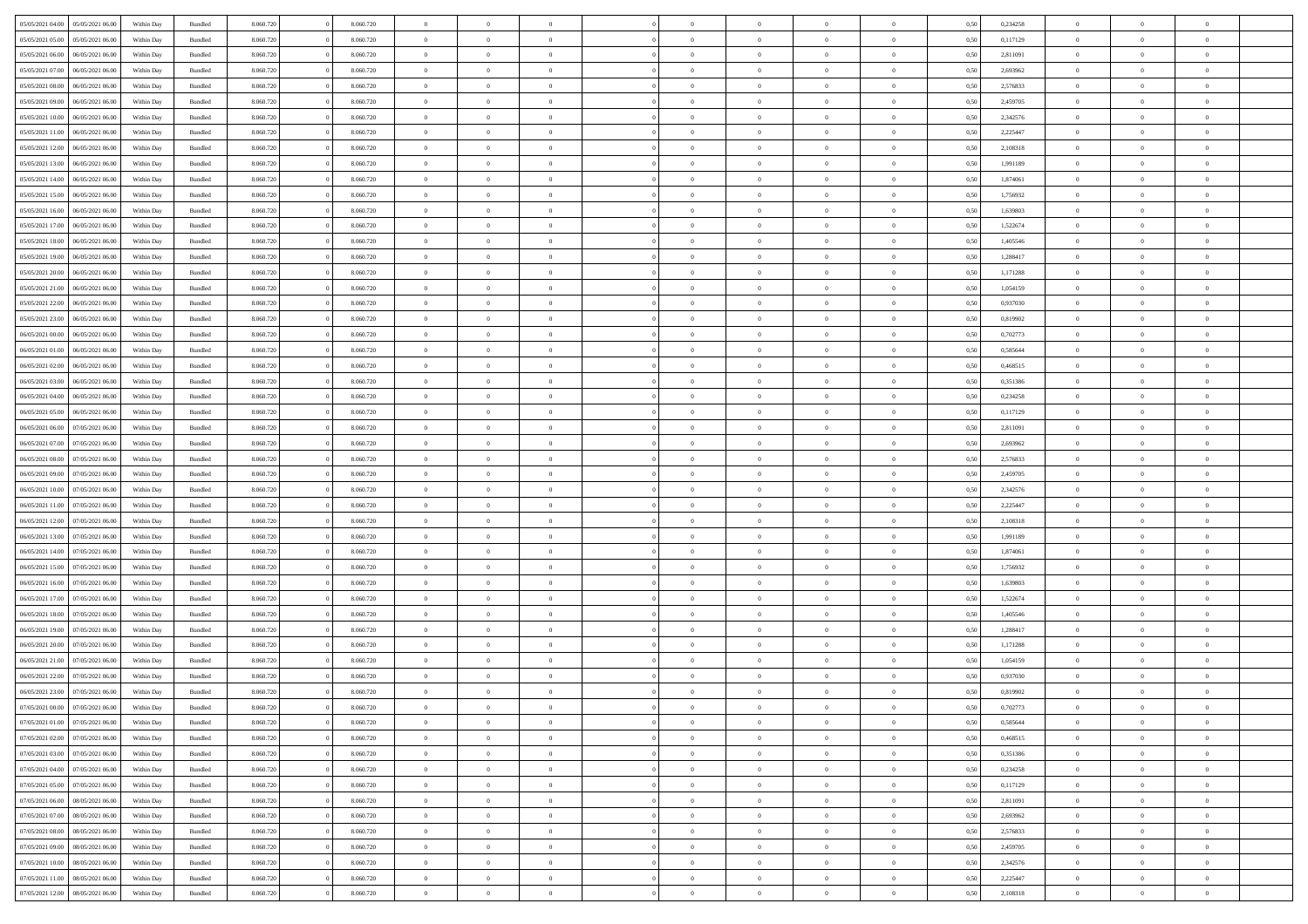| 07/05/2021 13:00 | 08/05/2021 06:00 | Within Day | Bundled            | 8.060.720 | 8.060.720 | $\overline{0}$ | $\Omega$       |                | $\Omega$       | $\Omega$       | $\theta$       | $\theta$       | 0.50 | 1,991189 | $\theta$       | $\theta$       | $\theta$       |  |
|------------------|------------------|------------|--------------------|-----------|-----------|----------------|----------------|----------------|----------------|----------------|----------------|----------------|------|----------|----------------|----------------|----------------|--|
| 07/05/2021 14:00 | 08/05/2021 06:00 | Within Day | Bundled            | 8.060.720 | 8.060.720 | $\overline{0}$ | $\theta$       | $\overline{0}$ | $\overline{0}$ | $\bf{0}$       | $\overline{0}$ | $\overline{0}$ | 0,50 | 1,874061 | $\theta$       | $\theta$       | $\overline{0}$ |  |
| 07/05/2021 15:00 | 08/05/2021 06:00 | Within Day | Bundled            | 8.060.720 | 8.060.720 | $\overline{0}$ | $\overline{0}$ | $\overline{0}$ | $\bf{0}$       | $\bf{0}$       | $\bf{0}$       | $\bf{0}$       | 0,50 | 1,756932 | $\bf{0}$       | $\overline{0}$ | $\overline{0}$ |  |
| 07/05/2021 16:00 | 08/05/2021 06:00 | Within Dav | Bundled            | 8.060.720 | 8.060.720 | $\overline{0}$ | $\overline{0}$ | $\overline{0}$ | $\overline{0}$ | $\bf{0}$       | $\overline{0}$ | $\overline{0}$ | 0.50 | 1.639803 | $\theta$       | $\theta$       | $\overline{0}$ |  |
| 07/05/2021 17:00 | 08/05/2021 06:00 | Within Day | Bundled            | 8.060.720 | 8.060.720 | $\overline{0}$ | $\theta$       | $\overline{0}$ | $\overline{0}$ | $\bf{0}$       | $\overline{0}$ | $\bf{0}$       | 0,50 | 1,522674 | $\theta$       | $\theta$       | $\overline{0}$ |  |
|                  |                  |            |                    |           |           |                |                |                |                |                |                |                |      |          |                |                |                |  |
| 07/05/2021 18:00 | 08/05/2021 06:00 | Within Day | Bundled            | 8.060.720 | 8.060.720 | $\overline{0}$ | $\bf{0}$       | $\overline{0}$ | $\bf{0}$       | $\overline{0}$ | $\overline{0}$ | $\mathbf{0}$   | 0,50 | 1,405546 | $\bf{0}$       | $\overline{0}$ | $\bf{0}$       |  |
| 07/05/2021 19:00 | 08/05/2021 06:00 | Within Dav | Bundled            | 8.060.720 | 8.060.720 | $\overline{0}$ | $\overline{0}$ | $\overline{0}$ | $\overline{0}$ | $\overline{0}$ | $\overline{0}$ | $\overline{0}$ | 0.50 | 1,288417 | $\theta$       | $\overline{0}$ | $\overline{0}$ |  |
| 07/05/2021 20:00 | 08/05/2021 06:00 | Within Day | Unbundled          | 8.060.720 | 8.060.720 | $\overline{0}$ | $\theta$       | $\overline{0}$ | $\overline{0}$ | $\bf{0}$       | $\overline{0}$ | $\bf{0}$       | 0,50 | 1,171288 | $\theta$       | $\theta$       | $\overline{0}$ |  |
| 07/05/2021 21:00 | 08/05/2021 06:00 | Within Day | Unbundled          | 8.060.720 | 8.060.720 | $\overline{0}$ | $\overline{0}$ | $\overline{0}$ | $\bf{0}$       | $\bf{0}$       | $\bf{0}$       | $\bf{0}$       | 0,50 | 1,054159 | $\,0\,$        | $\overline{0}$ | $\overline{0}$ |  |
| 07/05/2021 22:00 | 08/05/2021 06:00 | Within Dav | Bundled            | 8.060.720 | 8.060.720 | $\overline{0}$ | $\overline{0}$ | $\overline{0}$ | $\overline{0}$ | $\overline{0}$ | $\overline{0}$ | $\overline{0}$ | 0.50 | 0,937030 | $\theta$       | $\overline{0}$ | $\overline{0}$ |  |
| 07/05/2021 23:00 | 08/05/2021 06:00 | Within Day | Bundled            | 8.060.720 | 8.060.720 | $\overline{0}$ | $\theta$       | $\overline{0}$ | $\overline{0}$ | $\bf{0}$       | $\overline{0}$ | $\bf{0}$       | 0,50 | 0,819902 | $\,$ 0 $\,$    | $\theta$       | $\overline{0}$ |  |
|                  |                  |            |                    |           |           |                |                |                |                |                |                |                |      |          |                |                |                |  |
| 08/05/2021 00:00 | 08/05/2021 06:00 | Within Day | Bundled            | 8.060.720 | 8.060.720 | $\overline{0}$ | $\overline{0}$ | $\overline{0}$ | $\bf{0}$       | $\bf{0}$       | $\bf{0}$       | $\bf{0}$       | 0,50 | 0,702773 | $\bf{0}$       | $\overline{0}$ | $\overline{0}$ |  |
| 08/05/2021 01:00 | 08/05/2021 06:00 | Within Dav | Bundled            | 8.060.720 | 8.060.720 | $\overline{0}$ | $\overline{0}$ | $\overline{0}$ | $\overline{0}$ | $\bf{0}$       | $\overline{0}$ | $\overline{0}$ | 0.50 | 0.585644 | $\theta$       | $\theta$       | $\overline{0}$ |  |
| 08/05/2021 02:00 | 08/05/2021 06:00 | Within Day | Bundled            | 8.060.720 | 8.060.720 | $\overline{0}$ | $\theta$       | $\overline{0}$ | $\overline{0}$ | $\bf{0}$       | $\overline{0}$ | $\overline{0}$ | 0,50 | 0,468515 | $\theta$       | $\theta$       | $\overline{0}$ |  |
| 08/05/2021 03:00 | 08/05/2021 06:00 | Within Day | Bundled            | 8.060.720 | 8.060.720 | $\overline{0}$ | $\bf{0}$       | $\overline{0}$ | $\bf{0}$       | $\overline{0}$ | $\overline{0}$ | $\mathbf{0}$   | 0,50 | 0,351386 | $\bf{0}$       | $\overline{0}$ | $\bf{0}$       |  |
| 08/05/2021 04:00 | 08/05/2021 06:00 | Within Dav | Bundled            | 8.060.720 | 8.060.720 | $\overline{0}$ | $\overline{0}$ | $\overline{0}$ | $\overline{0}$ | $\overline{0}$ | $\overline{0}$ | $\overline{0}$ | 0.50 | 0,234258 | $\theta$       | $\overline{0}$ | $\overline{0}$ |  |
| 08/05/2021 05:00 | 08/05/2021 06:00 | Within Day | Bundled            | 8.060.720 | 8.060.720 | $\overline{0}$ | $\theta$       | $\overline{0}$ | $\overline{0}$ | $\bf{0}$       | $\overline{0}$ | $\bf{0}$       | 0,50 | 0,117129 | $\theta$       | $\theta$       | $\overline{0}$ |  |
| 08/05/2021 06:00 | 09/05/2021 06:00 | Within Day | Bundled            | 8.060.720 | 8.060.720 | $\overline{0}$ | $\overline{0}$ | $\overline{0}$ | $\bf{0}$       | $\bf{0}$       | $\bf{0}$       | $\bf{0}$       | 0,50 | 2,811091 | $\,0\,$        | $\overline{0}$ | $\overline{0}$ |  |
| 08/05/2021 07:00 | 09/05/2021 06:00 | Within Dav | Bundled            | 8.060.720 | 8.060.720 | $\overline{0}$ | $\overline{0}$ | $\overline{0}$ | $\overline{0}$ | $\overline{0}$ | $\overline{0}$ | $\overline{0}$ | 0.50 | 2,693962 | $\theta$       | $\overline{0}$ | $\overline{0}$ |  |
|                  |                  |            |                    |           |           |                |                |                |                |                |                |                |      |          |                |                |                |  |
| 08/05/2021 08:00 | 09/05/2021 06:00 | Within Day | Bundled            | 8.060.720 | 8.060.720 | $\overline{0}$ | $\theta$       | $\overline{0}$ | $\overline{0}$ | $\bf{0}$       | $\overline{0}$ | $\bf{0}$       | 0,50 | 2,576833 | $\,$ 0 $\,$    | $\theta$       | $\overline{0}$ |  |
| 08/05/2021 09:00 | 09/05/2021 06:00 | Within Day | Bundled            | 8.060.720 | 8.060.720 | $\overline{0}$ | $\overline{0}$ | $\overline{0}$ | $\bf{0}$       | $\bf{0}$       | $\bf{0}$       | $\bf{0}$       | 0,50 | 2,459705 | $\,0\,$        | $\overline{0}$ | $\overline{0}$ |  |
| 08/05/2021 10:00 | 09/05/2021 06:00 | Within Day | Bundled            | 8.060.720 | 8.060.720 | $\overline{0}$ | $\overline{0}$ | $\overline{0}$ | $\overline{0}$ | $\bf{0}$       | $\overline{0}$ | $\overline{0}$ | 0.50 | 2,342576 | $\theta$       | $\theta$       | $\overline{0}$ |  |
| 08/05/2021 11:00 | 09/05/2021 06:00 | Within Day | Bundled            | 8.060.720 | 8.060.720 | $\overline{0}$ | $\theta$       | $\overline{0}$ | $\overline{0}$ | $\bf{0}$       | $\overline{0}$ | $\bf{0}$       | 0,50 | 2,225447 | $\,$ 0 $\,$    | $\overline{0}$ | $\overline{0}$ |  |
| 08/05/2021 12:00 | 09/05/2021 06:00 | Within Day | Bundled            | 8.060.720 | 8.060.720 | $\overline{0}$ | $\bf{0}$       | $\overline{0}$ | $\bf{0}$       | $\overline{0}$ | $\overline{0}$ | $\mathbf{0}$   | 0,50 | 2,108318 | $\overline{0}$ | $\overline{0}$ | $\bf{0}$       |  |
| 08/05/2021 13:00 | 09/05/2021 06:00 | Within Dav | Bundled            | 8.060.720 | 8.060.720 | $\overline{0}$ | $\overline{0}$ | $\overline{0}$ | $\overline{0}$ | $\overline{0}$ | $\overline{0}$ | $\overline{0}$ | 0.50 | 1,991189 | $\theta$       | $\theta$       | $\overline{0}$ |  |
|                  |                  |            |                    |           |           | $\overline{0}$ | $\theta$       | $\overline{0}$ |                | $\bf{0}$       | $\overline{0}$ |                |      |          | $\theta$       | $\theta$       | $\overline{0}$ |  |
| 08/05/2021 14:00 | 09/05/2021 06:00 | Within Day | Bundled            | 8.060.720 | 8.060.720 |                |                |                | $\overline{0}$ |                |                | $\bf{0}$       | 0,50 | 1,874061 |                |                |                |  |
| 08/05/2021 15:00 | 09/05/2021 06:00 | Within Day | Bundled            | 8.060.720 | 8.060.720 | $\overline{0}$ | $\overline{0}$ | $\overline{0}$ | $\bf{0}$       | $\bf{0}$       | $\bf{0}$       | $\bf{0}$       | 0,50 | 1,756932 | $\,0\,$        | $\overline{0}$ | $\overline{0}$ |  |
| 08/05/2021 16:00 | 09/05/2021 06:00 | Within Day | Bundled            | 8.060.720 | 8.060.720 | $\overline{0}$ | $\overline{0}$ | $\overline{0}$ | $\overline{0}$ | $\overline{0}$ | $\overline{0}$ | $\overline{0}$ | 0.50 | 1,639803 | $\theta$       | $\overline{0}$ | $\overline{0}$ |  |
| 08/05/2021 17:00 | 09/05/2021 06:00 | Within Day | Bundled            | 8.060.720 | 8.060.720 | $\overline{0}$ | $\theta$       | $\overline{0}$ | $\overline{0}$ | $\bf{0}$       | $\overline{0}$ | $\bf{0}$       | 0,50 | 1,522674 | $\,$ 0 $\,$    | $\overline{0}$ | $\overline{0}$ |  |
| 08/05/2021 18:00 | 09/05/2021 06:00 | Within Day | Bundled            | 8.060.720 | 8.060.720 | $\overline{0}$ | $\overline{0}$ | $\overline{0}$ | $\bf{0}$       | $\bf{0}$       | $\bf{0}$       | $\bf{0}$       | 0,50 | 1,405546 | $\bf{0}$       | $\overline{0}$ | $\overline{0}$ |  |
| 08/05/2021 19:00 | 09/05/2021 06:00 | Within Day | Bundled            | 8.060.720 | 8.060.720 | $\overline{0}$ | $\Omega$       | $\Omega$       | $\Omega$       | $\Omega$       | $\Omega$       | $\overline{0}$ | 0.50 | 1,288417 | $\,0\,$        | $\theta$       | $\theta$       |  |
| 08/05/2021 20:00 | 09/05/2021 06:00 | Within Day | Bundled            | 8.060.720 | 8.060.720 | $\overline{0}$ | $\theta$       | $\overline{0}$ | $\overline{0}$ | $\bf{0}$       | $\overline{0}$ | $\bf{0}$       | 0,50 | 1,171288 | $\theta$       | $\theta$       | $\overline{0}$ |  |
|                  |                  |            |                    |           |           |                |                |                |                |                |                |                |      |          |                |                |                |  |
| 08/05/2021 21.00 | 09/05/2021 06:00 | Within Day | Bundled            | 8.060.720 | 8.060.720 | $\overline{0}$ | $\overline{0}$ | $\overline{0}$ | $\bf{0}$       | $\bf{0}$       | $\overline{0}$ | $\mathbf{0}$   | 0,50 | 1,054159 | $\overline{0}$ | $\overline{0}$ | $\bf{0}$       |  |
| 08/05/2021 22.00 | 09/05/2021 06:00 | Within Day | Bundled            | 8.060.720 | 8.060.720 | $\overline{0}$ | $\Omega$       | $\Omega$       | $\Omega$       | $\bf{0}$       | $\overline{0}$ | $\overline{0}$ | 0.50 | 0,937030 | $\theta$       | $\theta$       | $\theta$       |  |
| 08/05/2021 23:00 | 09/05/2021 06:00 | Within Day | Bundled            | 8.060.720 | 8.060.720 | $\overline{0}$ | $\theta$       | $\overline{0}$ | $\overline{0}$ | $\bf{0}$       | $\overline{0}$ | $\bf{0}$       | 0,50 | 0,819902 | $\theta$       | $\theta$       | $\overline{0}$ |  |
| 09/05/2021 00:00 | 09/05/2021 06:00 | Within Day | Bundled            | 8.060.720 | 8.060.720 | $\overline{0}$ | $\overline{0}$ | $\overline{0}$ | $\bf{0}$       | $\bf{0}$       | $\bf{0}$       | $\bf{0}$       | 0,50 | 0,702773 | $\,0\,$        | $\overline{0}$ | $\overline{0}$ |  |
| 09/05/2021 01:00 | 09/05/2021 06:00 | Within Day | Bundled            | 8.060.720 | 8.060.720 | $\overline{0}$ | $\Omega$       | $\Omega$       | $\Omega$       | $\theta$       | $\theta$       | $\overline{0}$ | 0.50 | 0.585644 | $\theta$       | $\theta$       | $\theta$       |  |
| 09/05/2021 02:00 | 09/05/2021 06:00 | Within Day | Bundled            | 8.060.720 | 8.060.720 | $\overline{0}$ | $\theta$       | $\overline{0}$ | $\overline{0}$ | $\bf{0}$       | $\overline{0}$ | $\bf{0}$       | 0,50 | 0,468515 | $\,$ 0 $\,$    | $\overline{0}$ | $\overline{0}$ |  |
| 09/05/2021 03:00 | 09/05/2021 06:00 | Within Day | Bundled            | 8.060.720 | 8.060.720 | $\overline{0}$ | $\overline{0}$ | $\overline{0}$ | $\bf{0}$       | $\bf{0}$       | $\bf{0}$       | $\bf{0}$       | 0,50 | 0,351386 | $\bf{0}$       | $\overline{0}$ | $\overline{0}$ |  |
|                  |                  |            |                    |           |           | $\overline{0}$ | $\Omega$       | $\Omega$       | $\Omega$       | $\Omega$       | $\overline{0}$ | $\overline{0}$ | 0.50 |          | $\,0\,$        | $\theta$       | $\theta$       |  |
| 09/05/2021 04:00 | 09/05/2021 06:00 | Within Day | Bundled            | 8.060.720 | 8.060.720 |                |                |                |                |                |                |                |      | 0,234258 |                |                |                |  |
| 09/05/2021 05:00 | 09/05/2021 06:00 | Within Day | Bundled            | 8.060.720 | 8.060.720 | $\overline{0}$ | $\theta$       | $\overline{0}$ | $\overline{0}$ | $\bf{0}$       | $\overline{0}$ | $\bf{0}$       | 0,50 | 0,117129 | $\,$ 0 $\,$    | $\overline{0}$ | $\overline{0}$ |  |
| 09/05/2021 06:00 | 10/05/2021 06:00 | Within Day | Bundled            | 8.060.720 | 8.060.720 | $\overline{0}$ | $\overline{0}$ | $\overline{0}$ | $\bf{0}$       | $\bf{0}$       | $\bf{0}$       | $\mathbf{0}$   | 0,50 | 2,811091 | $\bf{0}$       | $\overline{0}$ | $\bf{0}$       |  |
| 09/05/2021 07:00 | 10/05/2021 06:00 | Within Day | Bundled            | 8.060.720 | 8.060.720 | $\overline{0}$ | $\Omega$       | $\Omega$       | $\Omega$       | $\Omega$       | $\Omega$       | $\overline{0}$ | 0.50 | 2.693962 | $\theta$       | $\theta$       | $\theta$       |  |
| 09/05/2021 08:00 | 10/05/2021 06:00 | Within Day | Bundled            | 8.060.720 | 8.060.720 | $\overline{0}$ | $\overline{0}$ | $\bf{0}$       | $\bf{0}$       | $\,$ 0         | $\bf{0}$       | $\bf{0}$       | 0,50 | 2,576833 | $\,0\,$        | $\,$ 0 $\,$    | $\overline{0}$ |  |
| 09/05/2021 09:00 | 10/05/2021 06:00 | Within Day | $\mathbf B$ undled | 8.060.720 | 8.060.720 | $\bf{0}$       | $\bf{0}$       |                |                | $\bf{0}$       |                |                | 0,50 | 2,459705 | $\bf{0}$       | $\overline{0}$ |                |  |
| 09/05/2021 11:00 | 10/05/2021 06:00 | Within Day | Bundled            | 8.060.720 | 8.060.720 | $\overline{0}$ | $\overline{0}$ | $\overline{0}$ | $\Omega$       | $\overline{0}$ | $\overline{0}$ | $\overline{0}$ | 0.50 | 2,225447 | $\theta$       | $\theta$       | $\theta$       |  |
| 09/05/2021 12:00 | 10/05/2021 06:00 | Within Day | Bundled            | 8.060.720 | 8.060.720 | $\overline{0}$ | $\,$ 0         | $\overline{0}$ | $\bf{0}$       | $\,$ 0 $\,$    | $\overline{0}$ | $\mathbf{0}$   | 0,50 | 2,108318 | $\,$ 0 $\,$    | $\,$ 0 $\,$    | $\,$ 0         |  |
|                  |                  |            |                    |           |           |                |                |                |                |                |                |                |      |          |                |                |                |  |
| 09/05/2021 13:00 | 10/05/2021 06:00 | Within Day | Bundled            | 8.060.720 | 8.060.720 | $\overline{0}$ | $\overline{0}$ | $\overline{0}$ | $\overline{0}$ | $\overline{0}$ | $\overline{0}$ | $\mathbf{0}$   | 0,50 | 1,991189 | $\overline{0}$ | $\bf{0}$       | $\bf{0}$       |  |
| 09/05/2021 14:00 | 10/05/2021 06:00 | Within Day | Bundled            | 8.060.720 | 8.060.720 | $\overline{0}$ | $\overline{0}$ | $\overline{0}$ | $\Omega$       | $\overline{0}$ | $\overline{0}$ | $\overline{0}$ | 0,50 | 1,874061 | $\overline{0}$ | $\theta$       | $\overline{0}$ |  |
| 09/05/2021 15:00 | 10/05/2021 06:00 | Within Day | Bundled            | 8.060.720 | 8.060.720 | $\overline{0}$ | $\,$ 0         | $\overline{0}$ | $\overline{0}$ | $\,$ 0 $\,$    | $\overline{0}$ | $\mathbf{0}$   | 0,50 | 1,756932 | $\,$ 0 $\,$    | $\overline{0}$ | $\overline{0}$ |  |
| 09/05/2021 16:00 | 10/05/2021 06:00 | Within Day | Bundled            | 8.060.720 | 8.060.720 | $\overline{0}$ | $\overline{0}$ | $\overline{0}$ | $\overline{0}$ | $\overline{0}$ | $\overline{0}$ | $\mathbf{0}$   | 0,50 | 1,639803 | $\overline{0}$ | $\overline{0}$ | $\bf{0}$       |  |
| 09/05/2021 17:00 | 10/05/2021 06:00 | Within Day | Bundled            | 8.060.720 | 8.060.720 | $\overline{0}$ | $\overline{0}$ | $\overline{0}$ | $\overline{0}$ | $\overline{0}$ | $\overline{0}$ | $\bf{0}$       | 0.50 | 1,522674 | $\overline{0}$ | $\theta$       | $\overline{0}$ |  |
| 09/05/2021 18:00 | 10/05/2021 06:00 | Within Day | Bundled            | 8.060.720 | 8.060.720 | $\overline{0}$ | $\,$ 0         | $\overline{0}$ | $\bf{0}$       | $\bf{0}$       | $\bf{0}$       | $\bf{0}$       | 0,50 | 1,405546 | $\,$ 0 $\,$    | $\overline{0}$ | $\overline{0}$ |  |
| 09/05/2021 19:00 | 10/05/2021 06:00 | Within Day | Bundled            | 8.060.720 | 8.060.720 | $\overline{0}$ | $\bf{0}$       | $\overline{0}$ | $\overline{0}$ | $\overline{0}$ | $\overline{0}$ | $\mathbf{0}$   | 0,50 | 1,288417 | $\overline{0}$ | $\overline{0}$ | $\bf{0}$       |  |
|                  |                  |            |                    |           |           |                |                |                |                |                |                |                |      |          |                |                |                |  |
| 09/05/2021 20:00 | 10/05/2021 06:00 | Within Day | Bundled            | 8.060.720 | 8.060.720 | $\overline{0}$ | $\overline{0}$ | $\overline{0}$ | $\Omega$       | $\overline{0}$ | $\overline{0}$ | $\overline{0}$ | 0.50 | 1,171288 | $\overline{0}$ | $\overline{0}$ | $\overline{0}$ |  |
| 09/05/2021 21:00 | 10/05/2021 06:00 | Within Day | Bundled            | 8.060.720 | 8.060.720 | $\overline{0}$ | $\bf{0}$       | $\overline{0}$ | $\overline{0}$ | $\bf{0}$       | $\bf{0}$       | $\bf{0}$       | 0,50 | 1,054159 | $\,$ 0 $\,$    | $\,$ 0 $\,$    | $\bf{0}$       |  |
| 09/05/2021 22.00 | 10/05/2021 06:00 | Within Day | Bundled            | 8.060.720 | 8.060.720 | $\overline{0}$ | $\bf{0}$       | $\overline{0}$ | $\bf{0}$       | $\bf{0}$       | $\bf{0}$       | $\bf{0}$       | 0,50 | 0,937030 | $\overline{0}$ | $\overline{0}$ | $\bf{0}$       |  |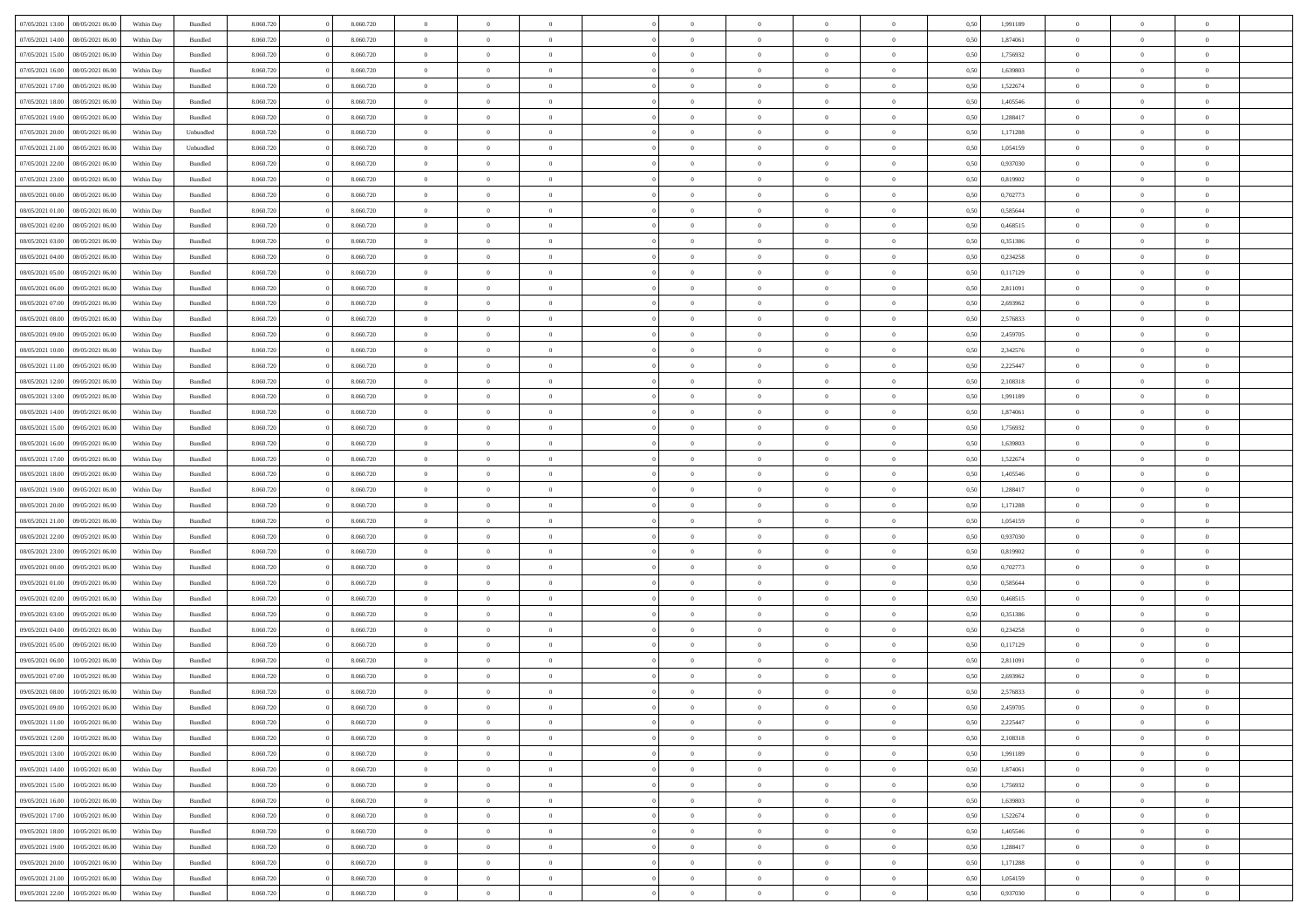| 09/05/2021 23:00 | 10/05/2021 06:00 | Within Day | Bundled            | 8.060.720 | 8.060.720 | $\overline{0}$ | $\Omega$       |                | $\Omega$       | $\Omega$       | $\theta$       | $\theta$       | 0,50 | 0,819902 | $\theta$       | $\theta$       | $\overline{0}$ |  |
|------------------|------------------|------------|--------------------|-----------|-----------|----------------|----------------|----------------|----------------|----------------|----------------|----------------|------|----------|----------------|----------------|----------------|--|
| 10/05/2021 00:00 | 10/05/2021 06:00 | Within Day | Bundled            | 8.060.720 | 8.060.720 | $\overline{0}$ | $\theta$       | $\overline{0}$ | $\overline{0}$ | $\bf{0}$       | $\overline{0}$ | $\bf{0}$       | 0,50 | 0,702773 | $\theta$       | $\overline{0}$ | $\overline{0}$ |  |
| 10/05/2021 01:00 | 10/05/2021 06:00 | Within Day | Bundled            | 8.060.720 | 8.060.720 | $\overline{0}$ | $\bf{0}$       | $\overline{0}$ | $\bf{0}$       | $\bf{0}$       | $\bf{0}$       | $\mathbf{0}$   | 0,50 | 0,585644 | $\bf{0}$       | $\overline{0}$ | $\bf{0}$       |  |
| 10/05/2021 02:00 | 10/05/2021 06:00 | Within Day | Bundled            | 8.060.720 | 8.060.720 | $\overline{0}$ | $\overline{0}$ | $\overline{0}$ | $\overline{0}$ | $\bf{0}$       | $\overline{0}$ | $\overline{0}$ | 0.50 | 0,468515 | $\theta$       | $\theta$       | $\overline{0}$ |  |
| 10/05/2021 03:00 | 10/05/2021 06:00 | Within Day | Bundled            | 8.060.720 | 8.060.720 | $\overline{0}$ | $\theta$       | $\overline{0}$ | $\overline{0}$ | $\bf{0}$       | $\overline{0}$ | $\bf{0}$       | 0,50 | 0,351386 | $\theta$       | $\overline{0}$ | $\overline{0}$ |  |
|                  |                  |            |                    |           |           |                |                |                |                |                |                |                |      |          |                |                |                |  |
| 10/05/2021 04:00 | 10/05/2021 06:00 | Within Day | Bundled            | 8.060.720 | 8.060.720 | $\overline{0}$ | $\overline{0}$ | $\overline{0}$ | $\bf{0}$       | $\overline{0}$ | $\overline{0}$ | $\mathbf{0}$   | 0,50 | 0,234258 | $\overline{0}$ | $\overline{0}$ | $\bf{0}$       |  |
| 10/05/2021 05:00 | 10/05/2021 06:00 | Within Dav | Bundled            | 8.060.720 | 8.060.720 | $\overline{0}$ | $\overline{0}$ | $\overline{0}$ | $\overline{0}$ | $\overline{0}$ | $\overline{0}$ | $\overline{0}$ | 0.50 | 0,117129 | $\theta$       | $\overline{0}$ | $\overline{0}$ |  |
| 10/05/2021 06:00 | 11/05/2021 06:00 | Within Day | Bundled            | 8.060.720 | 8.060.720 | $\overline{0}$ | $\theta$       | $\overline{0}$ | $\overline{0}$ | $\bf{0}$       | $\overline{0}$ | $\bf{0}$       | 0,50 | 2,811091 | $\theta$       | $\theta$       | $\overline{0}$ |  |
| 10/05/2021 07:00 | 11/05/2021 06:00 | Within Day | Bundled            | 8.060.720 | 8.060.720 | $\overline{0}$ | $\overline{0}$ | $\overline{0}$ | $\bf{0}$       | $\bf{0}$       | $\bf{0}$       | $\bf{0}$       | 0,50 | 2,693962 | $\,0\,$        | $\overline{0}$ | $\overline{0}$ |  |
| 10/05/2021 08:00 | 11/05/2021 06:00 | Within Dav | Bundled            | 8.060.720 | 8.060.720 | $\overline{0}$ | $\overline{0}$ | $\overline{0}$ | $\overline{0}$ | $\overline{0}$ | $\overline{0}$ | $\overline{0}$ | 0.50 | 2,576833 | $\theta$       | $\overline{0}$ | $\overline{0}$ |  |
| 10/05/2021 09:00 | 11/05/2021 06:00 | Within Day | Bundled            | 8.060.720 | 8.060.720 | $\overline{0}$ | $\theta$       | $\overline{0}$ | $\overline{0}$ | $\bf{0}$       | $\overline{0}$ | $\bf{0}$       | 0,50 | 2,459705 | $\,$ 0 $\,$    | $\overline{0}$ | $\overline{0}$ |  |
| 10/05/2021 10:00 | 11/05/2021 06:00 | Within Day | Bundled            | 8.060.720 | 8.060.720 | $\overline{0}$ | $\bf{0}$       | $\overline{0}$ | $\bf{0}$       | $\bf{0}$       | $\bf{0}$       | $\mathbf{0}$   | 0,50 | 2,342576 | $\overline{0}$ | $\overline{0}$ | $\bf{0}$       |  |
|                  |                  |            |                    |           |           |                |                |                |                |                |                |                |      |          |                |                |                |  |
| 10/05/2021 11:00 | 11/05/2021 06:00 | Within Dav | Bundled            | 8.060.720 | 8.060.720 | $\overline{0}$ | $\overline{0}$ | $\overline{0}$ | $\overline{0}$ | $\bf{0}$       | $\overline{0}$ | $\overline{0}$ | 0.50 | 2.225447 | $\theta$       | $\theta$       | $\overline{0}$ |  |
| 10/05/2021 12:00 | 11/05/2021 06:00 | Within Day | Bundled            | 8.060.720 | 8.060.720 | $\overline{0}$ | $\theta$       | $\overline{0}$ | $\overline{0}$ | $\bf{0}$       | $\overline{0}$ | $\overline{0}$ | 0,50 | 2,108318 | $\theta$       | $\overline{0}$ | $\overline{0}$ |  |
| 10/05/2021 13:00 | 11/05/2021 06:00 | Within Day | Bundled            | 8.060.720 | 8.060.720 | $\overline{0}$ | $\overline{0}$ | $\overline{0}$ | $\bf{0}$       | $\overline{0}$ | $\overline{0}$ | $\mathbf{0}$   | 0,50 | 1,991189 | $\overline{0}$ | $\overline{0}$ | $\bf{0}$       |  |
| 10/05/2021 14:00 | 11/05/2021 06:00 | Within Dav | Bundled            | 8.060.720 | 8.060.720 | $\overline{0}$ | $\overline{0}$ | $\overline{0}$ | $\overline{0}$ | $\overline{0}$ | $\overline{0}$ | $\overline{0}$ | 0.50 | 1,874061 | $\theta$       | $\overline{0}$ | $\overline{0}$ |  |
| 10/05/2021 15:00 | 11/05/2021 06:00 | Within Day | Bundled            | 8.060.720 | 8.060.720 | $\overline{0}$ | $\theta$       | $\overline{0}$ | $\overline{0}$ | $\bf{0}$       | $\overline{0}$ | $\bf{0}$       | 0,50 | 1,756932 | $\theta$       | $\theta$       | $\overline{0}$ |  |
| 10/05/2021 16:00 | 11/05/2021 06:00 | Within Day | Bundled            | 8.060.720 | 8.060.720 | $\overline{0}$ | $\overline{0}$ | $\overline{0}$ | $\bf{0}$       | $\bf{0}$       | $\bf{0}$       | $\bf{0}$       | 0,50 | 1,639803 | $\bf{0}$       | $\overline{0}$ | $\overline{0}$ |  |
| 10/05/2021 17:00 | 11/05/2021 06:00 | Within Dav | Bundled            | 8.060.720 | 8.060.720 | $\overline{0}$ | $\overline{0}$ | $\overline{0}$ | $\overline{0}$ | $\overline{0}$ | $\overline{0}$ | $\overline{0}$ | 0.50 | 1,522674 | $\theta$       | $\overline{0}$ | $\overline{0}$ |  |
| 10/05/2021 18:00 | 11/05/2021 06:00 | Within Day | Bundled            | 8.060.720 | 8.060.720 | $\overline{0}$ | $\theta$       | $\overline{0}$ | $\overline{0}$ | $\bf{0}$       | $\overline{0}$ | $\bf{0}$       | 0,50 | 1,405546 | $\,$ 0 $\,$    | $\overline{0}$ | $\overline{0}$ |  |
|                  |                  |            |                    |           |           |                |                |                |                |                |                |                |      |          |                |                |                |  |
| 10/05/2021 19:00 | 11/05/2021 06:00 | Within Day | Bundled            | 8.060.720 | 8.060.720 | $\overline{0}$ | $\overline{0}$ | $\overline{0}$ | $\bf{0}$       | $\bf{0}$       | $\bf{0}$       | $\bf{0}$       | 0,50 | 1,288417 | $\bf{0}$       | $\overline{0}$ | $\bf{0}$       |  |
| 10/05/2021 20:00 | 11/05/2021 06:00 | Within Day | Bundled            | 8.060.720 | 8.060.720 | $\overline{0}$ | $\overline{0}$ | $\overline{0}$ | $\overline{0}$ | $\bf{0}$       | $\overline{0}$ | $\overline{0}$ | 0.50 | 1,171288 | $\theta$       | $\overline{0}$ | $\overline{0}$ |  |
| 10/05/2021 21:00 | 11/05/2021 06:00 | Within Day | Bundled            | 8.060.720 | 8.060.720 | $\overline{0}$ | $\theta$       | $\overline{0}$ | $\overline{0}$ | $\bf{0}$       | $\overline{0}$ | $\bf{0}$       | 0,50 | 1,054159 | $\,$ 0 $\,$    | $\overline{0}$ | $\overline{0}$ |  |
| 10/05/2021 22:00 | 11/05/2021 06:00 | Within Day | Bundled            | 8.060.720 | 8.060.720 | $\overline{0}$ | $\overline{0}$ | $\overline{0}$ | $\bf{0}$       | $\overline{0}$ | $\overline{0}$ | $\mathbf{0}$   | 0,50 | 0,937030 | $\bf{0}$       | $\overline{0}$ | $\bf{0}$       |  |
| 10/05/2021 23:00 | 11/05/2021 06:00 | Within Dav | Bundled            | 8.060.720 | 8.060.720 | $\overline{0}$ | $\overline{0}$ | $\overline{0}$ | $\overline{0}$ | $\overline{0}$ | $\overline{0}$ | $\overline{0}$ | 0.50 | 0,819902 | $\theta$       | $\overline{0}$ | $\overline{0}$ |  |
| 11/05/2021 00:00 | 11/05/2021 06:00 | Within Day | Bundled            | 8.060.720 | 8.060.720 | $\overline{0}$ | $\theta$       | $\overline{0}$ | $\overline{0}$ | $\bf{0}$       | $\overline{0}$ | $\bf{0}$       | 0,50 | 0,702773 | $\theta$       | $\theta$       | $\overline{0}$ |  |
| 11/05/2021 01:00 | 11/05/2021 06:00 | Within Day | Bundled            | 8.060.720 | 8.060.720 | $\overline{0}$ | $\overline{0}$ | $\overline{0}$ | $\bf{0}$       | $\bf{0}$       | $\bf{0}$       | $\bf{0}$       | 0,50 | 0,585644 | $\,0\,$        | $\overline{0}$ | $\overline{0}$ |  |
| 11/05/2021 02:00 | 11/05/2021 06:00 |            | Bundled            | 8.060.720 | 8.060.720 | $\overline{0}$ | $\overline{0}$ | $\overline{0}$ | $\overline{0}$ | $\overline{0}$ | $\overline{0}$ | $\overline{0}$ | 0.50 | 0,468515 | $\theta$       | $\overline{0}$ | $\overline{0}$ |  |
|                  |                  | Within Day |                    |           |           |                |                |                |                |                |                |                |      |          |                |                |                |  |
| 11/05/2021 03:00 | 11/05/2021 06:00 | Within Day | Bundled            | 8.060.720 | 8.060.720 | $\overline{0}$ | $\theta$       | $\overline{0}$ | $\overline{0}$ | $\bf{0}$       | $\overline{0}$ | $\bf{0}$       | 0,50 | 0,351386 | $\,$ 0 $\,$    | $\overline{0}$ | $\overline{0}$ |  |
| 11/05/2021 04:00 | 11/05/2021 06:00 | Within Day | Bundled            | 8.060.720 | 8.060.720 | $\overline{0}$ | $\overline{0}$ | $\overline{0}$ | $\bf{0}$       | $\bf{0}$       | $\bf{0}$       | $\bf{0}$       | 0,50 | 0,234258 | $\overline{0}$ | $\overline{0}$ | $\bf{0}$       |  |
| 11/05/2021 05:00 | 11/05/2021 06.00 | Within Day | Bundled            | 8.060.720 | 8.060.720 | $\overline{0}$ | $\Omega$       | $\Omega$       | $\Omega$       | $\Omega$       | $\overline{0}$ | $\overline{0}$ | 0,50 | 0,117129 | $\,0\,$        | $\theta$       | $\theta$       |  |
| 11/05/2021 06:00 | 12/05/2021 06:00 | Within Day | Bundled            | 8.060.720 | 8.060.720 | $\overline{0}$ | $\theta$       | $\overline{0}$ | $\overline{0}$ | $\bf{0}$       | $\overline{0}$ | $\bf{0}$       | 0,50 | 2,811091 | $\theta$       | $\overline{0}$ | $\overline{0}$ |  |
| 11/05/2021 07:00 | 12/05/2021 06:00 | Within Day | Bundled            | 8.060.720 | 8.060.720 | $\overline{0}$ | $\overline{0}$ | $\overline{0}$ | $\bf{0}$       | $\overline{0}$ | $\overline{0}$ | $\mathbf{0}$   | 0,50 | 2,693962 | $\overline{0}$ | $\overline{0}$ | $\bf{0}$       |  |
| 11/05/2021 08:00 | 12/05/2021 06:00 | Within Day | Bundled            | 8.060.720 | 8.060.720 | $\overline{0}$ | $\Omega$       | $\Omega$       | $\Omega$       | $\bf{0}$       | $\overline{0}$ | $\overline{0}$ | 0.50 | 2,576833 | $\,0\,$        | $\theta$       | $\theta$       |  |
| 11/05/2021 09:00 | 12/05/2021 06:00 | Within Day | Bundled            | 8.060.720 | 8.060.720 | $\overline{0}$ | $\theta$       | $\overline{0}$ | $\overline{0}$ | $\bf{0}$       | $\overline{0}$ | $\bf{0}$       | 0,50 | 2,459705 | $\,$ 0 $\,$    | $\overline{0}$ | $\overline{0}$ |  |
|                  |                  |            |                    |           |           |                | $\overline{0}$ |                |                | $\bf{0}$       |                |                |      |          | $\bf{0}$       | $\overline{0}$ | $\bf{0}$       |  |
| 11/05/2021 10:00 | 12/05/2021 06:00 | Within Day | Bundled            | 8.060.720 | 8.060.720 | $\overline{0}$ |                | $\overline{0}$ | $\bf{0}$       |                | $\bf{0}$       | $\bf{0}$       | 0,50 | 2,342576 |                |                |                |  |
| 11/05/2021 11:00 | 12/05/2021 06:00 | Within Day | Bundled            | 8.060.720 | 8.060.720 | $\overline{0}$ | $\Omega$       | $\Omega$       | $\Omega$       | $\theta$       | $\theta$       | $\overline{0}$ | 0.50 | 2,225447 | $\theta$       | $\theta$       | $\theta$       |  |
| 11/05/2021 12:00 | 12/05/2021 06:00 | Within Day | Bundled            | 8.060.720 | 8.060.720 | $\overline{0}$ | $\theta$       | $\overline{0}$ | $\overline{0}$ | $\bf{0}$       | $\overline{0}$ | $\bf{0}$       | 0,50 | 2,108318 | $\,$ 0 $\,$    | $\overline{0}$ | $\overline{0}$ |  |
| 11/05/2021 13:00 | 12/05/2021 06:00 | Within Day | Bundled            | 8.060.720 | 8.060.720 | $\overline{0}$ | $\bf{0}$       | $\overline{0}$ | $\bf{0}$       | $\bf{0}$       | $\bf{0}$       | $\mathbf{0}$   | 0,50 | 1,991189 | $\overline{0}$ | $\overline{0}$ | $\bf{0}$       |  |
| 11/05/2021 14:00 | 12/05/2021 06:00 | Within Day | Bundled            | 8.060.720 | 8.060.720 | $\overline{0}$ | $\Omega$       | $\Omega$       | $\Omega$       | $\overline{0}$ | $\overline{0}$ | $\overline{0}$ | 0,50 | 1,874061 | $\,0\,$        | $\theta$       | $\theta$       |  |
| 11/05/2021 15:00 | 12/05/2021 06:00 | Within Day | Bundled            | 8.060.720 | 8.060.720 | $\overline{0}$ | $\overline{0}$ | $\overline{0}$ | $\overline{0}$ | $\bf{0}$       | $\overline{0}$ | $\bf{0}$       | 0,50 | 1,756932 | $\,$ 0 $\,$    | $\overline{0}$ | $\overline{0}$ |  |
| 11/05/2021 16:00 | 12/05/2021 06:00 | Within Day | Bundled            | 8.060.720 | 8.060.720 | $\overline{0}$ | $\overline{0}$ | $\overline{0}$ | $\bf{0}$       | $\bf{0}$       | $\bf{0}$       | $\mathbf{0}$   | 0,50 | 1,639803 | $\overline{0}$ | $\overline{0}$ | $\bf{0}$       |  |
| 11/05/2021 17:00 | 12/05/2021 06:00 | Within Day | Bundled            | 8.060.720 | 8.060.720 | $\overline{0}$ | $\Omega$       | $\Omega$       | $\Omega$       | $\Omega$       | $\Omega$       | $\overline{0}$ | 0.50 | 1,522674 | $\theta$       | $\theta$       | $\theta$       |  |
| 11/05/2021 18:00 | 12/05/2021 06:00 | Within Day | Bundled            | 8.060.720 | 8.060.720 | $\overline{0}$ | $\bf{0}$       | $\bf{0}$       | $\bf{0}$       | $\,$ 0         | $\bf{0}$       | $\bf{0}$       | 0,50 | 1,405546 | $\,0\,$        | $\,0\,$        | $\overline{0}$ |  |
| 11/05/2021 19:00 | 12/05/2021 06:00 | Within Day | $\mathbf B$ undled | 8.060.720 |           |                |                |                |                |                |                |                |      |          |                |                |                |  |
|                  |                  |            |                    |           | 8.060.720 | $\bf{0}$       | $\bf{0}$       |                |                | $\bf{0}$       |                |                | 0,50 | 1,288417 | $\bf{0}$       | $\overline{0}$ |                |  |
| 11/05/2021 20:00 | 12/05/2021 06:00 | Within Day | Bundled            | 8.060.720 | 8.060.720 | $\overline{0}$ | $\overline{0}$ | $\overline{0}$ | $\Omega$       | $\overline{0}$ | $\overline{0}$ | $\overline{0}$ | 0.50 | 1,171288 | $\theta$       | $\theta$       | $\theta$       |  |
| 11/05/2021 21:00 | 12/05/2021 06:00 | Within Day | Bundled            | 8.060.720 | 8.060.720 | $\overline{0}$ | $\,$ 0         | $\overline{0}$ | $\bf{0}$       | $\,$ 0 $\,$    | $\overline{0}$ | $\mathbf{0}$   | 0,50 | 1,054159 | $\,$ 0 $\,$    | $\,$ 0 $\,$    | $\,$ 0         |  |
| 11/05/2021 22.00 | 12/05/2021 06:00 | Within Day | Bundled            | 8.060.720 | 8.060.720 | $\overline{0}$ | $\overline{0}$ | $\overline{0}$ | $\overline{0}$ | $\overline{0}$ | $\overline{0}$ | $\mathbf{0}$   | 0,50 | 0,937030 | $\overline{0}$ | $\bf{0}$       | $\bf{0}$       |  |
| 11/05/2021 23:00 | 12/05/2021 06:00 | Within Day | Bundled            | 8.060.720 | 8.060.720 | $\overline{0}$ | $\overline{0}$ | $\overline{0}$ | $\Omega$       | $\overline{0}$ | $\overline{0}$ | $\overline{0}$ | 0,50 | 0,819902 | $\overline{0}$ | $\theta$       | $\overline{0}$ |  |
| 12/05/2021 00:00 | 12/05/2021 06:00 | Within Day | Bundled            | 8.060.720 | 8.060.720 | $\overline{0}$ | $\,$ 0         | $\overline{0}$ | $\overline{0}$ | $\,$ 0 $\,$    | $\overline{0}$ | $\mathbf{0}$   | 0,50 | 0,702773 | $\,$ 0 $\,$    | $\overline{0}$ | $\overline{0}$ |  |
| 12/05/2021 01:00 | 12/05/2021 06:00 | Within Day | Bundled            | 8.060.720 | 8.060.720 | $\overline{0}$ | $\overline{0}$ | $\overline{0}$ | $\overline{0}$ | $\overline{0}$ | $\overline{0}$ | $\mathbf{0}$   | 0,50 | 0,585644 | $\overline{0}$ | $\overline{0}$ | $\bf{0}$       |  |
| 12/05/2021 02:00 | 12/05/2021 06:00 | Within Day | Bundled            | 8.060.720 | 8.060.720 | $\overline{0}$ | $\overline{0}$ | $\overline{0}$ | $\Omega$       | $\overline{0}$ | $\overline{0}$ | $\bf{0}$       | 0.50 | 0,468515 | $\overline{0}$ | $\theta$       | $\overline{0}$ |  |
| 12/05/2021 03:00 | 12/05/2021 06:00 | Within Day | Bundled            | 8.060.720 | 8.060.720 | $\overline{0}$ | $\,$ 0         | $\overline{0}$ | $\overline{0}$ | $\bf{0}$       | $\overline{0}$ | $\bf{0}$       | 0,50 | 0,351386 | $\,$ 0 $\,$    | $\overline{0}$ | $\overline{0}$ |  |
|                  |                  |            |                    |           |           |                |                |                |                |                |                |                |      |          |                |                |                |  |
| 12/05/2021 04:00 | 12/05/2021 06:00 | Within Day | Bundled            | 8.060.720 | 8.060.720 | $\overline{0}$ | $\bf{0}$       | $\overline{0}$ | $\overline{0}$ | $\overline{0}$ | $\overline{0}$ | $\mathbf{0}$   | 0,50 | 0,234258 | $\overline{0}$ | $\overline{0}$ | $\bf{0}$       |  |
| 12/05/2021 05:00 | 12/05/2021 06:00 | Within Day | Bundled            | 8.060.720 | 8.060.720 | $\overline{0}$ | $\overline{0}$ | $\overline{0}$ | $\Omega$       | $\overline{0}$ | $\overline{0}$ | $\overline{0}$ | 0.50 | 0,117129 | $\overline{0}$ | $\overline{0}$ | $\overline{0}$ |  |
| 12/05/2021 06:00 | 13/05/2021 06:00 | Within Day | Bundled            | 8.060.720 | 8.060.720 | $\overline{0}$ | $\bf{0}$       | $\overline{0}$ | $\overline{0}$ | $\bf{0}$       | $\overline{0}$ | $\bf{0}$       | 0,50 | 2,811091 | $\,$ 0 $\,$    | $\,$ 0 $\,$    | $\bf{0}$       |  |
| 12/05/2021 07:00 | 13/05/2021 06:00 | Within Day | Bundled            | 8.060.720 | 8.060.720 | $\overline{0}$ | $\bf{0}$       | $\overline{0}$ | $\bf{0}$       | $\bf{0}$       | $\overline{0}$ | $\bf{0}$       | 0,50 | 2,693962 | $\overline{0}$ | $\overline{0}$ | $\bf{0}$       |  |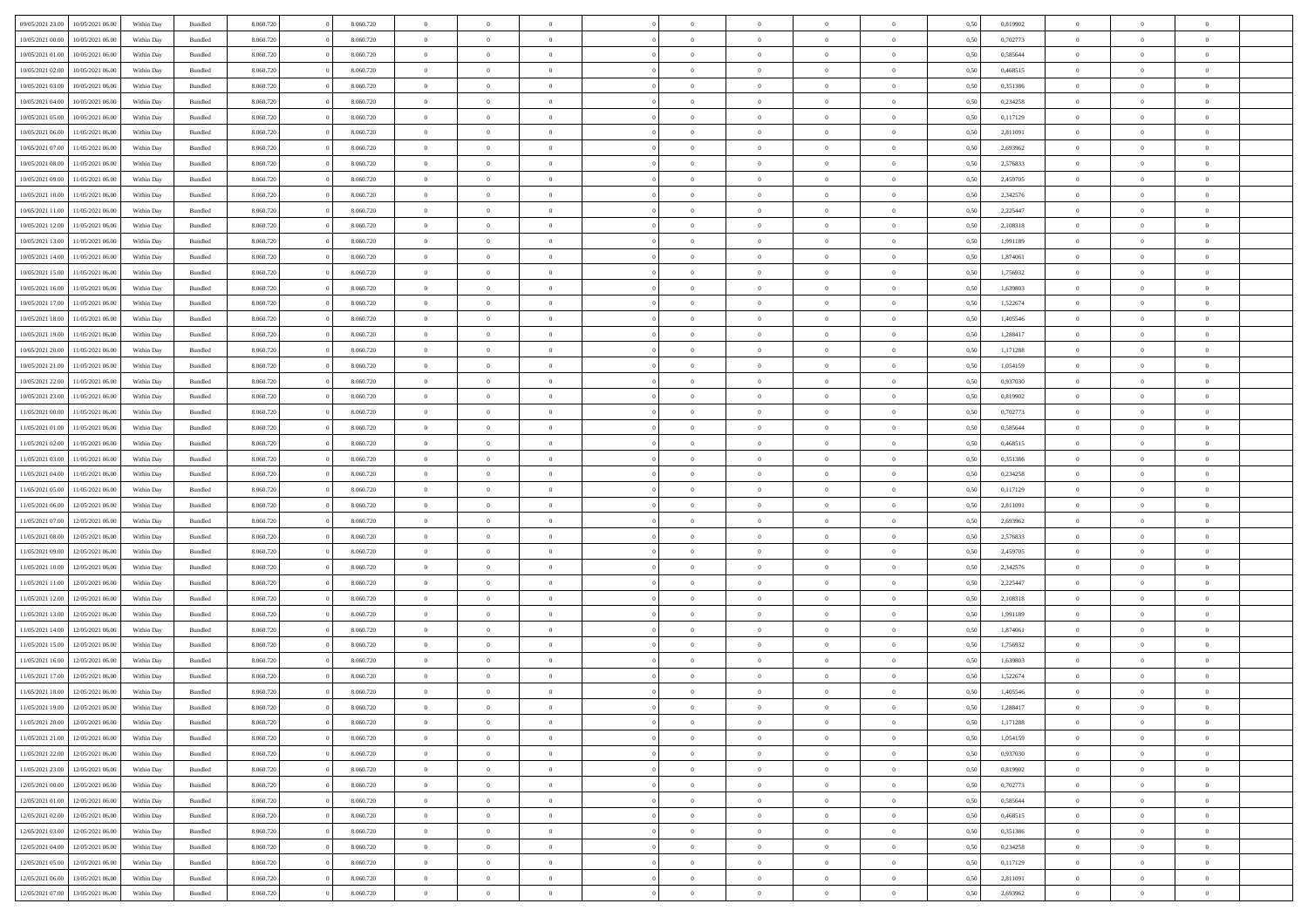|                  |                  |            |                    |           |           | $\overline{0}$ | $\Omega$       |                |                | $\Omega$       | $\theta$       | $\theta$       |      |          | $\theta$       |                | $\theta$       |  |
|------------------|------------------|------------|--------------------|-----------|-----------|----------------|----------------|----------------|----------------|----------------|----------------|----------------|------|----------|----------------|----------------|----------------|--|
| 12/05/2021 08:00 | 13/05/2021 06:00 | Within Day | Bundled            | 8.060.720 | 8.060.720 |                |                |                | $\Omega$       |                |                |                | 0.50 | 2,576833 |                | $\theta$       |                |  |
| 12/05/2021 09:00 | 13/05/2021 06:00 | Within Day | Bundled            | 8.060.720 | 8.060.720 | $\overline{0}$ | $\theta$       | $\overline{0}$ | $\overline{0}$ | $\bf{0}$       | $\overline{0}$ | $\bf{0}$       | 0,50 | 2,459705 | $\theta$       | $\theta$       | $\overline{0}$ |  |
| 12/05/2021 10:00 | 13/05/2021 06:00 | Within Day | Bundled            | 8.060.720 | 8.060.720 | $\overline{0}$ | $\overline{0}$ | $\overline{0}$ | $\overline{0}$ | $\bf{0}$       | $\overline{0}$ | $\bf{0}$       | 0,50 | 2,342576 | $\overline{0}$ | $\overline{0}$ | $\overline{0}$ |  |
| 12/05/2021 11:00 | 13/05/2021 06:00 | Within Dav | Bundled            | 8.060.720 | 8.060.720 | $\overline{0}$ | $\overline{0}$ | $\overline{0}$ | $\overline{0}$ | $\bf{0}$       | $\overline{0}$ | $\overline{0}$ | 0.50 | 2.225447 | $\theta$       | $\theta$       | $\overline{0}$ |  |
|                  |                  |            |                    |           |           | $\overline{0}$ | $\theta$       | $\overline{0}$ |                | $\bf{0}$       | $\overline{0}$ |                |      |          | $\theta$       | $\theta$       | $\overline{0}$ |  |
| 12/05/2021 12:00 | 13/05/2021 06:00 | Within Day | Bundled            | 8.060.720 | 8.060.720 |                |                |                | $\overline{0}$ |                |                | $\bf{0}$       | 0,50 | 2,108318 |                |                |                |  |
| 12/05/2021 13:00 | 13/05/2021 06:00 | Within Day | Bundled            | 8.060.720 | 8.060.720 | $\overline{0}$ | $\bf{0}$       | $\overline{0}$ | $\overline{0}$ | $\overline{0}$ | $\overline{0}$ | $\mathbf{0}$   | 0,50 | 1,991189 | $\overline{0}$ | $\overline{0}$ | $\bf{0}$       |  |
| 12/05/2021 14:00 | 13/05/2021 06:00 | Within Dav | Bundled            | 8.060.720 | 8.060.720 | $\overline{0}$ | $\overline{0}$ | $\overline{0}$ | $\overline{0}$ | $\overline{0}$ | $\overline{0}$ | $\overline{0}$ | 0.50 | 1,874061 | $\theta$       | $\overline{0}$ | $\overline{0}$ |  |
| 12/05/2021 15:00 | 13/05/2021 06:00 | Within Day | Bundled            | 8.060.720 | 8.060.720 | $\overline{0}$ | $\theta$       | $\overline{0}$ | $\overline{0}$ | $\bf{0}$       | $\overline{0}$ | $\bf{0}$       | 0,50 | 1,756932 | $\theta$       | $\theta$       | $\overline{0}$ |  |
|                  | 13/05/2021 06:00 | Within Day | Bundled            | 8.060.720 | 8.060.720 | $\overline{0}$ | $\overline{0}$ | $\overline{0}$ | $\overline{0}$ | $\bf{0}$       | $\overline{0}$ | $\bf{0}$       | 0,50 | 1,639803 | $\,0\,$        | $\overline{0}$ | $\overline{0}$ |  |
| 12/05/2021 16:00 |                  |            |                    |           |           |                |                |                |                |                |                |                |      |          |                |                |                |  |
| 12/05/2021 17:00 | 13/05/2021 06:00 | Within Dav | Bundled            | 8.060.720 | 8.060.720 | $\overline{0}$ | $\overline{0}$ | $\overline{0}$ | $\overline{0}$ | $\overline{0}$ | $\overline{0}$ | $\overline{0}$ | 0.50 | 1,522674 | $\theta$       | $\overline{0}$ | $\overline{0}$ |  |
| 12/05/2021 18:00 | 13/05/2021 06:00 | Within Day | Bundled            | 8.060.720 | 8.060.720 | $\overline{0}$ | $\theta$       | $\overline{0}$ | $\overline{0}$ | $\bf{0}$       | $\overline{0}$ | $\bf{0}$       | 0,50 | 1,405546 | $\,$ 0 $\,$    | $\theta$       | $\overline{0}$ |  |
| 12/05/2021 19:00 | 13/05/2021 06:00 | Within Day | Bundled            | 8.060.720 | 8.060.720 | $\overline{0}$ | $\overline{0}$ | $\overline{0}$ | $\overline{0}$ | $\bf{0}$       | $\overline{0}$ | $\bf{0}$       | 0,50 | 1,288417 | $\bf{0}$       | $\overline{0}$ | $\overline{0}$ |  |
| 12/05/2021 20:00 | 13/05/2021 06:00 | Within Dav | Bundled            | 8.060.720 | 8.060.720 | $\overline{0}$ | $\overline{0}$ | $\overline{0}$ | $\overline{0}$ | $\bf{0}$       | $\overline{0}$ | $\overline{0}$ | 0.50 | 1,171288 | $\theta$       | $\theta$       | $\overline{0}$ |  |
| 12/05/2021 21:00 | 13/05/2021 06:00 | Within Day | Bundled            | 8.060.720 | 8.060.720 | $\overline{0}$ | $\theta$       | $\overline{0}$ | $\overline{0}$ | $\bf{0}$       | $\overline{0}$ | $\overline{0}$ | 0,50 | 1,054159 | $\theta$       | $\overline{0}$ | $\overline{0}$ |  |
|                  |                  |            |                    |           |           |                |                |                |                |                |                |                |      |          |                |                |                |  |
| 12/05/2021 22:00 | 13/05/2021 06:00 | Within Day | Bundled            | 8.060.720 | 8.060.720 | $\overline{0}$ | $\bf{0}$       | $\overline{0}$ | $\overline{0}$ | $\overline{0}$ | $\overline{0}$ | $\mathbf{0}$   | 0,50 | 0,937030 | $\bf{0}$       | $\overline{0}$ | $\bf{0}$       |  |
| 12/05/2021 23:00 | 13/05/2021 06:00 | Within Dav | Bundled            | 8.060.720 | 8.060.720 | $\overline{0}$ | $\overline{0}$ | $\overline{0}$ | $\overline{0}$ | $\overline{0}$ | $\overline{0}$ | $\overline{0}$ | 0.50 | 0,819902 | $\theta$       | $\overline{0}$ | $\overline{0}$ |  |
| 13/05/2021 00:00 | 13/05/2021 06:00 | Within Day | Bundled            | 8.060.720 | 8.060.720 | $\overline{0}$ | $\theta$       | $\overline{0}$ | $\overline{0}$ | $\bf{0}$       | $\overline{0}$ | $\bf{0}$       | 0,50 | 0,702773 | $\theta$       | $\theta$       | $\overline{0}$ |  |
| 13/05/2021 01:00 | 13/05/2021 06:00 | Within Day | Bundled            | 8.060.720 | 8.060.720 | $\overline{0}$ | $\overline{0}$ | $\overline{0}$ | $\overline{0}$ | $\bf{0}$       | $\overline{0}$ | $\bf{0}$       | 0,50 | 0,585644 | $\,0\,$        | $\overline{0}$ | $\overline{0}$ |  |
| 13/05/2021 02:00 | 13/05/2021 06:00 | Within Dav | Bundled            | 8.060.720 | 8.060.720 | $\overline{0}$ | $\overline{0}$ | $\overline{0}$ | $\overline{0}$ | $\overline{0}$ | $\overline{0}$ | $\overline{0}$ | 0.50 | 0,468515 | $\theta$       | $\overline{0}$ | $\overline{0}$ |  |
|                  |                  |            |                    |           |           |                |                |                |                |                |                |                |      |          |                |                |                |  |
| 13/05/2021 03:00 | 13/05/2021 06:00 | Within Day | Bundled            | 8.060.720 | 8.060.720 | $\overline{0}$ | $\theta$       | $\overline{0}$ | $\overline{0}$ | $\bf{0}$       | $\overline{0}$ | $\bf{0}$       | 0,50 | 0,351386 | $\,$ 0 $\,$    | $\theta$       | $\overline{0}$ |  |
| 13/05/2021 04:00 | 13/05/2021 06:00 | Within Day | Bundled            | 8.060.720 | 8.060.720 | $\overline{0}$ | $\overline{0}$ | $\overline{0}$ | $\overline{0}$ | $\bf{0}$       | $\overline{0}$ | $\bf{0}$       | 0,50 | 0,234258 | $\bf{0}$       | $\overline{0}$ | $\overline{0}$ |  |
| 13/05/2021 05:00 | 13/05/2021 06:00 | Within Day | Bundled            | 8.060.720 | 8.060.720 | $\overline{0}$ | $\overline{0}$ | $\overline{0}$ | $\overline{0}$ | $\bf{0}$       | $\overline{0}$ | $\overline{0}$ | 0.50 | 0,117129 | $\theta$       | $\theta$       | $\overline{0}$ |  |
| 13/05/2021 06:00 | 14/05/2021 06:00 | Within Day | Bundled            | 8.060.720 | 8.060.720 | $\overline{0}$ | $\theta$       | $\overline{0}$ | $\overline{0}$ | $\bf{0}$       | $\overline{0}$ | $\bf{0}$       | 0,50 | 2,811091 | $\,$ 0 $\,$    | $\overline{0}$ | $\overline{0}$ |  |
|                  |                  |            |                    |           |           |                |                |                |                |                |                |                |      |          |                |                |                |  |
| 13/05/2021 07:00 | 14/05/2021 06:00 | Within Day | Bundled            | 8.060.720 | 8.060.720 | $\overline{0}$ | $\bf{0}$       | $\overline{0}$ | $\bf{0}$       | $\overline{0}$ | $\overline{0}$ | $\mathbf{0}$   | 0,50 | 2,693962 | $\overline{0}$ | $\overline{0}$ | $\bf{0}$       |  |
| 13/05/2021 08:00 | 14/05/2021 06:00 | Within Dav | Bundled            | 8.060.720 | 8.060.720 | $\overline{0}$ | $\overline{0}$ | $\overline{0}$ | $\overline{0}$ | $\overline{0}$ | $\overline{0}$ | $\overline{0}$ | 0.50 | 2,576833 | $\theta$       | $\overline{0}$ | $\overline{0}$ |  |
| 13/05/2021 09:00 | 14/05/2021 06:00 | Within Day | Bundled            | 8.060.720 | 8.060.720 | $\overline{0}$ | $\theta$       | $\overline{0}$ | $\overline{0}$ | $\bf{0}$       | $\overline{0}$ | $\bf{0}$       | 0,50 | 2,459705 | $\theta$       | $\theta$       | $\overline{0}$ |  |
| 13/05/2021 10:00 | 14/05/2021 06:00 | Within Day | Bundled            | 8.060.720 | 8.060.720 | $\overline{0}$ | $\overline{0}$ | $\overline{0}$ | $\bf{0}$       | $\bf{0}$       | $\bf{0}$       | $\bf{0}$       | 0,50 | 2,342576 | $\,0\,$        | $\overline{0}$ | $\overline{0}$ |  |
| 13/05/2021 11:00 | 14/05/2021 06:00 | Within Day | Bundled            | 8.060.720 | 8.060.720 | $\overline{0}$ | $\overline{0}$ | $\overline{0}$ | $\overline{0}$ | $\overline{0}$ | $\overline{0}$ | $\overline{0}$ | 0.50 | 2,225447 | $\theta$       | $\overline{0}$ | $\overline{0}$ |  |
|                  |                  |            |                    |           |           |                |                |                |                |                |                |                |      |          |                |                |                |  |
| 13/05/2021 12:00 | 14/05/2021 06:00 | Within Day | Bundled            | 8.060.720 | 8.060.720 | $\overline{0}$ | $\theta$       | $\overline{0}$ | $\overline{0}$ | $\bf{0}$       | $\overline{0}$ | $\bf{0}$       | 0,50 | 2,108318 | $\,$ 0 $\,$    | $\overline{0}$ | $\overline{0}$ |  |
| 13/05/2021 13:00 | 14/05/2021 06:00 | Within Day | Bundled            | 8.060.720 | 8.060.720 | $\overline{0}$ | $\overline{0}$ | $\overline{0}$ | $\bf{0}$       | $\bf{0}$       | $\bf{0}$       | $\bf{0}$       | 0,50 | 1,991189 | $\bf{0}$       | $\overline{0}$ | $\overline{0}$ |  |
| 13/05/2021 14:00 | 14/05/2021 06:00 | Within Day | Bundled            | 8.060.720 | 8.060.720 | $\overline{0}$ | $\Omega$       | $\Omega$       | $\Omega$       | $\Omega$       | $\Omega$       | $\overline{0}$ | 0,50 | 1,874061 | $\,0\,$        | $\theta$       | $\theta$       |  |
| 13/05/2021 15:00 | 14/05/2021 06:00 | Within Day | Bundled            | 8.060.720 | 8.060.720 | $\overline{0}$ | $\theta$       | $\overline{0}$ | $\overline{0}$ | $\bf{0}$       | $\overline{0}$ | $\bf{0}$       | 0,50 | 1,756932 | $\theta$       | $\theta$       | $\overline{0}$ |  |
| 13/05/2021 16:00 | 14/05/2021 06:00 | Within Day | Bundled            | 8.060.720 | 8.060.720 | $\overline{0}$ | $\overline{0}$ | $\overline{0}$ | $\bf{0}$       | $\bf{0}$       | $\overline{0}$ | $\mathbf{0}$   | 0,50 | 1,639803 | $\overline{0}$ | $\overline{0}$ | $\bf{0}$       |  |
|                  |                  |            |                    |           |           |                |                |                |                |                |                |                |      |          |                |                |                |  |
| 13/05/2021 17:00 | 14/05/2021 06:00 | Within Day | Bundled            | 8.060.720 | 8.060.720 | $\overline{0}$ | $\Omega$       | $\Omega$       | $\Omega$       | $\bf{0}$       | $\overline{0}$ | $\overline{0}$ | 0.50 | 1,522674 | $\,0\,$        | $\theta$       | $\theta$       |  |
| 13/05/2021 18:00 | 14/05/2021 06:00 | Within Day | Bundled            | 8.060.720 | 8.060.720 | $\overline{0}$ | $\theta$       | $\overline{0}$ | $\overline{0}$ | $\bf{0}$       | $\overline{0}$ | $\bf{0}$       | 0,50 | 1,405546 | $\,$ 0 $\,$    | $\theta$       | $\overline{0}$ |  |
| 13/05/2021 19:00 | 14/05/2021 06:00 | Within Day | Bundled            | 8.060.720 | 8.060.720 | $\overline{0}$ | $\overline{0}$ | $\overline{0}$ | $\bf{0}$       | $\bf{0}$       | $\bf{0}$       | $\bf{0}$       | 0,50 | 1,288417 | $\bf{0}$       | $\overline{0}$ | $\overline{0}$ |  |
| 13/05/2021 20:00 | 14/05/2021 06:00 | Within Day | Bundled            | 8.060.720 | 8.060.720 | $\overline{0}$ | $\Omega$       | $\Omega$       | $\Omega$       | $\theta$       | $\theta$       | $\overline{0}$ | 0.50 | 1,171288 | $\theta$       | $\theta$       | $\theta$       |  |
| 13/05/2021 21:00 | 14/05/2021 06:00 | Within Day | Bundled            | 8.060.720 | 8.060.720 | $\overline{0}$ | $\theta$       | $\overline{0}$ | $\overline{0}$ | $\bf{0}$       | $\overline{0}$ | $\bf{0}$       | 0,50 | 1,054159 | $\,$ 0 $\,$    | $\overline{0}$ | $\overline{0}$ |  |
|                  |                  |            |                    |           |           |                |                |                |                |                |                |                |      |          |                |                |                |  |
| 13/05/2021 22.00 | 14/05/2021 06:00 | Within Day | Bundled            | 8.060.720 | 8.060.720 | $\overline{0}$ | $\overline{0}$ | $\overline{0}$ | $\bf{0}$       | $\bf{0}$       | $\bf{0}$       | $\bf{0}$       | 0,50 | 0,937030 | $\overline{0}$ | $\overline{0}$ | $\overline{0}$ |  |
| 13/05/2021 23:00 | 14/05/2021 06:00 | Within Day | Bundled            | 8.060.720 | 8.060.720 | $\overline{0}$ | $\Omega$       | $\Omega$       | $\Omega$       | $\Omega$       | $\overline{0}$ | $\overline{0}$ | 0.50 | 0,819902 | $\,0\,$        | $\theta$       | $\theta$       |  |
| 14/05/2021 00:00 | 14/05/2021 06:00 | Within Day | Bundled            | 8.060.720 | 8.060.720 | $\overline{0}$ | $\theta$       | $\overline{0}$ | $\overline{0}$ | $\bf{0}$       | $\overline{0}$ | $\bf{0}$       | 0,50 | 0,702773 | $\,$ 0 $\,$    | $\overline{0}$ | $\overline{0}$ |  |
| 14/05/2021 01:00 | 14/05/2021 06:00 | Within Day | Bundled            | 8.060.720 | 8.060.720 | $\overline{0}$ | $\overline{0}$ | $\overline{0}$ | $\bf{0}$       | $\bf{0}$       | $\bf{0}$       | $\mathbf{0}$   | 0,50 | 0,585644 | $\overline{0}$ | $\overline{0}$ | $\bf{0}$       |  |
| 14/05/2021 02:00 | 14/05/2021 06:00 | Within Day | Bundled            | 8.060.720 | 8.060.720 | $\overline{0}$ | $\Omega$       | $\Omega$       | $\Omega$       | $\Omega$       | $\Omega$       | $\overline{0}$ | 0.50 | 0.468515 | $\theta$       | $\theta$       | $\theta$       |  |
| 14/05/2021 03:00 | 14/05/2021 06:00 | Within Day | Bundled            | 8.060.720 | 8.060.720 | $\overline{0}$ | $\overline{0}$ | $\overline{0}$ | $\bf{0}$       | $\,$ 0         | $\bf{0}$       | $\bf{0}$       | 0,50 | 0,351386 | $\,0\,$        | $\,$ 0 $\,$    | $\overline{0}$ |  |
|                  |                  |            |                    |           |           |                |                |                |                |                |                |                |      |          |                |                |                |  |
| 14/05/2021 04:00 | 14/05/2021 06:00 | Within Day | $\mathbf B$ undled | 8.060.720 | 8.060.720 | $\bf{0}$       | $\bf{0}$       |                |                | $\bf{0}$       |                |                | 0,50 | 0,234258 | $\bf{0}$       | $\overline{0}$ |                |  |
| 14/05/2021 05:00 | 14/05/2021 06:00 | Within Day | Bundled            | 8.060.720 | 8.060.720 | $\overline{0}$ | $\overline{0}$ | $\overline{0}$ | $\Omega$       | $\overline{0}$ | $\overline{0}$ | $\overline{0}$ | 0,50 | 0,117129 | $\theta$       | $\theta$       | $\Omega$       |  |
| 14/05/2021 06:00 | 15/05/2021 06:00 | Within Day | Bundled            | 8.060.720 | 8.060.720 | $\overline{0}$ | $\,$ 0         | $\overline{0}$ | $\bf{0}$       | $\,$ 0 $\,$    | $\overline{0}$ | $\mathbf{0}$   | 0,50 | 2,811091 | $\,$ 0 $\,$    | $\,$ 0 $\,$    | $\,$ 0         |  |
| 14/05/2021 07:00 | 15/05/2021 06:00 | Within Day | Bundled            | 8.060.720 | 8.060.720 | $\overline{0}$ | $\overline{0}$ | $\overline{0}$ | $\overline{0}$ | $\overline{0}$ | $\overline{0}$ | $\mathbf{0}$   | 0,50 | 2,693962 | $\overline{0}$ | $\bf{0}$       | $\bf{0}$       |  |
|                  |                  |            |                    |           |           |                |                |                |                |                |                |                |      |          |                |                |                |  |
| 14/05/2021 08:00 | 15/05/2021 06:00 | Within Day | Bundled            | 8.060.720 | 8.060.720 | $\overline{0}$ | $\overline{0}$ | $\overline{0}$ | $\Omega$       | $\overline{0}$ | $\overline{0}$ | $\overline{0}$ | 0,50 | 2,576833 | $\overline{0}$ | $\theta$       | $\overline{0}$ |  |
| 14/05/2021 09:00 | 15/05/2021 06:00 | Within Day | Bundled            | 8.060.720 | 8.060.720 | $\overline{0}$ | $\,$ 0         | $\overline{0}$ | $\overline{0}$ | $\,$ 0 $\,$    | $\overline{0}$ | $\mathbf{0}$   | 0,50 | 2,459705 | $\,$ 0 $\,$    | $\overline{0}$ | $\overline{0}$ |  |
| 14/05/2021 10:00 | 15/05/2021 06:00 | Within Day | Bundled            | 8.060.720 | 8.060.720 | $\overline{0}$ | $\overline{0}$ | $\overline{0}$ | $\overline{0}$ | $\overline{0}$ | $\overline{0}$ | $\mathbf{0}$   | 0,50 | 2,342576 | $\overline{0}$ | $\overline{0}$ | $\bf{0}$       |  |
| 14/05/2021 11:00 | 15/05/2021 06:00 | Within Day | Bundled            | 8.060.720 | 8.060.720 | $\overline{0}$ | $\overline{0}$ | $\overline{0}$ | $\Omega$       | $\overline{0}$ | $\overline{0}$ | $\bf{0}$       | 0.50 | 2,225447 | $\overline{0}$ | $\theta$       | $\overline{0}$ |  |
| 14/05/2021 12:00 | 15/05/2021 06:00 | Within Day | Bundled            | 8.060.720 | 8.060.720 | $\overline{0}$ | $\,$ 0         | $\overline{0}$ | $\bf{0}$       | $\bf{0}$       | $\bf{0}$       | $\bf{0}$       | 0,50 | 2,108318 | $\,$ 0 $\,$    | $\overline{0}$ | $\overline{0}$ |  |
|                  |                  |            |                    |           |           |                |                |                |                |                |                |                |      |          |                |                |                |  |
| 14/05/2021 13:00 | 15/05/2021 06:00 | Within Day | Bundled            | 8.060.720 | 8.060.720 | $\overline{0}$ | $\bf{0}$       | $\overline{0}$ | $\overline{0}$ | $\overline{0}$ | $\overline{0}$ | $\mathbf{0}$   | 0,50 | 1,991189 | $\overline{0}$ | $\overline{0}$ | $\bf{0}$       |  |
| 14/05/2021 14:00 | 15/05/2021 06:00 | Within Day | Bundled            | 8.060.720 | 8.060.720 | $\overline{0}$ | $\overline{0}$ | $\overline{0}$ | $\Omega$       | $\overline{0}$ | $\overline{0}$ | $\overline{0}$ | 0.50 | 1,874061 | $\overline{0}$ | $\overline{0}$ | $\overline{0}$ |  |
| 14/05/2021 15:00 | 15/05/2021 06:00 | Within Day | Bundled            | 8.060.720 | 8.060.720 | $\overline{0}$ | $\bf{0}$       | $\overline{0}$ | $\overline{0}$ | $\bf{0}$       | $\bf{0}$       | $\bf{0}$       | 0,50 | 1,756932 | $\,$ 0 $\,$    | $\,$ 0 $\,$    | $\bf{0}$       |  |
| 14/05/2021 16:00 | 15/05/2021 06:00 | Within Day | Bundled            | 8.060.720 | 8.060.720 | $\overline{0}$ | $\bf{0}$       | $\overline{0}$ | $\bf{0}$       | $\bf{0}$       | $\bf{0}$       | $\bf{0}$       | 0,50 | 1,639803 | $\overline{0}$ | $\overline{0}$ | $\bf{0}$       |  |
|                  |                  |            |                    |           |           |                |                |                |                |                |                |                |      |          |                |                |                |  |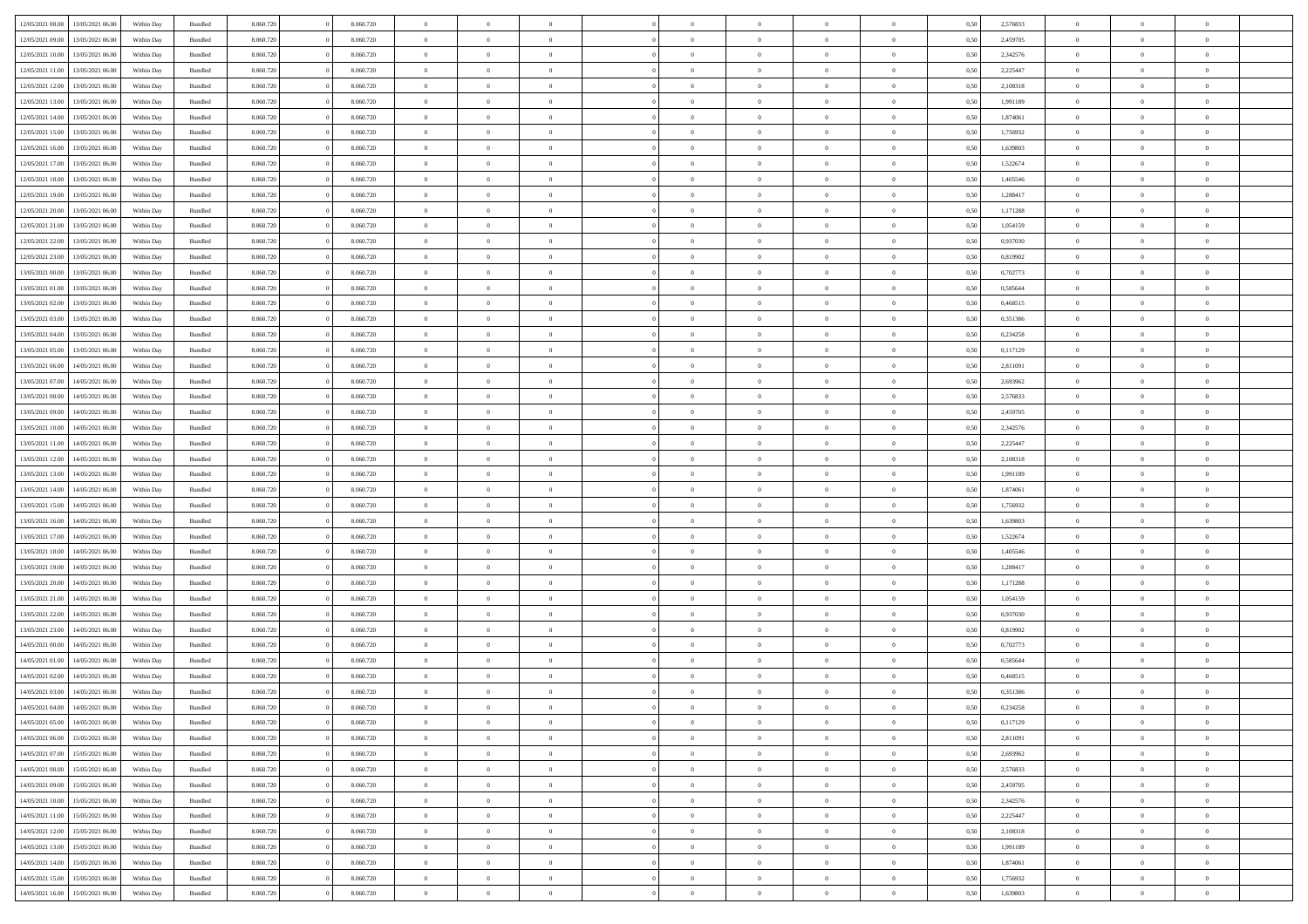|                  |                                   |            |                    |           |           |           | $\overline{0}$ | $\Omega$       |                |                | $\Omega$       | $\Omega$       | $\theta$       |      |          | $\theta$       | $\theta$       |                |  |
|------------------|-----------------------------------|------------|--------------------|-----------|-----------|-----------|----------------|----------------|----------------|----------------|----------------|----------------|----------------|------|----------|----------------|----------------|----------------|--|
| 14/05/2021 17:00 | 15/05/2021 06:00                  | Within Day | Bundled            | 8.060.720 |           | 8.060.720 |                |                |                | $\Omega$       |                |                |                | 0.50 | 1,522674 |                |                | $\theta$       |  |
| 14/05/2021 18:00 | 15/05/2021 06:00                  | Within Day | Bundled            | 8.060.720 |           | 8.060.720 | $\overline{0}$ | $\theta$       | $\overline{0}$ | $\overline{0}$ | $\bf{0}$       | $\overline{0}$ | $\overline{0}$ | 0,50 | 1,405546 | $\theta$       | $\theta$       | $\overline{0}$ |  |
| 14/05/2021 19:00 | 15/05/2021 06:00                  | Within Day | Bundled            | 8.060.720 |           | 8.060.720 | $\overline{0}$ | $\overline{0}$ | $\overline{0}$ | $\bf{0}$       | $\bf{0}$       | $\bf{0}$       | $\bf{0}$       | 0,50 | 1,288417 | $\bf{0}$       | $\overline{0}$ | $\overline{0}$ |  |
| 14/05/2021 20:00 | 15/05/2021 06:00                  | Within Dav | Bundled            | 8.060.720 |           | 8.060.720 | $\overline{0}$ | $\overline{0}$ | $\overline{0}$ | $\overline{0}$ | $\bf{0}$       | $\overline{0}$ | $\overline{0}$ | 0.50 | 1,171288 | $\theta$       | $\theta$       | $\overline{0}$ |  |
|                  |                                   |            |                    |           |           |           |                |                |                |                |                |                |                |      |          |                |                |                |  |
| 14/05/2021 21:00 | 15/05/2021 06:00                  | Within Day | Bundled            | 8.060.720 |           | 8.060.720 | $\overline{0}$ | $\theta$       | $\overline{0}$ | $\overline{0}$ | $\bf{0}$       | $\overline{0}$ | $\bf{0}$       | 0,50 | 1,054159 | $\theta$       | $\theta$       | $\overline{0}$ |  |
| 14/05/2021 22:00 | 15/05/2021 06:00                  | Within Day | Bundled            | 8.060.720 |           | 8.060.720 | $\overline{0}$ | $\bf{0}$       | $\overline{0}$ | $\bf{0}$       | $\overline{0}$ | $\overline{0}$ | $\mathbf{0}$   | 0,50 | 0,937030 | $\overline{0}$ | $\overline{0}$ | $\bf{0}$       |  |
| 14/05/2021 23:00 | 15/05/2021 06:00                  | Within Dav | Bundled            | 8.060.720 |           | 8.060.720 | $\overline{0}$ | $\overline{0}$ | $\overline{0}$ | $\overline{0}$ | $\overline{0}$ | $\overline{0}$ | $\overline{0}$ | 0.50 | 0,819902 | $\theta$       | $\overline{0}$ | $\overline{0}$ |  |
| 15/05/2021 00:00 | 15/05/2021 06:00                  | Within Day | Bundled            | 8.060.720 |           | 8.060.720 | $\overline{0}$ | $\theta$       | $\overline{0}$ | $\overline{0}$ | $\bf{0}$       | $\overline{0}$ | $\bf{0}$       | 0,50 | 0,702773 | $\theta$       | $\theta$       | $\overline{0}$ |  |
|                  |                                   |            |                    |           |           |           |                | $\overline{0}$ |                | $\bf{0}$       | $\bf{0}$       |                |                |      |          | $\,0\,$        | $\overline{0}$ | $\overline{0}$ |  |
| 15/05/2021 01:00 | 15/05/2021 06:00                  | Within Day | Bundled            | 8.060.720 |           | 8.060.720 | $\overline{0}$ |                | $\overline{0}$ |                |                | $\bf{0}$       | $\bf{0}$       | 0,50 | 0,585644 |                |                |                |  |
| 15/05/2021 02:00 | 15/05/2021 06:00                  | Within Dav | Bundled            | 8.060.720 |           | 8.060.720 | $\overline{0}$ | $\overline{0}$ | $\overline{0}$ | $\overline{0}$ | $\overline{0}$ | $\overline{0}$ | $\overline{0}$ | 0.50 | 0,468515 | $\theta$       | $\overline{0}$ | $\overline{0}$ |  |
| 15/05/2021 03:00 | 15/05/2021 06:00                  | Within Day | Bundled            | 8.060.720 |           | 8.060.720 | $\overline{0}$ | $\theta$       | $\overline{0}$ | $\overline{0}$ | $\bf{0}$       | $\overline{0}$ | $\bf{0}$       | 0,50 | 0,351386 | $\theta$       | $\theta$       | $\overline{0}$ |  |
| 15/05/2021 04:00 | 15/05/2021 06:00                  | Within Day | Bundled            | 8.060.720 |           | 8.060.720 | $\overline{0}$ | $\overline{0}$ | $\overline{0}$ | $\bf{0}$       | $\bf{0}$       | $\bf{0}$       | $\mathbf{0}$   | 0,50 | 0,234258 | $\overline{0}$ | $\overline{0}$ | $\overline{0}$ |  |
| 15/05/2021 05:00 | 15/05/2021 06:00                  | Within Dav | Bundled            | 8.060.720 |           | 8.060.720 | $\overline{0}$ | $\overline{0}$ | $\overline{0}$ | $\overline{0}$ | $\bf{0}$       | $\overline{0}$ | $\overline{0}$ | 0.50 | 0,117129 | $\theta$       | $\theta$       | $\overline{0}$ |  |
|                  |                                   |            |                    |           |           |           | $\overline{0}$ |                | $\overline{0}$ |                | $\bf{0}$       | $\overline{0}$ |                |      |          | $\theta$       | $\overline{0}$ | $\overline{0}$ |  |
| 15/05/2021 06:00 | 16/05/2021 06:00                  | Within Day | Bundled            | 8.060.720 | 999.999   | 7.060.720 |                | 2.212.000      |                | 3,342591       |                |                | $\bf{0}$       | 0,50 | 2,811091 |                |                |                |  |
| 15/05/2021 07:00 | 16/05/2021 06:00                  | Within Day | Bundled            | 8.060.720 | 3.211.999 | 4.848.720 | $\overline{0}$ | $\overline{0}$ | $\overline{0}$ | $\bf{0}$       | $\overline{0}$ | $\overline{0}$ | $\mathbf{0}$   | 0,50 | 2,693962 | $\overline{0}$ | $\overline{0}$ | $\bf{0}$       |  |
| 15/05/2021 08:00 | 16/05/2021 06:00                  | Within Dav | Bundled            | 8.060.720 | 3.211.999 | 4.848.720 | $\overline{0}$ | $\overline{0}$ | $\overline{0}$ | $\overline{0}$ | $\bf{0}$       | $\overline{0}$ | $\overline{0}$ | 0.50 | 2,576833 | $\theta$       | $\overline{0}$ | $\overline{0}$ |  |
| 15/05/2021 09:00 | 16/05/2021 06:00                  | Within Day | Bundled            | 8.060.720 | 3.211.999 | 4.848.720 | $\overline{0}$ | $\theta$       | $\overline{0}$ | $\overline{0}$ | $\bf{0}$       | $\overline{0}$ | $\bf{0}$       | 0,50 | 2,459705 | $\theta$       | $\theta$       | $\overline{0}$ |  |
| 15/05/2021 10:00 | 16/05/2021 06:00                  | Within Day | Bundled            | 8.060.720 | 3.211.999 | 4.848.720 | $\overline{0}$ | $\bf{0}$       | $\overline{0}$ | $\bf{0}$       | $\bf{0}$       | $\bf{0}$       | $\mathbf{0}$   | 0,50 | 2,342576 | $\,0\,$        | $\overline{0}$ | $\overline{0}$ |  |
|                  |                                   |            |                    |           |           |           |                |                |                |                | $\overline{0}$ |                |                |      |          | $\theta$       | $\overline{0}$ | $\overline{0}$ |  |
| 15/05/2021 11:00 | 16/05/2021 06:00                  | Within Dav | Bundled            | 8.060.720 | 3.211.999 | 4.848.720 | $\overline{0}$ | 636.000        | $\overline{0}$ | 2,646247       |                | $\overline{0}$ | $\overline{0}$ | 0.50 | 2,225447 |                |                |                |  |
| 15/05/2021 12:00 | 16/05/2021 06:00                  | Within Day | Bundled            | 8.060.720 | 3.847.999 | 4.212.720 | $\overline{0}$ | $\theta$       | $\overline{0}$ | $\overline{0}$ | $\bf{0}$       | $\overline{0}$ | $\bf{0}$       | 0,50 | 2,108318 | $\,$ 0 $\,$    | $\theta$       | $\overline{0}$ |  |
| 15/05/2021 13:00 | 16/05/2021 06:00                  | Within Day | Bundled            | 8.060.720 | 3.847.999 | 4.212.720 | $\overline{0}$ | $\overline{0}$ | $\overline{0}$ | $\bf{0}$       | $\bf{0}$       | $\bf{0}$       | $\bf{0}$       | 0,50 | 1,991189 | $\bf{0}$       | $\overline{0}$ | $\overline{0}$ |  |
| 15/05/2021 14:00 | 16/05/2021 06:00                  | Within Dav | Bundled            | 8.060.720 | 3.847.999 | 4.212.720 | $\overline{0}$ | $\overline{0}$ | $\overline{0}$ | $\overline{0}$ | $\bf{0}$       | $\overline{0}$ | $\overline{0}$ | 0.50 | 1.874061 | $\theta$       | $\overline{0}$ | $\overline{0}$ |  |
| 15/05/2021 15:00 | 16/05/2021 06:00                  | Within Day | Bundled            | 8.060.720 | 3.847.999 | 4.212.720 | $\overline{0}$ | $\theta$       | $\overline{0}$ | $\overline{0}$ | $\bf{0}$       | $\overline{0}$ | $\bf{0}$       | 0,50 | 1,756932 | $\theta$       | $\overline{0}$ | $\overline{0}$ |  |
|                  |                                   |            |                    |           |           |           |                |                |                |                |                |                |                |      |          |                |                |                |  |
| 15/05/2021 16:00 | 16/05/2021 06:00                  | Within Day | Bundled            | 8.060.720 | 3.847.999 | 4.212.720 | $\overline{0}$ | $\bf{0}$       | $\overline{0}$ | $\bf{0}$       | $\overline{0}$ | $\overline{0}$ | $\mathbf{0}$   | 0,50 | 1,639803 | $\overline{0}$ | $\overline{0}$ | $\bf{0}$       |  |
| 15/05/2021 17:00 | 16/05/2021 06:00                  | Within Dav | Bundled            | 8.060.720 | 3.847.999 | 4.212.720 | $\overline{0}$ | $\overline{0}$ | $\overline{0}$ | $\overline{0}$ | $\overline{0}$ | $\overline{0}$ | $\overline{0}$ | 0.50 | 1,522674 | $\theta$       | $\overline{0}$ | $\overline{0}$ |  |
| 15/05/2021 18:00 | 16/05/2021 06:00                  | Within Day | Bundled            | 8.060.720 | 3.847.999 | 4.212.720 | $\overline{0}$ | $\theta$       | $\overline{0}$ | $\overline{0}$ | $\bf{0}$       | $\overline{0}$ | $\bf{0}$       | 0,50 | 1,405546 | $\theta$       | $\theta$       | $\overline{0}$ |  |
| 15/05/2021 19:00 | 16/05/2021 06:00                  | Within Day | Bundled            | 8.060.720 | 3.847.999 | 4.212.720 | $\overline{0}$ | $\overline{0}$ | $\overline{0}$ | $\bf{0}$       | $\bf{0}$       | $\bf{0}$       | $\bf{0}$       | 0,50 | 1,288417 | $\,0\,$        | $\overline{0}$ | $\overline{0}$ |  |
| 15/05/2021 20:00 | 16/05/2021 06:00                  | Within Day | Bundled            | 8.060.720 | 3.847.999 | 4.212.720 | $\overline{0}$ | $\overline{0}$ | $\overline{0}$ | $\overline{0}$ | $\overline{0}$ | $\overline{0}$ | $\overline{0}$ | 0.50 | 1,171288 | $\theta$       | $\overline{0}$ | $\overline{0}$ |  |
|                  |                                   |            |                    |           |           |           |                |                |                |                |                |                |                |      |          |                |                |                |  |
| 15/05/2021 21:00 | 16/05/2021 06:00                  | Within Day | Bundled            | 8.060.720 | 3.847.999 | 4.212.720 | $\overline{0}$ | $\theta$       | $\overline{0}$ | $\overline{0}$ | $\bf{0}$       | $\overline{0}$ | $\bf{0}$       | 0,50 | 1,054159 | $\,$ 0 $\,$    | $\theta$       | $\overline{0}$ |  |
| 15/05/2021 22.00 | 16/05/2021 06:00                  | Within Day | Bundled            | 8.060.720 | 3.847.999 | 4.212.720 | $\overline{0}$ | $\overline{0}$ | $\overline{0}$ | $\bf{0}$       | $\bf{0}$       | $\bf{0}$       | $\bf{0}$       | 0,50 | 0,937030 | $\bf{0}$       | $\overline{0}$ | $\overline{0}$ |  |
| 15/05/2021 23:00 | 16/05/2021 06:00                  | Within Day | Bundled            | 8.060.720 | 3.847.999 | 4.212.720 | $\overline{0}$ | $\Omega$       | $\Omega$       | $\Omega$       | $\Omega$       | $\overline{0}$ | $\overline{0}$ | 0.50 | 0,819902 | $\,0\,$        | $\theta$       | $\theta$       |  |
| 16/05/2021 00:00 | 16/05/2021 06:00                  | Within Day | Bundled            | 8.060.720 | 3.847.999 | 4.212.720 | $\overline{0}$ | $\theta$       | $\overline{0}$ | $\overline{0}$ | $\bf{0}$       | $\overline{0}$ | $\bf{0}$       | 0,50 | 0,702773 | $\theta$       | $\theta$       | $\overline{0}$ |  |
|                  |                                   |            |                    |           |           |           |                |                |                |                | $\bf{0}$       |                |                |      |          |                | $\overline{0}$ | $\bf{0}$       |  |
| 16/05/2021 01:00 | 16/05/2021 06:00                  | Within Day | Bundled            | 8.060.720 | 3.847.999 | 4.212.720 | $\overline{0}$ | $\overline{0}$ | $\overline{0}$ | $\bf{0}$       |                | $\overline{0}$ | $\mathbf{0}$   | 0,50 | 0,585644 | $\overline{0}$ |                |                |  |
| 16/05/2021 02:00 | 16/05/2021 06:00                  | Within Day | Bundled            | 8.060.720 | 3.847.999 | 4.212.720 | $\overline{0}$ | $\Omega$       | $\Omega$       | $\Omega$       | $\bf{0}$       | $\overline{0}$ | $\overline{0}$ | 0.50 | 0.468515 | $\theta$       | $\theta$       | $\theta$       |  |
| 16/05/2021 03:00 | 16/05/2021 06:00                  | Within Day | Bundled            | 8.060.720 | 3.847.999 | 4.212.720 | $\overline{0}$ | $\theta$       | $\overline{0}$ | $\overline{0}$ | $\bf{0}$       | $\overline{0}$ | $\bf{0}$       | 0,50 | 0,351386 | $\theta$       | $\theta$       | $\overline{0}$ |  |
| 16/05/2021 04:00 | 16/05/2021 06:00                  | Within Day | Bundled            | 8.060.720 | 3.847.999 | 4.212.720 | $\overline{0}$ | $\overline{0}$ | $\overline{0}$ | $\bf{0}$       | $\bf{0}$       | $\bf{0}$       | $\bf{0}$       | 0,50 | 0,234258 | $\,0\,$        | $\overline{0}$ | $\overline{0}$ |  |
| 16/05/2021 05:00 | 16/05/2021 06:00                  | Within Day | Bundled            | 8.060.72  | 3.847.999 | 4.212.720 | $\overline{0}$ | $\Omega$       | $\Omega$       | $\Omega$       | $\Omega$       | $\theta$       | $\overline{0}$ | 0.50 | 0,117129 | $\theta$       | $\theta$       | $\theta$       |  |
| 16/05/2021 06:00 | 17/05/2021 06:00                  | Within Day | Bundled            | 8.060.720 | 2.816.000 | 5.244.720 | $\overline{0}$ | $\theta$       | $\overline{0}$ | $\overline{0}$ | $\bf{0}$       | $\overline{0}$ | $\bf{0}$       | 0,50 | 2,811091 | $\,$ 0 $\,$    | $\overline{0}$ | $\overline{0}$ |  |
|                  |                                   |            |                    |           |           |           |                |                |                |                |                |                |                |      |          |                |                |                |  |
| 16/05/2021 07:00 | 17/05/2021 06:00                  | Within Day | Bundled            | 8.060.720 | 2.816.000 | 5.244.720 | $\overline{0}$ | $\overline{0}$ | $\overline{0}$ | $\bf{0}$       | $\bf{0}$       | $\bf{0}$       | $\bf{0}$       | 0,50 | 2,693962 | $\overline{0}$ | $\overline{0}$ | $\overline{0}$ |  |
| 16/05/2021 08:00 | 17/05/2021 06:00                  | Within Day | Bundled            | 8.060.720 | 2.816.000 | 5.244.720 | $\overline{0}$ | $\Omega$       | $\overline{0}$ | $\Omega$       | $\overline{0}$ | $\overline{0}$ | $\overline{0}$ | 0.50 | 2,576833 | $\,0\,$        | $\theta$       | $\theta$       |  |
| 16/05/2021 11:00 | 17/05/2021 06:00                  | Within Day | Bundled            | 8.060.720 | 2.816.000 | 5.244.720 | $\overline{0}$ | $\theta$       | $\overline{0}$ | $\overline{0}$ | $\bf{0}$       | $\overline{0}$ | $\bf{0}$       | 0,50 | 2,225447 | $\,$ 0 $\,$    | $\overline{0}$ | $\overline{0}$ |  |
| 16/05/2021 12:00 | 17/05/2021 06:00                  | Within Day | Bundled            | 8.060.720 | 2.816.000 | 5.244.720 | $\overline{0}$ | $\overline{0}$ | $\overline{0}$ | $\bf{0}$       | $\bf{0}$       | $\bf{0}$       | $\mathbf{0}$   | 0,50 | 2,108318 | $\bf{0}$       | $\overline{0}$ | $\bf{0}$       |  |
|                  |                                   |            |                    |           |           |           | $\overline{0}$ | $\Omega$       | $\Omega$       | $\Omega$       | $\Omega$       | $\Omega$       | $\overline{0}$ | 0.50 |          | $\theta$       | $\theta$       | $\theta$       |  |
| 16/05/2021 13:00 | 17/05/2021 06:00                  | Within Day | Bundled            | 8.060.720 | 2.816.000 | 5.244.720 |                |                |                |                |                |                |                |      | 1,991189 |                |                |                |  |
| 16/05/2021 14:00 | 17/05/2021 06:00                  | Within Day | Bundled            | 8.060.720 | 2.816.000 | 5.244.720 | $\overline{0}$ | $\overline{0}$ | $\overline{0}$ | $\bf{0}$       | $\,$ 0         | $\bf{0}$       | $\bf{0}$       | 0,50 | 1,874061 | $\,0\,$        | $\,$ 0 $\,$    | $\overline{0}$ |  |
|                  | 16/05/2021 15:00 17/05/2021 06:00 | Within Day | $\mathbf B$ undled | 8.060.720 | 2.816.000 | 5.244.720 | $\bf{0}$       | $\bf{0}$       |                |                |                |                |                | 0,50 | 1,756932 | $\bf{0}$       | $\overline{0}$ |                |  |
| 16/05/2021 16:00 | 17/05/2021 06:00                  | Within Day | Bundled            | 8.060.720 | 2.816.000 | 5.244.720 | $\overline{0}$ | $\Omega$       | $\overline{0}$ | $\Omega$       | $\overline{0}$ | $\overline{0}$ | $\overline{0}$ | 0.50 | 1.639803 | $\theta$       | $\theta$       | $\Omega$       |  |
| 16/05/2021 17:00 | 17/05/2021 06:00                  | Within Day | Bundled            | 8.060.720 | 2.816.000 | 5.244.720 | $\overline{0}$ | $\bf{0}$       | $\overline{0}$ | $\bf{0}$       | $\,$ 0 $\,$    | $\overline{0}$ | $\mathbf{0}$   | 0,50 | 1,522674 | $\,$ 0 $\,$    | $\,$ 0 $\,$    | $\,$ 0         |  |
|                  |                                   |            |                    |           |           |           |                |                |                |                |                |                |                |      |          |                |                |                |  |
| 16/05/2021 18:00 | 17/05/2021 06:00                  | Within Day | Bundled            | 8.060.720 | 2.816.000 | 5.244.720 | $\overline{0}$ | $\overline{0}$ | $\overline{0}$ | $\overline{0}$ | $\overline{0}$ | $\overline{0}$ | $\mathbf{0}$   | 0,50 | 1,405546 | $\overline{0}$ | $\bf{0}$       | $\bf{0}$       |  |
| 16/05/2021 19:00 | 17/05/2021 06:00                  | Within Day | Bundled            | 8.060.720 | 2.816.000 | 5.244.720 | $\overline{0}$ | $\overline{0}$ | $\overline{0}$ | $\Omega$       | $\overline{0}$ | $\overline{0}$ | $\overline{0}$ | 0,50 | 1,288417 | $\overline{0}$ | $\theta$       | $\overline{0}$ |  |
| 16/05/2021 20:00 | 17/05/2021 06:00                  | Within Day | Bundled            | 8.060.720 | 2.816.000 | 5.244.720 | $\overline{0}$ | $\,$ 0         | $\overline{0}$ | $\overline{0}$ | $\,$ 0 $\,$    | $\overline{0}$ | $\mathbf{0}$   | 0,50 | 1,171288 | $\,$ 0 $\,$    | $\overline{0}$ | $\overline{0}$ |  |
| 16/05/2021 21:00 | 17/05/2021 06:00                  | Within Day | Bundled            | 8.060.720 | 2.816.000 | 5.244.720 | $\overline{0}$ | $\overline{0}$ | $\overline{0}$ | $\overline{0}$ | $\overline{0}$ | $\overline{0}$ | $\mathbf{0}$   | 0,50 | 1,054159 | $\overline{0}$ | $\overline{0}$ | $\overline{0}$ |  |
| 16/05/2021 22:00 | 17/05/2021 06:00                  | Within Day | Bundled            | 8.060.720 | 2.816.000 | 5.244.720 | $\overline{0}$ | $\overline{0}$ | $\overline{0}$ | $\overline{0}$ | $\overline{0}$ | $\overline{0}$ | $\bf{0}$       | 0.50 | 0,937030 | $\overline{0}$ | $\theta$       | $\overline{0}$ |  |
|                  |                                   |            |                    |           |           |           |                |                | $\overline{0}$ |                |                |                |                |      |          | $\,$ 0 $\,$    |                |                |  |
| 16/05/2021 23:00 | 17/05/2021 06:00                  | Within Day | Bundled            | 8.060.720 | 2.816.000 | 5.244.720 | $\overline{0}$ | $\overline{0}$ |                | $\bf{0}$       | $\bf{0}$       | $\bf{0}$       | $\bf{0}$       | 0,50 | 0,819902 |                | $\overline{0}$ | $\overline{0}$ |  |
| 17/05/2021 00:00 | 17/05/2021 06:00                  | Within Day | Bundled            | 8.060.720 | 2.816.000 | 5.244.720 | $\overline{0}$ | $\bf{0}$       | $\overline{0}$ | $\overline{0}$ | $\overline{0}$ | $\overline{0}$ | $\mathbf{0}$   | 0,50 | 0,702773 | $\overline{0}$ | $\overline{0}$ | $\bf{0}$       |  |
| 17/05/2021 01:00 | 17/05/2021 06:00                  | Within Day | Bundled            | 8.060.720 | 2.816.000 | 5.244.720 | $\overline{0}$ | $\overline{0}$ | $\overline{0}$ | $\Omega$       | $\overline{0}$ | $\overline{0}$ | $\overline{0}$ | 0.50 | 0,585644 | $\overline{0}$ | $\theta$       | $\overline{0}$ |  |
| 17/05/2021 02:00 | 17/05/2021 06:00                  | Within Day | Bundled            | 8.060.720 | 2.816.000 | 5.244.720 | $\overline{0}$ | $\bf{0}$       | $\overline{0}$ | $\overline{0}$ | $\bf{0}$       | $\bf{0}$       | $\mathbf{0}$   | 0,50 | 0,468515 | $\,$ 0 $\,$    | $\,$ 0 $\,$    | $\bf{0}$       |  |
|                  | 17/05/2021 03:00 17/05/2021 06:00 | Within Day | Bundled            | 8.060.720 | 2.816.000 | 5.244.720 | $\overline{0}$ | $\overline{0}$ | $\overline{0}$ | $\overline{0}$ | $\overline{0}$ | $\bf{0}$       | $\mathbf{0}$   | 0,50 | 0,351386 | $\overline{0}$ | $\bf{0}$       | $\overline{0}$ |  |
|                  |                                   |            |                    |           |           |           |                |                |                |                |                |                |                |      |          |                |                |                |  |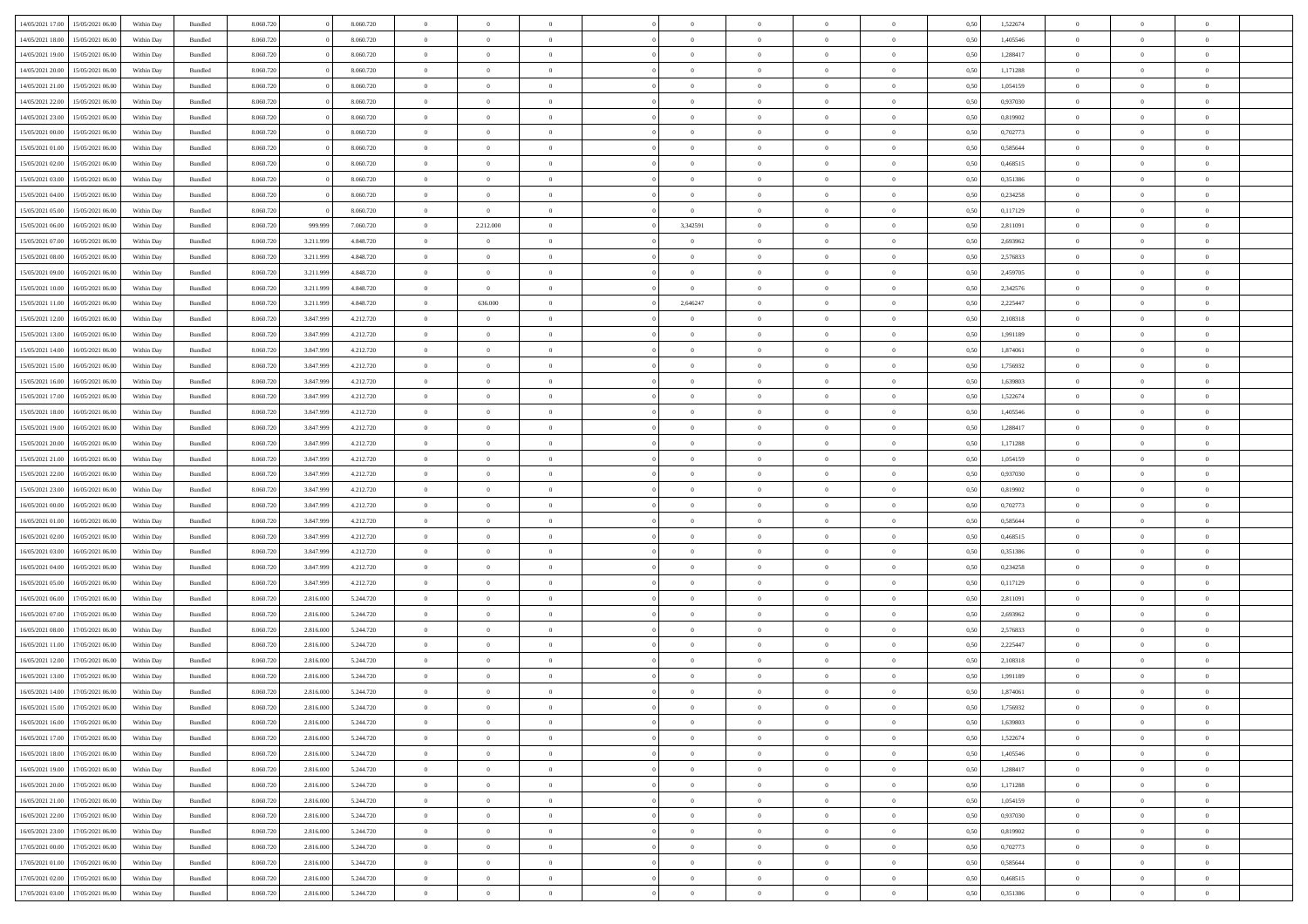| 17/05/2021 04:00 | 17/05/2021 06:00 | Within Day | Bundled            | 8.060.720 | 2.816.000 | 5.244.720 | $\overline{0}$ | $\Omega$       |                | $\Omega$       | $\Omega$       | $\theta$       | $\theta$       | 0.50 | 0,234258 | $\theta$       | $\theta$       | $\theta$       |  |
|------------------|------------------|------------|--------------------|-----------|-----------|-----------|----------------|----------------|----------------|----------------|----------------|----------------|----------------|------|----------|----------------|----------------|----------------|--|
|                  |                  |            |                    |           |           |           |                |                |                |                |                |                |                |      |          |                |                |                |  |
| 17/05/2021 05:00 | 17/05/2021 06:00 | Within Day | Bundled            | 8.060.720 | 2.816.000 | 5.244.720 | $\overline{0}$ | $\theta$       | $\overline{0}$ | $\overline{0}$ | $\bf{0}$       | $\overline{0}$ | $\bf{0}$       | 0,50 | 0,117129 | $\theta$       | $\theta$       | $\overline{0}$ |  |
| 17/05/2021 06:00 | 18/05/2021 06:00 | Within Day | Bundled            | 8.060.720 |           | 8.060.720 | $\overline{0}$ | $\overline{0}$ | $\overline{0}$ | $\bf{0}$       | $\bf{0}$       | $\bf{0}$       | $\bf{0}$       | 0,50 | 2,811091 | $\overline{0}$ | $\overline{0}$ | $\overline{0}$ |  |
| 17/05/2021 07:00 | 18/05/2021 06:00 | Within Dav | Bundled            | 8.060.720 |           | 8.060.720 | $\overline{0}$ | $\overline{0}$ | $\overline{0}$ | $\overline{0}$ | $\bf{0}$       | $\overline{0}$ | $\overline{0}$ | 0.50 | 2,693962 | $\theta$       | $\theta$       | $\overline{0}$ |  |
| 17/05/2021 08:00 | 18/05/2021 06:00 | Within Day | Bundled            | 8.060.720 |           | 8.060.720 | $\overline{0}$ | $\theta$       | $\overline{0}$ | $\overline{0}$ | $\bf{0}$       | $\overline{0}$ | $\bf{0}$       | 0,50 | 2,576833 | $\theta$       | $\theta$       | $\overline{0}$ |  |
| 17/05/2021 09:00 | 18/05/2021 06:00 | Within Day | Bundled            | 8.060.720 |           | 8.060.720 | $\overline{0}$ | $\bf{0}$       | $\overline{0}$ | $\bf{0}$       | $\overline{0}$ | $\overline{0}$ | $\mathbf{0}$   | 0,50 | 2,459705 | $\overline{0}$ | $\overline{0}$ | $\bf{0}$       |  |
| 17/05/2021 10:00 | 18/05/2021 06:00 | Within Dav | Bundled            | 8.060.720 |           | 8.060.720 | $\overline{0}$ | $\overline{0}$ | $\overline{0}$ | $\overline{0}$ | $\overline{0}$ | $\overline{0}$ | $\overline{0}$ | 0.50 | 2,342576 | $\theta$       | $\overline{0}$ | $\overline{0}$ |  |
|                  |                  |            |                    |           |           |           |                |                |                |                |                |                |                |      |          |                |                |                |  |
| 17/05/2021 11:00 | 18/05/2021 06:00 | Within Day | Bundled            | 8.060.720 |           | 8.060.720 | $\overline{0}$ | $\theta$       | $\overline{0}$ | $\overline{0}$ | $\bf{0}$       | $\overline{0}$ | $\bf{0}$       | 0,50 | 2,225447 | $\theta$       | $\theta$       | $\overline{0}$ |  |
| 17/05/2021 12:00 | 18/05/2021 06:00 | Within Day | Bundled            | 8.060.720 |           | 8.060.720 | $\overline{0}$ | $\overline{0}$ | $\overline{0}$ | $\bf{0}$       | $\bf{0}$       | $\bf{0}$       | $\bf{0}$       | 0,50 | 2,108318 | $\,0\,$        | $\overline{0}$ | $\overline{0}$ |  |
| 17/05/2021 13:00 | 18/05/2021 06:00 | Within Dav | Bundled            | 8.060.720 |           | 8.060.720 | $\overline{0}$ | $\overline{0}$ | $\overline{0}$ | $\overline{0}$ | $\overline{0}$ | $\overline{0}$ | $\overline{0}$ | 0.50 | 1,991189 | $\theta$       | $\overline{0}$ | $\overline{0}$ |  |
| 17/05/2021 14:00 | 18/05/2021 06:00 | Within Day | Bundled            | 8.060.720 |           | 8.060.720 | $\overline{0}$ | $\theta$       | $\overline{0}$ | $\overline{0}$ | $\bf{0}$       | $\overline{0}$ | $\bf{0}$       | 0,50 | 1,874061 | $\,$ 0 $\,$    | $\theta$       | $\overline{0}$ |  |
| 17/05/2021 15:00 | 18/05/2021 06:00 | Within Day | Bundled            | 8.060.720 |           | 8.060.720 | $\overline{0}$ | $\overline{0}$ | $\overline{0}$ | $\bf{0}$       | $\bf{0}$       | $\bf{0}$       | $\bf{0}$       | 0,50 | 1,756932 | $\overline{0}$ | $\overline{0}$ | $\overline{0}$ |  |
| 17/05/2021 16:00 | 18/05/2021 06:00 | Within Day | Bundled            | 8.060.720 |           | 8.060.720 | $\overline{0}$ | $\overline{0}$ | $\overline{0}$ | $\overline{0}$ | $\bf{0}$       | $\overline{0}$ | $\overline{0}$ | 0.50 | 1.639803 | $\theta$       | $\theta$       | $\overline{0}$ |  |
|                  |                  |            |                    |           |           |           | $\overline{0}$ | $\theta$       | $\overline{0}$ | $\overline{0}$ | $\bf{0}$       | $\overline{0}$ | $\overline{0}$ |      |          | $\theta$       | $\overline{0}$ | $\overline{0}$ |  |
| 17/05/2021 17:00 | 18/05/2021 06:00 | Within Day | Bundled            | 8.060.720 |           | 8.060.720 |                |                |                |                |                |                |                | 0,50 | 1,522674 |                |                |                |  |
| 17/05/2021 18:00 | 18/05/2021 06:00 | Within Day | Bundled            | 8.060.720 |           | 8.060.720 | $\overline{0}$ | $\bf{0}$       | $\overline{0}$ | $\bf{0}$       | $\overline{0}$ | $\overline{0}$ | $\mathbf{0}$   | 0,50 | 1,405546 | $\overline{0}$ | $\overline{0}$ | $\bf{0}$       |  |
| 17/05/2021 19:00 | 18/05/2021 06:00 | Within Dav | Bundled            | 8.060.720 |           | 8.060.720 | $\overline{0}$ | $\overline{0}$ | $\overline{0}$ | $\overline{0}$ | $\overline{0}$ | $\overline{0}$ | $\overline{0}$ | 0.50 | 1,288417 | $\theta$       | $\overline{0}$ | $\overline{0}$ |  |
| 17/05/2021 20:00 | 18/05/2021 06:00 | Within Day | Bundled            | 8.060.720 |           | 8.060.720 | $\overline{0}$ | $\theta$       | $\overline{0}$ | $\overline{0}$ | $\bf{0}$       | $\overline{0}$ | $\bf{0}$       | 0,50 | 1,171288 | $\theta$       | $\theta$       | $\overline{0}$ |  |
| 17/05/2021 21:00 | 18/05/2021 06:00 | Within Day | Bundled            | 8.060.720 |           | 8.060.720 | $\overline{0}$ | $\overline{0}$ | $\overline{0}$ | $\bf{0}$       | $\bf{0}$       | $\bf{0}$       | $\bf{0}$       | 0,50 | 1,054159 | $\,0\,$        | $\overline{0}$ | $\overline{0}$ |  |
| 17/05/2021 22:00 | 18/05/2021 06:00 | Within Day | Bundled            | 8.060.720 |           | 8.060.720 | $\overline{0}$ | $\overline{0}$ | $\overline{0}$ | $\overline{0}$ | $\overline{0}$ | $\overline{0}$ | $\overline{0}$ | 0.50 | 0,937030 | $\theta$       | $\overline{0}$ | $\overline{0}$ |  |
| 17/05/2021 23:00 | 18/05/2021 06:00 | Within Day | Bundled            | 8.060.720 |           | 8.060.720 | $\overline{0}$ | $\theta$       | $\overline{0}$ | $\overline{0}$ | $\bf{0}$       | $\overline{0}$ | $\bf{0}$       | 0,50 | 0,819902 | $\,$ 0 $\,$    | $\overline{0}$ | $\overline{0}$ |  |
|                  |                  |            |                    |           |           |           |                |                |                |                |                |                |                |      |          |                |                |                |  |
| 18/05/2021 00:00 | 18/05/2021 06:00 | Within Day | Bundled            | 8.060.720 |           | 8.060.720 | $\overline{0}$ | $\overline{0}$ | $\overline{0}$ | $\bf{0}$       | $\bf{0}$       | $\bf{0}$       | $\bf{0}$       | 0,50 | 0,702773 | $\bf{0}$       | $\overline{0}$ | $\overline{0}$ |  |
| 18/05/2021 01:00 | 18/05/2021 06:00 | Within Day | Bundled            | 8.060.720 |           | 8.060.720 | $\overline{0}$ | $\overline{0}$ | $\overline{0}$ | $\overline{0}$ | $\bf{0}$       | $\overline{0}$ | $\overline{0}$ | 0.50 | 0.585644 | $\theta$       | $\theta$       | $\overline{0}$ |  |
| 18/05/2021 02:00 | 18/05/2021 06:00 | Within Day | Bundled            | 8.060.720 |           | 8.060.720 | $\overline{0}$ | $\theta$       | $\overline{0}$ | $\overline{0}$ | $\bf{0}$       | $\overline{0}$ | $\bf{0}$       | 0,50 | 0,468515 | $\theta$       | $\overline{0}$ | $\overline{0}$ |  |
| 18/05/2021 03:00 | 18/05/2021 06:00 | Within Day | Bundled            | 8.060.720 |           | 8.060.720 | $\overline{0}$ | $\bf{0}$       | $\overline{0}$ | $\bf{0}$       | $\overline{0}$ | $\overline{0}$ | $\mathbf{0}$   | 0,50 | 0,351386 | $\overline{0}$ | $\overline{0}$ | $\bf{0}$       |  |
| 18/05/2021 04:00 | 18/05/2021 06:00 | Within Dav | Bundled            | 8.060.720 |           | 8.060.720 | $\overline{0}$ | $\overline{0}$ | $\overline{0}$ | $\overline{0}$ | $\overline{0}$ | $\overline{0}$ | $\overline{0}$ | 0.50 | 0,234258 | $\theta$       | $\overline{0}$ | $\overline{0}$ |  |
| 18/05/2021 05:00 | 18/05/2021 06:00 | Within Day | Bundled            | 8.060.720 |           | 8.060.720 | $\overline{0}$ | $\theta$       | $\overline{0}$ | $\overline{0}$ | $\bf{0}$       | $\overline{0}$ | $\bf{0}$       | 0,50 | 0,117129 | $\theta$       | $\theta$       | $\overline{0}$ |  |
| 18/05/2021 06:00 | 19/05/2021 06:00 | Within Day | Bundled            | 8.060.720 |           | 8.060.720 | $\overline{0}$ | $\overline{0}$ | $\overline{0}$ | $\bf{0}$       | $\bf{0}$       | $\bf{0}$       | $\bf{0}$       | 0,50 | 2,811091 | $\,0\,$        | $\overline{0}$ | $\overline{0}$ |  |
|                  |                  |            |                    |           |           |           |                |                |                |                |                |                |                |      |          |                |                |                |  |
| 18/05/2021 07:00 | 19/05/2021 06:00 | Within Day | Bundled            | 8.060.720 |           | 8.060.720 | $\overline{0}$ | $\overline{0}$ | $\overline{0}$ | $\overline{0}$ | $\overline{0}$ | $\overline{0}$ | $\overline{0}$ | 0.50 | 2,693962 | $\theta$       | $\overline{0}$ | $\overline{0}$ |  |
| 18/05/2021 08:00 | 19/05/2021 06:00 | Within Day | Bundled            | 8.060.720 |           | 8.060.720 | $\overline{0}$ | $\theta$       | $\overline{0}$ | $\overline{0}$ | $\bf{0}$       | $\overline{0}$ | $\bf{0}$       | 0,50 | 2,576833 | $\,$ 0 $\,$    | $\overline{0}$ | $\overline{0}$ |  |
| 18/05/2021 09:00 | 19/05/2021 06:00 | Within Day | Bundled            | 8.060.720 |           | 8.060.720 | $\overline{0}$ | $\overline{0}$ | $\overline{0}$ | $\bf{0}$       | $\bf{0}$       | $\bf{0}$       | $\bf{0}$       | 0,50 | 2,459705 | $\bf{0}$       | $\overline{0}$ | $\overline{0}$ |  |
| 18/05/2021 10:00 | 19/05/2021 06:00 | Within Day | Bundled            | 8.060.720 |           | 8.060.720 | $\overline{0}$ | $\Omega$       | $\Omega$       | $\Omega$       | $\Omega$       | $\overline{0}$ | $\overline{0}$ | 0,50 | 2,342576 | $\,0\,$        | $\theta$       | $\theta$       |  |
| 18/05/2021 11:00 | 19/05/2021 06:00 | Within Day | Bundled            | 8.060.720 |           | 8.060.720 | $\overline{0}$ | $\theta$       | $\overline{0}$ | $\overline{0}$ | $\bf{0}$       | $\overline{0}$ | $\bf{0}$       | 0,50 | 2,225447 | $\theta$       | $\overline{0}$ | $\overline{0}$ |  |
| 18/05/2021 12:00 | 19/05/2021 06:00 | Within Day | Bundled            | 8.060.720 |           | 8.060.720 | $\overline{0}$ | $\overline{0}$ | $\overline{0}$ | $\bf{0}$       | $\bf{0}$       | $\overline{0}$ | $\mathbf{0}$   | 0,50 | 2,108318 | $\bf{0}$       | $\overline{0}$ | $\bf{0}$       |  |
|                  | 19/05/2021 06:00 |            |                    |           |           |           | $\overline{0}$ | $\Omega$       | $\Omega$       | $\Omega$       | $\bf{0}$       |                |                |      |          |                | $\theta$       | $\theta$       |  |
| 18/05/2021 13:00 |                  | Within Day | Bundled            | 8.060.720 |           | 8.060.720 |                |                |                |                |                | $\overline{0}$ | $\overline{0}$ | 0.50 | 1,991189 | $\,0\,$        |                |                |  |
| 18/05/2021 14:00 | 19/05/2021 06:00 | Within Day | Bundled            | 8.060.720 |           | 8.060.720 | $\overline{0}$ | $\theta$       | $\overline{0}$ | $\overline{0}$ | $\bf{0}$       | $\overline{0}$ | $\bf{0}$       | 0,50 | 1,874061 | $\,$ 0 $\,$    | $\theta$       | $\overline{0}$ |  |
| 18/05/2021 15:00 | 19/05/2021 06:00 | Within Day | Bundled            | 8.060.720 |           | 8.060.720 | $\overline{0}$ | $\overline{0}$ | $\overline{0}$ | $\bf{0}$       | $\bf{0}$       | $\bf{0}$       | $\bf{0}$       | 0,50 | 1,756932 | $\,0\,$        | $\overline{0}$ | $\overline{0}$ |  |
| 18/05/2021 16:00 | 19/05/2021 06:00 | Within Day | Bundled            | 8.060.720 |           | 8.060.720 | $\overline{0}$ | $\Omega$       | $\Omega$       | $\Omega$       | $\theta$       | $\theta$       | $\overline{0}$ | 0.50 | 1,639803 | $\theta$       | $\theta$       | $\theta$       |  |
| 18/05/2021 17:00 | 19/05/2021 06:00 | Within Day | Bundled            | 8.060.720 |           | 8.060.720 | $\overline{0}$ | $\theta$       | $\overline{0}$ | $\overline{0}$ | $\bf{0}$       | $\overline{0}$ | $\bf{0}$       | 0,50 | 1,522674 | $\,$ 0 $\,$    | $\overline{0}$ | $\overline{0}$ |  |
| 18/05/2021 18:00 | 19/05/2021 06:00 | Within Day | Bundled            | 8.060.720 |           | 8.060.720 | $\overline{0}$ | $\overline{0}$ | $\overline{0}$ | $\overline{0}$ | $\bf{0}$       | $\overline{0}$ | $\bf{0}$       | 0,50 | 1,405546 | $\overline{0}$ | $\overline{0}$ | $\overline{0}$ |  |
| 18/05/2021 19:00 | 19/05/2021 06:00 | Within Day | Bundled            | 8.060.720 |           | 8.060.720 | $\overline{0}$ | $\Omega$       | $\Omega$       | $\Omega$       | $\overline{0}$ | $\overline{0}$ | $\overline{0}$ | 0,50 | 1,288417 | $\,0\,$        | $\theta$       | $\theta$       |  |
|                  |                  |            |                    |           |           |           | $\overline{0}$ | $\theta$       | $\overline{0}$ | $\overline{0}$ | $\bf{0}$       | $\overline{0}$ |                |      |          | $\,$ 0 $\,$    | $\overline{0}$ | $\overline{0}$ |  |
| 18/05/2021 20:00 | 19/05/2021 06:00 | Within Day | Bundled            | 8.060.720 |           | 8.060.720 |                |                |                |                |                |                | $\bf{0}$       | 0,50 | 1,171288 |                |                |                |  |
| 18/05/2021 21:00 | 19/05/2021 06:00 | Within Day | Bundled            | 8.060.720 |           | 8.060.720 | $\overline{0}$ | $\overline{0}$ | $\overline{0}$ | $\overline{0}$ | $\bf{0}$       | $\overline{0}$ | $\mathbf{0}$   | 0,50 | 1,054159 | $\overline{0}$ | $\overline{0}$ | $\bf{0}$       |  |
| 18/05/2021 22:00 | 19/05/2021 06:00 | Within Day | Bundled            | 8.060.720 |           | 8.060.720 | $\overline{0}$ | $\Omega$       | $\Omega$       | $\Omega$       | $\Omega$       | $\Omega$       | $\overline{0}$ | 0.50 | 0.937030 | $\theta$       | $\theta$       | $\theta$       |  |
| 18/05/2021 23:00 | 19/05/2021 06:00 | Within Day | Bundled            | 8.060.720 |           | 8.060.720 | $\overline{0}$ | $\overline{0}$ | $\bf{0}$       | $\bf{0}$       | $\,$ 0         | $\overline{0}$ | $\bf{0}$       | 0,50 | 0,819902 | $\,0\,$        | $\,0\,$        | $\overline{0}$ |  |
| 19/05/2021 00:00 | 19/05/2021 06:00 | Within Day | $\mathbf B$ undled | 8.060.720 |           | 8.060.720 | $\bf{0}$       | $\bf{0}$       |                |                | $\bf{0}$       |                |                | 0,50 | 0,702773 | $\bf{0}$       | $\overline{0}$ |                |  |
| 19/05/2021 01:00 | 19/05/2021 06:00 | Within Day | Bundled            | 8.060.720 |           | 8.060.720 | $\overline{0}$ | $\overline{0}$ | $\overline{0}$ | $\Omega$       | $\overline{0}$ | $\overline{0}$ | $\overline{0}$ | 0.50 | 0.585644 | $\theta$       | $\theta$       | $\theta$       |  |
| 19/05/2021 02:00 | 19/05/2021 06:00 | Within Day | Bundled            | 8.060.720 |           | 8.060.720 | $\overline{0}$ | $\,$ 0         | $\overline{0}$ | $\overline{0}$ | $\,$ 0 $\,$    | $\overline{0}$ | $\mathbf{0}$   | 0,50 | 0,468515 | $\,$ 0 $\,$    | $\,$ 0 $\,$    | $\,$ 0         |  |
|                  |                  |            |                    |           |           |           |                |                |                |                |                |                |                |      |          |                |                |                |  |
| 19/05/2021 03:00 | 19/05/2021 06:00 | Within Day | Bundled            | 8.060.720 |           | 8.060.720 | $\overline{0}$ | $\overline{0}$ | $\overline{0}$ | $\overline{0}$ | $\overline{0}$ | $\overline{0}$ | $\mathbf{0}$   | 0,50 | 0,351386 | $\overline{0}$ | $\bf{0}$       | $\bf{0}$       |  |
| 19/05/2021 04:00 | 19/05/2021 06:00 | Within Day | Bundled            | 8.060.720 |           | 8.060.720 | $\overline{0}$ | $\overline{0}$ | $\overline{0}$ | $\Omega$       | $\overline{0}$ | $\overline{0}$ | $\overline{0}$ | 0,50 | 0,234258 | $\overline{0}$ | $\theta$       | $\overline{0}$ |  |
| 19/05/2021 05:00 | 19/05/2021 06:00 | Within Day | Bundled            | 8.060.720 |           | 8.060.720 | $\overline{0}$ | $\,$ 0         | $\overline{0}$ | $\overline{0}$ | $\,$ 0 $\,$    | $\overline{0}$ | $\mathbf{0}$   | 0,50 | 0,117129 | $\,$ 0 $\,$    | $\overline{0}$ | $\overline{0}$ |  |
| 19/05/2021 06:00 | 20/05/2021 06:00 | Within Day | Bundled            | 8.060.720 |           | 8.060.720 | $\overline{0}$ | $\overline{0}$ | $\overline{0}$ | $\overline{0}$ | $\overline{0}$ | $\overline{0}$ | $\mathbf{0}$   | 0,50 | 2,811091 | $\overline{0}$ | $\overline{0}$ | $\bf{0}$       |  |
| 19/05/2021 07:00 | 20/05/2021 06:00 | Within Day | Bundled            | 8.060.720 |           | 8.060.720 | $\overline{0}$ | $\overline{0}$ | $\overline{0}$ | $\Omega$       | $\overline{0}$ | $\overline{0}$ | $\bf{0}$       | 0.50 | 2,693962 | $\overline{0}$ | $\theta$       | $\overline{0}$ |  |
| 19/05/2021 08:00 | 20/05/2021 06:00 | Within Day | Bundled            | 8.060.720 |           | 8.060.720 | $\overline{0}$ | $\,$ 0         | $\overline{0}$ | $\overline{0}$ | $\bf{0}$       | $\overline{0}$ | $\bf{0}$       | 0,50 | 2,576833 | $\,$ 0 $\,$    | $\overline{0}$ | $\overline{0}$ |  |
| 19/05/2021 09:00 | 20/05/2021 06:00 | Within Day | Bundled            | 8.060.720 |           | 8.060.720 | $\overline{0}$ | $\bf{0}$       | $\overline{0}$ | $\overline{0}$ | $\overline{0}$ | $\overline{0}$ | $\mathbf{0}$   | 0,50 | 2,459705 | $\overline{0}$ | $\overline{0}$ | $\bf{0}$       |  |
|                  |                  |            |                    |           |           |           |                |                |                |                |                |                |                |      |          |                |                |                |  |
| 19/05/2021 10:00 | 20/05/2021 06:00 | Within Day | Bundled            | 8.060.720 |           | 8.060.720 | $\overline{0}$ | $\overline{0}$ | $\overline{0}$ | $\Omega$       | $\overline{0}$ | $\overline{0}$ | $\overline{0}$ | 0.50 | 2,342576 | $\overline{0}$ | $\overline{0}$ | $\overline{0}$ |  |
| 19/05/2021 11:00 | 20/05/2021 06:00 | Within Day | Bundled            | 8.060.720 |           | 8.060.720 | $\overline{0}$ | $\bf{0}$       | $\overline{0}$ | $\overline{0}$ | $\bf{0}$       | $\bf{0}$       | $\mathbf{0}$   | 0,50 | 2,225447 | $\,$ 0 $\,$    | $\,$ 0 $\,$    | $\bf{0}$       |  |
| 19/05/2021 12:00 | 20/05/2021 06:00 | Within Day | Bundled            | 8.060.720 |           | 8.060.720 | $\overline{0}$ | $\overline{0}$ | $\overline{0}$ | $\overline{0}$ | $\bf{0}$       | $\bf{0}$       | $\mathbf{0}$   | 0,50 | 2,108318 | $\overline{0}$ | $\bf{0}$       | $\bf{0}$       |  |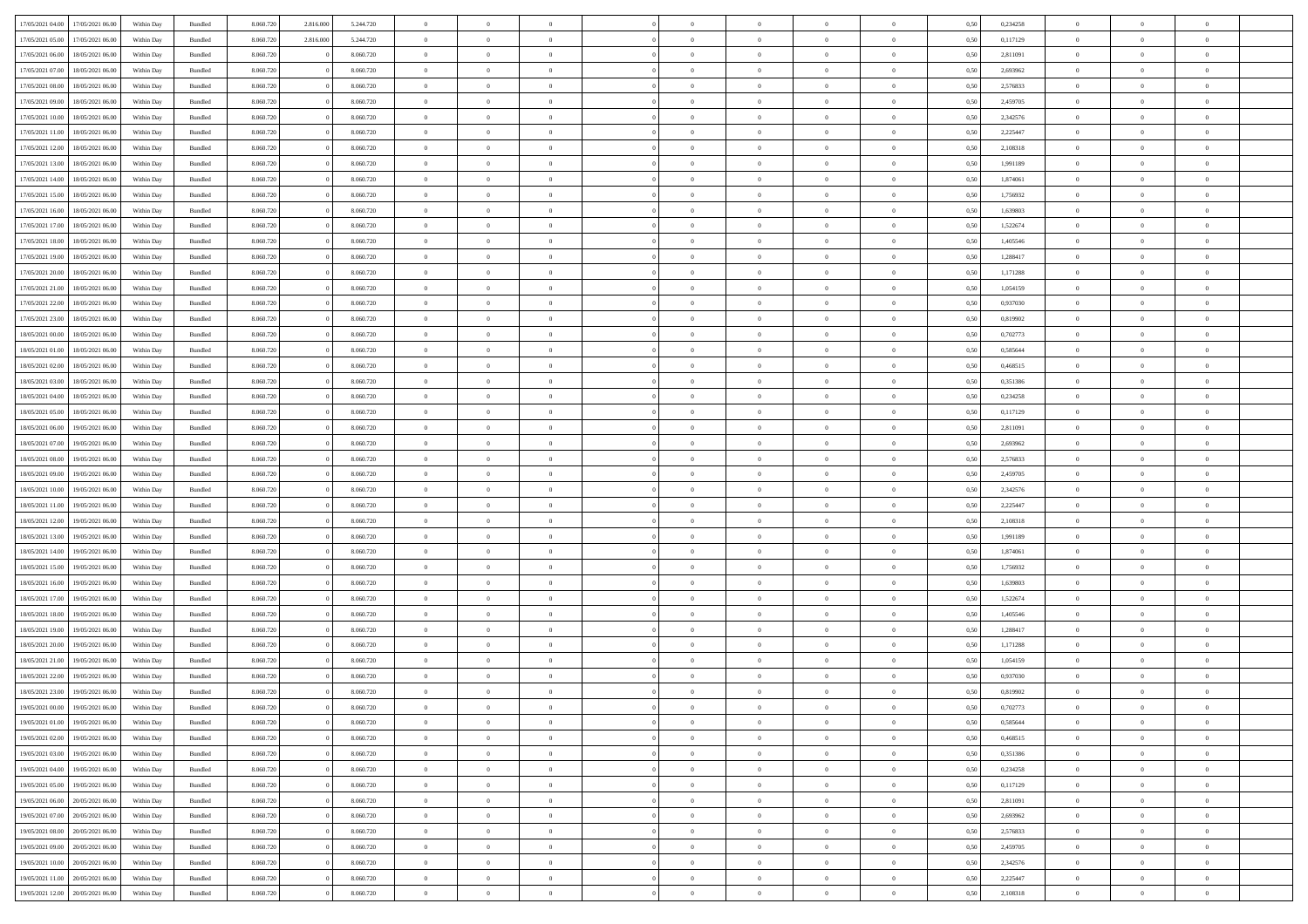| 19/05/2021 13:00                  | 20/05/2021 06:00                  | Within Day | Bundled | 8.060.720 |     | 8.060.720 | $\overline{0}$ | $\Omega$       |                | $\Omega$       | $\Omega$       | $\theta$       | $\theta$       | 0.50 | 1,991189 | $\theta$       | $\theta$       | $\theta$       |  |
|-----------------------------------|-----------------------------------|------------|---------|-----------|-----|-----------|----------------|----------------|----------------|----------------|----------------|----------------|----------------|------|----------|----------------|----------------|----------------|--|
| 19/05/2021 14:00                  | 20/05/2021 06:00                  | Within Day | Bundled | 8.060.720 |     | 8.060.720 | $\overline{0}$ | $\theta$       | $\overline{0}$ | $\overline{0}$ | $\bf{0}$       | $\overline{0}$ | $\bf{0}$       | 0,50 | 1,874061 | $\theta$       | $\theta$       | $\overline{0}$ |  |
| 19/05/2021 15:00                  | 20/05/2021 06:00                  | Within Day | Bundled | 8.060.720 |     | 8.060.720 | $\overline{0}$ | $\overline{0}$ | $\overline{0}$ | $\bf{0}$       | $\bf{0}$       | $\bf{0}$       | $\bf{0}$       | 0,50 | 1,756932 | $\overline{0}$ | $\overline{0}$ | $\overline{0}$ |  |
| 19/05/2021 16:00                  | 20/05/2021 06:00                  | Within Dav | Bundled | 8.060.720 |     | 8.060.720 | $\overline{0}$ | $\overline{0}$ | $\overline{0}$ | $\overline{0}$ | $\bf{0}$       | $\overline{0}$ | $\overline{0}$ | 0.50 | 1.639803 | $\theta$       | $\theta$       | $\overline{0}$ |  |
| 19/05/2021 17:00                  | 20/05/2021 06:00                  | Within Day | Bundled | 8.060.720 |     | 8.060.720 | $\overline{0}$ | $\theta$       | $\overline{0}$ | $\overline{0}$ | $\bf{0}$       | $\overline{0}$ | $\bf{0}$       | 0,50 | 1,522674 | $\theta$       | $\theta$       | $\overline{0}$ |  |
|                                   |                                   |            |         |           |     |           |                |                |                |                |                |                |                |      |          |                |                |                |  |
| 19/05/2021 18:00                  | 20/05/2021 06:00                  | Within Day | Bundled | 8.060.720 |     | 8.060.720 | $\overline{0}$ | $\bf{0}$       | $\overline{0}$ | $\bf{0}$       | $\overline{0}$ | $\overline{0}$ | $\mathbf{0}$   | 0,50 | 1,405546 | $\overline{0}$ | $\overline{0}$ | $\bf{0}$       |  |
| 19/05/2021 19:00                  | 20/05/2021 06:00                  | Within Dav | Bundled | 8.060.720 |     | 8.060.720 | $\overline{0}$ | $\overline{0}$ | $\overline{0}$ | $\overline{0}$ | $\overline{0}$ | $\overline{0}$ | $\overline{0}$ | 0.50 | 1,288417 | $\theta$       | $\overline{0}$ | $\overline{0}$ |  |
| 19/05/2021 20:00                  | 20/05/2021 06:00                  | Within Day | Bundled | 8.060.720 |     | 8.060.720 | $\overline{0}$ | $\theta$       | $\overline{0}$ | $\overline{0}$ | $\bf{0}$       | $\overline{0}$ | $\bf{0}$       | 0,50 | 1,171288 | $\theta$       | $\theta$       | $\overline{0}$ |  |
| 19/05/2021 21:00                  | 20/05/2021 06:00                  | Within Day | Bundled | 8.060.720 |     | 8.060.720 | $\overline{0}$ | $\overline{0}$ | $\overline{0}$ | $\bf{0}$       | $\bf{0}$       | $\bf{0}$       | $\bf{0}$       | 0,50 | 1,054159 | $\,0\,$        | $\overline{0}$ | $\overline{0}$ |  |
| 19/05/2021 22:00                  | 20/05/2021 06:00                  | Within Dav | Bundled | 8.060.720 |     | 8.060.720 | $\overline{0}$ | $\overline{0}$ | $\overline{0}$ | $\overline{0}$ | $\overline{0}$ | $\overline{0}$ | $\overline{0}$ | 0.50 | 0,937030 | $\theta$       | $\overline{0}$ | $\overline{0}$ |  |
| 19/05/2021 23:00                  | 20/05/2021 06:00                  | Within Day | Bundled | 8.060.720 |     | 8.060.720 | $\overline{0}$ | $\theta$       | $\overline{0}$ | $\overline{0}$ | $\bf{0}$       | $\overline{0}$ | $\bf{0}$       | 0,50 | 0,819902 | $\,$ 0 $\,$    | $\theta$       | $\overline{0}$ |  |
| 20/05/2021 00:00                  | 20/05/2021 06:00                  | Within Day | Bundled | 8.060.720 |     | 8.060.720 | $\overline{0}$ | $\overline{0}$ | $\overline{0}$ | $\bf{0}$       | $\bf{0}$       | $\bf{0}$       | $\bf{0}$       | 0,50 | 0,702773 | $\overline{0}$ | $\overline{0}$ | $\bf{0}$       |  |
|                                   |                                   |            |         |           |     |           |                |                |                |                |                |                |                |      |          | $\theta$       |                |                |  |
| 20/05/2021 01:00                  | 20/05/2021 06:00                  | Within Dav | Bundled | 8.060.720 |     | 8.060.720 | $\overline{0}$ | $\overline{0}$ | $\overline{0}$ | $\overline{0}$ | $\bf{0}$       | $\overline{0}$ | $\overline{0}$ | 0.50 | 0.585644 |                | $\theta$       | $\overline{0}$ |  |
| 20/05/2021 02:00                  | 20/05/2021 06:00                  | Within Day | Bundled | 8.060.720 |     | 8.060.720 | $\overline{0}$ | $\theta$       | $\overline{0}$ | $\overline{0}$ | $\bf{0}$       | $\overline{0}$ | $\overline{0}$ | 0,50 | 0,468515 | $\theta$       | $\overline{0}$ | $\overline{0}$ |  |
| 20/05/2021 03:00                  | 20/05/2021 06:00                  | Within Day | Bundled | 8.060.720 |     | 8.060.720 | $\overline{0}$ | $\overline{0}$ | $\overline{0}$ | $\bf{0}$       | $\overline{0}$ | $\overline{0}$ | $\mathbf{0}$   | 0,50 | 0,351386 | $\overline{0}$ | $\overline{0}$ | $\bf{0}$       |  |
| 20/05/2021 04:00                  | 20/05/2021 06:00                  | Within Dav | Bundled | 8.060.720 |     | 8.060.720 | $\overline{0}$ | $\overline{0}$ | $\overline{0}$ | $\overline{0}$ | $\overline{0}$ | $\overline{0}$ | $\overline{0}$ | 0.50 | 0,234258 | $\theta$       | $\overline{0}$ | $\overline{0}$ |  |
| 20/05/2021 05:00                  | 20/05/2021 06:00                  | Within Day | Bundled | 8.060.720 |     | 8.060.720 | $\overline{0}$ | $\theta$       | $\overline{0}$ | $\overline{0}$ | $\bf{0}$       | $\overline{0}$ | $\bf{0}$       | 0,50 | 0,117129 | $\theta$       | $\theta$       | $\overline{0}$ |  |
| 20/05/2021 06:00                  | 21/05/2021 06:00                  | Within Day | Bundled | 8.060.720 | 999 | 8.059.720 | $\overline{0}$ | $\overline{0}$ | $\overline{0}$ | $\bf{0}$       | $\bf{0}$       | $\bf{0}$       | $\bf{0}$       | 0,50 | 2,811091 | $\bf{0}$       | $\overline{0}$ | $\overline{0}$ |  |
| 20/05/2021 07:00                  | 21/05/2021 06:00                  | Within Dav | Bundled | 8.060.720 | 999 | 8.059.720 | $\overline{0}$ | $\overline{0}$ | $\overline{0}$ | $\overline{0}$ | $\overline{0}$ | $\overline{0}$ | $\overline{0}$ | 0.50 | 2,693962 | $\theta$       | $\overline{0}$ | $\overline{0}$ |  |
|                                   |                                   |            |         |           |     |           |                |                |                |                |                |                |                |      |          |                |                |                |  |
| 20/05/2021 08:00                  | 21/05/2021 06:00                  | Within Day | Bundled | 8.060.720 | 999 | 8.059.720 | $\overline{0}$ | $\theta$       | $\overline{0}$ | $\overline{0}$ | $\bf{0}$       | $\overline{0}$ | $\bf{0}$       | 0,50 | 2,576833 | $\,$ 0 $\,$    | $\theta$       | $\overline{0}$ |  |
| 20/05/2021 09:00                  | 21/05/2021 06:00                  | Within Day | Bundled | 8.060.720 | 999 | 8.059.720 | $\overline{0}$ | $\overline{0}$ | $\overline{0}$ | $\bf{0}$       | $\bf{0}$       | $\bf{0}$       | $\bf{0}$       | 0,50 | 2,459705 | $\bf{0}$       | $\overline{0}$ | $\overline{0}$ |  |
| 20/05/2021 10:00                  | 21/05/2021 06:00                  | Within Day | Bundled | 8.060.720 | 999 | 8.059.720 | $\overline{0}$ | $\overline{0}$ | $\overline{0}$ | $\overline{0}$ | $\bf{0}$       | $\overline{0}$ | $\overline{0}$ | 0.50 | 2,342576 | $\theta$       | $\overline{0}$ | $\overline{0}$ |  |
| 20/05/2021 11:00                  | 21/05/2021 06:00                  | Within Day | Bundled | 8.060.720 | 999 | 8.059.720 | $\overline{0}$ | $\theta$       | $\overline{0}$ | $\overline{0}$ | $\bf{0}$       | $\overline{0}$ | $\bf{0}$       | 0,50 | 2,225447 | $\,$ 0 $\,$    | $\overline{0}$ | $\overline{0}$ |  |
| 20/05/2021 12:00                  | 21/05/2021 06:00                  | Within Day | Bundled | 8.060.720 | 999 | 8.059.720 | $\overline{0}$ | $\bf{0}$       | $\overline{0}$ | $\overline{0}$ | $\overline{0}$ | $\overline{0}$ | $\mathbf{0}$   | 0,50 | 2,108318 | $\bf{0}$       | $\overline{0}$ | $\bf{0}$       |  |
| 20/05/2021 13:00                  | 21/05/2021 06:00                  | Within Dav | Bundled | 8.060.720 | 999 | 8.059.720 | $\overline{0}$ | $\overline{0}$ | $\overline{0}$ | $\overline{0}$ | $\overline{0}$ | $\overline{0}$ | $\overline{0}$ | 0.50 | 1,991189 | $\overline{0}$ | $\overline{0}$ | $\overline{0}$ |  |
| 20/05/2021 14:00                  | 21/05/2021 06:00                  |            |         | 8.060.720 |     | 8.059.720 | $\overline{0}$ | $\theta$       | $\overline{0}$ | $\overline{0}$ | $\bf{0}$       | $\overline{0}$ |                |      | 1,874061 | $\theta$       | $\theta$       | $\overline{0}$ |  |
|                                   |                                   | Within Day | Bundled |           | 999 |           |                |                |                |                |                |                | $\bf{0}$       | 0,50 |          |                |                |                |  |
| 20/05/2021 15:00                  | 21/05/2021 06:00                  | Within Day | Bundled | 8.060.720 | 999 | 8.059.720 | $\overline{0}$ | $\overline{0}$ | $\overline{0}$ | $\overline{0}$ | $\bf{0}$       | $\overline{0}$ | $\bf{0}$       | 0,50 | 1,756932 | $\,0\,$        | $\overline{0}$ | $\overline{0}$ |  |
| 20/05/2021 16:00                  | 21/05/2021 06:00                  | Within Day | Bundled | 8.060.720 | 999 | 8.059.720 | $\overline{0}$ | $\overline{0}$ | $\overline{0}$ | $\overline{0}$ | $\overline{0}$ | $\overline{0}$ | $\overline{0}$ | 0.50 | 1,639803 | $\theta$       | $\overline{0}$ | $\overline{0}$ |  |
| 20/05/2021 17:00                  | 21/05/2021 06:00                  | Within Day | Bundled | 8.060.720 | 999 | 8.059.720 | $\overline{0}$ | $\theta$       | $\overline{0}$ | $\overline{0}$ | $\bf{0}$       | $\overline{0}$ | $\bf{0}$       | 0,50 | 1,522674 | $\,$ 0 $\,$    | $\overline{0}$ | $\overline{0}$ |  |
| 20/05/2021 18:00                  | 21/05/2021 06:00                  | Within Day | Bundled | 8.060.720 | 999 | 8.059.720 | $\overline{0}$ | $\overline{0}$ | $\overline{0}$ | $\overline{0}$ | $\bf{0}$       | $\overline{0}$ | $\bf{0}$       | 0,50 | 1,405546 | $\bf{0}$       | $\overline{0}$ | $\bf{0}$       |  |
| 20/05/2021 19:00                  | 21/05/2021 06:00                  | Within Day | Bundled | 8.060.720 | 999 | 8.059.720 | $\overline{0}$ | $\Omega$       | $\Omega$       | $\Omega$       | $\Omega$       | $\Omega$       | $\overline{0}$ | 0.50 | 1,288417 | $\,0\,$        | $\theta$       | $\theta$       |  |
| 20/05/2021 20:00                  | 21/05/2021 06:00                  | Within Day | Bundled | 8.060.720 | 999 | 8.059.720 | $\overline{0}$ | $\theta$       | $\overline{0}$ | $\overline{0}$ | $\bf{0}$       | $\overline{0}$ | $\bf{0}$       | 0,50 | 1,171288 | $\,$ 0 $\,$    | $\theta$       | $\overline{0}$ |  |
|                                   |                                   |            |         |           |     |           |                |                |                |                |                |                |                |      |          |                |                |                |  |
| 20/05/2021 21:00                  | 21/05/2021 06:00                  | Within Day | Bundled | 8.060.720 | 999 | 8.059.720 | $\overline{0}$ | $\overline{0}$ | $\overline{0}$ | $\overline{0}$ | $\bf{0}$       | $\overline{0}$ | $\mathbf{0}$   | 0,50 | 1,054159 | $\bf{0}$       | $\overline{0}$ | $\bf{0}$       |  |
| 20/05/2021 22:00                  | 21/05/2021 06:00                  | Within Day | Bundled | 8.060.720 | 999 | 8.059.720 | $\overline{0}$ | $\Omega$       | $\Omega$       | $\Omega$       | $\bf{0}$       | $\overline{0}$ | $\overline{0}$ | 0.50 | 0.937030 | $\theta$       | $\theta$       | $\theta$       |  |
| 20/05/2021 23:00                  | 21/05/2021 06:00                  | Within Day | Bundled | 8.060.720 | 999 | 8.059.720 | $\overline{0}$ | $\theta$       | $\overline{0}$ | $\overline{0}$ | $\bf{0}$       | $\overline{0}$ | $\bf{0}$       | 0,50 | 0,819902 | $\,$ 0 $\,$    | $\theta$       | $\overline{0}$ |  |
| 21/05/2021 00:00                  | 21/05/2021 06:00                  | Within Day | Bundled | 8.060.720 | 999 | 8.059.720 | $\overline{0}$ | $\overline{0}$ | $\overline{0}$ | $\overline{0}$ | $\bf{0}$       | $\overline{0}$ | $\bf{0}$       | 0,50 | 0,702773 | $\,0\,$        | $\overline{0}$ | $\overline{0}$ |  |
| 21/05/2021 01:00                  | 21/05/2021 06:00                  | Within Day | Bundled | 8.060.720 | 999 | 8.059.720 | $\overline{0}$ | $\Omega$       | $\Omega$       | $\Omega$       | $\theta$       | $\theta$       | $\overline{0}$ | 0.50 | 0.585644 | $\theta$       | $\theta$       | $\theta$       |  |
| 21/05/2021 02:00                  | 21/05/2021 06:00                  | Within Day | Bundled | 8.060.720 | 999 | 8.059.720 | $\overline{0}$ | $\theta$       | $\overline{0}$ | $\overline{0}$ | $\bf{0}$       | $\overline{0}$ | $\bf{0}$       | 0,50 | 0,468515 | $\,$ 0 $\,$    | $\overline{0}$ | $\overline{0}$ |  |
| 21/05/2021 03:00                  | 21/05/2021 06:00                  | Within Day | Bundled | 8.060.720 | 999 | 8.059.720 | $\overline{0}$ | $\overline{0}$ | $\overline{0}$ | $\overline{0}$ | $\bf{0}$       | $\overline{0}$ | $\bf{0}$       | 0,50 | 0,351386 | $\bf{0}$       | $\overline{0}$ | $\overline{0}$ |  |
|                                   |                                   |            |         |           |     |           |                |                |                |                |                |                |                |      |          |                |                |                |  |
| 21/05/2021 04:00                  | 21/05/2021 06:00                  | Within Day | Bundled | 8.060.720 | 999 | 8.059.720 | $\overline{0}$ | $\Omega$       | $\overline{0}$ | $\Omega$       | $\Omega$       | $\overline{0}$ | $\overline{0}$ | 0.50 | 0,234258 | $\,0\,$        | $\theta$       | $\theta$       |  |
| 21/05/2021 05:00                  | 21/05/2021 06:00                  | Within Day | Bundled | 8.060.720 | 999 | 8.059.720 | $\overline{0}$ | $\theta$       | $\overline{0}$ | $\overline{0}$ | $\bf{0}$       | $\overline{0}$ | $\bf{0}$       | 0,50 | 0,117129 | $\,$ 0 $\,$    | $\overline{0}$ | $\overline{0}$ |  |
| 21/05/2021 06:00                  | 22/05/2021 06:00                  | Within Day | Bundled | 8.060.720 |     | 8.060.720 | $\overline{0}$ | $\overline{0}$ | $\overline{0}$ | $\overline{0}$ | $\bf{0}$       | $\overline{0}$ | $\mathbf{0}$   | 0,50 | 2,811091 | $\bf{0}$       | $\overline{0}$ | $\bf{0}$       |  |
| 21/05/2021 07:00                  | 22/05/2021 06:00                  | Within Day | Bundled | 8.060.720 |     | 8.060.720 | $\overline{0}$ | $\Omega$       | $\Omega$       | $\Omega$       | $\Omega$       | $\Omega$       | $\overline{0}$ | 0.50 | 2.693962 | $\theta$       | $\theta$       | $\theta$       |  |
| 21/05/2021 08:00                  | 22/05/2021 06:00                  | Within Day | Bundled | 8.060.720 |     | 8.060.720 | $\overline{0}$ | $\overline{0}$ | $\overline{0}$ | $\bf{0}$       | $\,$ 0         | $\overline{0}$ | $\bf{0}$       | 0,50 | 2,576833 | $\,0\,$        | $\,$ 0 $\,$    | $\overline{0}$ |  |
|                                   | 21/05/2021 09:00 22/05/2021 06:00 | Within Day | Bundled | 8.060.720 |     | 8.060.720 | $\bf{0}$       | $\bf{0}$       |                |                |                |                |                | 0,50 | 2,459705 | $\bf{0}$       | $\overline{0}$ |                |  |
| 21/05/2021 10:00                  | 22/05/2021 06:00                  | Within Day | Bundled | 8.060.720 |     | 8.060.720 | $\overline{0}$ | $\overline{0}$ | $\overline{0}$ | $\Omega$       | $\overline{0}$ | $\overline{0}$ | $\overline{0}$ | 0.50 | 2,342576 | $\theta$       | $\theta$       | $\theta$       |  |
| 21/05/2021 11:00                  | 22/05/2021 06:00                  |            | Bundled | 8.060.720 |     | 8.060.720 | $\overline{0}$ | $\,$ 0         |                |                | $\,$ 0 $\,$    | $\overline{0}$ |                |      | 2,225447 | $\,$ 0 $\,$    | $\,$ 0 $\,$    | $\,$ 0         |  |
|                                   |                                   | Within Day |         |           |     |           |                |                | $\overline{0}$ | $\overline{0}$ |                |                | $\mathbf{0}$   | 0,50 |          |                |                |                |  |
| 21/05/2021 12:00                  | 22/05/2021 06:00                  | Within Day | Bundled | 8.060.720 |     | 8.060.720 | $\overline{0}$ | $\overline{0}$ | $\overline{0}$ | $\overline{0}$ | $\overline{0}$ | $\overline{0}$ | $\mathbf{0}$   | 0,50 | 2,108318 | $\overline{0}$ | $\bf{0}$       | $\bf{0}$       |  |
| 21/05/2021 13:00                  | 22/05/2021 06:00                  | Within Day | Bundled | 8.060.720 |     | 8.060.720 | $\overline{0}$ | $\overline{0}$ | $\overline{0}$ | $\Omega$       | $\overline{0}$ | $\overline{0}$ | $\overline{0}$ | 0,50 | 1,991189 | $\overline{0}$ | $\theta$       | $\overline{0}$ |  |
| 21/05/2021 14:00                  | 22/05/2021 06:00                  | Within Day | Bundled | 8.060.720 |     | 8.060.720 | $\overline{0}$ | $\,$ 0         | $\overline{0}$ | $\overline{0}$ | $\,$ 0 $\,$    | $\overline{0}$ | $\mathbf{0}$   | 0,50 | 1,874061 | $\,$ 0 $\,$    | $\overline{0}$ | $\overline{0}$ |  |
| 21/05/2021 15:00                  | 22/05/2021 06:00                  | Within Day | Bundled | 8.060.720 |     | 8.060.720 | $\overline{0}$ | $\overline{0}$ | $\overline{0}$ | $\overline{0}$ | $\overline{0}$ | $\overline{0}$ | $\mathbf{0}$   | 0,50 | 1,756932 | $\overline{0}$ | $\overline{0}$ | $\bf{0}$       |  |
| 21/05/2021 16:00                  | 22/05/2021 06:00                  | Within Day | Bundled | 8.060.720 |     | 8.060.720 | $\overline{0}$ | $\overline{0}$ | $\overline{0}$ | $\Omega$       | $\overline{0}$ | $\overline{0}$ | $\bf{0}$       | 0.50 | 1,639803 | $\overline{0}$ | $\theta$       | $\overline{0}$ |  |
| 21/05/2021 17:00                  | 22/05/2021 06:00                  | Within Day | Bundled | 8.060.720 |     | 8.060.720 | $\overline{0}$ | $\,$ 0         | $\overline{0}$ | $\bf{0}$       | $\bf{0}$       | $\bf{0}$       | $\bf{0}$       | 0,50 | 1,522674 | $\,$ 0 $\,$    | $\overline{0}$ | $\overline{0}$ |  |
|                                   |                                   |            |         |           |     |           |                | $\bf{0}$       |                |                |                |                |                |      |          |                | $\overline{0}$ | $\bf{0}$       |  |
| 21/05/2021 18:00                  | 22/05/2021 06:00                  | Within Day | Bundled | 8.060.720 |     | 8.060.720 | $\overline{0}$ |                | $\overline{0}$ | $\overline{0}$ | $\overline{0}$ | $\overline{0}$ | $\mathbf{0}$   | 0,50 | 1,405546 | $\overline{0}$ |                |                |  |
| 21/05/2021 19:00                  | 22/05/2021 06:00                  | Within Day | Bundled | 8.060.720 |     | 8.060.720 | $\overline{0}$ | $\overline{0}$ | $\overline{0}$ | $\Omega$       | $\overline{0}$ | $\overline{0}$ | $\overline{0}$ | 0.50 | 1,288417 | $\overline{0}$ | $\theta$       | $\overline{0}$ |  |
| 21/05/2021 20:00                  | 22/05/2021 06:00                  | Within Day | Bundled | 8.060.720 |     | 8.060.720 | $\overline{0}$ | $\bf{0}$       | $\overline{0}$ | $\overline{0}$ | $\bf{0}$       | $\bf{0}$       | $\bf{0}$       | 0,50 | 1,171288 | $\,$ 0 $\,$    | $\,$ 0 $\,$    | $\bf{0}$       |  |
| 21/05/2021 21.00 22/05/2021 06:00 |                                   | Within Day | Bundled | 8.060.720 |     | 8.060.720 | $\overline{0}$ | $\bf{0}$       | $\overline{0}$ | $\bf{0}$       | $\bf{0}$       | $\bf{0}$       | $\bf{0}$       | 0,50 | 1,054159 | $\overline{0}$ | $\overline{0}$ | $\bf{0}$       |  |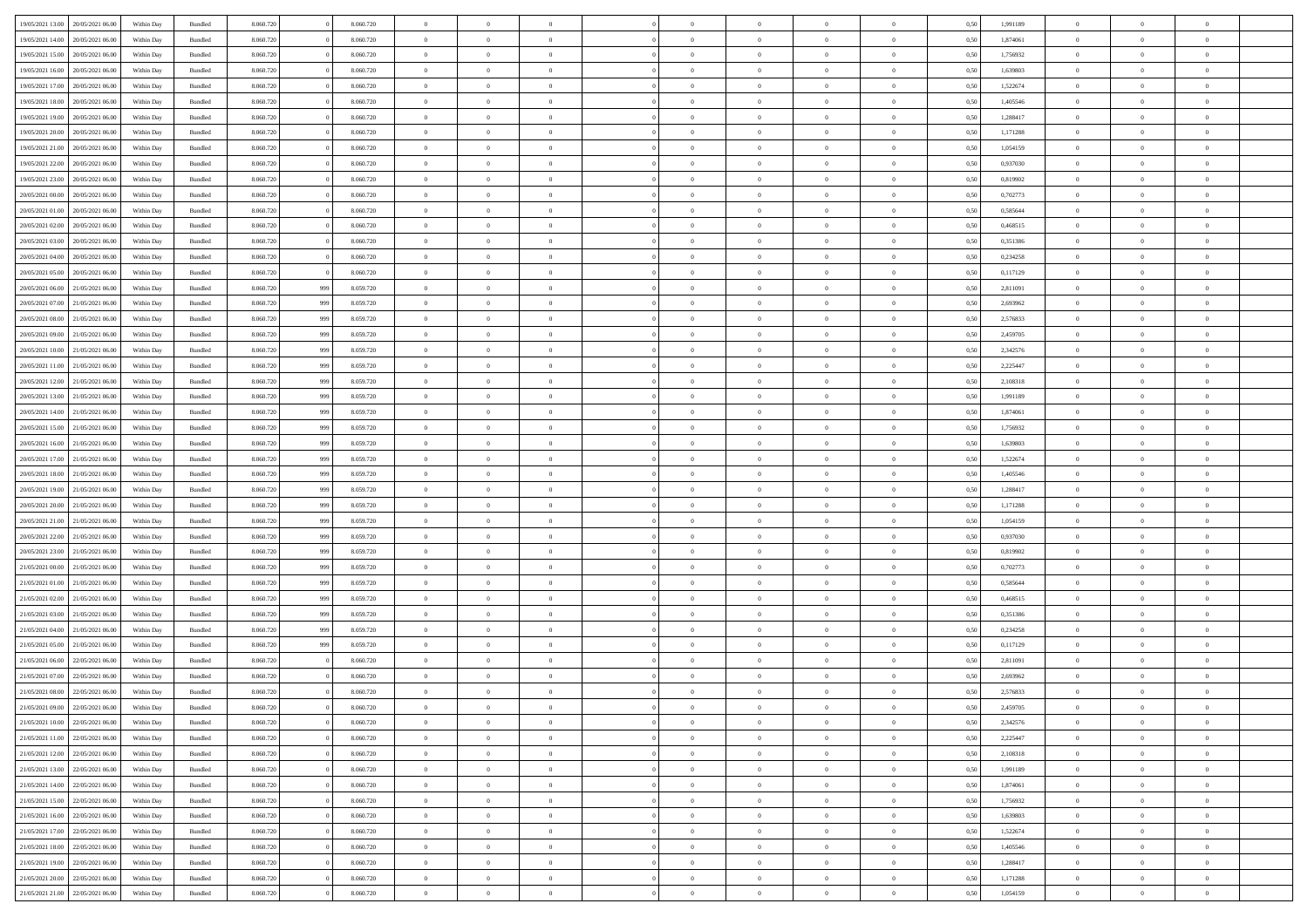| 21/05/2021 22:00                  | 22/05/2021 06:00 | Within Day | Bundled            | 8.060.720 | 8.060.720 | $\overline{0}$ | $\Omega$       |                | $\Omega$       | $\Omega$       | $\theta$       | $\theta$       | 0,50 | 0,937030 | $\theta$       | $\theta$       | $\overline{0}$ |  |
|-----------------------------------|------------------|------------|--------------------|-----------|-----------|----------------|----------------|----------------|----------------|----------------|----------------|----------------|------|----------|----------------|----------------|----------------|--|
| 21/05/2021 23:00                  | 22/05/2021 06:00 | Within Day | Bundled            | 8.060.720 | 8.060.720 | $\overline{0}$ | $\theta$       | $\overline{0}$ | $\overline{0}$ | $\bf{0}$       | $\overline{0}$ | $\bf{0}$       | 0,50 | 0,819902 | $\theta$       | $\overline{0}$ | $\overline{0}$ |  |
| 22/05/2021 00:00                  | 22/05/2021 06:00 | Within Day | Bundled            | 8.060.720 | 8.060.720 | $\overline{0}$ | $\bf{0}$       | $\overline{0}$ | $\bf{0}$       | $\bf{0}$       | $\bf{0}$       | $\mathbf{0}$   | 0,50 | 0,702773 | $\overline{0}$ | $\overline{0}$ | $\bf{0}$       |  |
|                                   |                  |            |                    |           |           |                |                |                |                |                |                |                |      |          | $\theta$       |                |                |  |
| 22/05/2021 01:00                  | 22/05/2021 06:00 | Within Dav | Bundled            | 8.060.720 | 8.060.720 | $\overline{0}$ | $\overline{0}$ | $\overline{0}$ | $\overline{0}$ | $\bf{0}$       | $\overline{0}$ | $\overline{0}$ | 0.50 | 0.585644 |                | $\theta$       | $\overline{0}$ |  |
| 22/05/2021 02:00                  | 22/05/2021 06:00 | Within Day | Bundled            | 8.060.720 | 8.060.720 | $\overline{0}$ | $\theta$       | $\overline{0}$ | $\overline{0}$ | $\bf{0}$       | $\overline{0}$ | $\bf{0}$       | 0,50 | 0,468515 | $\theta$       | $\overline{0}$ | $\overline{0}$ |  |
| 22/05/2021 03:00                  | 22/05/2021 06:00 | Within Day | Bundled            | 8.060.720 | 8.060.720 | $\overline{0}$ | $\overline{0}$ | $\overline{0}$ | $\bf{0}$       | $\overline{0}$ | $\overline{0}$ | $\mathbf{0}$   | 0,50 | 0,351386 | $\overline{0}$ | $\overline{0}$ | $\bf{0}$       |  |
| 22/05/2021 04:00                  | 22/05/2021 06:00 | Within Dav | Bundled            | 8.060.720 | 8.060.720 | $\overline{0}$ | $\overline{0}$ | $\overline{0}$ | $\overline{0}$ | $\overline{0}$ | $\overline{0}$ | $\overline{0}$ | 0.50 | 0,234258 | $\theta$       | $\overline{0}$ | $\overline{0}$ |  |
|                                   |                  |            |                    |           |           |                |                |                |                |                |                |                |      |          |                |                |                |  |
| 22/05/2021 05:00                  | 22/05/2021 06:00 | Within Day | Bundled            | 8.060.720 | 8.060.720 | $\overline{0}$ | $\theta$       | $\overline{0}$ | $\overline{0}$ | $\bf{0}$       | $\overline{0}$ | $\bf{0}$       | 0,50 | 0,117129 | $\theta$       | $\theta$       | $\overline{0}$ |  |
| 22/05/2021 06:00                  | 23/05/2021 06:00 | Within Day | Bundled            | 8.060.720 | 8.060.720 | $\overline{0}$ | $\overline{0}$ | $\overline{0}$ | $\bf{0}$       | $\bf{0}$       | $\bf{0}$       | $\bf{0}$       | 0,50 | 2,811091 | $\,0\,$        | $\overline{0}$ | $\overline{0}$ |  |
| 22/05/2021 07:00                  | 23/05/2021 06:00 | Within Dav | Bundled            | 8.060.720 | 8.060.720 | $\overline{0}$ | $\overline{0}$ | $\overline{0}$ | $\overline{0}$ | $\overline{0}$ | $\overline{0}$ | $\overline{0}$ | 0.50 | 2,693962 | $\theta$       | $\overline{0}$ | $\overline{0}$ |  |
| 22/05/2021 08:00                  | 23/05/2021 06:00 |            | Bundled            | 8.060.720 | 8.060.720 | $\overline{0}$ | $\theta$       | $\overline{0}$ | $\overline{0}$ | $\bf{0}$       | $\overline{0}$ |                |      | 2,576833 | $\,$ 0 $\,$    | $\overline{0}$ | $\overline{0}$ |  |
|                                   |                  | Within Day |                    |           |           |                |                |                |                |                |                | $\bf{0}$       | 0,50 |          |                |                |                |  |
| 22/05/2021 09:00                  | 23/05/2021 06:00 | Within Day | Bundled            | 8.060.720 | 8.060.720 | $\overline{0}$ | $\bf{0}$       | $\overline{0}$ | $\bf{0}$       | $\bf{0}$       | $\bf{0}$       | $\mathbf{0}$   | 0,50 | 2,459705 | $\overline{0}$ | $\overline{0}$ | $\bf{0}$       |  |
| 22/05/2021 10:00                  | 23/05/2021 06:00 | Within Dav | Bundled            | 8.060.720 | 8.060.720 | $\overline{0}$ | $\overline{0}$ | $\overline{0}$ | $\overline{0}$ | $\bf{0}$       | $\overline{0}$ | $\overline{0}$ | 0.50 | 2,342576 | $\theta$       | $\theta$       | $\overline{0}$ |  |
| 22/05/2021 11:00                  | 23/05/2021 06:00 | Within Day | Bundled            | 8.060.720 | 8.060.720 | $\overline{0}$ | $\theta$       | $\overline{0}$ | $\overline{0}$ | $\bf{0}$       | $\overline{0}$ | $\bf{0}$       | 0,50 | 2,225447 | $\theta$       | $\overline{0}$ | $\overline{0}$ |  |
|                                   |                  |            |                    |           |           |                |                |                |                |                |                |                |      |          |                |                |                |  |
| 22/05/2021 12:00                  | 23/05/2021 06:00 | Within Day | Bundled            | 8.060.720 | 8.060.720 | $\overline{0}$ | $\overline{0}$ | $\overline{0}$ | $\bf{0}$       | $\overline{0}$ | $\overline{0}$ | $\mathbf{0}$   | 0,50 | 2,108318 | $\overline{0}$ | $\overline{0}$ | $\bf{0}$       |  |
| 22/05/2021 13:00                  | 23/05/2021 06:00 | Within Dav | Bundled            | 8.060.720 | 8.060.720 | $\overline{0}$ | $\overline{0}$ | $\overline{0}$ | $\overline{0}$ | $\overline{0}$ | $\overline{0}$ | $\overline{0}$ | 0.50 | 1,991189 | $\theta$       | $\overline{0}$ | $\overline{0}$ |  |
| 22/05/2021 14:00                  | 23/05/2021 06:00 | Within Day | Bundled            | 8.060.720 | 8.060.720 | $\overline{0}$ | $\theta$       | $\overline{0}$ | $\overline{0}$ | $\bf{0}$       | $\overline{0}$ | $\bf{0}$       | 0,50 | 1,874061 | $\theta$       | $\theta$       | $\overline{0}$ |  |
| 22/05/2021 15:00                  | 23/05/2021 06:00 | Within Day | Bundled            | 8.060.720 | 8.060.720 | $\overline{0}$ | $\overline{0}$ | $\overline{0}$ | $\bf{0}$       | $\bf{0}$       | $\bf{0}$       | $\mathbf{0}$   | 0,50 | 1,756932 | $\bf{0}$       | $\overline{0}$ | $\overline{0}$ |  |
| 22/05/2021 16:00                  | 23/05/2021 06:00 | Within Dav | Bundled            | 8.060.720 | 8.060.720 | $\overline{0}$ | $\overline{0}$ | $\overline{0}$ | $\overline{0}$ | $\overline{0}$ | $\overline{0}$ | $\overline{0}$ | 0.50 | 1,639803 | $\theta$       | $\overline{0}$ | $\overline{0}$ |  |
|                                   |                  |            |                    |           |           |                |                |                |                |                |                |                |      |          |                |                |                |  |
| 22/05/2021 17:00                  | 23/05/2021 06:00 | Within Day | Bundled            | 8.060.720 | 8.060.720 | $\overline{0}$ | $\theta$       | $\overline{0}$ | $\overline{0}$ | $\bf{0}$       | $\overline{0}$ | $\bf{0}$       | 0,50 | 1,522674 | $\,$ 0 $\,$    | $\overline{0}$ | $\overline{0}$ |  |
| 22/05/2021 18:00                  | 23/05/2021 06:00 | Within Day | Bundled            | 8.060.720 | 8.060.720 | $\overline{0}$ | $\overline{0}$ | $\overline{0}$ | $\bf{0}$       | $\bf{0}$       | $\bf{0}$       | $\bf{0}$       | 0,50 | 1,405546 | $\bf{0}$       | $\overline{0}$ | $\bf{0}$       |  |
| 22/05/2021 19:00                  | 23/05/2021 06:00 | Within Day | Bundled            | 8.060.720 | 8.060.720 | $\overline{0}$ | $\overline{0}$ | $\overline{0}$ | $\overline{0}$ | $\bf{0}$       | $\overline{0}$ | $\overline{0}$ | 0.50 | 1.288417 | $\theta$       | $\overline{0}$ | $\overline{0}$ |  |
|                                   |                  |            |                    |           |           | $\overline{0}$ | $\theta$       | $\overline{0}$ | $\overline{0}$ | $\bf{0}$       | $\overline{0}$ |                |      |          | $\,$ 0 $\,$    | $\overline{0}$ | $\overline{0}$ |  |
| 22/05/2021 20:00                  | 23/05/2021 06:00 | Within Day | Bundled            | 8.060.720 | 8.060.720 |                |                |                |                |                |                | $\bf{0}$       | 0,50 | 1,171288 |                |                |                |  |
| 22/05/2021 21:00                  | 23/05/2021 06:00 | Within Day | Bundled            | 8.060.720 | 8.060.720 | $\overline{0}$ | $\overline{0}$ | $\overline{0}$ | $\bf{0}$       | $\overline{0}$ | $\overline{0}$ | $\mathbf{0}$   | 0,50 | 1,054159 | $\overline{0}$ | $\overline{0}$ | $\bf{0}$       |  |
| 22/05/2021 22:00                  | 23/05/2021 06:00 | Within Dav | Bundled            | 8.060.720 | 8.060.720 | $\overline{0}$ | $\overline{0}$ | $\overline{0}$ | $\overline{0}$ | $\overline{0}$ | $\overline{0}$ | $\overline{0}$ | 0.50 | 0,937030 | $\theta$       | $\overline{0}$ | $\overline{0}$ |  |
| 22/05/2021 23:00                  | 23/05/2021 06:00 | Within Day | Bundled            | 8.060.720 | 8.060.720 | $\overline{0}$ | $\theta$       | $\overline{0}$ | $\overline{0}$ | $\bf{0}$       | $\overline{0}$ | $\bf{0}$       | 0,50 | 0,819902 | $\theta$       | $\theta$       | $\overline{0}$ |  |
|                                   |                  |            |                    |           |           |                |                |                |                |                |                |                |      |          |                |                |                |  |
| 23/05/2021 00:00                  | 23/05/2021 06:00 | Within Day | Bundled            | 8.060.720 | 8.060.720 | $\overline{0}$ | $\overline{0}$ | $\overline{0}$ | $\bf{0}$       | $\bf{0}$       | $\bf{0}$       | $\bf{0}$       | 0,50 | 0,702773 | $\,0\,$        | $\overline{0}$ | $\overline{0}$ |  |
| 23/05/2021 01:00                  | 23/05/2021 06:00 | Within Day | Bundled            | 8.060.720 | 8.060.720 | $\overline{0}$ | $\overline{0}$ | $\overline{0}$ | $\overline{0}$ | $\overline{0}$ | $\overline{0}$ | $\overline{0}$ | 0.50 | 0,585644 | $\theta$       | $\overline{0}$ | $\overline{0}$ |  |
| 23/05/2021 02:00                  | 23/05/2021 06:00 | Within Day | Bundled            | 8.060.720 | 8.060.720 | $\overline{0}$ | $\theta$       | $\overline{0}$ | $\overline{0}$ | $\bf{0}$       | $\overline{0}$ | $\bf{0}$       | 0,50 | 0,468515 | $\,$ 0 $\,$    | $\overline{0}$ | $\overline{0}$ |  |
| 23/05/2021 03:00                  | 23/05/2021 06:00 | Within Day | Bundled            | 8.060.720 | 8.060.720 | $\overline{0}$ | $\overline{0}$ | $\overline{0}$ | $\bf{0}$       | $\bf{0}$       | $\bf{0}$       | $\bf{0}$       | 0,50 | 0,351386 | $\overline{0}$ | $\overline{0}$ | $\bf{0}$       |  |
|                                   |                  |            |                    |           |           |                |                |                |                |                |                |                |      |          |                |                |                |  |
| 23/05/2021 04:00                  | 23/05/2021 06:00 | Within Day | Bundled            | 8.060.720 | 8.060.720 | $\overline{0}$ | $\Omega$       | $\Omega$       | $\Omega$       | $\Omega$       | $\overline{0}$ | $\overline{0}$ | 0,50 | 0,234258 | $\,0\,$        | $\theta$       | $\theta$       |  |
| 23/05/2021 05:00                  | 23/05/2021 06:00 | Within Day | Bundled            | 8.060.720 | 8.060.720 | $\overline{0}$ | $\theta$       | $\overline{0}$ | $\overline{0}$ | $\bf{0}$       | $\overline{0}$ | $\bf{0}$       | 0,50 | 0,117129 | $\theta$       | $\overline{0}$ | $\overline{0}$ |  |
| 23/05/2021 06:00                  | 24/05/2021 06:00 | Within Day | Bundled            | 8.060.720 | 8.060.720 | $\overline{0}$ | $\overline{0}$ | $\overline{0}$ | $\bf{0}$       | $\overline{0}$ | $\overline{0}$ | $\mathbf{0}$   | 0,50 | 2,811091 | $\overline{0}$ | $\overline{0}$ | $\bf{0}$       |  |
| 23/05/2021 07:00                  | 24/05/2021 06:00 | Within Day | Bundled            | 8.060.720 | 8.060.720 | $\overline{0}$ | $\Omega$       | $\Omega$       | $\Omega$       | $\bf{0}$       | $\overline{0}$ | $\overline{0}$ | 0.50 | 2,693962 | $\,0\,$        | $\theta$       | $\theta$       |  |
|                                   |                  |            |                    |           |           |                |                |                |                |                |                |                |      |          |                |                |                |  |
| 23/05/2021 08:00                  | 24/05/2021 06.00 | Within Day | Bundled            | 8.060.720 | 8.060.720 | $\overline{0}$ | $\theta$       | $\overline{0}$ | $\overline{0}$ | $\bf{0}$       | $\overline{0}$ | $\bf{0}$       | 0,50 | 2,576833 | $\theta$       | $\overline{0}$ | $\overline{0}$ |  |
| 23/05/2021 10:00                  | 24/05/2021 06:00 | Within Day | Bundled            | 8.060.720 | 8.060.720 | $\overline{0}$ | $\overline{0}$ | $\overline{0}$ | $\bf{0}$       | $\bf{0}$       | $\bf{0}$       | $\bf{0}$       | 0,50 | 2,342576 | $\bf{0}$       | $\overline{0}$ | $\bf{0}$       |  |
| 23/05/2021 11:00                  | 24/05/2021 06:00 | Within Day | Bundled            | 8.060.720 | 8.060.720 | $\overline{0}$ | $\Omega$       | $\Omega$       | $\Omega$       | $\theta$       | $\theta$       | $\overline{0}$ | 0.50 | 2,225447 | $\,$ 0 $\,$    | $\theta$       | $\theta$       |  |
| 23/05/2021 12:00                  | 24/05/2021 06.00 | Within Day | Bundled            | 8.060.720 | 8.060.720 | $\overline{0}$ | $\theta$       | $\overline{0}$ | $\overline{0}$ | $\bf{0}$       | $\overline{0}$ | $\bf{0}$       | 0,50 | 2,108318 | $\,$ 0 $\,$    | $\overline{0}$ | $\overline{0}$ |  |
|                                   |                  |            |                    |           |           |                |                |                |                |                |                |                |      |          |                |                |                |  |
| 23/05/2021 13:00                  | 24/05/2021 06:00 | Within Day | Bundled            | 8.060.720 | 8.060.720 | $\overline{0}$ | $\bf{0}$       | $\overline{0}$ | $\bf{0}$       | $\bf{0}$       | $\bf{0}$       | $\mathbf{0}$   | 0,50 | 1,991189 | $\overline{0}$ | $\overline{0}$ | $\bf{0}$       |  |
| 23/05/2021 14:00                  | 24/05/2021 06.00 | Within Day | Bundled            | 8.060.720 | 8.060.720 | $\overline{0}$ | $\Omega$       | $\Omega$       | $\Omega$       | $\overline{0}$ | $\overline{0}$ | $\overline{0}$ | 0,50 | 1,874061 | $\,0\,$        | $\theta$       | $\theta$       |  |
| 23/05/2021 15:00                  | 24/05/2021 06.00 | Within Day | Bundled            | 8.060.720 | 8.060.720 | $\overline{0}$ | $\theta$       | $\overline{0}$ | $\overline{0}$ | $\bf{0}$       | $\overline{0}$ | $\bf{0}$       | 0,50 | 1,756932 | $\,$ 0 $\,$    | $\overline{0}$ | $\overline{0}$ |  |
| 23/05/2021 16:00                  | 24/05/2021 06:00 | Within Day | Bundled            | 8.060.720 | 8.060.720 | $\overline{0}$ | $\overline{0}$ | $\overline{0}$ | $\bf{0}$       | $\bf{0}$       | $\bf{0}$       | $\mathbf{0}$   | 0,50 | 1,639803 | $\overline{0}$ | $\overline{0}$ | $\bf{0}$       |  |
|                                   | 24/05/2021 06:00 |            |                    | 8.060.720 | 8.060.720 | $\overline{0}$ | $\Omega$       | $\Omega$       | $\Omega$       | $\Omega$       | $\Omega$       |                |      |          | $\theta$       |                | $\theta$       |  |
| 23/05/2021 17:00                  |                  | Within Day | Bundled            |           |           |                |                |                |                |                |                | $\overline{0}$ | 0.50 | 1,522674 |                | $\theta$       |                |  |
| 23/05/2021 18:00                  | 24/05/2021 06:00 | Within Day | Bundled            | 8.060.720 | 8.060.720 | $\overline{0}$ | $\overline{0}$ | $\overline{0}$ | $\bf{0}$       | $\,$ 0         | $\bf{0}$       | $\bf{0}$       | 0,50 | 1,405546 | $\,0\,$        | $\,$ 0 $\,$    | $\overline{0}$ |  |
| 23/05/2021 19:00 24/05/2021 06:00 |                  | Within Day | $\mathbf B$ undled | 8.060.720 | 8.060.720 | $\bf{0}$       | $\bf{0}$       |                |                | $\bf{0}$       |                |                | 0,50 | 1,288417 | $\bf{0}$       | $\overline{0}$ |                |  |
| 23/05/2021 22:00                  | 24/05/2021 06:00 | Within Day | Bundled            | 8.060.720 | 8.060.720 | $\overline{0}$ | $\overline{0}$ | $\overline{0}$ | $\Omega$       | $\overline{0}$ | $\overline{0}$ | $\overline{0}$ | 0.50 | 0.937030 | $\theta$       | $\theta$       | $\theta$       |  |
|                                   |                  |            |                    |           |           |                |                |                |                |                |                |                |      |          |                |                |                |  |
| 23/05/2021 23:00                  | 24/05/2021 06.00 | Within Day | Bundled            | 8.060.720 | 8.060.720 | $\overline{0}$ | $\,$ 0         | $\overline{0}$ | $\bf{0}$       | $\,$ 0 $\,$    | $\overline{0}$ | $\mathbf{0}$   | 0,50 | 0,819902 | $\,$ 0 $\,$    | $\,$ 0 $\,$    | $\,$ 0         |  |
| 24/05/2021 00:00                  | 24/05/2021 06:00 | Within Day | Bundled            | 8.060.720 | 8.060.720 | $\overline{0}$ | $\overline{0}$ | $\overline{0}$ | $\overline{0}$ | $\overline{0}$ | $\overline{0}$ | $\mathbf{0}$   | 0,50 | 0,702773 | $\overline{0}$ | $\bf{0}$       | $\bf{0}$       |  |
| 24/05/2021 01:00                  | 24/05/2021 06:00 | Within Day | Bundled            | 8.060.720 | 8.060.720 | $\overline{0}$ | $\overline{0}$ | $\overline{0}$ | $\Omega$       | $\overline{0}$ | $\overline{0}$ | $\overline{0}$ | 0,50 | 0,585644 | $\overline{0}$ | $\theta$       | $\overline{0}$ |  |
| 24/05/2021 02.00                  | 24/05/2021 06.00 | Within Day | Bundled            | 8.060.720 | 8.060.720 | $\overline{0}$ | $\,$ 0         | $\overline{0}$ | $\overline{0}$ | $\,$ 0 $\,$    | $\overline{0}$ | $\mathbf{0}$   | 0,50 | 0,468515 | $\,$ 0 $\,$    | $\overline{0}$ | $\overline{0}$ |  |
|                                   |                  |            |                    |           |           |                |                |                |                |                |                |                |      |          |                |                |                |  |
| 24/05/2021 03:00                  | 24/05/2021 06:00 | Within Day | Bundled            | 8.060.720 | 8.060.720 | $\overline{0}$ | $\overline{0}$ | $\overline{0}$ | $\overline{0}$ | $\overline{0}$ | $\overline{0}$ | $\mathbf{0}$   | 0,50 | 0,351386 | $\overline{0}$ | $\overline{0}$ | $\bf{0}$       |  |
| 24/05/2021 04:00                  | 24/05/2021 06:00 | Within Day | Bundled            | 8.060.720 | 8.060.720 | $\overline{0}$ | $\overline{0}$ | $\overline{0}$ | $\Omega$       | $\overline{0}$ | $\overline{0}$ | $\bf{0}$       | 0.50 | 0,234258 | $\overline{0}$ | $\theta$       | $\overline{0}$ |  |
| 24/05/2021 05:00                  | 24/05/2021 06:00 | Within Day | Bundled            | 8.060.720 | 8.060.720 | $\overline{0}$ | $\,$ 0         | $\overline{0}$ | $\bf{0}$       | $\bf{0}$       | $\bf{0}$       | $\bf{0}$       | 0,50 | 0,117129 | $\,$ 0 $\,$    | $\overline{0}$ | $\overline{0}$ |  |
| 24/05/2021 06.00                  | 25/05/2021 06:00 | Within Day | Bundled            | 8.060.720 | 8.060.720 | $\overline{0}$ | $\bf{0}$       | $\overline{0}$ | $\overline{0}$ | $\overline{0}$ | $\overline{0}$ | $\mathbf{0}$   | 0,50 | 2,811091 | $\overline{0}$ | $\overline{0}$ | $\bf{0}$       |  |
|                                   |                  |            |                    |           |           |                |                |                |                |                |                |                |      |          |                |                |                |  |
| 24/05/2021 07:00                  | 25/05/2021 06:00 | Within Day | Bundled            | 8.060.720 | 8.060.720 | $\overline{0}$ | $\overline{0}$ | $\overline{0}$ | $\Omega$       | $\overline{0}$ | $\overline{0}$ | $\overline{0}$ | 0.50 | 2,693962 | $\overline{0}$ | $\overline{0}$ | $\overline{0}$ |  |
| 24/05/2021 08:00                  | 25/05/2021 06:00 | Within Day | Bundled            | 8.060.720 | 8.060.720 | $\overline{0}$ | $\bf{0}$       | $\overline{0}$ | $\overline{0}$ | $\bf{0}$       | $\bf{0}$       | $\mathbf{0}$   | 0,50 | 2,576833 | $\,$ 0 $\,$    | $\,$ 0 $\,$    | $\bf{0}$       |  |
| 24/05/2021 09:00 25/05/2021 06:00 |                  | Within Day | Bundled            | 8.060.720 | 8.060.720 | $\overline{0}$ | $\overline{0}$ | $\overline{0}$ | $\overline{0}$ | $\overline{0}$ | $\bf{0}$       | $\mathbf{0}$   | 0,50 | 2,459705 | $\overline{0}$ | $\bf{0}$       | $\overline{0}$ |  |
|                                   |                  |            |                    |           |           |                |                |                |                |                |                |                |      |          |                |                |                |  |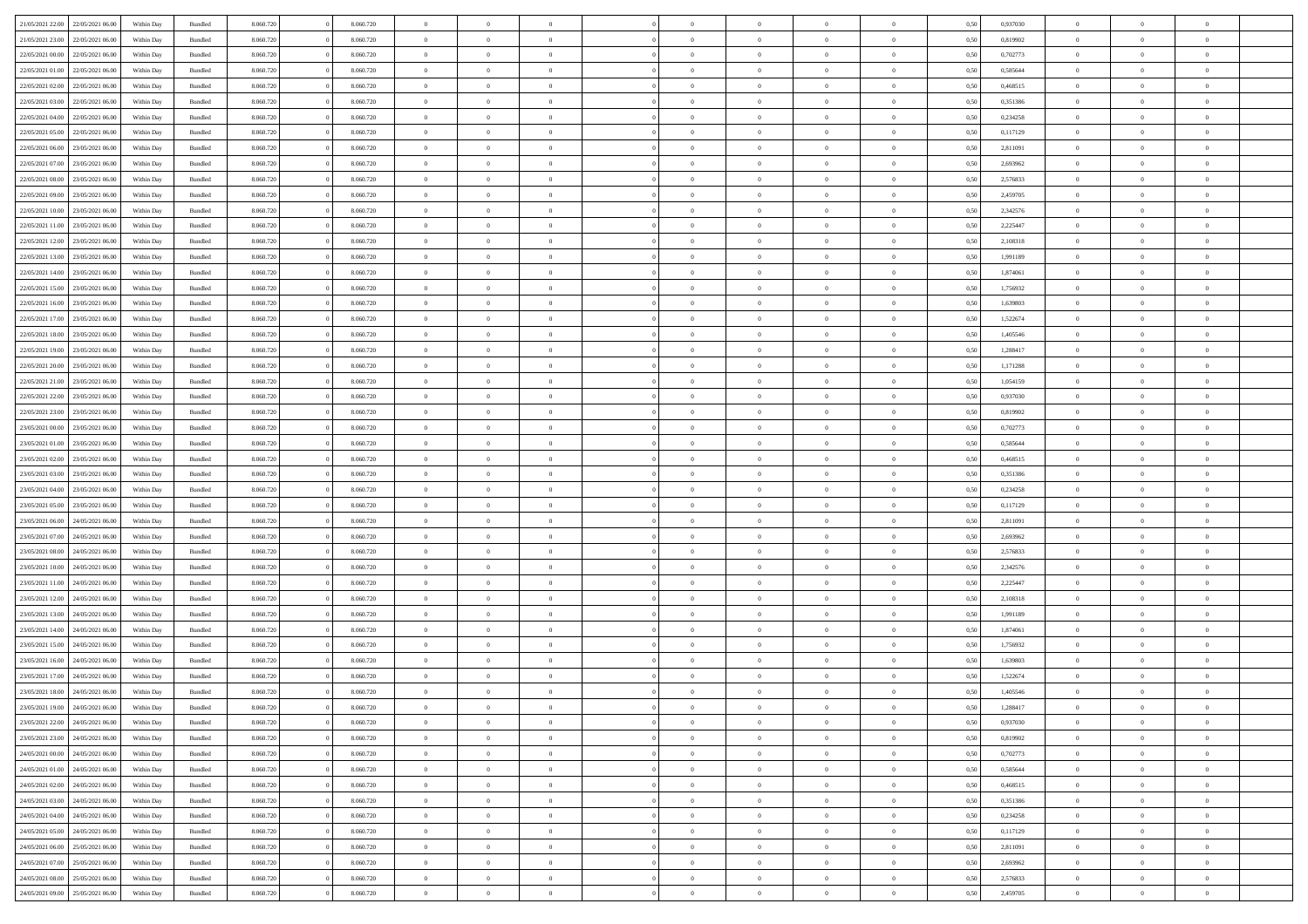| 24/05/2021 10:00                  | 25/05/2021 06:00 | Within Day | Bundled            | 8.060.720 | 8.060.720 | $\overline{0}$ | $\Omega$       |                | $\Omega$       | $\Omega$       | $\Omega$       | $\theta$       | 0.50 | 2,342576 | $\theta$       | $\theta$       | $\theta$       |  |
|-----------------------------------|------------------|------------|--------------------|-----------|-----------|----------------|----------------|----------------|----------------|----------------|----------------|----------------|------|----------|----------------|----------------|----------------|--|
| 24/05/2021 11:00                  | 25/05/2021 06:00 | Within Day | Bundled            | 8.060.720 | 8.060.720 | $\overline{0}$ | $\theta$       | $\overline{0}$ | $\overline{0}$ | $\bf{0}$       | $\overline{0}$ | $\overline{0}$ | 0,50 | 2,225447 | $\theta$       | $\theta$       | $\overline{0}$ |  |
| 24/05/2021 12:00                  | 25/05/2021 06:00 | Within Day | Bundled            | 8.060.720 | 8.060.720 | $\overline{0}$ | $\overline{0}$ | $\overline{0}$ | $\bf{0}$       | $\bf{0}$       | $\bf{0}$       | $\bf{0}$       | 0,50 | 2,108318 | $\bf{0}$       | $\overline{0}$ | $\overline{0}$ |  |
|                                   |                  |            |                    |           |           |                |                |                |                |                |                |                |      |          | $\theta$       |                |                |  |
| 24/05/2021 13:00                  | 25/05/2021 06:00 | Within Dav | Bundled            | 8.060.720 | 8.060.720 | $\overline{0}$ | $\overline{0}$ | $\overline{0}$ | $\overline{0}$ | $\bf{0}$       | $\overline{0}$ | $\overline{0}$ | 0.50 | 1.991189 |                | $\theta$       | $\overline{0}$ |  |
| 24/05/2021 14:00                  | 25/05/2021 06:00 | Within Day | Bundled            | 8.060.720 | 8.060.720 | $\overline{0}$ | $\theta$       | $\overline{0}$ | $\overline{0}$ | $\bf{0}$       | $\overline{0}$ | $\bf{0}$       | 0,50 | 1,874061 | $\theta$       | $\theta$       | $\overline{0}$ |  |
| 24/05/2021 15:00                  | 25/05/2021 06:00 | Within Day | Bundled            | 8.060.720 | 8.060.720 | $\overline{0}$ | $\bf{0}$       | $\overline{0}$ | $\overline{0}$ | $\overline{0}$ | $\overline{0}$ | $\mathbf{0}$   | 0,50 | 1,756932 | $\bf{0}$       | $\overline{0}$ | $\bf{0}$       |  |
| 24/05/2021 16:00                  | 25/05/2021 06:00 | Within Dav | Bundled            | 8.060.720 | 8.060.720 | $\overline{0}$ | $\overline{0}$ | $\overline{0}$ | $\overline{0}$ | $\overline{0}$ | $\overline{0}$ | $\overline{0}$ | 0.50 | 1,639803 | $\theta$       | $\theta$       | $\overline{0}$ |  |
|                                   |                  |            |                    |           |           |                |                |                |                |                |                |                |      |          |                |                |                |  |
| 24/05/2021 17:00                  | 25/05/2021 06:00 | Within Day | Bundled            | 8.060.720 | 8.060.720 | $\overline{0}$ | $\theta$       | $\overline{0}$ | $\overline{0}$ | $\bf{0}$       | $\overline{0}$ | $\bf{0}$       | 0,50 | 1,522674 | $\theta$       | $\theta$       | $\overline{0}$ |  |
| 24/05/2021 18:00                  | 25/05/2021 06:00 | Within Day | Bundled            | 8.060.720 | 8.060.720 | $\overline{0}$ | $\overline{0}$ | $\overline{0}$ | $\overline{0}$ | $\bf{0}$       | $\overline{0}$ | $\bf{0}$       | 0,50 | 1,405546 | $\,0\,$        | $\overline{0}$ | $\overline{0}$ |  |
| 24/05/2021 19:00                  | 25/05/2021 06:00 | Within Dav | Bundled            | 8.060.720 | 8.060.720 | $\overline{0}$ | $\overline{0}$ | $\overline{0}$ | $\overline{0}$ | $\overline{0}$ | $\overline{0}$ | $\overline{0}$ | 0.50 | 1,288417 | $\theta$       | $\overline{0}$ | $\overline{0}$ |  |
| 24/05/2021 20:00                  | 25/05/2021 06:00 |            | Bundled            | 8.060.720 | 8.060.720 | $\overline{0}$ | $\theta$       | $\overline{0}$ | $\overline{0}$ | $\bf{0}$       | $\overline{0}$ |                |      | 1,171288 | $\,$ 0 $\,$    | $\theta$       | $\overline{0}$ |  |
|                                   |                  | Within Day |                    |           |           |                |                |                |                |                |                | $\bf{0}$       | 0,50 |          |                |                |                |  |
| 24/05/2021 21:00                  | 25/05/2021 06:00 | Within Day | Bundled            | 8.060.720 | 8.060.720 | $\overline{0}$ | $\overline{0}$ | $\overline{0}$ | $\overline{0}$ | $\bf{0}$       | $\overline{0}$ | $\bf{0}$       | 0,50 | 1,054159 | $\bf{0}$       | $\overline{0}$ | $\overline{0}$ |  |
| 24/05/2021 22:00                  | 25/05/2021 06:00 | Within Dav | Bundled            | 8.060.720 | 8.060.720 | $\overline{0}$ | $\overline{0}$ | $\overline{0}$ | $\overline{0}$ | $\bf{0}$       | $\overline{0}$ | $\overline{0}$ | 0.50 | 0,937030 | $\theta$       | $\theta$       | $\overline{0}$ |  |
| 24/05/2021 23:00                  | 25/05/2021 06:00 | Within Day | Bundled            | 8.060.720 | 8.060.720 | $\overline{0}$ | $\theta$       | $\overline{0}$ | $\overline{0}$ | $\bf{0}$       | $\overline{0}$ | $\overline{0}$ | 0,50 | 0,819902 | $\theta$       | $\theta$       | $\overline{0}$ |  |
|                                   |                  |            |                    |           |           |                |                |                |                |                |                |                |      |          |                |                |                |  |
| 25/05/2021 00:00                  | 25/05/2021 06:00 | Within Day | Bundled            | 8.060.720 | 8.060.720 | $\overline{0}$ | $\overline{0}$ | $\overline{0}$ | $\overline{0}$ | $\overline{0}$ | $\overline{0}$ | $\mathbf{0}$   | 0,50 | 0,702773 | $\bf{0}$       | $\overline{0}$ | $\bf{0}$       |  |
| 25/05/2021 01:00                  | 25/05/2021 06:00 | Within Dav | Bundled            | 8.060.720 | 8.060.720 | $\overline{0}$ | $\overline{0}$ | $\overline{0}$ | $\overline{0}$ | $\overline{0}$ | $\overline{0}$ | $\overline{0}$ | 0.50 | 0.585644 | $\theta$       | $\overline{0}$ | $\overline{0}$ |  |
| 25/05/2021 02:00                  | 25/05/2021 06:00 | Within Day | Bundled            | 8.060.720 | 8.060.720 | $\overline{0}$ | $\theta$       | $\overline{0}$ | $\overline{0}$ | $\bf{0}$       | $\overline{0}$ | $\bf{0}$       | 0,50 | 0,468515 | $\theta$       | $\theta$       | $\overline{0}$ |  |
| 25/05/2021 03:00                  | 25/05/2021 06:00 | Within Day | Bundled            | 8.060.720 | 8.060.720 | $\overline{0}$ | $\overline{0}$ | $\overline{0}$ | $\overline{0}$ | $\bf{0}$       | $\overline{0}$ | $\bf{0}$       | 0,50 | 0,351386 | $\,0\,$        | $\overline{0}$ | $\overline{0}$ |  |
| 25/05/2021 04:00                  | 25/05/2021 06:00 | Within Dav | Bundled            | 8.060.720 | 8.060.720 | $\overline{0}$ | $\overline{0}$ | $\overline{0}$ | $\overline{0}$ | $\overline{0}$ | $\overline{0}$ | $\overline{0}$ | 0.50 | 0,234258 | $\theta$       | $\overline{0}$ | $\overline{0}$ |  |
|                                   |                  |            |                    |           |           |                |                |                |                |                |                |                |      |          |                |                |                |  |
| 25/05/2021 05:00                  | 25/05/2021 06:00 | Within Day | Bundled            | 8.060.720 | 8.060.720 | $\overline{0}$ | $\theta$       | $\overline{0}$ | $\overline{0}$ | $\bf{0}$       | $\overline{0}$ | $\bf{0}$       | 0,50 | 0,117129 | $\,$ 0 $\,$    | $\theta$       | $\overline{0}$ |  |
| 25/05/2021 06:00                  | 26/05/2021 06:00 | Within Day | Bundled            | 8.060.720 | 8.060.720 | $\overline{0}$ | $\overline{0}$ | $\overline{0}$ | $\overline{0}$ | $\bf{0}$       | $\overline{0}$ | $\bf{0}$       | 0,50 | 2,811091 | $\bf{0}$       | $\overline{0}$ | $\overline{0}$ |  |
| 25/05/2021 07:00                  | 26/05/2021 06:00 | Within Day | Bundled            | 8.060.720 | 8.060.720 | $\overline{0}$ | $\overline{0}$ | $\overline{0}$ | $\overline{0}$ | $\bf{0}$       | $\overline{0}$ | $\overline{0}$ | 0.50 | 2,693962 | $\theta$       | $\theta$       | $\overline{0}$ |  |
|                                   |                  |            |                    |           |           |                |                |                |                |                |                |                |      |          |                |                |                |  |
| 25/05/2021 08:00                  | 26/05/2021 06:00 | Within Day | Bundled            | 8.060.720 | 8.060.720 | $\overline{0}$ | $\theta$       | $\overline{0}$ | $\overline{0}$ | $\bf{0}$       | $\overline{0}$ | $\bf{0}$       | 0,50 | 2,576833 | $\theta$       | $\overline{0}$ | $\overline{0}$ |  |
| 25/05/2021 09:00                  | 26/05/2021 06:00 | Within Day | Bundled            | 8.060.720 | 8.060.720 | $\overline{0}$ | $\bf{0}$       | $\overline{0}$ | $\overline{0}$ | $\overline{0}$ | $\overline{0}$ | $\mathbf{0}$   | 0,50 | 2,459705 | $\bf{0}$       | $\overline{0}$ | $\bf{0}$       |  |
| 25/05/2021 10:00                  | 26/05/2021 06:00 | Within Dav | Bundled            | 8.060.720 | 8.060.720 | $\overline{0}$ | $\overline{0}$ | $\overline{0}$ | $\overline{0}$ | $\overline{0}$ | $\overline{0}$ | $\overline{0}$ | 0.50 | 2,342576 | $\theta$       | $\theta$       | $\overline{0}$ |  |
| 25/05/2021 11:00                  | 26/05/2021 06:00 | Within Day | Bundled            | 8.060.720 | 8.060.720 | $\overline{0}$ | $\theta$       | $\overline{0}$ | $\overline{0}$ | $\bf{0}$       | $\overline{0}$ | $\bf{0}$       | 0,50 | 2,225447 | $\theta$       | $\theta$       | $\overline{0}$ |  |
|                                   |                  |            |                    |           |           |                |                |                |                |                |                |                |      |          |                |                |                |  |
| 25/05/2021 12:00                  | 26/05/2021 06:00 | Within Day | Bundled            | 8.060.720 | 8.060.720 | $\overline{0}$ | $\overline{0}$ | $\overline{0}$ | $\overline{0}$ | $\bf{0}$       | $\overline{0}$ | $\bf{0}$       | 0,50 | 2,108318 | $\,0\,$        | $\overline{0}$ | $\overline{0}$ |  |
| 25/05/2021 13:00                  | 26/05/2021 06:00 | Within Day | Bundled            | 8.060.720 | 8.060.720 | $\overline{0}$ | $\overline{0}$ | $\overline{0}$ | $\overline{0}$ | $\overline{0}$ | $\overline{0}$ | $\overline{0}$ | 0.50 | 1,991189 | $\theta$       | $\overline{0}$ | $\overline{0}$ |  |
| 25/05/2021 14:00                  | 26/05/2021 06:00 | Within Day | Bundled            | 8.060.720 | 8.060.720 | $\overline{0}$ | $\theta$       | $\overline{0}$ | $\overline{0}$ | $\bf{0}$       | $\overline{0}$ | $\bf{0}$       | 0,50 | 1,874061 | $\,$ 0 $\,$    | $\overline{0}$ | $\overline{0}$ |  |
| 25/05/2021 15:00                  | 26/05/2021 06:00 | Within Day | Bundled            | 8.060.720 | 8.060.720 | $\overline{0}$ | $\overline{0}$ | $\overline{0}$ | $\bf{0}$       | $\bf{0}$       | $\bf{0}$       | $\bf{0}$       | 0,50 | 1,756932 | $\bf{0}$       | $\overline{0}$ | $\overline{0}$ |  |
|                                   |                  |            |                    |           |           |                |                |                |                |                |                |                |      |          |                |                |                |  |
| 25/05/2021 16:00                  | 26/05/2021 06:00 | Within Day | Bundled            | 8.060.720 | 8.060.720 | $\overline{0}$ | $\Omega$       | $\Omega$       | $\Omega$       | $\Omega$       | $\Omega$       | $\overline{0}$ | 0.50 | 1,639803 | $\,0\,$        | $\theta$       | $\theta$       |  |
| 25/05/2021 17:00                  | 26/05/2021 06:00 | Within Day | Bundled            | 8.060.720 | 8.060.720 | $\overline{0}$ | $\theta$       | $\overline{0}$ | $\overline{0}$ | $\bf{0}$       | $\overline{0}$ | $\bf{0}$       | 0,50 | 1,522674 | $\theta$       | $\theta$       | $\overline{0}$ |  |
| 25/05/2021 18:00                  | 26/05/2021 06:00 | Within Day | Bundled            | 8.060.720 | 8.060.720 | $\overline{0}$ | $\overline{0}$ | $\overline{0}$ | $\bf{0}$       | $\bf{0}$       | $\overline{0}$ | $\mathbf{0}$   | 0,50 | 1,405546 | $\bf{0}$       | $\overline{0}$ | $\bf{0}$       |  |
| 25/05/2021 19:00                  | 26/05/2021 06:00 | Within Day | Bundled            | 8.060.720 | 8.060.720 | $\overline{0}$ | $\Omega$       | $\Omega$       | $\Omega$       | $\bf{0}$       | $\Omega$       | $\overline{0}$ | 0.50 | 1,288417 | $\theta$       | $\theta$       | $\theta$       |  |
|                                   |                  |            |                    |           |           |                |                |                |                |                |                |                |      |          |                |                |                |  |
| 25/05/2021 20:00                  | 26/05/2021 06:00 | Within Day | Bundled            | 8.060.720 | 8.060.720 | $\overline{0}$ | $\theta$       | $\overline{0}$ | $\overline{0}$ | $\bf{0}$       | $\overline{0}$ | $\bf{0}$       | 0,50 | 1,171288 | $\theta$       | $\theta$       | $\overline{0}$ |  |
| 25/05/2021 21:00                  | 26/05/2021 06:00 | Within Day | Bundled            | 8.060.720 | 8.060.720 | $\overline{0}$ | $\overline{0}$ | $\overline{0}$ | $\bf{0}$       | $\bf{0}$       | $\bf{0}$       | $\bf{0}$       | 0,50 | 1,054159 | $\,0\,$        | $\overline{0}$ | $\overline{0}$ |  |
| 25/05/2021 22.00                  | 26/05/2021 06:00 | Within Day | Bundled            | 8.060.720 | 8.060.720 | $\overline{0}$ | $\Omega$       | $\Omega$       | $\Omega$       | $\Omega$       | $\theta$       | $\overline{0}$ | 0.50 | 0.937030 | $\theta$       | $\theta$       | $\theta$       |  |
| 25/05/2021 23:00                  | 26/05/2021 06:00 | Within Day | Bundled            | 8.060.720 | 8.060.720 | $\overline{0}$ | $\theta$       | $\overline{0}$ | $\overline{0}$ | $\bf{0}$       | $\overline{0}$ | $\bf{0}$       | 0,50 | 0,819902 | $\,$ 0 $\,$    | $\overline{0}$ | $\overline{0}$ |  |
|                                   |                  |            |                    |           |           |                |                |                |                |                |                |                |      |          |                |                |                |  |
| 26/05/2021 00:00                  | 26/05/2021 06:00 | Within Day | Bundled            | 8.060.720 | 8.060.720 | $\overline{0}$ | $\overline{0}$ | $\overline{0}$ | $\bf{0}$       | $\bf{0}$       | $\bf{0}$       | $\bf{0}$       | 0,50 | 0,702773 | $\bf{0}$       | $\overline{0}$ | $\overline{0}$ |  |
| 26/05/2021 01:00                  | 26/05/2021 06:00 | Within Day | Bundled            | 8.060.720 | 8.060.720 | $\overline{0}$ | $\Omega$       | $\Omega$       | $\Omega$       | $\Omega$       | $\overline{0}$ | $\overline{0}$ | 0.50 | 0,585644 | $\,0\,$        | $\theta$       | $\theta$       |  |
| 26/05/2021 02:00                  | 26/05/2021 06:00 | Within Day | Bundled            | 8.060.720 | 8.060.720 | $\overline{0}$ | $\theta$       | $\overline{0}$ | $\overline{0}$ | $\bf{0}$       | $\overline{0}$ | $\bf{0}$       | 0,50 | 0,468515 | $\,$ 0 $\,$    | $\overline{0}$ | $\overline{0}$ |  |
| 26/05/2021 03:00                  | 26/05/2021 06:00 | Within Day | Bundled            | 8.060.720 | 8.060.720 | $\overline{0}$ | $\overline{0}$ | $\overline{0}$ | $\bf{0}$       | $\bf{0}$       | $\overline{0}$ | $\mathbf{0}$   | 0,50 | 0,351386 | $\overline{0}$ | $\overline{0}$ | $\bf{0}$       |  |
|                                   | 26/05/2021 06:00 |            |                    | 8.060.720 | 8.060.720 | $\overline{0}$ | $\Omega$       | $\Omega$       | $\Omega$       | $\Omega$       | $\Omega$       |                |      |          | $\theta$       | $\Omega$       | $\theta$       |  |
| 26/05/2021 04:00                  |                  | Within Day | Bundled            |           |           |                |                |                |                |                |                | $\overline{0}$ | 0.50 | 0,234258 |                |                |                |  |
| 26/05/2021 05:00                  | 26/05/2021 06:00 | Within Day | Bundled            | 8.060.720 | 8.060.720 | $\overline{0}$ | $\overline{0}$ | $\overline{0}$ | $\bf{0}$       | $\,$ 0         | $\overline{0}$ | $\bf{0}$       | 0,50 | 0,117129 | $\,0\,$        | $\overline{0}$ | $\overline{0}$ |  |
| 26/05/2021 06:00 27/05/2021 06:00 |                  | Within Day | $\mathbf B$ undled | 8.060.720 | 8.060.720 | $\bf{0}$       | $\bf{0}$       |                |                | $\bf{0}$       |                |                | 0,50 | 2,811091 | $\bf{0}$       | $\overline{0}$ |                |  |
| 26/05/2021 07:00                  | 27/05/2021 06:00 | Within Day | Bundled            | 8.060.720 | 8.060.720 | $\overline{0}$ | $\overline{0}$ | $\overline{0}$ | $\Omega$       | $\overline{0}$ | $\overline{0}$ | $\overline{0}$ | 0.50 | 2,693962 | $\theta$       | $\theta$       | $\theta$       |  |
| 26/05/2021 08:00                  | 27/05/2021 06:00 | Within Day | Bundled            | 8.060.720 | 8.060.720 | $\overline{0}$ | $\,$ 0         | $\overline{0}$ | $\overline{0}$ | $\,$ 0 $\,$    | $\overline{0}$ | $\mathbf{0}$   | 0,50 | 2,576833 | $\,$ 0 $\,$    | $\,$ 0 $\,$    | $\,$ 0         |  |
|                                   |                  |            |                    |           |           |                |                |                |                |                |                |                |      |          |                |                |                |  |
| 26/05/2021 09:00                  | 27/05/2021 06:00 | Within Day | Bundled            | 8.060.720 | 8.060.720 | $\overline{0}$ | $\overline{0}$ | $\overline{0}$ | $\overline{0}$ | $\overline{0}$ | $\overline{0}$ | $\mathbf{0}$   | 0,50 | 2,459705 | $\overline{0}$ | $\bf{0}$       | $\bf{0}$       |  |
| 26/05/2021 10:00                  | 27/05/2021 06:00 | Within Day | Bundled            | 8.060.720 | 8.060.720 | $\overline{0}$ | $\overline{0}$ | $\overline{0}$ | $\Omega$       | $\overline{0}$ | $\overline{0}$ | $\overline{0}$ | 0,50 | 2,342576 | $\overline{0}$ | $\theta$       | $\overline{0}$ |  |
| 26/05/2021 11:00                  | 27/05/2021 06:00 | Within Day | Bundled            | 8.060.720 | 8.060.720 | $\overline{0}$ | $\,$ 0         | $\overline{0}$ | $\overline{0}$ | $\,$ 0 $\,$    | $\overline{0}$ | $\mathbf{0}$   | 0,50 | 2,225447 | $\,$ 0 $\,$    | $\overline{0}$ | $\overline{0}$ |  |
|                                   |                  |            |                    |           |           |                |                |                |                |                |                |                |      |          |                |                |                |  |
| 26/05/2021 12:00                  | 27/05/2021 06:00 | Within Day | Bundled            | 8.060.720 | 8.060.720 | $\overline{0}$ | $\overline{0}$ | $\overline{0}$ | $\overline{0}$ | $\overline{0}$ | $\overline{0}$ | $\mathbf{0}$   | 0,50 | 2,108318 | $\overline{0}$ | $\overline{0}$ | $\bf{0}$       |  |
| 26/05/2021 13:00                  | 27/05/2021 06:00 | Within Day | Bundled            | 8.060.720 | 8.060.720 | $\overline{0}$ | $\overline{0}$ | $\overline{0}$ | $\Omega$       | $\overline{0}$ | $\overline{0}$ | $\bf{0}$       | 0.50 | 1,991189 | $\overline{0}$ | $\theta$       | $\overline{0}$ |  |
| 26/05/2021 14:00                  | 27/05/2021 06:00 | Within Day | Bundled            | 8.060.720 | 8.060.720 | $\overline{0}$ | $\,$ 0         | $\overline{0}$ | $\overline{0}$ | $\bf{0}$       | $\overline{0}$ | $\bf{0}$       | 0,50 | 1,874061 | $\,$ 0 $\,$    | $\overline{0}$ | $\overline{0}$ |  |
| 26/05/2021 15:00                  | 27/05/2021 06:00 | Within Day | Bundled            | 8.060.720 | 8.060.720 | $\overline{0}$ | $\bf{0}$       | $\overline{0}$ | $\overline{0}$ | $\overline{0}$ | $\overline{0}$ | $\mathbf{0}$   | 0,50 | 1,756932 | $\overline{0}$ | $\overline{0}$ | $\bf{0}$       |  |
|                                   |                  |            |                    |           |           | $\overline{0}$ | $\overline{0}$ | $\overline{0}$ | $\Omega$       | $\overline{0}$ | $\overline{0}$ |                |      |          |                | $\overline{0}$ | $\overline{0}$ |  |
| 26/05/2021 16:00                  | 27/05/2021 06:00 | Within Day | Bundled            | 8.060.720 | 8.060.720 |                |                |                |                |                |                | $\overline{0}$ | 0.50 | 1,639803 | $\overline{0}$ |                |                |  |
| 26/05/2021 17:00                  | 27/05/2021 06:00 | Within Day | Bundled            | 8.060.720 | 8.060.720 | $\overline{0}$ | $\bf{0}$       | $\overline{0}$ | $\overline{0}$ | $\bf{0}$       | $\overline{0}$ | $\mathbf{0}$   | 0,50 | 1,522674 | $\,$ 0 $\,$    | $\,$ 0 $\,$    | $\bf{0}$       |  |
| 26/05/2021 18:00 27/05/2021 06:00 |                  | Within Day | Bundled            | 8.060.720 | 8.060.720 | $\overline{0}$ | $\overline{0}$ | $\overline{0}$ | $\overline{0}$ | $\overline{0}$ | $\overline{0}$ | $\mathbf{0}$   | 0,50 | 1,405546 | $\overline{0}$ | $\bf{0}$       | $\bf{0}$       |  |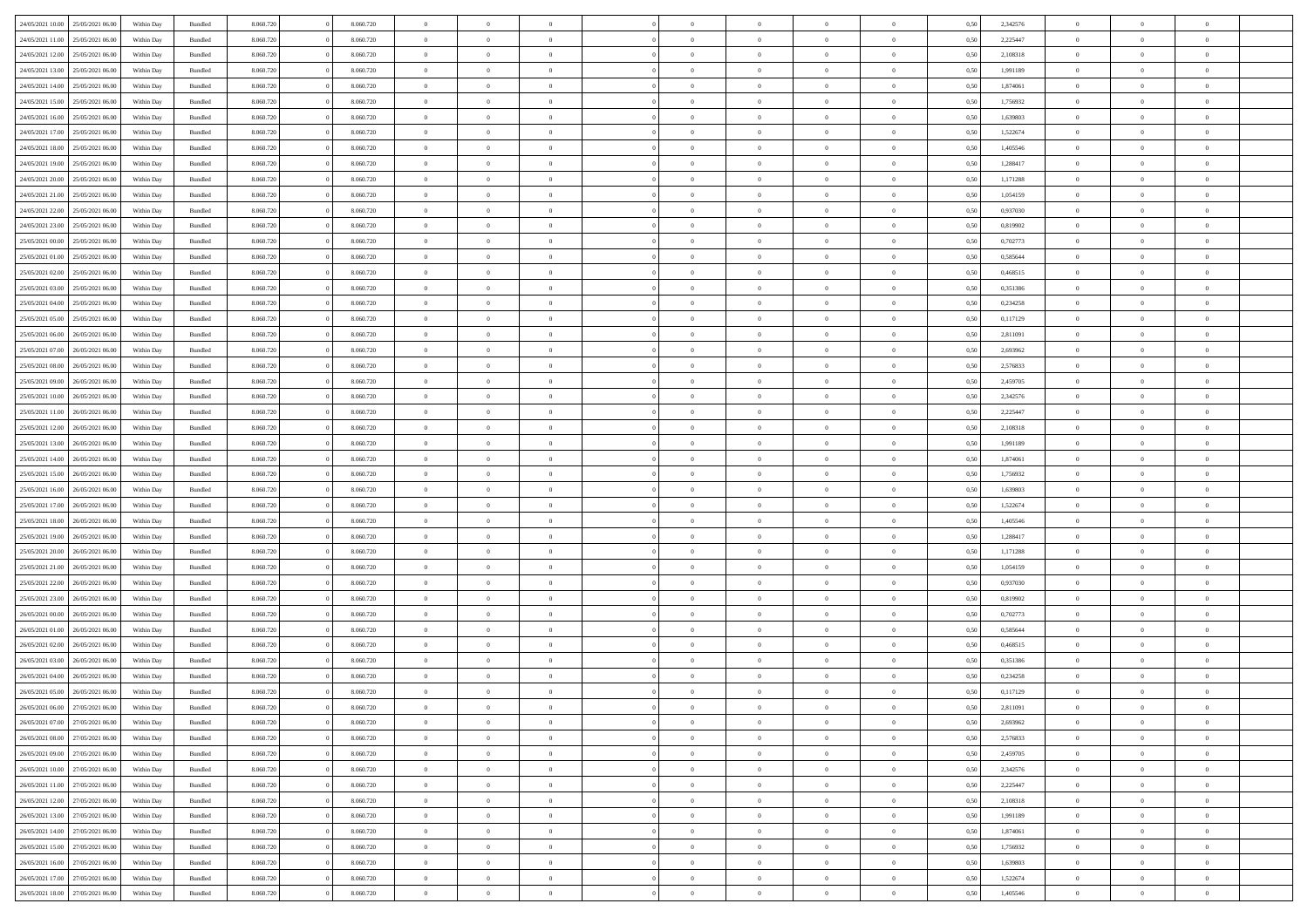| 26/05/2021 19:00 | 27/05/2021 06:00 | Within Day | Bundled            | 8.060.720 | 8.060.720 | $\overline{0}$ | $\Omega$       |                | $\Omega$       | $\Omega$       | $\Omega$       | $\theta$       | 0.50 | 1,288417 | $\theta$       | $\theta$       | $\theta$       |  |
|------------------|------------------|------------|--------------------|-----------|-----------|----------------|----------------|----------------|----------------|----------------|----------------|----------------|------|----------|----------------|----------------|----------------|--|
| 26/05/2021 20:00 | 27/05/2021 06:00 | Within Day | Bundled            | 8.060.720 | 8.060.720 | $\overline{0}$ | $\theta$       | $\overline{0}$ | $\overline{0}$ | $\bf{0}$       | $\overline{0}$ | $\overline{0}$ | 0,50 | 1,171288 | $\theta$       | $\theta$       | $\overline{0}$ |  |
| 26/05/2021 21:00 | 27/05/2021 06:00 | Within Day | Bundled            | 8.060.720 | 8.060.720 | $\overline{0}$ | $\overline{0}$ | $\overline{0}$ | $\overline{0}$ | $\bf{0}$       | $\overline{0}$ | $\bf{0}$       | 0,50 | 1,054159 | $\overline{0}$ | $\overline{0}$ | $\overline{0}$ |  |
|                  |                  |            |                    |           |           |                |                |                |                |                |                |                |      |          |                |                |                |  |
| 26/05/2021 22:00 | 27/05/2021 06:00 | Within Dav | Bundled            | 8.060.720 | 8.060.720 | $\overline{0}$ | $\overline{0}$ | $\overline{0}$ | $\overline{0}$ | $\bf{0}$       | $\overline{0}$ | $\overline{0}$ | 0.50 | 0,937030 | $\theta$       | $\theta$       | $\overline{0}$ |  |
| 26/05/2021 23:00 | 27/05/2021 06:00 | Within Day | Bundled            | 8.060.720 | 8.060.720 | $\overline{0}$ | $\theta$       | $\overline{0}$ | $\overline{0}$ | $\bf{0}$       | $\overline{0}$ | $\bf{0}$       | 0,50 | 0,819902 | $\theta$       | $\theta$       | $\overline{0}$ |  |
| 27/05/2021 00:00 | 27/05/2021 06:00 | Within Day | Bundled            | 8.060.720 | 8.060.720 | $\overline{0}$ | $\bf{0}$       | $\overline{0}$ | $\bf{0}$       | $\overline{0}$ | $\overline{0}$ | $\mathbf{0}$   | 0,50 | 0,702773 | $\overline{0}$ | $\overline{0}$ | $\bf{0}$       |  |
| 27/05/2021 01:00 | 27/05/2021 06:00 | Within Dav | Bundled            | 8.060.720 | 8.060.720 | $\overline{0}$ | $\overline{0}$ | $\overline{0}$ | $\overline{0}$ | $\overline{0}$ | $\overline{0}$ | $\overline{0}$ | 0.50 | 0.585644 | $\theta$       | $\theta$       | $\overline{0}$ |  |
|                  |                  |            |                    |           |           |                |                |                |                |                |                |                |      |          |                |                |                |  |
| 27/05/2021 02:00 | 27/05/2021 06:00 | Within Day | Bundled            | 8.060.720 | 8.060.720 | $\overline{0}$ | $\theta$       | $\overline{0}$ | $\overline{0}$ | $\bf{0}$       | $\overline{0}$ | $\bf{0}$       | 0,50 | 0,468515 | $\theta$       | $\theta$       | $\overline{0}$ |  |
| 27/05/2021 03:00 | 27/05/2021 06:00 | Within Day | Bundled            | 8.060.720 | 8.060.720 | $\overline{0}$ | $\overline{0}$ | $\overline{0}$ | $\bf{0}$       | $\bf{0}$       | $\bf{0}$       | $\bf{0}$       | 0,50 | 0,351386 | $\,0\,$        | $\overline{0}$ | $\overline{0}$ |  |
| 27/05/2021 04:00 | 27/05/2021 06:00 | Within Dav | Bundled            | 8.060.720 | 8.060.720 | $\overline{0}$ | $\overline{0}$ | $\overline{0}$ | $\overline{0}$ | $\overline{0}$ | $\overline{0}$ | $\overline{0}$ | 0.50 | 0,234258 | $\theta$       | $\overline{0}$ | $\overline{0}$ |  |
|                  |                  |            |                    |           |           |                |                |                |                |                |                |                |      |          |                |                |                |  |
| 27/05/2021 05:00 | 27/05/2021 06:00 | Within Day | Bundled            | 8.060.720 | 8.060.720 | $\overline{0}$ | $\theta$       | $\overline{0}$ | $\overline{0}$ | $\bf{0}$       | $\overline{0}$ | $\bf{0}$       | 0,50 | 0,117129 | $\,$ 0 $\,$    | $\theta$       | $\overline{0}$ |  |
| 27/05/2021 06:00 | 28/05/2021 06:00 | Within Day | Bundled            | 8.060.720 | 8.060.720 | $\overline{0}$ | $\overline{0}$ | $\overline{0}$ | $\bf{0}$       | $\bf{0}$       | $\bf{0}$       | $\bf{0}$       | 0,50 | 2,811091 | $\overline{0}$ | $\overline{0}$ | $\overline{0}$ |  |
| 27/05/2021 07:00 | 28/05/2021 06:00 | Within Dav | Bundled            | 8.060.720 | 8.060.720 | $\overline{0}$ | $\overline{0}$ | $\overline{0}$ | $\overline{0}$ | $\bf{0}$       | $\overline{0}$ | $\overline{0}$ | 0.50 | 2,693962 | $\theta$       | $\theta$       | $\overline{0}$ |  |
| 27/05/2021 08:00 | 28/05/2021 06:00 | Within Day | Bundled            | 8.060.720 | 8.060.720 | $\overline{0}$ | $\theta$       | $\overline{0}$ | $\overline{0}$ | $\bf{0}$       | $\overline{0}$ | $\overline{0}$ | 0,50 | 2,576833 | $\theta$       | $\theta$       | $\overline{0}$ |  |
|                  |                  |            |                    |           |           |                |                |                |                |                |                |                |      |          |                |                |                |  |
| 27/05/2021 09:00 | 28/05/2021 06:00 | Within Day | Bundled            | 8.060.720 | 8.060.720 | $\overline{0}$ | $\bf{0}$       | $\overline{0}$ | $\bf{0}$       | $\overline{0}$ | $\overline{0}$ | $\mathbf{0}$   | 0,50 | 2,459705 | $\overline{0}$ | $\overline{0}$ | $\bf{0}$       |  |
| 27/05/2021 10:00 | 28/05/2021 06:00 | Within Dav | Bundled            | 8.060.720 | 8.060.720 | $\overline{0}$ | $\overline{0}$ | $\overline{0}$ | $\overline{0}$ | $\overline{0}$ | $\overline{0}$ | $\overline{0}$ | 0.50 | 2,342576 | $\theta$       | $\overline{0}$ | $\overline{0}$ |  |
| 27/05/2021 11:00 | 28/05/2021 06:00 | Within Day | Bundled            | 8.060.720 | 8.060.720 | $\overline{0}$ | $\theta$       | $\overline{0}$ | $\overline{0}$ | $\bf{0}$       | $\overline{0}$ | $\bf{0}$       | 0,50 | 2,225447 | $\theta$       | $\theta$       | $\overline{0}$ |  |
|                  |                  |            |                    |           |           |                |                |                |                |                |                |                |      |          |                |                |                |  |
| 27/05/2021 12:00 | 28/05/2021 06:00 | Within Day | Bundled            | 8.060.720 | 8.060.720 | $\overline{0}$ | $\overline{0}$ | $\overline{0}$ | $\bf{0}$       | $\bf{0}$       | $\bf{0}$       | $\bf{0}$       | 0,50 | 2,108318 | $\,0\,$        | $\overline{0}$ | $\overline{0}$ |  |
| 27/05/2021 13:00 | 28/05/2021 06:00 | Within Dav | Bundled            | 8.060.720 | 8.060.720 | $\overline{0}$ | $\overline{0}$ | $\overline{0}$ | $\overline{0}$ | $\overline{0}$ | $\overline{0}$ | $\overline{0}$ | 0.50 | 1,991189 | $\theta$       | $\overline{0}$ | $\overline{0}$ |  |
| 27/05/2021 14:00 | 28/05/2021 06:00 | Within Day | Bundled            | 8.060.720 | 8.060.720 | $\overline{0}$ | $\theta$       | $\overline{0}$ | $\overline{0}$ | $\bf{0}$       | $\overline{0}$ | $\bf{0}$       | 0,50 | 1,874061 | $\,$ 0 $\,$    | $\theta$       | $\overline{0}$ |  |
| 27/05/2021 15:00 | 28/05/2021 06:00 | Within Day | Bundled            | 8.060.720 | 8.060.720 | $\overline{0}$ | $\overline{0}$ | $\overline{0}$ | $\bf{0}$       | $\bf{0}$       | $\bf{0}$       | $\bf{0}$       | 0,50 | 1,756932 | $\bf{0}$       | $\overline{0}$ | $\overline{0}$ |  |
|                  | 28/05/2021 06:00 |            | Bundled            | 8.060.720 | 8.060.720 | $\overline{0}$ | $\overline{0}$ |                |                | $\bf{0}$       | $\overline{0}$ |                | 0.50 | 1,639803 | $\theta$       | $\theta$       | $\overline{0}$ |  |
| 27/05/2021 16:00 |                  | Within Day |                    |           |           |                |                | $\overline{0}$ | $\overline{0}$ |                |                | $\overline{0}$ |      |          |                |                |                |  |
| 27/05/2021 17:00 | 28/05/2021 06:00 | Within Day | Bundled            | 8.060.720 | 8.060.720 | $\overline{0}$ | $\theta$       | $\overline{0}$ | $\overline{0}$ | $\bf{0}$       | $\overline{0}$ | $\bf{0}$       | 0,50 | 1,522674 | $\theta$       | $\overline{0}$ | $\overline{0}$ |  |
| 27/05/2021 18:00 | 28/05/2021 06:00 | Within Day | Bundled            | 8.060.720 | 8.060.720 | $\overline{0}$ | $\bf{0}$       | $\overline{0}$ | $\bf{0}$       | $\overline{0}$ | $\overline{0}$ | $\mathbf{0}$   | 0,50 | 1,405546 | $\overline{0}$ | $\overline{0}$ | $\bf{0}$       |  |
| 27/05/2021 19:00 | 28/05/2021 06:00 | Within Dav | Bundled            | 8.060.720 | 8.060.720 | $\overline{0}$ | $\overline{0}$ | $\overline{0}$ | $\overline{0}$ | $\overline{0}$ | $\overline{0}$ | $\overline{0}$ | 0.50 | 1,288417 | $\theta$       | $\theta$       | $\overline{0}$ |  |
|                  |                  |            |                    |           |           |                |                |                |                |                |                |                |      |          |                |                |                |  |
| 27/05/2021 20:00 | 28/05/2021 06:00 | Within Day | Bundled            | 8.060.720 | 8.060.720 | $\overline{0}$ | $\theta$       | $\overline{0}$ | $\overline{0}$ | $\bf{0}$       | $\overline{0}$ | $\bf{0}$       | 0,50 | 1,171288 | $\theta$       | $\theta$       | $\overline{0}$ |  |
| 27/05/2021 21:00 | 28/05/2021 06:00 | Within Day | Bundled            | 8.060.720 | 8.060.720 | $\overline{0}$ | $\overline{0}$ | $\overline{0}$ | $\bf{0}$       | $\bf{0}$       | $\bf{0}$       | $\bf{0}$       | 0,50 | 1,054159 | $\,0\,$        | $\overline{0}$ | $\overline{0}$ |  |
| 27/05/2021 22.00 | 28/05/2021 06:00 | Within Day | Bundled            | 8.060.720 | 8.060.720 | $\overline{0}$ | $\overline{0}$ | $\overline{0}$ | $\overline{0}$ | $\overline{0}$ | $\overline{0}$ | $\overline{0}$ | 0.50 | 0,937030 | $\theta$       | $\theta$       | $\overline{0}$ |  |
| 27/05/2021 23:00 | 28/05/2021 06:00 | Within Day | Bundled            | 8.060.720 | 8.060.720 | $\overline{0}$ | $\theta$       | $\overline{0}$ | $\overline{0}$ | $\bf{0}$       | $\overline{0}$ | $\bf{0}$       | 0,50 | 0,819902 | $\,$ 0 $\,$    | $\overline{0}$ | $\overline{0}$ |  |
|                  |                  |            |                    |           |           |                |                |                |                |                |                |                |      |          |                |                |                |  |
| 28/05/2021 00:00 | 28/05/2021 06:00 | Within Day | Bundled            | 8.060.720 | 8.060.720 | $\overline{0}$ | $\overline{0}$ | $\overline{0}$ | $\bf{0}$       | $\bf{0}$       | $\overline{0}$ | $\bf{0}$       | 0,50 | 0,702773 | $\bf{0}$       | $\overline{0}$ | $\overline{0}$ |  |
| 28/05/2021 01:00 | 28/05/2021 06:00 | Within Day | Bundled            | 8.060.720 | 8.060.720 | $\overline{0}$ | $\Omega$       | $\Omega$       | $\Omega$       | $\Omega$       | $\Omega$       | $\overline{0}$ | 0.50 | 0,585644 | $\,0\,$        | $\theta$       | $\theta$       |  |
| 28/05/2021 02:00 | 28/05/2021 06:00 | Within Day | Bundled            | 8.060.720 | 8.060.720 | $\overline{0}$ | $\theta$       | $\overline{0}$ | $\overline{0}$ | $\bf{0}$       | $\overline{0}$ | $\bf{0}$       | 0,50 | 0,468515 | $\theta$       | $\theta$       | $\overline{0}$ |  |
| 28/05/2021 03:00 | 28/05/2021 06:00 | Within Day | Bundled            | 8.060.720 | 8.060.720 | $\overline{0}$ | $\overline{0}$ | $\overline{0}$ | $\overline{0}$ | $\bf{0}$       | $\overline{0}$ | $\mathbf{0}$   | 0,50 | 0,351386 | $\bf{0}$       | $\overline{0}$ | $\bf{0}$       |  |
|                  |                  |            |                    |           |           |                |                |                |                |                |                |                |      |          |                |                |                |  |
| 28/05/2021 04:00 | 28/05/2021 06:00 | Within Day | Bundled            | 8.060.720 | 8.060.720 | $\overline{0}$ | $\Omega$       | $\Omega$       | $\Omega$       | $\bf{0}$       | $\Omega$       | $\overline{0}$ | 0.50 | 0,234258 | $\theta$       | $\theta$       | $\theta$       |  |
| 28/05/2021 05:00 | 28/05/2021 06:00 | Within Day | Bundled            | 8.060.720 | 8.060.720 | $\overline{0}$ | $\theta$       | $\overline{0}$ | $\overline{0}$ | $\bf{0}$       | $\overline{0}$ | $\bf{0}$       | 0,50 | 0,117129 | $\theta$       | $\theta$       | $\overline{0}$ |  |
| 28/05/2021 06:00 | 29/05/2021 06:00 | Within Day | Bundled            | 8.060.720 | 8.060.720 | $\overline{0}$ | $\overline{0}$ | $\overline{0}$ | $\overline{0}$ | $\bf{0}$       | $\overline{0}$ | $\bf{0}$       | 0,50 | 2,811091 | $\,0\,$        | $\overline{0}$ | $\overline{0}$ |  |
| 28/05/2021 07:00 | 29/05/2021 06:00 |            | Bundled            | 8.060.720 | 8.060.720 | $\overline{0}$ | $\Omega$       | $\Omega$       | $\Omega$       | $\Omega$       | $\theta$       | $\overline{0}$ | 0.50 | 2,693962 | $\theta$       | $\theta$       | $\theta$       |  |
|                  |                  | Within Day |                    |           |           |                |                |                |                |                |                |                |      |          |                |                |                |  |
| 28/05/2021 08:00 | 29/05/2021 06:00 | Within Day | Bundled            | 8.060.720 | 8.060.720 | $\overline{0}$ | $\theta$       | $\overline{0}$ | $\overline{0}$ | $\bf{0}$       | $\overline{0}$ | $\bf{0}$       | 0,50 | 2,576833 | $\,$ 0 $\,$    | $\overline{0}$ | $\overline{0}$ |  |
| 28/05/2021 09:00 | 29/05/2021 06:00 | Within Day | Bundled            | 8.060.720 | 8.060.720 | $\overline{0}$ | $\overline{0}$ | $\overline{0}$ | $\overline{0}$ | $\bf{0}$       | $\overline{0}$ | $\bf{0}$       | 0,50 | 2,459705 | $\bf{0}$       | $\overline{0}$ | $\overline{0}$ |  |
| 28/05/2021 10:00 | 29/05/2021 06:00 | Within Day | Bundled            | 8.060.720 | 8.060.720 | $\overline{0}$ | $\Omega$       | $\Omega$       | $\Omega$       | $\Omega$       | $\overline{0}$ | $\overline{0}$ | 0.50 | 2,342576 | $\,0\,$        | $\theta$       | $\theta$       |  |
| 28/05/2021 11:00 | 29/05/2021 06:00 | Within Day | Bundled            | 8.060.720 | 8.060.720 | $\overline{0}$ | $\theta$       | $\overline{0}$ | $\overline{0}$ | $\bf{0}$       | $\overline{0}$ | $\bf{0}$       | 0,50 | 2,225447 | $\,$ 0 $\,$    | $\overline{0}$ | $\overline{0}$ |  |
|                  |                  |            |                    |           |           |                |                |                |                |                |                |                |      |          |                |                |                |  |
| 28/05/2021 12:00 | 29/05/2021 06:00 | Within Day | Bundled            | 8.060.720 | 8.060.720 | $\overline{0}$ | $\overline{0}$ | $\overline{0}$ | $\overline{0}$ | $\bf{0}$       | $\overline{0}$ | $\mathbf{0}$   | 0,50 | 2,108318 | $\bf{0}$       | $\overline{0}$ | $\bf{0}$       |  |
| 28/05/2021 13:00 | 29/05/2021 06:00 | Within Day | Bundled            | 8.060.720 | 8.060.720 | $\overline{0}$ | $\Omega$       | $\Omega$       | $\Omega$       | $\Omega$       | $\Omega$       | $\overline{0}$ | 0.50 | 1,991189 | $\theta$       | $\Omega$       | $\theta$       |  |
| 28/05/2021 14:00 | 29/05/2021 06:00 | Within Day | Bundled            | 8.060.720 | 8.060.720 | $\overline{0}$ | $\overline{0}$ | $\overline{0}$ | $\bf{0}$       | $\,$ 0         | $\overline{0}$ | $\bf{0}$       | 0,50 | 1,874061 | $\,0\,$        | $\overline{0}$ | $\overline{0}$ |  |
| 28/05/2021 15:00 | 29/05/2021 06:00 | Within Day | $\mathbf B$ undled | 8.060.720 | 8.060.720 | $\bf{0}$       | $\bf{0}$       |                |                | $\bf{0}$       |                |                | 0,50 | 1,756932 | $\bf{0}$       | $\overline{0}$ |                |  |
|                  |                  |            |                    |           |           |                |                |                |                |                |                |                |      |          |                |                |                |  |
| 28/05/2021 16:00 | 29/05/2021 06:00 | Within Day | Bundled            | 8.060.720 | 8.060.720 | $\overline{0}$ | $\overline{0}$ | $\overline{0}$ | $\Omega$       | $\overline{0}$ | $\overline{0}$ | $\overline{0}$ | 0.50 | 1.639803 | $\theta$       | $\theta$       | $\theta$       |  |
| 28/05/2021 17:00 | 29/05/2021 06:00 | Within Day | Bundled            | 8.060.720 | 8.060.720 | $\overline{0}$ | $\,$ 0         | $\overline{0}$ | $\overline{0}$ | $\,$ 0 $\,$    | $\overline{0}$ | $\mathbf{0}$   | 0,50 | 1,522674 | $\,$ 0 $\,$    | $\,$ 0 $\,$    | $\,$ 0         |  |
| 28/05/2021 18:00 | 29/05/2021 06:00 | Within Day | Bundled            | 8.060.720 | 8.060.720 | $\overline{0}$ | $\overline{0}$ | $\overline{0}$ | $\overline{0}$ | $\overline{0}$ | $\overline{0}$ | $\mathbf{0}$   | 0,50 | 1,405546 | $\overline{0}$ | $\bf{0}$       | $\bf{0}$       |  |
|                  |                  |            |                    |           |           |                |                |                |                |                |                |                |      |          |                |                |                |  |
| 28/05/2021 19:00 | 29/05/2021 06:00 | Within Day | Bundled            | 8.060.720 | 8.060.720 | $\overline{0}$ | $\overline{0}$ | $\overline{0}$ | $\Omega$       | $\overline{0}$ | $\overline{0}$ | $\overline{0}$ | 0,50 | 1,288417 | $\overline{0}$ | $\theta$       | $\overline{0}$ |  |
| 28/05/2021 20:00 | 29/05/2021 06:00 | Within Day | Bundled            | 8.060.720 | 8.060.720 | $\overline{0}$ | $\,$ 0         | $\overline{0}$ | $\overline{0}$ | $\,$ 0 $\,$    | $\overline{0}$ | $\mathbf{0}$   | 0,50 | 1,171288 | $\,$ 0 $\,$    | $\overline{0}$ | $\overline{0}$ |  |
| 28/05/2021 21:00 | 29/05/2021 06:00 | Within Day | Bundled            | 8.060.720 | 8.060.720 | $\overline{0}$ | $\overline{0}$ | $\overline{0}$ | $\overline{0}$ | $\overline{0}$ | $\overline{0}$ | $\mathbf{0}$   | 0,50 | 1,054159 | $\overline{0}$ | $\overline{0}$ | $\bf{0}$       |  |
| 28/05/2021 22:00 | 29/05/2021 06:00 | Within Day | Bundled            | 8.060.720 | 8.060.720 | $\overline{0}$ | $\overline{0}$ | $\overline{0}$ | $\Omega$       | $\overline{0}$ | $\overline{0}$ | $\bf{0}$       | 0.50 | 0,937030 | $\overline{0}$ | $\theta$       | $\overline{0}$ |  |
|                  |                  |            |                    |           |           |                |                |                |                |                |                |                |      |          |                |                |                |  |
| 28/05/2021 23:00 | 29/05/2021 06:00 | Within Day | Bundled            | 8.060.720 | 8.060.720 | $\overline{0}$ | $\,$ 0         | $\overline{0}$ | $\overline{0}$ | $\bf{0}$       | $\overline{0}$ | $\bf{0}$       | 0,50 | 0,819902 | $\,$ 0 $\,$    | $\overline{0}$ | $\overline{0}$ |  |
| 29/05/2021 00:00 | 29/05/2021 06:00 | Within Day | Unbundled          | 8.060.720 | 8.060.720 | $\overline{0}$ | $\bf{0}$       | $\overline{0}$ | $\overline{0}$ | $\overline{0}$ | $\overline{0}$ | $\mathbf{0}$   | 0,50 | 0,702773 | $\overline{0}$ | $\overline{0}$ | $\bf{0}$       |  |
| 29/05/2021 01:00 | 29/05/2021 06:00 | Within Day | Unbundled          | 8.060.720 | 8.060.720 | $\overline{0}$ | $\overline{0}$ | $\overline{0}$ | $\Omega$       | $\overline{0}$ | $\overline{0}$ | $\overline{0}$ | 0.50 | 0,585644 | $\overline{0}$ | $\overline{0}$ | $\overline{0}$ |  |
| 29/05/2021 02:00 | 29/05/2021 06:00 | Within Day | Unbundled          | 8.060.720 | 8.060.720 | $\overline{0}$ | $\bf{0}$       | $\overline{0}$ | $\overline{0}$ | $\bf{0}$       | $\overline{0}$ | $\bf{0}$       | 0,50 | 0,468515 | $\,$ 0 $\,$    | $\,$ 0 $\,$    | $\bf{0}$       |  |
|                  |                  |            |                    |           |           |                |                |                |                |                |                |                |      |          |                |                |                |  |
| 29/05/2021 03:00 | 29/05/2021 06:00 | Within Day | Unbundled          | 8.060.720 | 8.060.720 | $\overline{0}$ | $\bf{0}$       | $\overline{0}$ | $\bf{0}$       | $\bf{0}$       | $\overline{0}$ | $\bf{0}$       | 0,50 | 0,351386 | $\overline{0}$ | $\overline{0}$ | $\bf{0}$       |  |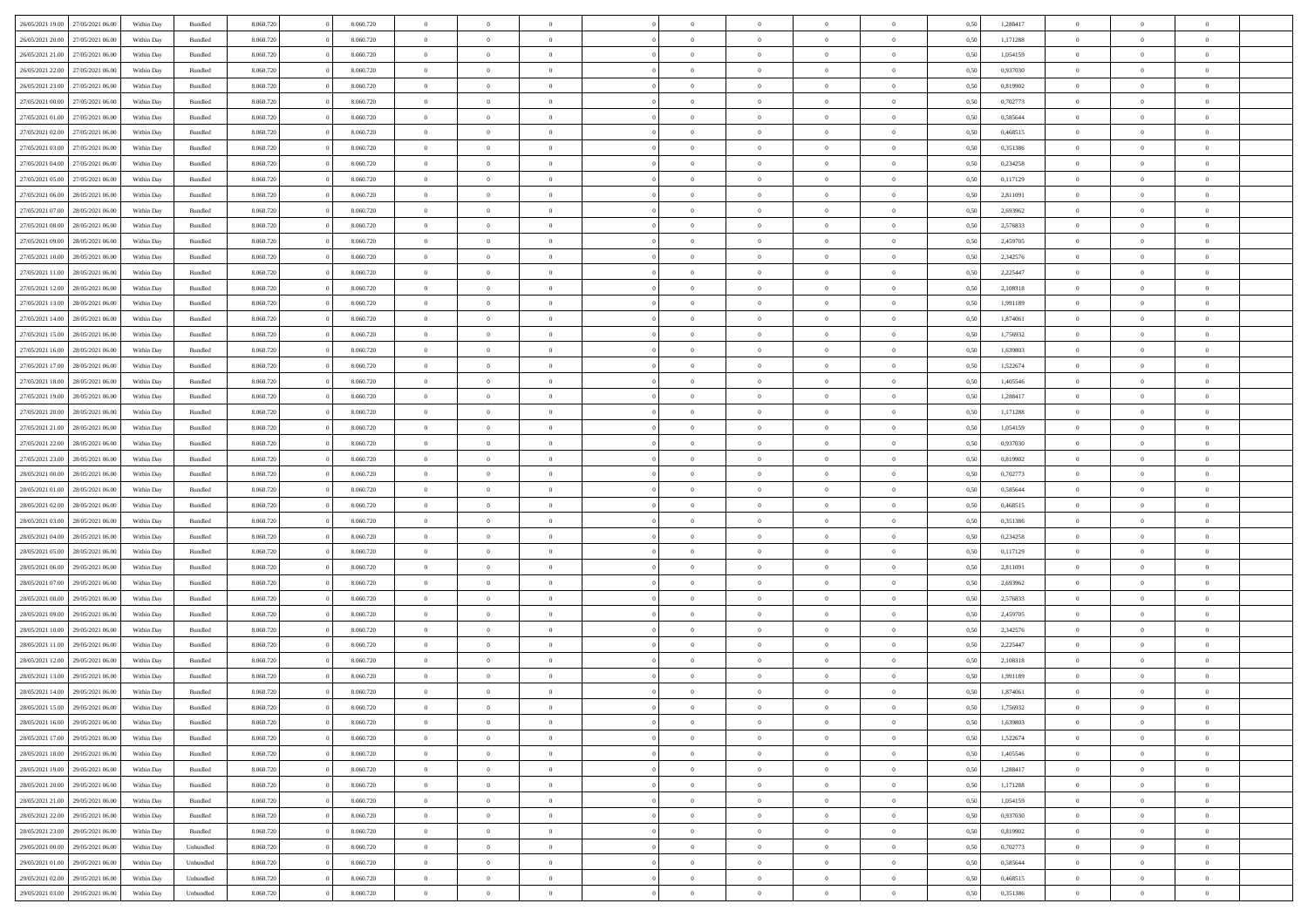| 29/05/2021 04:00 29/05/2021 06:00                        | Within Day | Unbundled          | 8.060.720 |          | 8.060.720 | $\overline{0}$ | $\Omega$       |                |          | $\Omega$       |                |                | $\Omega$                        | 0.50 | 0.234258 | $\overline{0}$ | $\Omega$       |                |  |
|----------------------------------------------------------|------------|--------------------|-----------|----------|-----------|----------------|----------------|----------------|----------|----------------|----------------|----------------|---------------------------------|------|----------|----------------|----------------|----------------|--|
| 29/05/2021 05:00<br>29/05/2021 06:00                     | Within Day | Unbundled          | 8.060.720 |          | 8.060.720 | $\overline{0}$ | $\overline{0}$ | $\overline{0}$ |          | $\overline{0}$ | $\overline{0}$ | $\overline{0}$ | $\overline{0}$                  | 0.50 | 0.117129 | $\overline{0}$ | $\theta$       | $\overline{0}$ |  |
| 30/05/2021 06:00                                         |            |                    | 8.060.720 |          | 8.060.720 | $\overline{0}$ | $\Omega$       | $\Omega$       |          | $\theta$       | $\Omega$       | $\Omega$       | $\Omega$                        | 0.50 | 2.811091 | $\Omega$       | $\Omega$       | $\Omega$       |  |
| 29/05/2021 06:00<br>29/05/2021 07:00<br>30/05/2021 06:00 | Within Day | $\mathbf B$ undled |           |          | 8.060.720 |                |                |                |          |                |                |                |                                 |      | 2.693962 |                | $\overline{0}$ |                |  |
|                                                          | Within Day | Bundled            | 8.060.720 |          |           | $\overline{0}$ | $\overline{0}$ | $\overline{0}$ |          | $\overline{0}$ | $\overline{0}$ | $\overline{0}$ | $\bf{0}$                        | 0,50 |          | $\overline{0}$ |                | $\bf{0}$       |  |
| 29/05/2021 08:00<br>30/05/2021 06:00                     | Within Day | Bundled            | 8.060.720 |          | 8.060.720 | $\overline{0}$ | $\overline{0}$ | $\overline{0}$ |          | $\overline{0}$ | $\overline{0}$ | $\overline{0}$ | $\mathbf{0}$                    | 0,50 | 2,576833 | $\overline{0}$ | $\Omega$       | $\overline{0}$ |  |
| 29/05/2021 09:00<br>30/05/2021 06:00                     | Within Day | Bundled            | 8.060.720 | $\Omega$ | 8.060.720 | $\overline{0}$ | $\overline{0}$ | $\overline{0}$ |          | $\overline{0}$ | $\,$ 0 $\,$    | $\overline{0}$ | $\,$ 0 $\,$                     | 0,50 | 2,459705 | $\overline{0}$ | $\,$ 0 $\,$    | $\,$ 0 $\,$    |  |
| 29/05/2021 10:00<br>30/05/2021 06:00                     | Within Day | Bundled            | 8.060.720 | $\Omega$ | 8.060.720 | $\overline{0}$ | $\overline{0}$ | $\overline{0}$ |          | $\overline{0}$ | $\,$ 0 $\,$    | $\overline{0}$ | $\,$ 0 $\,$                     | 0,50 | 2,342576 | $\overline{0}$ | $\overline{0}$ | $\overline{0}$ |  |
| 29/05/2021 11:00<br>30/05/2021 06:00                     | Within Dav | Bundled            | 8.060.720 |          | 8.060.720 | $\overline{0}$ | $\overline{0}$ | $\overline{0}$ |          | $\overline{0}$ | $\overline{0}$ | $\,$ 0 $\,$    | $\,$ 0 $\,$                     | 0,50 | 2,225447 | $\overline{0}$ | $\overline{0}$ | $\,$ 0 $\,$    |  |
| 29/05/2021 12:00<br>30/05/2021 06:00                     | Within Day | Bundled            | 8.060.720 |          | 8.060.720 | $\,$ 0 $\,$    | $\theta$       | $\Omega$       |          | $\Omega$       | $\theta$       | $\overline{0}$ | $\theta$                        | 0,50 | 2,108318 | $\,$ 0 $\,$    | $\Omega$       | $\theta$       |  |
| 29/05/2021 13:00<br>30/05/2021 06.0                      | Within Day | Bundled            | 8.060.720 | $\theta$ | 8.060.720 | $\overline{0}$ | $\overline{0}$ | $\overline{0}$ |          | $\,$ 0 $\,$    | $\overline{0}$ | $\,$ 0 $\,$    | $\,$ 0 $\,$                     | 0,50 | 1,991189 | $\overline{0}$ | $\overline{0}$ | $\,$ 0 $\,$    |  |
| 29/05/2021 14:00<br>30/05/2021 06:00                     | Within Day | Bundled            | 8.060.720 | $\theta$ | 8.060.720 | $\overline{0}$ | $\overline{0}$ | $\overline{0}$ | $\theta$ | $\overline{0}$ | $\theta$       | $\overline{0}$ | $\mathbf{0}$                    | 0,50 | 1,874061 | $\overline{0}$ | $\overline{0}$ | $\overline{0}$ |  |
| 29/05/2021 15:00<br>30/05/2021 06:00                     | Within Day | <b>Bundled</b>     | 8.060.720 | $\Omega$ | 8.060.720 | $\overline{0}$ | $\Omega$       | $\overline{0}$ |          | $\overline{0}$ | $\overline{0}$ | $\Omega$       | $\overline{0}$                  | 0.50 | 1.756932 | $\overline{0}$ | $\Omega$       | $\overline{0}$ |  |
| 29/05/2021 16:00<br>30/05/2021 06:00                     | Within Day | Bundled            | 8.060.720 |          | 8.060.720 | $\overline{0}$ | $\overline{0}$ | $\overline{0}$ |          | $\overline{0}$ | $\overline{0}$ | $\theta$       | $\overline{0}$                  | 0.50 | 1.639803 | $\overline{0}$ | $\overline{0}$ | $\overline{0}$ |  |
| 29/05/2021 17:00<br>30/05/2021 06:00                     | Within Day | <b>Bundled</b>     | 8.060.720 |          | 8.060.720 | $\overline{0}$ | $\Omega$       | $\Omega$       |          | $\Omega$       | $\theta$       | $\Omega$       | $\overline{0}$                  | 0.50 | 1 522674 | $\theta$       | $\theta$       | $\overline{0}$ |  |
| 29/05/2021 18:00<br>30/05/2021 06:00                     | Within Day | Bundled            | 8.060.72  |          | 8.060.720 | $\overline{0}$ | $\Omega$       | $\Omega$       |          | $\Omega$       | $\Omega$       | $\Omega$       | $\theta$                        | 0,50 | 1 405546 | $\Omega$       | $\sqrt{2}$     | $\sqrt{2}$     |  |
| 29/05/2021 19:00<br>30/05/2021 06:0                      | Within Day | Bundled            | 8.060.72  |          | 8.060.720 | $\overline{0}$ | $\Omega$       | $\overline{0}$ |          | $\Omega$       | $\theta$       | $\overline{0}$ | $\overline{0}$                  | 0.50 | 1.288417 | $\overline{0}$ | $\Omega$       | $\overline{0}$ |  |
| 29/05/2021 20:00<br>30/05/2021 06:0                      | Within Day | Bundled            | 8.060.720 |          | 8.060.720 | $\overline{0}$ | $\overline{0}$ | $\overline{0}$ |          | $\overline{0}$ | $\theta$       | $\overline{0}$ | $\hspace{0.1mm}0\hspace{0.1mm}$ | 0,50 | 1,171288 | $\overline{0}$ | $\overline{0}$ | $\overline{0}$ |  |
| 29/05/2021 21:00<br>30/05/2021 06.0                      | Within Day | Bundled            | 8.060.720 |          | 8.060.720 | $\overline{0}$ | $\overline{0}$ | $\overline{0}$ |          | $\overline{0}$ | $\overline{0}$ | $\overline{0}$ | $\,$ 0 $\,$                     | 0,50 | 1,054159 | $\overline{0}$ | $\overline{0}$ | $\overline{0}$ |  |
| 29/05/2021 22:00<br>30/05/2021 06.0                      | Within Day | Bundled            | 8.060.720 |          | 8.060.720 | $\overline{0}$ | $\overline{0}$ | $\,$ 0 $\,$    |          | $\overline{0}$ | $\overline{0}$ | $\overline{0}$ | $\,$ 0 $\,$                     | 0,50 | 0,937030 | $\overline{0}$ | $\theta$       | $\overline{0}$ |  |
| 29/05/2021 23:00<br>30/05/2021 06.0                      | Within Day | Bundled            | 8.060.720 |          | 8.060.720 | $\overline{0}$ | $\overline{0}$ | $\overline{0}$ |          | $\overline{0}$ | $\overline{0}$ | $\overline{0}$ | $\mathbf{0}$                    | 0,50 | 0,819902 | $\overline{0}$ | $\theta$       | $\overline{0}$ |  |
| 30/05/2021 00:00<br>30/05/2021 06:00                     | Within Day | Bundled            | 8.060.720 |          | 8.060.720 | $\,$ 0 $\,$    | $\overline{0}$ | $\,$ 0 $\,$    |          | $\theta$       | $\overline{0}$ | $\overline{0}$ | $\,$ 0 $\,$                     | 0,50 | 0,702773 | $\overline{0}$ | $\theta$       | $\bf{0}$       |  |
| 30/05/2021 01:00<br>30/05/2021 06.0                      | Within Day | Bundled            | 8.060.720 |          | 8.060.720 | $\,$ 0 $\,$    | $\mathbf{0}$   | $\theta$       |          | $\theta$       |                | $\overline{0}$ | $\bf{0}$                        | 0,50 | 0,585644 | $\overline{0}$ |                | $\bf{0}$       |  |
| 30/05/2021 02:00<br>30/05/2021 06:00                     | Within Dav | Bundled            | 8.060.720 |          | 8.060.720 | $\overline{0}$ | $\overline{0}$ | $\theta$       |          | $\overline{0}$ | $\Omega$       | $\overline{0}$ | $\mathbf{0}$                    | 0.50 | 0,468515 | $\overline{0}$ | $\Omega$       | $\overline{0}$ |  |
| 30/05/2021 03:00<br>30/05/2021 06:00                     | Within Dav | Bundled            | 8.060.720 |          | 8.060.720 | $\overline{0}$ | $\overline{0}$ | $\theta$       |          | $\overline{0}$ | $\Omega$       | $\overline{0}$ | $\bf{0}$                        | 0.50 | 0.351386 | $\overline{0}$ | $\Omega$       | $\overline{0}$ |  |
| 30/05/2021 04:00<br>30/05/2021 06:00                     | Within Dav | Bundled            | 8.060.720 |          | 8.060.720 | $\overline{0}$ | $\overline{0}$ | $\overline{0}$ |          | $\overline{0}$ | $\overline{0}$ | $\theta$       | $\overline{0}$                  | 0.50 | 0,234258 | $\overline{0}$ | $\overline{0}$ | $\overline{0}$ |  |
| 30/05/2021 05:00<br>30/05/2021 06:00                     | Within Day | <b>Bundled</b>     | 8.060.720 |          | 8.060.720 | $\overline{0}$ | $\Omega$       | $\Omega$       |          | $\Omega$       | $\Omega$       | $\Omega$       | $\Omega$                        | 0.50 | 0.117129 | $\Omega$       | $\Omega$       | $\theta$       |  |
| 30/05/2021 06:00<br>31/05/2021 06:00                     | Within Day | Bundled            | 8.060.720 |          | 8.060.720 | $\overline{0}$ | $\overline{0}$ | $\overline{0}$ |          | $\overline{0}$ | $\overline{0}$ | $\overline{0}$ | $\overline{0}$                  | 0.50 | 2.811091 | $\overline{0}$ | $\theta$       | $\overline{0}$ |  |
| 30/05/2021 07:00<br>31/05/2021 06:00                     | Within Day | <b>Bundled</b>     | 8.060.720 |          | 8.060.720 | $\overline{0}$ | $\Omega$       | $\Omega$       |          | $\Omega$       | $\theta$       | $\Omega$       | $\theta$                        | 0.50 | 2.693962 | $\Omega$       | $\theta$       | $\theta$       |  |
| 30/05/2021 08:00<br>31/05/2021 06:00                     | Within Day | Bundled            | 8.060.720 |          | 8.060.720 | $\overline{0}$ | $\overline{0}$ | $\overline{0}$ |          | $\overline{0}$ | $\overline{0}$ | $\overline{0}$ | $\bf{0}$                        | 0.50 | 2.576833 | $\overline{0}$ | $\theta$       | $\overline{0}$ |  |
| 30/05/2021 09:00<br>31/05/2021 06:00                     | Within Day | Bundled            | 8.060.720 |          | 8.060.720 | $\overline{0}$ | $\overline{0}$ | $\overline{0}$ |          | $\overline{0}$ | $\overline{0}$ | $\overline{0}$ | $\,$ 0 $\,$                     | 0,50 | 2,459705 | $\overline{0}$ | $\overline{0}$ | $\overline{0}$ |  |
| 30/05/2021 11:00<br>31/05/2021 06:00                     | Within Day | Bundled            | 8.060.720 |          | 8.060.720 | $\overline{0}$ | $\overline{0}$ | $\overline{0}$ |          | $\,$ 0 $\,$    | $\overline{0}$ | $\,$ 0 $\,$    | $\,$ 0 $\,$                     | 0,50 | 2,225447 | $\overline{0}$ | $\overline{0}$ | $\,$ 0 $\,$    |  |
| 30/05/2021 12:00<br>31/05/2021 06:00                     | Within Day | Bundled            | 8.060.720 | $\Omega$ | 8.060.720 | $\overline{0}$ | $\overline{0}$ | $\,$ 0 $\,$    |          | $\,$ 0 $\,$    | $\bf{0}$       | $\overline{0}$ | $\,0\,$                         | 0,50 | 2,108318 | $\overline{0}$ | $\bf{0}$       | $\,$ 0 $\,$    |  |
| 30/05/2021 13:00<br>31/05/2021 06:00                     | Within Day | Bundled            | 8.060.720 |          | 8.060.720 | $\overline{0}$ | $\overline{0}$ | $\overline{0}$ |          | $\,$ 0 $\,$    | $\overline{0}$ | $\,$ 0 $\,$    | $\,$ 0 $\,$                     | 0,50 | 1,991189 | $\overline{0}$ | $\overline{0}$ | $\,$ 0 $\,$    |  |
| 30/05/2021 14:00<br>31/05/2021 06:00                     | Within Day | Bundled            | 8.060.720 | $\theta$ | 8.060.720 | $\overline{0}$ | $\overline{0}$ | $\theta$       |          | $\Omega$       | $\theta$       | $\overline{0}$ | $\mathbf{0}$                    | 0,50 | 1,874061 | $\overline{0}$ | $\Omega$       | $\theta$       |  |
| 30/05/2021 15:00<br>31/05/2021 06:00                     | Within Day | Bundled            | 8.060.720 | $\theta$ | 8.060.720 | $\overline{0}$ | $\overline{0}$ | $\overline{0}$ |          | $\,$ 0 $\,$    | $\overline{0}$ | $\overline{0}$ | $\,$ 0 $\,$                     | 0,50 | 1,756932 | $\overline{0}$ | $\Omega$       | $\,$ 0 $\,$    |  |
| 30/05/2021 16:00<br>31/05/2021 06:00                     | Within Day | Bundled            | 8.060.720 | $\theta$ | 8.060.720 | $\overline{0}$ | $\overline{0}$ | $\overline{0}$ | $\theta$ | $\overline{0}$ | $\overline{0}$ | $\overline{0}$ | $\overline{0}$                  | 0.50 | 1,639803 | $\overline{0}$ | $\overline{0}$ | $\overline{0}$ |  |
| 30/05/2021 17:00<br>31/05/2021 06:00                     | Within Day | <b>Bundled</b>     | 8.060.720 | $\Omega$ | 8.060.720 | $\overline{0}$ | $\Omega$       | $\Omega$       |          | $\Omega$       | $\Omega$       | $\Omega$       | $\theta$                        | 0.50 | 1 522674 | $\overline{0}$ | $\Omega$       | $\theta$       |  |
| 30/05/2021 18:00<br>31/05/2021 06:00                     | Within Day | Bundled            | 8.060.720 |          | 8.060.720 | $\overline{0}$ | $\overline{0}$ | $\overline{0}$ |          | $\overline{0}$ | $\overline{0}$ | $\theta$       | $\overline{0}$                  | 0.50 | 1.405546 | $\overline{0}$ | $\overline{0}$ | $\overline{0}$ |  |
| 30/05/2021 19:00<br>31/05/2021 06:00                     | Within Day | Bundled            | 8.060.720 |          | 8.060.720 | $\overline{0}$ | $\Omega$       | $\Omega$       |          | $\Omega$       | $\theta$       | $\Omega$       | $\overline{0}$                  | 0.50 | 1.288417 | $\Omega$       | $\theta$       | $\overline{0}$ |  |
| 30/05/2021 20:00<br>31/05/2021 06:00                     | Within Day | $\mathbf B$ undled | 8.060.720 |          | 8.060.720 | $\overline{0}$ | $\Omega$       | $\Omega$       |          | $\Omega$       | $\theta$       | $\theta$       | $\theta$                        | 0,50 | 1,171288 | $\theta$       | $\theta$       | $\theta$       |  |
| 30/05/2021 21:00<br>31/05/2021 06:0                      | Within Day | Bundled            | 8.060.720 |          | 8.060.720 | $\overline{0}$ | $\overline{0}$ | $\overline{0}$ |          | $\overline{0}$ | $\Omega$       | $\overline{0}$ | $\,$ 0 $\,$                     | 0,50 | 1,054159 | $\overline{0}$ | $\overline{0}$ | $\overline{0}$ |  |
| 30/05/2021 22:00<br>31/05/2021 06.0                      | Within Day | Bundled            | 8.060.720 |          | 8.060.720 | $\overline{0}$ | $\overline{0}$ | $\overline{0}$ |          | $\overline{0}$ | $\theta$       | $\overline{0}$ | $\,$ 0 $\,$                     | 0,50 | 0,937030 | $\overline{0}$ | $\overline{0}$ | $\overline{0}$ |  |
| 30/05/2021 23:00<br>31/05/2021 06.0                      | Within Day | $\mathbf B$ undled | 8.060.720 |          | 8.060.720 | $\overline{0}$ | $\overline{0}$ | $\overline{0}$ |          | $\overline{0}$ | $\overline{0}$ | $\overline{0}$ | $\mathbf{0}$                    | 0,50 | 0,819902 | $\overline{0}$ | $\overline{0}$ | $\overline{0}$ |  |
| 31/05/2021 00:00<br>31/05/2021 06.0                      | Within Day | Bundled            | 8.060.720 |          | 8.060.720 | $\overline{0}$ | $\overline{0}$ | $\,$ 0 $\,$    |          | $\theta$       | $\overline{0}$ | $\overline{0}$ | $\,$ 0 $\,$                     | 0,50 | 0,702773 | $\overline{0}$ | $\bf{0}$       | $\overline{0}$ |  |
| 31/05/2021 01:00<br>1/05/2021 06.0                       | Within Day | Bundled            | 8.060.720 |          | 8.060.720 | $\,$ 0 $\,$    | $\overline{0}$ | $\overline{0}$ |          | $\overline{0}$ | $\overline{0}$ | $\overline{0}$ | $\overline{0}$                  | 0,50 | 0,585644 | $\overline{0}$ | $\theta$       | $\overline{0}$ |  |
| 31/05/2021 02:00<br>31/05/2021 06:00                     | Within Day | Bundled            | 8.060.720 |          | 8.060.720 | $\overline{0}$ | $\overline{0}$ | $\Omega$       |          | $\Omega$       | $\Omega$       | $\overline{0}$ | $\overline{0}$                  | 0,50 | 0,468515 | $\overline{0}$ | $\Omega$       | $\Omega$       |  |
| 31/05/2021 03:00<br>31/05/2021 06.00                     | Within Day | Bundled            | 8.060.720 |          | 8.060.720 | $\,$ 0 $\,$    | $\overline{0}$ | $\theta$       |          | $\theta$       |                | $\overline{0}$ | $\bf{0}$                        | 0,50 | 0,351386 | $\overline{0}$ | $\overline{0}$ | $\bf{0}$       |  |
| 31/05/2021 04:00<br>31/05/2021 06:00                     | Within Dav | Bundled            | 8.060.720 |          | 8.060.720 | $\overline{0}$ | $\theta$       | $\theta$       |          | $\Omega$       | $\Omega$       | $\overline{0}$ | $\mathbf{0}$                    | 0.50 | 0,234258 | $\overline{0}$ | $\Omega$       | $\mathbf{0}$   |  |
| 31/05/2021 06:00 01/06/2021 06:00                        | Within Day | $\mathbf B$ undled | 8.060.720 |          | 8.060.720 | $\theta$       | $\Omega$       | $\Omega$       |          | $\Omega$       |                | $\Omega$       | $\Omega$                        | 0,50 | 2.811091 | $\Omega$       | $\Omega$       | $\theta$       |  |
|                                                          |            |                    |           |          |           |                |                |                |          |                |                |                |                                 |      |          |                |                |                |  |

(\*) GCV used for the purpose of the conversion does not corresponding to the actual GCV of the Gas Day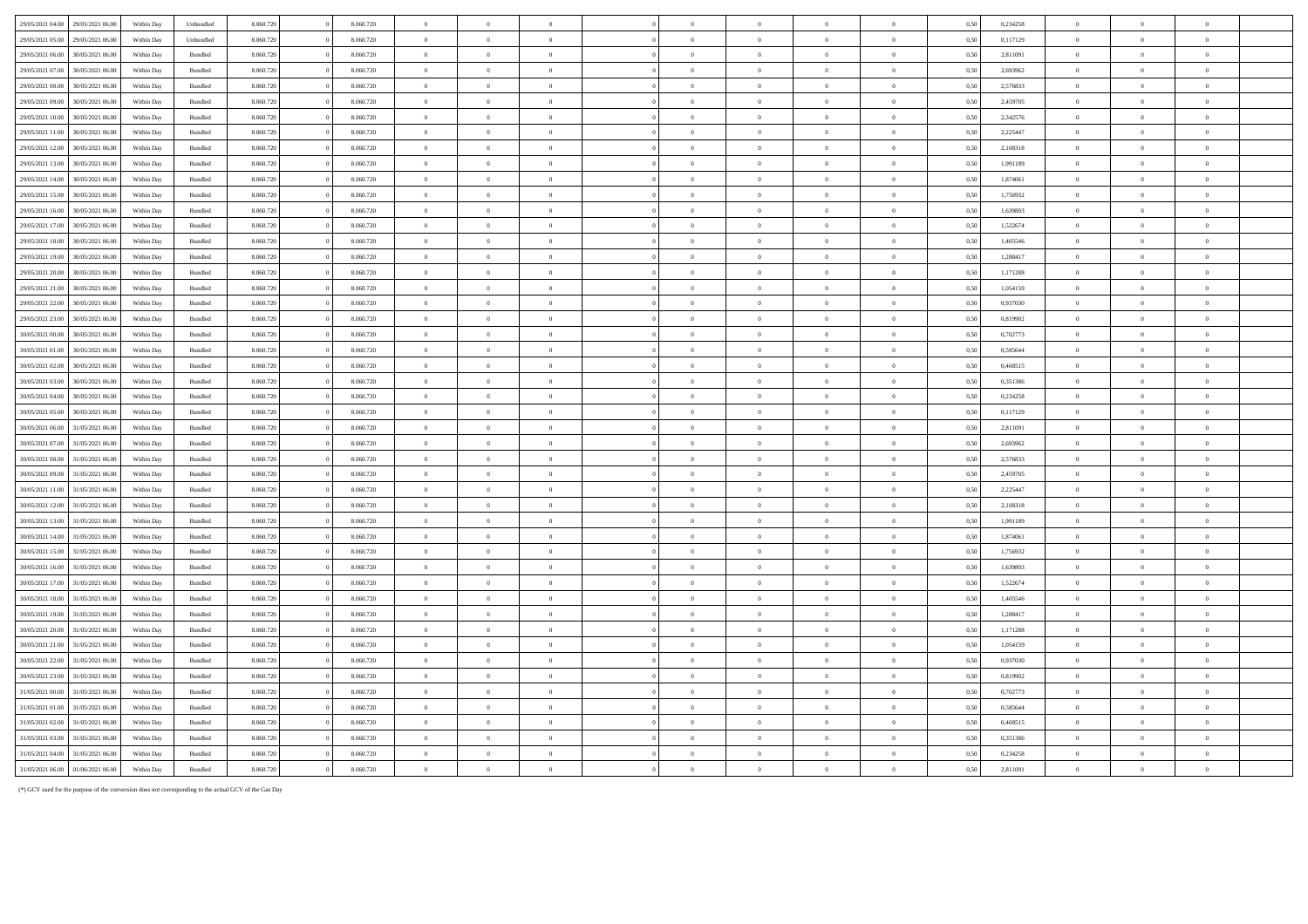## **SNAM RETE GAS**

**Transportation capacity at Exit Point interconnected with foreign pipelines**

**Update to 30/05/2021 of offered and assigned capacity in auction day-ahead and within-day**

**Thermal Year 2020/2021**

(Values in Scm/day (15° C; 1,01325 bar); Prices in c/Scm)

| <b>Exit Point</b> |
|-------------------|
|                   |

**TARVISIO**

|                  | Timeframe        |                     |                |              |                                 | <b>Offered capacity</b> |                |                | <b>Assigned capacity</b>                    | Day-Ahead               |                 | <b>Total Prices</b>    |                 |                        |                     |                 | <b>SRG Prices</b> |               |                            |      |
|------------------|------------------|---------------------|----------------|--------------|---------------------------------|-------------------------|----------------|----------------|---------------------------------------------|-------------------------|-----------------|------------------------|-----------------|------------------------|---------------------|-----------------|-------------------|---------------|----------------------------|------|
|                  |                  | <b>Auction type</b> | Offered        | Transportati | Assigned<br>capacity<br>(before |                         |                |                |                                             | Interrupted<br>Capacity | Reserve price - | <b>Auction premium</b> | Reserve price - | <b>Auction premium</b> | <b>Split factor</b> | Reserve price - | <b>Auction</b>    | Reserve price | <b>Auction</b>             | Note |
| From             | To               |                     | capacity type  | on capacity  | auction)                        | Firm                    | Interruptible  | Firm           | $\label{prop:inter} \textbf{Interruptible}$ | Interruptible           | Firm            | - Firm                 | Interruptible   | $-$ Interruptible      |                     | Firm            | premium - Firm    | Interruptible | premium -<br>Interruptible |      |
| 01/05/2021 06:00 | 02/05/2021 06:00 | Day Ahead           | Bundled        | 18.000.000   |                                 | 18.000.000              | $\overline{0}$ | $\Omega$       | $\theta$                                    |                         | $\theta$        | $\theta$               | $\theta$        | $\Omega$               | 0,50                | 0,012589        | $\Omega$          | 0,012589      | $\Omega$                   |      |
| 01/05/2021 06:00 | 02/05/2021 06:00 | Day Ahead           | Unbundled      | 18,000,000   |                                 | $\Omega$                | $\overline{0}$ | $^{\circ}$     | $\Omega$                                    |                         | $\Omega$        | $\mathbf{a}$           | $\Omega$        | $\Omega$               | 0,50                | 0,012589        | $\overline{0}$    | 0,012589      | $\Omega$                   |      |
| 02/05/2021 06:00 | 03/05/2021 06.00 | Day Ahead           | Bundled        | 18.000.00    |                                 | 18.000.000              | $\Omega$       | $\Omega$       | $\Omega$                                    |                         | $\Omega$        | $\theta$               | $\Omega$        | $\Omega$               | 0,50                | 0,012589        | $\Omega$          | 0,012589      | $\Omega$                   |      |
| 02/05/2021 06:00 | 03/05/2021 06:00 | Day Ahead           | Unbundled      | 18.000.000   |                                 | $\overline{0}$          | $\overline{0}$ | $\overline{0}$ | $\overline{0}$                              |                         | $\theta$        | $\theta$               | $\overline{0}$  | $\overline{0}$         | 0,50                | 0,012589        | $\overline{0}$    | 0,012589      | $\bf{0}$                   |      |
| 03/05/2021 06:00 | 04/05/2021 06:00 | Day Ahead           | Bundled        | 18.000.000   |                                 | 18.000.000              | $\overline{0}$ | $\Omega$       | $\theta$                                    |                         | $\theta$        | $\theta$               | $\bf{0}$        | $\mathbf{0}$           | 0,50                | 0,012589        | $\overline{0}$    | 0,012589      | $\Omega$                   |      |
| 03/05/2021 06:00 | 04/05/2021 06.00 | Day Ahead           | Unbundled      | 18.000.000   |                                 | $\theta$                | $\overline{0}$ | $\Omega$       | $\theta$                                    |                         | $\theta$        | $\theta$               | $\overline{0}$  | $\mathbf{0}$           | 0,50                | 0,012589        | $\overline{0}$    | 0,012589      | $\Omega$                   |      |
| 04/05/2021 06:00 | 05/05/2021 06:00 | Day Ahead           | Bundled        | 18,000,000   |                                 | 18,000,000              | $\Omega$       | $\overline{0}$ | $\Omega$                                    |                         | $\theta$        | $\theta$               | $\overline{0}$  | $\theta$               | 0,50                | 0,012589        | $\overline{0}$    | 0.012589      | $\theta$                   |      |
| 04/05/2021 06:00 | 05/05/2021 06:00 | Day Ahead           | Unbundled      | 18.000.000   |                                 | $\Omega$                | $\overline{0}$ | $\Omega$       | $\theta$                                    |                         | $\theta$        | $\theta$               | $\overline{0}$  | $\mathbf{0}$           | 0,50                | 0,012589        | $\overline{0}$    | 0,012589      | $\Omega$                   |      |
| 05/05/2021 06:00 | 06/05/2021 06:00 | Day Ahead           | Bundled        | 18,000,000   |                                 | 18,000,000              | $\overline{0}$ | $\Omega$       | $\Omega$                                    |                         | $\Omega$        |                        | $\Omega$        | $\theta$               | 0.50                | 0.012589        | $\overline{0}$    | 0.012589      | $\theta$                   |      |
| 05/05/2021 06:00 | 06/05/2021 06.0  | Day Ahead           | Unbundled      | 18.000.000   |                                 | $\Omega$                | $\overline{0}$ | $\overline{0}$ | $\Omega$                                    |                         | $\theta$        | $\mathbf{a}$           | $\overline{0}$  | $\overline{0}$         | 0,50                | 0,012589        | $\overline{0}$    | 0,012589      | $\Omega$                   |      |
| 06/05/2021 06:00 | 07/05/2021 06.00 | Day Ahead           | Unbundled      | 18.000.000   |                                 | $\overline{0}$          | $\overline{0}$ | $\overline{0}$ | $\theta$                                    |                         | $\theta$        | $\theta$               | $\overline{0}$  | $\mathbf{0}$           | 0,50                | 0,012589        | $\overline{0}$    | 0,012589      | $\bf{0}$                   |      |
| 06/05/2021 06:00 | 07/05/2021 06:00 | Day Ahead           | Bundled        | 18,000,000   |                                 | 18,000,000              | $\overline{0}$ | $\Omega$       | $\theta$                                    |                         | $\Omega$        | $\theta$               | $\Omega$        | $\theta$               | 0.50                | 0.012589        | $\overline{0}$    | 0.012589      | $\theta$                   |      |
| 07/05/2021 06:00 | 08/05/2021 06.0  | Day Ahead           | Bundled        | 18.000.000   |                                 | 18.000.000              | $\overline{0}$ | $\overline{0}$ | $\theta$                                    |                         | $\theta$        | $\theta$               | $\theta$        | $\mathbf{0}$           | 0,50                | 0,012589        | $\overline{0}$    | 0,012589      | $\Omega$                   |      |
| 07/05/2021 06:00 | 08/05/2021 06:00 | Day Ahead           | Unbundled      | 18.000.000   |                                 | $\overline{0}$          | $\overline{0}$ | $\overline{0}$ | $\theta$                                    |                         | $\theta$        | $\overline{0}$         | $\overline{0}$  | $\mathbf{0}$           | 0,50                | 0,012589        | $\overline{0}$    | 0,012589      | $\bf{0}$                   |      |
| 08/05/2021 06:00 | 09/05/2021 06:00 | Day Ahead           | <b>Bundled</b> | 18,000,000   |                                 | 18.000.000              | $\theta$       | $\theta$       | $\theta$                                    |                         | $\theta$        | $\mathbf{a}$           | $\theta$        | $\Omega$               | 0,50                | 0,012589        | $\overline{0}$    | 0,012589      | $\Omega$                   |      |
| 08/05/2021 06:00 | 09/05/2021 06.0  | Day Ahead           | Unbundled      | 18.000.000   |                                 | $\overline{0}$          | $\overline{0}$ | $\theta$       | $\theta$                                    |                         | $\theta$        | $\theta$               | $\overline{0}$  | $\mathbf{0}$           | 0,50                | 0,012589        | $\overline{0}$    | 0,012589      | $\Omega$                   |      |
| 09/05/2021 06:00 | 10/05/2021 06:00 | Day Ahead           | Bundled        | 18.000.000   |                                 | 18.000.000              | $\overline{0}$ | $\Omega$       | $\theta$                                    |                         | $\theta$        | $\theta$               | $\overline{0}$  | $\mathbf{0}$           | 0,50                | 0,012589        | $\overline{0}$    | 0,012589      | $\theta$                   |      |
| 09/05/2021 06:00 | 10/05/2021 06:00 | Day Ahead           | Unbundled      | 18,000,000   |                                 | $\theta$                | $\overline{0}$ | $\Omega$       | $\Omega$                                    |                         | $\Omega$        | $\theta$               | $\overline{0}$  | $\overline{0}$         | 0.50                | 0.012589        | $\overline{0}$    | 0.012589      | $\theta$                   |      |
| 10/05/2021 06:00 | 1/05/2021 06.00  | Day Ahead           | Bundled        | 18.000.000   |                                 | 18.000.000              | $\overline{0}$ | $\theta$       | $\theta$                                    |                         | $\theta$        | $\overline{0}$         | $\theta$        | $\mathbf{0}$           | 0.50                | 0,012589        | $\overline{0}$    | 0,012589      | $\bf{0}$                   |      |
| 10/05/2021 06:00 | 11/05/2021 06:00 | Day Ahead           | Unbundled      | 18.000.000   |                                 | $\Omega$                | $\overline{0}$ | $\overline{0}$ | $\theta$                                    |                         | $\theta$        | $\theta$               | $\overline{0}$  | $\mathbf{0}$           | 0,50                | 0,012589        | $\overline{0}$    | 0,012589      | $\Omega$                   |      |
| 11/05/2021 06:00 | 12/05/2021 06:00 | Day Ahead           | Bundled        | 18.000.000   |                                 | 18.000.000              | $\theta$       | $^{\circ}$     | $\Omega$                                    |                         | $\theta$        | $\mathbf{a}$           | $\Omega$        | $\Omega$               | 0,50                | 0,012589        | $\overline{0}$    | 0,012589      | $\Omega$                   |      |
| 11/05/2021 06:00 | 12/05/2021 06:00 | Day Ahead           | Unbundled      | 18.000.000   |                                 | $\theta$                | $\mathbf{0}$   | $\Omega$       | $\Omega$                                    |                         | $\Omega$        | $\theta$               | $\Omega$        | $\theta$               | 0,50                | 0,012589        | $\Omega$          | 0,012589      | $\Omega$                   |      |
| 12/05/2021 06:00 | 13/05/2021 06:00 | Day Ahead           | Unbundled      | 18,000,000   |                                 | $\theta$                | $\overline{0}$ | $\overline{0}$ | $\Omega$                                    |                         | $\theta$        | $\theta$               | $\overline{0}$  | $\theta$               | 0,50                | 0,012589        | $\Omega$          | 0.012589      | $\theta$                   |      |
| 12/05/2021 06:00 | 13/05/2021 06:00 | Day Ahead           | Bundled        | 18.000.000   |                                 | 18.000.000              | $\overline{0}$ | $\overline{0}$ | $\overline{0}$                              |                         | $\overline{0}$  | $\overline{0}$         | $\overline{0}$  | $\bf{0}$               | 0,50                | 0,012589        | $\overline{0}$    | 0,012589      | $\bf{0}$                   |      |
| 13/05/2021 06:00 | 14/05/2021 06.00 | Day Ahead           | Bundled        | 18.000.000   |                                 | 18.000.000              | $\mathbf{0}$   | $\Omega$       | $\Omega$                                    |                         | $\Omega$        |                        | $\theta$        | $\mathbf{0}$           | 0,50                | 0,012589        | $\mathbf{0}$      | 0,012589      | $\Omega$                   |      |
| 13/05/2021 06:00 | 14/05/2021 06.00 | Day Ahead           | Unbundled      | 18,000,000   |                                 | $\theta$                | $\overline{0}$ | $\overline{0}$ | $\theta$                                    |                         | $\theta$        | $\theta$               | $\overline{0}$  | $\overline{0}$         | 0,50                | 0,012589        | $\overline{0}$    | 0,012589      | $\theta$                   |      |
| 14/05/2021 06:00 | 15/05/2021 06:00 | Day Ahead           | Bundled        | 18.000.000   |                                 | 18.000.000              | $\overline{0}$ | $\Omega$       | $\theta$                                    |                         | $\theta$        | $\theta$               | $\overline{0}$  | $\mathbf{0}$           | 0,50                | 0,012589        | $\overline{0}$    | 0,012589      | $\bf{0}$                   |      |
| 14/05/2021 06:00 | 15/05/2021 06:00 | Day Ahead           | Unbundled      | 18,000,000   |                                 | $\Omega$                | $\theta$       | $\Omega$       | $\Omega$                                    |                         | $\theta$        | $\sqrt{2}$             | $\Omega$        | $\theta$               | 0.50                | 0.012589        | $\Omega$          | 0.012589      | $\Omega$                   |      |
| 15/05/2021 06:00 | 16/05/2021 06:00 | Day Ahead           | Bundled        | 18.000.000   |                                 | 18.000.000              | $\overline{0}$ | 2.233.051      | $\Omega$                                    |                         | 1,437357        | $\theta$               | $\overline{0}$  | $\overline{0}$         | 0,50                | 0,012589        | $\overline{0}$    | 0,012589      | $\Omega$                   |      |
| 15/05/2021 06:00 | 16/05/2021 06:00 | Day Ahead           | Unbundled      | 18.000.000   |                                 | $\overline{0}$          | $\overline{0}$ | $\overline{0}$ | $\theta$                                    |                         | $\overline{0}$  | $\overline{0}$         | $\overline{0}$  | $\mathbf{0}$           | 0,50                | 0,012589        | $\overline{0}$    | 0,012589      | $\bf{0}$                   |      |
| 16/05/2021 06:00 | 17/05/2021 06.00 | Day Ahead           | <b>Bundled</b> | 18,000,000   |                                 | 18,000,000              | $\overline{0}$ | 6.288.272      | $\theta$                                    |                         | 1,437357        | $\theta$               | $\theta$        | $\theta$               | 0,50                | 0,012589        | $\overline{0}$    | 0,012589      | $\Omega$                   |      |
| 16/05/2021 06:00 | 17/05/2021 06.00 | Day Ahead           | Unbundled      | 18.000.000   |                                 | $\theta$                | $\overline{0}$ | $\Omega$       | $\Omega$                                    |                         | $\Omega$        | $\theta$               | $\overline{0}$  | $\theta$               | 0,50                | 0,012589        | $\overline{0}$    | 0,012589      | $\Omega$                   |      |
| 17/05/2021 06:00 | 18/05/2021 06:00 | Day Ahead           | Bundled        | 18.000.000   |                                 | 18.000.000              | $\theta$       | $\Omega$       | $\theta$                                    |                         | $\theta$        | $\theta$               | $\Omega$        | $\theta$               | 0,50                | 0,012589        | $\Omega$          | 0,012589      | $\Omega$                   |      |
| 17/05/2021 06:00 | 18/05/2021 06:00 | Day Ahead           | Unbundled      | 18,000,000   |                                 | $\theta$                | $\overline{0}$ | $\Omega$       | $\theta$                                    |                         | $\theta$        | $\theta$               | $\overline{0}$  | $\Omega$               | 0.50                | 0.012589        | $\overline{0}$    | 0.012589      | $\Omega$                   |      |
| 18/05/2021 06:00 | 19/05/2021 06.00 | Day Ahead           | Unbundled      | 18.000.000   |                                 | $\Omega$                | $\overline{0}$ | $\Omega$       | $\Omega$                                    |                         | $\theta$        | $\mathbf{a}$           | $\Omega$        | $\Omega$               | 0,50                | 0,012589        | $\overline{0}$    | 0,012589      | $\Omega$                   |      |
| 18/05/2021 06:00 | 19/05/2021 06:00 | Day Ahead           | Bundled        | 18.000.000   |                                 | 18.000.000              | $\overline{0}$ | $\Omega$       | $\Omega$                                    |                         | $\Omega$        | $\theta$               | $\overline{0}$  | $\mathbf{0}$           | 0,50                | 0,012589        | $\overline{0}$    | 0,012589      | $\Omega$                   |      |
| 19/05/2021 06:00 | 20/05/2021 06:00 | Day Ahead           | Bundled        | 18,000,000   |                                 | 18,000,000              | $\Omega$       | $\Omega$       | $\Omega$                                    |                         | $\theta$        | $\mathbf{a}$           | $\Omega$        | $\Omega$               | 0,50                | 0,012589        | $\theta$          | 0.012589      | $\Omega$                   |      |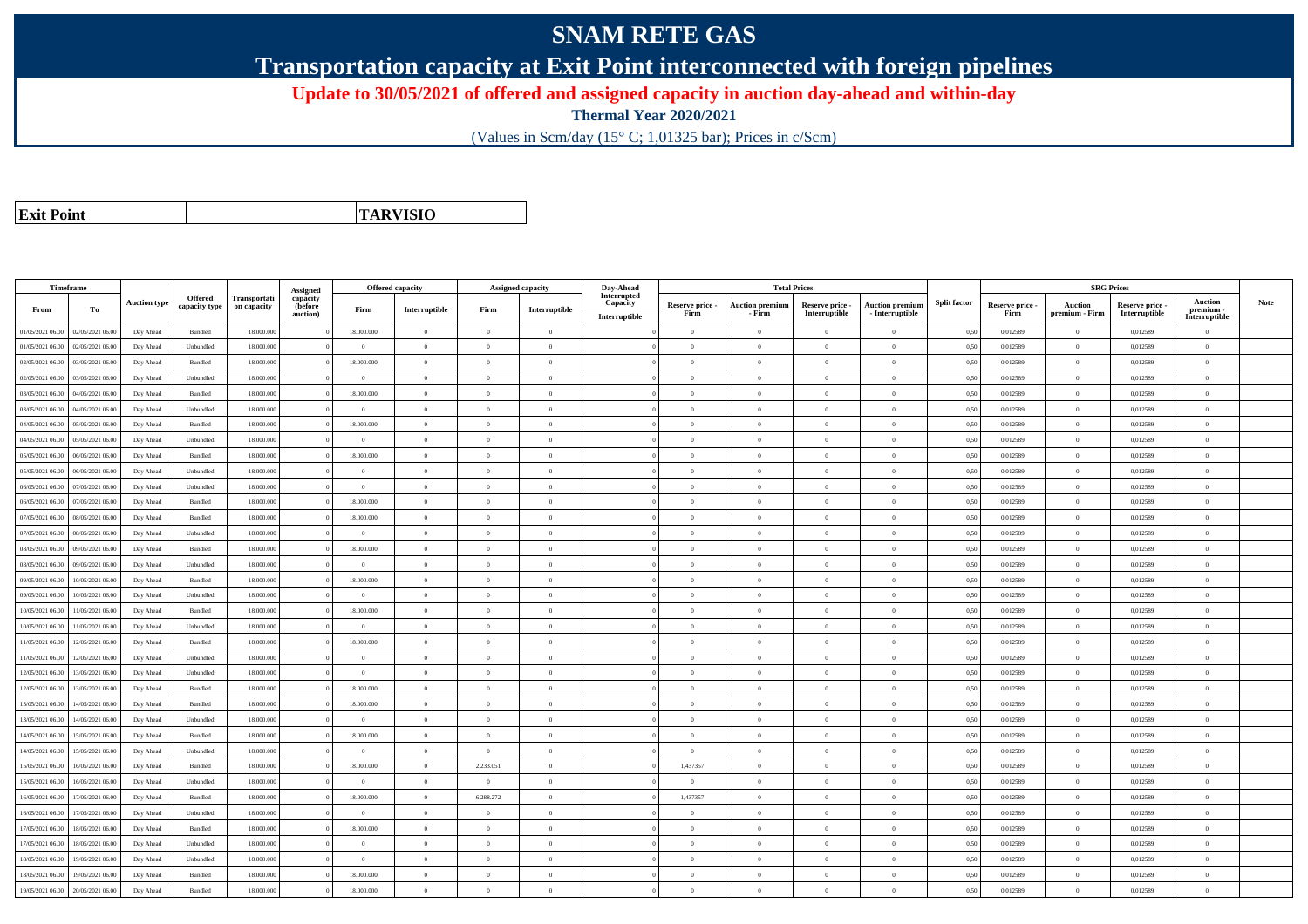| 19/05/2021 06:00 20/05/2021 06:00    | Day Ahead  | Unbundled | 18.000.000 | $\overline{0}$ | $\overline{0}$ | $\overline{0}$ | $\Omega$       | $\Omega$       | $\theta$       | $\Omega$       | $\overline{0}$ | 0,50 | 0,012589 | $\theta$       | 0,012589       | $\overline{0}$ |  |
|--------------------------------------|------------|-----------|------------|----------------|----------------|----------------|----------------|----------------|----------------|----------------|----------------|------|----------|----------------|----------------|----------------|--|
| 20/05/2021 06:00<br>21/05/2021 06:00 | Day Ahead  | Bundled   | 18.000.000 | 18.000.000     | $\overline{0}$ | 2.233          | $\overline{0}$ | 1,437357       | $\theta$       | $\overline{0}$ | $\bf{0}$       | 0,50 | 0,012589 | $\theta$       | 0,012589       | $\overline{0}$ |  |
| 20/05/2021 06:00<br>21/05/2021 06:00 | Day Ahead  | Unbundled | 18.000.000 | $\overline{0}$ | $\overline{0}$ | $\bf{0}$       | $\overline{0}$ | $\overline{0}$ | $\bf{0}$       | $\overline{0}$ | $\bf{0}$       | 0,50 | 0,012589 | $\overline{0}$ | 0,012589       | $\overline{0}$ |  |
| 21/05/2021 06:00<br>22/05/2021 06:00 | Day Ahead  | Bundled   | 18.000.000 | 18.000.000     | $\overline{0}$ | $\overline{0}$ | $\overline{0}$ | $\overline{0}$ | $\overline{0}$ | $\overline{0}$ | $\overline{0}$ | 0.50 | 0.012589 | $\overline{0}$ | 0.012589       | $\overline{0}$ |  |
| 21/05/2021 06:00<br>22/05/2021 06:00 | Day Ahead  | Unbundled | 18.000.000 | $\overline{0}$ | $\overline{0}$ | $\overline{0}$ | $\overline{0}$ | $\overline{0}$ | $\theta$       | $\overline{0}$ | $\bf{0}$       | 0,50 | 0,012589 | $\theta$       | 0,012589       | $\overline{0}$ |  |
|                                      |            |           |            |                |                | $\bf{0}$       |                |                |                |                |                |      |          |                |                | $\bf{0}$       |  |
| 22/05/2021 06:00<br>23/05/2021 06:00 | Day Ahead  | Bundled   | 18.000.000 | 18.000.000     | $\overline{0}$ |                | $\overline{0}$ | $\overline{0}$ | $\overline{0}$ | $\overline{0}$ | $\bf{0}$       | 0,50 | 0,012589 | $\overline{0}$ | 0,012589       |                |  |
| 22/05/2021 06:00<br>23/05/2021 06:00 | Day Ahead  | Unbundled | 18.000.000 | $\bf{0}$       | $\overline{0}$ | $\overline{0}$ | $\overline{0}$ | $\overline{0}$ | $\overline{0}$ | $\overline{0}$ | $\overline{0}$ | 0.5( | 0,012589 | $\overline{0}$ | 0.012589       | $\overline{0}$ |  |
| 23/05/2021 06:00<br>24/05/2021 06:00 | Day Ahead  | Bundled   | 18.000.000 | 18.000.000     | $\overline{0}$ | $\overline{0}$ | $\overline{0}$ | $\overline{0}$ | $\theta$       | $\overline{0}$ | $\bf{0}$       | 0,50 | 0,012589 | $\theta$       | 0,012589       | $\overline{0}$ |  |
| 23/05/2021 06:00<br>24/05/2021 06.00 | Day Ahead  | Unbundled | 18.000.000 | $\overline{0}$ | $\overline{0}$ | $\bf{0}$       | $\overline{0}$ | $\overline{0}$ | $\overline{0}$ | $\overline{0}$ | $\bf{0}$       | 0,50 | 0,012589 | $\overline{0}$ | 0,012589       | $\overline{0}$ |  |
| 25/05/2021 06:00<br>26/05/2021 06:00 | Day Ahead  | Unbundled | 18.000.000 | $\bf{0}$       | $\overline{0}$ | $\overline{0}$ | $\overline{0}$ | $\overline{0}$ | $\overline{0}$ | $\overline{0}$ | $\overline{0}$ | 0.5( | 0,012589 | $\overline{0}$ | 0,012589       | $\overline{0}$ |  |
| 25/05/2021 06:00<br>26/05/2021 06:00 | Day Ahead  | Bundled   | 18.000.000 | 18.000.000     | $\overline{0}$ | $\overline{0}$ | $\overline{0}$ | $\overline{0}$ | $\theta$       | $\overline{0}$ | $\bf{0}$       | 0,50 | 0,012589 | $\theta$       | 0,012589       | $\overline{0}$ |  |
| 26/05/2021 06:00<br>27/05/2021 06:00 | Day Ahead  | Bundled   | 18.000.000 | 18.000.000     | $\overline{0}$ | $\bf{0}$       | $\overline{0}$ | $\overline{0}$ | $\bf{0}$       | $\overline{0}$ | $\bf{0}$       | 0,50 | 0,012589 | $\overline{0}$ | 0,012589       | $\overline{0}$ |  |
| 26/05/2021 06:00<br>27/05/2021 06:00 | Day Ahead  | Unbundled | 18.000.000 | $\overline{0}$ | $\overline{0}$ | $\overline{0}$ | $\overline{0}$ | $\overline{0}$ | $\overline{0}$ | $\overline{0}$ | $\overline{0}$ | 0.5( | 0.012589 | $\overline{0}$ | 0.012589       | $\overline{0}$ |  |
| 27/05/2021 06:00<br>28/05/2021 06:00 | Day Ahead  | Bundled   | 18.000.000 | 18.000.000     | $\overline{0}$ | $\theta$       | $\overline{0}$ | $\overline{0}$ | $\theta$       | $\overline{0}$ | $\bf{0}$       | 0,50 | 0,012589 | $\,$ 0 $\,$    | 0,012589       | $\overline{0}$ |  |
| 27/05/2021 06:00<br>28/05/2021 06:00 | Day Ahead  | Unbundled | 18.000.000 | $\bf{0}$       | $\overline{0}$ | $\bf{0}$       | $\overline{0}$ | $\overline{0}$ | $\overline{0}$ | $\overline{0}$ | $\bf{0}$       | 0,50 | 0,012589 | $\overline{0}$ | 0,012589       | $\bf{0}$       |  |
| 28/05/2021 06:00<br>29/05/2021 06:00 | Day Ahead  | Bundled   | 18.000.000 | 18.000.000     | $\overline{0}$ | $\overline{0}$ | $\overline{0}$ | $\overline{0}$ | $\overline{0}$ | $\overline{0}$ | $\overline{0}$ | 0.5( | 0,012589 | $\overline{0}$ | 0,012589       | $\overline{0}$ |  |
| 28/05/2021 06:00<br>29/05/2021 06:00 | Day Ahead  | Unbundled | 18.000.000 | $\overline{0}$ | $\overline{0}$ | $\overline{0}$ | $\overline{0}$ | $\overline{0}$ | $\theta$       | $\overline{0}$ | $\bf{0}$       | 0,50 | 0,012589 | $\theta$       | 0,012589       | $\overline{0}$ |  |
|                                      |            |           |            |                |                |                |                |                |                |                |                |      |          |                |                |                |  |
| 29/05/2021 06:00<br>30/05/2021 06:00 | Day Ahead  | Bundled   | 18.000.000 | 18.000.000     | $\overline{0}$ | $\bf{0}$       | $\overline{0}$ | $\overline{0}$ | $\overline{0}$ | $\overline{0}$ | $\bf{0}$       | 0,50 | 0,012589 | $\overline{0}$ | 0,012589       | $\overline{0}$ |  |
| 29/05/2021 06:00<br>30/05/2021 06:00 | Day Ahead  | Unbundled | 18.000.000 | $\bf{0}$       | $\overline{0}$ | $\overline{0}$ | $\overline{0}$ | $\overline{0}$ | $\overline{0}$ | $\overline{0}$ | $\overline{0}$ | 0.5( | 0,012589 | $\overline{0}$ | 0.012589       | $\overline{0}$ |  |
| 30/05/2021 06:00<br>31/05/2021 06:00 | Day Ahead  | Bundled   | 18.000.000 | 18.000.000     | $\bf{0}$       | $\overline{0}$ | $\overline{0}$ | $\overline{0}$ | $\theta$       | $\overline{0}$ | $\bf{0}$       | 0,50 | 0,012589 | $\,$ 0 $\,$    | 0,012589       | $\overline{0}$ |  |
| 30/05/2021 06:00<br>31/05/2021 06.00 | Day Ahead  | Unbundled | 18.000.000 | $\overline{0}$ | $\overline{0}$ | $\bf{0}$       | $\overline{0}$ | $\overline{0}$ | $\bf{0}$       | $\overline{0}$ | $\bf{0}$       | 0,50 | 0,012589 | $\overline{0}$ | 0,012589       | $\overline{0}$ |  |
| 31/05/2021 06:00<br>01/06/2021 06:00 | Day Ahead  | Unbundled | 18.000.000 | $\overline{0}$ | $\overline{0}$ | $\overline{0}$ | $\overline{0}$ | $\overline{0}$ | $\overline{0}$ | $\overline{0}$ | $\overline{0}$ | 0.50 | 0.012589 | $\overline{0}$ | 0.012589       | $\overline{0}$ |  |
| 31/05/2021 06:00<br>01/06/2021 06:00 | Day Ahead  | Bundled   | 18.000.000 | 18.000.000     | $\overline{0}$ | $\theta$       | $\overline{0}$ | $\overline{0}$ | $\theta$       | $\overline{0}$ | $\bf{0}$       | 0,50 | 0,012589 | $\theta$       | 0,012589       | $\overline{0}$ |  |
| 01/05/2021 06:00<br>02/05/2021 06:00 | Within Day | Bundled   | 18.000.000 | 17.999.999     | $\overline{0}$ | $\bf{0}$       | $\overline{0}$ | $\overline{0}$ | $\overline{0}$ | $\overline{0}$ | $\bf{0}$       | 0,50 | 1,258857 | $\overline{0}$ | $\overline{0}$ | $\bf{0}$       |  |
| 01/05/2021 07:00<br>02/05/2021 06:00 | Within Dav | Bundled   | 18.000.000 | 17.249.999     | $\overline{0}$ | $\overline{0}$ | $\overline{0}$ | $\overline{0}$ | $\overline{0}$ | $\overline{0}$ | $\overline{0}$ | 0.5( | 1.258856 | $\overline{0}$ | $\overline{0}$ | $\overline{0}$ |  |
| 01/05/2021 08:00<br>02/05/2021 06:00 | Within Day | Bundled   | 18.000.000 | 16.499.999     | $\overline{0}$ | $\overline{0}$ | $\overline{0}$ | $\overline{0}$ | $\theta$       | $\overline{0}$ | $\bf{0}$       | 0,50 | 1,258856 | $\theta$       | $\theta$       | $\overline{0}$ |  |
| 01/05/2021 09:00<br>02/05/2021 06:00 | Within Day | Bundled   | 18.000.000 | 15.749.999     | $\overline{0}$ | $\bf{0}$       | $\overline{0}$ | $\overline{0}$ | $\overline{0}$ | $\bf{0}$       | $\bf{0}$       | 0,50 | 1,258857 | $\bf{0}$       | $\bf{0}$       | $\overline{0}$ |  |
| 01/05/2021 10:00<br>02/05/2021 06:00 | Within Day | Bundled   | 18.000.000 | 14.999.999     | $\overline{0}$ | $\overline{0}$ | $\overline{0}$ | $\overline{0}$ | $\overline{0}$ | $\overline{0}$ | $\overline{0}$ | 0.5( | 1,258857 | $\theta$       | $\theta$       | $\overline{0}$ |  |
| 01/05/2021 11:00<br>02/05/2021 06:00 | Within Day | Bundled   | 18.000.000 | 14.249.999     | $\bf{0}$       | $\overline{0}$ | $\overline{0}$ | $\overline{0}$ | $\theta$       | $\overline{0}$ | $\bf{0}$       | 0,50 | 1,258857 | $\theta$       | $\theta$       | $\overline{0}$ |  |
| 01/05/2021 12:00<br>02/05/2021 06:00 | Within Day | Bundled   | 18.000.000 | 13.499.999     | $\overline{0}$ | $\bf{0}$       | $\overline{0}$ | $\overline{0}$ | $\bf{0}$       | $\overline{0}$ | $\bf{0}$       | 0,50 | 1,258856 | $\bf{0}$       | $\overline{0}$ | $\bf{0}$       |  |
|                                      |            |           |            |                |                |                |                |                |                |                |                |      |          |                |                | $\theta$       |  |
| 01/05/2021 13:00<br>02/05/2021 06.00 | Within Day | Bundled   | 18,000,000 | 12.749.999     | $\overline{0}$ | $\overline{0}$ | $\Omega$       | $\Omega$       | $\Omega$       | $\Omega$       | $\overline{0}$ | 0.50 | 1,258856 | $\bf{0}$       | $\overline{0}$ |                |  |
| 01/05/2021 14:00<br>02/05/2021 06:00 | Within Day | Bundled   | 18.000.000 | 11.999.999     | $\bf{0}$       | $\overline{0}$ | $\overline{0}$ | $\overline{0}$ | $\theta$       | $\overline{0}$ | $\bf{0}$       | 0,50 | 1,258857 | $\theta$       | $\theta$       | $\overline{0}$ |  |
| 01/05/2021 15:00<br>02/05/2021 06:00 | Within Day | Bundled   | 18.000.000 | 11.249.999     | $\overline{0}$ | $\bf{0}$       | $\overline{0}$ | $\overline{0}$ | $\overline{0}$ | $\overline{0}$ | $\bf{0}$       | 0,50 | 1,258857 | $\overline{0}$ | $\overline{0}$ | $\bf{0}$       |  |
| 01/05/2021 16:00<br>02/05/2021 06.00 | Within Day | Bundled   | 18,000,000 | 10.499.999     | $\overline{0}$ | $\overline{0}$ | $\Omega$       | $\Omega$       | $\overline{0}$ | $\Omega$       | $\overline{0}$ | 0.50 | 1,258856 | $\overline{0}$ | $\Omega$       | $\theta$       |  |
| 01/05/2021 17:00<br>02/05/2021 06:00 | Within Day | Bundled   | 18.000.000 | 9.749.999      | $\bf{0}$       | $\overline{0}$ | $\overline{0}$ | $\overline{0}$ | $\theta$       | $\overline{0}$ | $\bf{0}$       | 0,50 | 1,258856 | $\theta$       | $\theta$       | $\overline{0}$ |  |
| 01/05/2021 18:00<br>02/05/2021 06:00 | Within Day | Bundled   | 18.000.000 | 8.999.999      | $\overline{0}$ | $\bf{0}$       | $\overline{0}$ | $\overline{0}$ | $\overline{0}$ | $\bf{0}$       | $\bf{0}$       | 0,50 | 1,258857 | $\bf{0}$       | $\overline{0}$ | $\bf{0}$       |  |
| 01/05/2021 19:00<br>02/05/2021 06.00 | Within Day | Bundled   | 18,000,000 | 8.249.999      | $\overline{0}$ | $\overline{0}$ | $\Omega$       | $\Omega$       | $\Omega$       | $\Omega$       | $\overline{0}$ | 0.50 | 1,258857 | $\theta$       | $\Omega$       | $\theta$       |  |
| 01/05/2021 20:00<br>02/05/2021 06:00 | Within Day | Bundled   | 18.000.000 | 7.499.999      | $\bf{0}$       | $\overline{0}$ | $\overline{0}$ | $\overline{0}$ | $\theta$       | $\overline{0}$ | $\bf{0}$       | 0,50 | 1,258857 | $\theta$       | $\theta$       | $\overline{0}$ |  |
| 01/05/2021 21:00<br>02/05/2021 06:00 | Within Day | Bundled   | 18.000.000 | 6.749.999      | $\overline{0}$ | $\bf{0}$       | $\overline{0}$ | $\overline{0}$ | $\overline{0}$ | $\overline{0}$ | $\bf{0}$       | 0,50 | 1,258856 | $\bf{0}$       | $\overline{0}$ | $\bf{0}$       |  |
| 01/05/2021 22:00<br>02/05/2021 06.00 | Within Day | Bundled   | 18,000,000 | 5.999.999      | $\overline{0}$ | $\overline{0}$ | $\Omega$       | $\Omega$       | $\theta$       | $\Omega$       | $\overline{0}$ | 0.50 | 1,258856 | $\bf{0}$       | $\overline{0}$ | $\theta$       |  |
| 01/05/2021 23:00<br>02/05/2021 06:00 | Within Day | Bundled   | 18.000.000 | 5.249.999      | $\bf{0}$       | $\overline{0}$ | $\overline{0}$ | $\overline{0}$ | $\theta$       | $\overline{0}$ | $\bf{0}$       | 0,50 | 1,258857 | $\theta$       | $\theta$       | $\overline{0}$ |  |
| 02/05/2021 00:00<br>02/05/2021 06:00 | Within Day | Bundled   | 18.000.000 | 4.499.999      | $\overline{0}$ | $\bf{0}$       | $\overline{0}$ | $\overline{0}$ | $\overline{0}$ | $\overline{0}$ | $\bf{0}$       | 0,50 | 1,258857 | $\overline{0}$ | $\overline{0}$ | $\bf{0}$       |  |
| 02/05/2021 01:00<br>02/05/2021 06.00 | Within Day | Bundled   | 18,000,000 | 3.749.999      | $\Omega$       | $\Omega$       | $\Omega$       | $\Omega$       | $\Omega$       | $\theta$       | $\overline{0}$ | 0.50 | 1.258857 | $\theta$       | $\Omega$       | $\theta$       |  |
| 02/05/2021 02:00<br>02/05/2021 06:00 | Within Day | Bundled   | 18.000.000 | 2.999.999      | $\bf{0}$       | $\bf{0}$       | $\overline{0}$ | $\overline{0}$ | $\overline{0}$ | $\bf{0}$       | $\bf{0}$       | 0,50 | 1,258856 | $\bf{0}$       | $\,$ 0 $\,$    | $\overline{0}$ |  |
| 02/05/2021 03:00 02/05/2021 06:00    |            |           |            |                |                |                |                |                |                |                |                |      |          |                |                |                |  |
|                                      | Within Day | Bundled   | 18.000.000 | 2.249.999      | $\bf{0}$       | $\bf{0}$       |                |                |                |                |                | 0,50 | 1,258855 | $\bf{0}$       | $\bf{0}$       |                |  |
| 02/05/2021 04:00 02/05/2021 06:00    | Within Day | Bundled   | 18,000,000 | 1.499.999      | $\Omega$       | $\overline{0}$ | $\Omega$       | $\theta$       | $\Omega$       | $\theta$       | $\overline{0}$ | 0.50 | 1,258859 | $\theta$       | $\theta$       | $\theta$       |  |
| 02/05/2021 05:00<br>02/05/2021 06:00 | Within Day | Bundled   | 18.000.000 | 749.999        | $\bf{0}$       | $\,$ 0         | $\overline{0}$ | $\overline{0}$ | $\overline{0}$ | $\bf{0}$       | $\bf{0}$       | 0,50 | 1,258859 | $\,$ 0 $\,$    | $\,$ 0 $\,$    | $\overline{0}$ |  |
| 03/05/2021 06:00<br>02/05/2021 06:00 | Within Day | Bundled   | 18.000.000 | 17.999.999     | $\overline{0}$ | $\overline{0}$ | $\overline{0}$ | $\overline{0}$ | $\overline{0}$ | $\overline{0}$ | $\bf{0}$       | 0,50 | 1,258857 | $\overline{0}$ | $\bf{0}$       | $\bf{0}$       |  |
| 02/05/2021 07:00<br>03/05/2021 06:00 | Within Day | Bundled   | 18,000,000 | 17.249.999     | $\overline{0}$ | $\overline{0}$ | $\overline{0}$ | $\overline{0}$ | $\overline{0}$ | $\overline{0}$ | $\bf{0}$       | 0,50 | 1,258856 | $\bf{0}$       | $\theta$       | $\overline{0}$ |  |
| 02/05/2021 08:00<br>03/05/2021 06:00 | Within Day | Bundled   | 18.000.000 | 16.499.999     | $\overline{0}$ | $\overline{0}$ | $\overline{0}$ | $\overline{0}$ | $\overline{0}$ | $\overline{0}$ | $\bf{0}$       | 0,50 | 1,258856 | $\,$ 0 $\,$    | $\,$ 0 $\,$    | $\overline{0}$ |  |
| 02/05/2021 09:00<br>03/05/2021 06:00 | Within Day | Bundled   | 18.000.000 | 15.749.999     | $\overline{0}$ | $\overline{0}$ | $\overline{0}$ | $\overline{0}$ | $\overline{0}$ | $\overline{0}$ | $\bf{0}$       | 0,50 | 1,258857 | $\overline{0}$ | $\overline{0}$ | $\overline{0}$ |  |
| 02/05/2021 11:00<br>03/05/2021 06:00 | Within Day | Bundled   | 18,000,000 | 14.249.999     | $\overline{0}$ | $\overline{0}$ | $\overline{0}$ | $\overline{0}$ | $\overline{0}$ | $\overline{0}$ | $\bf{0}$       | 0.50 | 1,258857 | $\overline{0}$ | $\theta$       | $\overline{0}$ |  |
| 02/05/2021 12:00<br>03/05/2021 06:00 | Within Day | Bundled   | 18.000.000 | 13.499.999     | $\bf{0}$       | $\bf{0}$       | $\overline{0}$ | $\overline{0}$ | $\overline{0}$ | $\overline{0}$ | $\bf{0}$       | 0,50 | 1,258856 | $\,$ 0 $\,$    | $\bf{0}$       | $\overline{0}$ |  |
| 03/05/2021 06:00<br>02/05/2021 13:00 | Within Day | Bundled   | 18.000.000 | 12.749.999     | $\overline{0}$ | $\bf{0}$       | $\overline{0}$ | $\overline{0}$ | $\overline{0}$ | $\overline{0}$ | $\bf{0}$       | 0,50 | 1,258856 | $\overline{0}$ | $\overline{0}$ | $\bf{0}$       |  |
| 02/05/2021 14:00<br>03/05/2021 06:00 | Within Day | Bundled   | 18,000,000 | 11.999.999     | $\overline{0}$ | $\overline{0}$ | $\overline{0}$ | $\overline{0}$ | $\overline{0}$ | $\overline{0}$ | $\bf{0}$       | 0.50 | 1,258857 | $\overline{0}$ | $\theta$       | $\overline{0}$ |  |
| 02/05/2021 15:00<br>03/05/2021 06:00 | Within Day | Bundled   | 18.000.000 | 11.249.999     | $\overline{0}$ | $\bf{0}$       | $\overline{0}$ | $\overline{0}$ | $\overline{0}$ | $\bf{0}$       | $\bf{0}$       | 0,50 | 1,258857 | $\,$ 0 $\,$    | $\,$ 0 $\,$    | $\overline{0}$ |  |
|                                      |            |           |            |                |                |                |                |                |                |                |                |      |          |                |                |                |  |
| 02/05/2021 16:00 03/05/2021 06:00    | Within Day | Bundled   | 18.000.000 | 10.499.999     | $\overline{0}$ | $\bf{0}$       | $\overline{0}$ | $\overline{0}$ | $\bf{0}$       | $\overline{0}$ | $\bf{0}$       | 0,50 | 1,258856 | $\overline{0}$ | $\bf{0}$       | $\overline{0}$ |  |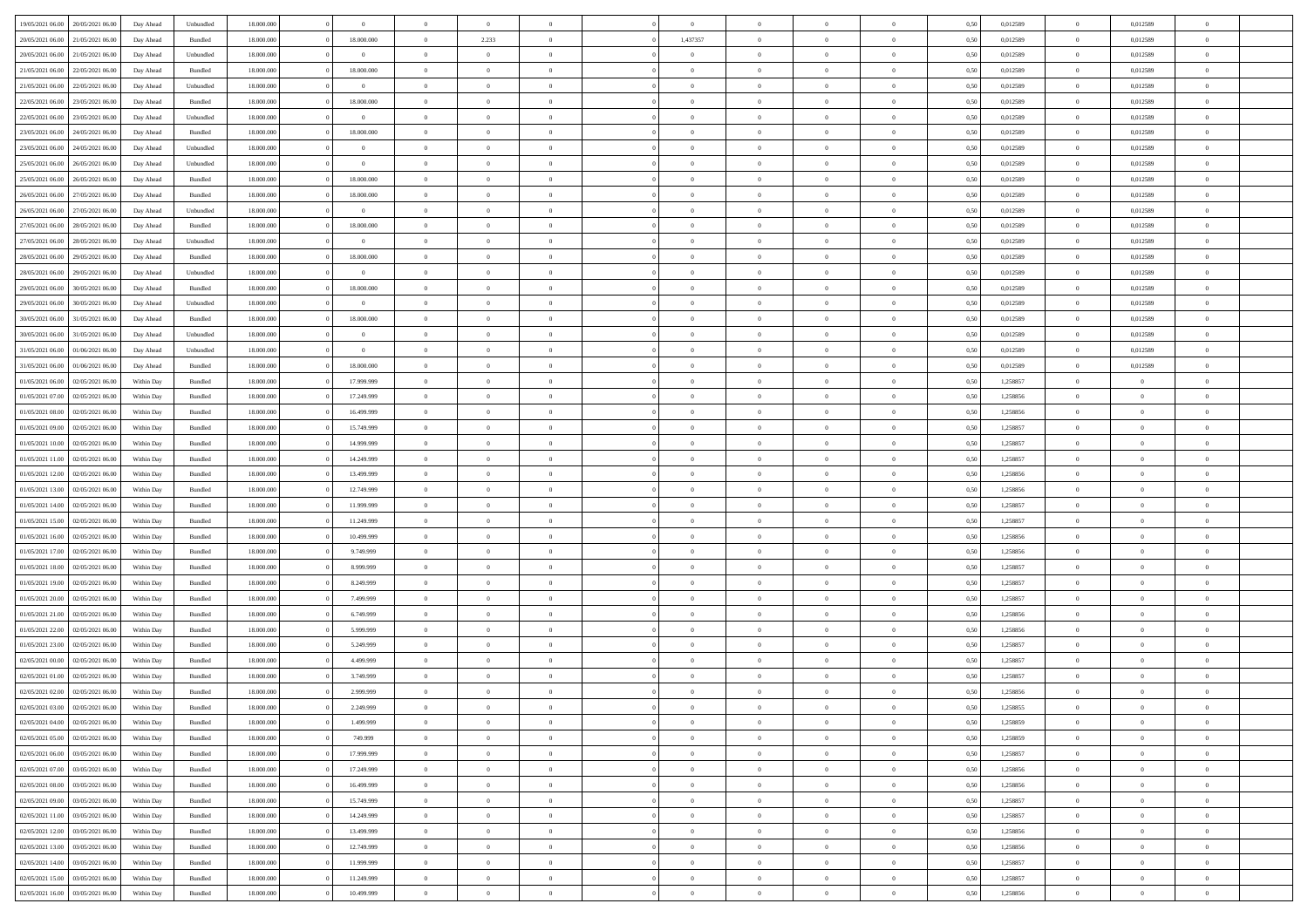|                                   |                  |            |                    |            |            | $\overline{0}$ |                |                |                | $\Omega$       | $\Omega$       | $\theta$       |      |          | $\theta$       |                | $\theta$       |  |
|-----------------------------------|------------------|------------|--------------------|------------|------------|----------------|----------------|----------------|----------------|----------------|----------------|----------------|------|----------|----------------|----------------|----------------|--|
| 02/05/2021 17:00                  | 03/05/2021 06:00 | Within Day | Bundled            | 18.000.000 | 9.749.999  |                | $\theta$       |                | $\Omega$       |                |                |                | 0.50 | 1,258856 |                | $\theta$       |                |  |
| 02/05/2021 18:00                  | 03/05/2021 06:00 | Within Day | Bundled            | 18.000.000 | 8.999.999  | $\overline{0}$ | $\theta$       | $\overline{0}$ | $\overline{0}$ | $\bf{0}$       | $\overline{0}$ | $\overline{0}$ | 0,50 | 1,258857 | $\theta$       | $\theta$       | $\overline{0}$ |  |
| 02/05/2021 19:00                  | 03/05/2021 06:00 | Within Day | Bundled            | 18.000.000 | 8.249.999  | $\overline{0}$ | $\overline{0}$ | $\overline{0}$ | $\bf{0}$       | $\bf{0}$       | $\bf{0}$       | $\bf{0}$       | 0,50 | 1,258857 | $\overline{0}$ | $\overline{0}$ | $\overline{0}$ |  |
| 02/05/2021 20:00                  | 03/05/2021 06:00 | Within Dav | Bundled            | 18.000.000 | 7.499.999  | $\overline{0}$ | $\overline{0}$ | $\overline{0}$ | $\overline{0}$ | $\bf{0}$       | $\overline{0}$ | $\overline{0}$ | 0.50 | 1.258857 | $\theta$       | $\theta$       | $\overline{0}$ |  |
|                                   |                  |            |                    |            |            |                |                |                |                |                |                |                |      |          |                |                |                |  |
| 02/05/2021 21:00                  | 03/05/2021 06:00 | Within Day | Bundled            | 18.000.000 | 6.749.999  | $\overline{0}$ | $\theta$       | $\overline{0}$ | $\overline{0}$ | $\bf{0}$       | $\overline{0}$ | $\bf{0}$       | 0,50 | 1,258856 | $\theta$       | $\theta$       | $\overline{0}$ |  |
| 02/05/2021 22.00                  | 03/05/2021 06:00 | Within Day | Bundled            | 18.000.000 | 5.999.999  | $\overline{0}$ | $\bf{0}$       | $\overline{0}$ | $\bf{0}$       | $\overline{0}$ | $\overline{0}$ | $\mathbf{0}$   | 0,50 | 1,258856 | $\overline{0}$ | $\overline{0}$ | $\bf{0}$       |  |
| 02/05/2021 23:00                  | 03/05/2021 06:00 | Within Dav | Bundled            | 18.000.000 | 5.249.999  | $\overline{0}$ | $\overline{0}$ | $\overline{0}$ | $\overline{0}$ | $\overline{0}$ | $\overline{0}$ | $\overline{0}$ | 0.50 | 1,258857 | $\theta$       | $\overline{0}$ | $\overline{0}$ |  |
| 03/05/2021 00:00                  | 03/05/2021 06:00 | Within Day | Bundled            | 18.000.000 | 4.499.999  | $\overline{0}$ | $\theta$       | $\overline{0}$ | $\overline{0}$ | $\bf{0}$       | $\overline{0}$ | $\bf{0}$       | 0,50 | 1,258857 | $\theta$       | $\theta$       | $\overline{0}$ |  |
|                                   |                  |            |                    |            |            |                |                |                |                |                |                |                |      |          |                |                |                |  |
| 03/05/2021 01:00                  | 03/05/2021 06:00 | Within Day | Bundled            | 18.000.000 | 3.749.999  | $\overline{0}$ | $\overline{0}$ | $\overline{0}$ | $\bf{0}$       | $\bf{0}$       | $\bf{0}$       | $\bf{0}$       | 0,50 | 1,258857 | $\,0\,$        | $\overline{0}$ | $\overline{0}$ |  |
| 03/05/2021 02:00                  | 03/05/2021 06:00 | Within Dav | Bundled            | 18.000.000 | 2.999.999  | $\overline{0}$ | $\overline{0}$ | $\overline{0}$ | $\overline{0}$ | $\overline{0}$ | $\overline{0}$ | $\overline{0}$ | 0.50 | 1,258856 | $\theta$       | $\overline{0}$ | $\overline{0}$ |  |
| 03/05/2021 03:00                  | 03/05/2021 06:00 | Within Day | Bundled            | 18.000.000 | 2.249.999  | $\overline{0}$ | $\theta$       | $\overline{0}$ | $\overline{0}$ | $\bf{0}$       | $\overline{0}$ | $\bf{0}$       | 0,50 | 1,258855 | $\theta$       | $\theta$       | $\overline{0}$ |  |
| 03/05/2021 04:00                  | 03/05/2021 06:00 | Within Day | Bundled            | 18.000.000 | 1.499.999  | $\overline{0}$ | $\overline{0}$ | $\overline{0}$ | $\bf{0}$       | $\bf{0}$       | $\bf{0}$       | $\bf{0}$       | 0,50 | 1,258859 | $\overline{0}$ | $\overline{0}$ | $\overline{0}$ |  |
| 03/05/2021 05:00                  | 03/05/2021 06:00 | Within Day | Bundled            | 18.000.000 | 749,999    | $\overline{0}$ | $\overline{0}$ | $\overline{0}$ | $\overline{0}$ | $\bf{0}$       | $\overline{0}$ | $\overline{0}$ | 0.50 | 1.258859 | $\theta$       | $\theta$       | $\overline{0}$ |  |
|                                   |                  |            |                    |            |            |                |                |                |                |                |                |                |      |          |                |                |                |  |
| 03/05/2021 06:00                  | 04/05/2021 06.00 | Within Day | Bundled            | 18.000.000 | 17.999.999 | $\overline{0}$ | $\theta$       | $\overline{0}$ | $\overline{0}$ | $\bf{0}$       | $\overline{0}$ | $\overline{0}$ | 0,50 | 1,258857 | $\theta$       | $\theta$       | $\overline{0}$ |  |
| 03/05/2021 07:00                  | 04/05/2021 06.00 | Within Day | Bundled            | 18.000.000 | 17.249.999 | $\overline{0}$ | $\bf{0}$       | $\overline{0}$ | $\bf{0}$       | $\overline{0}$ | $\overline{0}$ | $\mathbf{0}$   | 0,50 | 1,258856 | $\overline{0}$ | $\overline{0}$ | $\bf{0}$       |  |
| 03/05/2021 08:00                  | 04/05/2021 06:00 | Within Dav | Bundled            | 18.000.000 | 16.499.999 | $\overline{0}$ | $\overline{0}$ | $\overline{0}$ | $\overline{0}$ | $\overline{0}$ | $\overline{0}$ | $\overline{0}$ | 0.50 | 1.258856 | $\theta$       | $\overline{0}$ | $\overline{0}$ |  |
| 03/05/2021 09:00                  | 04/05/2021 06.00 | Within Day | Bundled            | 18.000.000 | 15.749.999 | $\overline{0}$ | $\theta$       | $\overline{0}$ | $\overline{0}$ | $\bf{0}$       | $\overline{0}$ | $\bf{0}$       | 0,50 | 1,258857 | $\theta$       | $\theta$       | $\overline{0}$ |  |
| 03/05/2021 10:00                  | 04/05/2021 06.00 | Within Day | Bundled            | 18.000.000 | 14.999.999 | $\overline{0}$ | $\overline{0}$ | $\overline{0}$ | $\bf{0}$       | $\bf{0}$       | $\bf{0}$       | $\bf{0}$       | 0,50 | 1,258857 | $\,0\,$        | $\overline{0}$ | $\overline{0}$ |  |
|                                   |                  |            |                    |            |            |                |                |                |                |                |                |                |      |          |                |                |                |  |
| 03/05/2021 11:00                  | 04/05/2021 06:00 | Within Dav | Bundled            | 18.000.000 | 14.249.999 | $\overline{0}$ | $\overline{0}$ | $\overline{0}$ | $\overline{0}$ | $\overline{0}$ | $\overline{0}$ | $\overline{0}$ | 0.50 | 1,258857 | $\theta$       | $\overline{0}$ | $\overline{0}$ |  |
| 03/05/2021 12:00                  | 04/05/2021 06.00 | Within Day | Bundled            | 18.000.000 | 13.499.999 | $\overline{0}$ | $\theta$       | $\overline{0}$ | $\overline{0}$ | $\bf{0}$       | $\overline{0}$ | $\bf{0}$       | 0,50 | 1,258856 | $\theta$       | $\theta$       | $\overline{0}$ |  |
| 03/05/2021 13:00                  | 04/05/2021 06.00 | Within Day | Bundled            | 18.000.000 | 12.749.999 | $\overline{0}$ | $\overline{0}$ | $\overline{0}$ | $\bf{0}$       | $\bf{0}$       | $\bf{0}$       | $\bf{0}$       | 0,50 | 1,258856 | $\,0\,$        | $\overline{0}$ | $\overline{0}$ |  |
| 03/05/2021 14:00                  | 04/05/2021 06:00 | Within Day | Bundled            | 18.000.000 | 11.999.999 | $\overline{0}$ | $\overline{0}$ | $\overline{0}$ | $\overline{0}$ | $\bf{0}$       | $\overline{0}$ | $\overline{0}$ | 0.50 | 1.258857 | $\theta$       | $\theta$       | $\overline{0}$ |  |
|                                   |                  |            |                    |            |            |                |                |                |                |                |                |                |      |          |                |                |                |  |
| 03/05/2021 15:00                  | 04/05/2021 06.00 | Within Day | Bundled            | 18.000.000 | 11.249.999 | $\overline{0}$ | $\theta$       | $\overline{0}$ | $\overline{0}$ | $\bf{0}$       | $\overline{0}$ | $\bf{0}$       | 0,50 | 1,258857 | $\theta$       | $\overline{0}$ | $\overline{0}$ |  |
| 03/05/2021 16:00                  | 04/05/2021 06.00 | Within Day | Bundled            | 18.000.000 | 10.499.999 | $\overline{0}$ | $\bf{0}$       | $\overline{0}$ | $\bf{0}$       | $\overline{0}$ | $\overline{0}$ | $\mathbf{0}$   | 0,50 | 1,258856 | $\bf{0}$       | $\overline{0}$ | $\bf{0}$       |  |
| 03/05/2021 17:00                  | 04/05/2021 06:00 | Within Dav | Bundled            | 18.000.000 | 9.749.999  | $\overline{0}$ | $\overline{0}$ | $\overline{0}$ | $\overline{0}$ | $\overline{0}$ | $\overline{0}$ | $\overline{0}$ | 0.50 | 1,258856 | $\theta$       | $\theta$       | $\overline{0}$ |  |
| 03/05/2021 18:00                  | 04/05/2021 06.00 | Within Day | Bundled            | 18.000.000 | 8.999.999  | $\overline{0}$ | $\theta$       | $\overline{0}$ | $\overline{0}$ | $\bf{0}$       | $\overline{0}$ | $\bf{0}$       | 0,50 | 1,258857 | $\theta$       | $\theta$       | $\overline{0}$ |  |
| 03/05/2021 19:00                  | 04/05/2021 06.00 | Within Day | Bundled            | 18.000.000 | 8.249.999  | $\overline{0}$ | $\overline{0}$ | $\overline{0}$ | $\bf{0}$       | $\bf{0}$       | $\bf{0}$       | $\bf{0}$       | 0,50 | 1,258857 | $\,0\,$        | $\overline{0}$ | $\overline{0}$ |  |
|                                   |                  |            |                    |            |            |                |                |                |                |                |                |                |      |          |                |                |                |  |
| 03/05/2021 20:00                  | 04/05/2021 06:00 | Within Day | Bundled            | 18.000.000 | 7.499.999  | $\overline{0}$ | $\overline{0}$ | $\overline{0}$ | $\overline{0}$ | $\overline{0}$ | $\overline{0}$ | $\overline{0}$ | 0.50 | 1,258857 | $\theta$       | $\overline{0}$ | $\overline{0}$ |  |
| 03/05/2021 21:00                  | 04/05/2021 06.00 | Within Day | Bundled            | 18.000.000 | 6.749.999  | $\overline{0}$ | $\theta$       | $\overline{0}$ | $\overline{0}$ | $\bf{0}$       | $\overline{0}$ | $\bf{0}$       | 0,50 | 1,258856 | $\,$ 0 $\,$    | $\theta$       | $\overline{0}$ |  |
| 03/05/2021 22.00                  | 04/05/2021 06.00 | Within Day | Bundled            | 18.000.000 | 5.999.999  | $\overline{0}$ | $\overline{0}$ | $\overline{0}$ | $\bf{0}$       | $\bf{0}$       | $\bf{0}$       | $\bf{0}$       | 0,50 | 1,258856 | $\bf{0}$       | $\overline{0}$ | $\overline{0}$ |  |
| 03/05/2021 23:00                  | 04/05/2021 06.00 | Within Day | Bundled            | 18.000.000 | 5.249.999  | $\overline{0}$ | $\Omega$       | $\Omega$       | $\Omega$       | $\Omega$       | $\Omega$       | $\overline{0}$ | 0.50 | 1,258857 | $\,0\,$        | $\theta$       | $\theta$       |  |
| 04/05/2021 00:00                  | 04/05/2021 06.00 |            |                    | 18.000.000 | 4.499.999  | $\overline{0}$ | $\theta$       | $\overline{0}$ | $\overline{0}$ | $\bf{0}$       | $\overline{0}$ |                |      | 1,258857 | $\theta$       | $\theta$       | $\overline{0}$ |  |
|                                   |                  | Within Day | Bundled            |            |            |                |                |                |                |                |                | $\bf{0}$       | 0,50 |          |                |                |                |  |
| 04/05/2021 01.00                  | 04/05/2021 06.00 | Within Day | Bundled            | 18.000.000 | 3.749.999  | $\overline{0}$ | $\overline{0}$ | $\overline{0}$ | $\bf{0}$       | $\bf{0}$       | $\overline{0}$ | $\mathbf{0}$   | 0,50 | 1,258857 | $\bf{0}$       | $\overline{0}$ | $\bf{0}$       |  |
| 04/05/2021 02:00                  | 04/05/2021 06:00 | Within Day | Bundled            | 18,000,000 | 2.999.999  | $\overline{0}$ | $\Omega$       | $\Omega$       | $\Omega$       | $\Omega$       | $\Omega$       | $\overline{0}$ | 0.50 | 1,258856 | $\theta$       | $\theta$       | $\theta$       |  |
| 04/05/2021 03:00                  | 04/05/2021 06.00 | Within Day | Bundled            | 18.000.000 | 2.249.999  | $\overline{0}$ | $\theta$       | $\overline{0}$ | $\overline{0}$ | $\bf{0}$       | $\overline{0}$ | $\bf{0}$       | 0,50 | 1,258855 | $\theta$       | $\theta$       | $\overline{0}$ |  |
| 04/05/2021 04:00                  | 04/05/2021 06.00 | Within Day | Bundled            | 18.000.000 | 1.499.999  | $\overline{0}$ | $\overline{0}$ | $\overline{0}$ | $\bf{0}$       | $\bf{0}$       | $\bf{0}$       | $\bf{0}$       | 0,50 | 1,258859 | $\,0\,$        | $\overline{0}$ | $\overline{0}$ |  |
|                                   |                  |            |                    |            |            |                |                |                |                |                |                |                |      |          |                |                |                |  |
| 04/05/2021 05:00                  | 04/05/2021 06:00 | Within Day | Bundled            | 18,000,000 | 749,999    | $\overline{0}$ | $\Omega$       | $\Omega$       | $\Omega$       | $\Omega$       | $\theta$       | $\overline{0}$ | 0.50 | 1,258859 | $\theta$       | $\theta$       | $\theta$       |  |
| 04/05/2021 06:00                  | 05/05/2021 06:00 | Within Day | Bundled            | 18.000.000 | 17.999.999 | $\overline{0}$ | $\theta$       | $\overline{0}$ | $\overline{0}$ | $\bf{0}$       | $\overline{0}$ | $\bf{0}$       | 0,50 | 1,258857 | $\,$ 0 $\,$    | $\overline{0}$ | $\overline{0}$ |  |
| 04/05/2021 07:00                  | 05/05/2021 06:00 | Within Day | Bundled            | 18.000.000 | 17.249.999 | $\overline{0}$ | $\overline{0}$ | $\overline{0}$ | $\bf{0}$       | $\bf{0}$       | $\bf{0}$       | $\bf{0}$       | 0,50 | 1,258856 | $\overline{0}$ | $\overline{0}$ | $\overline{0}$ |  |
| 04/05/2021 08:00                  | 05/05/2021 06:00 | Within Day | Bundled            | 18.000.000 | 16.499.999 | $\overline{0}$ | $\Omega$       | $\Omega$       | $\Omega$       | $\Omega$       | $\overline{0}$ | $\overline{0}$ | 0.50 | 1,258856 | $\,0\,$        | $\theta$       | $\theta$       |  |
| 04/05/2021 09:00                  | 05/05/2021 06:00 | Within Day | Bundled            | 18.000.000 | 15.749.999 | $\overline{0}$ | $\theta$       | $\overline{0}$ | $\overline{0}$ | $\bf{0}$       | $\overline{0}$ | $\bf{0}$       | 0,50 | 1,258857 | $\,$ 0 $\,$    | $\theta$       | $\overline{0}$ |  |
|                                   |                  |            |                    |            |            |                |                |                |                |                |                |                |      |          |                |                |                |  |
| 04/05/2021 10:00                  | 05/05/2021 06:00 | Within Day | Bundled            | 18.000.000 | 14.999.999 | $\overline{0}$ | $\overline{0}$ | $\overline{0}$ | $\overline{0}$ | $\bf{0}$       | $\overline{0}$ | $\mathbf{0}$   | 0,50 | 1,258857 | $\overline{0}$ | $\overline{0}$ | $\bf{0}$       |  |
| 04/05/2021 11:00                  | 05/05/2021 06:00 | Within Day | Bundled            | 18,000,000 | 14.249.999 | $\overline{0}$ | $\Omega$       | $\Omega$       | $\Omega$       | $\Omega$       | $\Omega$       | $\overline{0}$ | 0.50 | 1,258857 | $\theta$       | $\theta$       | $\theta$       |  |
| 04/05/2021 12:00                  | 05/05/2021 06:00 | Within Day | Bundled            | 18.000.000 | 13.499.999 | $\overline{0}$ | $\overline{0}$ | $\overline{0}$ | $\bf{0}$       | $\,$ 0         | $\overline{0}$ | $\bf{0}$       | 0,50 | 1,258856 | $\,0\,$        | $\,$ 0 $\,$    | $\overline{0}$ |  |
| 04/05/2021 13:00 05/05/2021 06:00 |                  | Within Day | $\mathbf B$ undled | 18.000.000 | 12.749.999 | $\bf{0}$       | $\bf{0}$       |                |                | $\bf{0}$       |                |                | 0,50 | 1,258856 | $\bf{0}$       | $\overline{0}$ |                |  |
| 04/05/2021 14:00                  | 05/05/2021 06:00 | Within Day | Bundled            | 18,000,000 | 11.999.999 | $\overline{0}$ | $\overline{0}$ | $\overline{0}$ | $\Omega$       | $\overline{0}$ | $\overline{0}$ | $\overline{0}$ | 0.50 | 1,258857 | $\theta$       | $\theta$       | $\theta$       |  |
|                                   |                  |            |                    |            |            |                |                |                |                |                |                |                |      |          |                |                |                |  |
| 04/05/2021 15:00                  | 05/05/2021 06:00 | Within Day | Bundled            | 18.000.000 | 11.249.999 | $\overline{0}$ | $\,$ 0         | $\overline{0}$ | $\overline{0}$ | $\,$ 0 $\,$    | $\overline{0}$ | $\mathbf{0}$   | 0,50 | 1,258857 | $\,$ 0 $\,$    | $\,$ 0 $\,$    | $\,$ 0         |  |
| 04/05/2021 16:00                  | 05/05/2021 06:00 | Within Day | Bundled            | 18.000.000 | 10.499.999 | $\overline{0}$ | $\overline{0}$ | $\overline{0}$ | $\overline{0}$ | $\overline{0}$ | $\overline{0}$ | $\mathbf{0}$   | 0,50 | 1,258856 | $\overline{0}$ | $\bf{0}$       | $\bf{0}$       |  |
| 04/05/2021 17:00                  | 05/05/2021 06:00 | Within Day | Bundled            | 18,000,000 | 9.749.999  | $\overline{0}$ | $\overline{0}$ | $\overline{0}$ | $\Omega$       | $\overline{0}$ | $\overline{0}$ | $\overline{0}$ | 0,50 | 1,258856 | $\overline{0}$ | $\theta$       | $\overline{0}$ |  |
| 04/05/2021 18:00                  | 05/05/2021 06:00 | Within Day | Bundled            | 18.000.000 | 8.999.999  | $\overline{0}$ | $\,$ 0         | $\overline{0}$ | $\overline{0}$ | $\,$ 0 $\,$    | $\overline{0}$ | $\mathbf{0}$   | 0,50 | 1,258857 | $\,$ 0 $\,$    | $\overline{0}$ | $\overline{0}$ |  |
|                                   |                  |            |                    |            |            |                |                |                |                |                |                |                |      |          |                |                |                |  |
| 04/05/2021 19:00                  | 05/05/2021 06:00 | Within Day | Bundled            | 18.000.000 | 8.249.999  | $\overline{0}$ | $\overline{0}$ | $\overline{0}$ | $\overline{0}$ | $\overline{0}$ | $\overline{0}$ | $\mathbf{0}$   | 0,50 | 1,258857 | $\overline{0}$ | $\overline{0}$ | $\bf{0}$       |  |
| 04/05/2021 20:00                  | 05/05/2021 06:00 | Within Day | Bundled            | 18,000,000 | 7.499.999  | $\overline{0}$ | $\overline{0}$ | $\overline{0}$ | $\Omega$       | $\overline{0}$ | $\overline{0}$ | $\bf{0}$       | 0.50 | 1,258857 | $\overline{0}$ | $\theta$       | $\overline{0}$ |  |
| 04/05/2021 21:00                  | 05/05/2021 06:00 | Within Day | Bundled            | 18.000.000 | 6.749.999  | $\overline{0}$ | $\,$ 0         | $\overline{0}$ | $\overline{0}$ | $\bf{0}$       | $\overline{0}$ | $\bf{0}$       | 0,50 | 1,258856 | $\,$ 0 $\,$    | $\overline{0}$ | $\overline{0}$ |  |
| 04/05/2021 22.00                  | 05/05/2021 06:00 | Within Day | Bundled            | 18.000.000 | 5.999.999  | $\overline{0}$ | $\bf{0}$       | $\overline{0}$ | $\overline{0}$ | $\overline{0}$ | $\overline{0}$ | $\mathbf{0}$   | 0,50 | 1,258856 | $\overline{0}$ | $\overline{0}$ | $\bf{0}$       |  |
| 04/05/2021 23.00                  | 05/05/2021 06:00 | Within Day | Bundled            | 18,000,000 | 5.249.999  | $\overline{0}$ | $\overline{0}$ | $\overline{0}$ | $\Omega$       | $\overline{0}$ | $\overline{0}$ | $\overline{0}$ | 0.50 | 1,258857 | $\overline{0}$ | $\overline{0}$ | $\overline{0}$ |  |
|                                   |                  |            |                    |            |            |                |                |                |                |                |                |                |      |          |                |                |                |  |
| 05/05/2021 00:00                  | 05/05/2021 06:00 | Within Day | Bundled            | 18.000.000 | 4.499.999  | $\overline{0}$ | $\,$ 0 $\,$    | $\overline{0}$ | $\overline{0}$ | $\bf{0}$       | $\bf{0}$       | $\bf{0}$       | 0,50 | 1,258857 | $\,$ 0 $\,$    | $\,$ 0 $\,$    | $\bf{0}$       |  |
| 05/05/2021 01:00                  | 05/05/2021 06:00 | Within Day | Bundled            | 18.000.000 | 3.749.999  | $\overline{0}$ | $\bf{0}$       | $\overline{0}$ | $\bf{0}$       | $\bf{0}$       | $\bf{0}$       | $\bf{0}$       | 0,50 | 1,258857 | $\overline{0}$ | $\overline{0}$ | $\bf{0}$       |  |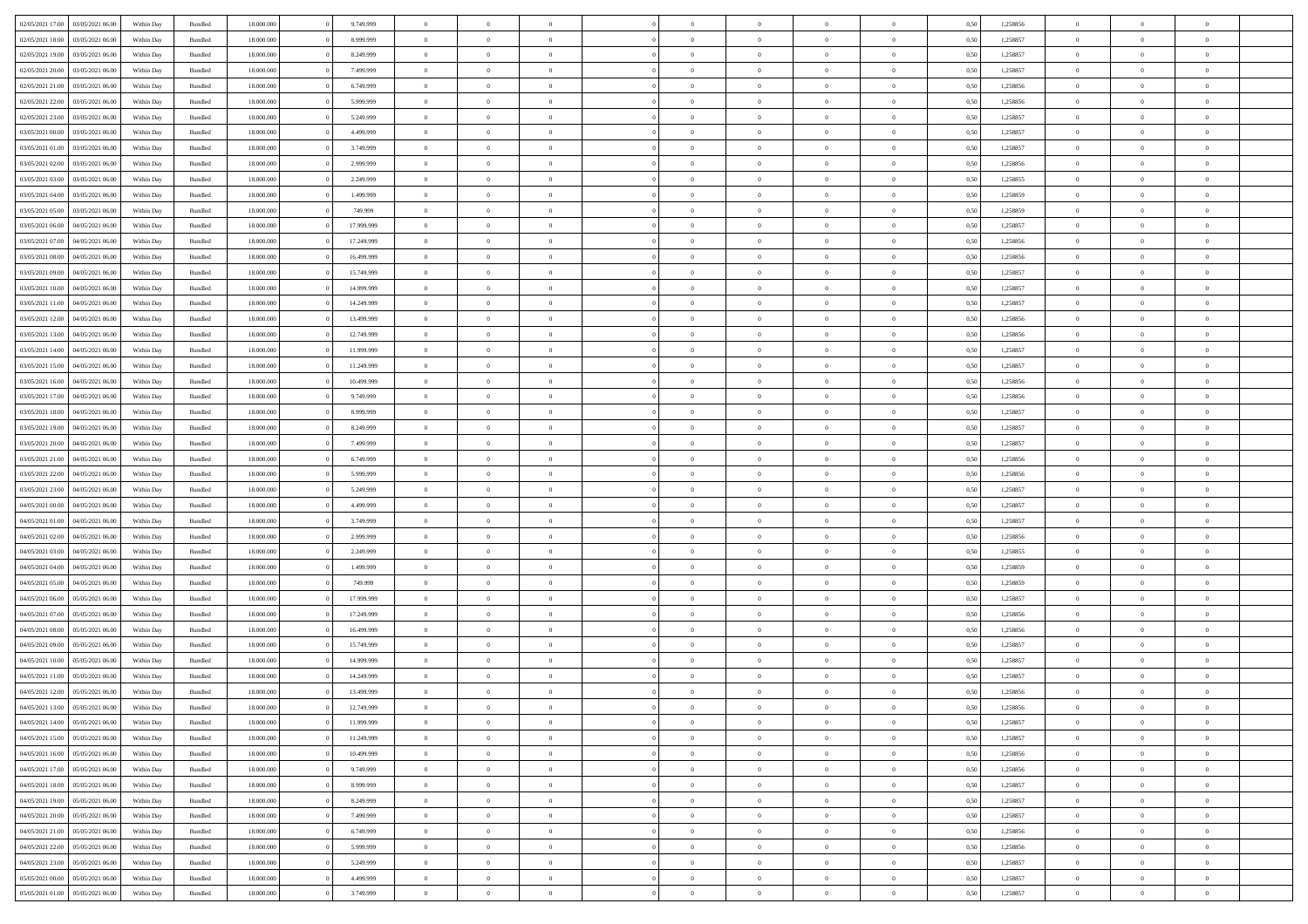| 05/05/2021 02:00                  | 05/05/2021 06:00 | Within Day | Bundled            | 18.000.000 | 2.999.999  | $\overline{0}$ | $\theta$       |                | $\Omega$       | $\Omega$       | $\Omega$       | $\theta$       | 0.50 | 1,258856 | $\theta$       | $\theta$       | $\theta$       |  |
|-----------------------------------|------------------|------------|--------------------|------------|------------|----------------|----------------|----------------|----------------|----------------|----------------|----------------|------|----------|----------------|----------------|----------------|--|
| 05/05/2021 03:00                  | 05/05/2021 06:00 | Within Day | Bundled            | 18.000.000 | 2.249.999  | $\overline{0}$ | $\theta$       | $\overline{0}$ | $\overline{0}$ | $\bf{0}$       | $\overline{0}$ | $\overline{0}$ | 0,50 | 1,258855 | $\theta$       | $\theta$       | $\overline{0}$ |  |
| 05/05/2021 04:00                  | 05/05/2021 06:00 | Within Day | Bundled            | 18.000.000 | 1.499.999  | $\overline{0}$ | $\overline{0}$ | $\overline{0}$ | $\bf{0}$       | $\bf{0}$       | $\bf{0}$       | $\bf{0}$       | 0,50 | 1,258859 | $\overline{0}$ | $\overline{0}$ | $\overline{0}$ |  |
| 05/05/2021 05:00                  | 05/05/2021 06:00 | Within Dav | Bundled            | 18.000.000 | 749,999    | $\overline{0}$ | $\theta$       | $\overline{0}$ | $\overline{0}$ | $\bf{0}$       | $\overline{0}$ | $\overline{0}$ | 0.50 | 1.258859 | $\theta$       | $\theta$       | $\overline{0}$ |  |
| 05/05/2021 06:00                  | 06/05/2021 06:00 | Within Day | Bundled            | 18.000.000 | 17.999.999 | $\overline{0}$ | $\theta$       | $\overline{0}$ | $\overline{0}$ | $\bf{0}$       | $\overline{0}$ | $\bf{0}$       | 0,50 | 1,258857 | $\theta$       | $\theta$       | $\overline{0}$ |  |
|                                   |                  |            |                    |            |            |                |                |                |                |                |                |                |      |          |                |                |                |  |
| 05/05/2021 07:00                  | 06/05/2021 06:00 | Within Day | Bundled            | 18.000.000 | 17.249.999 | $\overline{0}$ | $\bf{0}$       | $\overline{0}$ | $\bf{0}$       | $\overline{0}$ | $\overline{0}$ | $\mathbf{0}$   | 0,50 | 1,258856 | $\overline{0}$ | $\overline{0}$ | $\bf{0}$       |  |
| 05/05/2021 08:00                  | 06/05/2021 06:00 | Within Dav | Bundled            | 18.000.000 | 16.499.999 | $\overline{0}$ | $\overline{0}$ | $\overline{0}$ | $\overline{0}$ | $\bf{0}$       | $\overline{0}$ | $\overline{0}$ | 0.50 | 1,258856 | $\theta$       | $\theta$       | $\overline{0}$ |  |
| 05/05/2021 09:00                  | 06/05/2021 06:00 | Within Day | Bundled            | 18.000.000 | 15.749.999 | $\overline{0}$ | $\theta$       | $\overline{0}$ | $\overline{0}$ | $\bf{0}$       | $\overline{0}$ | $\bf{0}$       | 0,50 | 1,258857 | $\theta$       | $\theta$       | $\overline{0}$ |  |
| 05/05/2021 10:00                  | 06/05/2021 06:00 | Within Day | Bundled            | 18.000.000 | 14.999.999 | $\overline{0}$ | $\overline{0}$ | $\overline{0}$ | $\bf{0}$       | $\bf{0}$       | $\bf{0}$       | $\bf{0}$       | 0,50 | 1,258857 | $\,0\,$        | $\overline{0}$ | $\overline{0}$ |  |
| 05/05/2021 11:00                  | 06/05/2021 06:00 | Within Dav | Bundled            | 18.000.000 | 14.249.999 | $\overline{0}$ | $\overline{0}$ | $\overline{0}$ | $\overline{0}$ | $\overline{0}$ | $\overline{0}$ | $\overline{0}$ | 0.50 | 1,258857 | $\theta$       | $\overline{0}$ | $\overline{0}$ |  |
|                                   |                  |            |                    |            |            |                |                |                |                |                |                |                |      |          |                |                |                |  |
| 05/05/2021 12:00                  | 06/05/2021 06:00 | Within Day | Bundled            | 18.000.000 | 13.499.999 | $\overline{0}$ | $\theta$       | $\overline{0}$ | $\overline{0}$ | $\bf{0}$       | $\overline{0}$ | $\bf{0}$       | 0,50 | 1,258856 | $\theta$       | $\theta$       | $\overline{0}$ |  |
| 05/05/2021 13:00                  | 06/05/2021 06:00 | Within Day | Bundled            | 18.000.000 | 12.749.999 | $\overline{0}$ | $\overline{0}$ | $\overline{0}$ | $\bf{0}$       | $\bf{0}$       | $\bf{0}$       | $\bf{0}$       | 0,50 | 1,258856 | $\bf{0}$       | $\overline{0}$ | $\overline{0}$ |  |
| 05/05/2021 14:00                  | 06/05/2021 06:00 | Within Dav | Bundled            | 18.000.000 | 11.999.999 | $\overline{0}$ | $\theta$       | $\overline{0}$ | $\overline{0}$ | $\bf{0}$       | $\overline{0}$ | $\overline{0}$ | 0.50 | 1.258857 | $\theta$       | $\theta$       | $\overline{0}$ |  |
| 05/05/2021 15:00                  | 06/05/2021 06:00 | Within Day | Bundled            | 18.000.000 | 11.249.999 | $\overline{0}$ | $\theta$       | $\overline{0}$ | $\overline{0}$ | $\bf{0}$       | $\overline{0}$ | $\overline{0}$ | 0,50 | 1,258857 | $\theta$       | $\theta$       | $\overline{0}$ |  |
| 05/05/2021 16:00                  | 06/05/2021 06:00 | Within Day | Bundled            | 18.000.000 | 10.499.999 | $\overline{0}$ | $\overline{0}$ | $\overline{0}$ | $\bf{0}$       | $\overline{0}$ | $\overline{0}$ | $\mathbf{0}$   | 0,50 | 1,258856 | $\overline{0}$ | $\overline{0}$ | $\bf{0}$       |  |
|                                   |                  |            |                    |            |            |                |                |                |                |                |                |                |      |          |                |                |                |  |
| 05/05/2021 17:00                  | 06/05/2021 06:00 | Within Dav | Bundled            | 18.000.000 | 9.749.999  | $\overline{0}$ | $\overline{0}$ | $\overline{0}$ | $\overline{0}$ | $\overline{0}$ | $\overline{0}$ | $\overline{0}$ | 0.50 | 1.258856 | $\theta$       | $\overline{0}$ | $\overline{0}$ |  |
| 05/05/2021 18:00                  | 06/05/2021 06:00 | Within Day | Bundled            | 18.000.000 | 8.999.999  | $\overline{0}$ | $\theta$       | $\overline{0}$ | $\overline{0}$ | $\bf{0}$       | $\overline{0}$ | $\bf{0}$       | 0,50 | 1,258857 | $\theta$       | $\theta$       | $\overline{0}$ |  |
| 05/05/2021 19:00                  | 06/05/2021 06:00 | Within Day | Bundled            | 18.000.000 | 8.249.999  | $\overline{0}$ | $\overline{0}$ | $\overline{0}$ | $\bf{0}$       | $\bf{0}$       | $\bf{0}$       | $\bf{0}$       | 0,50 | 1,258857 | $\,0\,$        | $\overline{0}$ | $\overline{0}$ |  |
| 05/05/2021 20:00                  | 06/05/2021 06:00 | Within Dav | Bundled            | 18.000.000 | 7.499.999  | $\overline{0}$ | $\overline{0}$ | $\overline{0}$ | $\overline{0}$ | $\overline{0}$ | $\overline{0}$ | $\overline{0}$ | 0.50 | 1,258857 | $\theta$       | $\overline{0}$ | $\overline{0}$ |  |
| 05/05/2021 21:00                  | 06/05/2021 06:00 | Within Day | Bundled            | 18.000.000 | 6.749.999  | $\overline{0}$ | $\theta$       | $\overline{0}$ | $\overline{0}$ | $\bf{0}$       | $\overline{0}$ | $\bf{0}$       | 0,50 | 1,258856 | $\theta$       | $\theta$       | $\overline{0}$ |  |
|                                   |                  |            |                    |            |            |                | $\overline{0}$ |                |                | $\bf{0}$       |                |                |      |          | $\,0\,$        | $\overline{0}$ | $\overline{0}$ |  |
| 05/05/2021 22.00                  | 06/05/2021 06:00 | Within Day | Bundled            | 18.000.000 | 5.999.999  | $\overline{0}$ |                | $\overline{0}$ | $\bf{0}$       |                | $\bf{0}$       | $\bf{0}$       | 0,50 | 1,258856 |                |                |                |  |
| 05/05/2021 23:00                  | 06/05/2021 06:00 | Within Day | Bundled            | 18.000.000 | 5.249.999  | $\overline{0}$ | $\overline{0}$ | $\overline{0}$ | $\overline{0}$ | $\bf{0}$       | $\overline{0}$ | $\overline{0}$ | 0.50 | 1.258857 | $\theta$       | $\theta$       | $\overline{0}$ |  |
| 06/05/2021 00:00                  | 06/05/2021 06:00 | Within Day | Bundled            | 18.000.000 | 4.499.999  | $\overline{0}$ | $\theta$       | $\overline{0}$ | $\overline{0}$ | $\bf{0}$       | $\overline{0}$ | $\bf{0}$       | 0,50 | 1,258857 | $\theta$       | $\overline{0}$ | $\overline{0}$ |  |
| 06/05/2021 01:00                  | 06/05/2021 06:00 | Within Day | Bundled            | 18.000.000 | 3.749.999  | $\overline{0}$ | $\bf{0}$       | $\overline{0}$ | $\bf{0}$       | $\overline{0}$ | $\bf{0}$       | $\mathbf{0}$   | 0,50 | 1,258857 | $\overline{0}$ | $\overline{0}$ | $\bf{0}$       |  |
| 06/05/2021 02:00                  | 06/05/2021 06:00 | Within Dav | Bundled            | 18.000.000 | 2.999.999  | $\overline{0}$ | $\overline{0}$ | $\overline{0}$ | $\overline{0}$ | $\overline{0}$ | $\overline{0}$ | $\overline{0}$ | 0.50 | 1.258856 | $\theta$       | $\theta$       | $\overline{0}$ |  |
| 06/05/2021 03:00                  | 06/05/2021 06:00 | Within Day | Bundled            | 18.000.000 | 2.249.999  | $\overline{0}$ | $\theta$       | $\overline{0}$ | $\overline{0}$ | $\bf{0}$       | $\overline{0}$ | $\bf{0}$       | 0,50 | 1,258855 | $\theta$       | $\theta$       | $\overline{0}$ |  |
|                                   |                  |            |                    |            |            |                | $\overline{0}$ |                |                | $\bf{0}$       |                |                |      |          | $\,0\,$        | $\overline{0}$ | $\overline{0}$ |  |
| 06/05/2021 04:00                  | 06/05/2021 06:00 | Within Day | Bundled            | 18.000.000 | 1.499.999  | $\overline{0}$ |                | $\overline{0}$ | $\bf{0}$       |                | $\bf{0}$       | $\bf{0}$       | 0,50 | 1,258859 |                |                |                |  |
| 06/05/2021 05:00                  | 06/05/2021 06:00 | Within Day | Bundled            | 18.000.000 | 749.999    | $\overline{0}$ | $\overline{0}$ | $\overline{0}$ | $\overline{0}$ | $\overline{0}$ | $\overline{0}$ | $\overline{0}$ | 0.50 | 1,258859 | $\theta$       | $\theta$       | $\overline{0}$ |  |
| 06/05/2021 06:00                  | 07/05/2021 06:00 | Within Day | Bundled            | 18.000.000 | 17.999.999 | $\overline{0}$ | $\theta$       | $\overline{0}$ | $\overline{0}$ | $\bf{0}$       | $\overline{0}$ | $\bf{0}$       | 0,50 | 1,258857 | $\,$ 0 $\,$    | $\theta$       | $\overline{0}$ |  |
| 06/05/2021 07:00                  | 07/05/2021 06:00 | Within Day | Bundled            | 18.000.000 | 17.249.999 | $\overline{0}$ | $\overline{0}$ | $\overline{0}$ | $\bf{0}$       | $\bf{0}$       | $\bf{0}$       | $\bf{0}$       | 0,50 | 1,258856 | $\overline{0}$ | $\overline{0}$ | $\overline{0}$ |  |
| 06/05/2021 08:00                  | 07/05/2021 06:00 | Within Day | Bundled            | 18.000.000 | 16.499.999 | $\overline{0}$ | $\Omega$       | $\Omega$       | $\Omega$       | $\Omega$       | $\Omega$       | $\overline{0}$ | 0.50 | 1,258856 | $\,0\,$        | $\theta$       | $\theta$       |  |
| 06/05/2021 09:00                  | 07/05/2021 06.00 | Within Day | Bundled            | 18.000.000 | 15.749.999 | $\overline{0}$ | $\theta$       | $\overline{0}$ | $\overline{0}$ | $\bf{0}$       | $\overline{0}$ | $\bf{0}$       | 0,50 | 1,258857 | $\theta$       | $\theta$       | $\overline{0}$ |  |
| 06/05/2021 10:00                  | 07/05/2021 06:00 | Within Day | Bundled            | 18.000.000 | 14.999.999 | $\overline{0}$ | $\bf{0}$       | $\overline{0}$ | $\bf{0}$       | $\bf{0}$       | $\overline{0}$ | $\mathbf{0}$   | 0,50 | 1,258857 | $\overline{0}$ | $\overline{0}$ | $\bf{0}$       |  |
|                                   |                  |            |                    |            |            |                |                |                |                |                |                |                |      |          |                |                |                |  |
| 06/05/2021 11:00                  | 07/05/2021 06:00 | Within Day | Bundled            | 18,000,000 | 14.249.999 | $\overline{0}$ | $\Omega$       | $\Omega$       | $\Omega$       | $\Omega$       | $\Omega$       | $\overline{0}$ | 0.50 | 1,258857 | $\theta$       | $\theta$       | $\theta$       |  |
| 06/05/2021 12:00                  | 07/05/2021 06:00 | Within Day | Bundled            | 18.000.000 | 13.499.999 | $\overline{0}$ | $\theta$       | $\overline{0}$ | $\overline{0}$ | $\bf{0}$       | $\overline{0}$ | $\bf{0}$       | 0,50 | 1,258856 | $\theta$       | $\theta$       | $\overline{0}$ |  |
| 06/05/2021 13:00                  | 07/05/2021 06:00 | Within Day | Bundled            | 18.000.000 | 12.749.999 | $\overline{0}$ | $\overline{0}$ | $\overline{0}$ | $\bf{0}$       | $\bf{0}$       | $\bf{0}$       | $\bf{0}$       | 0,50 | 1,258856 | $\,0\,$        | $\overline{0}$ | $\overline{0}$ |  |
| 06/05/2021 14:00                  | 07/05/2021 06:00 | Within Day | Bundled            | 18,000,000 | 11.999.999 | $\overline{0}$ | $\Omega$       | $\Omega$       | $\Omega$       | $\Omega$       | $\theta$       | $\overline{0}$ | 0.50 | 1,258857 | $\theta$       | $\theta$       | $\theta$       |  |
| 06/05/2021 15:00                  | 07/05/2021 06:00 | Within Day | Bundled            | 18.000.000 | 11.249.999 | $\overline{0}$ | $\theta$       | $\overline{0}$ | $\overline{0}$ | $\bf{0}$       | $\overline{0}$ | $\bf{0}$       | 0,50 | 1,258857 | $\,$ 0 $\,$    | $\theta$       | $\overline{0}$ |  |
|                                   |                  |            |                    |            |            |                |                |                |                |                |                |                |      |          |                |                |                |  |
| 06/05/2021 16:00                  | 07/05/2021 06:00 | Within Day | Bundled            | 18.000.000 | 10.499.999 | $\overline{0}$ | $\overline{0}$ | $\overline{0}$ | $\bf{0}$       | $\bf{0}$       | $\bf{0}$       | $\bf{0}$       | 0,50 | 1,258856 | $\bf{0}$       | $\overline{0}$ | $\overline{0}$ |  |
| 06/05/2021 17:00                  | 07/05/2021 06:00 | Within Day | Bundled            | 18.000.000 | 9.749.999  | $\overline{0}$ | $\Omega$       | $\Omega$       | $\Omega$       | $\Omega$       | $\overline{0}$ | $\overline{0}$ | 0.50 | 1,258856 | $\,0\,$        | $\theta$       | $\theta$       |  |
| 06/05/2021 18:00                  | 07/05/2021 06:00 | Within Day | Bundled            | 18.000.000 | 8.999.999  | $\overline{0}$ | $\theta$       | $\overline{0}$ | $\overline{0}$ | $\bf{0}$       | $\overline{0}$ | $\bf{0}$       | 0,50 | 1,258857 | $\,$ 0 $\,$    | $\theta$       | $\overline{0}$ |  |
| 06/05/2021 19:00                  | 07/05/2021 06:00 | Within Day | Bundled            | 18.000.000 | 8.249.999  | $\overline{0}$ | $\overline{0}$ | $\overline{0}$ | $\bf{0}$       | $\bf{0}$       | $\bf{0}$       | $\mathbf{0}$   | 0,50 | 1,258857 | $\overline{0}$ | $\overline{0}$ | $\bf{0}$       |  |
| 06/05/2021 20:00                  | 07/05/2021 06:00 | Within Day | Bundled            | 18,000,000 | 7.499.999  | $\overline{0}$ | $\Omega$       | $\Omega$       | $\Omega$       | $\Omega$       | $\Omega$       | $\overline{0}$ | 0.50 | 1,258857 | $\theta$       | $\Omega$       | $\theta$       |  |
| 06/05/2021 21:00                  | 07/05/2021 06:00 | Within Day | Bundled            | 18.000.000 | 6.749.999  | $\overline{0}$ | $\overline{0}$ | $\overline{0}$ | $\bf{0}$       | $\,$ 0         | $\bf{0}$       | $\bf{0}$       | 0,50 | 1,258856 | $\,0\,$        | $\,$ 0 $\,$    | $\overline{0}$ |  |
| 06/05/2021 22:00 07/05/2021 06:00 |                  | Within Day | $\mathbf B$ undled | 18.000.000 | 5.999.999  | $\bf{0}$       | $\bf{0}$       |                |                | $\bf{0}$       |                |                | 0,50 | 1,258856 | $\bf{0}$       | $\overline{0}$ |                |  |
|                                   |                  |            |                    |            |            |                |                |                |                |                |                |                |      |          |                |                |                |  |
| 06/05/2021 23:00                  | 07/05/2021 06:00 | Within Day | Bundled            | 18,000,000 | 5.249.999  | $\overline{0}$ | $\overline{0}$ | $\overline{0}$ | $\Omega$       | $\overline{0}$ | $\overline{0}$ | $\overline{0}$ | 0.50 | 1,258857 | $\theta$       | $\theta$       | $\theta$       |  |
| 07/05/2021 00:00                  | 07/05/2021 06:00 | Within Day | Bundled            | 18.000.000 | 4.499.999  | $\overline{0}$ | $\,$ 0         | $\overline{0}$ | $\bf{0}$       | $\,$ 0 $\,$    | $\overline{0}$ | $\mathbf{0}$   | 0,50 | 1,258857 | $\,$ 0 $\,$    | $\,$ 0 $\,$    | $\,$ 0         |  |
| 07/05/2021 01:00                  | 07/05/2021 06:00 | Within Day | Bundled            | 18.000.000 | 3.749.999  | $\overline{0}$ | $\overline{0}$ | $\overline{0}$ | $\overline{0}$ | $\overline{0}$ | $\overline{0}$ | $\mathbf{0}$   | 0,50 | 1,258857 | $\overline{0}$ | $\bf{0}$       | $\bf{0}$       |  |
| 07/05/2021 02:00                  | 07/05/2021 06:00 | Within Day | Bundled            | 18,000,000 | 2.999.999  | $\overline{0}$ | $\overline{0}$ | $\overline{0}$ | $\Omega$       | $\overline{0}$ | $\overline{0}$ | $\overline{0}$ | 0,50 | 1,258856 | $\overline{0}$ | $\theta$       | $\overline{0}$ |  |
| 07/05/2021 03:00                  | 07/05/2021 06:00 | Within Day | Bundled            | 18.000.000 | 2.249.999  | $\overline{0}$ | $\,$ 0         | $\overline{0}$ | $\overline{0}$ | $\,$ 0 $\,$    | $\overline{0}$ | $\mathbf{0}$   | 0,50 | 1,258855 | $\,$ 0 $\,$    | $\overline{0}$ | $\overline{0}$ |  |
| 07/05/2021 04:00                  | 07/05/2021 06:00 | Within Day | Bundled            | 18.000.000 | 1.499.999  | $\overline{0}$ | $\overline{0}$ | $\overline{0}$ | $\overline{0}$ | $\overline{0}$ | $\overline{0}$ | $\mathbf{0}$   | 0,50 | 1,258859 | $\overline{0}$ | $\overline{0}$ | $\bf{0}$       |  |
|                                   |                  |            |                    |            |            |                |                |                |                |                |                |                |      |          |                |                |                |  |
| 07/05/2021 05:00                  | 07/05/2021 06:00 | Within Day | Bundled            | 18,000,000 | 749.999    | $\overline{0}$ | $\overline{0}$ | $\overline{0}$ | $\Omega$       | $\overline{0}$ | $\overline{0}$ | $\bf{0}$       | 0.50 | 1,258859 | $\overline{0}$ | $\theta$       | $\overline{0}$ |  |
| 07/05/2021 06:00                  | 08/05/2021 06:00 | Within Day | Bundled            | 18.000.000 | 17.999.999 | $\overline{0}$ | $\,$ 0         | $\overline{0}$ | $\bf{0}$       | $\bf{0}$       | $\bf{0}$       | $\bf{0}$       | 0,50 | 1,258857 | $\,$ 0 $\,$    | $\overline{0}$ | $\overline{0}$ |  |
| 07/05/2021 07:00                  | 08/05/2021 06:00 | Within Day | Bundled            | 18.000.000 | 17.249.999 | $\overline{0}$ | $\bf{0}$       | $\overline{0}$ | $\overline{0}$ | $\overline{0}$ | $\overline{0}$ | $\mathbf{0}$   | 0,50 | 1,258856 | $\overline{0}$ | $\overline{0}$ | $\bf{0}$       |  |
| 07/05/2021 08:00                  | 08/05/2021 06:00 | Within Day | Bundled            | 18,000,000 | 16.499.999 | $\overline{0}$ | $\overline{0}$ | $\overline{0}$ | $\Omega$       | $\overline{0}$ | $\overline{0}$ | $\overline{0}$ | 0.50 | 1,258856 | $\overline{0}$ | $\overline{0}$ | $\overline{0}$ |  |
| 07/05/2021 09:00                  | 08/05/2021 06:00 | Within Day | Bundled            | 18.000.000 | 15.749.999 | $\overline{0}$ | $\,$ 0 $\,$    | $\overline{0}$ | $\overline{0}$ | $\bf{0}$       | $\bf{0}$       | $\bf{0}$       | 0,50 | 1,258857 | $\,$ 0 $\,$    | $\,$ 0 $\,$    | $\bf{0}$       |  |
| 07/05/2021 10:00                  | 08/05/2021 06:00 | Within Day | Bundled            | 18.000.000 | 14.999.999 | $\overline{0}$ | $\bf{0}$       | $\overline{0}$ | $\bf{0}$       | $\bf{0}$       | $\bf{0}$       | $\bf{0}$       | 0,50 | 1,258857 | $\overline{0}$ | $\overline{0}$ | $\bf{0}$       |  |
|                                   |                  |            |                    |            |            |                |                |                |                |                |                |                |      |          |                |                |                |  |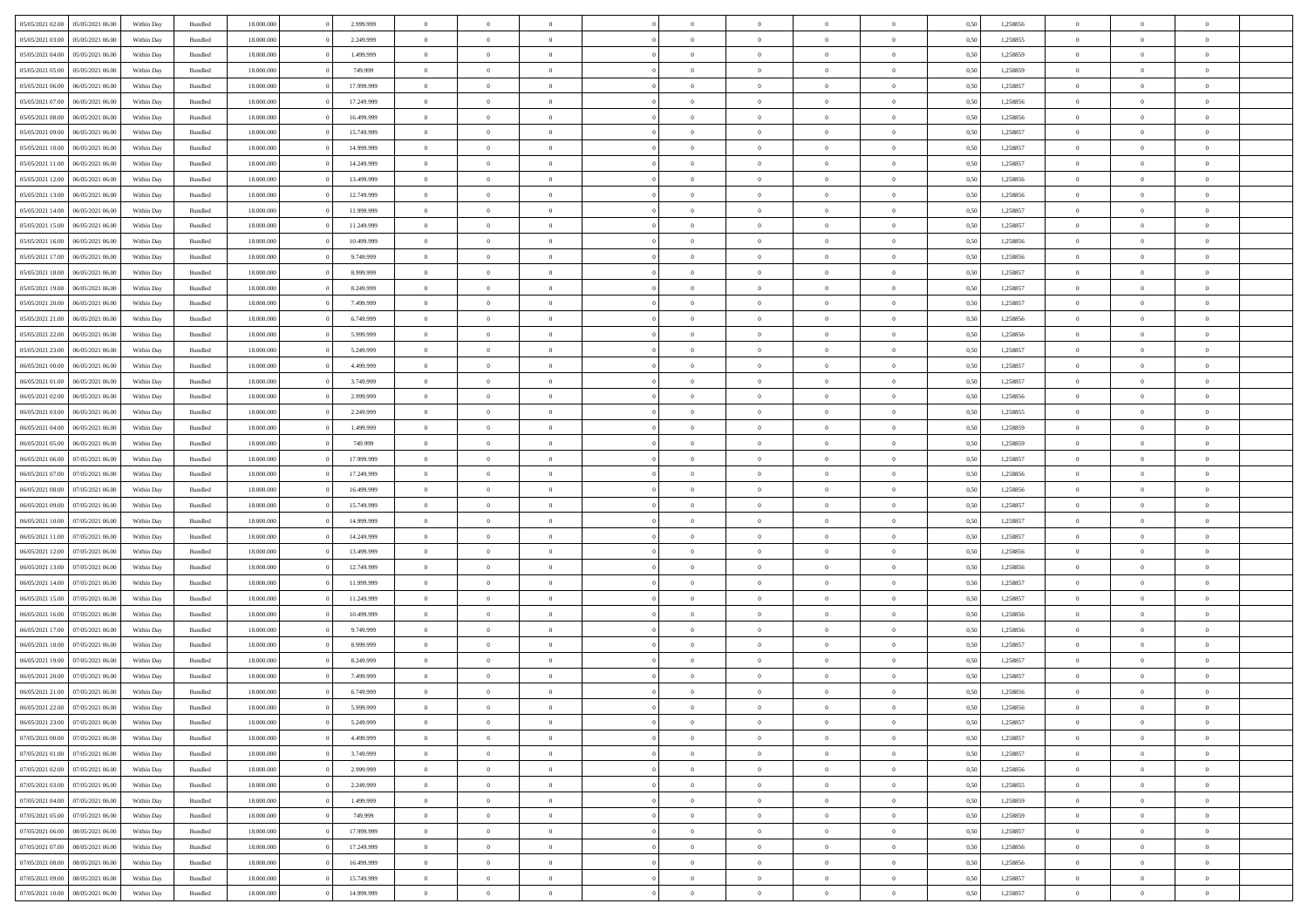| 07/05/2021 11:00 | 08/05/2021 06:00 | Within Day | Bundled            | 18.000.000 | 14.249.999 | $\overline{0}$ | $\theta$       |                | $\Omega$       | $\Omega$       | $\Omega$       | $\theta$       | 0.50 | 1,258857 | $\theta$       | $\theta$       | $\theta$       |  |
|------------------|------------------|------------|--------------------|------------|------------|----------------|----------------|----------------|----------------|----------------|----------------|----------------|------|----------|----------------|----------------|----------------|--|
| 07/05/2021 12:00 | 08/05/2021 06:00 | Within Day | Bundled            | 18.000.000 | 13.499.999 | $\overline{0}$ | $\theta$       | $\overline{0}$ | $\overline{0}$ | $\bf{0}$       | $\overline{0}$ | $\overline{0}$ | 0,50 | 1,258856 | $\theta$       | $\theta$       | $\overline{0}$ |  |
| 07/05/2021 13:00 | 08/05/2021 06:00 | Within Day | Bundled            | 18.000.000 | 12.749.999 | $\overline{0}$ | $\overline{0}$ | $\overline{0}$ | $\bf{0}$       | $\bf{0}$       | $\bf{0}$       | $\bf{0}$       | 0,50 | 1,258856 | $\bf{0}$       | $\overline{0}$ | $\overline{0}$ |  |
| 07/05/2021 14:00 | 08/05/2021 06:00 | Within Dav | Bundled            | 18.000.000 | 11.999.999 | $\overline{0}$ | $\overline{0}$ | $\overline{0}$ | $\overline{0}$ | $\bf{0}$       | $\overline{0}$ | $\overline{0}$ | 0.50 | 1.258857 | $\theta$       | $\theta$       | $\overline{0}$ |  |
| 07/05/2021 15:00 | 08/05/2021 06:00 | Within Day | Bundled            | 18.000.000 | 11.249.999 | $\overline{0}$ | $\theta$       | $\overline{0}$ | $\overline{0}$ | $\bf{0}$       | $\overline{0}$ | $\bf{0}$       | 0,50 | 1,258857 | $\theta$       | $\theta$       | $\overline{0}$ |  |
|                  |                  |            |                    |            |            |                |                |                |                |                |                |                |      |          |                |                |                |  |
| 07/05/2021 16:00 | 08/05/2021 06:00 | Within Day | Bundled            | 18.000.000 | 10.499.999 | $\overline{0}$ | $\bf{0}$       | $\overline{0}$ | $\bf{0}$       | $\overline{0}$ | $\overline{0}$ | $\mathbf{0}$   | 0,50 | 1,258856 | $\overline{0}$ | $\overline{0}$ | $\bf{0}$       |  |
| 07/05/2021 17:00 | 08/05/2021 06:00 | Within Dav | Bundled            | 18.000.000 | 9.749.999  | $\overline{0}$ | $\overline{0}$ | $\overline{0}$ | $\overline{0}$ | $\bf{0}$       | $\overline{0}$ | $\overline{0}$ | 0.50 | 1,258856 | $\theta$       | $\overline{0}$ | $\overline{0}$ |  |
| 07/05/2021 18:00 | 08/05/2021 06:00 | Within Day | Bundled            | 18.000.000 | 8.999.999  | $\overline{0}$ | $\theta$       | $\overline{0}$ | $\overline{0}$ | $\bf{0}$       | $\overline{0}$ | $\bf{0}$       | 0,50 | 1,258857 | $\theta$       | $\theta$       | $\overline{0}$ |  |
| 07/05/2021 19:00 | 08/05/2021 06:00 | Within Day | Bundled            | 18.000.000 | 8.249.999  | $\overline{0}$ | $\overline{0}$ | $\overline{0}$ | $\bf{0}$       | $\bf{0}$       | $\bf{0}$       | $\bf{0}$       | 0,50 | 1,258857 | $\,0\,$        | $\overline{0}$ | $\overline{0}$ |  |
| 07/05/2021 20:00 | 08/05/2021 06:00 | Within Dav | Unbundled          | 18.000.000 | 7.499.999  | $\overline{0}$ | $\overline{0}$ | $\overline{0}$ | $\overline{0}$ | $\overline{0}$ | $\overline{0}$ | $\overline{0}$ | 0.50 | 1,258857 | $\theta$       | $\overline{0}$ | $\overline{0}$ |  |
| 07/05/2021 21:00 | 08/05/2021 06:00 | Within Day | Unbundled          | 18.000.000 | 6.749.999  | $\overline{0}$ | $\theta$       | $\overline{0}$ | $\overline{0}$ | $\bf{0}$       | $\overline{0}$ | $\bf{0}$       | 0,50 | 1,258856 | $\theta$       | $\theta$       | $\overline{0}$ |  |
|                  |                  |            |                    |            |            |                |                |                |                |                |                |                |      |          |                |                |                |  |
| 07/05/2021 22.00 | 08/05/2021 06:00 | Within Day | Bundled            | 18.000.000 | 5.999.999  | $\overline{0}$ | $\overline{0}$ | $\overline{0}$ | $\overline{0}$ | $\bf{0}$       | $\overline{0}$ | $\bf{0}$       | 0,50 | 1,258856 | $\bf{0}$       | $\overline{0}$ | $\overline{0}$ |  |
| 07/05/2021 23:00 | 08/05/2021 06:00 | Within Dav | Bundled            | 18.000.000 | 5.249.999  | $\overline{0}$ | $\overline{0}$ | $\overline{0}$ | $\overline{0}$ | $\bf{0}$       | $\overline{0}$ | $\overline{0}$ | 0.50 | 1.258857 | $\theta$       | $\theta$       | $\overline{0}$ |  |
| 08/05/2021 00:00 | 08/05/2021 06:00 | Within Day | Bundled            | 18.000.000 | 4.499.999  | $\overline{0}$ | $\theta$       | $\overline{0}$ | $\overline{0}$ | $\bf{0}$       | $\overline{0}$ | $\overline{0}$ | 0,50 | 1,258857 | $\theta$       | $\theta$       | $\overline{0}$ |  |
| 08/05/2021 01:00 | 08/05/2021 06:00 | Within Day | Bundled            | 18.000.000 | 3.749.999  | $\overline{0}$ | $\bf{0}$       | $\overline{0}$ | $\overline{0}$ | $\overline{0}$ | $\overline{0}$ | $\mathbf{0}$   | 0,50 | 1,258857 | $\bf{0}$       | $\overline{0}$ | $\bf{0}$       |  |
| 08/05/2021 02:00 | 08/05/2021 06:00 | Within Dav | Bundled            | 18.000.000 | 2.999.999  | $\overline{0}$ | $\overline{0}$ | $\overline{0}$ | $\overline{0}$ | $\overline{0}$ | $\overline{0}$ | $\overline{0}$ | 0.50 | 1,258856 | $\theta$       | $\overline{0}$ | $\overline{0}$ |  |
| 08/05/2021 03:00 | 08/05/2021 06:00 | Within Day | Bundled            | 18.000.000 | 2.249.999  | $\overline{0}$ | $\theta$       | $\overline{0}$ | $\overline{0}$ | $\bf{0}$       | $\overline{0}$ | $\bf{0}$       | 0,50 | 1,258855 | $\theta$       | $\theta$       | $\overline{0}$ |  |
| 08/05/2021 04:00 | 08/05/2021 06:00 | Within Day | Bundled            | 18.000.000 | 1.499.999  | $\overline{0}$ | $\overline{0}$ | $\overline{0}$ | $\overline{0}$ | $\bf{0}$       | $\overline{0}$ | $\bf{0}$       | 0,50 | 1,258859 | $\,0\,$        | $\overline{0}$ | $\overline{0}$ |  |
| 08/05/2021 05:00 | 08/05/2021 06:00 | Within Dav | Bundled            | 18.000.000 | 749.999    | $\overline{0}$ | $\overline{0}$ | $\overline{0}$ | $\overline{0}$ | $\overline{0}$ | $\overline{0}$ | $\overline{0}$ | 0.50 | 1,258859 | $\theta$       | $\overline{0}$ | $\overline{0}$ |  |
|                  |                  |            |                    |            |            |                |                |                |                |                |                |                |      |          |                |                |                |  |
| 08/05/2021 06:00 | 09/05/2021 06:00 | Within Day | Bundled            | 18.000.000 | 17.999.999 | $\overline{0}$ | $\theta$       | $\overline{0}$ | $\overline{0}$ | $\bf{0}$       | $\overline{0}$ | $\bf{0}$       | 0,50 | 1,258857 | $\theta$       | $\theta$       | $\overline{0}$ |  |
| 08/05/2021 07:00 | 09/05/2021 06:00 | Within Day | Bundled            | 18.000.000 | 17.249.999 | $\overline{0}$ | $\overline{0}$ | $\overline{0}$ | $\overline{0}$ | $\bf{0}$       | $\overline{0}$ | $\bf{0}$       | 0,50 | 1,258856 | $\,0\,$        | $\overline{0}$ | $\overline{0}$ |  |
| 08/05/2021 08:00 | 09/05/2021 06:00 | Within Day | Bundled            | 18.000.000 | 16.499.999 | $\overline{0}$ | $\overline{0}$ | $\overline{0}$ | $\overline{0}$ | $\bf{0}$       | $\overline{0}$ | $\overline{0}$ | 0.50 | 1.258856 | $\theta$       | $\theta$       | $\overline{0}$ |  |
| 08/05/2021 09:00 | 09/05/2021 06:00 | Within Day | Bundled            | 18.000.000 | 15.749.999 | $\overline{0}$ | $\theta$       | $\overline{0}$ | $\overline{0}$ | $\bf{0}$       | $\overline{0}$ | $\bf{0}$       | 0,50 | 1,258857 | $\theta$       | $\overline{0}$ | $\overline{0}$ |  |
| 08/05/2021 10:00 | 09/05/2021 06:00 | Within Day | Bundled            | 18.000.000 | 14.999.999 | $\overline{0}$ | $\bf{0}$       | $\overline{0}$ | $\overline{0}$ | $\overline{0}$ | $\overline{0}$ | $\mathbf{0}$   | 0,50 | 1,258857 | $\bf{0}$       | $\overline{0}$ | $\bf{0}$       |  |
| 08/05/2021 11:00 | 09/05/2021 06:00 | Within Dav | Bundled            | 18.000.000 | 14.249.999 | $\overline{0}$ | $\overline{0}$ | $\overline{0}$ | $\overline{0}$ | $\overline{0}$ | $\overline{0}$ | $\overline{0}$ | 0.50 | 1,258857 | $\theta$       | $\theta$       | $\overline{0}$ |  |
|                  |                  |            |                    |            |            | $\overline{0}$ | $\theta$       | $\overline{0}$ |                | $\bf{0}$       | $\overline{0}$ |                |      |          | $\theta$       | $\theta$       | $\overline{0}$ |  |
| 08/05/2021 12:00 | 09/05/2021 06:00 | Within Day | Bundled            | 18.000.000 | 13.499.999 |                |                |                | $\overline{0}$ |                |                | $\bf{0}$       | 0,50 | 1,258856 |                |                |                |  |
| 08/05/2021 13:00 | 09/05/2021 06:00 | Within Day | Bundled            | 18.000.000 | 12.749.999 | $\overline{0}$ | $\overline{0}$ | $\overline{0}$ | $\overline{0}$ | $\bf{0}$       | $\overline{0}$ | $\bf{0}$       | 0,50 | 1,258856 | $\,0\,$        | $\overline{0}$ | $\overline{0}$ |  |
| 08/05/2021 14:00 | 09/05/2021 06:00 | Within Day | Bundled            | 18.000.000 | 11.999.999 | $\overline{0}$ | $\overline{0}$ | $\overline{0}$ | $\overline{0}$ | $\overline{0}$ | $\overline{0}$ | $\overline{0}$ | 0.50 | 1,258857 | $\theta$       | $\overline{0}$ | $\overline{0}$ |  |
| 08/05/2021 15:00 | 09/05/2021 06:00 | Within Day | Bundled            | 18.000.000 | 11.249.999 | $\overline{0}$ | $\theta$       | $\overline{0}$ | $\overline{0}$ | $\bf{0}$       | $\overline{0}$ | $\bf{0}$       | 0,50 | 1,258857 | $\,$ 0 $\,$    | $\theta$       | $\overline{0}$ |  |
| 08/05/2021 16:00 | 09/05/2021 06:00 | Within Day | Bundled            | 18.000.000 | 10.499.999 | $\overline{0}$ | $\overline{0}$ | $\overline{0}$ | $\overline{0}$ | $\bf{0}$       | $\overline{0}$ | $\bf{0}$       | 0,50 | 1,258856 | $\bf{0}$       | $\overline{0}$ | $\overline{0}$ |  |
| 08/05/2021 17:00 | 09/05/2021 06:00 | Within Day | Bundled            | 18.000.000 | 9.749.999  | $\overline{0}$ | $\Omega$       | $\Omega$       | $\Omega$       | $\Omega$       | $\Omega$       | $\overline{0}$ | 0.50 | 1,258856 | $\,0\,$        | $\theta$       | $\theta$       |  |
| 08/05/2021 18:00 | 09/05/2021 06:00 | Within Day | Bundled            | 18.000.000 | 8.999.999  | $\overline{0}$ | $\theta$       | $\overline{0}$ | $\overline{0}$ | $\bf{0}$       | $\overline{0}$ | $\bf{0}$       | 0,50 | 1,258857 | $\theta$       | $\theta$       | $\overline{0}$ |  |
|                  |                  |            |                    |            |            |                |                |                |                |                |                |                |      |          |                |                |                |  |
| 08/05/2021 19:00 | 09/05/2021 06:00 | Within Day | Bundled            | 18.000.000 | 8.249.999  | $\overline{0}$ | $\overline{0}$ | $\overline{0}$ | $\overline{0}$ | $\bf{0}$       | $\overline{0}$ | $\mathbf{0}$   | 0,50 | 1,258857 | $\bf{0}$       | $\overline{0}$ | $\bf{0}$       |  |
| 08/05/2021 20:00 | 09/05/2021 06:00 | Within Day | Bundled            | 18,000,000 | 7.499.999  | $\overline{0}$ | $\Omega$       | $\Omega$       | $\Omega$       | $\Omega$       | $\Omega$       | $\overline{0}$ | 0.50 | 1,258857 | $\theta$       | $\theta$       | $\theta$       |  |
| 08/05/2021 21:00 | 09/05/2021 06:00 | Within Day | Bundled            | 18.000.000 | 6.749.999  | $\overline{0}$ | $\theta$       | $\overline{0}$ | $\overline{0}$ | $\bf{0}$       | $\overline{0}$ | $\bf{0}$       | 0,50 | 1,258856 | $\theta$       | $\theta$       | $\overline{0}$ |  |
| 08/05/2021 22.00 | 09/05/2021 06:00 | Within Day | Bundled            | 18.000.000 | 5.999.999  | $\overline{0}$ | $\overline{0}$ | $\overline{0}$ | $\overline{0}$ | $\bf{0}$       | $\overline{0}$ | $\bf{0}$       | 0,50 | 1,258856 | $\,0\,$        | $\overline{0}$ | $\overline{0}$ |  |
| 08/05/2021 23:00 | 09/05/2021 06:00 | Within Day | Bundled            | 18,000,000 | 5.249.999  | $\overline{0}$ | $\Omega$       | $\Omega$       | $\Omega$       | $\Omega$       | $\theta$       | $\overline{0}$ | 0.50 | 1,258857 | $\theta$       | $\theta$       | $\theta$       |  |
| 09/05/2021 00:00 | 09/05/2021 06:00 | Within Day | Bundled            | 18.000.000 | 4.499.999  | $\overline{0}$ | $\theta$       | $\overline{0}$ | $\overline{0}$ | $\bf{0}$       | $\overline{0}$ | $\bf{0}$       | 0,50 | 1,258857 | $\,$ 0 $\,$    | $\overline{0}$ | $\overline{0}$ |  |
| 09/05/2021 01:00 | 09/05/2021 06:00 | Within Day | Bundled            | 18.000.000 | 3.749.999  | $\overline{0}$ | $\overline{0}$ | $\overline{0}$ | $\overline{0}$ | $\bf{0}$       | $\overline{0}$ | $\bf{0}$       | 0,50 | 1,258857 | $\bf{0}$       | $\overline{0}$ | $\overline{0}$ |  |
|                  | 09/05/2021 06:00 |            |                    | 18.000.000 | 2.999.999  | $\overline{0}$ | $\Omega$       | $\Omega$       | $\Omega$       | $\Omega$       | $\overline{0}$ | $\overline{0}$ | 0.50 | 1,258856 | $\,0\,$        | $\theta$       | $\theta$       |  |
| 09/05/2021 02:00 |                  | Within Day | Bundled            |            |            |                |                |                |                |                |                |                |      |          |                |                |                |  |
| 09/05/2021 03:00 | 09/05/2021 06:00 | Within Day | Bundled            | 18.000.000 | 2.249.999  | $\overline{0}$ | $\theta$       | $\overline{0}$ | $\overline{0}$ | $\bf{0}$       | $\overline{0}$ | $\bf{0}$       | 0,50 | 1,258855 | $\,$ 0 $\,$    | $\theta$       | $\overline{0}$ |  |
| 09/05/2021 04:00 | 09/05/2021 06:00 | Within Day | Bundled            | 18.000.000 | 1.499.999  | $\overline{0}$ | $\overline{0}$ | $\overline{0}$ | $\overline{0}$ | $\bf{0}$       | $\overline{0}$ | $\mathbf{0}$   | 0,50 | 1,258859 | $\overline{0}$ | $\overline{0}$ | $\bf{0}$       |  |
| 09/05/2021 05:00 | 09/05/2021 06:00 | Within Day | Bundled            | 18,000,000 | 749.999    | $\overline{0}$ | $\Omega$       | $\Omega$       | $\Omega$       | $\Omega$       | $\Omega$       | $\overline{0}$ | 0.50 | 1,258859 | $\theta$       | $\theta$       | $\theta$       |  |
| 09/05/2021 06:00 | 10/05/2021 06:00 | Within Day | Bundled            | 18.000.000 | 17.999.999 | $\overline{0}$ | $\overline{0}$ | $\overline{0}$ | $\bf{0}$       | $\,$ 0         | $\bf{0}$       | $\bf{0}$       | 0,50 | 1,258857 | $\,0\,$        | $\,$ 0 $\,$    | $\overline{0}$ |  |
| 09/05/2021 07:00 | 10/05/2021 06:00 | Within Day | $\mathbf B$ undled | 18.000.000 | 17.249.999 | $\bf{0}$       | $\bf{0}$       |                |                | $\bf{0}$       |                |                | 0,50 | 1,258856 | $\bf{0}$       | $\overline{0}$ |                |  |
| 09/05/2021 08:00 | 10/05/2021 06:00 | Within Day | Bundled            | 18,000,000 | 16.499.999 | $\overline{0}$ | $\Omega$       | $\overline{0}$ | $\Omega$       | $\theta$       | $\overline{0}$ | $\overline{0}$ | 0.50 | 1,258856 | $\theta$       | $\theta$       | $\theta$       |  |
| 09/05/2021 09:00 | 10/05/2021 06:00 | Within Day | Bundled            | 18.000.000 | 15.749.999 | $\overline{0}$ | $\,$ 0         | $\overline{0}$ | $\bf{0}$       | $\,$ 0 $\,$    | $\overline{0}$ | $\mathbf{0}$   | 0,50 | 1,258857 | $\,$ 0 $\,$    | $\overline{0}$ | $\,$ 0         |  |
| 09/05/2021 11:00 | 10/05/2021 06:00 | Within Day | Bundled            | 18.000.000 | 14.249.999 | $\overline{0}$ | $\overline{0}$ | $\overline{0}$ | $\overline{0}$ | $\overline{0}$ | $\overline{0}$ | $\mathbf{0}$   | 0,50 | 1,258857 | $\overline{0}$ | $\bf{0}$       | $\bf{0}$       |  |
|                  |                  |            |                    |            |            |                |                |                |                |                |                |                |      |          |                |                |                |  |
| 09/05/2021 12:00 | 10/05/2021 06:00 | Within Day | Bundled            | 18,000,000 | 13.499.999 | $\overline{0}$ | $\theta$       | $\overline{0}$ | $\Omega$       | $\overline{0}$ | $\overline{0}$ | $\bf{0}$       | 0,50 | 1,258856 | $\overline{0}$ | $\theta$       | $\overline{0}$ |  |
| 09/05/2021 13:00 | 10/05/2021 06:00 | Within Day | Bundled            | 18.000.000 | 12.749.999 | $\overline{0}$ | $\,$ 0         | $\overline{0}$ | $\overline{0}$ | $\overline{0}$ | $\overline{0}$ | $\bf{0}$       | 0,50 | 1,258856 | $\,$ 0 $\,$    | $\overline{0}$ | $\overline{0}$ |  |
| 09/05/2021 14:00 | 10/05/2021 06:00 | Within Day | Bundled            | 18.000.000 | 11.999.999 | $\overline{0}$ | $\overline{0}$ | $\overline{0}$ | $\overline{0}$ | $\overline{0}$ | $\overline{0}$ | $\mathbf{0}$   | 0,50 | 1,258857 | $\overline{0}$ | $\bf{0}$       | $\bf{0}$       |  |
| 09/05/2021 15:00 | 10/05/2021 06:00 | Within Day | Bundled            | 18,000,000 | 11.249.999 | $\overline{0}$ | $\overline{0}$ | $\overline{0}$ | $\Omega$       | $\overline{0}$ | $\overline{0}$ | $\bf{0}$       | 0.50 | 1,258857 | $\overline{0}$ | $\theta$       | $\overline{0}$ |  |
| 09/05/2021 16:00 | 10/05/2021 06:00 | Within Day | Bundled            | 18.000.000 | 10.499.999 | $\overline{0}$ | $\,$ 0         | $\overline{0}$ | $\bf{0}$       | $\bf{0}$       | $\bf{0}$       | $\bf{0}$       | 0,50 | 1,258856 | $\,$ 0 $\,$    | $\overline{0}$ | $\overline{0}$ |  |
| 09/05/2021 17:00 | 10/05/2021 06:00 | Within Day | Bundled            | 18.000.000 | 9.749.999  | $\overline{0}$ | $\bf{0}$       | $\overline{0}$ | $\overline{0}$ | $\overline{0}$ | $\overline{0}$ | $\mathbf{0}$   | 0,50 | 1,258856 | $\overline{0}$ | $\overline{0}$ | $\bf{0}$       |  |
| 09/05/2021 18:00 | 10/05/2021 06:00 | Within Day | Bundled            | 18,000,000 | 8.999.999  | $\overline{0}$ | $\overline{0}$ | $\overline{0}$ | $\Omega$       | $\overline{0}$ | $\overline{0}$ | $\bf{0}$       | 0.50 | 1,258857 | $\overline{0}$ | $\overline{0}$ | $\overline{0}$ |  |
|                  |                  |            |                    |            |            |                |                |                |                |                |                |                |      |          |                |                |                |  |
| 09/05/2021 19:00 | 10/05/2021 06:00 | Within Day | Bundled            | 18.000.000 | 8.249.999  | $\overline{0}$ | $\,$ 0 $\,$    | $\overline{0}$ | $\overline{0}$ | $\bf{0}$       | $\bf{0}$       | $\bf{0}$       | 0,50 | 1,258857 | $\,$ 0 $\,$    | $\overline{0}$ | $\bf{0}$       |  |
| 09/05/2021 20:00 | 10/05/2021 06:00 | Within Day | Bundled            | 18.000.000 | 7.499.999  | $\overline{0}$ | $\bf{0}$       | $\overline{0}$ | $\bf{0}$       | $\bf{0}$       | $\bf{0}$       | $\bf{0}$       | 0,50 | 1,258857 | $\overline{0}$ | $\overline{0}$ | $\bf{0}$       |  |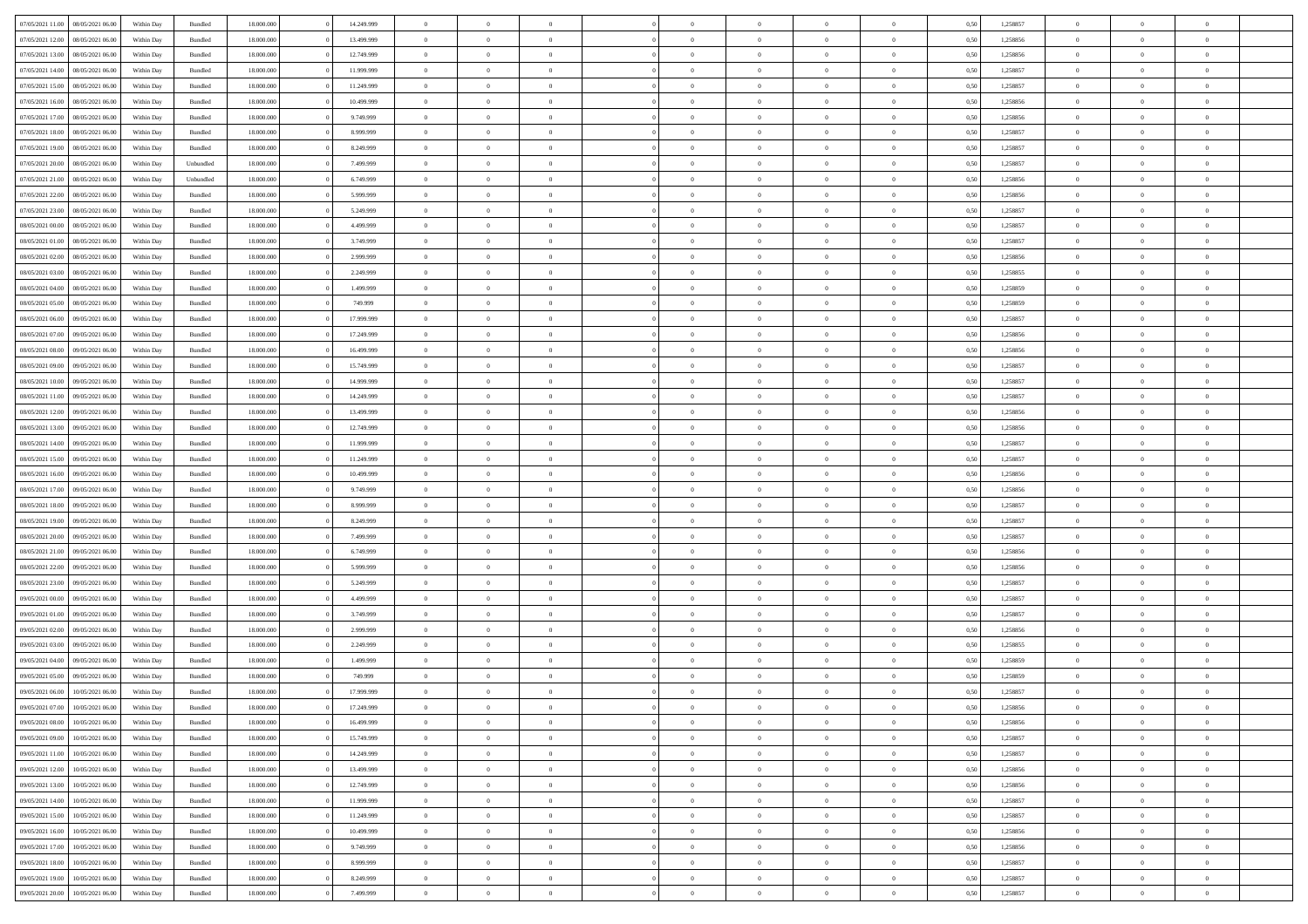|                  |                  |            |                    |            |            | $\overline{0}$ | $\Omega$       |                |                | $\Omega$       | $\Omega$       | $\theta$       |      |          | $\theta$       |                | $\theta$       |  |
|------------------|------------------|------------|--------------------|------------|------------|----------------|----------------|----------------|----------------|----------------|----------------|----------------|------|----------|----------------|----------------|----------------|--|
| 09/05/2021 21:00 | 10/05/2021 06:00 | Within Day | Bundled            | 18.000.000 | 6.749.999  |                |                |                | $\Omega$       |                |                |                | 0.50 | 1,258856 |                | $\theta$       |                |  |
| 09/05/2021 22.00 | 10/05/2021 06:00 | Within Day | Bundled            | 18.000.000 | 5.999.999  | $\overline{0}$ | $\theta$       | $\overline{0}$ | $\overline{0}$ | $\bf{0}$       | $\overline{0}$ | $\overline{0}$ | 0,50 | 1,258856 | $\theta$       | $\overline{0}$ | $\overline{0}$ |  |
| 09/05/2021 23.00 | 10/05/2021 06:00 | Within Day | Bundled            | 18.000.000 | 5.249.999  | $\overline{0}$ | $\overline{0}$ | $\overline{0}$ | $\bf{0}$       | $\bf{0}$       | $\bf{0}$       | $\bf{0}$       | 0,50 | 1,258857 | $\bf{0}$       | $\overline{0}$ | $\overline{0}$ |  |
| 10/05/2021 00:00 | 10/05/2021 06:00 | Within Dav | Bundled            | 18.000.000 | 4.499.999  | $\overline{0}$ | $\theta$       | $\overline{0}$ | $\overline{0}$ | $\bf{0}$       | $\overline{0}$ | $\overline{0}$ | 0.50 | 1.258857 | $\theta$       | $\theta$       | $\overline{0}$ |  |
| 10/05/2021 01:00 | 10/05/2021 06:00 | Within Day | Bundled            | 18.000.000 | 3.749.999  | $\overline{0}$ | $\theta$       | $\overline{0}$ | $\overline{0}$ | $\bf{0}$       | $\overline{0}$ | $\bf{0}$       | 0,50 | 1,258857 | $\theta$       | $\theta$       | $\overline{0}$ |  |
|                  |                  |            |                    |            |            |                |                |                |                |                |                |                |      |          |                |                |                |  |
| 10/05/2021 02:00 | 10/05/2021 06:00 | Within Day | Bundled            | 18.000.000 | 2.999.999  | $\overline{0}$ | $\bf{0}$       | $\overline{0}$ | $\bf{0}$       | $\overline{0}$ | $\overline{0}$ | $\mathbf{0}$   | 0,50 | 1,258856 | $\bf{0}$       | $\overline{0}$ | $\bf{0}$       |  |
| 10/05/2021 03:00 | 10/05/2021 06:00 | Within Dav | Bundled            | 18.000.000 | 2.249.999  | $\overline{0}$ | $\overline{0}$ | $\overline{0}$ | $\overline{0}$ | $\bf{0}$       | $\overline{0}$ | $\overline{0}$ | 0.50 | 1,258855 | $\theta$       | $\theta$       | $\overline{0}$ |  |
| 10/05/2021 04:00 | 10/05/2021 06:00 | Within Day | Bundled            | 18.000.000 | 1.499.999  | $\overline{0}$ | $\theta$       | $\overline{0}$ | $\overline{0}$ | $\bf{0}$       | $\overline{0}$ | $\bf{0}$       | 0,50 | 1,258859 | $\theta$       | $\theta$       | $\overline{0}$ |  |
| 10/05/2021 05:00 | 10/05/2021 06:00 | Within Day | Bundled            | 18.000.000 | 749.999    | $\overline{0}$ | $\overline{0}$ | $\overline{0}$ | $\bf{0}$       | $\bf{0}$       | $\bf{0}$       | $\bf{0}$       | 0,50 | 1,258859 | $\,0\,$        | $\overline{0}$ | $\overline{0}$ |  |
| 10/05/2021 06:00 | 11/05/2021 06:00 | Within Dav | Bundled            | 18.000.000 | 17.999.999 | $\overline{0}$ | $\overline{0}$ | $\overline{0}$ | $\overline{0}$ | $\overline{0}$ | $\overline{0}$ | $\overline{0}$ | 0.50 | 1,258857 | $\theta$       | $\overline{0}$ | $\overline{0}$ |  |
| 10/05/2021 07:00 | 11/05/2021 06:00 | Within Day | Bundled            | 18.000.000 | 17.249.999 | $\overline{0}$ | $\theta$       | $\overline{0}$ | $\overline{0}$ | $\bf{0}$       | $\overline{0}$ | $\bf{0}$       | 0,50 | 1,258856 | $\theta$       | $\theta$       | $\overline{0}$ |  |
| 10/05/2021 08:00 | 11/05/2021 06:00 | Within Day | Bundled            | 18.000.000 | 16.499.999 | $\overline{0}$ | $\overline{0}$ | $\overline{0}$ | $\overline{0}$ | $\bf{0}$       | $\overline{0}$ | $\bf{0}$       | 0,50 | 1,258856 | $\bf{0}$       | $\overline{0}$ | $\overline{0}$ |  |
|                  |                  |            |                    |            |            |                |                |                |                |                |                |                |      |          |                |                |                |  |
| 10/05/2021 09:00 | 11/05/2021 06:00 | Within Dav | Bundled            | 18.000.000 | 15.749.999 | $\overline{0}$ | $\theta$       | $\overline{0}$ | $\overline{0}$ | $\bf{0}$       | $\overline{0}$ | $\overline{0}$ | 0.50 | 1.258857 | $\theta$       | $\theta$       | $\overline{0}$ |  |
| 10/05/2021 10:00 | 11/05/2021 06:00 | Within Day | Bundled            | 18.000.000 | 14.999.999 | $\overline{0}$ | $\theta$       | $\overline{0}$ | $\overline{0}$ | $\bf{0}$       | $\overline{0}$ | $\overline{0}$ | 0,50 | 1,258857 | $\theta$       | $\theta$       | $\overline{0}$ |  |
| 10/05/2021 11:00 | 11/05/2021 06:00 | Within Day | Bundled            | 18.000.000 | 14.249.999 | $\overline{0}$ | $\overline{0}$ | $\overline{0}$ | $\overline{0}$ | $\overline{0}$ | $\overline{0}$ | $\mathbf{0}$   | 0,50 | 1,258857 | $\overline{0}$ | $\overline{0}$ | $\bf{0}$       |  |
| 10/05/2021 12:00 | 11/05/2021 06:00 | Within Dav | Bundled            | 18.000.000 | 13.499.999 | $\overline{0}$ | $\overline{0}$ | $\overline{0}$ | $\overline{0}$ | $\bf{0}$       | $\overline{0}$ | $\overline{0}$ | 0.50 | 1,258856 | $\theta$       | $\overline{0}$ | $\overline{0}$ |  |
| 10/05/2021 13:00 | 11/05/2021 06:00 | Within Day | Bundled            | 18.000.000 | 12.749.999 | $\overline{0}$ | $\theta$       | $\overline{0}$ | $\overline{0}$ | $\bf{0}$       | $\overline{0}$ | $\bf{0}$       | 0,50 | 1,258856 | $\theta$       | $\theta$       | $\overline{0}$ |  |
| 10/05/2021 14:00 | 11/05/2021 06:00 | Within Day | Bundled            | 18.000.000 | 11.999.999 | $\overline{0}$ | $\overline{0}$ | $\overline{0}$ | $\overline{0}$ | $\bf{0}$       | $\overline{0}$ | $\bf{0}$       | 0,50 | 1,258857 | $\,0\,$        | $\overline{0}$ | $\overline{0}$ |  |
| 10/05/2021 15:00 | 11/05/2021 06:00 | Within Dav | Bundled            | 18.000.000 | 11.249.999 | $\overline{0}$ | $\overline{0}$ | $\overline{0}$ | $\overline{0}$ | $\overline{0}$ | $\overline{0}$ | $\overline{0}$ | 0.50 | 1,258857 | $\theta$       | $\overline{0}$ | $\overline{0}$ |  |
|                  |                  |            |                    |            |            |                |                |                |                |                |                |                |      |          |                |                |                |  |
| 10/05/2021 16:00 | 11/05/2021 06:00 | Within Day | Bundled            | 18.000.000 | 10.499.999 | $\overline{0}$ | $\theta$       | $\overline{0}$ | $\overline{0}$ | $\bf{0}$       | $\overline{0}$ | $\bf{0}$       | 0,50 | 1,258856 | $\theta$       | $\theta$       | $\overline{0}$ |  |
| 10/05/2021 17:00 | 11/05/2021 06:00 | Within Day | Bundled            | 18.000.000 | 9.749.999  | $\overline{0}$ | $\overline{0}$ | $\overline{0}$ | $\overline{0}$ | $\bf{0}$       | $\overline{0}$ | $\bf{0}$       | 0,50 | 1,258856 | $\,0\,$        | $\overline{0}$ | $\overline{0}$ |  |
| 10/05/2021 18:00 | 11/05/2021 06:00 | Within Day | Bundled            | 18.000.000 | 8.999.999  | $\overline{0}$ | $\overline{0}$ | $\overline{0}$ | $\overline{0}$ | $\bf{0}$       | $\overline{0}$ | $\overline{0}$ | 0.50 | 1,258857 | $\theta$       | $\theta$       | $\overline{0}$ |  |
| 10/05/2021 19:00 | 11/05/2021 06:00 | Within Day | Bundled            | 18.000.000 | 8.249.999  | $\overline{0}$ | $\theta$       | $\overline{0}$ | $\overline{0}$ | $\bf{0}$       | $\overline{0}$ | $\bf{0}$       | 0,50 | 1,258857 | $\theta$       | $\overline{0}$ | $\overline{0}$ |  |
| 10/05/2021 20:00 | 11/05/2021 06:00 | Within Day | Bundled            | 18.000.000 | 7.499.999  | $\overline{0}$ | $\bf{0}$       | $\overline{0}$ | $\overline{0}$ | $\overline{0}$ | $\overline{0}$ | $\mathbf{0}$   | 0,50 | 1,258857 | $\overline{0}$ | $\overline{0}$ | $\bf{0}$       |  |
| 10/05/2021 21:00 | 11/05/2021 06:00 | Within Dav | Bundled            | 18.000.000 | 6.749.999  | $\overline{0}$ | $\overline{0}$ | $\overline{0}$ | $\overline{0}$ | $\overline{0}$ | $\overline{0}$ | $\overline{0}$ | 0.50 | 1.258856 | $\theta$       | $\theta$       | $\overline{0}$ |  |
| 10/05/2021 22:00 | 11/05/2021 06:00 |            |                    | 18.000.000 | 5.999.999  | $\overline{0}$ | $\theta$       | $\overline{0}$ | $\overline{0}$ | $\bf{0}$       | $\overline{0}$ |                |      | 1,258856 | $\theta$       | $\theta$       | $\overline{0}$ |  |
|                  |                  | Within Day | Bundled            |            |            |                |                |                |                |                |                | $\bf{0}$       | 0,50 |          |                |                |                |  |
| 10/05/2021 23:00 | 11/05/2021 06:00 | Within Day | Bundled            | 18.000.000 | 5.249.999  | $\overline{0}$ | $\overline{0}$ | $\overline{0}$ | $\overline{0}$ | $\bf{0}$       | $\overline{0}$ | $\bf{0}$       | 0,50 | 1,258857 | $\,0\,$        | $\overline{0}$ | $\overline{0}$ |  |
| 11/05/2021 00:00 | 11/05/2021 06:00 | Within Day | Bundled            | 18,000,000 | 4.499.999  | $\overline{0}$ | $\overline{0}$ | $\overline{0}$ | $\overline{0}$ | $\bf{0}$       | $\overline{0}$ | $\overline{0}$ | 0.50 | 1,258857 | $\theta$       | $\theta$       | $\overline{0}$ |  |
| 11/05/2021 01:00 | 11/05/2021 06:00 | Within Day | Bundled            | 18.000.000 | 3.749.999  | $\overline{0}$ | $\theta$       | $\overline{0}$ | $\overline{0}$ | $\bf{0}$       | $\overline{0}$ | $\bf{0}$       | 0,50 | 1,258857 | $\,$ 0 $\,$    | $\theta$       | $\overline{0}$ |  |
| 11/05/2021 02:00 | 11/05/2021 06:00 | Within Day | Bundled            | 18.000.000 | 2.999.999  | $\overline{0}$ | $\overline{0}$ | $\overline{0}$ | $\overline{0}$ | $\bf{0}$       | $\overline{0}$ | $\bf{0}$       | 0,50 | 1,258856 | $\bf{0}$       | $\overline{0}$ | $\overline{0}$ |  |
| 11/05/2021 03:00 | 11/05/2021 06.00 | Within Day | Bundled            | 18,000,000 | 2.249.999  | $\overline{0}$ | $\Omega$       | $\Omega$       | $\Omega$       | $\Omega$       | $\Omega$       | $\overline{0}$ | 0.50 | 1,258855 | $\,0\,$        | $\theta$       | $\theta$       |  |
| 11/05/2021 04:00 | 11/05/2021 06:00 | Within Day | Bundled            | 18.000.000 | 1.499.999  | $\overline{0}$ | $\theta$       | $\overline{0}$ | $\overline{0}$ | $\bf{0}$       | $\overline{0}$ | $\bf{0}$       | 0,50 | 1,258859 | $\theta$       | $\theta$       | $\overline{0}$ |  |
|                  |                  |            |                    |            |            |                |                |                |                |                |                |                |      |          |                |                |                |  |
| 11/05/2021 05:00 | 11/05/2021 06:00 | Within Day | Bundled            | 18.000.000 | 749.999    | $\overline{0}$ | $\bf{0}$       | $\overline{0}$ | $\overline{0}$ | $\bf{0}$       | $\overline{0}$ | $\mathbf{0}$   | 0,50 | 1,258859 | $\bf{0}$       | $\overline{0}$ | $\bf{0}$       |  |
| 11/05/2021 06:00 | 12/05/2021 06:00 | Within Day | Bundled            | 18,000,000 | 17.999.999 | $\overline{0}$ | $\Omega$       | $\Omega$       | $\Omega$       | $\Omega$       | $\Omega$       | $\overline{0}$ | 0.50 | 1,258857 | $\theta$       | $\theta$       | $\theta$       |  |
| 11/05/2021 07:00 | 12/05/2021 06:00 | Within Day | Bundled            | 18.000.000 | 17.249.999 | $\overline{0}$ | $\theta$       | $\overline{0}$ | $\overline{0}$ | $\bf{0}$       | $\overline{0}$ | $\bf{0}$       | 0,50 | 1,258856 | $\theta$       | $\theta$       | $\overline{0}$ |  |
| 11/05/2021 08:00 | 12/05/2021 06:00 | Within Day | Bundled            | 18.000.000 | 16.499.999 | $\overline{0}$ | $\overline{0}$ | $\overline{0}$ | $\overline{0}$ | $\bf{0}$       | $\overline{0}$ | $\bf{0}$       | 0,50 | 1,258856 | $\,0\,$        | $\overline{0}$ | $\overline{0}$ |  |
| 11/05/2021 09:00 | 12/05/2021 06:00 | Within Day | Bundled            | 18,000,000 | 15.749.999 | $\overline{0}$ | $\Omega$       | $\Omega$       | $\Omega$       | $\Omega$       | $\theta$       | $\overline{0}$ | 0.50 | 1,258857 | $\theta$       | $\theta$       | $\theta$       |  |
| 11/05/2021 10:00 | 12/05/2021 06:00 | Within Day | Bundled            | 18.000.000 | 14.999.999 | $\overline{0}$ | $\theta$       | $\overline{0}$ | $\overline{0}$ | $\bf{0}$       | $\overline{0}$ | $\bf{0}$       | 0,50 | 1,258857 | $\theta$       | $\overline{0}$ | $\overline{0}$ |  |
| 11/05/2021 11:00 | 12/05/2021 06:00 | Within Day | Bundled            | 18.000.000 | 14.249.999 | $\overline{0}$ | $\overline{0}$ | $\overline{0}$ | $\overline{0}$ | $\bf{0}$       | $\overline{0}$ | $\bf{0}$       | 0,50 | 1,258857 | $\bf{0}$       | $\overline{0}$ | $\overline{0}$ |  |
|                  |                  |            |                    | 18.000.000 |            | $\overline{0}$ | $\Omega$       | $\Omega$       | $\Omega$       | $\Omega$       | $\Omega$       | $\overline{0}$ | 0.50 |          | $\,0\,$        | $\theta$       | $\theta$       |  |
| 11/05/2021 12:00 | 12/05/2021 06:00 | Within Day | Bundled            |            | 13.499.999 |                |                |                |                |                |                |                |      | 1,258856 |                |                |                |  |
| 11/05/2021 13:00 | 12/05/2021 06:00 | Within Day | Bundled            | 18.000.000 | 12.749.999 | $\overline{0}$ | $\theta$       | $\overline{0}$ | $\overline{0}$ | $\bf{0}$       | $\overline{0}$ | $\bf{0}$       | 0,50 | 1,258856 | $\,$ 0 $\,$    | $\theta$       | $\overline{0}$ |  |
| 11/05/2021 14:00 | 12/05/2021 06:00 | Within Day | Bundled            | 18.000.000 | 11.999.999 | $\overline{0}$ | $\overline{0}$ | $\overline{0}$ | $\bf{0}$       | $\bf{0}$       | $\bf{0}$       | $\mathbf{0}$   | 0,50 | 1,258857 | $\overline{0}$ | $\overline{0}$ | $\bf{0}$       |  |
| 11/05/2021 15:00 | 12/05/2021 06:00 | Within Day | Bundled            | 18,000,000 | 11.249.999 | $\overline{0}$ | $\Omega$       | $\Omega$       | $\Omega$       | $\Omega$       | $\Omega$       | $\overline{0}$ | 0.50 | 1,258857 | $\theta$       | $\Omega$       | $\theta$       |  |
| 11/05/2021 16:00 | 12/05/2021 06:00 | Within Day | Bundled            | 18.000.000 | 10.499.999 | $\overline{0}$ | $\overline{0}$ | $\overline{0}$ | $\bf{0}$       | $\,$ 0         | $\bf{0}$       | $\bf{0}$       | 0,50 | 1,258856 | $\,0\,$        | $\overline{0}$ | $\overline{0}$ |  |
| 11/05/2021 17:00 | 12/05/2021 06:00 | Within Day | $\mathbf B$ undled | 18.000.000 | 9.749.999  | $\bf{0}$       | $\bf{0}$       |                |                | $\bf{0}$       |                |                | 0,50 | 1,258856 | $\bf{0}$       | $\overline{0}$ |                |  |
| 11/05/2021 18:00 | 12/05/2021 06:00 | Within Day | Bundled            | 18,000,000 | 8.999.999  | $\overline{0}$ | $\overline{0}$ | $\overline{0}$ | $\Omega$       | $\overline{0}$ | $\overline{0}$ | $\overline{0}$ | 0.50 | 1,258857 | $\theta$       | $\theta$       | $\theta$       |  |
| 11/05/2021 19:00 | 12/05/2021 06:00 | Within Day | Bundled            | 18.000.000 | 8.249.999  | $\overline{0}$ | $\,$ 0         | $\overline{0}$ | $\bf{0}$       | $\,$ 0 $\,$    | $\overline{0}$ | $\mathbf{0}$   | 0,50 | 1,258857 | $\,$ 0 $\,$    | $\,$ 0 $\,$    | $\,$ 0         |  |
|                  |                  |            |                    |            |            |                |                |                |                |                |                |                |      |          |                |                |                |  |
| 11/05/2021 20:00 | 12/05/2021 06:00 | Within Day | Bundled            | 18.000.000 | 7.499.999  | $\overline{0}$ | $\overline{0}$ | $\overline{0}$ | $\overline{0}$ | $\overline{0}$ | $\overline{0}$ | $\mathbf{0}$   | 0,50 | 1,258857 | $\overline{0}$ | $\bf{0}$       | $\bf{0}$       |  |
| 11/05/2021 21:00 | 12/05/2021 06:00 | Within Day | Bundled            | 18.000.000 | 6.749.999  | $\overline{0}$ | $\overline{0}$ | $\overline{0}$ | $\Omega$       | $\overline{0}$ | $\overline{0}$ | $\overline{0}$ | 0,50 | 1,258856 | $\overline{0}$ | $\theta$       | $\overline{0}$ |  |
| 11/05/2021 22:00 | 12/05/2021 06:00 | Within Day | Bundled            | 18.000.000 | 5.999.999  | $\overline{0}$ | $\,$ 0         | $\overline{0}$ | $\overline{0}$ | $\,$ 0 $\,$    | $\overline{0}$ | $\mathbf{0}$   | 0,50 | 1,258856 | $\,$ 0 $\,$    | $\overline{0}$ | $\overline{0}$ |  |
| 11/05/2021 23:00 | 12/05/2021 06:00 | Within Day | Bundled            | 18.000.000 | 5.249.999  | $\overline{0}$ | $\overline{0}$ | $\overline{0}$ | $\overline{0}$ | $\overline{0}$ | $\overline{0}$ | $\mathbf{0}$   | 0,50 | 1,258857 | $\overline{0}$ | $\overline{0}$ | $\bf{0}$       |  |
| 12/05/2021 00:00 | 12/05/2021 06:00 | Within Day | Bundled            | 18.000.000 | 4.499.999  | $\overline{0}$ | $\overline{0}$ | $\overline{0}$ | $\Omega$       | $\overline{0}$ | $\overline{0}$ | $\bf{0}$       | 0.50 | 1,258857 | $\overline{0}$ | $\theta$       | $\overline{0}$ |  |
| 12/05/2021 01:00 | 12/05/2021 06:00 | Within Day | Bundled            | 18.000.000 | 3.749.999  | $\overline{0}$ | $\,$ 0         | $\overline{0}$ | $\bf{0}$       | $\bf{0}$       | $\bf{0}$       | $\bf{0}$       | 0,50 | 1,258857 | $\,$ 0 $\,$    | $\overline{0}$ | $\overline{0}$ |  |
| 12/05/2021 02:00 | 12/05/2021 06:00 | Within Day | Bundled            | 18.000.000 | 2.999.999  | $\overline{0}$ | $\bf{0}$       | $\overline{0}$ | $\overline{0}$ | $\overline{0}$ | $\overline{0}$ | $\mathbf{0}$   | 0,50 | 1,258856 | $\overline{0}$ | $\overline{0}$ | $\bf{0}$       |  |
|                  |                  |            |                    |            |            |                |                |                |                |                |                |                |      |          |                |                |                |  |
| 12/05/2021 03:00 | 12/05/2021 06:00 | Within Day | Bundled            | 18,000,000 | 2.249.999  | $\overline{0}$ | $\overline{0}$ | $\overline{0}$ | $\Omega$       | $\overline{0}$ | $\overline{0}$ | $\overline{0}$ | 0.50 | 1,258855 | $\overline{0}$ | $\overline{0}$ | $\overline{0}$ |  |
| 12/05/2021 04:00 | 12/05/2021 06:00 | Within Day | Bundled            | 18.000.000 | 1.499.999  | $\overline{0}$ | $\bf{0}$       | $\overline{0}$ | $\overline{0}$ | $\bf{0}$       | $\bf{0}$       | $\bf{0}$       | 0,50 | 1,258859 | $\,$ 0 $\,$    | $\,$ 0 $\,$    | $\bf{0}$       |  |
| 12/05/2021 05:00 | 12/05/2021 06:00 | Within Day | Bundled            | 18.000.000 | 749.999    | $\overline{0}$ | $\bf{0}$       | $\overline{0}$ | $\bf{0}$       | $\bf{0}$       | $\bf{0}$       | $\bf{0}$       | 0,50 | 1,258859 | $\overline{0}$ | $\overline{0}$ | $\bf{0}$       |  |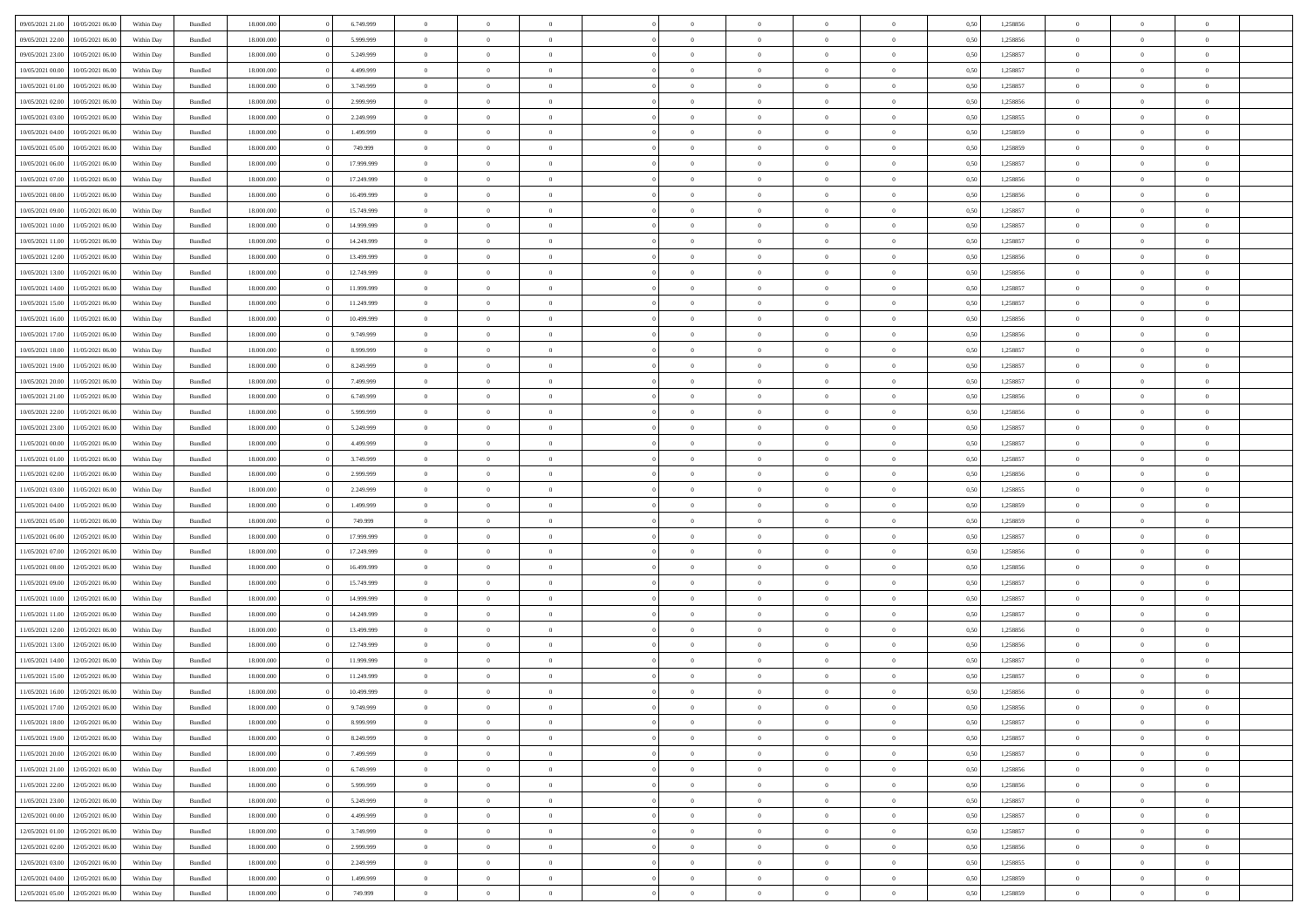| 12/05/2021 06:00 | 13/05/2021 06:00 | Within Dav | Bundled            | 18.000.000 | 17.999.999 | $\overline{0}$ | $\theta$       |                | $\Omega$       | $\Omega$       | $\Omega$       | $\theta$       | 0.50 | 1,258857 | $\theta$       | $\overline{0}$ | $\theta$       |  |
|------------------|------------------|------------|--------------------|------------|------------|----------------|----------------|----------------|----------------|----------------|----------------|----------------|------|----------|----------------|----------------|----------------|--|
|                  |                  |            |                    |            |            |                |                |                |                |                |                |                |      |          |                |                |                |  |
| 12/05/2021 07:00 | 13/05/2021 06:00 | Within Day | Bundled            | 18.000.000 | 17.249.999 | $\overline{0}$ | $\theta$       | $\overline{0}$ | $\overline{0}$ | $\bf{0}$       | $\overline{0}$ | $\overline{0}$ | 0,50 | 1,258856 | $\theta$       | $\overline{0}$ | $\overline{0}$ |  |
| 12/05/2021 08:00 | 13/05/2021 06:00 | Within Day | Bundled            | 18.000.000 | 16.499.999 | $\overline{0}$ | $\overline{0}$ | $\overline{0}$ | $\bf{0}$       | $\bf{0}$       | $\bf{0}$       | $\bf{0}$       | 0,50 | 1,258856 | $\bf{0}$       | $\overline{0}$ | $\overline{0}$ |  |
| 12/05/2021 09:00 | 13/05/2021 06:00 | Within Dav | Bundled            | 18.000.000 | 15.749.999 | $\overline{0}$ | $\overline{0}$ | $\overline{0}$ | $\overline{0}$ | $\bf{0}$       | $\overline{0}$ | $\overline{0}$ | 0.50 | 1.258857 | $\theta$       | $\theta$       | $\overline{0}$ |  |
| 12/05/2021 10:00 | 13/05/2021 06:00 | Within Day | Bundled            | 18.000.000 | 14.999.999 | $\overline{0}$ | $\theta$       | $\overline{0}$ | $\overline{0}$ | $\bf{0}$       | $\overline{0}$ | $\bf{0}$       | 0,50 | 1,258857 | $\theta$       | $\theta$       | $\overline{0}$ |  |
| 12/05/2021 11:00 | 13/05/2021 06:00 | Within Day | Bundled            | 18.000.000 | 14.249.999 | $\overline{0}$ | $\bf{0}$       | $\overline{0}$ | $\bf{0}$       | $\overline{0}$ | $\overline{0}$ | $\mathbf{0}$   | 0,50 | 1,258857 | $\bf{0}$       | $\overline{0}$ | $\bf{0}$       |  |
| 12/05/2021 12:00 | 13/05/2021 06:00 | Within Dav | Bundled            | 18.000.000 | 13.499.999 | $\overline{0}$ | $\overline{0}$ | $\overline{0}$ | $\overline{0}$ | $\bf{0}$       | $\overline{0}$ | $\overline{0}$ | 0.50 | 1.258856 | $\theta$       | $\overline{0}$ | $\overline{0}$ |  |
|                  |                  |            |                    |            |            |                |                |                |                |                |                |                |      |          |                |                |                |  |
| 12/05/2021 13:00 | 13/05/2021 06:00 | Within Day | Bundled            | 18.000.000 | 12.749.999 | $\overline{0}$ | $\theta$       | $\overline{0}$ | $\overline{0}$ | $\bf{0}$       | $\overline{0}$ | $\bf{0}$       | 0,50 | 1,258856 | $\theta$       | $\theta$       | $\overline{0}$ |  |
| 12/05/2021 14:00 | 13/05/2021 06:00 | Within Day | Bundled            | 18.000.000 | 11.999.999 | $\overline{0}$ | $\overline{0}$ | $\overline{0}$ | $\bf{0}$       | $\bf{0}$       | $\bf{0}$       | $\bf{0}$       | 0,50 | 1,258857 | $\,0\,$        | $\overline{0}$ | $\overline{0}$ |  |
| 12/05/2021 15:00 | 13/05/2021 06:00 | Within Dav | Bundled            | 18.000.000 | 11.249.999 | $\overline{0}$ | $\overline{0}$ | $\overline{0}$ | $\overline{0}$ | $\overline{0}$ | $\overline{0}$ | $\overline{0}$ | 0.50 | 1,258857 | $\theta$       | $\overline{0}$ | $\overline{0}$ |  |
| 12/05/2021 16:00 | 13/05/2021 06:00 | Within Day | Bundled            | 18.000.000 | 10.499.999 | $\overline{0}$ | $\theta$       | $\overline{0}$ | $\overline{0}$ | $\bf{0}$       | $\overline{0}$ | $\bf{0}$       | 0,50 | 1,258856 | $\theta$       | $\theta$       | $\overline{0}$ |  |
| 12/05/2021 17:00 | 13/05/2021 06:00 | Within Day | Bundled            | 18.000.000 | 9.749.999  | $\overline{0}$ | $\overline{0}$ | $\overline{0}$ | $\bf{0}$       | $\bf{0}$       | $\bf{0}$       | $\bf{0}$       | 0,50 | 1,258856 | $\bf{0}$       | $\overline{0}$ | $\overline{0}$ |  |
| 12/05/2021 18:00 | 13/05/2021 06:00 | Within Dav | Bundled            | 18.000.000 | 8.999.999  | $\overline{0}$ | $\overline{0}$ | $\overline{0}$ | $\overline{0}$ | $\bf{0}$       | $\overline{0}$ | $\overline{0}$ | 0.50 | 1.258857 | $\theta$       | $\theta$       | $\overline{0}$ |  |
| 12/05/2021 19:00 | 13/05/2021 06:00 | Within Day | Bundled            | 18.000.000 | 8.249.999  | $\overline{0}$ | $\theta$       | $\overline{0}$ | $\overline{0}$ | $\bf{0}$       | $\overline{0}$ | $\overline{0}$ | 0,50 | 1,258857 | $\theta$       | $\theta$       | $\overline{0}$ |  |
|                  |                  |            |                    |            |            |                |                |                |                |                |                |                |      |          |                |                |                |  |
| 12/05/2021 20:00 | 13/05/2021 06:00 | Within Day | Bundled            | 18.000.000 | 7.499.999  | $\overline{0}$ | $\bf{0}$       | $\overline{0}$ | $\bf{0}$       | $\overline{0}$ | $\overline{0}$ | $\mathbf{0}$   | 0,50 | 1,258857 | $\bf{0}$       | $\overline{0}$ | $\bf{0}$       |  |
| 12/05/2021 21:00 | 13/05/2021 06:00 | Within Dav | Bundled            | 18.000.000 | 6.749.999  | $\overline{0}$ | $\overline{0}$ | $\overline{0}$ | $\overline{0}$ | $\overline{0}$ | $\overline{0}$ | $\overline{0}$ | 0.50 | 1,258856 | $\theta$       | $\overline{0}$ | $\overline{0}$ |  |
| 12/05/2021 22:00 | 13/05/2021 06:00 | Within Day | Bundled            | 18.000.000 | 5.999.999  | $\overline{0}$ | $\theta$       | $\overline{0}$ | $\overline{0}$ | $\bf{0}$       | $\overline{0}$ | $\bf{0}$       | 0,50 | 1,258856 | $\theta$       | $\theta$       | $\overline{0}$ |  |
| 12/05/2021 23:00 | 13/05/2021 06:00 | Within Day | Bundled            | 18.000.000 | 5.249.999  | $\overline{0}$ | $\overline{0}$ | $\overline{0}$ | $\bf{0}$       | $\bf{0}$       | $\bf{0}$       | $\bf{0}$       | 0,50 | 1,258857 | $\,0\,$        | $\overline{0}$ | $\overline{0}$ |  |
| 13/05/2021 00:00 | 13/05/2021 06:00 | Within Dav | Bundled            | 18.000.000 | 4.499.999  | $\overline{0}$ | $\overline{0}$ | $\overline{0}$ | $\overline{0}$ | $\overline{0}$ | $\overline{0}$ | $\overline{0}$ | 0.50 | 1,258857 | $\theta$       | $\overline{0}$ | $\overline{0}$ |  |
| 13/05/2021 01:00 | 13/05/2021 06:00 | Within Day | Bundled            | 18.000.000 | 3.749.999  | $\overline{0}$ | $\theta$       | $\overline{0}$ | $\overline{0}$ | $\bf{0}$       | $\overline{0}$ | $\bf{0}$       | 0,50 | 1,258857 | $\theta$       | $\theta$       | $\overline{0}$ |  |
| 13/05/2021 02:00 | 13/05/2021 06:00 | Within Day | Bundled            | 18.000.000 | 2.999.999  | $\overline{0}$ | $\overline{0}$ | $\overline{0}$ | $\bf{0}$       | $\bf{0}$       | $\bf{0}$       | $\bf{0}$       | 0,50 | 1,258856 | $\,0\,$        | $\overline{0}$ | $\overline{0}$ |  |
| 13/05/2021 03:00 | 13/05/2021 06:00 | Within Day | Bundled            | 18.000.000 | 2.249.999  | $\overline{0}$ | $\overline{0}$ | $\overline{0}$ | $\overline{0}$ | $\bf{0}$       | $\overline{0}$ | $\overline{0}$ | 0.50 | 1.258855 | $\theta$       | $\theta$       | $\overline{0}$ |  |
|                  |                  |            |                    |            |            |                |                |                |                |                |                |                |      |          |                |                |                |  |
| 13/05/2021 04:00 | 13/05/2021 06:00 | Within Day | Bundled            | 18.000.000 | 1.499.999  | $\overline{0}$ | $\theta$       | $\overline{0}$ | $\overline{0}$ | $\bf{0}$       | $\overline{0}$ | $\bf{0}$       | 0,50 | 1,258859 | $\theta$       | $\overline{0}$ | $\overline{0}$ |  |
| 13/05/2021 05:00 | 13/05/2021 06:00 | Within Day | Bundled            | 18.000.000 | 749.999    | $\overline{0}$ | $\bf{0}$       | $\overline{0}$ | $\bf{0}$       | $\overline{0}$ | $\overline{0}$ | $\mathbf{0}$   | 0,50 | 1,258859 | $\overline{0}$ | $\overline{0}$ | $\bf{0}$       |  |
| 13/05/2021 06:00 | 14/05/2021 06:00 | Within Dav | Bundled            | 18.000.000 | 17.999.999 | $\overline{0}$ | $\overline{0}$ | $\overline{0}$ | $\overline{0}$ | $\overline{0}$ | $\overline{0}$ | $\overline{0}$ | 0.50 | 1,258857 | $\theta$       | $\overline{0}$ | $\overline{0}$ |  |
| 13/05/2021 07:00 | 14/05/2021 06:00 | Within Day | Bundled            | 18.000.000 | 17.249.999 | $\overline{0}$ | $\theta$       | $\overline{0}$ | $\overline{0}$ | $\bf{0}$       | $\overline{0}$ | $\bf{0}$       | 0,50 | 1,258856 | $\theta$       | $\theta$       | $\overline{0}$ |  |
| 13/05/2021 08:00 | 14/05/2021 06:00 | Within Day | Bundled            | 18.000.000 | 16.499.999 | $\overline{0}$ | $\overline{0}$ | $\overline{0}$ | $\bf{0}$       | $\bf{0}$       | $\bf{0}$       | $\bf{0}$       | 0,50 | 1,258856 | $\,0\,$        | $\overline{0}$ | $\overline{0}$ |  |
| 13/05/2021 09:00 | 14/05/2021 06:00 | Within Day | Bundled            | 18.000.000 | 15.749.999 | $\overline{0}$ | $\overline{0}$ | $\overline{0}$ | $\overline{0}$ | $\overline{0}$ | $\overline{0}$ | $\overline{0}$ | 0.50 | 1,258857 | $\theta$       | $\overline{0}$ | $\overline{0}$ |  |
| 13/05/2021 10:00 | 14/05/2021 06:00 | Within Day | Bundled            | 18.000.000 | 14.999.999 | $\overline{0}$ | $\theta$       | $\overline{0}$ | $\overline{0}$ | $\bf{0}$       | $\overline{0}$ | $\bf{0}$       | 0,50 | 1,258857 | $\,$ 0 $\,$    | $\theta$       | $\overline{0}$ |  |
|                  |                  |            |                    |            |            |                | $\overline{0}$ |                |                | $\bf{0}$       |                |                |      |          |                | $\overline{0}$ | $\overline{0}$ |  |
| 13/05/2021 11:00 | 14/05/2021 06:00 | Within Day | Bundled            | 18.000.000 | 14.249.999 | $\overline{0}$ |                | $\overline{0}$ | $\bf{0}$       |                | $\bf{0}$       | $\bf{0}$       | 0,50 | 1,258857 | $\overline{0}$ |                |                |  |
| 13/05/2021 12:00 | 14/05/2021 06:00 | Within Day | Bundled            | 18.000.000 | 13.499.999 | $\overline{0}$ | $\Omega$       | $\Omega$       | $\Omega$       | $\Omega$       | $\Omega$       | $\overline{0}$ | 0.50 | 1,258856 | $\,0\,$        | $\theta$       | $\theta$       |  |
| 13/05/2021 13:00 | 14/05/2021 06:00 | Within Day | Bundled            | 18.000.000 | 12.749.999 | $\overline{0}$ | $\theta$       | $\overline{0}$ | $\overline{0}$ | $\bf{0}$       | $\overline{0}$ | $\bf{0}$       | 0,50 | 1,258856 | $\theta$       | $\theta$       | $\overline{0}$ |  |
| 13/05/2021 14:00 | 14/05/2021 06:00 | Within Day | Bundled            | 18.000.000 | 11.999.999 | $\overline{0}$ | $\bf{0}$       | $\overline{0}$ | $\bf{0}$       | $\bf{0}$       | $\overline{0}$ | $\mathbf{0}$   | 0,50 | 1,258857 | $\overline{0}$ | $\overline{0}$ | $\bf{0}$       |  |
| 13/05/2021 15:00 | 14/05/2021 06:00 | Within Day | Bundled            | 18,000,000 | 11.249.999 | $\overline{0}$ | $\Omega$       | $\Omega$       | $\Omega$       | $\Omega$       | $\Omega$       | $\overline{0}$ | 0.50 | 1,258857 | $\theta$       | $\theta$       | $\theta$       |  |
| 13/05/2021 16:00 | 14/05/2021 06:00 | Within Day | Bundled            | 18.000.000 | 10.499.999 | $\overline{0}$ | $\theta$       | $\overline{0}$ | $\overline{0}$ | $\bf{0}$       | $\overline{0}$ | $\bf{0}$       | 0,50 | 1,258856 | $\theta$       | $\theta$       | $\overline{0}$ |  |
| 13/05/2021 17:00 | 14/05/2021 06:00 | Within Day | Bundled            | 18.000.000 | 9.749.999  | $\overline{0}$ | $\overline{0}$ | $\overline{0}$ | $\bf{0}$       | $\bf{0}$       | $\bf{0}$       | $\bf{0}$       | 0,50 | 1,258856 | $\,0\,$        | $\overline{0}$ | $\overline{0}$ |  |
| 13/05/2021 18:00 | 14/05/2021 06:00 | Within Day | Bundled            | 18,000,000 | 8.999.999  | $\overline{0}$ | $\Omega$       | $\Omega$       | $\Omega$       | $\Omega$       | $\theta$       | $\overline{0}$ | 0.50 | 1,258857 | $\theta$       | $\theta$       | $\theta$       |  |
| 13/05/2021 19:00 | 14/05/2021 06:00 | Within Day | Bundled            | 18.000.000 | 8.249.999  | $\overline{0}$ | $\theta$       | $\overline{0}$ | $\overline{0}$ | $\bf{0}$       | $\overline{0}$ | $\bf{0}$       | 0,50 | 1,258857 | $\,$ 0 $\,$    | $\overline{0}$ | $\overline{0}$ |  |
|                  |                  |            |                    |            |            |                |                |                |                |                |                |                |      |          |                |                |                |  |
| 13/05/2021 20:00 | 14/05/2021 06:00 | Within Day | Bundled            | 18.000.000 | 7.499.999  | $\overline{0}$ | $\overline{0}$ | $\overline{0}$ | $\bf{0}$       | $\bf{0}$       | $\bf{0}$       | $\bf{0}$       | 0,50 | 1,258857 | $\overline{0}$ | $\overline{0}$ | $\overline{0}$ |  |
| 13/05/2021 21:00 | 14/05/2021 06:00 | Within Day | Bundled            | 18.000.000 | 6.749.999  | $\overline{0}$ | $\Omega$       | $\Omega$       | $\Omega$       | $\Omega$       | $\overline{0}$ | $\overline{0}$ | 0.50 | 1,258856 | $\,0\,$        | $\theta$       | $\theta$       |  |
| 13/05/2021 22:00 | 14/05/2021 06:00 | Within Day | Bundled            | 18.000.000 | 5.999.999  | $\overline{0}$ | $\theta$       | $\overline{0}$ | $\overline{0}$ | $\bf{0}$       | $\overline{0}$ | $\bf{0}$       | 0,50 | 1,258856 | $\,$ 0 $\,$    | $\theta$       | $\overline{0}$ |  |
| 13/05/2021 23:00 | 14/05/2021 06:00 | Within Day | Bundled            | 18.000.000 | 5.249.999  | $\overline{0}$ | $\overline{0}$ | $\overline{0}$ | $\bf{0}$       | $\bf{0}$       | $\bf{0}$       | $\mathbf{0}$   | 0,50 | 1,258857 | $\overline{0}$ | $\overline{0}$ | $\bf{0}$       |  |
| 14/05/2021 00:00 | 14/05/2021 06:00 | Within Day | Bundled            | 18,000,000 | 4.499.999  | $\overline{0}$ | $\Omega$       | $\Omega$       | $\Omega$       | $\Omega$       | $\Omega$       | $\overline{0}$ | 0.50 | 1,258857 | $\theta$       | $\theta$       | $\theta$       |  |
| 14/05/2021 01:00 | 14/05/2021 06:00 | Within Day | Bundled            | 18.000.000 | 3.749.999  | $\overline{0}$ | $\overline{0}$ | $\overline{0}$ | $\bf{0}$       | $\,$ 0         | $\bf{0}$       | $\bf{0}$       | 0,50 | 1,258857 | $\,0\,$        | $\,$ 0 $\,$    | $\overline{0}$ |  |
| 14/05/2021 02:00 | 14/05/2021 06:00 | Within Day | $\mathbf B$ undled | 18.000.000 | 2.999.999  | $\bf{0}$       | $\bf{0}$       |                |                | $\bf{0}$       |                |                | 0,50 | 1,258856 | $\bf{0}$       | $\overline{0}$ |                |  |
| 14/05/2021 03:00 | 14/05/2021 06:00 | Within Day | Bundled            | 18,000,000 | 2.249.999  | $\overline{0}$ | $\overline{0}$ | $\overline{0}$ | $\Omega$       | $\theta$       | $\overline{0}$ | $\overline{0}$ | 0.50 | 1,258855 | $\theta$       | $\theta$       | $\theta$       |  |
| 14/05/2021 04:00 | 14/05/2021 06:00 | Within Day | Bundled            | 18.000.000 | 1.499.999  | $\overline{0}$ | $\,$ 0         | $\overline{0}$ | $\overline{0}$ | $\,$ 0 $\,$    | $\overline{0}$ | $\mathbf{0}$   | 0,50 | 1,258859 | $\,$ 0 $\,$    | $\,$ 0 $\,$    | $\,$ 0         |  |
|                  |                  |            |                    |            |            |                |                |                |                |                |                |                |      |          |                |                |                |  |
| 14/05/2021 05:00 | 14/05/2021 06:00 | Within Day | Bundled            | 18.000.000 | 749.999    | $\overline{0}$ | $\overline{0}$ | $\overline{0}$ | $\overline{0}$ | $\overline{0}$ | $\overline{0}$ | $\mathbf{0}$   | 0,50 | 1,258859 | $\overline{0}$ | $\bf{0}$       | $\bf{0}$       |  |
| 14/05/2021 06:00 | 15/05/2021 06:00 | Within Day | Bundled            | 18.000.000 | 17.999.999 | $\overline{0}$ | $\theta$       | $\overline{0}$ | $\Omega$       | $\overline{0}$ | $\overline{0}$ | $\bf{0}$       | 0,50 | 1,258857 | $\overline{0}$ | $\theta$       | $\overline{0}$ |  |
| 14/05/2021 07:00 | 15/05/2021 06:00 | Within Day | Bundled            | 18.000.000 | 17.249.999 | $\overline{0}$ | $\,$ 0         | $\overline{0}$ | $\overline{0}$ | $\overline{0}$ | $\overline{0}$ | $\bf{0}$       | 0,50 | 1,258856 | $\,$ 0 $\,$    | $\overline{0}$ | $\overline{0}$ |  |
| 14/05/2021 08:00 | 15/05/2021 06:00 | Within Day | Bundled            | 18.000.000 | 16.499.999 | $\overline{0}$ | $\overline{0}$ | $\overline{0}$ | $\overline{0}$ | $\overline{0}$ | $\overline{0}$ | $\mathbf{0}$   | 0,50 | 1,258856 | $\overline{0}$ | $\bf{0}$       | $\bf{0}$       |  |
| 14/05/2021 09:00 | 15/05/2021 06:00 | Within Day | Bundled            | 18.000.000 | 15.749.999 | $\overline{0}$ | $\overline{0}$ | $\overline{0}$ | $\Omega$       | $\overline{0}$ | $\overline{0}$ | $\bf{0}$       | 0.50 | 1,258857 | $\overline{0}$ | $\theta$       | $\overline{0}$ |  |
| 14/05/2021 10:00 | 15/05/2021 06:00 | Within Day | Bundled            | 18.000.000 | 14.999.999 | $\overline{0}$ | $\,$ 0         | $\overline{0}$ | $\overline{0}$ | $\bf{0}$       | $\overline{0}$ | $\bf{0}$       | 0,50 | 1,258857 | $\,$ 0 $\,$    | $\overline{0}$ | $\overline{0}$ |  |
| 14/05/2021 11:00 | 15/05/2021 06:00 | Within Day | Bundled            | 18.000.000 | 14.249.999 | $\overline{0}$ | $\bf{0}$       | $\overline{0}$ | $\overline{0}$ | $\overline{0}$ | $\overline{0}$ | $\mathbf{0}$   | 0,50 | 1,258857 | $\overline{0}$ | $\overline{0}$ | $\bf{0}$       |  |
|                  |                  |            |                    |            |            |                |                |                |                |                |                |                |      |          |                |                |                |  |
| 14/05/2021 12:00 | 15/05/2021 06:00 | Within Day | Bundled            | 18,000,000 | 13.499.999 | $\overline{0}$ | $\overline{0}$ | $\overline{0}$ | $\Omega$       | $\overline{0}$ | $\overline{0}$ | $\bf{0}$       | 0.50 | 1,258856 | $\overline{0}$ | $\theta$       | $\overline{0}$ |  |
| 14/05/2021 13:00 | 15/05/2021 06:00 | Within Day | Bundled            | 18.000.000 | 12.749.999 | $\overline{0}$ | $\,$ 0         | $\overline{0}$ | $\overline{0}$ | $\bf{0}$       | $\overline{0}$ | $\mathbf{0}$   | 0,50 | 1,258856 | $\,$ 0 $\,$    | $\,$ 0 $\,$    | $\bf{0}$       |  |
| 14/05/2021 14:00 | 15/05/2021 06:00 | Within Day | Bundled            | 18.000.000 | 11.999.999 | $\overline{0}$ | $\overline{0}$ | $\overline{0}$ | $\overline{0}$ | $\bf{0}$       | $\overline{0}$ | $\mathbf{0}$   | 0,50 | 1,258857 | $\overline{0}$ | $\bf{0}$       | $\bf{0}$       |  |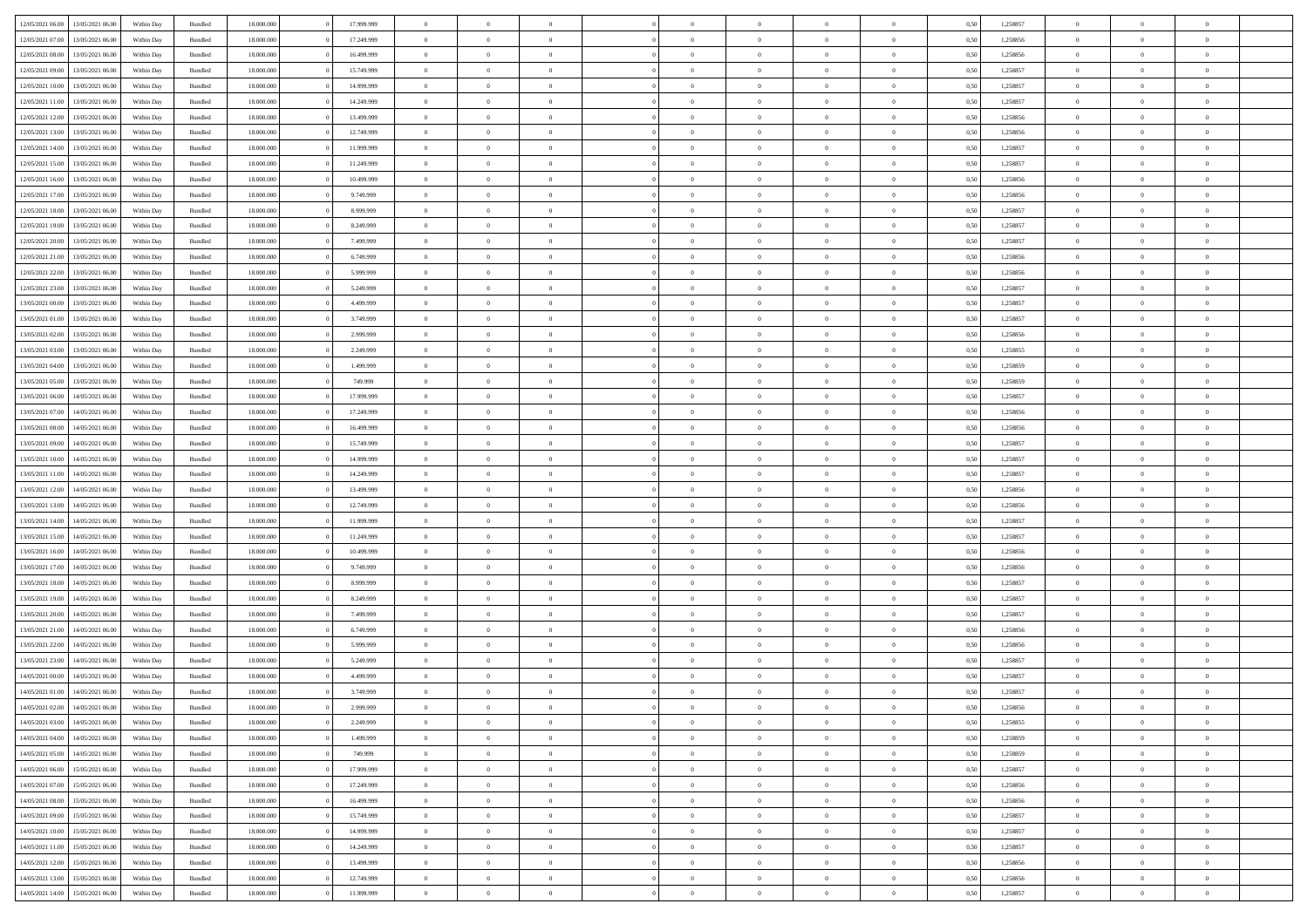| 14/05/2021 15:00 | 15/05/2021 06:00                  | Within Day | Bundled            | 18.000.000 |           | 11.249.999 | $\overline{0}$ | $\Omega$       |                | $\Omega$       | $\Omega$       | $\Omega$       | $\theta$       | 0.50 | 1,258857 | $\theta$       | $\theta$       | $\theta$       |  |
|------------------|-----------------------------------|------------|--------------------|------------|-----------|------------|----------------|----------------|----------------|----------------|----------------|----------------|----------------|------|----------|----------------|----------------|----------------|--|
|                  |                                   |            |                    |            |           |            |                |                |                |                |                |                |                |      |          |                |                |                |  |
| 14/05/2021 16:00 | 15/05/2021 06:00                  | Within Day | Bundled            | 18.000.000 |           | 10.499.999 | $\overline{0}$ | $\theta$       | $\overline{0}$ | $\overline{0}$ | $\bf{0}$       | $\overline{0}$ | $\overline{0}$ | 0,50 | 1,258856 | $\theta$       | $\theta$       | $\overline{0}$ |  |
| 14/05/2021 17:00 | 15/05/2021 06:00                  | Within Day | Bundled            | 18.000.000 |           | 9.749.999  | $\overline{0}$ | $\overline{0}$ | $\overline{0}$ | $\bf{0}$       | $\bf{0}$       | $\bf{0}$       | $\bf{0}$       | 0,50 | 1,258856 | $\bf{0}$       | $\overline{0}$ | $\overline{0}$ |  |
| 14/05/2021 18:00 | 15/05/2021 06:00                  | Within Dav | Bundled            | 18.000.000 |           | 8.999.999  | $\overline{0}$ | $\theta$       | $\overline{0}$ | $\overline{0}$ | $\bf{0}$       | $\overline{0}$ | $\overline{0}$ | 0.50 | 1.258857 | $\theta$       | $\theta$       | $\overline{0}$ |  |
| 14/05/2021 19:00 | 15/05/2021 06:00                  | Within Day | Bundled            | 18.000.000 |           | 8.249.999  | $\overline{0}$ | $\theta$       | $\overline{0}$ | $\overline{0}$ | $\bf{0}$       | $\overline{0}$ | $\bf{0}$       | 0,50 | 1,258857 | $\theta$       | $\theta$       | $\overline{0}$ |  |
| 14/05/2021 20:00 | 15/05/2021 06:00                  | Within Day | Bundled            | 18.000.000 |           | 7.499.999  | $\overline{0}$ | $\bf{0}$       | $\overline{0}$ | $\bf{0}$       | $\overline{0}$ | $\overline{0}$ | $\mathbf{0}$   | 0,50 | 1,258857 | $\bf{0}$       | $\overline{0}$ | $\bf{0}$       |  |
| 14/05/2021 21:00 | 15/05/2021 06:00                  | Within Dav | Bundled            | 18.000.000 |           | 6.749.999  | $\overline{0}$ | $\overline{0}$ | $\overline{0}$ | $\overline{0}$ | $\overline{0}$ | $\overline{0}$ | $\overline{0}$ | 0.50 | 1,258856 | $\theta$       | $\overline{0}$ | $\overline{0}$ |  |
|                  |                                   |            |                    |            |           |            |                |                |                |                |                |                |                |      |          |                |                |                |  |
| 14/05/2021 22.00 | 15/05/2021 06:00                  | Within Day | Bundled            | 18.000.000 |           | 5.999.999  | $\overline{0}$ | $\theta$       | $\overline{0}$ | $\overline{0}$ | $\bf{0}$       | $\overline{0}$ | $\bf{0}$       | 0,50 | 1,258856 | $\theta$       | $\theta$       | $\overline{0}$ |  |
| 14/05/2021 23:00 | 15/05/2021 06:00                  | Within Day | Bundled            | 18.000.000 |           | 5.249.999  | $\overline{0}$ | $\overline{0}$ | $\overline{0}$ | $\bf{0}$       | $\bf{0}$       | $\bf{0}$       | $\bf{0}$       | 0,50 | 1,258857 | $\,0\,$        | $\overline{0}$ | $\overline{0}$ |  |
| 15/05/2021 00:00 | 15/05/2021 06:00                  | Within Dav | Bundled            | 18.000.000 |           | 4.499.999  | $\overline{0}$ | $\overline{0}$ | $\overline{0}$ | $\overline{0}$ | $\overline{0}$ | $\overline{0}$ | $\overline{0}$ | 0.50 | 1,258857 | $\theta$       | $\overline{0}$ | $\overline{0}$ |  |
| 15/05/2021 01:00 | 15/05/2021 06:00                  | Within Day | Bundled            | 18.000.000 |           | 3.749.999  | $\overline{0}$ | $\theta$       | $\overline{0}$ | $\overline{0}$ | $\bf{0}$       | $\overline{0}$ | $\bf{0}$       | 0,50 | 1,258857 | $\theta$       | $\theta$       | $\overline{0}$ |  |
| 15/05/2021 02:00 | 15/05/2021 06:00                  | Within Day | Bundled            | 18.000.000 |           | 2.999.999  | $\overline{0}$ | $\overline{0}$ | $\overline{0}$ | $\bf{0}$       | $\bf{0}$       | $\bf{0}$       | $\bf{0}$       | 0,50 | 1,258856 | $\bf{0}$       | $\overline{0}$ | $\overline{0}$ |  |
| 15/05/2021 03:00 | 15/05/2021 06:00                  | Within Dav | Bundled            | 18.000.000 |           | 2.249.999  | $\overline{0}$ | $\overline{0}$ | $\overline{0}$ | $\overline{0}$ | $\bf{0}$       | $\overline{0}$ | $\overline{0}$ | 0.50 | 1.258855 | $\theta$       | $\theta$       | $\overline{0}$ |  |
| 15/05/2021 04:00 | 15/05/2021 06:00                  |            |                    | 18.000.000 |           | 1.499.999  | $\overline{0}$ | $\theta$       | $\overline{0}$ | $\overline{0}$ | $\bf{0}$       | $\overline{0}$ | $\overline{0}$ |      | 1,258859 | $\theta$       | $\overline{0}$ | $\overline{0}$ |  |
|                  |                                   | Within Day | Bundled            |            |           |            |                |                |                |                |                |                |                | 0,50 |          |                |                |                |  |
| 15/05/2021 05:00 | 15/05/2021 06:00                  | Within Day | Bundled            | 18.000.000 |           | 749.999    | $\overline{0}$ | $\overline{0}$ | $\overline{0}$ | $\bf{0}$       | $\bf{0}$       | $\overline{0}$ | $\mathbf{0}$   | 0,50 | 1,258859 | $\overline{0}$ | $\overline{0}$ | $\bf{0}$       |  |
| 15/05/2021 06:00 | 16/05/2021 06:00                  | Within Dav | Bundled            | 18.000.000 | 2.233.051 | 15.766.948 | $\overline{0}$ | 4.939.509      | $\overline{0}$ | 1,496872       | $\overline{0}$ | $\overline{0}$ | $\overline{0}$ | 0.50 | 1,258857 | $\theta$       | $\overline{0}$ | $\overline{0}$ |  |
| 15/05/2021 07:00 | 16/05/2021 06:00                  | Within Day | Bundled            | 18.000.000 | 7.172.560 | 10.376.296 | $\overline{0}$ | $\theta$       | $\overline{0}$ | $\overline{0}$ | $\bf{0}$       | $\overline{0}$ | $\bf{0}$       | 0,50 | 1,258856 | $\theta$       | $\theta$       | $\overline{0}$ |  |
| 15/05/2021 08:00 | 16/05/2021 06:00                  | Within Day | Bundled            | 18.000.000 | 7.172.560 | 9.925.152  | $\overline{0}$ | $\overline{0}$ | $\overline{0}$ | $\bf{0}$       | $\bf{0}$       | $\bf{0}$       | $\bf{0}$       | 0,50 | 1,258856 | $\,0\,$        | $\overline{0}$ | $\overline{0}$ |  |
| 15/05/2021 09:00 | 16/05/2021 06:00                  | Within Dav | Bundled            | 18.000.000 | 7.172.560 | 9.474,009  | $\overline{0}$ | $\overline{0}$ | $\overline{0}$ | $\overline{0}$ | $\overline{0}$ | $\overline{0}$ | $\overline{0}$ | 0.50 | 1,258857 | $\theta$       | $\overline{0}$ | $\overline{0}$ |  |
| 15/05/2021 10:00 | 16/05/2021 06:00                  | Within Day | Bundled            | 18.000.000 | 7.172.560 | 9.022.866  | $\overline{0}$ | $\overline{0}$ | $\overline{0}$ | $\overline{0}$ | $\bf{0}$       | $\overline{0}$ | $\bf{0}$       | 0,50 | 1,258857 | $\,$ 0 $\,$    | $\theta$       | $\overline{0}$ |  |
|                  |                                   |            |                    |            |           |            |                |                |                |                |                |                |                |      |          |                |                |                |  |
| 15/05/2021 11:00 | 16/05/2021 06:00                  | Within Day | Bundled            | 18.000.000 | 7.172.560 | 8.571.722  | $\overline{0}$ | 1.124.341      | $\overline{0}$ | 1,496888       | $\bf{0}$       | $\bf{0}$       | $\bf{0}$       | 0,50 | 1,258857 | $\,0\,$        | $\overline{0}$ | $\overline{0}$ |  |
| 15/05/2021 12:00 | 16/05/2021 06:00                  | Within Day | Bundled            | 18.000.000 | 8.296.901 | 7.055.414  | $\overline{0}$ | $\overline{0}$ | $\overline{0}$ | $\overline{0}$ | $\bf{0}$       | $\overline{0}$ | $\overline{0}$ | 0.50 | 1.258856 | $\theta$       | $\theta$       | $\overline{0}$ |  |
| 15/05/2021 13:00 | 16/05/2021 06:00                  | Within Day | Bundled            | 18.000.000 | 8.296.901 | 6.663.446  | $\overline{0}$ | $\theta$       | $\overline{0}$ | $\overline{0}$ | $\bf{0}$       | $\overline{0}$ | $\bf{0}$       | 0,50 | 1,258856 | $\theta$       | $\overline{0}$ | $\overline{0}$ |  |
| 15/05/2021 14:00 | 16/05/2021 06:00                  | Within Day | Bundled            | 18.000.000 | 8.296.901 | 6.271.479  | $\overline{0}$ | $\bf{0}$       | $\overline{0}$ | $\bf{0}$       | $\overline{0}$ | $\overline{0}$ | $\mathbf{0}$   | 0,50 | 1,258857 | $\overline{0}$ | $\overline{0}$ | $\bf{0}$       |  |
| 15/05/2021 15:00 | 16/05/2021 06:00                  | Within Dav | Bundled            | 18.000.000 | 8.296.901 | 5.879.511  | $\overline{0}$ | $\overline{0}$ | $\overline{0}$ | $\overline{0}$ | $\overline{0}$ | $\overline{0}$ | $\overline{0}$ | 0.50 | 1,258857 | $\theta$       | $\overline{0}$ | $\overline{0}$ |  |
| 15/05/2021 16:00 | 16/05/2021 06:00                  | Within Day | Bundled            | 18.000.000 | 8.296.901 | 5.487.544  | $\overline{0}$ | $\theta$       | $\overline{0}$ | $\overline{0}$ | $\bf{0}$       | $\overline{0}$ | $\bf{0}$       | 0,50 | 1,258856 | $\theta$       | $\theta$       | $\overline{0}$ |  |
| 15/05/2021 17:00 | 16/05/2021 06:00                  | Within Day | Bundled            | 18.000.000 | 8.296.901 | 5.095.576  | $\overline{0}$ | $\overline{0}$ | $\overline{0}$ | $\bf{0}$       | $\bf{0}$       | $\overline{0}$ | $\bf{0}$       | 0,50 | 1,258856 | $\,0\,$        | $\overline{0}$ | $\overline{0}$ |  |
|                  |                                   |            |                    |            |           |            |                |                |                |                |                |                |                |      |          |                |                |                |  |
| 15/05/2021 18:00 | 16/05/2021 06:00                  | Within Day | Bundled            | 18.000.000 | 8.296.901 | 4.703.609  | $\overline{0}$ | $\overline{0}$ | $\overline{0}$ | $\overline{0}$ | $\overline{0}$ | $\overline{0}$ | $\overline{0}$ | 0.50 | 1,258857 | $\theta$       | $\overline{0}$ | $\overline{0}$ |  |
| 15/05/2021 19:00 | 16/05/2021 06:00                  | Within Day | Bundled            | 18.000.000 | 8.296.901 | 4.311.642  | $\overline{0}$ | $\theta$       | $\overline{0}$ | $\overline{0}$ | $\bf{0}$       | $\overline{0}$ | $\bf{0}$       | 0,50 | 1,258857 | $\,$ 0 $\,$    | $\theta$       | $\overline{0}$ |  |
| 15/05/2021 20:00 | 16/05/2021 06:00                  | Within Day | Bundled            | 18.000.000 | 8.296.901 | 3.919.674  | $\overline{0}$ | $\overline{0}$ | $\overline{0}$ | $\overline{0}$ | $\bf{0}$       | $\overline{0}$ | $\bf{0}$       | 0,50 | 1,258857 | $\bf{0}$       | $\overline{0}$ | $\overline{0}$ |  |
| 15/05/2021 21:00 | 16/05/2021 06:00                  | Within Day | Bundled            | 18.000.000 | 8.296.901 | 3.527.707  | $\overline{0}$ | $\Omega$       | $\Omega$       | $\Omega$       | $\Omega$       | $\Omega$       | $\overline{0}$ | 0.50 | 1,258856 | $\,0\,$        | $\theta$       | $\theta$       |  |
| 15/05/2021 22:00 | 16/05/2021 06:00                  | Within Day | Bundled            | 18.000.000 | 8.296.901 | 3.135.739  | $\overline{0}$ | $\theta$       | $\overline{0}$ | $\overline{0}$ | $\bf{0}$       | $\overline{0}$ | $\bf{0}$       | 0,50 | 1,258856 | $\theta$       | $\theta$       | $\overline{0}$ |  |
| 15/05/2021 23:00 | 16/05/2021 06:00                  | Within Day | Bundled            | 18.000.000 | 8.296.901 | 2.743.772  | $\overline{0}$ | $\overline{0}$ | $\overline{0}$ | $\overline{0}$ | $\bf{0}$       | $\overline{0}$ | $\mathbf{0}$   | 0,50 | 1,258857 | $\bf{0}$       | $\overline{0}$ | $\bf{0}$       |  |
| 16/05/2021 00:00 | 16/05/2021 06:00                  |            | Bundled            | 18,000,000 | 8.296.901 | 2.351.804  | $\overline{0}$ | $\Omega$       | $\Omega$       | $\Omega$       | $\bf{0}$       | $\overline{0}$ | $\overline{0}$ | 0.50 | 1,258857 | $\theta$       | $\theta$       | $\theta$       |  |
|                  |                                   | Within Day |                    |            |           |            |                |                |                |                |                |                |                |      |          |                |                |                |  |
| 16/05/2021 01:00 | 16/05/2021 06:00                  | Within Day | Bundled            | 18.000.000 | 8.296.901 | 1.959.837  | $\overline{0}$ | $\theta$       | $\overline{0}$ | $\overline{0}$ | $\bf{0}$       | $\overline{0}$ | $\bf{0}$       | 0,50 | 1,258857 | $\theta$       | $\theta$       | $\overline{0}$ |  |
| 16/05/2021 02:00 | 16/05/2021 06:00                  | Within Day | Bundled            | 18.000.000 | 8.296.901 | 1.567.869  | $\overline{0}$ | $\overline{0}$ | $\overline{0}$ | $\bf{0}$       | $\bf{0}$       | $\overline{0}$ | $\bf{0}$       | 0,50 | 1,258856 | $\,0\,$        | $\overline{0}$ | $\overline{0}$ |  |
| 16/05/2021 03:00 | 16/05/2021 06:00                  | Within Day | Bundled            | 18,000,000 | 8.296.90  | 1.175.902  | $\overline{0}$ | $\Omega$       | $\Omega$       | $\Omega$       | $\theta$       | $\theta$       | $\overline{0}$ | 0.50 | 1,258855 | $\theta$       | $\theta$       | $\theta$       |  |
| 16/05/2021 04:00 | 16/05/2021 06:00                  | Within Day | Bundled            | 18.000.000 | 8.296.901 | 783.934    | $\overline{0}$ | $\theta$       | $\overline{0}$ | $\overline{0}$ | $\bf{0}$       | $\overline{0}$ | $\bf{0}$       | 0,50 | 1,258859 | $\,$ 0 $\,$    | $\overline{0}$ | $\overline{0}$ |  |
| 16/05/2021 05:00 | 16/05/2021 06:00                  | Within Day | Bundled            | 18.000.000 | 8.296.901 | 391.967    | $\overline{0}$ | $\overline{0}$ | $\overline{0}$ | $\overline{0}$ | $\bf{0}$       | $\overline{0}$ | $\bf{0}$       | 0,50 | 1,258859 | $\bf{0}$       | $\overline{0}$ | $\overline{0}$ |  |
| 16/05/2021 06:00 | 17/05/2021 06:00                  | Within Day | Bundled            | 18.000.000 | 6.288.272 | 11.711.727 | $\overline{0}$ | $\Omega$       | $\Omega$       | $\Omega$       | $\overline{0}$ | $\overline{0}$ | $\overline{0}$ | 0.50 | 1,258857 | $\,0\,$        | $\theta$       | $\theta$       |  |
| 16/05/2021 07:00 | 17/05/2021 06:00                  | Within Day | Bundled            | 18.000.000 | 6.288.272 | 11.223.739 | $\overline{0}$ | $\theta$       | $\overline{0}$ | $\overline{0}$ | $\bf{0}$       | $\overline{0}$ | $\bf{0}$       | 0,50 | 1,258856 | $\,$ 0 $\,$    | $\overline{0}$ | $\overline{0}$ |  |
|                  |                                   |            |                    |            |           |            |                | $\overline{0}$ |                |                | $\bf{0}$       |                |                |      |          |                | $\overline{0}$ | $\bf{0}$       |  |
| 16/05/2021 08:00 | 17/05/2021 06:00                  | Within Day | Bundled            | 18.000.000 | 6.288.272 | 10.735.750 | $\overline{0}$ |                | $\overline{0}$ | $\overline{0}$ |                | $\overline{0}$ | $\mathbf{0}$   | 0,50 | 1,258856 | $\bf{0}$       |                |                |  |
| 16/05/2021 11:00 | 17/05/2021 06:00                  | Within Day | Bundled            | 18,000,000 | 6.288.27  | 9.271.784  | $\overline{0}$ | $\Omega$       | $\Omega$       | $\Omega$       | $\Omega$       | $\Omega$       | $\overline{0}$ | 0.50 | 1,258857 | $\theta$       | $\theta$       | $\theta$       |  |
| 16/05/2021 12:00 | 17/05/2021 06:00                  | Within Day | Bundled            | 18.000.000 | 6.288.272 | 8.783.795  | $\overline{0}$ | $\overline{0}$ | $\overline{0}$ | $\bf{0}$       | $\,$ 0         | $\overline{0}$ | $\bf{0}$       | 0,50 | 1,258856 | $\,0\,$        | $\,$ 0 $\,$    | $\overline{0}$ |  |
|                  | 16/05/2021 13:00 17/05/2021 06:00 | Within Day | $\mathbf B$ undled | 18.000.000 | 6.288.272 | 8.295.807  | $\bf{0}$       | $\bf{0}$       |                |                |                |                |                | 0,50 | 1,258856 | $\bf{0}$       | $\overline{0}$ |                |  |
| 16/05/2021 14:00 | 17/05/2021 06:00                  | Within Day | Bundled            | 18,000,000 | 6.288.272 | 7.807.818  | $\overline{0}$ | $\Omega$       | $\overline{0}$ | $\Omega$       | $\overline{0}$ | $\overline{0}$ | $\overline{0}$ | 0.50 | 1,258857 | $\theta$       | $\theta$       | $\Omega$       |  |
| 16/05/2021 15:00 | 17/05/2021 06:00                  | Within Day | Bundled            | 18.000.000 | 6.288.272 | 7.319.829  | $\overline{0}$ | $\bf{0}$       | $\overline{0}$ | $\overline{0}$ | $\,$ 0 $\,$    | $\overline{0}$ | $\mathbf{0}$   | 0,50 | 1,258857 | $\,$ 0 $\,$    | $\,$ 0 $\,$    | $\,$ 0         |  |
| 16/05/2021 16:00 | 17/05/2021 06:00                  | Within Day | Bundled            | 18.000.000 | 6.288.272 | 6.831.841  | $\overline{0}$ | $\overline{0}$ | $\overline{0}$ | $\overline{0}$ | $\overline{0}$ | $\overline{0}$ | $\mathbf{0}$   | 0,50 | 1,258856 | $\overline{0}$ | $\bf{0}$       | $\bf{0}$       |  |
|                  |                                   |            |                    |            |           |            |                | $\overline{0}$ |                | $\Omega$       | $\overline{0}$ | $\overline{0}$ |                |      |          |                | $\theta$       | $\overline{0}$ |  |
| 16/05/2021 17:00 | 17/05/2021 06:00                  | Within Day | Bundled            | 18.000.000 | 6.288.272 | 6.343.852  | $\overline{0}$ |                | $\overline{0}$ |                |                |                | $\overline{0}$ | 0,50 | 1,258856 | $\bf{0}$       |                |                |  |
| 16/05/2021 18:00 | 17/05/2021 06:00                  | Within Day | Bundled            | 18.000.000 | 6.288.272 | 5.855.863  | $\overline{0}$ | $\,$ 0         | $\overline{0}$ | $\overline{0}$ | $\,$ 0 $\,$    | $\overline{0}$ | $\mathbf{0}$   | 0,50 | 1,258857 | $\,$ 0 $\,$    | $\overline{0}$ | $\overline{0}$ |  |
| 16/05/2021 19:00 | 17/05/2021 06:00                  | Within Day | Bundled            | 18.000.000 | 6.288.272 | 5.367.875  | $\overline{0}$ | $\overline{0}$ | $\overline{0}$ | $\overline{0}$ | $\overline{0}$ | $\overline{0}$ | $\mathbf{0}$   | 0,50 | 1,258857 | $\overline{0}$ | $\overline{0}$ | $\overline{0}$ |  |
| 16/05/2021 20:00 | 17/05/2021 06:00                  | Within Day | Bundled            | 18.000.000 | 6.288.272 | 4.879.886  | $\overline{0}$ | $\overline{0}$ | $\overline{0}$ | $\Omega$       | $\overline{0}$ | $\overline{0}$ | $\bf{0}$       | 0.50 | 1,258857 | $\overline{0}$ | $\theta$       | $\overline{0}$ |  |
| 16/05/2021 21:00 | 17/05/2021 06:00                  | Within Day | Bundled            | 18.000.000 | 6.288.272 | 4.391.897  | $\overline{0}$ | $\,$ 0         | $\overline{0}$ | $\overline{0}$ | $\bf{0}$       | $\overline{0}$ | $\bf{0}$       | 0,50 | 1,258856 | $\,$ 0 $\,$    | $\overline{0}$ | $\overline{0}$ |  |
| 16/05/2021 22:00 | 17/05/2021 06:00                  | Within Day | Bundled            | 18.000.000 | 6.288.272 | 3.903.909  | $\overline{0}$ | $\bf{0}$       | $\overline{0}$ | $\overline{0}$ | $\overline{0}$ | $\overline{0}$ | $\mathbf{0}$   | 0,50 | 1,258856 | $\overline{0}$ | $\overline{0}$ | $\bf{0}$       |  |
| 16/05/2021 23:00 | 17/05/2021 06:00                  | Within Day | Bundled            | 18.000.000 | 6.288.272 | 3.415.920  | $\overline{0}$ | $\overline{0}$ | $\overline{0}$ | $\Omega$       | $\overline{0}$ | $\overline{0}$ | $\overline{0}$ | 0.50 | 1,258857 | $\overline{0}$ | $\theta$       | $\overline{0}$ |  |
| 17/05/2021 00:00 | 17/05/2021 06:00                  |            |                    | 18.000.000 |           | 2.927.931  | $\overline{0}$ | $\bf{0}$       |                | $\overline{0}$ | $\bf{0}$       |                |                |      | 1,258857 | $\,$ 0 $\,$    | $\,$ 0 $\,$    | $\bf{0}$       |  |
|                  |                                   | Within Day | Bundled            |            | 6.288.272 |            |                |                | $\overline{0}$ |                |                | $\overline{0}$ | $\mathbf{0}$   | 0,50 |          |                |                |                |  |
|                  | 17/05/2021 01.00 17/05/2021 06.00 | Within Day | Bundled            | 18.000.000 | 6.288.272 | 2.439.943  | $\overline{0}$ | $\overline{0}$ | $\overline{0}$ | $\overline{0}$ | $\overline{0}$ | $\overline{0}$ | $\mathbf{0}$   | 0,50 | 1,258857 | $\overline{0}$ | $\bf{0}$       | $\overline{0}$ |  |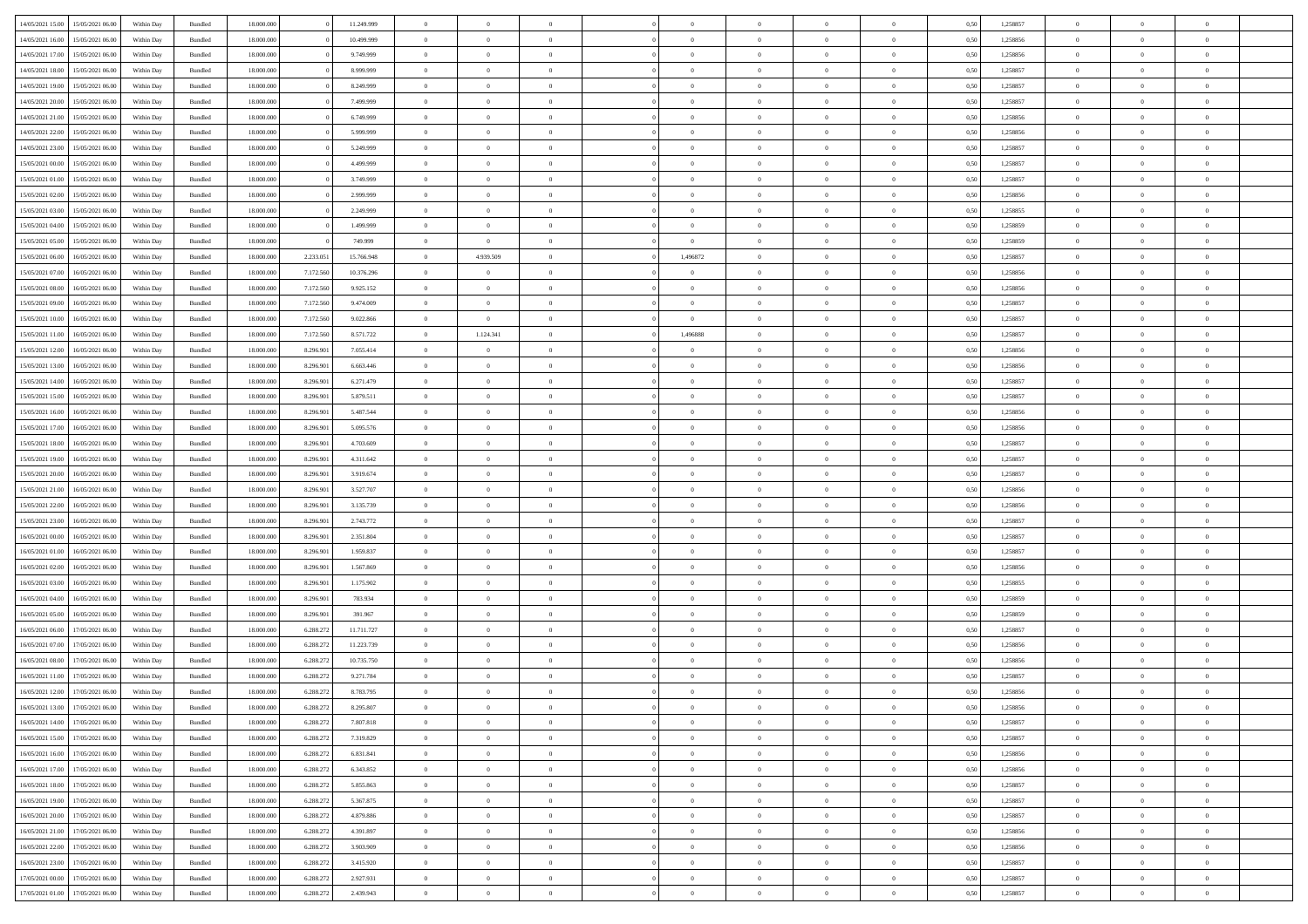|                                      |            |                    |            |           |            | $\overline{0}$ | $\overline{0}$ |                | $\overline{0}$ | $\theta$       |                | $\bf{0}$       |      |          | $\theta$       | $\theta$       | $\overline{0}$ |  |
|--------------------------------------|------------|--------------------|------------|-----------|------------|----------------|----------------|----------------|----------------|----------------|----------------|----------------|------|----------|----------------|----------------|----------------|--|
| 17/05/2021 02:00 17/05/2021 06:00    | Within Day | Bundled            | 18.000.000 | 6.288.272 | 1.951.954  |                |                |                |                |                |                |                | 0,50 | 1,258856 |                |                |                |  |
| 17/05/2021 03:00<br>17/05/2021 06:00 | Within Day | Bundled            | 18.000.00  | 6.288.27  | 1.463.965  | $\bf{0}$       | $\bf{0}$       | $\bf{0}$       | $\overline{0}$ | $\bf{0}$       | $\overline{0}$ | $\bf{0}$       | 0,50 | 1,258855 | $\,$ 0 $\,$    | $\bf{0}$       | $\overline{0}$ |  |
| 17/05/2021 04:00<br>17/05/2021 06:00 | Within Day | Bundled            | 18,000,000 | 6.288.272 | 975.977    | $\overline{0}$ | $\bf{0}$       | $\overline{0}$ | $\bf{0}$       | $\bf{0}$       | $\overline{0}$ | $\bf{0}$       | 0,50 | 1,258859 | $\bf{0}$       | $\overline{0}$ | $\overline{0}$ |  |
| 17/05/2021 05:00<br>17/05/2021 06:00 |            |                    | 18.000.000 |           |            | $\bf{0}$       | $\overline{0}$ | $\overline{0}$ | $\overline{0}$ | $\theta$       | $\overline{0}$ | $\bf{0}$       |      |          | $\theta$       | $\theta$       | $\overline{0}$ |  |
|                                      | Within Day | Bundled            |            | 6.288.272 | 487.988    |                |                |                |                |                |                |                | 0,50 | 1,258859 |                |                |                |  |
| 17/05/2021 06:00<br>18/05/2021 06:00 | Within Day | Bundled            | 18.000.00  |           | 17.999.999 | $\bf{0}$       | $\overline{0}$ | $\bf{0}$       | $\overline{0}$ | $\theta$       | $\overline{0}$ | $\bf{0}$       | 0,50 | 1,258857 | $\,$ 0 $\,$    | $\bf{0}$       | $\overline{0}$ |  |
| 17/05/2021 07:00<br>18/05/2021 06:00 | Within Day | Bundled            | 18,000,000 |           | 17.249.999 | $\overline{0}$ | $\overline{0}$ | $\overline{0}$ | $\bf{0}$       | $\overline{0}$ | $\Omega$       | $\bf{0}$       | 0.50 | 1.258856 | $\,$ 0 $\,$    | $\theta$       | $\overline{0}$ |  |
| 17/05/2021 08:00<br>18/05/2021 06:00 | Within Day | Bundled            | 18.000.000 |           | 16.499.999 | $\bf{0}$       | $\overline{0}$ | $\overline{0}$ | $\overline{0}$ | $\overline{0}$ | $\overline{0}$ | $\bf{0}$       | 0,50 | 1,258856 | $\,$ 0 $\,$    | $\theta$       | $\overline{0}$ |  |
|                                      |            |                    |            |           |            |                |                |                |                |                |                |                |      |          |                |                |                |  |
| 17/05/2021 09:00<br>18/05/2021 06:00 | Within Day | Bundled            | 18.000.00  |           | 15.749.999 | $\bf{0}$       | $\overline{0}$ | $\overline{0}$ | $\overline{0}$ | $\overline{0}$ | $\overline{0}$ | $\bf{0}$       | 0,50 | 1,258857 | $\,$ 0 $\,$    | $\bf{0}$       | $\overline{0}$ |  |
| 17/05/2021 10:00<br>18/05/2021 06:00 | Within Day | Bundled            | 18,000,000 |           | 14,999,999 | $\overline{0}$ | $\overline{0}$ | $\overline{0}$ | $\bf{0}$       | $\overline{0}$ | $\overline{0}$ | $\bf{0}$       | 0.50 | 1.258857 | $\theta$       | $\overline{0}$ | $\overline{0}$ |  |
| 17/05/2021 11:00<br>18/05/2021 06:00 | Within Day | Bundled            | 18.000.000 |           | 14.249.999 | $\bf{0}$       | $\bf{0}$       | $\overline{0}$ | $\overline{0}$ | $\overline{0}$ | $\overline{0}$ | $\bf{0}$       | 0,50 | 1,258857 | $\,$ 0 $\,$    | $\bf{0}$       | $\overline{0}$ |  |
| 17/05/2021 12:00<br>18/05/2021 06:00 | Within Day | Bundled            | 18.000.00  |           | 13.499.999 | $\bf{0}$       | $\overline{0}$ | $\bf{0}$       | $\bf{0}$       | $\bf{0}$       | $\overline{0}$ | $\bf{0}$       | 0,50 | 1,258856 | $\,$ 0 $\,$    | $\bf{0}$       | $\overline{0}$ |  |
|                                      |            |                    |            |           |            |                |                |                |                |                |                |                |      |          |                |                |                |  |
| 17/05/2021 13:00<br>18/05/2021 06:00 | Within Day | Bundled            | 18,000,000 |           | 12.749.999 | $\overline{0}$ | $\overline{0}$ | $\overline{0}$ | $\bf{0}$       | $\bf{0}$       | $\overline{0}$ | $\bf{0}$       | 0.50 | 1,258856 | $\bf{0}$       | $\overline{0}$ | $\overline{0}$ |  |
| 17/05/2021 14:00<br>18/05/2021 06:00 | Within Day | Bundled            | 18.000.000 |           | 11.999.999 | $\overline{0}$ | $\overline{0}$ | $\overline{0}$ | $\overline{0}$ | $\theta$       | $\overline{0}$ | $\bf{0}$       | 0,50 | 1,258857 | $\,$ 0 $\,$    | $\theta$       | $\overline{0}$ |  |
| 17/05/2021 15:00<br>18/05/2021 06:00 | Within Day | Bundled            | 18.000.00  |           | 11.249.999 | $\bf{0}$       | $\overline{0}$ | $\bf{0}$       | $\overline{0}$ | $\theta$       | $\overline{0}$ | $\bf{0}$       | 0,50 | 1,258857 | $\bf{0}$       | $\bf{0}$       | $\overline{0}$ |  |
|                                      |            |                    |            |           |            |                |                |                |                |                |                |                |      |          |                |                |                |  |
| 17/05/2021 16:00<br>18/05/2021 06:00 | Within Day | Bundled            | 18,000,000 |           | 10.499.999 | $\overline{0}$ | $\overline{0}$ | $\overline{0}$ | $\bf{0}$       | $\overline{0}$ | $\Omega$       | $\bf{0}$       | 0,50 | 1.258856 | $\theta$       | $\overline{0}$ | $\overline{0}$ |  |
| 17/05/2021 17:00<br>18/05/2021 06:00 | Within Day | Bundled            | 18.000.000 |           | 9.749.999  | $\overline{0}$ | $\overline{0}$ | $\overline{0}$ | $\overline{0}$ | $\overline{0}$ | $\overline{0}$ | $\bf{0}$       | 0,50 | 1,258856 | $\theta$       | $\theta$       | $\overline{0}$ |  |
| 17/05/2021 18:00<br>18/05/2021 06:00 | Within Day | Bundled            | 18.000.00  |           | 8.999.999  | $\bf{0}$       | $\overline{0}$ | $\overline{0}$ | $\overline{0}$ | $\theta$       | $\overline{0}$ | $\bf{0}$       | 0,50 | 1,258857 | $\,$ 0 $\,$    | $\bf{0}$       | $\overline{0}$ |  |
| 17/05/2021 19:00<br>18/05/2021 06:00 | Within Day | Bundled            | 18,000,000 |           | 8.249.999  | $\overline{0}$ | $\overline{0}$ | $\overline{0}$ | $\bf{0}$       | $\overline{0}$ | $\overline{0}$ | $\bf{0}$       | 0.50 | 1.258857 | $\bf{0}$       | $\overline{0}$ | $\overline{0}$ |  |
|                                      |            |                    |            |           |            |                |                | $\overline{0}$ | $\overline{0}$ |                | $\overline{0}$ |                |      |          |                |                |                |  |
| 17/05/2021 20:00<br>18/05/2021 06:00 | Within Day | Bundled            | 18.000.000 |           | 7.499.999  | $\bf{0}$       | $\bf{0}$       |                |                | $\overline{0}$ |                | $\bf{0}$       | 0,50 | 1,258857 | $\,$ 0 $\,$    | $\bf{0}$       | $\overline{0}$ |  |
| 17/05/2021 21:00<br>18/05/2021 06:00 | Within Day | Bundled            | 18.000.00  |           | 6.749.999  | $\bf{0}$       | $\bf{0}$       | $\bf{0}$       | $\bf{0}$       | $\overline{0}$ | $\overline{0}$ | $\bf{0}$       | 0,50 | 1,258856 | $\,$ 0 $\,$    | $\bf{0}$       | $\overline{0}$ |  |
| 17/05/2021 22:00<br>18/05/2021 06:00 | Within Day | Bundled            | 18,000,000 |           | 5.999.999  | $\overline{0}$ | $\overline{0}$ | $\overline{0}$ | $\bf{0}$       | $\overline{0}$ | $\overline{0}$ | $\bf{0}$       | 0.50 | 1,258856 | $\bf{0}$       | $\overline{0}$ | $\overline{0}$ |  |
| 17/05/2021 23:00<br>18/05/2021 06:00 | Within Day | Bundled            | 18.000.000 |           | 5.249.999  | $\overline{0}$ | $\overline{0}$ | $\overline{0}$ | $\overline{0}$ | $\theta$       | $\overline{0}$ | $\bf{0}$       | 0,50 | 1,258857 | $\theta$       | $\theta$       | $\overline{0}$ |  |
|                                      |            |                    |            |           |            |                | $\overline{0}$ |                |                | $\overline{0}$ | $\overline{0}$ |                |      |          | $\,$ 0 $\,$    | $\bf{0}$       | $\overline{0}$ |  |
| 18/05/2021 00:00<br>18/05/2021 06:00 | Within Day | Bundled            | 18.000.00  |           | 4.499.999  | $\bf{0}$       |                | $\bf{0}$       | $\bf{0}$       |                |                | $\bf{0}$       | 0,50 | 1,258857 |                |                |                |  |
| 18/05/2021 01:00<br>18/05/2021 06:00 | Within Day | Bundled            | 18,000,000 |           | 3.749.999  | $\overline{0}$ | $\overline{0}$ | $\overline{0}$ | $\overline{0}$ | $\overline{0}$ | $\Omega$       | $\bf{0}$       | 0.50 | 1.258857 | $\bf{0}$       | $\theta$       | $\overline{0}$ |  |
| 18/05/2021 02:00<br>18/05/2021 06:00 | Within Day | Bundled            | 18.000.000 |           | 2.999.999  | $\bf{0}$       | $\overline{0}$ | $\overline{0}$ | $\overline{0}$ | $\overline{0}$ | $\overline{0}$ | $\bf{0}$       | 0,50 | 1,258856 | $\,$ 0 $\,$    | $\theta$       | $\overline{0}$ |  |
| 18/05/2021 03:00<br>18/05/2021 06:00 | Within Day | Bundled            | 18.000.00  |           | 2.249.999  | $\bf{0}$       | $\overline{0}$ | $\bf{0}$       | $\overline{0}$ | $\bf{0}$       | $\overline{0}$ | $\bf{0}$       | 0,50 | 1,258855 | $\,$ 0 $\,$    | $\theta$       | $\overline{0}$ |  |
| 18/05/2021 04:00<br>18/05/2021 06:00 | Within Day | Bundled            | 18,000,000 |           | 1.499.999  | $\overline{0}$ | $\overline{0}$ | $\overline{0}$ | $\bf{0}$       | $\overline{0}$ | $\overline{0}$ | $\bf{0}$       | 0.50 | 1.258859 | $\theta$       | $\overline{0}$ | $\overline{0}$ |  |
|                                      |            |                    |            |           |            |                |                |                |                |                |                |                |      |          |                |                |                |  |
| 18/05/2021 05:00<br>18/05/2021 06:00 | Within Day | Bundled            | 18.000.000 |           | 749.999    | $\bf{0}$       | $\bf{0}$       | $\overline{0}$ | $\overline{0}$ | $\overline{0}$ | $\overline{0}$ | $\bf{0}$       | 0,50 | 1,258859 | $\,$ 0 $\,$    | $\bf{0}$       | $\overline{0}$ |  |
| 18/05/2021 06:00<br>19/05/2021 06:00 | Within Day | Bundled            | 18.000.00  |           | 17.999.999 | $\bf{0}$       | $\bf{0}$       | $\bf{0}$       | $\bf{0}$       | $\overline{0}$ | $\overline{0}$ | $\bf{0}$       | 0,50 | 1,258857 | $\,$ 0 $\,$    | $\bf{0}$       | $\overline{0}$ |  |
| 18/05/2021 07:00<br>19/05/2021 06:00 | Within Day | Bundled            | 18,000,000 |           | 17.249.999 | $\overline{0}$ | $\bf{0}$       | $\overline{0}$ | $\bf{0}$       | $\bf{0}$       | $\overline{0}$ | $\bf{0}$       | 0.50 | 1,258856 | $\bf{0}$       | $\overline{0}$ | $\overline{0}$ |  |
| 18/05/2021 08:00<br>19/05/2021 06:00 | Within Day | Bundled            | 18.000.000 |           | 16.499.999 | $\overline{0}$ | $\overline{0}$ | $\overline{0}$ | $\overline{0}$ | $\overline{0}$ | $\overline{0}$ | $\bf{0}$       | 0.50 | 1.258856 | $\theta$       | $\theta$       | $\overline{0}$ |  |
|                                      |            |                    |            |           |            |                |                |                |                |                |                |                |      |          |                |                |                |  |
| 18/05/2021 09:00<br>19/05/2021 06:00 | Within Day | Bundled            | 18.000.00  |           | 15.749.999 | $\bf{0}$       | $\overline{0}$ | $\bf{0}$       | $\bf{0}$       | $\overline{0}$ | $\overline{0}$ | $\bf{0}$       | 0,50 | 1,258857 | $\,$ 0 $\,$    | $\bf{0}$       | $\overline{0}$ |  |
| 18/05/2021 10:00<br>19/05/2021 06:00 | Within Day | Bundled            | 18,000,000 |           | 14,999,999 | $\overline{0}$ | $\overline{0}$ | $\overline{0}$ | $\bf{0}$       | $\theta$       | $\Omega$       | $\bf{0}$       | 0.50 | 1.258857 | $\theta$       | $\overline{0}$ | $\overline{0}$ |  |
| 18/05/2021 11:00<br>19/05/2021 06:00 | Within Day | Bundled            | 18.000.000 |           | 14.249.999 | $\overline{0}$ | $\overline{0}$ | $\overline{0}$ | $\overline{0}$ | $\overline{0}$ | $\overline{0}$ | $\overline{0}$ | 0.50 | 1,258857 | $\theta$       | $\theta$       | $\overline{0}$ |  |
| 18/05/2021 12:00<br>19/05/2021 06:00 | Within Day | Bundled            | 18.000.000 |           | 13.499.999 | $\bf{0}$       | $\overline{0}$ | $\overline{0}$ | $\bf{0}$       | $\bf{0}$       | $\overline{0}$ | $\bf{0}$       | 0,50 | 1,258856 | $\,$ 0 $\,$    | $\bf{0}$       | $\overline{0}$ |  |
|                                      |            |                    |            |           |            |                |                |                |                |                |                |                |      |          |                |                |                |  |
| 18/05/2021 13:00<br>19/05/2021 06:00 | Within Day | Bundled            | 18,000,000 |           | 12.749.999 | $\overline{0}$ | $\bf{0}$       | $\overline{0}$ | $\bf{0}$       | $\overline{0}$ | $\overline{0}$ | $\bf{0}$       | 0.50 | 1.258856 | $\bf{0}$       | $\overline{0}$ | $\overline{0}$ |  |
| 18/05/2021 14:00<br>19/05/2021 06:00 | Within Day | Bundled            | 18.000.000 |           | 11.999.999 | $\overline{0}$ | $\overline{0}$ | $\overline{0}$ | $\overline{0}$ | $\overline{0}$ | $\overline{0}$ | $\overline{0}$ | 0.50 | 1,258857 | $\theta$       | $\theta$       | $\overline{0}$ |  |
| 18/05/2021 15:00<br>19/05/2021 06:00 | Within Day | Bundled            | 18.000.00  |           | 11.249.999 | $\bf{0}$       | $\bf{0}$       | $\bf{0}$       | $\bf{0}$       | $\overline{0}$ | $\overline{0}$ | $\bf{0}$       | 0,50 | 1,258857 | $\,$ 0 $\,$    | $\bf{0}$       | $\overline{0}$ |  |
| 18/05/2021 16:00<br>19/05/2021 06:00 | Within Day | $\mathbf B$ undled | 18,000,000 |           | 10.499.999 | $\overline{0}$ | $\bf{0}$       | $\overline{0}$ | $\bf{0}$       | $\bf{0}$       | $\overline{0}$ | $\bf{0}$       | 0.50 | 1,258856 | $\bf{0}$       | $\overline{0}$ | $\overline{0}$ |  |
| 18/05/2021 17:00<br>19/05/2021 06:00 | Within Day | Bundled            | 18.000.000 |           | 9.749.999  | $\overline{0}$ | $\overline{0}$ | $\overline{0}$ | $\overline{0}$ | $\overline{0}$ | $\overline{0}$ | $\overline{0}$ | 0.50 | 1,258856 | $\theta$       | $\theta$       | $\overline{0}$ |  |
|                                      |            |                    |            |           |            |                |                |                |                |                |                |                |      |          |                |                |                |  |
| 18/05/2021 18:00<br>19/05/2021 06:00 | Within Day | Bundled            | 18.000.00  |           | 8.999.999  | $\bf{0}$       | $\overline{0}$ | $\bf{0}$       | $\bf{0}$       | $\,$ 0 $\,$    | $\overline{0}$ | $\bf{0}$       | 0,50 | 1,258857 | $\,$ 0 $\,$    | $\bf{0}$       | $\overline{0}$ |  |
| 18/05/2021 19:00<br>19/05/2021 06:00 | Within Day | Bundled            | 18,000,000 |           | 8.249.999  | $\overline{0}$ | $\overline{0}$ | $\Omega$       | $\overline{0}$ | $\overline{0}$ | $\Omega$       | $\bf{0}$       | 0.50 | 1,258857 | $\bf{0}$       | $\overline{0}$ | $\overline{0}$ |  |
| 18/05/2021 20:00<br>19/05/2021 06:00 | Within Dav | Bundled            | 18.000.000 |           | 7.499.999  | $\overline{0}$ | $\overline{0}$ | $\overline{0}$ | $\overline{0}$ | $\theta$       | $\Omega$       | $\overline{0}$ | 0.50 | 1,258857 | $\theta$       | $\theta$       | $\overline{0}$ |  |
| 18/05/2021 21:00<br>19/05/2021 06:00 | Within Day | Bundled            | 18.000.000 |           | 6.749.999  | $\bf{0}$       | $\bf{0}$       | $\bf{0}$       | $\bf{0}$       | $\bf{0}$       | $\overline{0}$ | $\bf{0}$       | 0,50 | 1,258856 | $\,$ 0 $\,$    | $\bf{0}$       | $\overline{0}$ |  |
|                                      |            |                    |            |           |            |                |                |                |                |                |                |                |      |          |                |                |                |  |
| 18/05/2021 22:00 19/05/2021 06:00    | Within Day | $\mathbf B$ undled | 18.000.000 |           | 5 999 999  | $\overline{0}$ | $\Omega$       |                | $\overline{0}$ | $\theta$       |                | $\bf{0}$       | 0,50 | 1,258856 | $\theta$       | $\bf{0}$       |                |  |
| 18/05/2021 23:00 19/05/2021 06:00    | Within Day | Bundled            | 18.000.000 |           | 5.249.999  | $\overline{0}$ | $\overline{0}$ | $\overline{0}$ | $\overline{0}$ | $\overline{0}$ | $\overline{0}$ | $\bf{0}$       | 0,50 | 1,258857 | $\theta$       | $\overline{0}$ | $\overline{0}$ |  |
| 19/05/2021 00:00<br>19/05/2021 06:00 | Within Day | Bundled            | 18.000.000 |           | 4.499.999  | $\overline{0}$ | $\bf{0}$       | $\overline{0}$ | $\overline{0}$ | $\bf{0}$       | $\overline{0}$ | $\bf{0}$       | 0,50 | 1,258857 | $\bf{0}$       | $\overline{0}$ | $\bf{0}$       |  |
| 19/05/2021 01:00 19/05/2021 06:00    | Within Day | Bundled            | 18.000.000 |           | 3.749.999  | $\overline{0}$ | $\overline{0}$ | $\overline{0}$ | $\overline{0}$ | $\mathbf{0}$   | $\overline{0}$ | $\,$ 0 $\,$    | 0.50 | 1,258857 | $\overline{0}$ | $\bf{0}$       | $\bf{0}$       |  |
|                                      |            |                    |            |           |            |                |                |                |                |                |                |                |      |          |                |                |                |  |
| 19/05/2021 02:00 19/05/2021 06:00    | Within Day | Bundled            | 18.000.000 |           | 2.999.999  | $\overline{0}$ | $\overline{0}$ | $\overline{0}$ | $\overline{0}$ | $\overline{0}$ | $\overline{0}$ | $\bf{0}$       | 0,50 | 1,258856 | $\overline{0}$ | $\theta$       | $\overline{0}$ |  |
| 19/05/2021 03:00<br>19/05/2021 06:00 | Within Day | Bundled            | 18.000.000 |           | 2.249.999  | $\overline{0}$ | $\bf{0}$       | $\overline{0}$ | $\overline{0}$ | $\bf{0}$       | $\overline{0}$ | $\bf{0}$       | 0,50 | 1,258855 | $\bf{0}$       | $\overline{0}$ | $\overline{0}$ |  |
| 19/05/2021 04:00<br>19/05/2021 06:00 | Within Day | Bundled            | 18.000.000 |           | 1.499.999  | $\overline{0}$ | $\bf{0}$       | $\overline{0}$ | $\overline{0}$ | $\bf{0}$       | $\overline{0}$ | $\bf{0}$       | 0.50 | 1.258859 | $\,$ 0 $\,$    | $\overline{0}$ | $\,$ 0         |  |
| 19/05/2021 05:00<br>19/05/2021 06:00 | Within Day | Bundled            | 18.000.000 |           | 749.999    | $\overline{0}$ | $\overline{0}$ | $\overline{0}$ | $\overline{0}$ | $\overline{0}$ | $\overline{0}$ | $\bf{0}$       | 0,50 | 1,258859 | $\overline{0}$ | $\theta$       | $\overline{0}$ |  |
|                                      |            |                    |            |           |            |                |                |                |                |                |                |                |      |          |                |                |                |  |
| 19/05/2021 06:00<br>20/05/2021 06:00 | Within Day | Bundled            | 18.000.000 |           | 17.999.999 | $\overline{0}$ | $\overline{0}$ | $\overline{0}$ | $\overline{0}$ | $\overline{0}$ | $\overline{0}$ | $\bf{0}$       | 0,50 | 1,258857 | $\bf{0}$       | $\overline{0}$ | $\,$ 0         |  |
| 19/05/2021 07:00<br>20/05/2021 06:00 | Within Day | Bundled            | 18,000,000 |           | 17.249.999 | $\overline{0}$ | $\overline{0}$ | $\overline{0}$ | $\overline{0}$ | $\overline{0}$ | $\overline{0}$ | $\bf{0}$       | 0.50 | 1.258856 | $\mathbf{0}$   | $\bf{0}$       | $\,$ 0         |  |
| 19/05/2021 08:00 20/05/2021 06:00    | Within Dav | Bundled            | 18.000.000 |           | 16.499.999 | $\overline{0}$ | $\overline{0}$ | $\overline{0}$ | $\overline{0}$ | $\overline{0}$ | $\overline{0}$ | $\bf{0}$       | 0,50 | 1,258856 | $\overline{0}$ | $\theta$       | $\overline{0}$ |  |
| 19/05/2021 09:00<br>20/05/2021 06:00 | Within Day | Bundled            | 18.000.000 |           | 15.749.999 | $\overline{0}$ | $\bf{0}$       | $\overline{0}$ | $\overline{0}$ | $\overline{0}$ | $\overline{0}$ | $\bf{0}$       | 0,50 | 1,258857 | $\bf{0}$       | $\overline{0}$ | $\bf{0}$       |  |
|                                      |            |                    |            |           |            |                |                |                |                |                |                |                |      |          |                |                |                |  |
| 19/05/2021 10:00 20/05/2021 06:00    | Within Day | Bundled            | 18.000.000 |           | 14.999.999 | $\,$ 0 $\,$    | $\bf{0}$       | $\overline{0}$ | $\overline{0}$ | $\,$ 0 $\,$    | $\overline{0}$ | $\,$ 0 $\,$    | 0,50 | 1,258857 | $\overline{0}$ | $\,$ 0 $\,$    | $\,$ 0 $\,$    |  |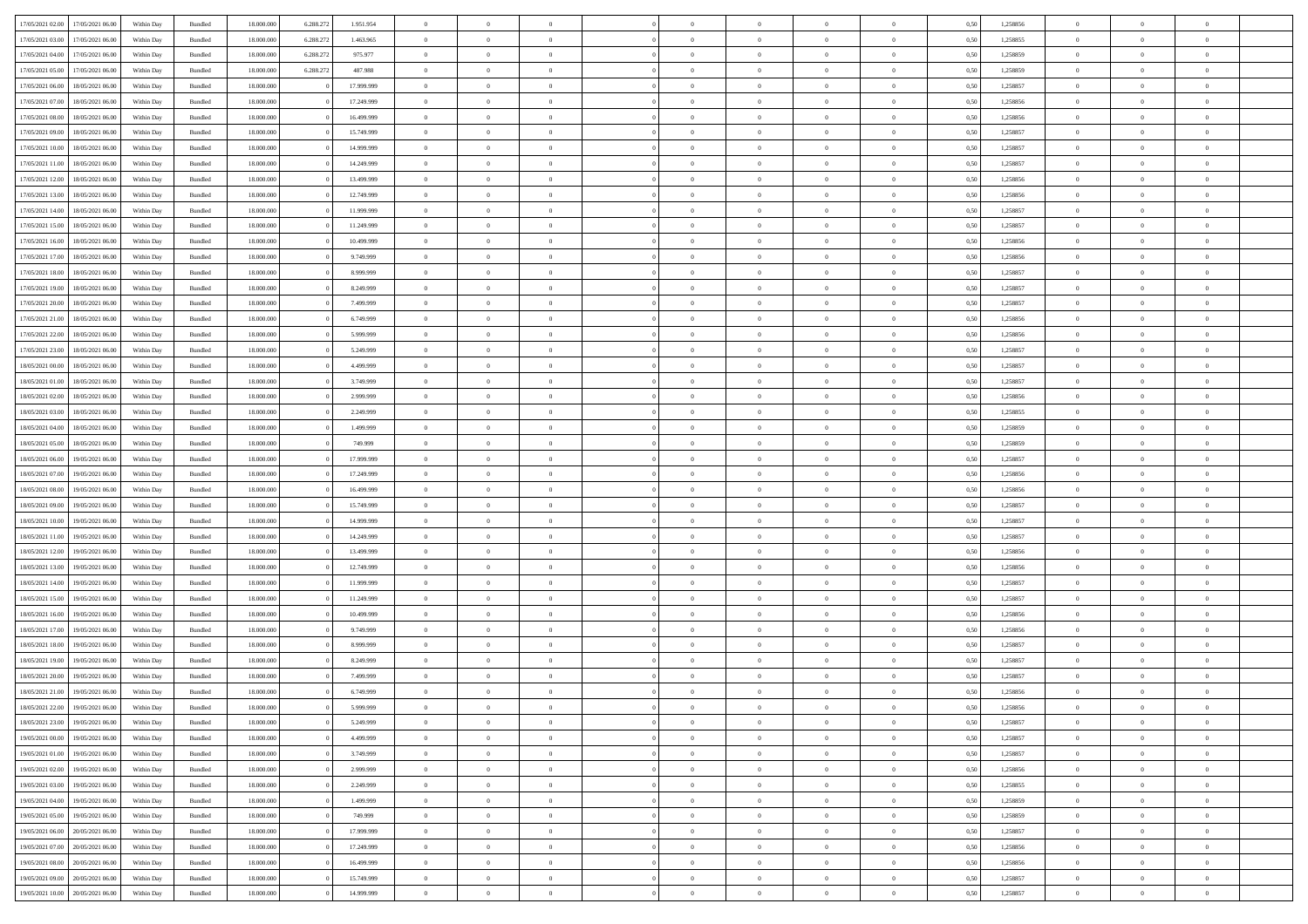| 19/05/2021 11:00                  | 20/05/2021 06:00                  | Within Day | Bundled | 18,000,000 |       | 14.249.999 | $\overline{0}$ | $\theta$       |                |                | $\Omega$       | $\Omega$       | $\overline{0}$ | 0,50 | 1,258857 | $\theta$       | $\theta$       | $\theta$       |  |
|-----------------------------------|-----------------------------------|------------|---------|------------|-------|------------|----------------|----------------|----------------|----------------|----------------|----------------|----------------|------|----------|----------------|----------------|----------------|--|
| 19/05/2021 12:00                  | 20/05/2021 06:00                  | Within Dav | Bundled | 18.000.000 |       | 13.499.999 | $\overline{0}$ | $\Omega$       |                | $\Omega$       | $\Omega$       | $\Omega$       | $\bf{0}$       | 0.50 | 1,258856 | $\theta$       | $\Omega$       | $\sqrt{ }$     |  |
| 19/05/2021 13:00                  | 20/05/2021 06:00                  | Within Day | Bundled | 18.000.000 |       | 12.749.999 | $\overline{0}$ | $\overline{0}$ | $\overline{0}$ | $\overline{0}$ | $\,$ 0 $\,$    | $\overline{0}$ | $\,$ 0 $\,$    | 0,50 | 1,258856 | $\,$ 0 $\,$    | $\overline{0}$ | $\overline{0}$ |  |
| 19/05/2021 14:00                  | 20/05/2021 06:00                  | Within Day |         | 18.000.000 |       | 11.999.999 | $\overline{0}$ | $\overline{0}$ | $\overline{0}$ | $\overline{0}$ | $\bf{0}$       | $\overline{0}$ | $\bf{0}$       | 0,50 | 1,258857 | $\bf{0}$       | $\overline{0}$ | $\overline{0}$ |  |
|                                   |                                   |            | Bundled |            |       |            |                |                |                |                |                |                |                |      |          |                |                |                |  |
| 19/05/2021 15:00                  | 20/05/2021 06:00                  | Within Day | Bundled | 18.000.000 |       | 11.249.999 | $\overline{0}$ | $\Omega$       | $^{\circ}$     | $\Omega$       | $\overline{0}$ | $\Omega$       | $\overline{0}$ | 0.50 | 1,258857 | $\theta$       | $\theta$       | $\sqrt{ }$     |  |
| 19/05/2021 16:00                  | 20/05/2021 06:00                  | Within Day | Bundled | 18.000.000 |       | 10.499.999 | $\overline{0}$ | $\overline{0}$ | $\overline{0}$ | $\overline{0}$ | $\,$ 0 $\,$    | $\overline{0}$ | $\,$ 0 $\,$    | 0,50 | 1,258856 | $\,$ 0 $\,$    | $\overline{0}$ | $\overline{0}$ |  |
| 19/05/2021 17:00                  | 20/05/2021 06:00                  | Within Day | Bundled | 18,000,000 |       | 9.749.999  | $\overline{0}$ | $\overline{0}$ | $\overline{0}$ | $\Omega$       | $\overline{0}$ | $\overline{0}$ | $\overline{0}$ | 0.50 | 1,258856 | $\,0\,$        | $\theta$       | $\overline{0}$ |  |
| 19/05/2021 18:00                  | 20/05/2021 06:00                  | Within Dav | Bundled | 18.000.000 |       | 8.999.999  | $\overline{0}$ | $\Omega$       | $^{\circ}$     | $\Omega$       | $\bf{0}$       | $\Omega$       | $\bf{0}$       | 0.50 | 1,258857 | $\theta$       | $\theta$       | $\sqrt{ }$     |  |
| 19/05/2021 19:00                  | 20/05/2021 06:00                  |            |         | 18.000.000 |       | 8.249.999  | $\overline{0}$ | $\overline{0}$ | $\overline{0}$ | $\overline{0}$ | $\overline{0}$ | $\overline{0}$ | $\,$ 0 $\,$    |      | 1,258857 | $\,$ 0 $\,$    | $\overline{0}$ | $\overline{0}$ |  |
|                                   |                                   | Within Day | Bundled |            |       |            |                |                |                |                |                |                |                | 0,50 |          |                |                |                |  |
| 19/05/2021 20:00                  | 20/05/2021 06:00                  | Within Day | Bundled | 18,000,000 |       | 7.499.999  | $\overline{0}$ | $\overline{0}$ | $\overline{0}$ | $\Omega$       | $\overline{0}$ | $\overline{0}$ | $\bf{0}$       | 0,50 | 1,258857 | $\bf{0}$       | $\theta$       | $\overline{0}$ |  |
| 19/05/2021 21:00                  | 20/05/2021 06:00                  | Within Dav | Bundled | 18.000.000 |       | 6.749.999  | $\overline{0}$ | $\Omega$       | $^{\circ}$     | $\Omega$       | $\bf{0}$       | $\Omega$       | $\overline{0}$ | 0.50 | 1,258856 | $\theta$       | $\theta$       | $\sqrt{ }$     |  |
| 19/05/2021 22:00                  | 20/05/2021 06:00                  | Within Day | Bundled | 18.000.000 |       | 5.999.999  | $\overline{0}$ | $\overline{0}$ | $\overline{0}$ | $\overline{0}$ | $\,$ 0 $\,$    | $\overline{0}$ | $\,$ 0 $\,$    | 0,50 | 1,258856 | $\,$ 0 $\,$    | $\overline{0}$ | $\overline{0}$ |  |
| 19/05/2021 23:00                  | 20/05/2021 06:00                  | Within Day | Bundled | 18.000.000 |       | 5.249.999  | $\overline{0}$ | $\overline{0}$ | $\overline{0}$ | $\overline{0}$ | $\bf{0}$       | $\overline{0}$ | $\bf{0}$       | 0,50 | 1,258857 | $\bf{0}$       | $\overline{0}$ | $\bf{0}$       |  |
| 20/05/2021 00:00                  | 20/05/2021 06:00                  | Within Day | Bundled | 18.000.000 |       | 4.499.999  | $\overline{0}$ | $\theta$       | $^{\circ}$     | $\Omega$       | $\bf{0}$       | $\Omega$       | $\bf{0}$       | 0.50 | 1,258857 | $\theta$       | $\theta$       | $\sqrt{ }$     |  |
|                                   |                                   |            |         |            |       |            |                |                |                |                |                |                |                |      |          |                |                |                |  |
| 20/05/2021 01:00                  | 20/05/2021 06:00                  | Within Day | Bundled | 18.000.000 |       | 3.749.999  | $\overline{0}$ | $\overline{0}$ | $\overline{0}$ | $\overline{0}$ | $\,$ 0 $\,$    | $\overline{0}$ | $\,$ 0 $\,$    | 0,50 | 1,258857 | $\theta$       | $\overline{0}$ | $\overline{0}$ |  |
| 20/05/2021 02:00                  | 20/05/2021 06:00                  | Within Day | Bundled | 18,000,000 |       | 2.999.999  | $\overline{0}$ | $\overline{0}$ | $\overline{0}$ | $\Omega$       | $\overline{0}$ | $\overline{0}$ | $\overline{0}$ | 0,50 | 1,258856 | $\theta$       | $\overline{0}$ | $\overline{0}$ |  |
| 20/05/2021 03:00                  | 20/05/2021 06:00                  | Within Day | Bundled | 18.000.000 |       | 2.249.999  | $\overline{0}$ | $\Omega$       | $^{\circ}$     | $\Omega$       | $\overline{0}$ | $\Omega$       | $\bf{0}$       | 0.50 | 1,258855 | $\theta$       | $\theta$       | -0             |  |
| 20/05/2021 04:00                  | 20/05/2021 06:00                  | Within Day | Bundled | 18.000.000 |       | 1.499.999  | $\overline{0}$ | $\overline{0}$ | $\overline{0}$ | $\overline{0}$ | $\,$ 0 $\,$    | $\overline{0}$ | $\,$ 0 $\,$    | 0,50 | 1,258859 | $\,$ 0 $\,$    | $\overline{0}$ | $\overline{0}$ |  |
| 20/05/2021 05:00                  | 20/05/2021 06:00                  | Within Day | Bundled | 18,000,000 |       | 749.999    | $\overline{0}$ | $\overline{0}$ | $\overline{0}$ | $\Omega$       | $\overline{0}$ | $\overline{0}$ | $\bf{0}$       | 0.50 | 1,258859 | $\bf{0}$       | $\theta$       | $\overline{0}$ |  |
| 20/05/2021 06:00                  | 21/05/2021 06:00                  | Within Dav | Bundled | 18.000.000 | 2.233 | 17.997.766 | $\overline{0}$ | $\Omega$       | $\Omega$       | $\Omega$       | $\bf{0}$       | $\Omega$       | $\overline{0}$ | 0.50 | 1,258857 | $\theta$       | $\theta$       | $\sqrt{ }$     |  |
|                                   |                                   |            |         |            |       |            |                |                |                |                |                |                |                |      |          |                |                |                |  |
| 20/05/2021 07:00                  | 21/05/2021 06:00                  | Within Day | Bundled | 18.000.000 | 2.233 | 17.247.859 | $\overline{0}$ | $\overline{0}$ | $\overline{0}$ | $\overline{0}$ | $\,$ 0 $\,$    | $\overline{0}$ | $\,$ 0 $\,$    | 0,50 | 1,258856 | $\,$ 0 $\,$    | $\overline{0}$ | $\overline{0}$ |  |
| 20/05/2021 08:00                  | 21/05/2021 06:00                  | Within Day | Bundled | 18.000.000 | 2.233 | 16.497.952 | $\overline{0}$ | $\overline{0}$ | $\overline{0}$ | $\overline{0}$ | $\bf{0}$       | $\overline{0}$ | $\bf{0}$       | 0,50 | 1,258856 | $\bf{0}$       | $\overline{0}$ | $\overline{0}$ |  |
| 20/05/2021 09:00                  | 21/05/2021 06:00                  | Within Day | Bundled | 18.000.000 | 2.233 | 15.748.045 | $\overline{0}$ | $\Omega$       | $^{\circ}$     | $\overline{0}$ | $\bf{0}$       | $\Omega$       | $\overline{0}$ | 0.50 | 1,258857 | $\theta$       | $\theta$       | $\sqrt{ }$     |  |
| 20/05/2021 10:00                  | 21/05/2021 06:00                  | Within Day | Bundled | 18.000.000 | 2.233 | 14.998.138 | $\overline{0}$ | $\overline{0}$ | $\overline{0}$ | $\overline{0}$ | $\,$ 0 $\,$    | $\overline{0}$ | $\,$ 0 $\,$    | 0,50 | 1,258857 | $\,$ 0 $\,$    | $\overline{0}$ | $\overline{0}$ |  |
| 20/05/2021 11:00                  | 21/05/2021 06:00                  | Within Day | Bundled | 18.000.000 | 2.233 | 14.248.231 | $\overline{0}$ | $\overline{0}$ | $\overline{0}$ | $\Omega$       | $\overline{0}$ | $\overline{0}$ | $\overline{0}$ | 0.50 | 1,258857 | $\bf{0}$       | $\overline{0}$ | $\overline{0}$ |  |
| 20/05/2021 12:00                  | 21/05/2021 06:00                  | Within Dav | Bundled | 18.000.000 | 2.233 | 13.498.324 | $\overline{0}$ | $\Omega$       | $\Omega$       | $\Omega$       | $\bf{0}$       | $\Omega$       | $\bf{0}$       | 0.50 | 1,258856 | $\theta$       | $\theta$       | $\sqrt{ }$     |  |
| 20/05/2021 13:00                  | 21/05/2021 06:00                  |            |         | 18.000.000 | 2.233 | 12.748.417 | $\overline{0}$ | $\overline{0}$ | $\overline{0}$ | $\overline{0}$ | $\overline{0}$ | $\overline{0}$ | $\,$ 0 $\,$    |      | 1,258856 | $\,$ 0 $\,$    | $\overline{0}$ | $\overline{0}$ |  |
|                                   |                                   | Within Day | Bundled |            |       |            |                |                |                |                |                |                |                | 0,50 |          |                |                |                |  |
| 20/05/2021 14:00                  | 21/05/2021 06:00                  | Within Day | Bundled | 18,000,000 | 2.233 | 11.998.511 | $\overline{0}$ | $\overline{0}$ | $\overline{0}$ | $\Omega$       | $\overline{0}$ | $\overline{0}$ | $\bf{0}$       | 0.50 | 1,258857 | $\bf{0}$       | $\theta$       | $\overline{0}$ |  |
| 20/05/2021 15:00                  | 21/05/2021 06:00                  | Within Dav | Bundled | 18.000.000 | 2.233 | 11.248.604 | $\overline{0}$ | $\Omega$       | $^{\circ}$     | $\Omega$       | $\overline{0}$ | $\Omega$       | $\overline{0}$ | 0.50 | 1,258857 | $\theta$       | $\theta$       | $\sqrt{ }$     |  |
| 20/05/2021 16:00                  | 21/05/2021 06:00                  | Within Day | Bundled | 18.000.000 | 2.233 | 10.498.697 | $\overline{0}$ | $\overline{0}$ | $\overline{0}$ | $\overline{0}$ | $\,$ 0 $\,$    | $\overline{0}$ | $\,$ 0 $\,$    | 0,50 | 1,258856 | $\,$ 0 $\,$    | $\overline{0}$ | $\,$ 0         |  |
| 20/05/2021 17:00                  | 21/05/2021 06:00                  | Within Day | Bundled | 18.000.000 | 2.233 | 9.748.790  | $\bf{0}$       | $\overline{0}$ | $\overline{0}$ | $\bf{0}$       | $\bf{0}$       | $\bf{0}$       | $\bf{0}$       | 0,50 | 1,258856 | $\,$ 0 $\,$    | $\overline{0}$ | $\overline{0}$ |  |
| 20/05/2021 18:00                  | 21/05/2021 06:00                  | Within Day | Bundled | 18.000.000 | 2.233 | 8.998.883  | $\overline{0}$ | $\theta$       | $\Omega$       | $\overline{0}$ | $\bf{0}$       | $\Omega$       | $\bf{0}$       | 0.50 | 1,258857 | $\theta$       | $\theta$       | $\sqrt{ }$     |  |
| 20/05/2021 19:00                  | 21/05/2021 06:00                  | Within Day | Bundled | 18.000.000 | 2.233 | 8.248.976  | $\overline{0}$ | $\overline{0}$ | $\overline{0}$ | $\overline{0}$ | $\,$ 0 $\,$    | $\overline{0}$ | $\,$ 0 $\,$    | 0,50 | 1,258857 | $\theta$       | $\overline{0}$ | $\overline{0}$ |  |
|                                   |                                   |            |         |            |       |            |                |                |                |                |                |                |                |      |          |                |                |                |  |
| 20/05/2021 20:00                  | 21/05/2021 06.00                  | Within Day | Bundled | 18.000.000 | 2.233 | 7.499.069  | $\bf{0}$       | $\theta$       | $\overline{0}$ | $\overline{0}$ | $\,$ 0         | $\bf{0}$       | $\bf{0}$       | 0,50 | 1,258857 | $\,$ 0 $\,$    | $\overline{0}$ | $\overline{0}$ |  |
| 20/05/2021 21:00                  | 21/05/2021 06:00                  | Within Day | Bundled | 18.000.000 | 2.233 | 6.749.162  | $\overline{0}$ | $\Omega$       | $^{\circ}$     | $\Omega$       | $\overline{0}$ | $\Omega$       | $\overline{0}$ | 0.50 | 1,258856 | $\theta$       | $\theta$       | $\sqrt{ }$     |  |
| 20/05/2021 22:00                  | 21/05/2021 06:00                  | Within Day | Bundled | 18.000.000 | 2.233 | 5.999.255  | $\overline{0}$ | $\overline{0}$ | $\overline{0}$ | $\overline{0}$ | $\,$ 0 $\,$    | $\overline{0}$ | $\,$ 0 $\,$    | 0,50 | 1,258856 | $\,$ 0 $\,$    | $\overline{0}$ | $\overline{0}$ |  |
| 20/05/2021 23:00                  | 21/05/2021 06.00                  | Within Day | Bundled | 18.000.000 | 2.233 | 5.249.348  | $\overline{0}$ | $\overline{0}$ | $\overline{0}$ | $\bf{0}$       | $\bf{0}$       | $\bf{0}$       | $\bf{0}$       | 0,50 | 1,258857 | $\,$ 0 $\,$    | $\overline{0}$ | $\overline{0}$ |  |
| 21/05/2021 00:00                  | 21/05/2021 06:00                  | Within Dav | Bundled | 18.000.000 | 2.233 | 4.499.441  | $\overline{0}$ | $\Omega$       | $^{\circ}$     | $\Omega$       | $\overline{0}$ | $\Omega$       | $\overline{0}$ | 0.50 | 1,258857 | $\theta$       | $\theta$       | $\sqrt{ }$     |  |
| 21/05/2021 01:00                  | 21/05/2021 06:00                  | Within Day | Bundled | 18.000.000 | 2.233 | 3.749.534  | $\overline{0}$ | $\overline{0}$ | $\overline{0}$ | $\overline{0}$ | $\,$ 0 $\,$    | $\overline{0}$ | $\,$ 0 $\,$    | 0,50 | 1,258857 | $\,$ 0 $\,$    | $\overline{0}$ | $\overline{0}$ |  |
|                                   |                                   |            |         |            |       |            |                |                |                |                |                |                |                |      |          |                |                |                |  |
| 21/05/2021 02:00                  | 21/05/2021 06.00                  | Within Day | Bundled | 18.000.000 | 2.233 | 2.999.627  | $\overline{0}$ | $\overline{0}$ | $\overline{0}$ | $\bf{0}$       | $\,$ 0         | $\bf{0}$       | $\bf{0}$       | 0,50 | 1,258856 | $\,$ 0 $\,$    | $\overline{0}$ | $\overline{0}$ |  |
| 21/05/2021 03:00                  | 21/05/2021 06:00                  | Within Day | Bundled | 18.000.000 | 2.233 | 2.249.720  | $\overline{0}$ | $\theta$       | $\Omega$       | $\Omega$       | $\bf{0}$       | $\Omega$       | $\overline{0}$ | 0.50 | 1,258855 | $\theta$       | $\theta$       | $\sqrt{ }$     |  |
| 21/05/2021 04:00                  | 21/05/2021 06:00                  | Within Day | Bundled | 18.000.000 | 2.233 | 1.499.813  | $\overline{0}$ | $\theta$       | $\overline{0}$ | $\overline{0}$ | $\,0\,$        | $\overline{0}$ | $\,$ 0 $\,$    | 0,50 | 1,258859 | $\,$ 0 $\,$    | $\overline{0}$ | $\overline{0}$ |  |
| 21/05/2021 05:00                  | 21/05/2021 06.00                  | Within Day | Bundled | 18.000.000 | 2.233 | 749.906    | $\overline{0}$ | $\theta$       | $\overline{0}$ | $\overline{0}$ | $\overline{0}$ | $\overline{0}$ | $\bf{0}$       | 0,50 | 1,258859 | $\,$ 0 $\,$    | $\overline{0}$ | $\overline{0}$ |  |
| 21/05/2021 06:00 22/05/2021 06:00 |                                   | Within Day | Bundled | 18.000.000 |       | 17.999.999 | $\overline{0}$ | $\overline{0}$ | $\Omega$       | $\overline{0}$ | $\bf{0}$       | $\overline{0}$ | $\overline{0}$ | 0.50 | 1,258857 | $\theta$       | $\theta$       | $\overline{0}$ |  |
|                                   | 21/05/2021 07:00 22/05/2021 06:00 | Within Day | Bundled | 18.000.000 |       | 17.249.999 | $\overline{0}$ | $\mathbf{0}$   |                |                |                |                |                | 0,50 | 1,258856 | $\theta$       | $\theta$       |                |  |
| 21/05/2021 08:00                  | 22/05/2021 06:00                  | Within Day | Bundled | 18.000.000 |       | 16.499.999 | $\overline{0}$ | $\overline{0}$ | $\bf{0}$       | $\bf{0}$       | $\bf{0}$       | $\bf{0}$       | $\bf{0}$       | 0,50 | 1,258856 | $\,0\,$        | $\overline{0}$ | $\bf{0}$       |  |
| 21/05/2021 09:00                  | 22/05/2021 06:00                  | Within Day | Bundled | 18.000.000 |       | 15.749.999 | $\overline{0}$ | $\overline{0}$ | $\overline{0}$ | $\overline{0}$ | $\bf{0}$       | $\overline{0}$ | $\overline{0}$ | 0,50 | 1,258857 | $\theta$       | $\theta$       | $\overline{0}$ |  |
|                                   |                                   |            |         |            |       |            |                |                |                |                |                |                |                |      |          |                |                |                |  |
| 21/05/2021 10:00                  | 22/05/2021 06:00                  | Within Day | Bundled | 18.000.000 |       | 14.999.999 | $\overline{0}$ | $\bf{0}$       | $\overline{0}$ | $\overline{0}$ | $\bf{0}$       | $\overline{0}$ | $\,$ 0 $\,$    | 0,50 | 1,258857 | $\mathbf{0}$   | $\,$ 0 $\,$    | $\bf{0}$       |  |
| 21/05/2021 11:00                  | 22/05/2021 06:00                  | Within Day | Bundled | 18.000.000 |       | 14.249.999 | $\overline{0}$ | $\overline{0}$ | $\overline{0}$ | $\bf{0}$       | $\bf{0}$       | $\bf{0}$       | $\bf{0}$       | 0,50 | 1,258857 | $\bf{0}$       | $\overline{0}$ | $\bf{0}$       |  |
| 21/05/2021 12:00                  | 22/05/2021 06:00                  | Within Day | Bundled | 18.000.000 |       | 13.499.999 | $\overline{0}$ | $\overline{0}$ | $\overline{0}$ | $\overline{0}$ | $\overline{0}$ | $\overline{0}$ | $\overline{0}$ | 0,50 | 1,258856 | $\overline{0}$ | $\overline{0}$ | $\overline{0}$ |  |
| 21/05/2021 13:00                  | 22/05/2021 06:00                  | Within Day | Bundled | 18.000.000 |       | 12.749.999 | $\overline{0}$ | $\overline{0}$ | $\overline{0}$ | $\overline{0}$ | $\bf{0}$       | $\overline{0}$ | $\,$ 0 $\,$    | 0,50 | 1,258856 | $\,$ 0 $\,$    | $\,$ 0 $\,$    | $\,$ 0         |  |
| 21/05/2021 14:00                  | 22/05/2021 06:00                  | Within Day | Bundled | 18.000.000 |       | 11.999.999 | $\overline{0}$ | $\overline{0}$ | $\overline{0}$ | $\bf{0}$       | $\bf{0}$       | $\bf{0}$       | $\bf{0}$       | 0,50 | 1,258857 | $\bf{0}$       | $\overline{0}$ | $\bf{0}$       |  |
| 21/05/2021 15:00                  | 22/05/2021 06:00                  | Within Day | Bundled | 18.000.000 |       | 11.249.999 | $\overline{0}$ | $\overline{0}$ | $\overline{0}$ | $\overline{0}$ | $\overline{0}$ | $\overline{0}$ | $\mathbf{0}$   | 0,50 | 1,258857 | $\theta$       | $\overline{0}$ | $\overline{0}$ |  |
|                                   |                                   |            |         |            |       |            |                |                |                |                |                |                |                |      |          |                |                |                |  |
| 21/05/2021 16:00                  | 22/05/2021 06:00                  | Within Day | Bundled | 18.000.000 |       | 10.499.999 | $\overline{0}$ | $\bf{0}$       | $\overline{0}$ | $\bf{0}$       | $\,$ 0 $\,$    | $\overline{0}$ | $\,$ 0 $\,$    | 0,50 | 1,258856 | $\overline{0}$ | $\,$ 0 $\,$    | $\,$ 0         |  |
| 21/05/2021 17:00                  | 22/05/2021 06:00                  | Within Day | Bundled | 18.000.000 |       | 9.749.999  | $\overline{0}$ | $\overline{0}$ | $\overline{0}$ | $\bf{0}$       | $\bf{0}$       | $\bf{0}$       | $\bf{0}$       | 0,50 | 1,258856 | $\bf{0}$       | $\overline{0}$ | $\overline{0}$ |  |
| 21/05/2021 18:00                  | 22/05/2021 06:00                  | Within Day | Bundled | 18.000.000 |       | 8.999.999  | $\overline{0}$ | $\overline{0}$ | $\overline{0}$ | $\overline{0}$ | $\bf{0}$       | $\overline{0}$ | $\overline{0}$ | 0.50 | 1,258857 | $\overline{0}$ | $\overline{0}$ | $\overline{0}$ |  |
| 21/05/2021 19:00 22/05/2021 06:00 |                                   | Within Day | Bundled | 18.000.000 |       | 8.249.999  | $\mathbf{0}$   | $\bf{0}$       | $\overline{0}$ | $\overline{0}$ | $\,$ 0 $\,$    | $\overline{0}$ | $\,$ 0 $\,$    | 0,50 | 1,258857 | $\mathbf{0}$   | $\,$ 0 $\,$    | $\,$ 0 $\,$    |  |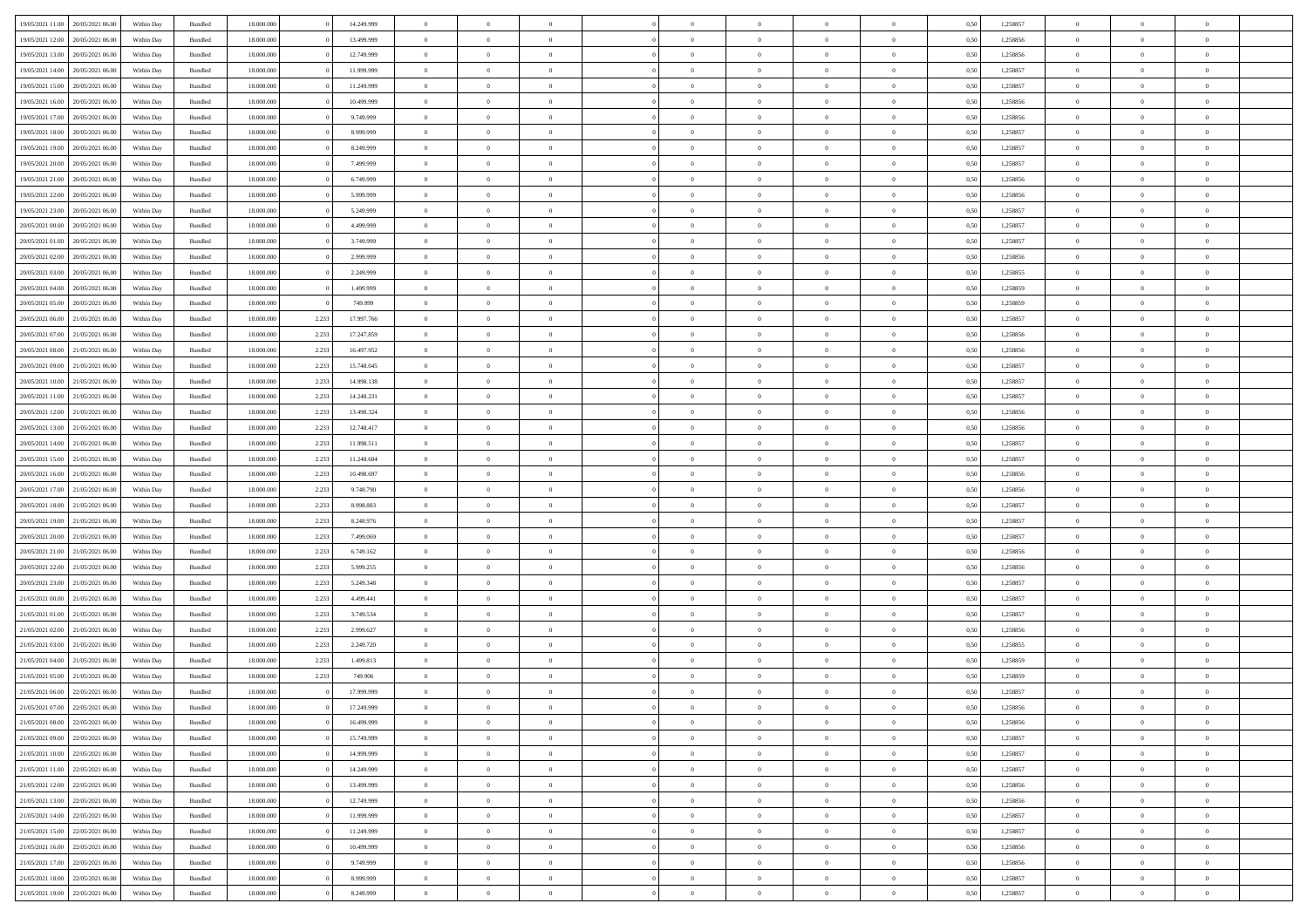|                                   |                                   |            |                    |            |            | $\Omega$       |                |                |                |                |                |                |      |          |                |                |                |  |
|-----------------------------------|-----------------------------------|------------|--------------------|------------|------------|----------------|----------------|----------------|----------------|----------------|----------------|----------------|------|----------|----------------|----------------|----------------|--|
| 21/05/2021 20:00                  | 22/05/2021 06:00                  | Within Dav | Bundled            | 18.000.000 | 7.499.999  |                | $\Omega$       |                | $\Omega$       | $\Omega$       | $\Omega$       | $\theta$       | 0.50 | 1,258857 | $\theta$       | $\theta$       | $\theta$       |  |
| 21/05/2021 21:00                  | 22/05/2021 06:00                  | Within Day | Bundled            | 18.000.000 | 6.749.999  | $\overline{0}$ | $\theta$       | $\overline{0}$ | $\overline{0}$ | $\bf{0}$       | $\overline{0}$ | $\overline{0}$ | 0,50 | 1,258856 | $\theta$       | $\theta$       | $\overline{0}$ |  |
| 21/05/2021 22:00                  | 22/05/2021 06:00                  | Within Day | Bundled            | 18.000.000 | 5.999.999  | $\overline{0}$ | $\overline{0}$ | $\overline{0}$ | $\bf{0}$       | $\bf{0}$       | $\bf{0}$       | $\bf{0}$       | 0,50 | 1,258856 | $\bf{0}$       | $\overline{0}$ | $\overline{0}$ |  |
| 21/05/2021 23:00                  | 22/05/2021 06:00                  | Within Dav | Bundled            | 18.000.000 | 5.249.999  | $\overline{0}$ | $\theta$       | $\overline{0}$ | $\overline{0}$ | $\bf{0}$       | $\overline{0}$ | $\overline{0}$ | 0.50 | 1.258857 | $\theta$       | $\theta$       | $\overline{0}$ |  |
| 22/05/2021 00:00                  | 22/05/2021 06:00                  | Within Day | Bundled            | 18.000.000 | 4.499.999  | $\overline{0}$ | $\theta$       | $\overline{0}$ | $\overline{0}$ | $\bf{0}$       | $\overline{0}$ | $\bf{0}$       | 0,50 | 1,258857 | $\theta$       | $\theta$       | $\overline{0}$ |  |
|                                   |                                   |            |                    |            |            |                |                |                |                |                |                |                |      |          |                |                |                |  |
| 22/05/2021 01:00                  | 22/05/2021 06:00                  | Within Day | Bundled            | 18.000.000 | 3.749.999  | $\overline{0}$ | $\bf{0}$       | $\overline{0}$ | $\bf{0}$       | $\overline{0}$ | $\bf{0}$       | $\mathbf{0}$   | 0,50 | 1,258857 | $\overline{0}$ | $\overline{0}$ | $\bf{0}$       |  |
| 22/05/2021 02:00                  | 22/05/2021 06:00                  | Within Dav | Bundled            | 18.000.000 | 2.999.999  | $\overline{0}$ | $\overline{0}$ | $\overline{0}$ | $\overline{0}$ | $\bf{0}$       | $\overline{0}$ | $\overline{0}$ | 0.50 | 1,258856 | $\theta$       | $\theta$       | $\overline{0}$ |  |
| 22/05/2021 03:00                  | 22/05/2021 06:00                  | Within Day | Bundled            | 18.000.000 | 2.249.999  | $\overline{0}$ | $\theta$       | $\overline{0}$ | $\overline{0}$ | $\bf{0}$       | $\overline{0}$ | $\bf{0}$       | 0,50 | 1,258855 | $\theta$       | $\theta$       | $\overline{0}$ |  |
| 22/05/2021 04:00                  | 22/05/2021 06:00                  | Within Day | Bundled            | 18.000.000 | 1.499.999  | $\overline{0}$ | $\overline{0}$ | $\overline{0}$ | $\bf{0}$       | $\bf{0}$       | $\bf{0}$       | $\bf{0}$       | 0,50 | 1,258859 | $\,0\,$        | $\overline{0}$ | $\overline{0}$ |  |
| 22/05/2021 05:00                  | 22/05/2021 06:00                  | Within Dav | Bundled            | 18.000.000 | 749.999    | $\overline{0}$ | $\overline{0}$ | $\overline{0}$ | $\overline{0}$ | $\overline{0}$ | $\overline{0}$ | $\overline{0}$ | 0.50 | 1,258859 | $\theta$       | $\overline{0}$ | $\overline{0}$ |  |
| 22/05/2021 06:00                  | 23/05/2021 06:00                  | Within Day | Bundled            | 18.000.000 | 17.999.999 | $\overline{0}$ | $\theta$       | $\overline{0}$ | $\overline{0}$ | $\bf{0}$       | $\overline{0}$ | $\bf{0}$       | 0,50 | 1,258857 | $\theta$       | $\theta$       | $\overline{0}$ |  |
| 22/05/2021 07:00                  | 23/05/2021 06:00                  | Within Day | Bundled            | 18.000.000 | 17.249.999 | $\overline{0}$ | $\overline{0}$ | $\overline{0}$ | $\bf{0}$       | $\bf{0}$       | $\bf{0}$       | $\bf{0}$       | 0,50 | 1,258856 | $\bf{0}$       | $\overline{0}$ | $\overline{0}$ |  |
|                                   |                                   |            |                    |            |            |                |                |                |                |                |                |                |      |          |                |                |                |  |
| 22/05/2021 08:00                  | 23/05/2021 06:00                  | Within Dav | Bundled            | 18.000.000 | 16.499.999 | $\overline{0}$ | $\theta$       | $\overline{0}$ | $\overline{0}$ | $\bf{0}$       | $\overline{0}$ | $\overline{0}$ | 0.50 | 1.258856 | $\theta$       | $\theta$       | $\overline{0}$ |  |
| 22/05/2021 09:00                  | 23/05/2021 06:00                  | Within Day | Bundled            | 18.000.000 | 15.749.999 | $\overline{0}$ | $\theta$       | $\overline{0}$ | $\overline{0}$ | $\bf{0}$       | $\overline{0}$ | $\overline{0}$ | 0,50 | 1,258857 | $\theta$       | $\theta$       | $\overline{0}$ |  |
| 22/05/2021 10:00                  | 23/05/2021 06:00                  | Within Day | Bundled            | 18.000.000 | 14.999.999 | $\overline{0}$ | $\overline{0}$ | $\overline{0}$ | $\bf{0}$       | $\overline{0}$ | $\bf{0}$       | $\mathbf{0}$   | 0,50 | 1,258857 | $\bf{0}$       | $\overline{0}$ | $\bf{0}$       |  |
| 22/05/2021 11:00                  | 23/05/2021 06:00                  | Within Dav | Bundled            | 18.000.000 | 14.249.999 | $\overline{0}$ | $\overline{0}$ | $\overline{0}$ | $\overline{0}$ | $\bf{0}$       | $\overline{0}$ | $\overline{0}$ | 0.50 | 1,258857 | $\theta$       | $\overline{0}$ | $\overline{0}$ |  |
| 22/05/2021 12:00                  | 23/05/2021 06:00                  | Within Day | Bundled            | 18.000.000 | 13.499.999 | $\overline{0}$ | $\theta$       | $\overline{0}$ | $\overline{0}$ | $\bf{0}$       | $\overline{0}$ | $\bf{0}$       | 0,50 | 1,258856 | $\theta$       | $\theta$       | $\overline{0}$ |  |
| 22/05/2021 13:00                  | 23/05/2021 06:00                  | Within Day | Bundled            | 18.000.000 | 12.749.999 | $\overline{0}$ | $\overline{0}$ | $\overline{0}$ | $\bf{0}$       | $\bf{0}$       | $\bf{0}$       | $\bf{0}$       | 0,50 | 1,258856 | $\,0\,$        | $\overline{0}$ | $\overline{0}$ |  |
| 22/05/2021 14:00                  | 23/05/2021 06:00                  | Within Day | Bundled            | 18.000.000 | 11.999.999 | $\overline{0}$ | $\overline{0}$ | $\overline{0}$ | $\overline{0}$ | $\overline{0}$ | $\overline{0}$ | $\overline{0}$ | 0.50 | 1,258857 | $\theta$       | $\overline{0}$ | $\overline{0}$ |  |
|                                   |                                   |            |                    |            |            |                |                |                |                |                |                |                |      |          |                |                |                |  |
| 22/05/2021 15:00                  | 23/05/2021 06:00                  | Within Day | Bundled            | 18.000.000 | 11.249.999 | $\overline{0}$ | $\theta$       | $\overline{0}$ | $\overline{0}$ | $\bf{0}$       | $\overline{0}$ | $\bf{0}$       | 0,50 | 1,258857 | $\theta$       | $\theta$       | $\overline{0}$ |  |
| 22/05/2021 16:00                  | 23/05/2021 06:00                  | Within Day | Bundled            | 18.000.000 | 10.499.999 | $\overline{0}$ | $\overline{0}$ | $\overline{0}$ | $\bf{0}$       | $\bf{0}$       | $\bf{0}$       | $\bf{0}$       | 0,50 | 1,258856 | $\,0\,$        | $\overline{0}$ | $\overline{0}$ |  |
| 22/05/2021 17:00                  | 23/05/2021 06:00                  | Within Day | Bundled            | 18.000.000 | 9.749.999  | $\overline{0}$ | $\overline{0}$ | $\overline{0}$ | $\overline{0}$ | $\bf{0}$       | $\overline{0}$ | $\overline{0}$ | 0.50 | 1.258856 | $\theta$       | $\theta$       | $\overline{0}$ |  |
| 22/05/2021 18:00                  | 23/05/2021 06:00                  | Within Day | Bundled            | 18.000.000 | 8.999.999  | $\overline{0}$ | $\theta$       | $\overline{0}$ | $\overline{0}$ | $\bf{0}$       | $\overline{0}$ | $\bf{0}$       | 0,50 | 1,258857 | $\theta$       | $\theta$       | $\overline{0}$ |  |
| 22/05/2021 19:00                  | 23/05/2021 06:00                  | Within Day | Bundled            | 18.000.000 | 8.249.999  | $\overline{0}$ | $\bf{0}$       | $\overline{0}$ | $\bf{0}$       | $\overline{0}$ | $\bf{0}$       | $\mathbf{0}$   | 0,50 | 1,258857 | $\overline{0}$ | $\overline{0}$ | $\bf{0}$       |  |
| 22/05/2021 20:00                  | 23/05/2021 06:00                  | Within Dav | Bundled            | 18.000.000 | 7.499.999  | $\overline{0}$ | $\overline{0}$ | $\overline{0}$ | $\overline{0}$ | $\overline{0}$ | $\overline{0}$ | $\overline{0}$ | 0.50 | 1,258857 | $\theta$       | $\theta$       | $\overline{0}$ |  |
|                                   |                                   |            |                    |            |            | $\overline{0}$ | $\theta$       | $\overline{0}$ |                | $\bf{0}$       | $\overline{0}$ |                |      |          | $\theta$       | $\theta$       | $\overline{0}$ |  |
| 22/05/2021 21:00                  | 23/05/2021 06:00                  | Within Day | Bundled            | 18.000.000 | 6.749.999  |                |                |                | $\overline{0}$ |                |                | $\bf{0}$       | 0,50 | 1,258856 |                |                |                |  |
| 22/05/2021 22:00                  | 23/05/2021 06:00                  | Within Day | Bundled            | 18.000.000 | 5.999.999  | $\overline{0}$ | $\overline{0}$ | $\overline{0}$ | $\bf{0}$       | $\bf{0}$       | $\bf{0}$       | $\bf{0}$       | 0,50 | 1,258856 | $\,0\,$        | $\overline{0}$ | $\overline{0}$ |  |
| 22/05/2021 23:00                  | 23/05/2021 06:00                  | Within Day | Bundled            | 18.000.000 | 5.249.999  | $\overline{0}$ | $\overline{0}$ | $\overline{0}$ | $\overline{0}$ | $\overline{0}$ | $\overline{0}$ | $\overline{0}$ | 0.50 | 1,258857 | $\theta$       | $\theta$       | $\overline{0}$ |  |
| 23/05/2021 00:00                  | 23/05/2021 06:00                  | Within Day | Bundled            | 18.000.000 | 4.499.999  | $\overline{0}$ | $\theta$       | $\overline{0}$ | $\overline{0}$ | $\bf{0}$       | $\overline{0}$ | $\bf{0}$       | 0,50 | 1,258857 | $\,$ 0 $\,$    | $\theta$       | $\overline{0}$ |  |
| 23/05/2021 01:00                  | 23/05/2021 06:00                  | Within Day | Bundled            | 18.000.000 | 3.749.999  | $\overline{0}$ | $\overline{0}$ | $\overline{0}$ | $\bf{0}$       | $\bf{0}$       | $\bf{0}$       | $\bf{0}$       | 0,50 | 1,258857 | $\bf{0}$       | $\overline{0}$ | $\overline{0}$ |  |
| 23/05/2021 02:00                  | 23/05/2021 06:00                  | Within Day | Bundled            | 18.000.000 | 2.999.999  | $\overline{0}$ | $\Omega$       | $\Omega$       | $\Omega$       | $\Omega$       | $\Omega$       | $\overline{0}$ | 0.50 | 1,258856 | $\,0\,$        | $\Omega$       | $\theta$       |  |
| 23/05/2021 03:00                  | 23/05/2021 06:00                  | Within Day | Bundled            | 18.000.000 | 2.249.999  | $\overline{0}$ | $\theta$       | $\overline{0}$ | $\overline{0}$ | $\bf{0}$       | $\overline{0}$ | $\bf{0}$       | 0,50 | 1,258855 | $\theta$       | $\theta$       | $\overline{0}$ |  |
|                                   |                                   |            |                    |            |            |                |                |                |                |                |                |                |      |          |                |                |                |  |
| 23/05/2021 04:00                  | 23/05/2021 06:00                  | Within Day | Bundled            | 18.000.000 | 1.499.999  | $\overline{0}$ | $\overline{0}$ | $\overline{0}$ | $\bf{0}$       | $\bf{0}$       | $\bf{0}$       | $\mathbf{0}$   | 0,50 | 1,258859 | $\overline{0}$ | $\overline{0}$ | $\bf{0}$       |  |
| 23/05/2021 05:00                  | 23/05/2021 06:00                  | Within Day | Bundled            | 18,000,000 | 749.999    | $\overline{0}$ | $\Omega$       | $\Omega$       | $\Omega$       | $\Omega$       | $\Omega$       | $\overline{0}$ | 0.50 | 1,258859 | $\theta$       | $\theta$       | $\theta$       |  |
| 23/05/2021 06:00                  | 24/05/2021 06.00                  | Within Day | Bundled            | 18.000.000 | 17.999.999 | $\overline{0}$ | $\theta$       | $\overline{0}$ | $\overline{0}$ | $\bf{0}$       | $\overline{0}$ | $\bf{0}$       | 0,50 | 1,258857 | $\theta$       | $\theta$       | $\overline{0}$ |  |
| 23/05/2021 07:00                  | 24/05/2021 06:00                  | Within Day | Bundled            | 18.000.000 | 17.249.999 | $\overline{0}$ | $\overline{0}$ | $\overline{0}$ | $\bf{0}$       | $\bf{0}$       | $\bf{0}$       | $\bf{0}$       | 0,50 | 1,258856 | $\,0\,$        | $\overline{0}$ | $\overline{0}$ |  |
| 23/05/2021 08:00                  | 24/05/2021 06:00                  | Within Day | Bundled            | 18,000,000 | 16.499.999 | $\overline{0}$ | $\Omega$       | $\Omega$       | $\Omega$       | $\Omega$       | $\theta$       | $\overline{0}$ | 0.50 | 1,258856 | $\theta$       | $\theta$       | $\theta$       |  |
| 23/05/2021 10:00                  | 24/05/2021 06.00                  | Within Day | Bundled            | 18.000.000 | 14.999.999 | $\overline{0}$ | $\theta$       | $\overline{0}$ | $\overline{0}$ | $\bf{0}$       | $\overline{0}$ | $\bf{0}$       | 0,50 | 1,258857 | $\theta$       | $\theta$       | $\overline{0}$ |  |
| 23/05/2021 11:00                  | 24/05/2021 06:00                  | Within Day | Bundled            | 18.000.000 | 14.249.999 | $\overline{0}$ | $\overline{0}$ | $\overline{0}$ | $\bf{0}$       | $\bf{0}$       | $\bf{0}$       | $\bf{0}$       | 0,50 | 1,258857 | $\bf{0}$       | $\overline{0}$ | $\overline{0}$ |  |
| 23/05/2021 12:00                  | 24/05/2021 06.00                  |            |                    | 18.000.000 | 13.499.999 | $\overline{0}$ | $\Omega$       | $\Omega$       | $\Omega$       | $\Omega$       | $\overline{0}$ | $\overline{0}$ | 0.50 | 1,258856 | $\,0\,$        | $\theta$       | $\theta$       |  |
|                                   |                                   | Within Day | Bundled            |            |            |                |                |                |                |                |                |                |      |          |                |                |                |  |
| 23/05/2021 13:00                  | 24/05/2021 06.00                  | Within Day | Bundled            | 18.000.000 | 12.749.999 | $\overline{0}$ | $\theta$       | $\overline{0}$ | $\overline{0}$ | $\bf{0}$       | $\overline{0}$ | $\bf{0}$       | 0,50 | 1,258856 | $\,$ 0 $\,$    | $\theta$       | $\overline{0}$ |  |
| 23/05/2021 14:00                  | 24/05/2021 06:00                  | Within Day | Bundled            | 18.000.000 | 11.999.999 | $\overline{0}$ | $\overline{0}$ | $\overline{0}$ | $\bf{0}$       | $\bf{0}$       | $\bf{0}$       | $\mathbf{0}$   | 0,50 | 1,258857 | $\bf{0}$       | $\overline{0}$ | $\bf{0}$       |  |
| 23/05/2021 15:00                  | 24/05/2021 06:00                  | Within Day | Bundled            | 18,000,000 | 11.249.999 | $\overline{0}$ | $\Omega$       | $\Omega$       | $\Omega$       | $\Omega$       | $\Omega$       | $\overline{0}$ | 0.50 | 1,258857 | $\theta$       | $\Omega$       | $\theta$       |  |
| 23/05/2021 16:00                  | 24/05/2021 06:00                  | Within Day | Bundled            | 18.000.000 | 10.499.999 | $\overline{0}$ | $\overline{0}$ | $\overline{0}$ | $\bf{0}$       | $\,$ 0         | $\bf{0}$       | $\bf{0}$       | 0,50 | 1,258856 | $\,0\,$        | $\overline{0}$ | $\overline{0}$ |  |
|                                   | 23/05/2021 17:00 24/05/2021 06:00 | Within Day | $\mathbf B$ undled | 18.000.000 | 9.749.999  | $\bf{0}$       | $\bf{0}$       |                |                | $\bf{0}$       |                |                | 0,50 | 1,258856 | $\bf{0}$       | $\overline{0}$ |                |  |
| 23/05/2021 18:00                  | 24/05/2021 06:00                  | Within Day | Bundled            | 18,000,000 | 8.999.999  | $\overline{0}$ | $\overline{0}$ | $\overline{0}$ | $\Omega$       | $\overline{0}$ | $\overline{0}$ | $\overline{0}$ | 0.50 | 1,258857 | $\theta$       | $\theta$       | $\theta$       |  |
| 23/05/2021 19:00                  | 24/05/2021 06.00                  | Within Day | Bundled            | 18.000.000 | 8.249.999  | $\overline{0}$ | $\,$ 0         | $\overline{0}$ | $\bf{0}$       | $\,$ 0 $\,$    | $\overline{0}$ | $\mathbf{0}$   | 0,50 | 1,258857 | $\,$ 0 $\,$    | $\,$ 0 $\,$    | $\,$ 0         |  |
|                                   |                                   |            |                    |            |            |                |                |                |                |                |                |                |      |          |                |                |                |  |
| 23/05/2021 22.00                  | 24/05/2021 06:00                  | Within Day | Bundled            | 18.000.000 | 5.999.999  | $\overline{0}$ | $\overline{0}$ | $\overline{0}$ | $\overline{0}$ | $\overline{0}$ | $\overline{0}$ | $\mathbf{0}$   | 0,50 | 1,258856 | $\overline{0}$ | $\bf{0}$       | $\bf{0}$       |  |
| 23/05/2021 23:00                  | 24/05/2021 06:00                  | Within Day | Bundled            | 18,000,000 | 5.249.999  | $\overline{0}$ | $\overline{0}$ | $\overline{0}$ | $\Omega$       | $\overline{0}$ | $\overline{0}$ | $\overline{0}$ | 0,50 | 1,258857 | $\overline{0}$ | $\theta$       | $\overline{0}$ |  |
| 24/05/2021 00:00                  | 24/05/2021 06.00                  | Within Day | Bundled            | 18.000.000 | 4.499.999  | $\overline{0}$ | $\,$ 0         | $\overline{0}$ | $\overline{0}$ | $\,$ 0 $\,$    | $\overline{0}$ | $\mathbf{0}$   | 0,50 | 1,258857 | $\,$ 0 $\,$    | $\overline{0}$ | $\overline{0}$ |  |
| 24/05/2021 01:00                  | 24/05/2021 06:00                  | Within Day | Bundled            | 18.000.000 | 3.749.999  | $\overline{0}$ | $\overline{0}$ | $\overline{0}$ | $\overline{0}$ | $\overline{0}$ | $\overline{0}$ | $\mathbf{0}$   | 0,50 | 1,258857 | $\overline{0}$ | $\overline{0}$ | $\bf{0}$       |  |
| 24/05/2021 02:00                  | 24/05/2021 06:00                  | Within Day | Bundled            | 18,000,000 | 2.999.999  | $\overline{0}$ | $\overline{0}$ | $\overline{0}$ | $\Omega$       | $\overline{0}$ | $\overline{0}$ | $\bf{0}$       | 0.50 | 1,258856 | $\overline{0}$ | $\theta$       | $\overline{0}$ |  |
| 24/05/2021 03:00                  | 24/05/2021 06.00                  | Within Day | Bundled            | 18.000.000 | 2.249.999  | $\overline{0}$ | $\,$ 0         | $\overline{0}$ | $\bf{0}$       | $\bf{0}$       | $\bf{0}$       | $\bf{0}$       | 0,50 | 1,258855 | $\,$ 0 $\,$    | $\overline{0}$ | $\overline{0}$ |  |
| 24/05/2021 04:00                  | 24/05/2021 06:00                  | Within Day | Bundled            | 18.000.000 | 1.499.999  | $\overline{0}$ | $\bf{0}$       | $\overline{0}$ | $\overline{0}$ | $\overline{0}$ | $\overline{0}$ | $\mathbf{0}$   | 0,50 | 1,258859 | $\overline{0}$ | $\overline{0}$ | $\bf{0}$       |  |
|                                   |                                   |            |                    |            |            |                |                |                |                |                |                |                |      |          |                |                |                |  |
| 24/05/2021 05:00                  | 24/05/2021 06:00                  | Within Day | Bundled            | 18,000,000 | 749.999    | $\overline{0}$ | $\overline{0}$ | $\overline{0}$ | $\Omega$       | $\overline{0}$ | $\overline{0}$ | $\overline{0}$ | 0.50 | 1,258859 | $\overline{0}$ | $\overline{0}$ | $\overline{0}$ |  |
| 24/05/2021 06:00                  | 25/05/2021 06:00                  | Within Day | Bundled            | 18.000.000 | 17.999.999 | $\overline{0}$ | $\bf{0}$       | $\overline{0}$ | $\overline{0}$ | $\bf{0}$       | $\bf{0}$       | $\bf{0}$       | 0,50 | 1,258857 | $\,$ 0 $\,$    | $\,$ 0 $\,$    | $\bf{0}$       |  |
| 24/05/2021 07:00 25/05/2021 06:00 |                                   | Within Day | Bundled            | 18.000.000 | 17.249.999 | $\overline{0}$ | $\bf{0}$       | $\overline{0}$ | $\bf{0}$       | $\bf{0}$       | $\bf{0}$       | $\bf{0}$       | 0,50 | 1,258856 | $\overline{0}$ | $\overline{0}$ | $\bf{0}$       |  |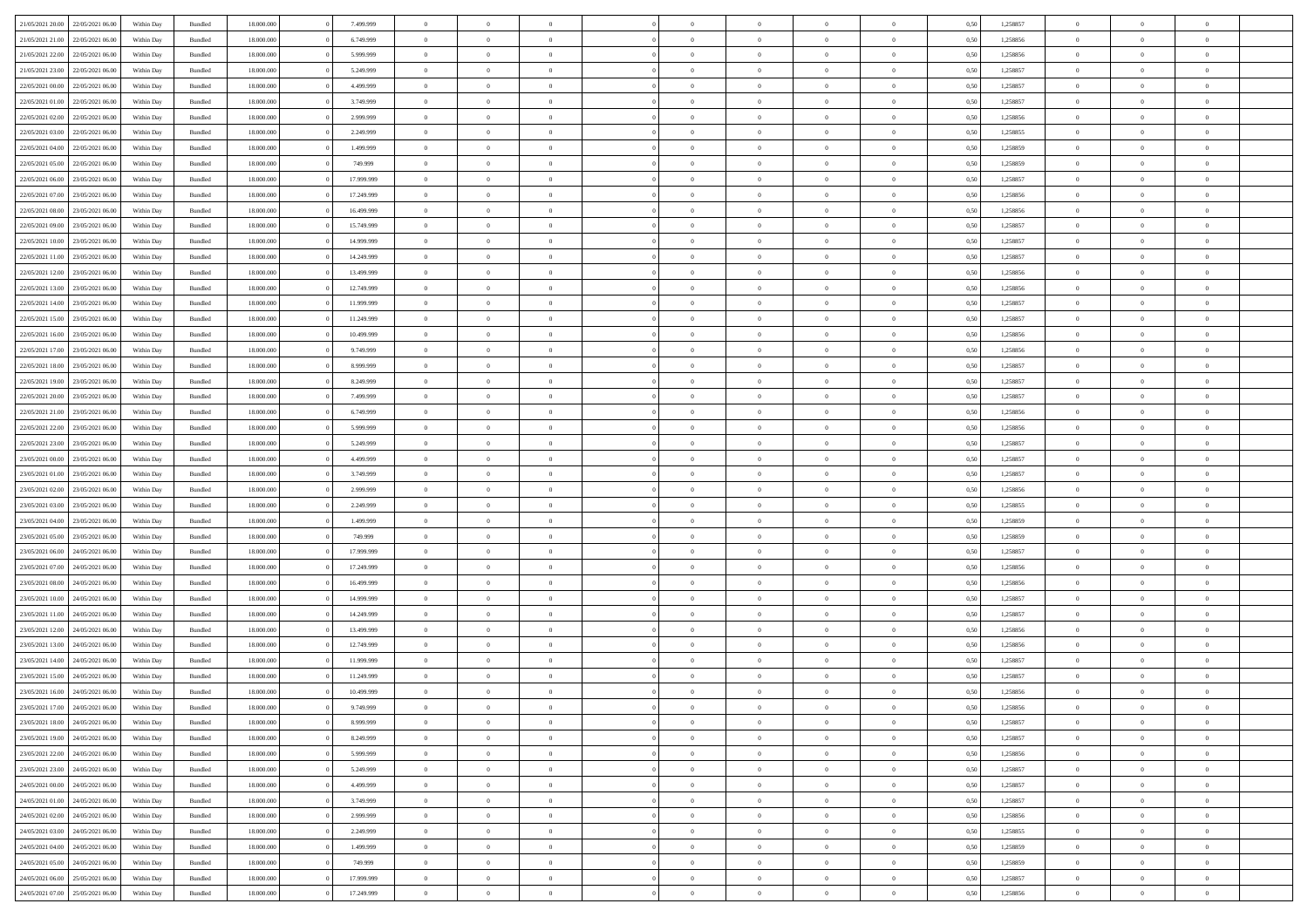| 24/05/2021 08:00                  | 25/05/2021 06:00 | Within Day | Bundled            | 18.000.000 | 16.499.999 | $\overline{0}$ | $\Omega$       |                | $\Omega$       | $\Omega$       | $\Omega$       | $\theta$       | 0.50 | 1,258856 | $\theta$       | $\theta$       | $\theta$       |  |
|-----------------------------------|------------------|------------|--------------------|------------|------------|----------------|----------------|----------------|----------------|----------------|----------------|----------------|------|----------|----------------|----------------|----------------|--|
|                                   |                  |            |                    |            |            |                |                |                |                |                |                |                |      |          |                |                |                |  |
| 24/05/2021 09:00                  | 25/05/2021 06:00 | Within Day | Bundled            | 18.000.000 | 15.749.999 | $\overline{0}$ | $\theta$       | $\overline{0}$ | $\overline{0}$ | $\bf{0}$       | $\overline{0}$ | $\overline{0}$ | 0,50 | 1,258857 | $\theta$       | $\theta$       | $\overline{0}$ |  |
| 24/05/2021 10:00                  | 25/05/2021 06:00 | Within Day | Bundled            | 18.000.000 | 14.999.999 | $\overline{0}$ | $\overline{0}$ | $\overline{0}$ | $\bf{0}$       | $\bf{0}$       | $\bf{0}$       | $\bf{0}$       | 0,50 | 1,258857 | $\bf{0}$       | $\overline{0}$ | $\overline{0}$ |  |
| 24/05/2021 11:00                  | 25/05/2021 06:00 | Within Dav | Bundled            | 18.000.000 | 14.249.999 | $\overline{0}$ | $\theta$       | $\overline{0}$ | $\overline{0}$ | $\bf{0}$       | $\overline{0}$ | $\overline{0}$ | 0.50 | 1.258857 | $\theta$       | $\theta$       | $\overline{0}$ |  |
|                                   |                  |            |                    |            |            | $\overline{0}$ | $\theta$       | $\overline{0}$ |                | $\bf{0}$       | $\overline{0}$ |                |      |          | $\theta$       | $\theta$       | $\overline{0}$ |  |
| 24/05/2021 12:00                  | 25/05/2021 06:00 | Within Day | Bundled            | 18.000.000 | 13.499.999 |                |                |                | $\overline{0}$ |                |                | $\bf{0}$       | 0,50 | 1,258856 |                |                |                |  |
| 24/05/2021 13:00                  | 25/05/2021 06:00 | Within Day | Bundled            | 18.000.000 | 12.749.999 | $\overline{0}$ | $\bf{0}$       | $\overline{0}$ | $\bf{0}$       | $\overline{0}$ | $\bf{0}$       | $\mathbf{0}$   | 0,50 | 1,258856 | $\overline{0}$ | $\overline{0}$ | $\bf{0}$       |  |
| 24/05/2021 14:00                  | 25/05/2021 06:00 | Within Dav | Bundled            | 18.000.000 | 11.999.999 | $\overline{0}$ | $\overline{0}$ | $\overline{0}$ | $\overline{0}$ | $\bf{0}$       | $\overline{0}$ | $\overline{0}$ | 0.50 | 1,258857 | $\theta$       | $\theta$       | $\overline{0}$ |  |
| 24/05/2021 15:00                  | 25/05/2021 06:00 | Within Day | Bundled            | 18.000.000 | 11.249.999 | $\overline{0}$ | $\theta$       | $\overline{0}$ | $\overline{0}$ | $\bf{0}$       | $\overline{0}$ | $\bf{0}$       | 0,50 | 1,258857 | $\theta$       | $\theta$       | $\overline{0}$ |  |
|                                   | 25/05/2021 06:00 | Within Day | Bundled            | 18.000.000 | 10.499.999 | $\overline{0}$ | $\overline{0}$ | $\overline{0}$ | $\bf{0}$       | $\bf{0}$       | $\bf{0}$       | $\bf{0}$       | 0,50 | 1,258856 | $\,0\,$        | $\overline{0}$ | $\overline{0}$ |  |
| 24/05/2021 16:00                  |                  |            |                    |            |            |                |                |                |                |                |                |                |      |          |                |                |                |  |
| 24/05/2021 17:00                  | 25/05/2021 06:00 | Within Dav | Bundled            | 18.000.000 | 9.749.999  | $\overline{0}$ | $\overline{0}$ | $\overline{0}$ | $\overline{0}$ | $\overline{0}$ | $\overline{0}$ | $\overline{0}$ | 0.50 | 1,258856 | $\theta$       | $\overline{0}$ | $\overline{0}$ |  |
| 24/05/2021 18:00                  | 25/05/2021 06:00 | Within Day | Bundled            | 18.000.000 | 8.999.999  | $\overline{0}$ | $\theta$       | $\overline{0}$ | $\overline{0}$ | $\bf{0}$       | $\overline{0}$ | $\bf{0}$       | 0,50 | 1,258857 | $\theta$       | $\theta$       | $\overline{0}$ |  |
| 24/05/2021 19:00                  | 25/05/2021 06:00 | Within Day | Bundled            | 18.000.000 | 8.249.999  | $\overline{0}$ | $\overline{0}$ | $\overline{0}$ | $\bf{0}$       | $\bf{0}$       | $\bf{0}$       | $\bf{0}$       | 0,50 | 1,258857 | $\bf{0}$       | $\overline{0}$ | $\overline{0}$ |  |
| 24/05/2021 20:00                  | 25/05/2021 06:00 | Within Dav | Bundled            | 18.000.000 | 7.499.999  | $\overline{0}$ | $\theta$       | $\overline{0}$ | $\overline{0}$ | $\bf{0}$       | $\overline{0}$ | $\overline{0}$ | 0.50 | 1.258857 | $\theta$       | $\theta$       | $\overline{0}$ |  |
|                                   |                  |            |                    |            |            |                |                |                |                |                |                |                |      |          |                |                |                |  |
| 24/05/2021 21:00                  | 25/05/2021 06:00 | Within Day | Bundled            | 18.000.000 | 6.749.999  | $\overline{0}$ | $\theta$       | $\overline{0}$ | $\overline{0}$ | $\bf{0}$       | $\overline{0}$ | $\overline{0}$ | 0,50 | 1,258856 | $\theta$       | $\theta$       | $\overline{0}$ |  |
| 24/05/2021 22:00                  | 25/05/2021 06:00 | Within Day | Bundled            | 18.000.000 | 5.999.999  | $\overline{0}$ | $\overline{0}$ | $\overline{0}$ | $\bf{0}$       | $\overline{0}$ | $\bf{0}$       | $\mathbf{0}$   | 0,50 | 1,258856 | $\overline{0}$ | $\overline{0}$ | $\bf{0}$       |  |
| 24/05/2021 23:00                  | 25/05/2021 06:00 | Within Dav | Bundled            | 18.000.000 | 5.249.999  | $\overline{0}$ | $\overline{0}$ | $\overline{0}$ | $\overline{0}$ | $\bf{0}$       | $\overline{0}$ | $\overline{0}$ | 0.50 | 1,258857 | $\theta$       | $\theta$       | $\overline{0}$ |  |
| 25/05/2021 00:00                  | 25/05/2021 06:00 | Within Day | Bundled            | 18.000.000 | 4.499.999  | $\overline{0}$ | $\theta$       | $\overline{0}$ | $\overline{0}$ | $\bf{0}$       | $\overline{0}$ | $\bf{0}$       | 0,50 | 1,258857 | $\theta$       | $\theta$       | $\overline{0}$ |  |
| 25/05/2021 01:00                  | 25/05/2021 06:00 | Within Day | Bundled            | 18.000.000 | 3.749.999  | $\overline{0}$ | $\overline{0}$ | $\overline{0}$ | $\bf{0}$       | $\bf{0}$       | $\bf{0}$       | $\bf{0}$       | 0,50 | 1,258857 | $\,0\,$        | $\overline{0}$ | $\overline{0}$ |  |
|                                   |                  |            |                    |            |            |                |                |                |                |                |                |                |      |          |                |                |                |  |
| 25/05/2021 02:00                  | 25/05/2021 06:00 | Within Dav | Bundled            | 18.000.000 | 2.999.999  | $\overline{0}$ | $\overline{0}$ | $\overline{0}$ | $\overline{0}$ | $\overline{0}$ | $\overline{0}$ | $\overline{0}$ | 0.50 | 1,258856 | $\theta$       | $\overline{0}$ | $\overline{0}$ |  |
| 25/05/2021 03:00                  | 25/05/2021 06:00 | Within Day | Bundled            | 18.000.000 | 2.249.999  | $\overline{0}$ | $\theta$       | $\overline{0}$ | $\overline{0}$ | $\bf{0}$       | $\overline{0}$ | $\bf{0}$       | 0,50 | 1,258855 | $\theta$       | $\theta$       | $\overline{0}$ |  |
| 25/05/2021 04:00                  | 25/05/2021 06:00 | Within Day | Bundled            | 18.000.000 | 1.499.999  | $\overline{0}$ | $\overline{0}$ | $\overline{0}$ | $\bf{0}$       | $\bf{0}$       | $\bf{0}$       | $\bf{0}$       | 0,50 | 1,258859 | $\,0\,$        | $\overline{0}$ | $\overline{0}$ |  |
| 25/05/2021 05:00                  | 25/05/2021 06:00 | Within Day | Bundled            | 18.000.000 | 749,999    | $\overline{0}$ | $\overline{0}$ | $\overline{0}$ | $\overline{0}$ | $\bf{0}$       | $\overline{0}$ | $\overline{0}$ | 0.50 | 1.258859 | $\theta$       | $\theta$       | $\overline{0}$ |  |
|                                   |                  |            |                    |            |            |                |                |                |                |                |                |                |      |          |                |                |                |  |
| 25/05/2021 06:00                  | 26/05/2021 06:00 | Within Day | Bundled            | 18.000.000 | 17.999.999 | $\overline{0}$ | $\theta$       | $\overline{0}$ | $\overline{0}$ | $\bf{0}$       | $\overline{0}$ | $\bf{0}$       | 0,50 | 1,258857 | $\theta$       | $\theta$       | $\overline{0}$ |  |
| 25/05/2021 07:00                  | 26/05/2021 06:00 | Within Day | Bundled            | 18.000.000 | 17.249.999 | $\overline{0}$ | $\overline{0}$ | $\overline{0}$ | $\bf{0}$       | $\overline{0}$ | $\bf{0}$       | $\mathbf{0}$   | 0,50 | 1,258856 | $\overline{0}$ | $\overline{0}$ | $\bf{0}$       |  |
| 25/05/2021 08:00                  | 26/05/2021 06:00 | Within Dav | Bundled            | 18.000.000 | 16.499.999 | $\overline{0}$ | $\overline{0}$ | $\overline{0}$ | $\overline{0}$ | $\overline{0}$ | $\overline{0}$ | $\overline{0}$ | 0.50 | 1,258856 | $\theta$       | $\theta$       | $\overline{0}$ |  |
| 25/05/2021 09:00                  | 26/05/2021 06:00 | Within Day | Bundled            | 18.000.000 | 15.749.999 | $\overline{0}$ | $\theta$       | $\overline{0}$ | $\overline{0}$ | $\bf{0}$       | $\overline{0}$ | $\bf{0}$       | 0,50 | 1,258857 | $\theta$       | $\theta$       | $\overline{0}$ |  |
| 25/05/2021 10:00                  | 26/05/2021 06:00 | Within Day | Bundled            | 18.000.000 | 14.999.999 | $\overline{0}$ | $\overline{0}$ | $\overline{0}$ | $\bf{0}$       | $\bf{0}$       | $\bf{0}$       | $\bf{0}$       | 0,50 | 1,258857 | $\,0\,$        | $\overline{0}$ | $\overline{0}$ |  |
|                                   |                  |            |                    |            |            |                |                |                |                |                |                |                |      |          |                |                |                |  |
| 25/05/2021 11:00                  | 26/05/2021 06:00 | Within Day | Bundled            | 18,000,000 | 14.249.999 | $\overline{0}$ | $\overline{0}$ | $\overline{0}$ | $\overline{0}$ | $\bf{0}$       | $\overline{0}$ | $\overline{0}$ | 0.50 | 1,258857 | $\theta$       | $\theta$       | $\overline{0}$ |  |
| 25/05/2021 12:00                  | 26/05/2021 06:00 | Within Day | Bundled            | 18.000.000 | 13.499.999 | $\overline{0}$ | $\theta$       | $\overline{0}$ | $\overline{0}$ | $\bf{0}$       | $\overline{0}$ | $\bf{0}$       | 0,50 | 1,258856 | $\,$ 0 $\,$    | $\theta$       | $\overline{0}$ |  |
| 25/05/2021 13:00                  | 26/05/2021 06:00 | Within Day | Bundled            | 18.000.000 | 12.749.999 | $\overline{0}$ | $\overline{0}$ | $\overline{0}$ | $\bf{0}$       | $\bf{0}$       | $\bf{0}$       | $\bf{0}$       | 0,50 | 1,258856 | $\bf{0}$       | $\overline{0}$ | $\overline{0}$ |  |
| 25/05/2021 14:00                  | 26/05/2021 06:00 | Within Day | Bundled            | 18.000.000 | 11.999.999 | $\overline{0}$ | $\Omega$       | $\Omega$       | $\Omega$       | $\Omega$       | $\Omega$       | $\overline{0}$ | 0.50 | 1,258857 | $\,0\,$        | $\Omega$       | $\theta$       |  |
| 25/05/2021 15:00                  | 26/05/2021 06:00 |            |                    | 18.000.000 | 11.249.999 | $\overline{0}$ | $\theta$       | $\overline{0}$ | $\overline{0}$ | $\bf{0}$       | $\overline{0}$ |                |      | 1,258857 | $\theta$       | $\theta$       | $\overline{0}$ |  |
|                                   |                  | Within Day | Bundled            |            |            |                |                |                |                |                |                | $\bf{0}$       | 0,50 |          |                |                |                |  |
| 25/05/2021 16:00                  | 26/05/2021 06:00 | Within Day | Bundled            | 18.000.000 | 10.499.999 | $\overline{0}$ | $\bf{0}$       | $\overline{0}$ | $\bf{0}$       | $\bf{0}$       | $\bf{0}$       | $\mathbf{0}$   | 0,50 | 1,258856 | $\overline{0}$ | $\overline{0}$ | $\bf{0}$       |  |
| 25/05/2021 17:00                  | 26/05/2021 06:00 | Within Day | Bundled            | 18,000,000 | 9.749.999  | $\overline{0}$ | $\Omega$       | $\Omega$       | $\Omega$       | $\Omega$       | $\Omega$       | $\overline{0}$ | 0.50 | 1,258856 | $\theta$       | $\theta$       | $\theta$       |  |
| 25/05/2021 18:00                  | 26/05/2021 06:00 | Within Day | Bundled            | 18.000.000 | 8.999.999  | $\overline{0}$ | $\theta$       | $\overline{0}$ | $\overline{0}$ | $\bf{0}$       | $\overline{0}$ | $\bf{0}$       | 0,50 | 1,258857 | $\theta$       | $\theta$       | $\overline{0}$ |  |
| 25/05/2021 19:00                  | 26/05/2021 06:00 | Within Day | Bundled            | 18.000.000 | 8.249.999  | $\overline{0}$ | $\overline{0}$ | $\overline{0}$ | $\bf{0}$       | $\bf{0}$       | $\bf{0}$       | $\bf{0}$       | 0,50 | 1,258857 | $\,0\,$        | $\overline{0}$ | $\overline{0}$ |  |
|                                   |                  |            |                    |            |            |                |                |                |                |                |                |                |      |          |                |                |                |  |
| 25/05/2021 20:00                  | 26/05/2021 06:00 | Within Day | Bundled            | 18,000,000 | 7.499.999  | $\overline{0}$ | $\Omega$       | $\Omega$       | $\Omega$       | $\Omega$       | $\Omega$       | $\overline{0}$ | 0.50 | 1,258857 | $\theta$       | $\theta$       | $\theta$       |  |
| 25/05/2021 21:00                  | 26/05/2021 06:00 | Within Day | Bundled            | 18.000.000 | 6.749.999  | $\overline{0}$ | $\theta$       | $\overline{0}$ | $\overline{0}$ | $\bf{0}$       | $\overline{0}$ | $\bf{0}$       | 0,50 | 1,258856 | $\,$ 0 $\,$    | $\theta$       | $\overline{0}$ |  |
| 25/05/2021 22.00                  | 26/05/2021 06:00 | Within Day | Bundled            | 18.000.000 | 5.999.999  | $\overline{0}$ | $\overline{0}$ | $\overline{0}$ | $\bf{0}$       | $\bf{0}$       | $\bf{0}$       | $\bf{0}$       | 0,50 | 1,258856 | $\bf{0}$       | $\overline{0}$ | $\overline{0}$ |  |
| 25/05/2021 23:00                  | 26/05/2021 06:00 | Within Day | Bundled            | 18.000.000 | 5.249.999  | $\overline{0}$ | $\Omega$       | $\Omega$       | $\Omega$       | $\Omega$       | $\Omega$       | $\overline{0}$ | 0.50 | 1,258857 | $\,0\,$        | $\Omega$       | $\theta$       |  |
| 26/05/2021 00:00                  | 26/05/2021 06:00 | Within Day | Bundled            | 18.000.000 | 4.499.999  | $\overline{0}$ | $\theta$       | $\overline{0}$ | $\overline{0}$ | $\bf{0}$       | $\overline{0}$ | $\bf{0}$       | 0,50 | 1,258857 | $\,$ 0 $\,$    | $\theta$       | $\overline{0}$ |  |
|                                   |                  |            |                    |            |            |                |                |                |                |                |                |                |      |          |                |                |                |  |
| 26/05/2021 01:00                  | 26/05/2021 06:00 | Within Day | Bundled            | 18.000.000 | 3.749.999  | $\overline{0}$ | $\overline{0}$ | $\overline{0}$ | $\bf{0}$       | $\bf{0}$       | $\bf{0}$       | $\mathbf{0}$   | 0,50 | 1,258857 | $\bf{0}$       | $\overline{0}$ | $\bf{0}$       |  |
| 26/05/2021 02:00                  | 26/05/2021 06:00 | Within Day | Bundled            | 18,000,000 | 2.999.999  | $\overline{0}$ | $\Omega$       | $\Omega$       | $\Omega$       | $\Omega$       | $\Omega$       | $\overline{0}$ | 0.50 | 1,258856 | $\theta$       | $\Omega$       | $\theta$       |  |
| 26/05/2021 03:00                  | 26/05/2021 06:00 | Within Day | Bundled            | 18.000.000 | 2.249.999  | $\overline{0}$ | $\overline{0}$ | $\overline{0}$ | $\bf{0}$       | $\,$ 0         | $\bf{0}$       | $\bf{0}$       | 0,50 | 1,258855 | $\,0\,$        | $\overline{0}$ | $\overline{0}$ |  |
| 26/05/2021 04:00                  | 26/05/2021 06:00 | Within Day | $\mathbf B$ undled | 18.000.000 | 1.499.999  | $\bf{0}$       | $\bf{0}$       |                |                | $\bf{0}$       |                |                | 0,50 | 1,258859 | $\bf{0}$       | $\overline{0}$ |                |  |
| 26/05/2021 05:00                  | 26/05/2021 06:00 | Within Day | Bundled            | 18,000,000 | 749.999    | $\overline{0}$ | $\overline{0}$ | $\overline{0}$ | $\Omega$       | $\overline{0}$ | $\overline{0}$ | $\overline{0}$ | 0.50 | 1,258859 | $\theta$       | $\theta$       | $\theta$       |  |
|                                   |                  |            |                    |            |            |                |                |                |                |                |                |                |      |          |                |                |                |  |
| 26/05/2021 06:00                  | 27/05/2021 06:00 | Within Day | Bundled            | 18.000.000 | 17.999.999 | $\overline{0}$ | $\,$ 0         | $\overline{0}$ | $\bf{0}$       | $\,$ 0 $\,$    | $\overline{0}$ | $\mathbf{0}$   | 0,50 | 1,258857 | $\,$ 0 $\,$    | $\overline{0}$ | $\,$ 0         |  |
| 26/05/2021 07:00                  | 27/05/2021 06:00 | Within Day | Bundled            | 18.000.000 | 17.249.999 | $\overline{0}$ | $\overline{0}$ | $\overline{0}$ | $\overline{0}$ | $\overline{0}$ | $\overline{0}$ | $\mathbf{0}$   | 0,50 | 1,258856 | $\overline{0}$ | $\bf{0}$       | $\bf{0}$       |  |
| 26/05/2021 08:00                  | 27/05/2021 06:00 | Within Day | Bundled            | 18.000.000 | 16.499.999 | $\overline{0}$ | $\theta$       | $\overline{0}$ | $\Omega$       | $\overline{0}$ | $\overline{0}$ | $\bf{0}$       | 0,50 | 1,258856 | $\overline{0}$ | $\theta$       | $\overline{0}$ |  |
| 26/05/2021 09:00                  | 27/05/2021 06:00 | Within Day | Bundled            | 18.000.000 | 15.749.999 | $\overline{0}$ | $\,$ 0         | $\overline{0}$ | $\overline{0}$ | $\overline{0}$ | $\overline{0}$ | $\bf{0}$       | 0,50 | 1,258857 | $\,$ 0 $\,$    | $\overline{0}$ | $\overline{0}$ |  |
|                                   |                  |            |                    |            |            |                |                |                |                |                |                |                |      |          |                |                |                |  |
| 26/05/2021 10:00                  | 27/05/2021 06:00 | Within Day | Bundled            | 18.000.000 | 14.999.999 | $\overline{0}$ | $\overline{0}$ | $\overline{0}$ | $\overline{0}$ | $\overline{0}$ | $\overline{0}$ | $\mathbf{0}$   | 0,50 | 1,258857 | $\overline{0}$ | $\bf{0}$       | $\bf{0}$       |  |
| 26/05/2021 11:00                  | 27/05/2021 06:00 | Within Day | Bundled            | 18.000.000 | 14.249.999 | $\overline{0}$ | $\overline{0}$ | $\overline{0}$ | $\Omega$       | $\overline{0}$ | $\overline{0}$ | $\bf{0}$       | 0.50 | 1,258857 | $\overline{0}$ | $\theta$       | $\overline{0}$ |  |
| 26/05/2021 12:00                  | 27/05/2021 06:00 | Within Day | Bundled            | 18.000.000 | 13.499.999 | $\overline{0}$ | $\,$ 0         | $\overline{0}$ | $\bf{0}$       | $\bf{0}$       | $\bf{0}$       | $\bf{0}$       | 0,50 | 1,258856 | $\,$ 0 $\,$    | $\overline{0}$ | $\overline{0}$ |  |
| 26/05/2021 13:00                  | 27/05/2021 06:00 | Within Day | Bundled            | 18.000.000 | 12.749.999 | $\overline{0}$ | $\bf{0}$       | $\overline{0}$ | $\overline{0}$ | $\overline{0}$ | $\overline{0}$ | $\mathbf{0}$   | 0,50 | 1,258856 | $\overline{0}$ | $\overline{0}$ | $\bf{0}$       |  |
|                                   |                  |            |                    | 18,000,000 |            | $\overline{0}$ | $\overline{0}$ | $\overline{0}$ | $\Omega$       | $\overline{0}$ | $\overline{0}$ |                | 0.50 |          | $\overline{0}$ | $\overline{0}$ | $\overline{0}$ |  |
| 26/05/2021 14:00                  | 27/05/2021 06:00 | Within Day | Bundled            |            | 11.999.999 |                |                |                |                |                |                | $\bf{0}$       |      | 1,258857 |                |                |                |  |
| 26/05/2021 15:00                  | 27/05/2021 06:00 | Within Day | Bundled            | 18.000.000 | 11.249.999 | $\overline{0}$ | $\,$ 0 $\,$    | $\overline{0}$ | $\overline{0}$ | $\bf{0}$       | $\bf{0}$       | $\bf{0}$       | 0,50 | 1,258857 | $\,$ 0 $\,$    | $\overline{0}$ | $\overline{0}$ |  |
| 26/05/2021 16:00 27/05/2021 06:00 |                  | Within Day | Bundled            | 18.000.000 | 10.499.999 | $\overline{0}$ | $\bf{0}$       | $\overline{0}$ | $\bf{0}$       | $\bf{0}$       | $\bf{0}$       | $\bf{0}$       | 0,50 | 1,258856 | $\overline{0}$ | $\overline{0}$ | $\bf{0}$       |  |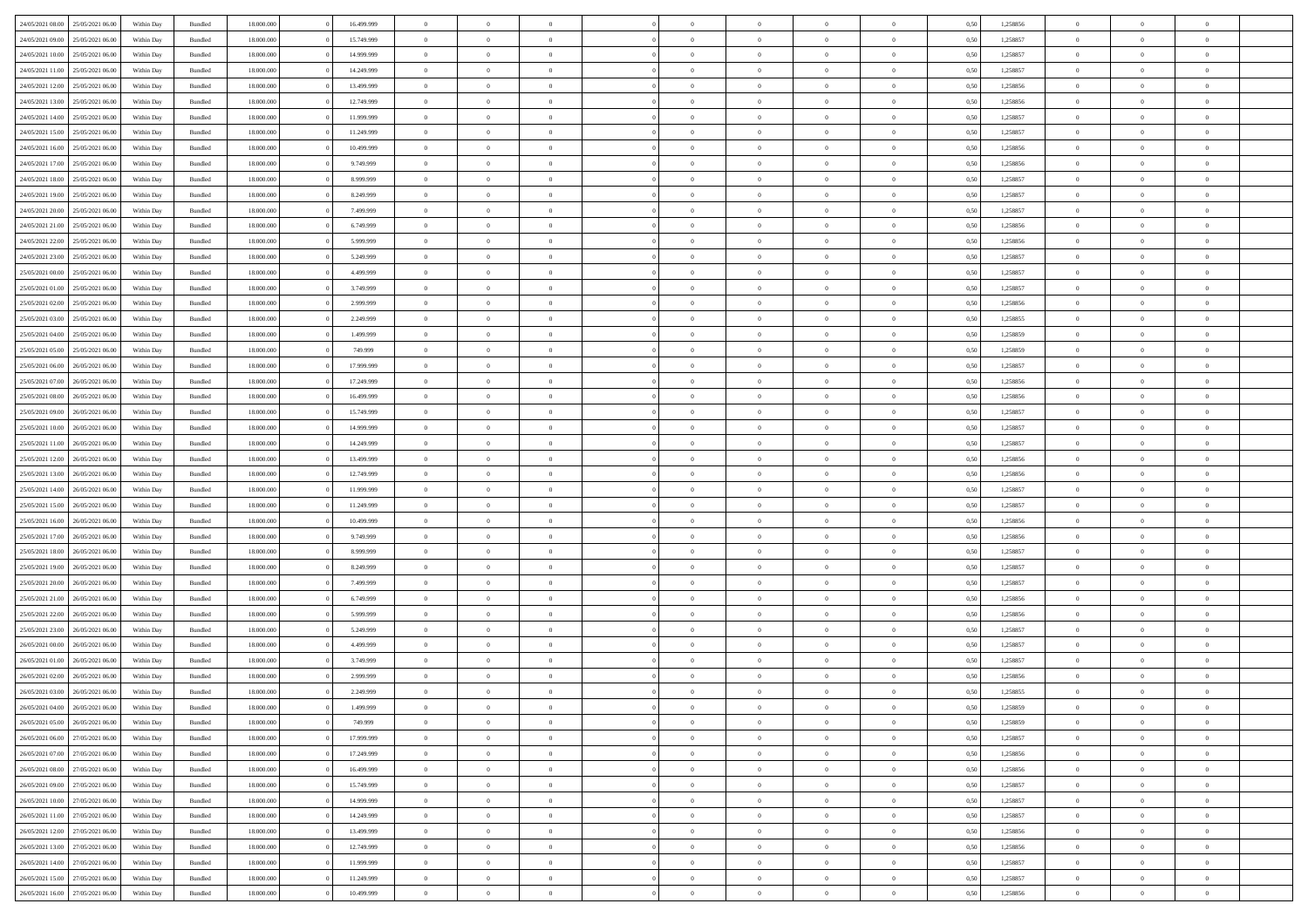| 26/05/2021 17:00 | 27/05/2021 06:00 | Within Day | Bundled            | 18.000.000 | 9.749.999  | $\Omega$       | $\Omega$       |                | $\Omega$       | $\Omega$       | $\Omega$       | $\theta$       | 0.50 | 1,258856 | $\theta$       | $\theta$       | $\theta$       |  |
|------------------|------------------|------------|--------------------|------------|------------|----------------|----------------|----------------|----------------|----------------|----------------|----------------|------|----------|----------------|----------------|----------------|--|
|                  |                  |            |                    |            |            |                |                |                |                |                |                |                |      |          |                |                |                |  |
| 26/05/2021 18:00 | 27/05/2021 06:00 | Within Day | Bundled            | 18.000.000 | 8.999.999  | $\overline{0}$ | $\theta$       | $\overline{0}$ | $\overline{0}$ | $\bf{0}$       | $\overline{0}$ | $\overline{0}$ | 0,50 | 1,258857 | $\theta$       | $\theta$       | $\overline{0}$ |  |
| 26/05/2021 19:00 | 27/05/2021 06:00 | Within Day | Bundled            | 18.000.000 | 8.249.999  | $\overline{0}$ | $\overline{0}$ | $\overline{0}$ | $\bf{0}$       | $\bf{0}$       | $\bf{0}$       | $\bf{0}$       | 0,50 | 1,258857 | $\overline{0}$ | $\overline{0}$ | $\overline{0}$ |  |
| 26/05/2021 20:00 | 27/05/2021 06:00 | Within Dav | Bundled            | 18.000.000 | 7.499.999  | $\overline{0}$ | $\theta$       | $\overline{0}$ | $\overline{0}$ | $\bf{0}$       | $\overline{0}$ | $\overline{0}$ | 0.50 | 1.258857 | $\theta$       | $\theta$       | $\overline{0}$ |  |
| 26/05/2021 21:00 | 27/05/2021 06:00 |            |                    | 18.000.000 | 6.749.999  | $\overline{0}$ | $\theta$       | $\overline{0}$ | $\overline{0}$ | $\bf{0}$       | $\overline{0}$ |                |      | 1,258856 | $\theta$       | $\theta$       | $\overline{0}$ |  |
|                  |                  | Within Day | Bundled            |            |            |                |                |                |                |                |                | $\bf{0}$       | 0,50 |          |                |                |                |  |
| 26/05/2021 22.00 | 27/05/2021 06:00 | Within Day | Bundled            | 18.000.000 | 5.999.999  | $\overline{0}$ | $\bf{0}$       | $\overline{0}$ | $\bf{0}$       | $\overline{0}$ | $\overline{0}$ | $\mathbf{0}$   | 0,50 | 1,258856 | $\overline{0}$ | $\overline{0}$ | $\bf{0}$       |  |
| 26/05/2021 23:00 | 27/05/2021 06:00 | Within Dav | Bundled            | 18.000.000 | 5.249.999  | $\overline{0}$ | $\overline{0}$ | $\overline{0}$ | $\overline{0}$ | $\bf{0}$       | $\overline{0}$ | $\overline{0}$ | 0.50 | 1,258857 | $\theta$       | $\theta$       | $\overline{0}$ |  |
| 27/05/2021 00:00 | 27/05/2021 06:00 | Within Day | Bundled            | 18.000.000 | 4.499.999  | $\overline{0}$ | $\theta$       | $\overline{0}$ | $\overline{0}$ | $\bf{0}$       | $\overline{0}$ | $\bf{0}$       | 0,50 | 1,258857 | $\theta$       | $\theta$       | $\overline{0}$ |  |
| 27/05/2021 01:00 | 27/05/2021 06:00 | Within Day | Bundled            | 18.000.000 | 3.749.999  | $\overline{0}$ | $\overline{0}$ | $\overline{0}$ | $\bf{0}$       | $\bf{0}$       | $\bf{0}$       | $\bf{0}$       | 0,50 | 1,258857 | $\,0\,$        | $\overline{0}$ | $\overline{0}$ |  |
|                  |                  |            |                    |            |            |                |                |                |                |                |                |                |      |          |                |                |                |  |
| 27/05/2021 02:00 | 27/05/2021 06:00 | Within Dav | Bundled            | 18.000.000 | 2.999.999  | $\overline{0}$ | $\overline{0}$ | $\overline{0}$ | $\overline{0}$ | $\overline{0}$ | $\overline{0}$ | $\overline{0}$ | 0.50 | 1,258856 | $\theta$       | $\overline{0}$ | $\overline{0}$ |  |
| 27/05/2021 03:00 | 27/05/2021 06:00 | Within Day | Bundled            | 18.000.000 | 2.249.999  | $\overline{0}$ | $\theta$       | $\overline{0}$ | $\overline{0}$ | $\bf{0}$       | $\overline{0}$ | $\bf{0}$       | 0,50 | 1,258855 | $\theta$       | $\theta$       | $\overline{0}$ |  |
| 27/05/2021 04:00 | 27/05/2021 06:00 | Within Day | Bundled            | 18.000.000 | 1.499.999  | $\overline{0}$ | $\overline{0}$ | $\overline{0}$ | $\bf{0}$       | $\bf{0}$       | $\bf{0}$       | $\bf{0}$       | 0,50 | 1,258859 | $\bf{0}$       | $\overline{0}$ | $\overline{0}$ |  |
| 27/05/2021 05:00 | 27/05/2021 06:00 | Within Day | Bundled            | 18.000.000 | 749,999    | $\overline{0}$ | $\theta$       | $\overline{0}$ | $\overline{0}$ | $\bf{0}$       | $\overline{0}$ | $\overline{0}$ | 0.50 | 1.258859 | $\theta$       | $\theta$       | $\overline{0}$ |  |
| 27/05/2021 06:00 | 28/05/2021 06:00 | Within Day | Bundled            | 18.000.000 | 17.999.999 | $\overline{0}$ | $\theta$       | $\overline{0}$ | $\overline{0}$ | $\bf{0}$       | $\overline{0}$ | $\overline{0}$ | 0,50 | 1,258857 | $\theta$       | $\theta$       | $\overline{0}$ |  |
|                  |                  |            |                    |            |            |                |                |                |                |                |                |                |      |          |                |                |                |  |
| 27/05/2021 07:00 | 28/05/2021 06:00 | Within Day | Bundled            | 18.000.000 | 17.249.999 | $\overline{0}$ | $\overline{0}$ | $\overline{0}$ | $\bf{0}$       | $\overline{0}$ | $\overline{0}$ | $\mathbf{0}$   | 0,50 | 1,258856 | $\overline{0}$ | $\overline{0}$ | $\bf{0}$       |  |
| 27/05/2021 08:00 | 28/05/2021 06:00 | Within Dav | Bundled            | 18.000.000 | 16.499.999 | $\overline{0}$ | $\overline{0}$ | $\overline{0}$ | $\overline{0}$ | $\overline{0}$ | $\overline{0}$ | $\overline{0}$ | 0.50 | 1.258856 | $\theta$       | $\overline{0}$ | $\overline{0}$ |  |
| 27/05/2021 09:00 | 28/05/2021 06:00 | Within Day | Bundled            | 18.000.000 | 15.749.999 | $\overline{0}$ | $\theta$       | $\overline{0}$ | $\overline{0}$ | $\bf{0}$       | $\overline{0}$ | $\bf{0}$       | 0,50 | 1,258857 | $\theta$       | $\theta$       | $\overline{0}$ |  |
| 27/05/2021 10:00 | 28/05/2021 06:00 | Within Day | Bundled            | 18.000.000 | 14.999.999 | $\overline{0}$ | $\overline{0}$ | $\overline{0}$ | $\bf{0}$       | $\bf{0}$       | $\bf{0}$       | $\bf{0}$       | 0,50 | 1,258857 | $\,0\,$        | $\overline{0}$ | $\overline{0}$ |  |
| 27/05/2021 11:00 | 28/05/2021 06:00 | Within Day | Bundled            | 18.000.000 | 14.249.999 | $\overline{0}$ | $\overline{0}$ | $\overline{0}$ | $\overline{0}$ | $\overline{0}$ | $\overline{0}$ | $\overline{0}$ | 0.50 | 1,258857 | $\theta$       | $\overline{0}$ | $\overline{0}$ |  |
| 27/05/2021 12:00 | 28/05/2021 06:00 | Within Day | Bundled            | 18.000.000 | 13.499.999 | $\overline{0}$ | $\theta$       | $\overline{0}$ | $\overline{0}$ | $\bf{0}$       | $\overline{0}$ | $\bf{0}$       | 0,50 | 1,258856 | $\theta$       | $\theta$       | $\overline{0}$ |  |
|                  |                  |            |                    |            |            |                |                |                |                |                |                |                |      |          |                |                |                |  |
| 27/05/2021 13:00 | 28/05/2021 06:00 | Within Day | Bundled            | 18.000.000 | 12.749.999 | $\overline{0}$ | $\overline{0}$ | $\overline{0}$ | $\bf{0}$       | $\bf{0}$       | $\bf{0}$       | $\bf{0}$       | 0,50 | 1,258856 | $\,0\,$        | $\overline{0}$ | $\overline{0}$ |  |
| 27/05/2021 14:00 | 28/05/2021 06:00 | Within Day | Bundled            | 18.000.000 | 11.999.999 | $\overline{0}$ | $\overline{0}$ | $\overline{0}$ | $\overline{0}$ | $\bf{0}$       | $\overline{0}$ | $\overline{0}$ | 0.50 | 1.258857 | $\theta$       | $\theta$       | $\overline{0}$ |  |
| 27/05/2021 15:00 | 28/05/2021 06:00 | Within Day | Bundled            | 18.000.000 | 11.249.999 | $\overline{0}$ | $\theta$       | $\overline{0}$ | $\overline{0}$ | $\bf{0}$       | $\overline{0}$ | $\bf{0}$       | 0,50 | 1,258857 | $\theta$       | $\overline{0}$ | $\overline{0}$ |  |
| 27/05/2021 16:00 | 28/05/2021 06:00 | Within Day | Bundled            | 18.000.000 | 10.499.999 | $\overline{0}$ | $\bf{0}$       | $\overline{0}$ | $\bf{0}$       | $\overline{0}$ | $\bf{0}$       | $\mathbf{0}$   | 0,50 | 1,258856 | $\overline{0}$ | $\overline{0}$ | $\bf{0}$       |  |
| 27/05/2021 17:00 | 28/05/2021 06:00 | Within Dav | Bundled            | 18.000.000 | 9.749.999  | $\overline{0}$ | $\overline{0}$ | $\overline{0}$ | $\overline{0}$ | $\overline{0}$ | $\overline{0}$ | $\overline{0}$ | 0.50 | 1,258856 | $\theta$       | $\theta$       | $\overline{0}$ |  |
| 27/05/2021 18:00 | 28/05/2021 06:00 | Within Day | Bundled            | 18.000.000 | 8.999.999  | $\overline{0}$ | $\theta$       | $\overline{0}$ | $\overline{0}$ | $\bf{0}$       | $\overline{0}$ | $\bf{0}$       | 0,50 | 1,258857 | $\theta$       | $\theta$       | $\overline{0}$ |  |
|                  |                  |            |                    |            |            |                |                |                |                |                |                |                |      |          |                |                |                |  |
| 27/05/2021 19:00 | 28/05/2021 06:00 | Within Day | Bundled            | 18.000.000 | 8.249.999  | $\overline{0}$ | $\overline{0}$ | $\overline{0}$ | $\bf{0}$       | $\bf{0}$       | $\bf{0}$       | $\bf{0}$       | 0,50 | 1,258857 | $\,0\,$        | $\overline{0}$ | $\overline{0}$ |  |
| 27/05/2021 20:00 | 28/05/2021 06:00 | Within Day | Bundled            | 18.000.000 | 7.499.999  | $\overline{0}$ | $\overline{0}$ | $\overline{0}$ | $\overline{0}$ | $\overline{0}$ | $\overline{0}$ | $\overline{0}$ | 0.50 | 1,258857 | $\theta$       | $\theta$       | $\overline{0}$ |  |
| 27/05/2021 21:00 | 28/05/2021 06:00 | Within Day | Bundled            | 18.000.000 | 6.749.999  | $\overline{0}$ | $\theta$       | $\overline{0}$ | $\overline{0}$ | $\bf{0}$       | $\overline{0}$ | $\bf{0}$       | 0,50 | 1,258856 | $\,$ 0 $\,$    | $\theta$       | $\overline{0}$ |  |
| 27/05/2021 22:00 | 28/05/2021 06:00 | Within Day | Bundled            | 18.000.000 | 5.999.999  | $\overline{0}$ | $\overline{0}$ | $\overline{0}$ | $\bf{0}$       | $\bf{0}$       | $\bf{0}$       | $\bf{0}$       | 0,50 | 1,258856 | $\bf{0}$       | $\overline{0}$ | $\overline{0}$ |  |
| 27/05/2021 23:00 | 28/05/2021 06:00 | Within Day | Bundled            | 18.000.000 | 5.249.999  | $\overline{0}$ | $\Omega$       | $\Omega$       | $\Omega$       | $\Omega$       | $\Omega$       | $\overline{0}$ | 0.50 | 1,258857 | $\,0\,$        | $\Omega$       | $\theta$       |  |
|                  |                  |            |                    |            |            | $\overline{0}$ |                |                |                |                |                |                |      |          | $\theta$       |                |                |  |
| 28/05/2021 00:00 | 28/05/2021 06:00 | Within Day | Bundled            | 18.000.000 | 4.499.999  |                | $\theta$       | $\overline{0}$ | $\overline{0}$ | $\bf{0}$       | $\overline{0}$ | $\bf{0}$       | 0,50 | 1,258857 |                | $\theta$       | $\overline{0}$ |  |
| 28/05/2021 01:00 | 28/05/2021 06:00 | Within Day | Bundled            | 18.000.000 | 3.749.999  | $\overline{0}$ | $\bf{0}$       | $\overline{0}$ | $\bf{0}$       | $\bf{0}$       | $\overline{0}$ | $\mathbf{0}$   | 0,50 | 1,258857 | $\overline{0}$ | $\overline{0}$ | $\bf{0}$       |  |
| 28/05/2021 02:00 | 28/05/2021 06:00 | Within Day | Bundled            | 18,000,000 | 2.999.999  | $\overline{0}$ | $\Omega$       | $\Omega$       | $\Omega$       | $\Omega$       | $\Omega$       | $\overline{0}$ | 0.50 | 1,258856 | $\theta$       | $\theta$       | $\theta$       |  |
| 28/05/2021 03:00 | 28/05/2021 06:00 | Within Day | Bundled            | 18.000.000 | 2.249.999  | $\overline{0}$ | $\theta$       | $\overline{0}$ | $\overline{0}$ | $\bf{0}$       | $\overline{0}$ | $\bf{0}$       | 0,50 | 1,258855 | $\theta$       | $\theta$       | $\overline{0}$ |  |
| 28/05/2021 04:00 | 28/05/2021 06:00 | Within Day | Bundled            | 18.000.000 | 1.499.999  | $\overline{0}$ | $\overline{0}$ | $\overline{0}$ | $\bf{0}$       | $\bf{0}$       | $\bf{0}$       | $\bf{0}$       | 0,50 | 1,258859 | $\,0\,$        | $\overline{0}$ | $\overline{0}$ |  |
| 28/05/2021 05:00 | 28/05/2021 06:00 |            |                    | 18,000,000 | 749,999    | $\overline{0}$ | $\Omega$       | $\Omega$       | $\Omega$       | $\Omega$       | $\theta$       | $\overline{0}$ | 0.50 | 1,258859 | $\theta$       | $\theta$       | $\theta$       |  |
|                  |                  | Within Day | Bundled            |            |            |                |                |                |                |                |                |                |      |          |                |                |                |  |
| 28/05/2021 06:00 | 29/05/2021 06:00 | Within Day | Bundled            | 18.000.000 | 17.999.999 | $\overline{0}$ | $\theta$       | $\overline{0}$ | $\overline{0}$ | $\bf{0}$       | $\overline{0}$ | $\bf{0}$       | 0,50 | 1,258857 | $\,$ 0 $\,$    | $\overline{0}$ | $\overline{0}$ |  |
| 28/05/2021 07:00 | 29/05/2021 06:00 | Within Day | Bundled            | 18.000.000 | 17.249.999 | $\overline{0}$ | $\overline{0}$ | $\overline{0}$ | $\bf{0}$       | $\bf{0}$       | $\bf{0}$       | $\bf{0}$       | 0,50 | 1,258856 | $\overline{0}$ | $\overline{0}$ | $\overline{0}$ |  |
| 28/05/2021 08:00 | 29/05/2021 06:00 | Within Day | Bundled            | 18.000.000 | 16.499.999 | $\overline{0}$ | $\Omega$       | $\Omega$       | $\Omega$       | $\Omega$       | $\overline{0}$ | $\overline{0}$ | 0.50 | 1,258856 | $\,0\,$        | $\theta$       | $\theta$       |  |
| 28/05/2021 09:00 | 29/05/2021 06:00 | Within Day | Bundled            | 18.000.000 | 15.749.999 | $\overline{0}$ | $\theta$       | $\overline{0}$ | $\overline{0}$ | $\bf{0}$       | $\overline{0}$ | $\bf{0}$       | 0,50 | 1,258857 | $\,$ 0 $\,$    | $\theta$       | $\overline{0}$ |  |
| 28/05/2021 10:00 | 29/05/2021 06:00 | Within Day | Bundled            | 18.000.000 | 14.999.999 | $\overline{0}$ | $\overline{0}$ | $\overline{0}$ | $\bf{0}$       | $\bf{0}$       | $\bf{0}$       | $\mathbf{0}$   | 0,50 | 1,258857 | $\bf{0}$       | $\overline{0}$ | $\bf{0}$       |  |
| 28/05/2021 11:00 | 29/05/2021 06:00 |            | Bundled            | 18,000,000 | 14.249.999 | $\overline{0}$ | $\Omega$       | $\Omega$       | $\Omega$       | $\Omega$       | $\Omega$       | $\overline{0}$ | 0.50 | 1,258857 | $\theta$       | $\Omega$       | $\theta$       |  |
|                  |                  | Within Day |                    |            |            |                |                |                |                |                |                |                |      |          |                |                |                |  |
| 28/05/2021 12:00 | 29/05/2021 06:00 | Within Day | Bundled            | 18.000.000 | 13.499.999 | $\overline{0}$ | $\overline{0}$ | $\overline{0}$ | $\bf{0}$       | $\,$ 0         | $\bf{0}$       | $\bf{0}$       | 0,50 | 1,258856 | $\,0\,$        | $\overline{0}$ | $\overline{0}$ |  |
| 28/05/2021 13:00 | 29/05/2021 06:00 | Within Day | $\mathbf B$ undled | 18.000.000 | 12.749.999 | $\bf{0}$       | $\bf{0}$       |                |                | $\bf{0}$       |                |                | 0,50 | 1,258856 | $\bf{0}$       | $\overline{0}$ |                |  |
| 28/05/2021 14:00 | 29/05/2021 06:00 | Within Day | Bundled            | 18,000,000 | 11.999.999 | $\overline{0}$ | $\Omega$       | $\overline{0}$ | $\Omega$       | $\theta$       | $\overline{0}$ | $\overline{0}$ | 0.50 | 1,258857 | $\theta$       | $\theta$       | $\theta$       |  |
| 28/05/2021 15:00 | 29/05/2021 06:00 | Within Day | Bundled            | 18.000.000 | 11.249.999 | $\overline{0}$ | $\,$ 0         | $\overline{0}$ | $\bf{0}$       | $\,$ 0 $\,$    | $\overline{0}$ | $\mathbf{0}$   | 0,50 | 1,258857 | $\,$ 0 $\,$    | $\,$ 0 $\,$    | $\,$ 0         |  |
| 28/05/2021 16:00 | 29/05/2021 06:00 | Within Day | Bundled            | 18.000.000 | 10.499.999 | $\overline{0}$ | $\overline{0}$ | $\overline{0}$ | $\overline{0}$ | $\overline{0}$ | $\overline{0}$ | $\mathbf{0}$   | 0,50 | 1,258856 | $\overline{0}$ | $\bf{0}$       | $\bf{0}$       |  |
| 28/05/2021 17:00 | 29/05/2021 06:00 | Within Day | Bundled            | 18,000,000 | 9.749.999  | $\overline{0}$ | $\overline{0}$ | $\overline{0}$ | $\Omega$       | $\overline{0}$ | $\overline{0}$ | $\overline{0}$ | 0,50 | 1,258856 | $\overline{0}$ | $\theta$       | $\overline{0}$ |  |
|                  |                  |            |                    |            |            |                | $\,$ 0         | $\overline{0}$ | $\overline{0}$ | $\,$ 0 $\,$    |                |                |      |          | $\,$ 0 $\,$    | $\overline{0}$ | $\overline{0}$ |  |
| 28/05/2021 18:00 | 29/05/2021 06:00 | Within Day | Bundled            | 18.000.000 | 8.999.999  | $\overline{0}$ |                |                |                |                | $\overline{0}$ | $\mathbf{0}$   | 0,50 | 1,258857 |                |                |                |  |
| 28/05/2021 19:00 | 29/05/2021 06:00 | Within Day | Bundled            | 18.000.000 | 8.249.999  | $\overline{0}$ | $\overline{0}$ | $\overline{0}$ | $\overline{0}$ | $\overline{0}$ | $\overline{0}$ | $\mathbf{0}$   | 0,50 | 1,258857 | $\overline{0}$ | $\overline{0}$ | $\bf{0}$       |  |
| 28/05/2021 20:00 | 29/05/2021 06:00 | Within Day | Bundled            | 18,000,000 | 7.499.999  | $\overline{0}$ | $\overline{0}$ | $\overline{0}$ | $\Omega$       | $\overline{0}$ | $\overline{0}$ | $\bf{0}$       | 0.50 | 1,258857 | $\overline{0}$ | $\theta$       | $\overline{0}$ |  |
| 28/05/2021 21:00 | 29/05/2021 06:00 | Within Day | Bundled            | 18.000.000 | 6.749.999  | $\overline{0}$ | $\,$ 0         | $\overline{0}$ | $\bf{0}$       | $\bf{0}$       | $\bf{0}$       | $\bf{0}$       | 0,50 | 1,258856 | $\,$ 0 $\,$    | $\overline{0}$ | $\overline{0}$ |  |
| 28/05/2021 22:00 | 29/05/2021 06:00 | Within Day | Bundled            | 18.000.000 | 5.999.999  | $\overline{0}$ | $\bf{0}$       | $\overline{0}$ | $\overline{0}$ | $\overline{0}$ | $\overline{0}$ | $\mathbf{0}$   | 0,50 | 1,258856 | $\overline{0}$ | $\overline{0}$ | $\bf{0}$       |  |
| 28/05/2021 23:00 | 29/05/2021 06:00 | Within Day | Bundled            | 18,000,000 | 5.249.999  | $\overline{0}$ | $\overline{0}$ | $\overline{0}$ | $\Omega$       | $\overline{0}$ | $\overline{0}$ | $\bf{0}$       | 0.50 | 1,258857 | $\overline{0}$ | $\overline{0}$ | $\overline{0}$ |  |
| 29/05/2021 00:00 | 29/05/2021 06:00 |            |                    | 18.000.000 | 4.499.999  | $\overline{0}$ | $\bf{0}$       |                | $\overline{0}$ | $\bf{0}$       |                |                |      | 1,258857 | $\,$ 0 $\,$    | $\,$ 0 $\,$    | $\bf{0}$       |  |
|                  |                  | Within Day | Unbundled          |            |            |                |                | $\overline{0}$ |                |                | $\bf{0}$       | $\mathbf{0}$   | 0,50 |          |                |                |                |  |
| 29/05/2021 01:00 | 29/05/2021 06:00 | Within Day | Unbundled          | 18.000.000 | 3.749.999  | $\overline{0}$ | $\overline{0}$ | $\overline{0}$ | $\overline{0}$ | $\bf{0}$       | $\bf{0}$       | $\mathbf{0}$   | 0,50 | 1,258857 | $\overline{0}$ | $\bf{0}$       | $\bf{0}$       |  |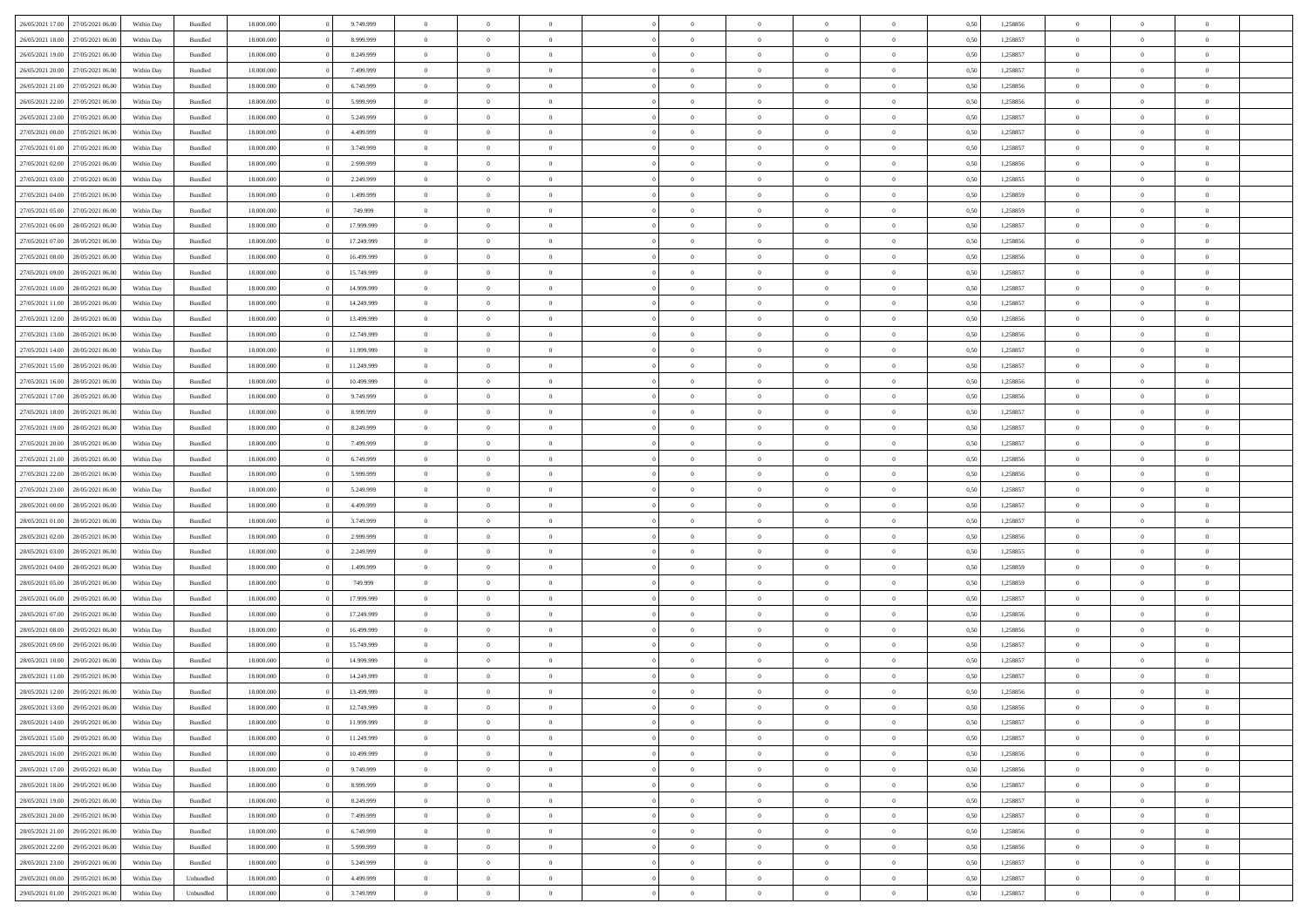| 29/05/2021 02.00 | 29/05/2021 06:00 | Within Day | Unbundled          | 18.000.000 | 2.999.999  | $\overline{0}$    |                |                |                |                |                |                | 0,50 | 1,258856 | $\theta$       |                |                |  |
|------------------|------------------|------------|--------------------|------------|------------|-------------------|----------------|----------------|----------------|----------------|----------------|----------------|------|----------|----------------|----------------|----------------|--|
| 29/05/2021 03:00 | 29/05/2021 06.0  | Within Day | Unbundled          | 18.000.000 | 2.249.999  | $\,$ 0 $\,$       | $\bf{0}$       | $\overline{0}$ |                | $\bf{0}$       | $\,$ 0 $\,$    |                | 0,50 | 1,258855 | $\,$ 0 $\,$    | $\overline{0}$ |                |  |
| 29/05/2021 04:00 | 29/05/2021 06.00 | Within Day | Unbundled          | 18.000.000 | 1.499.999  | $\bf{0}$          | $\bf{0}$       | $\overline{0}$ | $\overline{0}$ | $\bf{0}$       | $\bf{0}$       | $\bf{0}$       | 0,50 | 1,258859 | $\overline{0}$ | $\bf{0}$       | $\overline{0}$ |  |
| 29/05/2021 05:00 | 29/05/2021 06:00 | Within Dav | Unbundled          | 18 000 000 | 749 999    | $\overline{0}$    | $\overline{0}$ | $\Omega$       | $\Omega$       | $\theta$       | $\Omega$       | $\theta$       | 0.50 | 1.258859 | $\theta$       | $\theta$       | $\sqrt{2}$     |  |
| 29/05/2021 06:00 | 30/05/2021 06:00 | Within Day | <b>Bundled</b>     | 18.000.000 | 17 999 999 | $\overline{0}$    | $\overline{0}$ | $\Omega$       | $\Omega$       | $\mathbf{0}$   | $\Omega$       | $\overline{0}$ | 0.50 | 1.258857 | $\overline{0}$ | $\theta$       | $\theta$       |  |
| 29/05/2021 07:00 | 30/05/2021 06:00 | Within Day | <b>Bundled</b>     | 18 000 000 | 17 249 999 | $\theta$          | $\overline{0}$ | $\theta$       | $\Omega$       | $\theta$       | $\Omega$       | $\theta$       | 0.50 | 1.258856 | $\Omega$       | $\Omega$       | $\theta$       |  |
| 29/05/2021 08:00 | 30/05/2021 06:00 | Within Day | $\mathbf B$ undled | 18.000.000 | 16.499.999 | $\hspace{0.1cm}0$ | $\overline{0}$ | $\overline{0}$ | $\overline{0}$ | $\,$ 0 $\,$    | $\overline{0}$ | $\,$ 0 $\,$    | 0,50 | 1,258856 | $\overline{0}$ | $\,$ 0 $\,$    | $\,$ 0 $\,$    |  |
| 29/05/2021 09:00 | 30/05/2021 06.00 | Within Day | $\mathbf B$ undled | 18.000.000 | 15.749.999 | $\overline{0}$    | $\overline{0}$ | $\theta$       | $\overline{0}$ | $\overline{0}$ | $\theta$       |                | 0,50 | 1,258857 | $\overline{0}$ | $\overline{0}$ | $\overline{0}$ |  |
| 29/05/2021 10:00 | 30/05/2021 06:00 | Within Day | <b>Bundled</b>     | 18.000.000 | 14.999.999 | $\hspace{0.1cm}0$ | $\overline{0}$ | $\overline{0}$ | $\overline{0}$ | $\,$ 0 $\,$    | $\overline{0}$ | $\overline{0}$ | 0,50 | 1,258857 | $\,$ 0 $\,$    | $\overline{0}$ | $\overline{0}$ |  |
| 29/05/2021 11:00 | 30/05/2021 06:00 | Within Day | Bundled            | 18,000,000 | 14.249.999 | $\overline{0}$    | $\theta$       | $\Omega$       | $\Omega$       | $\mathbf{0}$   | $\theta$       | $\theta$       | 0.50 | 1.258857 | $\overline{0}$ | $\Omega$       | $\theta$       |  |
| 29/05/2021 12:00 | 30/05/2021 06:00 | Within Day | Bundled            | 18,000,000 | 13,499,999 | $\overline{0}$    | $\overline{0}$ | $\overline{0}$ | $\overline{0}$ | $\bf{0}$       | $\overline{0}$ | $\overline{0}$ | 0.50 | 1.258856 | $\overline{0}$ | $\Omega$       | $\overline{0}$ |  |
| 29/05/2021 13:00 | 30/05/2021 06:00 | Within Day | <b>Bundled</b>     | 18 000 000 | 12.749.999 | $\theta$          | $\Omega$       | $\theta$       | $\Omega$       | $\theta$       | $\Omega$       | $\theta$       | 0.50 | 1.258856 | $\overline{0}$ | $\Omega$       | $\theta$       |  |
| 29/05/2021 14:00 | 30/05/2021 06:00 | Within Dav | Bundled            | 18.000.000 | 11.999.999 | $\overline{0}$    | $\overline{0}$ | $\overline{0}$ | $\theta$       | $\overline{0}$ | $\theta$       | $\theta$       | 0.50 | 1.258857 | $\overline{0}$ | $\Omega$       | $\theta$       |  |
| 29/05/2021 15:00 | 30/05/2021 06:00 | Within Day | Bundled            | 18.000.000 | 11.249.999 | $\,$ 0 $\,$       | $\overline{0}$ | $\overline{0}$ | $\Omega$       | $\overline{0}$ | $\theta$       | $\theta$       | 0,50 | 1,258857 | $\overline{0}$ | $\overline{0}$ | $\theta$       |  |
| 29/05/2021 16:00 | 30/05/2021 06:00 | Within Day | $\mathbf B$ undled | 18.000.000 | 10.499.999 | $\,$ 0 $\,$       | $\overline{0}$ | $\overline{0}$ |                | $\bf{0}$       | $\theta$       | $\overline{0}$ | 0,50 | 1,258856 | $\overline{0}$ | $\overline{0}$ |                |  |
| 29/05/2021 17:00 | 30/05/2021 06.0  | Within Day | Bundled            | 18.000.000 | 9.749.999  | $\bf{0}$          | $\bf{0}$       | $\overline{0}$ | $\overline{0}$ | $\bf{0}$       | $\,$ 0 $\,$    | $\bf{0}$       | 0,50 | 1,258856 | $\overline{0}$ | $\bf{0}$       |                |  |
| 29/05/2021 18:00 | 30/05/2021 06.0  | Within Day | $\mathbf B$ undled | 18.000.000 | 8.999.999  | $\bf{0}$          | $\overline{0}$ | $\overline{0}$ | $\sqrt{2}$     | $\overline{0}$ | $\theta$       | $\overline{0}$ | 0,50 | 1,258857 | $\overline{0}$ | $\Omega$       |                |  |
| 29/05/2021 19:00 | 30/05/2021 06:0  | Within Day | Bundled            | 18,000,000 | 8.249.999  | $\,$ 0 $\,$       | $\overline{0}$ | $\Omega$       | $\Omega$       | $\mathbf{0}$   | $\theta$       | $\overline{0}$ | 0.50 | 1,258857 | $\overline{0}$ | $\Omega$       | $\theta$       |  |
| 29/05/2021 20:00 | 30/05/2021 06:00 | Within Day | Bundled            | 18,000,000 | 7.499.999  | $\overline{0}$    | $\overline{0}$ | $\overline{0}$ | $\overline{0}$ | $\mathbf{0}$   | $\overline{0}$ | $\overline{0}$ | 0.50 | 1.258857 | $\overline{0}$ | $\overline{0}$ | $\Omega$       |  |
| 29/05/2021 21:00 | 30/05/2021 06:00 | Within Dav | Bundled            | 18,000,000 | 6.749.999  | $\overline{0}$    | $\overline{0}$ | $\overline{0}$ | $\overline{0}$ | $\overline{0}$ | $\overline{0}$ | $\overline{0}$ | 0.50 | 1.258856 | $\overline{0}$ | $\overline{0}$ | $\overline{0}$ |  |
| 29/05/2021 22:00 | 30/05/2021 06:00 | Within Dav | Bundled            | 18,000,000 | 5.999.999  | $\overline{0}$    | $\overline{0}$ | $\theta$       | $\Omega$       | $\overline{0}$ | $\theta$       | $\theta$       | 0.50 | 1.258856 | $\overline{0}$ | $\Omega$       | $\theta$       |  |
| 29/05/2021 23:00 | 30/05/2021 06:00 | Within Day | $\mathbf B$ undled | 18.000.000 | 5.249.999  | $\hspace{0.1cm}0$ | $\overline{0}$ | $\overline{0}$ | $\overline{0}$ | $\,$ 0 $\,$    | $\,$ 0         | $\overline{0}$ | 0,50 | 1,258857 | $\,$ 0 $\,$    | $\overline{0}$ | $\overline{0}$ |  |
| 30/05/2021 00:00 | 30/05/2021 06:00 | Within Day | Bundled            | 18.000.000 | 4.499.999  | $\,$ 0 $\,$       | $\theta$       | $\theta$       | $\overline{0}$ | $\,$ 0 $\,$    | $\,0\,$        | $\overline{0}$ | 0,50 | 1,258857 | $\overline{0}$ | $\,$ 0 $\,$    | $\overline{0}$ |  |
| 30/05/2021 01:00 | 30/05/2021 06:00 | Within Day | Bundled            | 18.000.000 | 3.749.999  | $\overline{0}$    | $\bf{0}$       | $\overline{0}$ | $\overline{0}$ | $\bf{0}$       | $\overline{0}$ | $\bf{0}$       | 0,50 | 1,258857 | $\overline{0}$ | $\overline{0}$ | $\mathbf{0}$   |  |
| 30/05/2021 02:00 | 30/05/2021 06:00 | Within Day | <b>Bundled</b>     | 18 000 000 | 2.999.999  | $\theta$          | $\Omega$       | $\theta$       | $\Omega$       | $\theta$       | $\Omega$       | $\theta$       | 0.50 | 1.258856 | $\Omega$       | $\theta$       | $\theta$       |  |
| 30/05/2021 03:00 | 30/05/2021 06:00 | Within Day | <b>Bundled</b>     | 18 000 000 | 2.249.999  | $\Omega$          | $\theta$       | $\theta$       | $\Omega$       | $\theta$       | $\Omega$       | $\theta$       | 0.50 | 1.258855 | $\overline{0}$ | $\Omega$       | $\theta$       |  |
| 30/05/2021 04:00 | 30/05/2021 06:00 | Within Dav | Bundled            | 18,000,000 | 1.499.999  | $\overline{0}$    | $\overline{0}$ | $\overline{0}$ | $\sqrt{2}$     | $\bf{0}$       | $\overline{0}$ | $\mathbf{a}$   | 0.50 | 1.258859 | $\overline{0}$ | $\overline{0}$ | $\theta$       |  |
| 30/05/2021 05:00 | 30/05/2021 06:00 | Within Day | $\mathbf B$ undled | 18.000.000 | 749.999    | $\overline{0}$    | $\overline{0}$ | $\overline{0}$ |                | $\bf{0}$       | $\theta$       | $\bf{0}$       | 0,50 | 1,258859 | $\overline{0}$ | $\overline{0}$ |                |  |
| 30/05/2021 06:00 | 31/05/2021 06:00 | Within Day | Bundled            | 18.000.000 | 17.999.999 | $\overline{0}$    | $\overline{0}$ | $\theta$       | $\overline{0}$ | $\overline{0}$ | $\theta$       | $\overline{0}$ | 0,50 | 1,258857 | $\overline{0}$ | $\overline{0}$ | $\overline{0}$ |  |
| 30/05/2021 07:00 | 31/05/2021 06.0  | Within Day | $\mathbf B$ undled | 18.000.000 | 17.249.999 | $\overline{0}$    | $\overline{0}$ | $\theta$       |                | $\bf{0}$       | $\theta$       | $\overline{0}$ | 0,50 | 1,258856 | $\mathbf{0}$   | $\theta$       |                |  |
| 30/05/2021 08:00 | 1/05/2021 06.0   | Within Day | Bundled            | 18.000.000 | 16.499.999 | $\,$ 0 $\,$       | $\bf{0}$       | $\overline{0}$ | $\overline{0}$ | $\bf{0}$       | $\,$ 0 $\,$    | $\,$ 0         | 0,50 | 1,258856 | $\,$ 0 $\,$    | $\overline{0}$ |                |  |
| 30/05/2021 09:00 | 31/05/2021 06:00 | Within Day | Bundled            | 18,000,000 | 15,749,999 | $\theta$          | $\theta$       | $\theta$       | $\Omega$       | $\theta$       | $\theta$       | $\theta$       | 0.50 | 1.258857 | $\overline{0}$ | $\theta$       | $\sqrt{2}$     |  |
| 30/05/2021 11:00 | 31/05/2021 06:00 | Within Day | <b>Bundled</b>     | 18.000.000 | 14.249.999 | $\overline{0}$    | $\overline{0}$ | $\theta$       | $\Omega$       | $\overline{0}$ | $\overline{0}$ | $\overline{0}$ | 0.50 | 1.258857 | $\overline{0}$ | $\Omega$       | $\theta$       |  |
| 30/05/2021 12:00 | 31/05/2021 06:00 | Within Day | <b>Bundled</b>     | 18.000.000 | 13 499 999 | $\Omega$          | $\overline{0}$ | $\theta$       | $\Omega$       | $\theta$       | $\Omega$       | $\theta$       | 0.50 | 1.258856 | $\theta$       | $\theta$       | $\theta$       |  |
| 30/05/2021 13:00 | 31/05/2021 06:00 | Within Day | $\mathbf B$ undled | 18.000.000 | 12.749.999 | $\overline{0}$    | $\overline{0}$ | $\overline{0}$ | $\overline{0}$ | $\,$ 0 $\,$    | $\overline{0}$ | $\,$ 0 $\,$    | 0,50 | 1,258856 | $\overline{0}$ | $\overline{0}$ | $\,$ 0 $\,$    |  |
| 30/05/2021 14:00 | 31/05/2021 06:00 | Within Day | $\mathbf B$ undled | 18.000.000 | 11.999.999 | $\,$ 0 $\,$       | $\overline{0}$ | $\overline{0}$ | $\overline{0}$ | $\,$ 0 $\,$    | $\theta$       | $\overline{0}$ | 0,50 | 1,258857 | $\overline{0}$ | $\overline{0}$ | $\overline{0}$ |  |
| 30/05/2021 15:00 | 31/05/2021 06:00 | Within Day | Bundled            | 18.000.000 | 11.249.999 | $\,$ 0 $\,$       | $\theta$       | $\overline{0}$ | $\overline{0}$ | $\,$ 0 $\,$    | $\overline{0}$ | $\,$ 0 $\,$    | 0,50 | 1,258857 | $\overline{0}$ | $\overline{0}$ | $\overline{0}$ |  |
| 30/05/2021 16:00 | 31/05/2021 06:00 | Within Day | $\mathbf B$ undled | 18.000.000 | 10.499.999 | $\overline{0}$    | $\theta$       | $\Omega$       | $\Omega$       | $\bf{0}$       | $\theta$       | $\theta$       | 0.50 | 1,258856 | $\overline{0}$ | $\overline{0}$ | $\theta$       |  |
| 30/05/2021 17:00 | 31/05/2021 06:00 | Within Day | <b>Bundled</b>     | 18 000 000 | 9 749 999  | $\overline{0}$    | $\theta$       | $\overline{0}$ | $\overline{0}$ | $\mathbf 0$    | $\overline{0}$ | $\bf{0}$       | 0.50 | 1,258856 | $\overline{0}$ | $\Omega$       | $\theta$       |  |
| 30/05/2021 18:00 | 31/05/2021 06:00 | Within Day | Bundled            | 18 000 000 | 8 999 999  | $\theta$          | $\Omega$       | $\theta$       | $\Omega$       | $\overline{0}$ | $\Omega$       | $\theta$       | 0.50 | 1.258857 | $\overline{0}$ | $\Omega$       | $\theta$       |  |
| 30/05/2021 19:00 | 31/05/2021 06:00 | Within Dav | Bundled            | 18,000,000 | 8.249.999  | $\overline{0}$    | $\overline{0}$ | $\overline{0}$ | $\theta$       | $\overline{0}$ | $\theta$       | $\overline{0}$ | 0.50 | 1.258857 | $\overline{0}$ | $\overline{0}$ | $\theta$       |  |
| 30/05/2021 20:00 | 31/05/2021 06:00 | Within Dav | Bundled            | 18.000.000 | 7.499.999  | $\overline{0}$    | $\overline{0}$ | $\overline{0}$ | $\theta$       | $\overline{0}$ | $\overline{0}$ | $\theta$       | 0.50 | 1,258857 | $\overline{0}$ | $\overline{0}$ | $\theta$       |  |
| 30/05/2021 21:00 | 31/05/2021 06:00 | Within Day | $\mathbf B$ undled | 18.000.000 | 6.749.999  | $\,$ 0 $\,$       | $\bf{0}$       | $\overline{0}$ | $\Omega$       | $\,$ 0 $\,$    | $\,$ 0 $\,$    | $\mathbf{0}$   | 0,50 | 1,258856 | $\overline{0}$ | $^{\circ}$     |                |  |
| 30/05/2021 22.00 | 31/05/2021 06.00 | Within Day | Bundled            | 18.000.000 | 5.999.999  | $\,$ 0 $\,$       | $\theta$       | $\overline{0}$ | $\,$ 0 $\,$    | $\bf{0}$       | $\,$ 0 $\,$    | $\,$ 0         | 0,50 | 1,258856 | $\,$ 0 $\,$    | $\,$ 0 $\,$    |                |  |
| 30/05/2021 23:00 | 31/05/2021 06.0  | Within Day | Bundled            | 18.000.000 | 5.249.999  | $\bf{0}$          | $\overline{0}$ | $\overline{0}$ | $\Omega$       | $\bf{0}$       | $\theta$       | $\theta$       | 0,50 | 1,258857 | $\overline{0}$ | $\Omega$       |                |  |
| 31/05/2021 00:00 | 31/05/2021 06.00 | Within Day | Bundled            | 18.000.000 | 4.499.999  | $\overline{0}$    | $\overline{0}$ | $\overline{0}$ | $\Omega$       | $\,$ 0 $\,$    | $\theta$       | $\overline{0}$ | 0.50 | 1,258857 | $\overline{0}$ | $\overline{0}$ | $\theta$       |  |
| 31/05/2021 01:00 | 31/05/2021 06:00 | Within Day | <b>Bundled</b>     | 18.000.000 | 3 749 999  | $\overline{0}$    | $\theta$       | $\Omega$       | $\Omega$       | $\theta$       | $\overline{0}$ | $\theta$       | 0.50 | 1.258857 | $\theta$       | $\Omega$       | $\Omega$       |  |
| 31/05/2021 02.00 | 31/05/2021 06:00 | Within Day | Bundled            | 18,000,000 | 2.999.999  | $\overline{0}$    | $\overline{0}$ | $\overline{0}$ | $\overline{0}$ | $\overline{0}$ | $\overline{0}$ | $\overline{0}$ | 0.50 | 1.258856 | $\overline{0}$ | $\overline{0}$ | $\overline{0}$ |  |
| 31/05/2021 03:00 | 31/05/2021 06:00 | Within Dav | Bundled            | 18,000,000 | 2.249.999  | $\overline{0}$    | $\overline{0}$ | $\Omega$       | $\theta$       | $\overline{0}$ | $\Omega$       | $\theta$       | 0.50 | 1.258855 | $\overline{0}$ | $\Omega$       | $\theta$       |  |
| 31/05/2021 04:00 | 31/05/2021 06:00 | Within Day | Bundled            | 18.000.000 | 1.499.999  | $\,$ 0 $\,$       | $\overline{0}$ | $\overline{0}$ | $\overline{0}$ | $\,$ 0 $\,$    | $\overline{0}$ | $\overline{0}$ | 0,50 | 1,258859 | $\overline{0}$ | $\overline{0}$ | $\overline{0}$ |  |
| 31/05/2021 06:00 | 01/06/2021 06:00 | Within Day | Bundled            | 18.000.000 | 17.999.999 | $\,$ 0 $\,$       | $\overline{0}$ | $\Omega$       | $\overline{0}$ | $\mathbf{0}$   | $\theta$       |                | 0,50 | 1,258857 | $\overline{0}$ | $\overline{0}$ | $\overline{0}$ |  |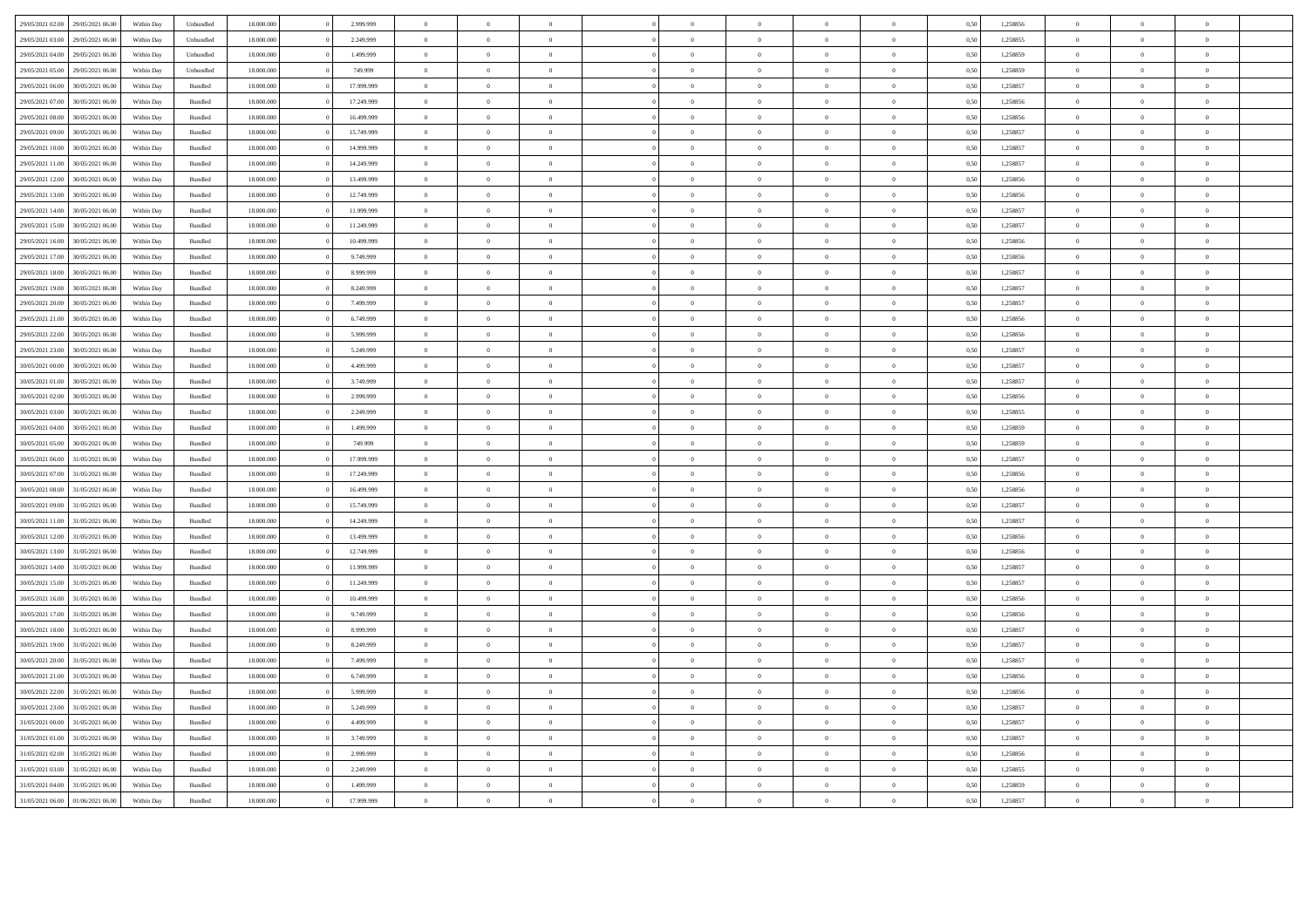## **SNAM RETE GAS**

**Transportation capacity at Exit Point interconnected with foreign pipelines**

**Update to 30/05/2021 of offered and assigned capacity in auction day-ahead and within-day**

**Thermal Year 2020/2021**

(Values in Ncm/day (0° C; 1,01325 bar) - 1 Scm=0,94794378 Ncm; Prices in c/Ncm)

**Exit Point**

**TARVISIO**

| Interrupted<br><b>Offered</b><br>Transportati<br>capacity<br><b>Split factor</b><br><b>Auction</b><br>Note<br><b>Auction type</b><br>Capacity<br>Reserve price -<br><b>Auction premium</b><br>Reserve price -<br><b>Auction premium</b><br>Reserve price -<br><b>Auction</b><br>Reserve price -<br>(before<br>capacity type<br>on capacity<br>To<br>Firm<br>Interruptible<br>Firm<br>Interruptible<br>From<br>premium -<br>- Interruptible<br>Firm<br>- Firm<br>Interruptible<br>Firm<br>premium - Firm<br>Interruptible<br>auction)<br>Interruptible<br>Interruptible<br>18.988.468<br>0.50<br>01/05/2021 06:00<br>02/05/2021 06:00<br>18.988.468<br>$\overline{0}$<br>$\overline{0}$<br>$\overline{0}$<br>$\theta$<br>$\theta$<br>0,011933<br>Day Ahead<br>Bundled<br>$\theta$<br>$\theta$<br>0,011933<br>$\Omega$<br>$\Omega$<br>01/05/2021 06:00<br>02/05/2021 06:00<br>Unbundled<br>18.988.468<br>$\overline{0}$<br>$\theta$<br>$\theta$<br>$\Omega$<br>$\Omega$<br>0,50<br>0,011933<br>$\overline{0}$<br>0,011933<br>$\theta$<br>Day Ahead<br>$\Omega$<br>$\theta$<br>$\theta$<br>03/05/2021 06:00<br>18.988.468<br>18.988.468<br>$\overline{0}$<br>$\Omega$<br>0,011933<br>$\overline{0}$<br>0,011933<br>02/05/2021 06:00<br>Bundled<br>$\Omega$<br>$\theta$<br>$\Omega$<br>$\theta$<br>0,50<br>$\Omega$<br>Day Ahead<br>$\theta$<br>$\overline{0}$<br>$\Omega$<br>$\Omega$<br>0,50<br>$\overline{0}$<br>02/05/2021 06.00<br>03/05/2021 06.0<br>Unbundled<br>18.988.468<br>$\Omega$<br>$\Omega$<br>$\overline{0}$<br>$\theta$<br>0,011933<br>0,011933<br>$\Omega$<br>Day Ahead<br>$\Omega$<br>03/05/2021 06:00<br>04/05/2021 06.00<br>Bundled<br>18.988.468<br>18.988.468<br>$\overline{0}$<br>$\overline{0}$<br>$\overline{0}$<br>$\overline{0}$<br>$\overline{0}$<br>0,50<br>0,011933<br>$\overline{0}$<br>0,011933<br>Day Ahead<br>$\Omega$<br>$\theta$<br>$\Omega$<br>03/05/2021 06:00<br>04/05/2021 06:00<br>18,988,468<br>$\theta$<br>$\overline{0}$<br>$\overline{0}$<br>$\theta$<br>$\overline{0}$<br>0.011933<br>$\overline{0}$<br>0.011933<br>Unbundled<br>$\theta$<br>$\overline{0}$<br>0.50<br>$\theta$<br>Day Ahead<br>$\theta$<br>18.988.468<br>$\overline{0}$<br>$\overline{0}$<br>$\overline{0}$<br>$\overline{0}$<br>$\theta$<br>$\overline{0}$<br>0,50<br>$\overline{0}$<br>04/05/2021 06.00<br>05/05/2021 06.00<br>Bundled<br>18.988.468<br>0,011933<br>0,011933<br>Day Ahead<br>$\Omega$<br>$\Omega$<br>18.988.468<br>$\overline{0}$<br>$\overline{0}$<br>$\overline{0}$<br>$\overline{0}$<br>0,50<br>0,011933<br>$\overline{0}$<br>0,011933<br>04/05/2021 06:00<br>05/05/2021 06.00<br>Day Ahead<br>Unbundled<br>$\Omega$<br>$\Omega$<br>$\theta$<br>$\overline{0}$<br>$\Omega$<br>18.988.468<br>05/05/2021 06:00<br>06/05/2021 06:00<br>Bundled<br>18,988,468<br>$\Omega$<br>$\sqrt{2}$<br>$\overline{0}$<br>$\Omega$<br>$\theta$<br>0.50<br>0,011933<br>$\overline{0}$<br>0.011933<br>Day Ahead<br>$\Omega$<br>$\theta$<br>$\Omega$<br>05/05/2021 06.00<br>06/05/2021 06.00<br>Day Ahead<br>Unbundled<br>18.988.46<br>$\overline{0}$<br>$\overline{0}$<br>$\overline{0}$<br>$\theta$<br>$\overline{0}$<br>$\mathbf{0}$<br>0,50<br>0,011933<br>$\overline{0}$<br>0,011933<br>$\bf{0}$<br>$\bf{0}$<br>06/05/2021 06:00<br>07/05/2021 06.00<br>18.988.468<br>$\bf{0}$<br>$\overline{0}$<br>$\overline{0}$<br>$\overline{0}$<br>$\overline{0}$<br>0,011933<br>$\overline{0}$<br>0,011933<br>Day Ahead<br>Unbundled<br>$\overline{0}$<br>$\theta$<br>$\overline{0}$<br>0,50<br>$\Omega$<br>$\overline{0}$<br>06/05/2021 06:00<br>07/05/2021 06.00<br>Bundled<br>18,988,468<br>18,988,468<br>$\overline{0}$<br>$\Omega$<br>$\overline{0}$<br>$\overline{0}$<br>$\theta$<br>$\overline{0}$<br>0.011933<br>0.011933<br>Day Ahead<br>0.50<br>$\Omega$<br>$\Omega$<br>07/05/2021 06:00<br>08/05/2021 06:00<br>Day Ahead<br>Bundled<br>18.988.468<br>18.988.468<br>$\overline{0}$<br>$\theta$<br>$\overline{0}$<br>$\Omega$<br>$\theta$<br>$\overline{0}$<br>0,50<br>0,011933<br>$\overline{0}$<br>0,011933<br>$\theta$<br>$\theta$<br>$\overline{0}$<br>$\overline{0}$<br>$\overline{0}$<br>07/05/2021 06.00<br>08/05/2021 06:00<br>Day Ahead<br>Unbundled<br>18.988.468<br>$\bf{0}$<br>$\overline{0}$<br>$\overline{0}$<br>$\theta$<br>$\overline{0}$<br>$\overline{0}$<br>0,50<br>0,011933<br>0,011933<br>$\bf{0}$<br>18.988.468<br>08/05/2021 06:00<br>18.988.468<br>$\overline{0}$<br>0,50<br>0,011933<br>$\overline{0}$<br>0,011933<br>09/05/2021 06.00<br>Day Ahead<br>Bundled<br>$\Omega$<br>$\theta$<br>$\theta$<br>$\Omega$<br>$\theta$<br>$\Omega$<br>$\Omega$<br>08/05/2021 06:00<br>09/05/2021 06:00<br>Day Ahead<br>Unbundled<br>18.988.468<br>$\overline{0}$<br>$\theta$<br>$\theta$<br>$\Omega$<br>$\Omega$<br>$\theta$<br>0,50<br>0,011933<br>$\overline{0}$<br>0,011933<br>$\Omega$<br>$\Omega$<br>10/05/2021 06:00<br>18.988.468<br>18.988.468<br>$\overline{0}$<br>$\overline{0}$<br>$\overline{0}$<br>$\overline{0}$<br>0,011933<br>$\overline{0}$<br>0,011933<br>09/05/2021 06:00<br>Day Ahead<br>Bundled<br>$\overline{0}$<br>$\theta$<br>$\overline{0}$<br>0,50<br>$\bf{0}$<br>$\overline{0}$<br>$\overline{0}$<br>$\overline{0}$<br>$\,$ 0<br>0,011933<br>$\overline{0}$<br>0,011933<br>09/05/2021 06.00<br>10/05/2021 06:00<br>Day Ahead<br>Unbundled<br>18.988.468<br>$\overline{0}$<br>$\overline{0}$<br>$\overline{0}$<br>0,50<br>$\bf{0}$<br>$\Omega$<br>0/05/2021 06:00<br>11/05/2021 06.00<br>Bundled<br>18.988.468<br>18.988.468<br>$\overline{0}$<br>$\overline{0}$<br>$\Omega$<br>$\overline{0}$<br>0,011933<br>$\overline{0}$<br>0,011933<br>Day Ahead<br>$\overline{0}$<br>$\overline{0}$<br>0,50<br>$\Omega$<br>$\overline{0}$<br>$\overline{0}$<br>10/05/2021 06:00<br>11/05/2021 06:00<br>Unbundled<br>18,988,468<br>$\bf{0}$<br>$\overline{0}$<br>$\overline{0}$<br>$\overline{0}$<br>$\theta$<br>$\theta$<br>$\overline{0}$<br>0.50<br>0.011933<br>0.011933<br>$\bf{0}$<br>Day Ahead<br>18.988.468<br>11/05/2021 06:00<br>12/05/2021 06:00<br>Bundled<br>18.988.468<br>$\theta$<br>$\overline{0}$<br>$\overline{0}$<br>$\overline{0}$<br>0,50<br>0,011933<br>$\overline{0}$<br>0,011933<br>Day Ahead<br>$\overline{0}$<br>$\Omega$<br>$\overline{0}$<br>$\Omega$<br>1/05/2021 06:00<br>12/05/2021 06:00<br>Unbundled<br>18.988.468<br>0,011933<br>$\Omega$<br>0,011933<br>Day Ahead<br>$\theta$<br>$\Omega$<br>$\Omega$<br>$\Omega$<br>$\Omega$<br>$\Omega$<br>$\theta$<br>0,50<br>$\theta$<br>13/05/2021 06:00<br>$\theta$<br>$\Omega$<br>$\overline{0}$<br>$\overline{0}$<br>12/05/2021 06:00<br>Unbundled<br>18,988,468<br>$\overline{0}$<br>$\theta$<br>$\overline{0}$<br>$\Omega$<br>0,50<br>0,011933<br>0.011933<br>$\theta$<br>Day Ahead<br>$\theta$<br>12/05/2021 06:00<br>13/05/2021 06:00<br>Bundled<br>18.988.468<br>18.988.468<br>$\overline{0}$<br>$\overline{0}$<br>$\overline{0}$<br>$\overline{0}$<br>$\bf{0}$<br>$\bf{0}$<br>0,50<br>0,011933<br>$\overline{0}$<br>0,011933<br>Day Ahead<br>$\overline{0}$<br>$\,$ 0<br>18.988.468<br>0,011933<br>$\overline{0}$<br>13/05/2021 06.00<br>14/05/2021 06.00<br>Day Ahead<br>Bundled<br>18.988.468<br>$\overline{0}$<br>$\overline{0}$<br>$\overline{0}$<br>$\theta$<br>$\overline{0}$<br>$\overline{0}$<br>0,50<br>0,011933<br>$\Omega$<br>$\overline{0}$<br>13/05/2021 06:00<br>14/05/2021 06.00<br>Unbundled<br>18,988,468<br>$\theta$<br>$\overline{0}$<br>$\theta$<br>$\overline{0}$<br>$\Omega$<br>$\Omega$<br>$\theta$<br>0.50<br>0.011933<br>0.011933<br>$\theta$<br>Day Ahead<br>$\theta$<br>18.988.468<br>18.988.468<br>$\overline{0}$<br>0,50<br>$\overline{0}$<br>14/05/2021 06:00<br>15/05/2021 06:00<br>Day Ahead<br>Bundled<br>$\Omega$<br>$\theta$<br>$\overline{0}$<br>$\theta$<br>$\overline{0}$<br>$\Omega$<br>0,011933<br>0,011933<br>$\Omega$<br>15/05/2021 06:00<br>18.988.468<br>14/05/2021 06.00<br>Day Ahead<br>Unbundled<br>$\Omega$<br>$\overline{0}$<br>$\overline{0}$<br>$\overline{0}$<br>$\overline{0}$<br>$\Omega$<br>$\theta$<br>0,50<br>0,011933<br>$\overline{0}$<br>0,011933<br>$\theta$<br>1,362533<br>$\overline{0}$<br>$\overline{0}$<br>15/05/2021 06:00<br>16/05/2021 06:00<br>Bundled<br>18.988.468<br>18.988.468<br>$\overline{0}$<br>2.355.679<br>$\overline{0}$<br>$\theta$<br>0,50<br>0,011933<br>0,011933<br>$\theta$<br>Day Ahead<br>$\theta$<br>$\overline{0}$<br>$\overline{0}$<br>$\theta$<br>$\overline{0}$<br>$\overline{0}$<br>15/05/2021 06:00<br>16/05/2021 06:00<br>Day Ahead<br>Unbundled<br>18.988.468<br>$\overline{0}$<br>$\overline{0}$<br>$\overline{0}$<br>$\theta$<br>0,50<br>0,011933<br>0,011933<br>$\bf{0}$<br>18,988,468<br>6.633.592<br>1.362533<br>$\overline{0}$<br>6/05/2021 06:00<br>17/05/2021 06:00<br>Day Ahead<br>Bundled<br>18,988,468<br>$\overline{0}$<br>$\overline{0}$<br>$\overline{0}$<br>$\overline{0}$<br>0.50<br>0.011933<br>0.011933<br>$\theta$<br>18,988,468<br>$\theta$<br>$\overline{0}$<br>$\theta$<br>$\overline{0}$<br>$\Omega$<br>$\Omega$<br>$\overline{0}$<br>0.50<br>0,011933<br>$\overline{0}$<br>0,011933<br>16/05/2021 06:00<br>17/05/2021 06.00<br>Unbundled<br>$\theta$<br>$\Omega$<br>Day Ahead<br>18.988.468<br>0,50<br>17/05/2021 06:00<br>18/05/2021 06:00<br>Day Ahead<br>Bundled<br>18.988.468<br>$\theta$<br>$\overline{0}$<br>$\overline{0}$<br>$\overline{0}$<br>$\overline{0}$<br>$\Omega$<br>0,011933<br>$\overline{0}$<br>0,011933<br>$\Omega$<br>$\Omega$<br>17/05/2021 06:00<br>18/05/2021 06:00<br>Unbundled<br>18,988,468<br>$\overline{0}$<br>$\theta$<br>$\theta$<br>$\Omega$<br>$\Omega$<br>$\theta$<br>0.50<br>0.011933<br>$\theta$<br>0.011933<br>$\theta$<br>Day Ahead<br>$\theta$<br>$\Omega$<br>19/05/2021 06.0<br>18.988.468<br>$\overline{0}$<br>$\overline{0}$<br>$\overline{0}$<br>$\overline{0}$<br>$\overline{0}$<br>$\theta$<br>$\hspace{0.1mm}0\hspace{0.1mm}$<br>0,50<br>0,011933<br>$\overline{0}$<br>0,011933<br>$\bf{0}$<br>18/05/2021 06:00<br>Unbundled<br>$\theta$<br>Day Ahead<br>18/05/2021 06:00<br>19/05/2021 06:00<br>Day Ahead<br>Bundled<br>18.988.468<br>18.988.468<br>$\overline{0}$<br>$\overline{0}$<br>$\overline{0}$<br>$\overline{0}$<br>$\overline{0}$<br>$\overline{0}$<br>0,50<br>0,011933<br>$\overline{0}$<br>0,011933<br>$\bf{0}$<br>$\Omega$ | Timeframe |  |          | Offered capacity | Assigned capacity | Day-Ahead | <b>Total Prices</b> |  |  | <b>SRG Prices</b> |  |  |
|---------------------------------------------------------------------------------------------------------------------------------------------------------------------------------------------------------------------------------------------------------------------------------------------------------------------------------------------------------------------------------------------------------------------------------------------------------------------------------------------------------------------------------------------------------------------------------------------------------------------------------------------------------------------------------------------------------------------------------------------------------------------------------------------------------------------------------------------------------------------------------------------------------------------------------------------------------------------------------------------------------------------------------------------------------------------------------------------------------------------------------------------------------------------------------------------------------------------------------------------------------------------------------------------------------------------------------------------------------------------------------------------------------------------------------------------------------------------------------------------------------------------------------------------------------------------------------------------------------------------------------------------------------------------------------------------------------------------------------------------------------------------------------------------------------------------------------------------------------------------------------------------------------------------------------------------------------------------------------------------------------------------------------------------------------------------------------------------------------------------------------------------------------------------------------------------------------------------------------------------------------------------------------------------------------------------------------------------------------------------------------------------------------------------------------------------------------------------------------------------------------------------------------------------------------------------------------------------------------------------------------------------------------------------------------------------------------------------------------------------------------------------------------------------------------------------------------------------------------------------------------------------------------------------------------------------------------------------------------------------------------------------------------------------------------------------------------------------------------------------------------------------------------------------------------------------------------------------------------------------------------------------------------------------------------------------------------------------------------------------------------------------------------------------------------------------------------------------------------------------------------------------------------------------------------------------------------------------------------------------------------------------------------------------------------------------------------------------------------------------------------------------------------------------------------------------------------------------------------------------------------------------------------------------------------------------------------------------------------------------------------------------------------------------------------------------------------------------------------------------------------------------------------------------------------------------------------------------------------------------------------------------------------------------------------------------------------------------------------------------------------------------------------------------------------------------------------------------------------------------------------------------------------------------------------------------------------------------------------------------------------------------------------------------------------------------------------------------------------------------------------------------------------------------------------------------------------------------------------------------------------------------------------------------------------------------------------------------------------------------------------------------------------------------------------------------------------------------------------------------------------------------------------------------------------------------------------------------------------------------------------------------------------------------------------------------------------------------------------------------------------------------------------------------------------------------------------------------------------------------------------------------------------------------------------------------------------------------------------------------------------------------------------------------------------------------------------------------------------------------------------------------------------------------------------------------------------------------------------------------------------------------------------------------------------------------------------------------------------------------------------------------------------------------------------------------------------------------------------------------------------------------------------------------------------------------------------------------------------------------------------------------------------------------------------------------------------------------------------------------------------------------------------------------------------------------------------------------------------------------------------------------------------------------------------------------------------------------------------------------------------------------------------------------------------------------------------------------------------------------------------------------------------------------------------------------------------------------------------------------------------------------------------------------------------------------------------------------------------------------------------------------------------------------------------------------------------------------------------------------------------------------------------------------------------------------------------------------------------------------------------------------------------------------------------------------------------------------------------------------------------------------------------------------------------------------------------------------------------------------------------------------------------------------------------------------------------------------------------------------------------------------------------------------------------------------------------------------------------------------------------------------------------------------------------------------------------------------------------------------------------------------------------------------------------------------------------------------------------------------------------------------------------------------------------------------------------------------------------------------------------------------------------------------------------------------------------------------------------------------------------------------------------------------------------------------------------------------------------------------------------------------------------------------------------------------------------------------------------------------------------------------------------------------------------------------------------------------------------------------------------------------------------------------------------------------------------------------------------------------------------------------------------------------------------------------------------------------------------------------------------------------------------------------------------------------------------------------------------------------------------------------------------------------------------------------------------------------------------------------------------------------------------------------------------------------------------------------------------------------------------------------------------------------------------------------------------------------------------------------------------------------------------------------------------------------------------------------------------------------------------------------------------------------------------------------------------------------------------------------------------------------------------------------------------------------------------------------------------------------------------------------------------------------------------------------------------------------------------------------------------------------------------------------------------------------------------------------------------------------------------------------------------------------------------------------------------------------------------------------------------------------------------------------------------------------------------------------------------------------|-----------|--|----------|------------------|-------------------|-----------|---------------------|--|--|-------------------|--|--|
|                                                                                                                                                                                                                                                                                                                                                                                                                                                                                                                                                                                                                                                                                                                                                                                                                                                                                                                                                                                                                                                                                                                                                                                                                                                                                                                                                                                                                                                                                                                                                                                                                                                                                                                                                                                                                                                                                                                                                                                                                                                                                                                                                                                                                                                                                                                                                                                                                                                                                                                                                                                                                                                                                                                                                                                                                                                                                                                                                                                                                                                                                                                                                                                                                                                                                                                                                                                                                                                                                                                                                                                                                                                                                                                                                                                                                                                                                                                                                                                                                                                                                                                                                                                                                                                                                                                                                                                                                                                                                                                                                                                                                                                                                                                                                                                                                                                                                                                                                                                                                                                                                                                                                                                                                                                                                                                                                                                                                                                                                                                                                                                                                                                                                                                                                                                                                                                                                                                                                                                                                                                                                                                                                                                                                                                                                                                                                                                                                                                                                                                                                                                                                                                                                                                                                                                                                                                                                                                                                                                                                                                                                                                                                                                                                                                                                                                                                                                                                                                                                                                                                                                                                                                                                                                                                                                                                                                                                                                                                                                                                                                                                                                                                                                                                                                                                                                                                                                                                                                                                                                                                                                                                                                                                                                                                                                                                                                                                                                                                                                                                                                                                                                                                                                                                                                                                                                                                                                                                                                                                                                                                                                                                                                                                                                                                                                                                                                                                                                                                                                                                                                                                                                                                                                                                                             |           |  | Assigned |                  |                   |           |                     |  |  |                   |  |  |
|                                                                                                                                                                                                                                                                                                                                                                                                                                                                                                                                                                                                                                                                                                                                                                                                                                                                                                                                                                                                                                                                                                                                                                                                                                                                                                                                                                                                                                                                                                                                                                                                                                                                                                                                                                                                                                                                                                                                                                                                                                                                                                                                                                                                                                                                                                                                                                                                                                                                                                                                                                                                                                                                                                                                                                                                                                                                                                                                                                                                                                                                                                                                                                                                                                                                                                                                                                                                                                                                                                                                                                                                                                                                                                                                                                                                                                                                                                                                                                                                                                                                                                                                                                                                                                                                                                                                                                                                                                                                                                                                                                                                                                                                                                                                                                                                                                                                                                                                                                                                                                                                                                                                                                                                                                                                                                                                                                                                                                                                                                                                                                                                                                                                                                                                                                                                                                                                                                                                                                                                                                                                                                                                                                                                                                                                                                                                                                                                                                                                                                                                                                                                                                                                                                                                                                                                                                                                                                                                                                                                                                                                                                                                                                                                                                                                                                                                                                                                                                                                                                                                                                                                                                                                                                                                                                                                                                                                                                                                                                                                                                                                                                                                                                                                                                                                                                                                                                                                                                                                                                                                                                                                                                                                                                                                                                                                                                                                                                                                                                                                                                                                                                                                                                                                                                                                                                                                                                                                                                                                                                                                                                                                                                                                                                                                                                                                                                                                                                                                                                                                                                                                                                                                                                                                                                             |           |  |          |                  |                   |           |                     |  |  |                   |  |  |
|                                                                                                                                                                                                                                                                                                                                                                                                                                                                                                                                                                                                                                                                                                                                                                                                                                                                                                                                                                                                                                                                                                                                                                                                                                                                                                                                                                                                                                                                                                                                                                                                                                                                                                                                                                                                                                                                                                                                                                                                                                                                                                                                                                                                                                                                                                                                                                                                                                                                                                                                                                                                                                                                                                                                                                                                                                                                                                                                                                                                                                                                                                                                                                                                                                                                                                                                                                                                                                                                                                                                                                                                                                                                                                                                                                                                                                                                                                                                                                                                                                                                                                                                                                                                                                                                                                                                                                                                                                                                                                                                                                                                                                                                                                                                                                                                                                                                                                                                                                                                                                                                                                                                                                                                                                                                                                                                                                                                                                                                                                                                                                                                                                                                                                                                                                                                                                                                                                                                                                                                                                                                                                                                                                                                                                                                                                                                                                                                                                                                                                                                                                                                                                                                                                                                                                                                                                                                                                                                                                                                                                                                                                                                                                                                                                                                                                                                                                                                                                                                                                                                                                                                                                                                                                                                                                                                                                                                                                                                                                                                                                                                                                                                                                                                                                                                                                                                                                                                                                                                                                                                                                                                                                                                                                                                                                                                                                                                                                                                                                                                                                                                                                                                                                                                                                                                                                                                                                                                                                                                                                                                                                                                                                                                                                                                                                                                                                                                                                                                                                                                                                                                                                                                                                                                                                             |           |  |          |                  |                   |           |                     |  |  |                   |  |  |
|                                                                                                                                                                                                                                                                                                                                                                                                                                                                                                                                                                                                                                                                                                                                                                                                                                                                                                                                                                                                                                                                                                                                                                                                                                                                                                                                                                                                                                                                                                                                                                                                                                                                                                                                                                                                                                                                                                                                                                                                                                                                                                                                                                                                                                                                                                                                                                                                                                                                                                                                                                                                                                                                                                                                                                                                                                                                                                                                                                                                                                                                                                                                                                                                                                                                                                                                                                                                                                                                                                                                                                                                                                                                                                                                                                                                                                                                                                                                                                                                                                                                                                                                                                                                                                                                                                                                                                                                                                                                                                                                                                                                                                                                                                                                                                                                                                                                                                                                                                                                                                                                                                                                                                                                                                                                                                                                                                                                                                                                                                                                                                                                                                                                                                                                                                                                                                                                                                                                                                                                                                                                                                                                                                                                                                                                                                                                                                                                                                                                                                                                                                                                                                                                                                                                                                                                                                                                                                                                                                                                                                                                                                                                                                                                                                                                                                                                                                                                                                                                                                                                                                                                                                                                                                                                                                                                                                                                                                                                                                                                                                                                                                                                                                                                                                                                                                                                                                                                                                                                                                                                                                                                                                                                                                                                                                                                                                                                                                                                                                                                                                                                                                                                                                                                                                                                                                                                                                                                                                                                                                                                                                                                                                                                                                                                                                                                                                                                                                                                                                                                                                                                                                                                                                                                                                             |           |  |          |                  |                   |           |                     |  |  |                   |  |  |
|                                                                                                                                                                                                                                                                                                                                                                                                                                                                                                                                                                                                                                                                                                                                                                                                                                                                                                                                                                                                                                                                                                                                                                                                                                                                                                                                                                                                                                                                                                                                                                                                                                                                                                                                                                                                                                                                                                                                                                                                                                                                                                                                                                                                                                                                                                                                                                                                                                                                                                                                                                                                                                                                                                                                                                                                                                                                                                                                                                                                                                                                                                                                                                                                                                                                                                                                                                                                                                                                                                                                                                                                                                                                                                                                                                                                                                                                                                                                                                                                                                                                                                                                                                                                                                                                                                                                                                                                                                                                                                                                                                                                                                                                                                                                                                                                                                                                                                                                                                                                                                                                                                                                                                                                                                                                                                                                                                                                                                                                                                                                                                                                                                                                                                                                                                                                                                                                                                                                                                                                                                                                                                                                                                                                                                                                                                                                                                                                                                                                                                                                                                                                                                                                                                                                                                                                                                                                                                                                                                                                                                                                                                                                                                                                                                                                                                                                                                                                                                                                                                                                                                                                                                                                                                                                                                                                                                                                                                                                                                                                                                                                                                                                                                                                                                                                                                                                                                                                                                                                                                                                                                                                                                                                                                                                                                                                                                                                                                                                                                                                                                                                                                                                                                                                                                                                                                                                                                                                                                                                                                                                                                                                                                                                                                                                                                                                                                                                                                                                                                                                                                                                                                                                                                                                                                             |           |  |          |                  |                   |           |                     |  |  |                   |  |  |
|                                                                                                                                                                                                                                                                                                                                                                                                                                                                                                                                                                                                                                                                                                                                                                                                                                                                                                                                                                                                                                                                                                                                                                                                                                                                                                                                                                                                                                                                                                                                                                                                                                                                                                                                                                                                                                                                                                                                                                                                                                                                                                                                                                                                                                                                                                                                                                                                                                                                                                                                                                                                                                                                                                                                                                                                                                                                                                                                                                                                                                                                                                                                                                                                                                                                                                                                                                                                                                                                                                                                                                                                                                                                                                                                                                                                                                                                                                                                                                                                                                                                                                                                                                                                                                                                                                                                                                                                                                                                                                                                                                                                                                                                                                                                                                                                                                                                                                                                                                                                                                                                                                                                                                                                                                                                                                                                                                                                                                                                                                                                                                                                                                                                                                                                                                                                                                                                                                                                                                                                                                                                                                                                                                                                                                                                                                                                                                                                                                                                                                                                                                                                                                                                                                                                                                                                                                                                                                                                                                                                                                                                                                                                                                                                                                                                                                                                                                                                                                                                                                                                                                                                                                                                                                                                                                                                                                                                                                                                                                                                                                                                                                                                                                                                                                                                                                                                                                                                                                                                                                                                                                                                                                                                                                                                                                                                                                                                                                                                                                                                                                                                                                                                                                                                                                                                                                                                                                                                                                                                                                                                                                                                                                                                                                                                                                                                                                                                                                                                                                                                                                                                                                                                                                                                                                             |           |  |          |                  |                   |           |                     |  |  |                   |  |  |
|                                                                                                                                                                                                                                                                                                                                                                                                                                                                                                                                                                                                                                                                                                                                                                                                                                                                                                                                                                                                                                                                                                                                                                                                                                                                                                                                                                                                                                                                                                                                                                                                                                                                                                                                                                                                                                                                                                                                                                                                                                                                                                                                                                                                                                                                                                                                                                                                                                                                                                                                                                                                                                                                                                                                                                                                                                                                                                                                                                                                                                                                                                                                                                                                                                                                                                                                                                                                                                                                                                                                                                                                                                                                                                                                                                                                                                                                                                                                                                                                                                                                                                                                                                                                                                                                                                                                                                                                                                                                                                                                                                                                                                                                                                                                                                                                                                                                                                                                                                                                                                                                                                                                                                                                                                                                                                                                                                                                                                                                                                                                                                                                                                                                                                                                                                                                                                                                                                                                                                                                                                                                                                                                                                                                                                                                                                                                                                                                                                                                                                                                                                                                                                                                                                                                                                                                                                                                                                                                                                                                                                                                                                                                                                                                                                                                                                                                                                                                                                                                                                                                                                                                                                                                                                                                                                                                                                                                                                                                                                                                                                                                                                                                                                                                                                                                                                                                                                                                                                                                                                                                                                                                                                                                                                                                                                                                                                                                                                                                                                                                                                                                                                                                                                                                                                                                                                                                                                                                                                                                                                                                                                                                                                                                                                                                                                                                                                                                                                                                                                                                                                                                                                                                                                                                                                             |           |  |          |                  |                   |           |                     |  |  |                   |  |  |
|                                                                                                                                                                                                                                                                                                                                                                                                                                                                                                                                                                                                                                                                                                                                                                                                                                                                                                                                                                                                                                                                                                                                                                                                                                                                                                                                                                                                                                                                                                                                                                                                                                                                                                                                                                                                                                                                                                                                                                                                                                                                                                                                                                                                                                                                                                                                                                                                                                                                                                                                                                                                                                                                                                                                                                                                                                                                                                                                                                                                                                                                                                                                                                                                                                                                                                                                                                                                                                                                                                                                                                                                                                                                                                                                                                                                                                                                                                                                                                                                                                                                                                                                                                                                                                                                                                                                                                                                                                                                                                                                                                                                                                                                                                                                                                                                                                                                                                                                                                                                                                                                                                                                                                                                                                                                                                                                                                                                                                                                                                                                                                                                                                                                                                                                                                                                                                                                                                                                                                                                                                                                                                                                                                                                                                                                                                                                                                                                                                                                                                                                                                                                                                                                                                                                                                                                                                                                                                                                                                                                                                                                                                                                                                                                                                                                                                                                                                                                                                                                                                                                                                                                                                                                                                                                                                                                                                                                                                                                                                                                                                                                                                                                                                                                                                                                                                                                                                                                                                                                                                                                                                                                                                                                                                                                                                                                                                                                                                                                                                                                                                                                                                                                                                                                                                                                                                                                                                                                                                                                                                                                                                                                                                                                                                                                                                                                                                                                                                                                                                                                                                                                                                                                                                                                                                             |           |  |          |                  |                   |           |                     |  |  |                   |  |  |
|                                                                                                                                                                                                                                                                                                                                                                                                                                                                                                                                                                                                                                                                                                                                                                                                                                                                                                                                                                                                                                                                                                                                                                                                                                                                                                                                                                                                                                                                                                                                                                                                                                                                                                                                                                                                                                                                                                                                                                                                                                                                                                                                                                                                                                                                                                                                                                                                                                                                                                                                                                                                                                                                                                                                                                                                                                                                                                                                                                                                                                                                                                                                                                                                                                                                                                                                                                                                                                                                                                                                                                                                                                                                                                                                                                                                                                                                                                                                                                                                                                                                                                                                                                                                                                                                                                                                                                                                                                                                                                                                                                                                                                                                                                                                                                                                                                                                                                                                                                                                                                                                                                                                                                                                                                                                                                                                                                                                                                                                                                                                                                                                                                                                                                                                                                                                                                                                                                                                                                                                                                                                                                                                                                                                                                                                                                                                                                                                                                                                                                                                                                                                                                                                                                                                                                                                                                                                                                                                                                                                                                                                                                                                                                                                                                                                                                                                                                                                                                                                                                                                                                                                                                                                                                                                                                                                                                                                                                                                                                                                                                                                                                                                                                                                                                                                                                                                                                                                                                                                                                                                                                                                                                                                                                                                                                                                                                                                                                                                                                                                                                                                                                                                                                                                                                                                                                                                                                                                                                                                                                                                                                                                                                                                                                                                                                                                                                                                                                                                                                                                                                                                                                                                                                                                                                             |           |  |          |                  |                   |           |                     |  |  |                   |  |  |
|                                                                                                                                                                                                                                                                                                                                                                                                                                                                                                                                                                                                                                                                                                                                                                                                                                                                                                                                                                                                                                                                                                                                                                                                                                                                                                                                                                                                                                                                                                                                                                                                                                                                                                                                                                                                                                                                                                                                                                                                                                                                                                                                                                                                                                                                                                                                                                                                                                                                                                                                                                                                                                                                                                                                                                                                                                                                                                                                                                                                                                                                                                                                                                                                                                                                                                                                                                                                                                                                                                                                                                                                                                                                                                                                                                                                                                                                                                                                                                                                                                                                                                                                                                                                                                                                                                                                                                                                                                                                                                                                                                                                                                                                                                                                                                                                                                                                                                                                                                                                                                                                                                                                                                                                                                                                                                                                                                                                                                                                                                                                                                                                                                                                                                                                                                                                                                                                                                                                                                                                                                                                                                                                                                                                                                                                                                                                                                                                                                                                                                                                                                                                                                                                                                                                                                                                                                                                                                                                                                                                                                                                                                                                                                                                                                                                                                                                                                                                                                                                                                                                                                                                                                                                                                                                                                                                                                                                                                                                                                                                                                                                                                                                                                                                                                                                                                                                                                                                                                                                                                                                                                                                                                                                                                                                                                                                                                                                                                                                                                                                                                                                                                                                                                                                                                                                                                                                                                                                                                                                                                                                                                                                                                                                                                                                                                                                                                                                                                                                                                                                                                                                                                                                                                                                                                             |           |  |          |                  |                   |           |                     |  |  |                   |  |  |
|                                                                                                                                                                                                                                                                                                                                                                                                                                                                                                                                                                                                                                                                                                                                                                                                                                                                                                                                                                                                                                                                                                                                                                                                                                                                                                                                                                                                                                                                                                                                                                                                                                                                                                                                                                                                                                                                                                                                                                                                                                                                                                                                                                                                                                                                                                                                                                                                                                                                                                                                                                                                                                                                                                                                                                                                                                                                                                                                                                                                                                                                                                                                                                                                                                                                                                                                                                                                                                                                                                                                                                                                                                                                                                                                                                                                                                                                                                                                                                                                                                                                                                                                                                                                                                                                                                                                                                                                                                                                                                                                                                                                                                                                                                                                                                                                                                                                                                                                                                                                                                                                                                                                                                                                                                                                                                                                                                                                                                                                                                                                                                                                                                                                                                                                                                                                                                                                                                                                                                                                                                                                                                                                                                                                                                                                                                                                                                                                                                                                                                                                                                                                                                                                                                                                                                                                                                                                                                                                                                                                                                                                                                                                                                                                                                                                                                                                                                                                                                                                                                                                                                                                                                                                                                                                                                                                                                                                                                                                                                                                                                                                                                                                                                                                                                                                                                                                                                                                                                                                                                                                                                                                                                                                                                                                                                                                                                                                                                                                                                                                                                                                                                                                                                                                                                                                                                                                                                                                                                                                                                                                                                                                                                                                                                                                                                                                                                                                                                                                                                                                                                                                                                                                                                                                                                             |           |  |          |                  |                   |           |                     |  |  |                   |  |  |
|                                                                                                                                                                                                                                                                                                                                                                                                                                                                                                                                                                                                                                                                                                                                                                                                                                                                                                                                                                                                                                                                                                                                                                                                                                                                                                                                                                                                                                                                                                                                                                                                                                                                                                                                                                                                                                                                                                                                                                                                                                                                                                                                                                                                                                                                                                                                                                                                                                                                                                                                                                                                                                                                                                                                                                                                                                                                                                                                                                                                                                                                                                                                                                                                                                                                                                                                                                                                                                                                                                                                                                                                                                                                                                                                                                                                                                                                                                                                                                                                                                                                                                                                                                                                                                                                                                                                                                                                                                                                                                                                                                                                                                                                                                                                                                                                                                                                                                                                                                                                                                                                                                                                                                                                                                                                                                                                                                                                                                                                                                                                                                                                                                                                                                                                                                                                                                                                                                                                                                                                                                                                                                                                                                                                                                                                                                                                                                                                                                                                                                                                                                                                                                                                                                                                                                                                                                                                                                                                                                                                                                                                                                                                                                                                                                                                                                                                                                                                                                                                                                                                                                                                                                                                                                                                                                                                                                                                                                                                                                                                                                                                                                                                                                                                                                                                                                                                                                                                                                                                                                                                                                                                                                                                                                                                                                                                                                                                                                                                                                                                                                                                                                                                                                                                                                                                                                                                                                                                                                                                                                                                                                                                                                                                                                                                                                                                                                                                                                                                                                                                                                                                                                                                                                                                                                             |           |  |          |                  |                   |           |                     |  |  |                   |  |  |
|                                                                                                                                                                                                                                                                                                                                                                                                                                                                                                                                                                                                                                                                                                                                                                                                                                                                                                                                                                                                                                                                                                                                                                                                                                                                                                                                                                                                                                                                                                                                                                                                                                                                                                                                                                                                                                                                                                                                                                                                                                                                                                                                                                                                                                                                                                                                                                                                                                                                                                                                                                                                                                                                                                                                                                                                                                                                                                                                                                                                                                                                                                                                                                                                                                                                                                                                                                                                                                                                                                                                                                                                                                                                                                                                                                                                                                                                                                                                                                                                                                                                                                                                                                                                                                                                                                                                                                                                                                                                                                                                                                                                                                                                                                                                                                                                                                                                                                                                                                                                                                                                                                                                                                                                                                                                                                                                                                                                                                                                                                                                                                                                                                                                                                                                                                                                                                                                                                                                                                                                                                                                                                                                                                                                                                                                                                                                                                                                                                                                                                                                                                                                                                                                                                                                                                                                                                                                                                                                                                                                                                                                                                                                                                                                                                                                                                                                                                                                                                                                                                                                                                                                                                                                                                                                                                                                                                                                                                                                                                                                                                                                                                                                                                                                                                                                                                                                                                                                                                                                                                                                                                                                                                                                                                                                                                                                                                                                                                                                                                                                                                                                                                                                                                                                                                                                                                                                                                                                                                                                                                                                                                                                                                                                                                                                                                                                                                                                                                                                                                                                                                                                                                                                                                                                                                             |           |  |          |                  |                   |           |                     |  |  |                   |  |  |
|                                                                                                                                                                                                                                                                                                                                                                                                                                                                                                                                                                                                                                                                                                                                                                                                                                                                                                                                                                                                                                                                                                                                                                                                                                                                                                                                                                                                                                                                                                                                                                                                                                                                                                                                                                                                                                                                                                                                                                                                                                                                                                                                                                                                                                                                                                                                                                                                                                                                                                                                                                                                                                                                                                                                                                                                                                                                                                                                                                                                                                                                                                                                                                                                                                                                                                                                                                                                                                                                                                                                                                                                                                                                                                                                                                                                                                                                                                                                                                                                                                                                                                                                                                                                                                                                                                                                                                                                                                                                                                                                                                                                                                                                                                                                                                                                                                                                                                                                                                                                                                                                                                                                                                                                                                                                                                                                                                                                                                                                                                                                                                                                                                                                                                                                                                                                                                                                                                                                                                                                                                                                                                                                                                                                                                                                                                                                                                                                                                                                                                                                                                                                                                                                                                                                                                                                                                                                                                                                                                                                                                                                                                                                                                                                                                                                                                                                                                                                                                                                                                                                                                                                                                                                                                                                                                                                                                                                                                                                                                                                                                                                                                                                                                                                                                                                                                                                                                                                                                                                                                                                                                                                                                                                                                                                                                                                                                                                                                                                                                                                                                                                                                                                                                                                                                                                                                                                                                                                                                                                                                                                                                                                                                                                                                                                                                                                                                                                                                                                                                                                                                                                                                                                                                                                                                             |           |  |          |                  |                   |           |                     |  |  |                   |  |  |
|                                                                                                                                                                                                                                                                                                                                                                                                                                                                                                                                                                                                                                                                                                                                                                                                                                                                                                                                                                                                                                                                                                                                                                                                                                                                                                                                                                                                                                                                                                                                                                                                                                                                                                                                                                                                                                                                                                                                                                                                                                                                                                                                                                                                                                                                                                                                                                                                                                                                                                                                                                                                                                                                                                                                                                                                                                                                                                                                                                                                                                                                                                                                                                                                                                                                                                                                                                                                                                                                                                                                                                                                                                                                                                                                                                                                                                                                                                                                                                                                                                                                                                                                                                                                                                                                                                                                                                                                                                                                                                                                                                                                                                                                                                                                                                                                                                                                                                                                                                                                                                                                                                                                                                                                                                                                                                                                                                                                                                                                                                                                                                                                                                                                                                                                                                                                                                                                                                                                                                                                                                                                                                                                                                                                                                                                                                                                                                                                                                                                                                                                                                                                                                                                                                                                                                                                                                                                                                                                                                                                                                                                                                                                                                                                                                                                                                                                                                                                                                                                                                                                                                                                                                                                                                                                                                                                                                                                                                                                                                                                                                                                                                                                                                                                                                                                                                                                                                                                                                                                                                                                                                                                                                                                                                                                                                                                                                                                                                                                                                                                                                                                                                                                                                                                                                                                                                                                                                                                                                                                                                                                                                                                                                                                                                                                                                                                                                                                                                                                                                                                                                                                                                                                                                                                                                             |           |  |          |                  |                   |           |                     |  |  |                   |  |  |
|                                                                                                                                                                                                                                                                                                                                                                                                                                                                                                                                                                                                                                                                                                                                                                                                                                                                                                                                                                                                                                                                                                                                                                                                                                                                                                                                                                                                                                                                                                                                                                                                                                                                                                                                                                                                                                                                                                                                                                                                                                                                                                                                                                                                                                                                                                                                                                                                                                                                                                                                                                                                                                                                                                                                                                                                                                                                                                                                                                                                                                                                                                                                                                                                                                                                                                                                                                                                                                                                                                                                                                                                                                                                                                                                                                                                                                                                                                                                                                                                                                                                                                                                                                                                                                                                                                                                                                                                                                                                                                                                                                                                                                                                                                                                                                                                                                                                                                                                                                                                                                                                                                                                                                                                                                                                                                                                                                                                                                                                                                                                                                                                                                                                                                                                                                                                                                                                                                                                                                                                                                                                                                                                                                                                                                                                                                                                                                                                                                                                                                                                                                                                                                                                                                                                                                                                                                                                                                                                                                                                                                                                                                                                                                                                                                                                                                                                                                                                                                                                                                                                                                                                                                                                                                                                                                                                                                                                                                                                                                                                                                                                                                                                                                                                                                                                                                                                                                                                                                                                                                                                                                                                                                                                                                                                                                                                                                                                                                                                                                                                                                                                                                                                                                                                                                                                                                                                                                                                                                                                                                                                                                                                                                                                                                                                                                                                                                                                                                                                                                                                                                                                                                                                                                                                                                             |           |  |          |                  |                   |           |                     |  |  |                   |  |  |
|                                                                                                                                                                                                                                                                                                                                                                                                                                                                                                                                                                                                                                                                                                                                                                                                                                                                                                                                                                                                                                                                                                                                                                                                                                                                                                                                                                                                                                                                                                                                                                                                                                                                                                                                                                                                                                                                                                                                                                                                                                                                                                                                                                                                                                                                                                                                                                                                                                                                                                                                                                                                                                                                                                                                                                                                                                                                                                                                                                                                                                                                                                                                                                                                                                                                                                                                                                                                                                                                                                                                                                                                                                                                                                                                                                                                                                                                                                                                                                                                                                                                                                                                                                                                                                                                                                                                                                                                                                                                                                                                                                                                                                                                                                                                                                                                                                                                                                                                                                                                                                                                                                                                                                                                                                                                                                                                                                                                                                                                                                                                                                                                                                                                                                                                                                                                                                                                                                                                                                                                                                                                                                                                                                                                                                                                                                                                                                                                                                                                                                                                                                                                                                                                                                                                                                                                                                                                                                                                                                                                                                                                                                                                                                                                                                                                                                                                                                                                                                                                                                                                                                                                                                                                                                                                                                                                                                                                                                                                                                                                                                                                                                                                                                                                                                                                                                                                                                                                                                                                                                                                                                                                                                                                                                                                                                                                                                                                                                                                                                                                                                                                                                                                                                                                                                                                                                                                                                                                                                                                                                                                                                                                                                                                                                                                                                                                                                                                                                                                                                                                                                                                                                                                                                                                                                             |           |  |          |                  |                   |           |                     |  |  |                   |  |  |
|                                                                                                                                                                                                                                                                                                                                                                                                                                                                                                                                                                                                                                                                                                                                                                                                                                                                                                                                                                                                                                                                                                                                                                                                                                                                                                                                                                                                                                                                                                                                                                                                                                                                                                                                                                                                                                                                                                                                                                                                                                                                                                                                                                                                                                                                                                                                                                                                                                                                                                                                                                                                                                                                                                                                                                                                                                                                                                                                                                                                                                                                                                                                                                                                                                                                                                                                                                                                                                                                                                                                                                                                                                                                                                                                                                                                                                                                                                                                                                                                                                                                                                                                                                                                                                                                                                                                                                                                                                                                                                                                                                                                                                                                                                                                                                                                                                                                                                                                                                                                                                                                                                                                                                                                                                                                                                                                                                                                                                                                                                                                                                                                                                                                                                                                                                                                                                                                                                                                                                                                                                                                                                                                                                                                                                                                                                                                                                                                                                                                                                                                                                                                                                                                                                                                                                                                                                                                                                                                                                                                                                                                                                                                                                                                                                                                                                                                                                                                                                                                                                                                                                                                                                                                                                                                                                                                                                                                                                                                                                                                                                                                                                                                                                                                                                                                                                                                                                                                                                                                                                                                                                                                                                                                                                                                                                                                                                                                                                                                                                                                                                                                                                                                                                                                                                                                                                                                                                                                                                                                                                                                                                                                                                                                                                                                                                                                                                                                                                                                                                                                                                                                                                                                                                                                                                             |           |  |          |                  |                   |           |                     |  |  |                   |  |  |
|                                                                                                                                                                                                                                                                                                                                                                                                                                                                                                                                                                                                                                                                                                                                                                                                                                                                                                                                                                                                                                                                                                                                                                                                                                                                                                                                                                                                                                                                                                                                                                                                                                                                                                                                                                                                                                                                                                                                                                                                                                                                                                                                                                                                                                                                                                                                                                                                                                                                                                                                                                                                                                                                                                                                                                                                                                                                                                                                                                                                                                                                                                                                                                                                                                                                                                                                                                                                                                                                                                                                                                                                                                                                                                                                                                                                                                                                                                                                                                                                                                                                                                                                                                                                                                                                                                                                                                                                                                                                                                                                                                                                                                                                                                                                                                                                                                                                                                                                                                                                                                                                                                                                                                                                                                                                                                                                                                                                                                                                                                                                                                                                                                                                                                                                                                                                                                                                                                                                                                                                                                                                                                                                                                                                                                                                                                                                                                                                                                                                                                                                                                                                                                                                                                                                                                                                                                                                                                                                                                                                                                                                                                                                                                                                                                                                                                                                                                                                                                                                                                                                                                                                                                                                                                                                                                                                                                                                                                                                                                                                                                                                                                                                                                                                                                                                                                                                                                                                                                                                                                                                                                                                                                                                                                                                                                                                                                                                                                                                                                                                                                                                                                                                                                                                                                                                                                                                                                                                                                                                                                                                                                                                                                                                                                                                                                                                                                                                                                                                                                                                                                                                                                                                                                                                                                             |           |  |          |                  |                   |           |                     |  |  |                   |  |  |
|                                                                                                                                                                                                                                                                                                                                                                                                                                                                                                                                                                                                                                                                                                                                                                                                                                                                                                                                                                                                                                                                                                                                                                                                                                                                                                                                                                                                                                                                                                                                                                                                                                                                                                                                                                                                                                                                                                                                                                                                                                                                                                                                                                                                                                                                                                                                                                                                                                                                                                                                                                                                                                                                                                                                                                                                                                                                                                                                                                                                                                                                                                                                                                                                                                                                                                                                                                                                                                                                                                                                                                                                                                                                                                                                                                                                                                                                                                                                                                                                                                                                                                                                                                                                                                                                                                                                                                                                                                                                                                                                                                                                                                                                                                                                                                                                                                                                                                                                                                                                                                                                                                                                                                                                                                                                                                                                                                                                                                                                                                                                                                                                                                                                                                                                                                                                                                                                                                                                                                                                                                                                                                                                                                                                                                                                                                                                                                                                                                                                                                                                                                                                                                                                                                                                                                                                                                                                                                                                                                                                                                                                                                                                                                                                                                                                                                                                                                                                                                                                                                                                                                                                                                                                                                                                                                                                                                                                                                                                                                                                                                                                                                                                                                                                                                                                                                                                                                                                                                                                                                                                                                                                                                                                                                                                                                                                                                                                                                                                                                                                                                                                                                                                                                                                                                                                                                                                                                                                                                                                                                                                                                                                                                                                                                                                                                                                                                                                                                                                                                                                                                                                                                                                                                                                                                             |           |  |          |                  |                   |           |                     |  |  |                   |  |  |
|                                                                                                                                                                                                                                                                                                                                                                                                                                                                                                                                                                                                                                                                                                                                                                                                                                                                                                                                                                                                                                                                                                                                                                                                                                                                                                                                                                                                                                                                                                                                                                                                                                                                                                                                                                                                                                                                                                                                                                                                                                                                                                                                                                                                                                                                                                                                                                                                                                                                                                                                                                                                                                                                                                                                                                                                                                                                                                                                                                                                                                                                                                                                                                                                                                                                                                                                                                                                                                                                                                                                                                                                                                                                                                                                                                                                                                                                                                                                                                                                                                                                                                                                                                                                                                                                                                                                                                                                                                                                                                                                                                                                                                                                                                                                                                                                                                                                                                                                                                                                                                                                                                                                                                                                                                                                                                                                                                                                                                                                                                                                                                                                                                                                                                                                                                                                                                                                                                                                                                                                                                                                                                                                                                                                                                                                                                                                                                                                                                                                                                                                                                                                                                                                                                                                                                                                                                                                                                                                                                                                                                                                                                                                                                                                                                                                                                                                                                                                                                                                                                                                                                                                                                                                                                                                                                                                                                                                                                                                                                                                                                                                                                                                                                                                                                                                                                                                                                                                                                                                                                                                                                                                                                                                                                                                                                                                                                                                                                                                                                                                                                                                                                                                                                                                                                                                                                                                                                                                                                                                                                                                                                                                                                                                                                                                                                                                                                                                                                                                                                                                                                                                                                                                                                                                                                             |           |  |          |                  |                   |           |                     |  |  |                   |  |  |
|                                                                                                                                                                                                                                                                                                                                                                                                                                                                                                                                                                                                                                                                                                                                                                                                                                                                                                                                                                                                                                                                                                                                                                                                                                                                                                                                                                                                                                                                                                                                                                                                                                                                                                                                                                                                                                                                                                                                                                                                                                                                                                                                                                                                                                                                                                                                                                                                                                                                                                                                                                                                                                                                                                                                                                                                                                                                                                                                                                                                                                                                                                                                                                                                                                                                                                                                                                                                                                                                                                                                                                                                                                                                                                                                                                                                                                                                                                                                                                                                                                                                                                                                                                                                                                                                                                                                                                                                                                                                                                                                                                                                                                                                                                                                                                                                                                                                                                                                                                                                                                                                                                                                                                                                                                                                                                                                                                                                                                                                                                                                                                                                                                                                                                                                                                                                                                                                                                                                                                                                                                                                                                                                                                                                                                                                                                                                                                                                                                                                                                                                                                                                                                                                                                                                                                                                                                                                                                                                                                                                                                                                                                                                                                                                                                                                                                                                                                                                                                                                                                                                                                                                                                                                                                                                                                                                                                                                                                                                                                                                                                                                                                                                                                                                                                                                                                                                                                                                                                                                                                                                                                                                                                                                                                                                                                                                                                                                                                                                                                                                                                                                                                                                                                                                                                                                                                                                                                                                                                                                                                                                                                                                                                                                                                                                                                                                                                                                                                                                                                                                                                                                                                                                                                                                                                             |           |  |          |                  |                   |           |                     |  |  |                   |  |  |
|                                                                                                                                                                                                                                                                                                                                                                                                                                                                                                                                                                                                                                                                                                                                                                                                                                                                                                                                                                                                                                                                                                                                                                                                                                                                                                                                                                                                                                                                                                                                                                                                                                                                                                                                                                                                                                                                                                                                                                                                                                                                                                                                                                                                                                                                                                                                                                                                                                                                                                                                                                                                                                                                                                                                                                                                                                                                                                                                                                                                                                                                                                                                                                                                                                                                                                                                                                                                                                                                                                                                                                                                                                                                                                                                                                                                                                                                                                                                                                                                                                                                                                                                                                                                                                                                                                                                                                                                                                                                                                                                                                                                                                                                                                                                                                                                                                                                                                                                                                                                                                                                                                                                                                                                                                                                                                                                                                                                                                                                                                                                                                                                                                                                                                                                                                                                                                                                                                                                                                                                                                                                                                                                                                                                                                                                                                                                                                                                                                                                                                                                                                                                                                                                                                                                                                                                                                                                                                                                                                                                                                                                                                                                                                                                                                                                                                                                                                                                                                                                                                                                                                                                                                                                                                                                                                                                                                                                                                                                                                                                                                                                                                                                                                                                                                                                                                                                                                                                                                                                                                                                                                                                                                                                                                                                                                                                                                                                                                                                                                                                                                                                                                                                                                                                                                                                                                                                                                                                                                                                                                                                                                                                                                                                                                                                                                                                                                                                                                                                                                                                                                                                                                                                                                                                                                             |           |  |          |                  |                   |           |                     |  |  |                   |  |  |
|                                                                                                                                                                                                                                                                                                                                                                                                                                                                                                                                                                                                                                                                                                                                                                                                                                                                                                                                                                                                                                                                                                                                                                                                                                                                                                                                                                                                                                                                                                                                                                                                                                                                                                                                                                                                                                                                                                                                                                                                                                                                                                                                                                                                                                                                                                                                                                                                                                                                                                                                                                                                                                                                                                                                                                                                                                                                                                                                                                                                                                                                                                                                                                                                                                                                                                                                                                                                                                                                                                                                                                                                                                                                                                                                                                                                                                                                                                                                                                                                                                                                                                                                                                                                                                                                                                                                                                                                                                                                                                                                                                                                                                                                                                                                                                                                                                                                                                                                                                                                                                                                                                                                                                                                                                                                                                                                                                                                                                                                                                                                                                                                                                                                                                                                                                                                                                                                                                                                                                                                                                                                                                                                                                                                                                                                                                                                                                                                                                                                                                                                                                                                                                                                                                                                                                                                                                                                                                                                                                                                                                                                                                                                                                                                                                                                                                                                                                                                                                                                                                                                                                                                                                                                                                                                                                                                                                                                                                                                                                                                                                                                                                                                                                                                                                                                                                                                                                                                                                                                                                                                                                                                                                                                                                                                                                                                                                                                                                                                                                                                                                                                                                                                                                                                                                                                                                                                                                                                                                                                                                                                                                                                                                                                                                                                                                                                                                                                                                                                                                                                                                                                                                                                                                                                                                             |           |  |          |                  |                   |           |                     |  |  |                   |  |  |
|                                                                                                                                                                                                                                                                                                                                                                                                                                                                                                                                                                                                                                                                                                                                                                                                                                                                                                                                                                                                                                                                                                                                                                                                                                                                                                                                                                                                                                                                                                                                                                                                                                                                                                                                                                                                                                                                                                                                                                                                                                                                                                                                                                                                                                                                                                                                                                                                                                                                                                                                                                                                                                                                                                                                                                                                                                                                                                                                                                                                                                                                                                                                                                                                                                                                                                                                                                                                                                                                                                                                                                                                                                                                                                                                                                                                                                                                                                                                                                                                                                                                                                                                                                                                                                                                                                                                                                                                                                                                                                                                                                                                                                                                                                                                                                                                                                                                                                                                                                                                                                                                                                                                                                                                                                                                                                                                                                                                                                                                                                                                                                                                                                                                                                                                                                                                                                                                                                                                                                                                                                                                                                                                                                                                                                                                                                                                                                                                                                                                                                                                                                                                                                                                                                                                                                                                                                                                                                                                                                                                                                                                                                                                                                                                                                                                                                                                                                                                                                                                                                                                                                                                                                                                                                                                                                                                                                                                                                                                                                                                                                                                                                                                                                                                                                                                                                                                                                                                                                                                                                                                                                                                                                                                                                                                                                                                                                                                                                                                                                                                                                                                                                                                                                                                                                                                                                                                                                                                                                                                                                                                                                                                                                                                                                                                                                                                                                                                                                                                                                                                                                                                                                                                                                                                                                             |           |  |          |                  |                   |           |                     |  |  |                   |  |  |
|                                                                                                                                                                                                                                                                                                                                                                                                                                                                                                                                                                                                                                                                                                                                                                                                                                                                                                                                                                                                                                                                                                                                                                                                                                                                                                                                                                                                                                                                                                                                                                                                                                                                                                                                                                                                                                                                                                                                                                                                                                                                                                                                                                                                                                                                                                                                                                                                                                                                                                                                                                                                                                                                                                                                                                                                                                                                                                                                                                                                                                                                                                                                                                                                                                                                                                                                                                                                                                                                                                                                                                                                                                                                                                                                                                                                                                                                                                                                                                                                                                                                                                                                                                                                                                                                                                                                                                                                                                                                                                                                                                                                                                                                                                                                                                                                                                                                                                                                                                                                                                                                                                                                                                                                                                                                                                                                                                                                                                                                                                                                                                                                                                                                                                                                                                                                                                                                                                                                                                                                                                                                                                                                                                                                                                                                                                                                                                                                                                                                                                                                                                                                                                                                                                                                                                                                                                                                                                                                                                                                                                                                                                                                                                                                                                                                                                                                                                                                                                                                                                                                                                                                                                                                                                                                                                                                                                                                                                                                                                                                                                                                                                                                                                                                                                                                                                                                                                                                                                                                                                                                                                                                                                                                                                                                                                                                                                                                                                                                                                                                                                                                                                                                                                                                                                                                                                                                                                                                                                                                                                                                                                                                                                                                                                                                                                                                                                                                                                                                                                                                                                                                                                                                                                                                                                             |           |  |          |                  |                   |           |                     |  |  |                   |  |  |
|                                                                                                                                                                                                                                                                                                                                                                                                                                                                                                                                                                                                                                                                                                                                                                                                                                                                                                                                                                                                                                                                                                                                                                                                                                                                                                                                                                                                                                                                                                                                                                                                                                                                                                                                                                                                                                                                                                                                                                                                                                                                                                                                                                                                                                                                                                                                                                                                                                                                                                                                                                                                                                                                                                                                                                                                                                                                                                                                                                                                                                                                                                                                                                                                                                                                                                                                                                                                                                                                                                                                                                                                                                                                                                                                                                                                                                                                                                                                                                                                                                                                                                                                                                                                                                                                                                                                                                                                                                                                                                                                                                                                                                                                                                                                                                                                                                                                                                                                                                                                                                                                                                                                                                                                                                                                                                                                                                                                                                                                                                                                                                                                                                                                                                                                                                                                                                                                                                                                                                                                                                                                                                                                                                                                                                                                                                                                                                                                                                                                                                                                                                                                                                                                                                                                                                                                                                                                                                                                                                                                                                                                                                                                                                                                                                                                                                                                                                                                                                                                                                                                                                                                                                                                                                                                                                                                                                                                                                                                                                                                                                                                                                                                                                                                                                                                                                                                                                                                                                                                                                                                                                                                                                                                                                                                                                                                                                                                                                                                                                                                                                                                                                                                                                                                                                                                                                                                                                                                                                                                                                                                                                                                                                                                                                                                                                                                                                                                                                                                                                                                                                                                                                                                                                                                                                             |           |  |          |                  |                   |           |                     |  |  |                   |  |  |
|                                                                                                                                                                                                                                                                                                                                                                                                                                                                                                                                                                                                                                                                                                                                                                                                                                                                                                                                                                                                                                                                                                                                                                                                                                                                                                                                                                                                                                                                                                                                                                                                                                                                                                                                                                                                                                                                                                                                                                                                                                                                                                                                                                                                                                                                                                                                                                                                                                                                                                                                                                                                                                                                                                                                                                                                                                                                                                                                                                                                                                                                                                                                                                                                                                                                                                                                                                                                                                                                                                                                                                                                                                                                                                                                                                                                                                                                                                                                                                                                                                                                                                                                                                                                                                                                                                                                                                                                                                                                                                                                                                                                                                                                                                                                                                                                                                                                                                                                                                                                                                                                                                                                                                                                                                                                                                                                                                                                                                                                                                                                                                                                                                                                                                                                                                                                                                                                                                                                                                                                                                                                                                                                                                                                                                                                                                                                                                                                                                                                                                                                                                                                                                                                                                                                                                                                                                                                                                                                                                                                                                                                                                                                                                                                                                                                                                                                                                                                                                                                                                                                                                                                                                                                                                                                                                                                                                                                                                                                                                                                                                                                                                                                                                                                                                                                                                                                                                                                                                                                                                                                                                                                                                                                                                                                                                                                                                                                                                                                                                                                                                                                                                                                                                                                                                                                                                                                                                                                                                                                                                                                                                                                                                                                                                                                                                                                                                                                                                                                                                                                                                                                                                                                                                                                                                             |           |  |          |                  |                   |           |                     |  |  |                   |  |  |
|                                                                                                                                                                                                                                                                                                                                                                                                                                                                                                                                                                                                                                                                                                                                                                                                                                                                                                                                                                                                                                                                                                                                                                                                                                                                                                                                                                                                                                                                                                                                                                                                                                                                                                                                                                                                                                                                                                                                                                                                                                                                                                                                                                                                                                                                                                                                                                                                                                                                                                                                                                                                                                                                                                                                                                                                                                                                                                                                                                                                                                                                                                                                                                                                                                                                                                                                                                                                                                                                                                                                                                                                                                                                                                                                                                                                                                                                                                                                                                                                                                                                                                                                                                                                                                                                                                                                                                                                                                                                                                                                                                                                                                                                                                                                                                                                                                                                                                                                                                                                                                                                                                                                                                                                                                                                                                                                                                                                                                                                                                                                                                                                                                                                                                                                                                                                                                                                                                                                                                                                                                                                                                                                                                                                                                                                                                                                                                                                                                                                                                                                                                                                                                                                                                                                                                                                                                                                                                                                                                                                                                                                                                                                                                                                                                                                                                                                                                                                                                                                                                                                                                                                                                                                                                                                                                                                                                                                                                                                                                                                                                                                                                                                                                                                                                                                                                                                                                                                                                                                                                                                                                                                                                                                                                                                                                                                                                                                                                                                                                                                                                                                                                                                                                                                                                                                                                                                                                                                                                                                                                                                                                                                                                                                                                                                                                                                                                                                                                                                                                                                                                                                                                                                                                                                                                             |           |  |          |                  |                   |           |                     |  |  |                   |  |  |
|                                                                                                                                                                                                                                                                                                                                                                                                                                                                                                                                                                                                                                                                                                                                                                                                                                                                                                                                                                                                                                                                                                                                                                                                                                                                                                                                                                                                                                                                                                                                                                                                                                                                                                                                                                                                                                                                                                                                                                                                                                                                                                                                                                                                                                                                                                                                                                                                                                                                                                                                                                                                                                                                                                                                                                                                                                                                                                                                                                                                                                                                                                                                                                                                                                                                                                                                                                                                                                                                                                                                                                                                                                                                                                                                                                                                                                                                                                                                                                                                                                                                                                                                                                                                                                                                                                                                                                                                                                                                                                                                                                                                                                                                                                                                                                                                                                                                                                                                                                                                                                                                                                                                                                                                                                                                                                                                                                                                                                                                                                                                                                                                                                                                                                                                                                                                                                                                                                                                                                                                                                                                                                                                                                                                                                                                                                                                                                                                                                                                                                                                                                                                                                                                                                                                                                                                                                                                                                                                                                                                                                                                                                                                                                                                                                                                                                                                                                                                                                                                                                                                                                                                                                                                                                                                                                                                                                                                                                                                                                                                                                                                                                                                                                                                                                                                                                                                                                                                                                                                                                                                                                                                                                                                                                                                                                                                                                                                                                                                                                                                                                                                                                                                                                                                                                                                                                                                                                                                                                                                                                                                                                                                                                                                                                                                                                                                                                                                                                                                                                                                                                                                                                                                                                                                                                             |           |  |          |                  |                   |           |                     |  |  |                   |  |  |
|                                                                                                                                                                                                                                                                                                                                                                                                                                                                                                                                                                                                                                                                                                                                                                                                                                                                                                                                                                                                                                                                                                                                                                                                                                                                                                                                                                                                                                                                                                                                                                                                                                                                                                                                                                                                                                                                                                                                                                                                                                                                                                                                                                                                                                                                                                                                                                                                                                                                                                                                                                                                                                                                                                                                                                                                                                                                                                                                                                                                                                                                                                                                                                                                                                                                                                                                                                                                                                                                                                                                                                                                                                                                                                                                                                                                                                                                                                                                                                                                                                                                                                                                                                                                                                                                                                                                                                                                                                                                                                                                                                                                                                                                                                                                                                                                                                                                                                                                                                                                                                                                                                                                                                                                                                                                                                                                                                                                                                                                                                                                                                                                                                                                                                                                                                                                                                                                                                                                                                                                                                                                                                                                                                                                                                                                                                                                                                                                                                                                                                                                                                                                                                                                                                                                                                                                                                                                                                                                                                                                                                                                                                                                                                                                                                                                                                                                                                                                                                                                                                                                                                                                                                                                                                                                                                                                                                                                                                                                                                                                                                                                                                                                                                                                                                                                                                                                                                                                                                                                                                                                                                                                                                                                                                                                                                                                                                                                                                                                                                                                                                                                                                                                                                                                                                                                                                                                                                                                                                                                                                                                                                                                                                                                                                                                                                                                                                                                                                                                                                                                                                                                                                                                                                                                                                             |           |  |          |                  |                   |           |                     |  |  |                   |  |  |
|                                                                                                                                                                                                                                                                                                                                                                                                                                                                                                                                                                                                                                                                                                                                                                                                                                                                                                                                                                                                                                                                                                                                                                                                                                                                                                                                                                                                                                                                                                                                                                                                                                                                                                                                                                                                                                                                                                                                                                                                                                                                                                                                                                                                                                                                                                                                                                                                                                                                                                                                                                                                                                                                                                                                                                                                                                                                                                                                                                                                                                                                                                                                                                                                                                                                                                                                                                                                                                                                                                                                                                                                                                                                                                                                                                                                                                                                                                                                                                                                                                                                                                                                                                                                                                                                                                                                                                                                                                                                                                                                                                                                                                                                                                                                                                                                                                                                                                                                                                                                                                                                                                                                                                                                                                                                                                                                                                                                                                                                                                                                                                                                                                                                                                                                                                                                                                                                                                                                                                                                                                                                                                                                                                                                                                                                                                                                                                                                                                                                                                                                                                                                                                                                                                                                                                                                                                                                                                                                                                                                                                                                                                                                                                                                                                                                                                                                                                                                                                                                                                                                                                                                                                                                                                                                                                                                                                                                                                                                                                                                                                                                                                                                                                                                                                                                                                                                                                                                                                                                                                                                                                                                                                                                                                                                                                                                                                                                                                                                                                                                                                                                                                                                                                                                                                                                                                                                                                                                                                                                                                                                                                                                                                                                                                                                                                                                                                                                                                                                                                                                                                                                                                                                                                                                                                             |           |  |          |                  |                   |           |                     |  |  |                   |  |  |
|                                                                                                                                                                                                                                                                                                                                                                                                                                                                                                                                                                                                                                                                                                                                                                                                                                                                                                                                                                                                                                                                                                                                                                                                                                                                                                                                                                                                                                                                                                                                                                                                                                                                                                                                                                                                                                                                                                                                                                                                                                                                                                                                                                                                                                                                                                                                                                                                                                                                                                                                                                                                                                                                                                                                                                                                                                                                                                                                                                                                                                                                                                                                                                                                                                                                                                                                                                                                                                                                                                                                                                                                                                                                                                                                                                                                                                                                                                                                                                                                                                                                                                                                                                                                                                                                                                                                                                                                                                                                                                                                                                                                                                                                                                                                                                                                                                                                                                                                                                                                                                                                                                                                                                                                                                                                                                                                                                                                                                                                                                                                                                                                                                                                                                                                                                                                                                                                                                                                                                                                                                                                                                                                                                                                                                                                                                                                                                                                                                                                                                                                                                                                                                                                                                                                                                                                                                                                                                                                                                                                                                                                                                                                                                                                                                                                                                                                                                                                                                                                                                                                                                                                                                                                                                                                                                                                                                                                                                                                                                                                                                                                                                                                                                                                                                                                                                                                                                                                                                                                                                                                                                                                                                                                                                                                                                                                                                                                                                                                                                                                                                                                                                                                                                                                                                                                                                                                                                                                                                                                                                                                                                                                                                                                                                                                                                                                                                                                                                                                                                                                                                                                                                                                                                                                                                             |           |  |          |                  |                   |           |                     |  |  |                   |  |  |
|                                                                                                                                                                                                                                                                                                                                                                                                                                                                                                                                                                                                                                                                                                                                                                                                                                                                                                                                                                                                                                                                                                                                                                                                                                                                                                                                                                                                                                                                                                                                                                                                                                                                                                                                                                                                                                                                                                                                                                                                                                                                                                                                                                                                                                                                                                                                                                                                                                                                                                                                                                                                                                                                                                                                                                                                                                                                                                                                                                                                                                                                                                                                                                                                                                                                                                                                                                                                                                                                                                                                                                                                                                                                                                                                                                                                                                                                                                                                                                                                                                                                                                                                                                                                                                                                                                                                                                                                                                                                                                                                                                                                                                                                                                                                                                                                                                                                                                                                                                                                                                                                                                                                                                                                                                                                                                                                                                                                                                                                                                                                                                                                                                                                                                                                                                                                                                                                                                                                                                                                                                                                                                                                                                                                                                                                                                                                                                                                                                                                                                                                                                                                                                                                                                                                                                                                                                                                                                                                                                                                                                                                                                                                                                                                                                                                                                                                                                                                                                                                                                                                                                                                                                                                                                                                                                                                                                                                                                                                                                                                                                                                                                                                                                                                                                                                                                                                                                                                                                                                                                                                                                                                                                                                                                                                                                                                                                                                                                                                                                                                                                                                                                                                                                                                                                                                                                                                                                                                                                                                                                                                                                                                                                                                                                                                                                                                                                                                                                                                                                                                                                                                                                                                                                                                                                             |           |  |          |                  |                   |           |                     |  |  |                   |  |  |
|                                                                                                                                                                                                                                                                                                                                                                                                                                                                                                                                                                                                                                                                                                                                                                                                                                                                                                                                                                                                                                                                                                                                                                                                                                                                                                                                                                                                                                                                                                                                                                                                                                                                                                                                                                                                                                                                                                                                                                                                                                                                                                                                                                                                                                                                                                                                                                                                                                                                                                                                                                                                                                                                                                                                                                                                                                                                                                                                                                                                                                                                                                                                                                                                                                                                                                                                                                                                                                                                                                                                                                                                                                                                                                                                                                                                                                                                                                                                                                                                                                                                                                                                                                                                                                                                                                                                                                                                                                                                                                                                                                                                                                                                                                                                                                                                                                                                                                                                                                                                                                                                                                                                                                                                                                                                                                                                                                                                                                                                                                                                                                                                                                                                                                                                                                                                                                                                                                                                                                                                                                                                                                                                                                                                                                                                                                                                                                                                                                                                                                                                                                                                                                                                                                                                                                                                                                                                                                                                                                                                                                                                                                                                                                                                                                                                                                                                                                                                                                                                                                                                                                                                                                                                                                                                                                                                                                                                                                                                                                                                                                                                                                                                                                                                                                                                                                                                                                                                                                                                                                                                                                                                                                                                                                                                                                                                                                                                                                                                                                                                                                                                                                                                                                                                                                                                                                                                                                                                                                                                                                                                                                                                                                                                                                                                                                                                                                                                                                                                                                                                                                                                                                                                                                                                                                             |           |  |          |                  |                   |           |                     |  |  |                   |  |  |
|                                                                                                                                                                                                                                                                                                                                                                                                                                                                                                                                                                                                                                                                                                                                                                                                                                                                                                                                                                                                                                                                                                                                                                                                                                                                                                                                                                                                                                                                                                                                                                                                                                                                                                                                                                                                                                                                                                                                                                                                                                                                                                                                                                                                                                                                                                                                                                                                                                                                                                                                                                                                                                                                                                                                                                                                                                                                                                                                                                                                                                                                                                                                                                                                                                                                                                                                                                                                                                                                                                                                                                                                                                                                                                                                                                                                                                                                                                                                                                                                                                                                                                                                                                                                                                                                                                                                                                                                                                                                                                                                                                                                                                                                                                                                                                                                                                                                                                                                                                                                                                                                                                                                                                                                                                                                                                                                                                                                                                                                                                                                                                                                                                                                                                                                                                                                                                                                                                                                                                                                                                                                                                                                                                                                                                                                                                                                                                                                                                                                                                                                                                                                                                                                                                                                                                                                                                                                                                                                                                                                                                                                                                                                                                                                                                                                                                                                                                                                                                                                                                                                                                                                                                                                                                                                                                                                                                                                                                                                                                                                                                                                                                                                                                                                                                                                                                                                                                                                                                                                                                                                                                                                                                                                                                                                                                                                                                                                                                                                                                                                                                                                                                                                                                                                                                                                                                                                                                                                                                                                                                                                                                                                                                                                                                                                                                                                                                                                                                                                                                                                                                                                                                                                                                                                                                             |           |  |          |                  |                   |           |                     |  |  |                   |  |  |
|                                                                                                                                                                                                                                                                                                                                                                                                                                                                                                                                                                                                                                                                                                                                                                                                                                                                                                                                                                                                                                                                                                                                                                                                                                                                                                                                                                                                                                                                                                                                                                                                                                                                                                                                                                                                                                                                                                                                                                                                                                                                                                                                                                                                                                                                                                                                                                                                                                                                                                                                                                                                                                                                                                                                                                                                                                                                                                                                                                                                                                                                                                                                                                                                                                                                                                                                                                                                                                                                                                                                                                                                                                                                                                                                                                                                                                                                                                                                                                                                                                                                                                                                                                                                                                                                                                                                                                                                                                                                                                                                                                                                                                                                                                                                                                                                                                                                                                                                                                                                                                                                                                                                                                                                                                                                                                                                                                                                                                                                                                                                                                                                                                                                                                                                                                                                                                                                                                                                                                                                                                                                                                                                                                                                                                                                                                                                                                                                                                                                                                                                                                                                                                                                                                                                                                                                                                                                                                                                                                                                                                                                                                                                                                                                                                                                                                                                                                                                                                                                                                                                                                                                                                                                                                                                                                                                                                                                                                                                                                                                                                                                                                                                                                                                                                                                                                                                                                                                                                                                                                                                                                                                                                                                                                                                                                                                                                                                                                                                                                                                                                                                                                                                                                                                                                                                                                                                                                                                                                                                                                                                                                                                                                                                                                                                                                                                                                                                                                                                                                                                                                                                                                                                                                                                                                             |           |  |          |                  |                   |           |                     |  |  |                   |  |  |
|                                                                                                                                                                                                                                                                                                                                                                                                                                                                                                                                                                                                                                                                                                                                                                                                                                                                                                                                                                                                                                                                                                                                                                                                                                                                                                                                                                                                                                                                                                                                                                                                                                                                                                                                                                                                                                                                                                                                                                                                                                                                                                                                                                                                                                                                                                                                                                                                                                                                                                                                                                                                                                                                                                                                                                                                                                                                                                                                                                                                                                                                                                                                                                                                                                                                                                                                                                                                                                                                                                                                                                                                                                                                                                                                                                                                                                                                                                                                                                                                                                                                                                                                                                                                                                                                                                                                                                                                                                                                                                                                                                                                                                                                                                                                                                                                                                                                                                                                                                                                                                                                                                                                                                                                                                                                                                                                                                                                                                                                                                                                                                                                                                                                                                                                                                                                                                                                                                                                                                                                                                                                                                                                                                                                                                                                                                                                                                                                                                                                                                                                                                                                                                                                                                                                                                                                                                                                                                                                                                                                                                                                                                                                                                                                                                                                                                                                                                                                                                                                                                                                                                                                                                                                                                                                                                                                                                                                                                                                                                                                                                                                                                                                                                                                                                                                                                                                                                                                                                                                                                                                                                                                                                                                                                                                                                                                                                                                                                                                                                                                                                                                                                                                                                                                                                                                                                                                                                                                                                                                                                                                                                                                                                                                                                                                                                                                                                                                                                                                                                                                                                                                                                                                                                                                                                             |           |  |          |                  |                   |           |                     |  |  |                   |  |  |
| 19/05/2021 06:00<br>20/05/2021 06:00<br>Day Ahead<br>Bundled<br>18,988,468<br>18,988,468<br>$\theta$<br>$\Omega$<br>$\Omega$<br>0,50<br>0.011933<br>$\theta$<br>0.011933<br>$\theta$<br>$\Omega$<br>$\Omega$<br>$\Omega$                                                                                                                                                                                                                                                                                                                                                                                                                                                                                                                                                                                                                                                                                                                                                                                                                                                                                                                                                                                                                                                                                                                                                                                                                                                                                                                                                                                                                                                                                                                                                                                                                                                                                                                                                                                                                                                                                                                                                                                                                                                                                                                                                                                                                                                                                                                                                                                                                                                                                                                                                                                                                                                                                                                                                                                                                                                                                                                                                                                                                                                                                                                                                                                                                                                                                                                                                                                                                                                                                                                                                                                                                                                                                                                                                                                                                                                                                                                                                                                                                                                                                                                                                                                                                                                                                                                                                                                                                                                                                                                                                                                                                                                                                                                                                                                                                                                                                                                                                                                                                                                                                                                                                                                                                                                                                                                                                                                                                                                                                                                                                                                                                                                                                                                                                                                                                                                                                                                                                                                                                                                                                                                                                                                                                                                                                                                                                                                                                                                                                                                                                                                                                                                                                                                                                                                                                                                                                                                                                                                                                                                                                                                                                                                                                                                                                                                                                                                                                                                                                                                                                                                                                                                                                                                                                                                                                                                                                                                                                                                                                                                                                                                                                                                                                                                                                                                                                                                                                                                                                                                                                                                                                                                                                                                                                                                                                                                                                                                                                                                                                                                                                                                                                                                                                                                                                                                                                                                                                                                                                                                                                                                                                                                                                                                                                                                                                                                                                                                                                                                                                    |           |  |          |                  |                   |           |                     |  |  |                   |  |  |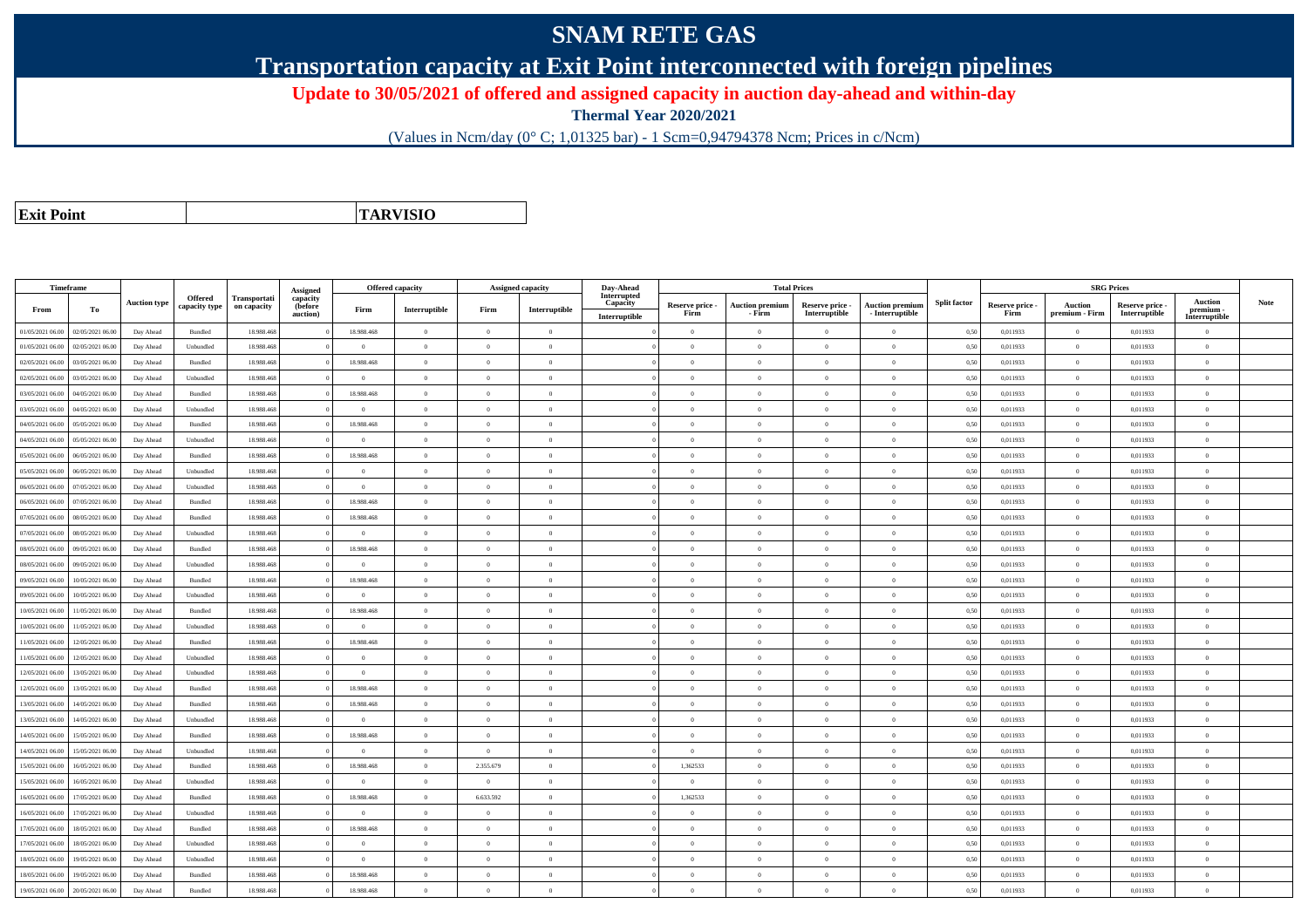| 19/05/2021 06:00 20/05/2021 06:00                                            | Day Ahead                | Unbundled          | 18.988.468               | $\overline{0}$           | $\overline{0}$                   | $\overline{0}$           | $\Omega$                         | $\Omega$                         | $\theta$                         | $\Omega$                         | $\overline{0}$       | 0,50         | 0,011933             | $\theta$                | 0,011933             | $\overline{0}$                   |  |
|------------------------------------------------------------------------------|--------------------------|--------------------|--------------------------|--------------------------|----------------------------------|--------------------------|----------------------------------|----------------------------------|----------------------------------|----------------------------------|----------------------|--------------|----------------------|-------------------------|----------------------|----------------------------------|--|
| 20/05/2021 06:00<br>21/05/2021 06:00                                         | Day Ahead                | Bundled            | 18.988.46                | 18.988.468               | $\overline{0}$                   | 2.356                    | $\overline{0}$                   | 1,362533                         | $\theta$                         | $\overline{0}$                   | $\bf{0}$             | 0,50         | 0,011933             | $\theta$                | 0,011933             | $\overline{0}$                   |  |
| 20/05/2021 06:00<br>21/05/2021 06:00                                         | Day Ahead                | Unbundled          | 18.988.468               | $\overline{0}$           | $\overline{0}$                   | $\bf{0}$                 | $\overline{0}$                   | $\overline{0}$                   | $\overline{0}$                   | $\overline{0}$                   | $\bf{0}$             | 0,50         | 0,011933             | $\bf{0}$                | 0,011933             | $\overline{0}$                   |  |
| 21/05/2021 06:00<br>22/05/2021 06:00                                         | Day Ahead                | Bundled            | 18.988.468               | 18.988.468               | $\overline{0}$                   | $\overline{0}$           | $\overline{0}$                   | $\overline{0}$                   | $\theta$                         | $\overline{0}$                   | $\overline{0}$       | 0.5(         | 0,011933             | $\theta$                | 0,011933             | $\overline{0}$                   |  |
| 21/05/2021 06:00<br>22/05/2021 06:00                                         | Day Ahead                | Unbundled          | 18.988.468               | $\overline{0}$           | $\overline{0}$                   | $\overline{0}$           | $\overline{0}$                   | $\overline{0}$                   | $\theta$                         | $\overline{0}$                   | $\bf{0}$             | 0,50         | 0,011933             | $\theta$                | 0,011933             | $\overline{0}$                   |  |
| 22/05/2021 06:00<br>23/05/2021 06:00                                         | Day Ahead                | Bundled            | 18.988.468               | 18.988.468               | $\overline{0}$                   | $\bf{0}$                 | $\overline{0}$                   | $\overline{0}$                   | $\overline{0}$                   | $\overline{0}$                   | $\bf{0}$             | 0,50         | 0,011933             | $\bf{0}$                | 0,011933             | $\bf{0}$                         |  |
| 22/05/2021 06:00<br>23/05/2021 06:00                                         | Day Ahead                | Unbundled          | 18.988.468               | $\bf{0}$                 | $\overline{0}$                   | $\overline{0}$           | $\overline{0}$                   | $\overline{0}$                   | $\overline{0}$                   | $\overline{0}$                   | $\overline{0}$       | 0.5(         | 0,011933             | $\theta$                | 0,011933             | $\overline{0}$                   |  |
|                                                                              |                          |                    |                          |                          |                                  |                          |                                  |                                  |                                  |                                  |                      |              |                      |                         |                      |                                  |  |
| 23/05/2021 06:00<br>24/05/2021 06:00                                         | Day Ahead                | Bundled            | 18.988.468               | 18.988.468               | $\overline{0}$                   | $\overline{0}$           | $\overline{0}$                   | $\overline{0}$                   | $\theta$                         | $\overline{0}$                   | $\bf{0}$             | 0,50         | 0,011933             | $\theta$                | 0,011933             | $\overline{0}$                   |  |
| 23/05/2021 06:00<br>24/05/2021 06.00                                         | Day Ahead                | Unbundled          | 18.988.468               | $\overline{0}$           | $\overline{0}$                   | $\bf{0}$                 | $\overline{0}$                   | $\overline{0}$                   | $\overline{0}$                   | $\bf{0}$                         | $\bf{0}$             | 0,50         | 0,011933             | $\bf{0}$                | 0,011933             | $\overline{0}$                   |  |
| 25/05/2021 06:00<br>26/05/2021 06:00                                         | Day Ahead                | Unbundled          | 18.988.468               | $\bf{0}$                 | $\overline{0}$                   | $\overline{0}$           | $\overline{0}$                   | $\overline{0}$                   | $\overline{0}$                   | $\overline{0}$                   | $\bf{0}$             | 0.5(         | 0,011933             | $\overline{0}$          | 0,011933             | $\overline{0}$                   |  |
| 25/05/2021 06:00<br>26/05/2021 06:00                                         | Day Ahead                | Bundled            | 18.988.468               | 18.988.468               | $\overline{0}$                   | $\overline{0}$           | $\overline{0}$                   | $\overline{0}$                   | $\theta$                         | $\overline{0}$                   | $\bf{0}$             | 0,50         | 0,011933             | $\theta$                | 0,011933             | $\overline{0}$                   |  |
| 26/05/2021 06:00<br>27/05/2021 06:00                                         | Day Ahead                | Bundled            | 18.988.468               | 18.988.468               | $\overline{0}$                   | $\bf{0}$                 | $\overline{0}$                   | $\overline{0}$                   | $\bf{0}$                         | $\overline{0}$                   | $\bf{0}$             | 0,50         | 0,011933             | $\bf{0}$                | 0,011933             | $\overline{0}$                   |  |
| 26/05/2021 06:00<br>27/05/2021 06:00                                         | Day Ahead                | Unbundled          | 18.988.468               | $\overline{0}$           | $\overline{0}$                   | $\overline{0}$           | $\overline{0}$                   | $\overline{0}$                   | $\overline{0}$                   | $\overline{0}$                   | $\overline{0}$       | 0.5(         | 0,011933             | $\overline{0}$          | 0.011933             | $\overline{0}$                   |  |
| 27/05/2021 06:00<br>28/05/2021 06:00                                         | Day Ahead                | Bundled            | 18.988.468               | 18.988.468               | $\overline{0}$                   | $\theta$                 | $\overline{0}$                   | $\overline{0}$                   | $\theta$                         | $\overline{0}$                   | $\,$ 0 $\,$          | 0,50         | 0,011933             | $\,$ 0 $\,$             | 0,011933             | $\overline{0}$                   |  |
| 27/05/2021 06:00<br>28/05/2021 06:00                                         | Day Ahead                | Unbundled          | 18.988.468               | $\bf{0}$                 | $\overline{0}$                   | $\bf{0}$                 | $\overline{0}$                   | $\overline{0}$                   | $\overline{0}$                   | $\overline{0}$                   | $\bf{0}$             | 0,50         | 0,011933             | $\overline{0}$          | 0,011933             | $\bf{0}$                         |  |
| 28/05/2021 06:00<br>29/05/2021 06:00                                         | Day Ahead                | Bundled            | 18.988.468               | 18.988.468               | $\overline{0}$                   | $\overline{0}$           | $\overline{0}$                   | $\overline{0}$                   | $\overline{0}$                   | $\overline{0}$                   | $\overline{0}$       | 0.5(         | 0,011933             | $\overline{0}$          | 0,011933             | $\overline{0}$                   |  |
| 28/05/2021 06:00<br>29/05/2021 06:00                                         | Day Ahead                | Unbundled          | 18.988.468               | $\overline{0}$           | $\bf{0}$                         | $\overline{0}$           | $\overline{0}$                   | $\overline{0}$                   | $\theta$                         | $\overline{0}$                   | $\bf{0}$             | 0,50         | 0,011933             | $\theta$                | 0,011933             | $\overline{0}$                   |  |
| 29/05/2021 06:00<br>30/05/2021 06:00                                         | Day Ahead                | Bundled            | 18.988.468               | 18.988.468               | $\overline{0}$                   | $\bf{0}$                 | $\overline{0}$                   | $\overline{0}$                   | $\overline{0}$                   | $\overline{0}$                   | $\bf{0}$             | 0,50         | 0,011933             | $\bf{0}$                | 0,011933             | $\overline{0}$                   |  |
| 29/05/2021 06:00<br>30/05/2021 06:00                                         | Day Ahead                | Unbundled          | 18.988.468               | $\bf{0}$                 | $\overline{0}$                   | $\overline{0}$           | $\overline{0}$                   | $\overline{0}$                   | $\overline{0}$                   | $\overline{0}$                   | $\overline{0}$       | 0.5(         | 0,011933             | $\overline{0}$          | 0,011933             | $\overline{0}$                   |  |
| 30/05/2021 06:00<br>31/05/2021 06:00                                         | Day Ahead                | Bundled            | 18.988.468               | 18.988.468               | $\bf{0}$                         | $\overline{0}$           | $\overline{0}$                   | $\overline{0}$                   | $\theta$                         | $\overline{0}$                   | $\bf{0}$             | 0,50         | 0,011933             | $\,$ 0 $\,$             | 0,011933             | $\overline{0}$                   |  |
| 30/05/2021 06:00<br>31/05/2021 06.00                                         | Day Ahead                | Unbundled          | 18.988.468               | $\overline{0}$           | $\overline{0}$                   | $\bf{0}$                 | $\overline{0}$                   | $\overline{0}$                   | $\overline{0}$                   | $\overline{0}$                   | $\bf{0}$             | 0,50         | 0,011933             | $\bf{0}$                | 0,011933             | $\overline{0}$                   |  |
| 31/05/2021 06:00<br>01/06/2021 06:00                                         | Day Ahead                | Unbundled          | 18.988.468               | $\overline{0}$           | $\overline{0}$                   | $\overline{0}$           | $\overline{0}$                   | $\overline{0}$                   | $\overline{0}$                   | $\overline{0}$                   | $\overline{0}$       | 0.5(         | 0,011933             | $\overline{0}$          | 0,011933             | $\overline{0}$                   |  |
| 31/05/2021 06:00<br>01/06/2021 06:00                                         | Day Ahead                | Bundled            | 18.988.468               | 18.988.468               | $\overline{0}$                   | $\theta$                 | $\overline{0}$                   | $\overline{0}$                   | $\theta$                         | $\overline{0}$                   | $\bf{0}$             | 0,50         | 0,011933             | $\theta$                | 0,011933             | $\overline{0}$                   |  |
| 01/05/2021 06:00<br>02/05/2021 06:00                                         | Within Day               | Bundled            | 18.988.468               | 18.988.467               | $\overline{0}$                   | $\bf{0}$                 | $\overline{0}$                   | $\overline{0}$                   | $\overline{0}$                   | $\overline{0}$                   | $\bf{0}$             | 0,50         | 1,193325             | $\bf{0}$                | $\overline{0}$       | $\bf{0}$                         |  |
| 01/05/2021 07:00<br>02/05/2021 06:00                                         | Within Dav               | Bundled            | 18.988.468               | 18.197.281               | $\overline{0}$                   | $\overline{0}$           | $\overline{0}$                   | $\overline{0}$                   | $\overline{0}$                   | $\overline{0}$                   | $\overline{0}$       | 0.5(         | 1,193325             | $\overline{0}$          | $\overline{0}$       | $\overline{0}$                   |  |
| 01/05/2021 08:00<br>02/05/2021 06:00                                         | Within Day               | Bundled            | 18.988.468               | 17.406.094               | $\bf{0}$                         | $\overline{0}$           | $\overline{0}$                   | $\overline{0}$                   | $\theta$                         | $\overline{0}$                   | $\bf{0}$             | 0,50         | 1,193325             | $\theta$                | $\theta$             | $\overline{0}$                   |  |
| 01/05/2021 09:00<br>02/05/2021 06:00                                         | Within Day               | Bundled            | 18.988.468               | 16.614.908               | $\overline{0}$                   | $\bf{0}$                 | $\overline{0}$                   | $\overline{0}$                   | $\overline{0}$                   | $\bf{0}$                         | $\bf{0}$             | 0,50         | 1,193325             | $\bf{0}$                | $\bf{0}$             | $\overline{0}$                   |  |
| 01/05/2021 10:00<br>02/05/2021 06:00                                         | Within Day               | Bundled            | 18.988.468               | 15.823.722               | $\overline{0}$                   | $\overline{0}$           | $\overline{0}$                   | $\overline{0}$                   | $\overline{0}$                   | $\overline{0}$                   | $\overline{0}$       | 0.5(         | 1,193325             | $\theta$                | $\theta$             | $\overline{0}$                   |  |
| 01/05/2021 11:00<br>02/05/2021 06:00                                         | Within Day               | Bundled            | 18.988.468               | 15.032.536               | $\bf{0}$                         | $\overline{0}$           | $\overline{0}$                   | $\overline{0}$                   | $\theta$                         | $\overline{0}$                   | $\bf{0}$             | 0,50         | 1,193325             | $\theta$                | $\theta$             | $\overline{0}$                   |  |
| 01/05/2021 12:00<br>02/05/2021 06:00                                         | Within Day               | Bundled            | 18.988.468               | 14.241.350               | $\overline{0}$                   | $\bf{0}$                 | $\overline{0}$                   | $\overline{0}$                   | $\bf{0}$                         | $\overline{0}$                   | $\bf{0}$             | 0,50         | 1,193325             | $\bf{0}$                | $\overline{0}$       | $\bf{0}$                         |  |
| 01/05/2021 13:00<br>02/05/2021 06.00                                         | Within Day               | Bundled            | 18.988.468               | 13.450.164               | $\overline{0}$                   | $\overline{0}$           | $\Omega$                         | $\Omega$                         | $\Omega$                         | $\Omega$                         | $\overline{0}$       | 0,50         | 1,193325             | $\bf{0}$                | $\overline{0}$       | $\theta$                         |  |
| 01/05/2021 14:00<br>02/05/2021 06:00                                         | Within Day               | Bundled            | 18.988.46                | 12.658.978               | $\bf{0}$                         | $\overline{0}$           | $\overline{0}$                   | $\overline{0}$                   | $\theta$                         | $\overline{0}$                   | $\bf{0}$             | 0,50         | 1,193325             | $\theta$                | $\theta$             | $\overline{0}$                   |  |
| 01/05/2021 15:00<br>02/05/2021 06:00                                         | Within Day               | Bundled            | 18.988.468               | 11.867.791               | $\overline{0}$                   | $\bf{0}$                 | $\overline{0}$                   | $\overline{0}$                   | $\overline{0}$                   | $\overline{0}$                   | $\bf{0}$             | 0,50         | 1,193325             | $\bf{0}$                | $\overline{0}$       | $\bf{0}$                         |  |
| 01/05/2021 16:00<br>02/05/2021 06.00                                         | Within Day               | Bundled            | 18,988,468               | 11.076.605               | $\overline{0}$                   | $\overline{0}$           | $\Omega$                         | $\Omega$                         | $\overline{0}$                   | $\Omega$                         | $\overline{0}$       | 0.50         | 1,193325             | $\bf{0}$                | $\Omega$             | $\theta$                         |  |
| 01/05/2021 17:00<br>02/05/2021 06:00                                         | Within Day               | Bundled            | 18.988.468               | 10.285.419               | $\bf{0}$                         | $\overline{0}$           | $\overline{0}$                   | $\overline{0}$                   | $\theta$                         | $\overline{0}$                   | $\bf{0}$             | 0,50         | 1,193325             | $\theta$                | $\theta$             | $\overline{0}$                   |  |
| 01/05/2021 18:00<br>02/05/2021 06:00                                         | Within Day               | Bundled            | 18.988.468               | 9.494.233                | $\overline{0}$                   | $\bf{0}$                 | $\overline{0}$                   | $\overline{0}$                   | $\overline{0}$                   | $\bf{0}$                         | $\bf{0}$             | 0,50         | 1,193326             | $\bf{0}$                | $\overline{0}$       | $\overline{0}$                   |  |
| 01/05/2021 19:00<br>02/05/2021 06.00                                         | Within Day               | Bundled            | 18,988,46                | 8,703,047                | $\overline{0}$                   | $\overline{0}$           | $\Omega$                         | $\Omega$                         | $\Omega$                         | $\Omega$                         | $\overline{0}$       | 0.50         | 1,193326             | $\overline{0}$          | $\Omega$             | $\theta$                         |  |
| 01/05/2021 20:00<br>02/05/2021 06:00                                         | Within Day               | Bundled            | 18.988.468               | 7.911.861                | $\bf{0}$                         | $\overline{0}$           | $\overline{0}$                   | $\overline{0}$                   | $\theta$                         | $\overline{0}$                   | $\bf{0}$             | 0,50         | 1,193325             | $\,$ 0 $\,$             | $\theta$             | $\overline{0}$                   |  |
| 01/05/2021 21:00<br>02/05/2021 06:00                                         | Within Day               | Bundled            | 18.988.468               | 7.120.674                | $\overline{0}$                   | $\bf{0}$                 | $\overline{0}$                   | $\overline{0}$                   | $\overline{0}$                   | $\overline{0}$                   | $\bf{0}$             | 0,50         | 1,193325             | $\bf{0}$                | $\overline{0}$       | $\overline{0}$                   |  |
| 01/05/2021 22:00<br>02/05/2021 06.00                                         | Within Day               | Bundled            | 18.988.468               | 6.329.488                | $\overline{0}$                   | $\overline{0}$           | $\Omega$                         | $\Omega$                         | $\theta$                         | $\Omega$                         | $\overline{0}$       | 0.50         | 1,193325             | $\bf{0}$                | $\overline{0}$       | $\theta$                         |  |
| 01/05/2021 23:00<br>02/05/2021 06:00                                         | Within Day               | Bundled            | 18.988.468               | 5.538.302                | $\bf{0}$                         | $\overline{0}$           | $\overline{0}$                   | $\overline{0}$                   | $\theta$                         | $\overline{0}$                   | $\bf{0}$             | 0,50         | 1,193326             | $\theta$                | $\theta$             | $\overline{0}$                   |  |
| 02/05/2021 00:00<br>02/05/2021 06:00                                         | Within Day               | Bundled            | 18.988.468               | 4.747.116                | $\overline{0}$                   | $\bf{0}$                 | $\overline{0}$                   | $\overline{0}$                   | $\bf{0}$                         | $\overline{0}$                   | $\bf{0}$             | 0,50         | 1,193326             | $\bf{0}$                | $\overline{0}$       | $\bf{0}$                         |  |
| 02/05/2021 01:00<br>02/05/2021 06.00                                         | Within Day               | Bundled            | 18,988,46                | 3.955.930                | $\overline{0}$                   | $\Omega$                 | $\Omega$                         | $\Omega$                         | $\Omega$                         | $\theta$                         | $\overline{0}$       | 0.50         | 1,193325             | $\theta$                | $\Omega$             | $\theta$                         |  |
| 02/05/2021 02:00<br>02/05/2021 06:00                                         | Within Day               | Bundled            | 18.988.468               | 3.164.744                | $\bf{0}$                         | $\bf{0}$                 | $\overline{0}$                   | $\overline{0}$                   | $\overline{0}$                   | $\bf{0}$                         | $\bf{0}$             | 0,50         | 1,193325             | $\bf{0}$                | $\bf{0}$             | $\overline{0}$                   |  |
| 02/05/2021 03:00 02/05/2021 06:00                                            | Within Day               | Bundled            | 18.988.468               | 2.373.557                |                                  |                          |                                  |                                  |                                  |                                  |                      | 0,50         | 1,193324             | $\bf{0}$                | $\bf{0}$             |                                  |  |
| 02/05/2021 04:00 02/05/2021 06:00                                            | Within Day               | Bundled            | 18,988,468               | 1.582.371                | $\Omega$                         | $\overline{0}$           | $\Omega$                         | $\theta$                         | $\Omega$                         | $\theta$                         | $\overline{0}$       | 0.50         | 1,193327             | $\theta$                | $\theta$             | $\theta$                         |  |
| 02/05/2021 05:00<br>02/05/2021 06:00                                         | Within Day               | Bundled            | 18.988.468               | 791.185                  | $\bf{0}$                         | $\,$ 0                   | $\overline{0}$                   | $\overline{0}$                   | $\overline{0}$                   | $\bf{0}$                         | $\bf{0}$             | 0,50         | 1,193327             | $\,$ 0 $\,$             | $\,$ 0 $\,$          | $\overline{0}$                   |  |
| 03/05/2021 06:00<br>02/05/2021 06:00                                         | Within Day               | Bundled            | 18.988.468               | 18.988.467               | $\overline{0}$                   | $\overline{0}$           | $\overline{0}$                   | $\overline{0}$                   | $\overline{0}$                   | $\overline{0}$                   | $\bf{0}$             | 0,50         | 1,193325             | $\bf{0}$                | $\bf{0}$             | $\bf{0}$                         |  |
|                                                                              |                          |                    |                          |                          |                                  |                          |                                  |                                  |                                  |                                  |                      |              |                      |                         |                      |                                  |  |
| 02/05/2021 07:00<br>03/05/2021 06:00<br>02/05/2021 08:00<br>03/05/2021 06:00 | Within Day<br>Within Day | Bundled<br>Bundled | 18.988.468<br>18.988.468 | 18.197.281<br>17.406.094 | $\overline{0}$<br>$\overline{0}$ | $\overline{0}$<br>$\,$ 0 | $\overline{0}$<br>$\overline{0}$ | $\overline{0}$<br>$\overline{0}$ | $\overline{0}$<br>$\overline{0}$ | $\overline{0}$<br>$\overline{0}$ | $\bf{0}$<br>$\bf{0}$ | 0,50<br>0,50 | 1,193325<br>1,193325 | $\bf{0}$<br>$\,$ 0 $\,$ | $\theta$<br>$\theta$ | $\overline{0}$<br>$\overline{0}$ |  |
|                                                                              |                          |                    |                          |                          |                                  |                          |                                  |                                  |                                  |                                  |                      |              |                      |                         |                      |                                  |  |
| 02/05/2021 09:00<br>03/05/2021 06:00                                         | Within Day               | Bundled            | 18.988.468               | 16.614.908               | $\overline{0}$                   | $\overline{0}$           | $\overline{0}$                   | $\overline{0}$                   | $\overline{0}$                   | $\overline{0}$                   | $\bf{0}$             | 0,50         | 1,193325             | $\overline{0}$          | $\overline{0}$       | $\bf{0}$                         |  |
| 02/05/2021 11:00<br>03/05/2021 06:00                                         | Within Day               | Bundled            | 18.988.468               | 15.032.536               | $\overline{0}$                   | $\overline{0}$           | $\overline{0}$                   | $\overline{0}$                   | $\overline{0}$                   | $\overline{0}$                   | $\bf{0}$             | 0.50         | 1,193325             | $\overline{0}$          | $\theta$             | $\overline{0}$                   |  |
| 02/05/2021 12:00<br>03/05/2021 06:00                                         | Within Day               | Bundled            | 18.988.468               | 14.241.350               | $\overline{0}$                   | $\bf{0}$                 | $\overline{0}$                   | $\overline{0}$                   | $\overline{0}$                   | $\overline{0}$                   | $\bf{0}$             | 0,50         | 1,193325             | $\,$ 0 $\,$             | $\bf{0}$             | $\overline{0}$                   |  |
| 03/05/2021 06:00<br>02/05/2021 13:00                                         | Within Day               | Bundled            | 18.988.468               | 13.450.164               | $\overline{0}$                   | $\bf{0}$                 | $\overline{0}$                   | $\overline{0}$                   | $\overline{0}$                   | $\overline{0}$                   | $\bf{0}$             | 0,50         | 1,193325             | $\bf{0}$                | $\overline{0}$       | $\bf{0}$                         |  |
| 02/05/2021 14:00<br>03/05/2021 06:00                                         | Within Day               | Bundled            | 18,988,468               | 12.658.978               | $\overline{0}$                   | $\overline{0}$           | $\overline{0}$                   | $\overline{0}$                   | $\overline{0}$                   | $\overline{0}$                   | $\bf{0}$             | 0.50         | 1,193325             | $\bf{0}$                | $\theta$             | $\overline{0}$                   |  |
| 02/05/2021 15:00<br>03/05/2021 06:00                                         | Within Day               | Bundled            | 18.988.468               | 11.867.791               | $\overline{0}$                   | $\bf{0}$                 | $\overline{0}$                   | $\overline{0}$                   | $\overline{0}$                   | $\bf{0}$                         | $\bf{0}$             | 0,50         | 1,193325             | $\,$ 0 $\,$             | $\,$ 0 $\,$          | $\overline{0}$                   |  |
| 02/05/2021 16:00 03/05/2021 06:00                                            | Within Day               | Bundled            | 18.988.468               | 11.076.605               | $\overline{0}$                   | $\bf{0}$                 | $\overline{0}$                   | $\overline{0}$                   | $\bf{0}$                         | $\overline{0}$                   | $\bf{0}$             | 0,50         | 1,193325             | $\bf{0}$                | $\bf{0}$             | $\overline{0}$                   |  |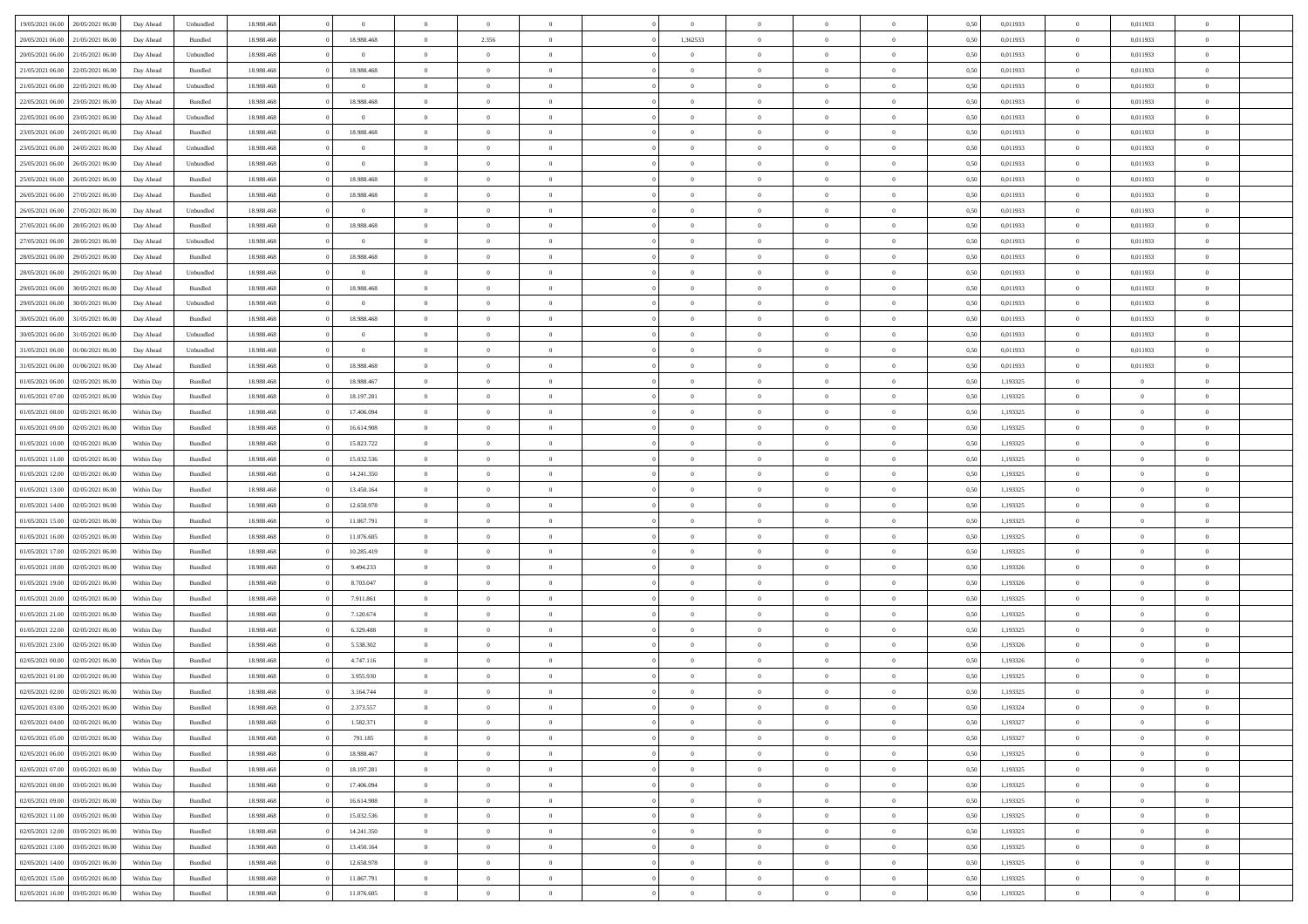| 02/05/2021 17:00 03/05/2021 06:00    | Within Day | Bundled | 18.988.468 | 10.285.419 | $\overline{0}$ | $\overline{0}$ | $\Omega$       | $\Omega$       | $\theta$       | $\Omega$       | $\overline{0}$ | 0,50 | 1,193325 | $\theta$       | $\theta$       | $\overline{0}$ |  |
|--------------------------------------|------------|---------|------------|------------|----------------|----------------|----------------|----------------|----------------|----------------|----------------|------|----------|----------------|----------------|----------------|--|
| 02/05/2021 18:00<br>03/05/2021 06:00 | Within Day | Bundled | 18.988.46  | 9.494.233  | $\overline{0}$ | $\theta$       | $\overline{0}$ | $\overline{0}$ | $\theta$       | $\overline{0}$ | $\,$ 0 $\,$    | 0,50 | 1,193326 | $\theta$       | $\theta$       | $\overline{0}$ |  |
| 02/05/2021 19:00<br>03/05/2021 06:00 | Within Day | Bundled | 18.988.468 | 8.703.047  | $\overline{0}$ | $\bf{0}$       | $\overline{0}$ | $\overline{0}$ | $\bf{0}$       | $\overline{0}$ | $\bf{0}$       | 0,50 | 1,193326 | $\bf{0}$       | $\overline{0}$ | $\overline{0}$ |  |
| 02/05/2021 20:00<br>03/05/2021 06:00 | Within Day | Bundled | 18.988.468 | 7.911.861  | $\overline{0}$ | $\overline{0}$ | $\overline{0}$ | $\overline{0}$ | $\overline{0}$ | $\overline{0}$ | $\overline{0}$ | 0.5( | 1,193325 | $\theta$       | $\theta$       | $\overline{0}$ |  |
| 02/05/2021 21:00<br>03/05/2021 06:00 | Within Day | Bundled | 18.988.468 | 7.120.674  | $\overline{0}$ | $\overline{0}$ | $\overline{0}$ | $\overline{0}$ | $\theta$       | $\overline{0}$ | $\bf{0}$       | 0,50 | 1,193325 | $\theta$       | $\theta$       | $\overline{0}$ |  |
| 02/05/2021 22:00<br>03/05/2021 06:00 | Within Day | Bundled | 18.988.468 | 6.329.488  | $\overline{0}$ | $\bf{0}$       | $\overline{0}$ | $\overline{0}$ | $\overline{0}$ | $\overline{0}$ | $\bf{0}$       | 0,50 | 1,193325 | $\bf{0}$       | $\overline{0}$ | $\bf{0}$       |  |
| 02/05/2021 23:00<br>03/05/2021 06:00 | Within Dav | Bundled | 18.988.468 | 5.538.302  | $\overline{0}$ | $\overline{0}$ |                | $\overline{0}$ | $\overline{0}$ | $\overline{0}$ | $\bf{0}$       | 0.5( | 1,193326 | $\theta$       | $\theta$       | $\overline{0}$ |  |
|                                      |            |         |            |            |                |                | $\overline{0}$ |                |                |                |                |      |          |                |                |                |  |
| 03/05/2021 00:00<br>03/05/2021 06:00 | Within Day | Bundled | 18.988.468 | 4.747.116  | $\overline{0}$ | $\theta$       | $\overline{0}$ | $\overline{0}$ | $\theta$       | $\overline{0}$ | $\bf{0}$       | 0,50 | 1,193326 | $\theta$       | $\theta$       | $\overline{0}$ |  |
| 03/05/2021 01:00<br>03/05/2021 06:00 | Within Day | Bundled | 18.988.468 | 3.955.930  | $\overline{0}$ | $\bf{0}$       | $\overline{0}$ | $\overline{0}$ | $\overline{0}$ | $\overline{0}$ | $\bf{0}$       | 0,50 | 1,193325 | $\bf{0}$       | $\bf{0}$       | $\overline{0}$ |  |
| 03/05/2021 02:00<br>03/05/2021 06:00 | Within Day | Bundled | 18.988.468 | 3.164.744  | $\overline{0}$ | $\overline{0}$ | $\overline{0}$ | $\overline{0}$ | $\overline{0}$ | $\overline{0}$ | $\bf{0}$       | 0.50 | 1,193325 | $\theta$       | $\theta$       | $\overline{0}$ |  |
| 03/05/2021 03:00<br>03/05/2021 06:00 | Within Day | Bundled | 18.988.468 | 2.373.557  | $\bf{0}$       | $\overline{0}$ | $\overline{0}$ | $\overline{0}$ | $\theta$       | $\overline{0}$ | $\bf{0}$       | 0,50 | 1,193324 | $\theta$       | $\theta$       | $\overline{0}$ |  |
| 03/05/2021 04:00<br>03/05/2021 06:00 | Within Day | Bundled | 18.988.468 | 1.582.371  | $\overline{0}$ | $\bf{0}$       | $\overline{0}$ | $\overline{0}$ | $\bf{0}$       | $\overline{0}$ | $\bf{0}$       | 0,50 | 1,193327 | $\bf{0}$       | $\overline{0}$ | $\bf{0}$       |  |
| 03/05/2021 05:00<br>03/05/2021 06:00 | Within Day | Bundled | 18.988.468 | 791.185    | $\overline{0}$ | $\overline{0}$ | $\overline{0}$ | $\overline{0}$ | $\overline{0}$ | $\overline{0}$ | $\overline{0}$ | 0.5( | 1,193327 | $\theta$       | $\theta$       | $\overline{0}$ |  |
| 03/05/2021 06:00<br>04/05/2021 06:00 | Within Day | Bundled | 18.988.468 | 18.988.467 | $\bf{0}$       | $\theta$       | $\overline{0}$ | $\overline{0}$ | $\theta$       | $\overline{0}$ | $\,$ 0 $\,$    | 0,50 | 1,193325 | $\theta$       | $\theta$       | $\overline{0}$ |  |
| 03/05/2021 07:00<br>04/05/2021 06.00 | Within Day | Bundled | 18.988.468 | 18.197.281 | $\overline{0}$ | $\bf{0}$       | $\overline{0}$ | $\overline{0}$ | $\overline{0}$ | $\overline{0}$ | $\bf{0}$       | 0,50 | 1,193325 | $\bf{0}$       | $\overline{0}$ | $\bf{0}$       |  |
| 03/05/2021 08:00<br>04/05/2021 06:00 | Within Day | Bundled | 18.988.468 | 17.406.094 | $\overline{0}$ | $\overline{0}$ | $\overline{0}$ | $\overline{0}$ | $\overline{0}$ | $\overline{0}$ | $\overline{0}$ | 0.5( | 1,193325 | $\theta$       | $\overline{0}$ | $\overline{0}$ |  |
| 03/05/2021 09:00<br>04/05/2021 06:00 | Within Day | Bundled | 18.988.468 | 16.614.908 | $\bf{0}$       | $\overline{0}$ | $\overline{0}$ | $\overline{0}$ | $\theta$       | $\overline{0}$ | $\bf{0}$       | 0,50 | 1,193325 | $\theta$       | $\theta$       | $\overline{0}$ |  |
| 03/05/2021 10:00<br>04/05/2021 06:00 | Within Day | Bundled | 18.988.468 | 15.823.722 | $\overline{0}$ | $\bf{0}$       | $\overline{0}$ | $\overline{0}$ | $\overline{0}$ | $\bf{0}$       | $\bf{0}$       | 0,50 | 1,193325 | $\bf{0}$       | $\overline{0}$ | $\overline{0}$ |  |
| 03/05/2021 11:00<br>04/05/2021 06:00 | Within Day | Bundled | 18.988.468 | 15.032.536 | $\overline{0}$ | $\overline{0}$ | $\overline{0}$ | $\overline{0}$ | $\overline{0}$ | $\overline{0}$ | $\bf{0}$       | 0.50 | 1,193325 | $\theta$       | $\theta$       | $\overline{0}$ |  |
| 03/05/2021 12:00<br>04/05/2021 06:00 | Within Day | Bundled | 18.988.468 | 14.241.350 | $\bf{0}$       | $\overline{0}$ | $\overline{0}$ | $\overline{0}$ | $\theta$       | $\overline{0}$ | $\bf{0}$       | 0,50 | 1,193325 | $\theta$       | $\theta$       | $\overline{0}$ |  |
| 03/05/2021 13:00<br>04/05/2021 06:00 | Within Day | Bundled | 18.988.468 | 13.450.164 | $\overline{0}$ | $\bf{0}$       | $\overline{0}$ | $\overline{0}$ | $\bf{0}$       | $\overline{0}$ | $\bf{0}$       | 0,50 | 1,193325 | $\bf{0}$       | $\overline{0}$ | $\overline{0}$ |  |
| 03/05/2021 14:00<br>04/05/2021 06:00 | Within Day | Bundled | 18.988.468 | 12.658.978 | $\overline{0}$ | $\overline{0}$ | $\overline{0}$ | $\overline{0}$ | $\overline{0}$ | $\overline{0}$ | $\overline{0}$ | 0.5( | 1,193325 | $\theta$       | $\theta$       | $\overline{0}$ |  |
| 03/05/2021 15:00<br>04/05/2021 06:00 |            | Bundled | 18.988.468 | 11.867.791 |                | $\theta$       | $\overline{0}$ | $\overline{0}$ | $\theta$       | $\overline{0}$ | $\bf{0}$       |      | 1,193325 | $\theta$       | $\theta$       | $\overline{0}$ |  |
|                                      | Within Day |         |            |            | $\bf{0}$       |                |                |                |                |                |                | 0,50 |          |                |                |                |  |
| 03/05/2021 16:00<br>04/05/2021 06.00 | Within Day | Bundled | 18.988.468 | 11.076.605 | $\overline{0}$ | $\bf{0}$       | $\overline{0}$ | $\overline{0}$ | $\overline{0}$ | $\overline{0}$ | $\bf{0}$       | 0,50 | 1,193325 | $\bf{0}$       | $\overline{0}$ | $\bf{0}$       |  |
| 03/05/2021 17:00<br>04/05/2021 06:00 | Within Day | Bundled | 18.988.468 | 10.285.419 | $\overline{0}$ | $\overline{0}$ | $\overline{0}$ | $\overline{0}$ | $\overline{0}$ | $\overline{0}$ | $\overline{0}$ | 0.5( | 1,193325 | $\overline{0}$ | $\theta$       | $\overline{0}$ |  |
| 03/05/2021 18:00<br>04/05/2021 06:00 | Within Day | Bundled | 18.988.468 | 9.494.233  | $\bf{0}$       | $\overline{0}$ | $\overline{0}$ | $\overline{0}$ | $\theta$       | $\overline{0}$ | $\bf{0}$       | 0,50 | 1,193326 | $\theta$       | $\theta$       | $\overline{0}$ |  |
| 03/05/2021 19:00<br>04/05/2021 06:00 | Within Day | Bundled | 18.988.468 | 8.703.047  | $\overline{0}$ | $\bf{0}$       | $\overline{0}$ | $\overline{0}$ | $\overline{0}$ | $\bf{0}$       | $\bf{0}$       | 0,50 | 1,193326 | $\bf{0}$       | $\bf{0}$       | $\overline{0}$ |  |
| 03/05/2021 20:00<br>04/05/2021 06:00 | Within Day | Bundled | 18.988.468 | 7.911.861  | $\overline{0}$ | $\overline{0}$ | $\overline{0}$ | $\overline{0}$ | $\overline{0}$ | $\overline{0}$ | $\overline{0}$ | 0.5( | 1,193325 | $\theta$       | $\theta$       | $\overline{0}$ |  |
| 03/05/2021 21:00<br>04/05/2021 06:00 | Within Day | Bundled | 18.988.468 | 7.120.674  | $\bf{0}$       | $\overline{0}$ | $\overline{0}$ | $\overline{0}$ | $\theta$       | $\overline{0}$ | $\bf{0}$       | 0,50 | 1,193325 | $\theta$       | $\theta$       | $\overline{0}$ |  |
| 03/05/2021 22.00<br>04/05/2021 06.00 | Within Day | Bundled | 18.988.468 | 6.329.488  | $\overline{0}$ | $\bf{0}$       | $\overline{0}$ | $\overline{0}$ | $\bf{0}$       | $\overline{0}$ | $\bf{0}$       | 0,50 | 1,193325 | $\bf{0}$       | $\overline{0}$ | $\bf{0}$       |  |
| 03/05/2021 23:00<br>04/05/2021 06.00 | Within Day | Bundled | 18.988.468 | 5.538.302  | $\overline{0}$ | $\overline{0}$ | $\Omega$       | $\Omega$       | $\Omega$       | $\Omega$       | $\overline{0}$ | 0,50 | 1,193326 | $\,$ 0 $\,$    | $\overline{0}$ | $\theta$       |  |
| 04/05/2021 00:00<br>04/05/2021 06:00 | Within Day | Bundled | 18.988.46  | 4.747.116  | $\bf{0}$       | $\overline{0}$ | $\overline{0}$ | $\overline{0}$ | $\theta$       | $\overline{0}$ | $\bf{0}$       | 0,50 | 1,193326 | $\theta$       | $\theta$       | $\overline{0}$ |  |
| 04/05/2021 01:00<br>04/05/2021 06:00 | Within Day | Bundled | 18.988.468 | 3.955.930  | $\overline{0}$ | $\bf{0}$       | $\overline{0}$ | $\overline{0}$ | $\bf{0}$       | $\overline{0}$ | $\bf{0}$       | 0,50 | 1,193325 | $\bf{0}$       | $\overline{0}$ | $\bf{0}$       |  |
| 04/05/2021 02:00<br>04/05/2021 06.00 | Within Day | Bundled | 18,988,468 | 3.164.744  | $\overline{0}$ | $\overline{0}$ | $\Omega$       | $\Omega$       | $\overline{0}$ | $\Omega$       | $\overline{0}$ | 0.50 | 1,193325 | $\bf{0}$       | $\theta$       | $\theta$       |  |
| 04/05/2021 03:00<br>04/05/2021 06:00 | Within Day | Bundled | 18.988.468 | 2.373.557  | $\bf{0}$       | $\overline{0}$ | $\overline{0}$ | $\overline{0}$ | $\theta$       | $\overline{0}$ | $\bf{0}$       | 0,50 | 1,193324 | $\theta$       | $\theta$       | $\overline{0}$ |  |
| 04/05/2021 04:00<br>04/05/2021 06.00 | Within Day | Bundled | 18.988.468 | 1.582.371  | $\overline{0}$ | $\bf{0}$       | $\overline{0}$ | $\overline{0}$ | $\overline{0}$ | $\bf{0}$       | $\bf{0}$       | 0,50 | 1,193327 | $\bf{0}$       | $\overline{0}$ | $\overline{0}$ |  |
| 04/05/2021 05:00<br>04/05/2021 06:00 | Within Day | Bundled | 18,988,46  | 791.185    | $\overline{0}$ | $\overline{0}$ | $\Omega$       | $\theta$       | $\Omega$       | $\theta$       | $\overline{0}$ | 0.50 | 1,193327 | $\overline{0}$ | $\theta$       | $\theta$       |  |
| 04/05/2021 06:00<br>05/05/2021 06:00 | Within Day | Bundled | 18.988.468 | 18.988.467 | $\bf{0}$       | $\bf{0}$       | $\overline{0}$ | $\bf{0}$       | $\theta$       | $\overline{0}$ | $\bf{0}$       | 0,50 | 1,193325 | $\theta$       | $\,$ 0 $\,$    | $\overline{0}$ |  |
| 04/05/2021 07:00<br>05/05/2021 06:00 | Within Day | Bundled | 18.988.468 | 18.197.281 | $\overline{0}$ | $\bf{0}$       | $\overline{0}$ | $\overline{0}$ | $\bf{0}$       | $\overline{0}$ | $\bf{0}$       | 0,50 | 1,193325 | $\bf{0}$       | $\overline{0}$ | $\overline{0}$ |  |
| 04/05/2021 08:00<br>05/05/2021 06.00 | Within Day | Bundled | 18.988.468 | 17.406.094 | $\overline{0}$ | $\overline{0}$ | $\Omega$       | $\Omega$       | $\theta$       | $\Omega$       | $\overline{0}$ | 0,50 | 1,193325 | $\bf{0}$       | $\overline{0}$ | $\theta$       |  |
| 04/05/2021 09:00<br>05/05/2021 06:00 | Within Day | Bundled | 18.988.46  | 16.614.908 | $\bf{0}$       | $\overline{0}$ | $\overline{0}$ | $\overline{0}$ | $\theta$       | $\overline{0}$ | $\bf{0}$       | 0,50 | 1,193325 | $\theta$       | $\theta$       | $\overline{0}$ |  |
| 04/05/2021 10:00<br>05/05/2021 06:00 | Within Day | Bundled | 18.988.468 | 15.823.722 | $\overline{0}$ | $\bf{0}$       | $\overline{0}$ | $\overline{0}$ | $\bf{0}$       | $\overline{0}$ | $\bf{0}$       | 0,50 | 1,193325 | $\bf{0}$       | $\overline{0}$ | $\bf{0}$       |  |
| 04/05/2021 11:00<br>05/05/2021 06.00 | Within Day | Bundled | 18,988,46  | 15.032.536 | $\overline{0}$ | $\overline{0}$ | $\Omega$       | $\Omega$       | $\Omega$       | $\theta$       | $\overline{0}$ | 0.50 | 1,193325 | $\theta$       | $\overline{0}$ | $\theta$       |  |
| 04/05/2021 12:00<br>05/05/2021 06:00 | Within Day | Bundled | 18.988.468 | 14.241.350 | $\bf{0}$       | $\bf{0}$       | $\overline{0}$ | $\overline{0}$ | $\overline{0}$ | $\bf{0}$       | $\bf{0}$       | 0,50 | 1,193325 | $\bf{0}$       | $\,$ 0 $\,$    | $\overline{0}$ |  |
| 04/05/2021 13:00 05/05/2021 06:00    | Within Day | Bundled | 18.988.468 | 13.450.164 |                |                |                |                |                |                |                | 0,50 | 1,193325 | $\bf{0}$       | $\bf{0}$       |                |  |
| 04/05/2021 14:00 05/05/2021 06:00    | Within Day | Bundled | 18,988,468 | 12.658.978 | $\Omega$       | $\overline{0}$ | $\Omega$       | $\theta$       | $\Omega$       | $\theta$       | $\overline{0}$ | 0.50 | 1,193325 | $\theta$       | $\theta$       | $\theta$       |  |
| 04/05/2021 15:00<br>05/05/2021 06:00 | Within Day | Bundled | 18.988.468 | 11.867.791 | $\bf{0}$       | $\,$ 0         | $\overline{0}$ | $\overline{0}$ | $\overline{0}$ | $\overline{0}$ | $\,$ 0 $\,$    | 0,50 | 1,193325 | $\,$ 0 $\,$    | $\,$ 0 $\,$    | $\,$ 0         |  |
| 05/05/2021 06:00<br>04/05/2021 16:00 | Within Day | Bundled | 18.988.468 | 11.076.605 | $\overline{0}$ | $\overline{0}$ | $\overline{0}$ | $\overline{0}$ | $\overline{0}$ | $\overline{0}$ | $\bf{0}$       | 0,50 | 1,193325 | $\overline{0}$ | $\bf{0}$       | $\overline{0}$ |  |
| 05/05/2021 06:00<br>04/05/2021 17:00 | Within Day | Bundled | 18.988.468 | 10.285.419 | $\overline{0}$ | $\bf{0}$       | $\overline{0}$ | $\overline{0}$ | $\overline{0}$ | $\overline{0}$ | $\bf{0}$       | 0,50 | 1,193325 | $\bf{0}$       | $\theta$       | $\overline{0}$ |  |
| 04/05/2021 18:00<br>05/05/2021 06:00 | Within Day | Bundled | 18.988.468 | 9.494.233  | $\overline{0}$ | $\,$ 0         | $\overline{0}$ | $\overline{0}$ | $\overline{0}$ | $\overline{0}$ | $\bf{0}$       | 0,50 | 1,193326 | $\,$ 0 $\,$    | $\,$ 0 $\,$    | $\overline{0}$ |  |
| 04/05/2021 19:00<br>05/05/2021 06:00 | Within Day | Bundled | 18.988.468 | 8.703.047  | $\overline{0}$ | $\overline{0}$ | $\overline{0}$ | $\overline{0}$ | $\mathbf{0}$   | $\overline{0}$ | $\bf{0}$       | 0,50 | 1,193326 | $\overline{0}$ | $\overline{0}$ | $\overline{0}$ |  |
| 04/05/2021 20:00<br>05/05/2021 06:00 | Within Day | Bundled | 18.988.468 | 7.911.861  | $\overline{0}$ | $\overline{0}$ | $\overline{0}$ | $\overline{0}$ | $\overline{0}$ | $\overline{0}$ | $\bf{0}$       | 0.50 | 1,193325 | $\overline{0}$ | $\theta$       | $\overline{0}$ |  |
| 04/05/2021 21:00<br>05/05/2021 06:00 | Within Day | Bundled | 18.988.468 | 7.120.674  | $\overline{0}$ | $\,$ 0         | $\overline{0}$ | $\overline{0}$ | $\overline{0}$ | $\overline{0}$ | $\bf{0}$       | 0,50 | 1,193325 | $\,$ 0 $\,$    | $\bf{0}$       | $\overline{0}$ |  |
| 05/05/2021 06:00<br>04/05/2021 22:00 | Within Day | Bundled | 18.988.468 | 6.329.488  | $\overline{0}$ | $\bf{0}$       | $\overline{0}$ | $\overline{0}$ | $\overline{0}$ | $\overline{0}$ | $\bf{0}$       | 0,50 | 1,193325 | $\overline{0}$ | $\overline{0}$ | $\bf{0}$       |  |
| 04/05/2021 23:00<br>05/05/2021 06:00 | Within Day | Bundled | 18.988.468 | 5.538.302  | $\overline{0}$ | $\overline{0}$ | $\overline{0}$ | $\overline{0}$ | $\overline{0}$ | $\overline{0}$ | $\bf{0}$       | 0.50 | 1,193326 | $\overline{0}$ | $\theta$       | $\overline{0}$ |  |
| 05/05/2021 00:00<br>05/05/2021 06:00 | Within Day | Bundled | 18.988.468 | 4.747.116  | $\overline{0}$ | $\,$ 0         | $\overline{0}$ | $\overline{0}$ | $\overline{0}$ | $\bf{0}$       | $\bf{0}$       | 0,50 | 1,193326 | $\,$ 0 $\,$    | $\,$ 0 $\,$    | $\overline{0}$ |  |
| 05/05/2021 01:00  05/05/2021 06:00   | Within Day | Bundled | 18.988.468 | 3.955.930  | $\overline{0}$ | $\bf{0}$       | $\overline{0}$ | $\overline{0}$ | $\bf{0}$       | $\overline{0}$ | $\bf{0}$       | 0,50 | 1,193325 | $\overline{0}$ | $\bf{0}$       | $\overline{0}$ |  |
|                                      |            |         |            |            |                |                |                |                |                |                |                |      |          |                |                |                |  |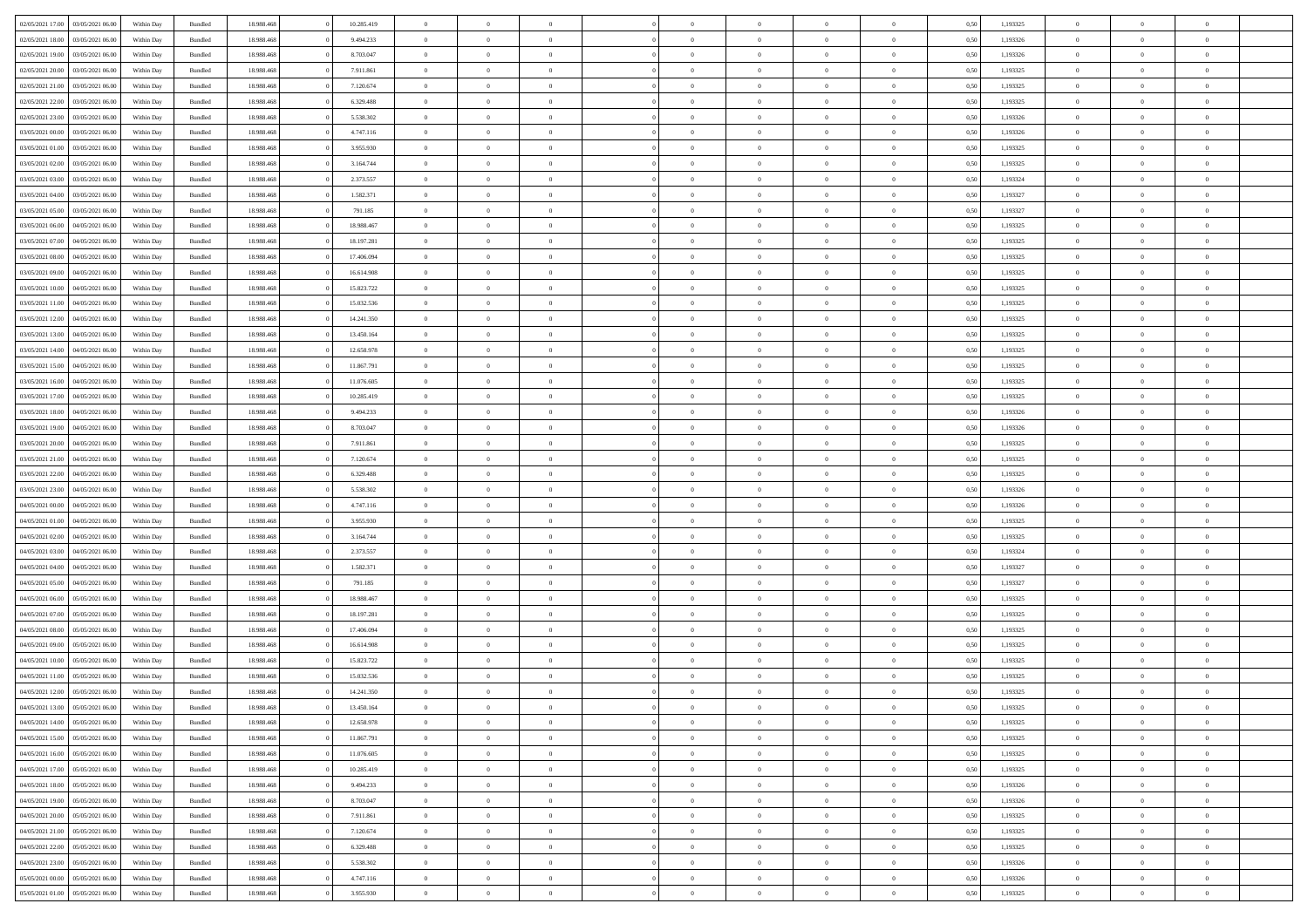| 05/05/2021 02:00 05/05/2021 06:00    | Within Day               | Bundled            | 18.988.468 | 3.164.744  | $\overline{0}$             | $\overline{0}$ | $\Omega$       | $\Omega$       | $\theta$       | $\Omega$       | $\theta$             | 0,50         | 1,193325 | $\theta$       | $\theta$       | $\theta$       |  |
|--------------------------------------|--------------------------|--------------------|------------|------------|----------------------------|----------------|----------------|----------------|----------------|----------------|----------------------|--------------|----------|----------------|----------------|----------------|--|
| 05/05/2021 03:00<br>05/05/2021 06:00 | Within Day               | Bundled            | 18.988.46  | 2.373.557  | $\overline{0}$             | $\overline{0}$ | $\overline{0}$ | $\overline{0}$ | $\theta$       | $\overline{0}$ | $\,$ 0 $\,$          | 0,50         | 1,193324 | $\theta$       | $\theta$       | $\overline{0}$ |  |
| 05/05/2021 04:00<br>05/05/2021 06:00 | Within Day               | Bundled            | 18.988.468 | 1.582.371  | $\overline{0}$             | $\bf{0}$       | $\overline{0}$ | $\overline{0}$ | $\overline{0}$ | $\overline{0}$ | $\bf{0}$             | 0,50         | 1,193327 | $\bf{0}$       | $\overline{0}$ | $\overline{0}$ |  |
| 05/05/2021 05:00<br>05/05/2021 06:00 | Within Day               | Bundled            | 18.988.468 | 791.185    | $\overline{0}$             | $\overline{0}$ | $\overline{0}$ | $\overline{0}$ | $\theta$       | $\overline{0}$ | $\overline{0}$       | 0.5(         | 1,193327 | $\theta$       | $\theta$       | $\overline{0}$ |  |
| 05/05/2021 06:00<br>06/05/2021 06:00 | Within Day               | Bundled            | 18.988.468 | 18.988.467 | $\overline{0}$             | $\overline{0}$ | $\overline{0}$ | $\overline{0}$ | $\theta$       | $\overline{0}$ | $\bf{0}$             | 0,50         | 1,193325 | $\theta$       | $\theta$       | $\overline{0}$ |  |
| 05/05/2021 07:00<br>06/05/2021 06:00 | Within Day               | Bundled            | 18.988.468 | 18.197.281 | $\overline{0}$             | $\bf{0}$       | $\overline{0}$ | $\overline{0}$ | $\bf{0}$       | $\overline{0}$ | $\bf{0}$             | 0,50         | 1,193325 | $\bf{0}$       | $\overline{0}$ | $\bf{0}$       |  |
| 05/05/2021 08:00<br>06/05/2021 06:00 | Within Day               | Bundled            | 18.988.468 | 17.406.094 | $\overline{0}$             | $\overline{0}$ | $\overline{0}$ | $\overline{0}$ | $\overline{0}$ | $\overline{0}$ | $\overline{0}$       | 0.5(         | 1,193325 | $\theta$       | $\theta$       | $\overline{0}$ |  |
|                                      |                          |                    |            |            |                            |                |                |                |                |                |                      |              |          |                |                |                |  |
| 05/05/2021 09:00<br>06/05/2021 06:00 | Within Day               | Bundled            | 18.988.468 | 16.614.908 | $\overline{0}$             | $\theta$       | $\overline{0}$ | $\overline{0}$ | $\theta$       | $\overline{0}$ | $\bf{0}$             | 0,50         | 1,193325 | $\theta$       | $\theta$       | $\overline{0}$ |  |
| 05/05/2021 10:00<br>06/05/2021 06:00 | Within Day               | Bundled            | 18.988.468 | 15.823.722 | $\overline{0}$             | $\bf{0}$       | $\bf{0}$       | $\overline{0}$ | $\overline{0}$ | $\bf{0}$       | $\bf{0}$             | 0,50         | 1,193325 | $\bf{0}$       | $\bf{0}$       | $\overline{0}$ |  |
| 05/05/2021 11:00<br>06/05/2021 06:00 | Within Day               | Bundled            | 18.988.468 | 15.032.536 | $\overline{0}$             | $\overline{0}$ | $\overline{0}$ | $\overline{0}$ | $\overline{0}$ | $\overline{0}$ | $\overline{0}$       | 0.50         | 1,193325 | $\theta$       | $\theta$       | $\overline{0}$ |  |
| 05/05/2021 12:00<br>06/05/2021 06:00 | Within Day               | Bundled            | 18.988.468 | 14.241.350 | $\bf{0}$                   | $\overline{0}$ | $\overline{0}$ | $\overline{0}$ | $\theta$       | $\overline{0}$ | $\bf{0}$             | 0,50         | 1,193325 | $\theta$       | $\theta$       | $\overline{0}$ |  |
| 05/05/2021 13:00<br>06/05/2021 06:00 | Within Day               | Bundled            | 18.988.468 | 13.450.164 | $\overline{0}$             | $\bf{0}$       | $\overline{0}$ | $\overline{0}$ | $\overline{0}$ | $\overline{0}$ | $\bf{0}$             | 0,50         | 1,193325 | $\bf{0}$       | $\overline{0}$ | $\overline{0}$ |  |
| 05/05/2021 14:00<br>06/05/2021 06:00 | Within Day               | Bundled            | 18.988.468 | 12.658.978 | $\overline{0}$             | $\overline{0}$ | $\overline{0}$ | $\overline{0}$ | $\overline{0}$ | $\overline{0}$ | $\overline{0}$       | 0.5(         | 1,193325 | $\theta$       | $\theta$       | $\overline{0}$ |  |
| 05/05/2021 15:00<br>06/05/2021 06:00 | Within Day               | Bundled            | 18.988.468 | 11.867.791 | $\overline{0}$             | $\theta$       | $\overline{0}$ | $\overline{0}$ | $\theta$       | $\overline{0}$ | $\,$ 0 $\,$          | 0,50         | 1,193325 | $\theta$       | $\theta$       | $\overline{0}$ |  |
| 05/05/2021 16:00<br>06/05/2021 06:00 | Within Day               | Bundled            | 18.988.468 | 11.076.605 | $\overline{0}$             | $\bf{0}$       | $\overline{0}$ | $\overline{0}$ | $\bf{0}$       | $\overline{0}$ | $\bf{0}$             | 0,50         | 1,193325 | $\bf{0}$       | $\overline{0}$ | $\bf{0}$       |  |
| 05/05/2021 17:00<br>06/05/2021 06:00 | Within Day               | Bundled            | 18.988.468 | 10.285.419 | $\overline{0}$             | $\overline{0}$ | $\overline{0}$ | $\overline{0}$ | $\overline{0}$ | $\overline{0}$ | $\overline{0}$       | 0.5(         | 1,193325 | $\theta$       | $\theta$       | $\overline{0}$ |  |
| 05/05/2021 18:00<br>06/05/2021 06:00 | Within Day               | Bundled            | 18.988.468 | 9.494.233  | $\bf{0}$                   | $\theta$       | $\overline{0}$ | $\overline{0}$ | $\theta$       | $\overline{0}$ | $\bf{0}$             | 0,50         | 1,193326 | $\theta$       | $\theta$       | $\overline{0}$ |  |
| 05/05/2021 19:00<br>06/05/2021 06:00 | Within Day               | Bundled            | 18.988.468 | 8.703.047  | $\overline{0}$             | $\bf{0}$       | $\bf{0}$       | $\overline{0}$ | $\overline{0}$ | $\overline{0}$ | $\bf{0}$             | 0,50         | 1,193326 | $\bf{0}$       | $\bf{0}$       | $\overline{0}$ |  |
| 05/05/2021 20:00<br>06/05/2021 06:00 | Within Day               | Bundled            | 18.988.468 | 7.911.861  | $\overline{0}$             | $\overline{0}$ | $\overline{0}$ | $\overline{0}$ | $\overline{0}$ | $\overline{0}$ | $\overline{0}$       | 0.50         | 1,193325 | $\theta$       | $\theta$       | $\overline{0}$ |  |
| 05/05/2021 21:00<br>06/05/2021 06:00 | Within Day               | Bundled            | 18.988.468 | 7.120.674  | $\bf{0}$                   | $\overline{0}$ | $\overline{0}$ | $\overline{0}$ | $\theta$       | $\overline{0}$ | $\bf{0}$             | 0,50         | 1,193325 | $\theta$       | $\theta$       | $\overline{0}$ |  |
| 05/05/2021 22.00<br>06/05/2021 06:00 | Within Day               | Bundled            | 18.988.468 | 6.329.488  | $\overline{0}$             | $\bf{0}$       | $\overline{0}$ | $\overline{0}$ | $\overline{0}$ | $\overline{0}$ | $\bf{0}$             | 0,50         | 1,193325 | $\bf{0}$       | $\bf{0}$       | $\overline{0}$ |  |
| 05/05/2021 23:00<br>06/05/2021 06:00 | Within Day               | Bundled            | 18.988.468 | 5.538.302  | $\overline{0}$             | $\overline{0}$ | $\overline{0}$ | $\overline{0}$ | $\overline{0}$ | $\overline{0}$ | $\overline{0}$       | 0.5(         | 1,193326 | $\theta$       | $\theta$       | $\overline{0}$ |  |
| 06/05/2021 00:00<br>06/05/2021 06:00 | Within Day               | Bundled            | 18.988.468 | 4.747.116  | $\overline{0}$             | $\overline{0}$ | $\overline{0}$ | $\overline{0}$ | $\theta$       | $\overline{0}$ | $\bf{0}$             | 0,50         | 1,193326 | $\theta$       | $\theta$       | $\overline{0}$ |  |
| 06/05/2021 01:00<br>06/05/2021 06:00 | Within Day               | Bundled            | 18.988.468 | 3.955.930  | $\overline{0}$             | $\bf{0}$       | $\overline{0}$ | $\overline{0}$ | $\bf{0}$       | $\overline{0}$ | $\bf{0}$             | 0,50         | 1,193325 | $\bf{0}$       | $\overline{0}$ | $\bf{0}$       |  |
| 06/05/2021 02:00<br>06/05/2021 06:00 | Within Day               | Bundled            | 18.988.468 | 3.164.744  | $\overline{0}$             | $\overline{0}$ | $\overline{0}$ | $\overline{0}$ | $\overline{0}$ | $\overline{0}$ | $\overline{0}$       | 0.5(         | 1,193325 | $\theta$       | $\theta$       | $\overline{0}$ |  |
| 06/05/2021 03:00<br>06/05/2021 06:00 | Within Day               | Bundled            | 18.988.468 | 2.373.557  | $\bf{0}$                   | $\theta$       | $\overline{0}$ | $\overline{0}$ | $\theta$       | $\overline{0}$ | $\bf{0}$             | 0,50         | 1,193324 | $\theta$       | $\theta$       | $\overline{0}$ |  |
| 06/05/2021 04:00<br>06/05/2021 06:00 | Within Day               | Bundled            | 18.988.468 | 1.582.371  | $\overline{0}$             | $\bf{0}$       | $\bf{0}$       | $\overline{0}$ | $\overline{0}$ | $\bf{0}$       | $\bf{0}$             | 0,50         | 1,193327 | $\bf{0}$       | $\bf{0}$       | $\overline{0}$ |  |
| 06/05/2021 05:00<br>06/05/2021 06:00 | Within Day               | Bundled            | 18.988.468 | 791.185    | $\overline{0}$             | $\overline{0}$ | $\overline{0}$ | $\overline{0}$ | $\overline{0}$ | $\overline{0}$ | $\overline{0}$       | 0.5(         | 1,193327 | $\theta$       | $\theta$       | $\overline{0}$ |  |
| 06/05/2021 06:00<br>07/05/2021 06:00 | Within Day               | Bundled            | 18.988.468 | 18.988.467 | $\bf{0}$                   | $\overline{0}$ | $\overline{0}$ | $\overline{0}$ | $\theta$       | $\overline{0}$ | $\bf{0}$             | 0,50         | 1,193325 | $\theta$       | $\theta$       | $\overline{0}$ |  |
| 06/05/2021 07:00<br>07/05/2021 06:00 | Within Day               | Bundled            | 18.988.468 | 18.197.281 | $\overline{0}$             | $\bf{0}$       | $\overline{0}$ | $\overline{0}$ | $\overline{0}$ | $\overline{0}$ | $\bf{0}$             | 0,50         | 1,193325 | $\bf{0}$       | $\overline{0}$ | $\overline{0}$ |  |
| 06/05/2021 08:00<br>07/05/2021 06.00 | Within Day               | Bundled            | 18.988.468 | 17.406.094 | $\overline{0}$             | $\Omega$       | $\Omega$       | $\Omega$       | $\Omega$       | $\theta$       | $\overline{0}$       | 0,50         | 1,193325 | $\,$ 0 $\,$    | $\Omega$       | $\theta$       |  |
| 06/05/2021 09:00<br>07/05/2021 06:00 | Within Day               | Bundled            | 18.988.46  | 16.614.908 | $\bf{0}$                   | $\overline{0}$ | $\overline{0}$ | $\overline{0}$ | $\theta$       | $\overline{0}$ | $\bf{0}$             | 0,50         | 1,193325 | $\theta$       | $\theta$       | $\overline{0}$ |  |
| 06/05/2021 10:00<br>07/05/2021 06:00 | Within Day               | Bundled            | 18.988.468 | 15.823.722 | $\overline{0}$             | $\bf{0}$       | $\overline{0}$ | $\overline{0}$ | $\bf{0}$       | $\overline{0}$ | $\bf{0}$             | 0,50         | 1,193325 | $\bf{0}$       | $\overline{0}$ | $\bf{0}$       |  |
| 06/05/2021 11:00<br>07/05/2021 06.00 | Within Day               | Bundled            | 18,988,46  | 15.032.536 | $\overline{0}$             | $\overline{0}$ | $\Omega$       | $\Omega$       | $\overline{0}$ | $\theta$       | $\overline{0}$       | 0.50         | 1,193325 | $\bf{0}$       | $\overline{0}$ | $\theta$       |  |
| 06/05/2021 12:00<br>07/05/2021 06:00 | Within Day               | Bundled            | 18.988.468 | 14.241.350 | $\bf{0}$                   | $\overline{0}$ | $\overline{0}$ | $\overline{0}$ | $\theta$       | $\overline{0}$ | $\bf{0}$             | 0,50         | 1,193325 | $\theta$       | $\theta$       | $\overline{0}$ |  |
| 06/05/2021 13:00<br>07/05/2021 06.00 | Within Day               | Bundled            | 18.988.468 | 13.450.164 | $\overline{0}$             | $\bf{0}$       | $\bf{0}$       | $\overline{0}$ | $\overline{0}$ | $\overline{0}$ | $\bf{0}$             | 0,50         | 1,193325 | $\bf{0}$       | $\bf{0}$       | $\overline{0}$ |  |
| 06/05/2021 14:00<br>07/05/2021 06.00 | Within Day               | Bundled            | 18,988,46  | 12.658.978 | $\overline{0}$             | $\theta$       | $\Omega$       | $\Omega$       | $\Omega$       | $\Omega$       | $\overline{0}$       | 0.50         | 1,193325 | $\theta$       | $\Omega$       | $\theta$       |  |
| 06/05/2021 15:00<br>07/05/2021 06:00 | Within Day               | Bundled            | 18.988.468 | 11.867.791 | $\bf{0}$                   | $\overline{0}$ | $\overline{0}$ | $\overline{0}$ | $\theta$       | $\overline{0}$ | $\bf{0}$             | 0,50         | 1,193325 | $\theta$       | $\theta$       | $\overline{0}$ |  |
| 06/05/2021 16:00<br>07/05/2021 06:00 | Within Day               | Bundled            | 18.988.468 | 11.076.605 | $\overline{0}$             | $\bf{0}$       | $\overline{0}$ | $\overline{0}$ | $\overline{0}$ | $\overline{0}$ | $\bf{0}$             | 0,50         | 1,193325 | $\bf{0}$       | $\overline{0}$ | $\overline{0}$ |  |
| 06/05/2021 17:00<br>07/05/2021 06.00 |                          | Bundled            | 18.988.468 | 10.285.419 | $\overline{0}$             | $\overline{0}$ | $\Omega$       | $\Omega$       | $\theta$       | $\theta$       | $\overline{0}$       | 0.50         | 1,193325 | $\,$ 0 $\,$    | $\Omega$       | $\theta$       |  |
| 06/05/2021 18:00<br>07/05/2021 06:00 | Within Day               |                    | 18.988.46  | 9.494.233  |                            | $\overline{0}$ | $\overline{0}$ | $\overline{0}$ | $\theta$       | $\overline{0}$ |                      |              | 1,193326 | $\theta$       | $\theta$       | $\overline{0}$ |  |
| 06/05/2021 19:00<br>07/05/2021 06.00 | Within Day<br>Within Day | Bundled<br>Bundled | 18.988.468 | 8.703.047  | $\bf{0}$<br>$\overline{0}$ | $\bf{0}$       | $\overline{0}$ | $\overline{0}$ | $\overline{0}$ | $\overline{0}$ | $\bf{0}$<br>$\bf{0}$ | 0,50<br>0,50 | 1,193326 | $\bf{0}$       | $\overline{0}$ | $\bf{0}$       |  |
| 06/05/2021 20:00<br>07/05/2021 06.00 |                          | Bundled            | 18,988,46  | 7.911.861  | $\overline{0}$             | $\Omega$       | $\Omega$       | $\Omega$       | $\Omega$       | $\theta$       | $\overline{0}$       | 0.50         | 1,193325 | $\theta$       | $\Omega$       | $\theta$       |  |
| 06/05/2021 21:00 07/05/2021 06:00    | Within Day<br>Within Day | Bundled            | 18.988.468 | 7.120.674  | $\bf{0}$                   | $\bf{0}$       | $\overline{0}$ | $\overline{0}$ | $\bf{0}$       | $\bf{0}$       | $\bf{0}$             | 0,50         | 1,193325 | $\bf{0}$       | $\bf{0}$       | $\overline{0}$ |  |
| 06/05/2021 22:00 07/05/2021 06:00    | Within Day               | Bundled            | 18.988.468 | 6.329.488  |                            |                |                |                |                |                |                      | 0,50         | 1,193325 | $\bf{0}$       | $\bf{0}$       |                |  |
|                                      |                          | Bundled            | 18,988,468 | 5.538.302  | $\Omega$                   | $\overline{0}$ | $\Omega$       | $\theta$       | $\Omega$       | $\theta$       | $\overline{0}$       | 0.50         |          | $\theta$       | $\theta$       | $\theta$       |  |
| 06/05/2021 23:00 07/05/2021 06:00    | Within Day               |                    |            |            |                            | $\,$ 0         |                |                | $\overline{0}$ |                |                      |              | 1,193326 | $\,$ 0 $\,$    | $\,$ 0 $\,$    | $\,$ 0         |  |
| 07/05/2021 00:00<br>07/05/2021 06:00 | Within Day               | Bundled            | 18.988.468 | 4.747.116  | $\overline{0}$             |                | $\overline{0}$ | $\overline{0}$ |                | $\overline{0}$ | $\,$ 0 $\,$          | 0,50         | 1,193326 |                |                |                |  |
| 07/05/2021 06:00<br>07/05/2021 01:00 | Within Day               | Bundled            | 18.988.468 | 3.955.930  | $\overline{0}$             | $\overline{0}$ | $\overline{0}$ | $\overline{0}$ | $\overline{0}$ | $\overline{0}$ | $\bf{0}$             | 0,50         | 1,193325 | $\overline{0}$ | $\bf{0}$       | $\overline{0}$ |  |
| 07/05/2021 02:00<br>07/05/2021 06:00 | Within Day               | Bundled            | 18.988.468 | 3.164.744  | $\overline{0}$             | $\bf{0}$       | $\overline{0}$ | $\overline{0}$ | $\overline{0}$ | $\overline{0}$ | $\bf{0}$             | 0,50         | 1,193325 | $\bf{0}$       | $\theta$       | $\overline{0}$ |  |
| 07/05/2021 03:00<br>07/05/2021 06:00 | Within Day               | Bundled            | 18.988.468 | 2.373.557  | $\overline{0}$             | $\overline{0}$ | $\overline{0}$ | $\overline{0}$ | $\overline{0}$ | $\overline{0}$ | $\bf{0}$             | 0,50         | 1,193324 | $\,$ 0 $\,$    | $\,$ 0 $\,$    | $\overline{0}$ |  |
| 07/05/2021 04:00<br>07/05/2021 06:00 | Within Day               | Bundled            | 18.988.468 | 1.582.371  | $\overline{0}$             | $\overline{0}$ | $\overline{0}$ | $\overline{0}$ | $\mathbf{0}$   | $\overline{0}$ | $\bf{0}$             | 0,50         | 1,193327 | $\overline{0}$ | $\overline{0}$ | $\overline{0}$ |  |
| 07/05/2021 05:00<br>07/05/2021 06:00 | Within Day               | Bundled            | 18.988.468 | 791.185    | $\overline{0}$             | $\overline{0}$ | $\overline{0}$ | $\overline{0}$ | $\overline{0}$ | $\overline{0}$ | $\bf{0}$             | 0.50         | 1,193327 | $\overline{0}$ | $\theta$       | $\overline{0}$ |  |
| 07/05/2021 06:00<br>08/05/2021 06:00 | Within Day               | Bundled            | 18.988.468 | 18.988.467 | $\overline{0}$             | $\,$ 0         | $\overline{0}$ | $\overline{0}$ | $\overline{0}$ | $\overline{0}$ | $\bf{0}$             | 0,50         | 1,193325 | $\,$ 0 $\,$    | $\bf{0}$       | $\overline{0}$ |  |
| 07/05/2021 07:00<br>08/05/2021 06:00 | Within Day               | Bundled            | 18.988.468 | 18.197.281 | $\overline{0}$             | $\bf{0}$       | $\overline{0}$ | $\overline{0}$ | $\overline{0}$ | $\overline{0}$ | $\bf{0}$             | 0,50         | 1,193325 | $\bf{0}$       | $\overline{0}$ | $\bf{0}$       |  |
| 07/05/2021 08:00<br>08/05/2021 06:00 | Within Day               | Bundled            | 18,988,468 | 17.406.094 | $\overline{0}$             | $\overline{0}$ | $\overline{0}$ | $\overline{0}$ | $\overline{0}$ | $\overline{0}$ | $\bf{0}$             | 0.50         | 1,193325 | $\overline{0}$ | $\overline{0}$ | $\overline{0}$ |  |
| 07/05/2021 09:00<br>08/05/2021 06:00 | Within Day               | Bundled            | 18.988.468 | 16.614.908 | $\overline{0}$             | $\,$ 0         | $\overline{0}$ | $\overline{0}$ | $\overline{0}$ | $\bf{0}$       | $\bf{0}$             | 0,50         | 1,193325 | $\,$ 0 $\,$    | $\,$ 0 $\,$    | $\overline{0}$ |  |
| 07/05/2021 10:00  08/05/2021 06:00   | Within Day               | Bundled            | 18.988.468 | 15.823.722 | $\overline{0}$             | $\bf{0}$       | $\overline{0}$ | $\overline{0}$ | $\overline{0}$ | $\overline{0}$ | $\bf{0}$             | 0,50         | 1,193325 | $\overline{0}$ | $\bf{0}$       | $\overline{0}$ |  |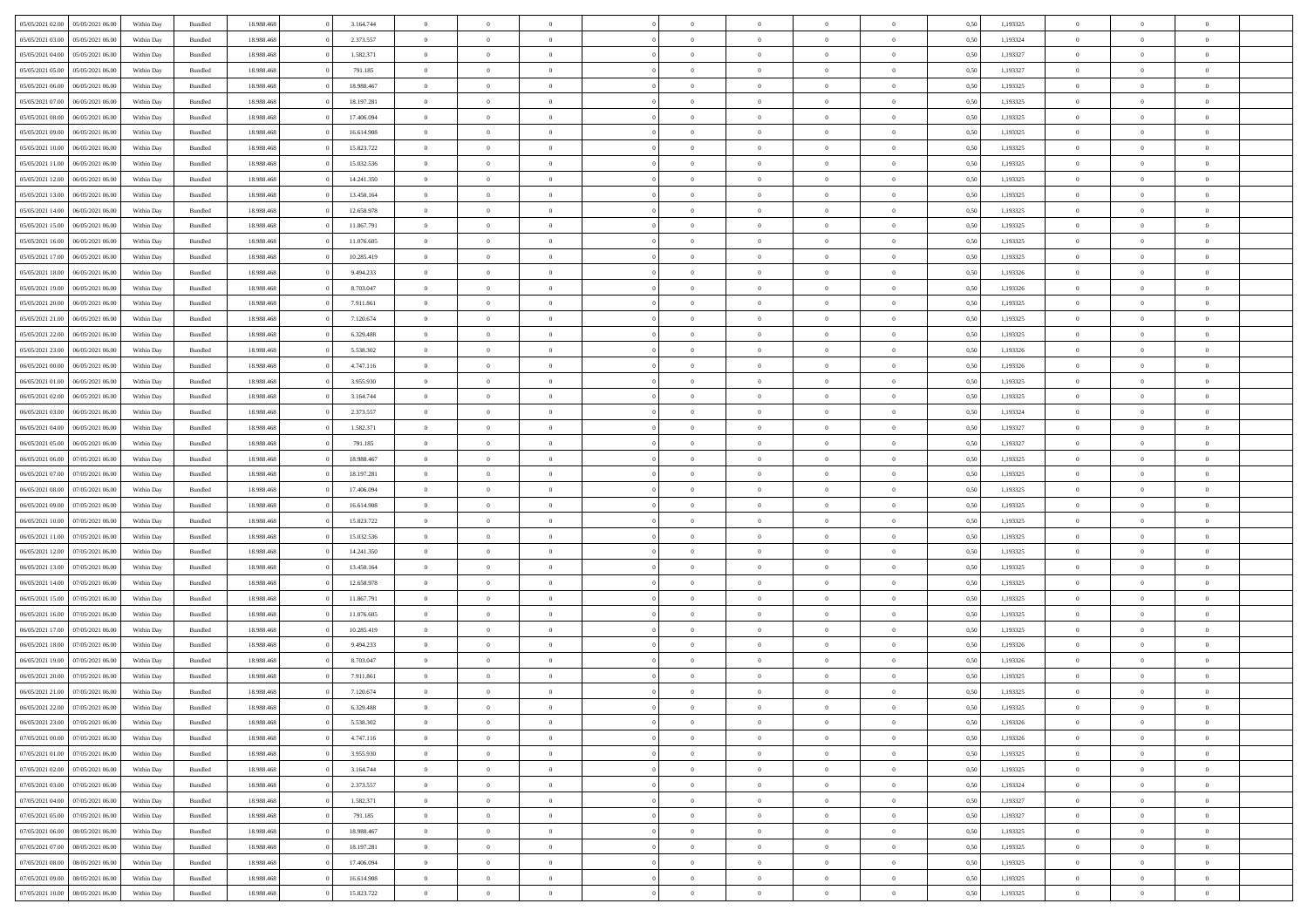| 07/05/2021 11:00 08/05/2021 06:00    | Within Day | Bundled   | 18.988.468 | 15.032.536 | $\overline{0}$ | $\overline{0}$ | $\Omega$       | $\Omega$       | $\theta$       | $\Omega$       | $\overline{0}$ | 0,50 | 1,193325 | $\theta$       | $\theta$       | $\overline{0}$ |  |
|--------------------------------------|------------|-----------|------------|------------|----------------|----------------|----------------|----------------|----------------|----------------|----------------|------|----------|----------------|----------------|----------------|--|
| 07/05/2021 12:00<br>08/05/2021 06:00 | Within Day | Bundled   | 18.988.46  | 14.241.350 | $\overline{0}$ | $\theta$       | $\overline{0}$ | $\overline{0}$ | $\theta$       | $\overline{0}$ | $\,$ 0 $\,$    | 0,50 | 1,193325 | $\theta$       | $\theta$       | $\overline{0}$ |  |
| 07/05/2021 13:00<br>08/05/2021 06:00 | Within Day | Bundled   | 18.988.468 | 13.450.164 | $\overline{0}$ | $\bf{0}$       | $\overline{0}$ | $\overline{0}$ | $\bf{0}$       | $\overline{0}$ | $\bf{0}$       | 0,50 | 1,193325 | $\bf{0}$       | $\overline{0}$ | $\overline{0}$ |  |
| 07/05/2021 14:00<br>08/05/2021 06:00 | Within Day | Bundled   | 18.988.468 | 12.658.978 | $\overline{0}$ | $\overline{0}$ | $\overline{0}$ | $\overline{0}$ | $\overline{0}$ | $\overline{0}$ | $\overline{0}$ | 0.5( | 1,193325 | $\theta$       | $\theta$       | $\overline{0}$ |  |
| 07/05/2021 15:00<br>08/05/2021 06:00 | Within Day | Bundled   | 18.988.468 | 11.867.791 | $\overline{0}$ | $\overline{0}$ | $\overline{0}$ | $\overline{0}$ | $\theta$       | $\overline{0}$ | $\bf{0}$       | 0,50 | 1,193325 | $\theta$       | $\theta$       | $\overline{0}$ |  |
| 07/05/2021 16:00<br>08/05/2021 06:00 | Within Day | Bundled   | 18.988.468 | 11.076.605 | $\overline{0}$ | $\bf{0}$       | $\overline{0}$ | $\overline{0}$ | $\overline{0}$ | $\overline{0}$ | $\bf{0}$       | 0,50 | 1,193325 | $\bf{0}$       | $\overline{0}$ | $\bf{0}$       |  |
| 07/05/2021 17:00<br>08/05/2021 06:00 | Within Dav | Bundled   | 18.988.468 | 10.285.419 | $\overline{0}$ | $\overline{0}$ |                | $\overline{0}$ | $\overline{0}$ | $\overline{0}$ | $\bf{0}$       | 0.5( | 1,193325 | $\theta$       | $\theta$       | $\overline{0}$ |  |
|                                      |            |           |            |            |                |                | $\overline{0}$ |                |                |                |                |      |          |                |                |                |  |
| 07/05/2021 18:00<br>08/05/2021 06:00 | Within Day | Bundled   | 18.988.468 | 9.494.233  | $\overline{0}$ | $\theta$       | $\overline{0}$ | $\overline{0}$ | $\theta$       | $\overline{0}$ | $\bf{0}$       | 0,50 | 1,193326 | $\theta$       | $\theta$       | $\overline{0}$ |  |
| 07/05/2021 19:00<br>08/05/2021 06:00 | Within Day | Bundled   | 18.988.468 | 8.703.047  | $\overline{0}$ | $\bf{0}$       | $\overline{0}$ | $\overline{0}$ | $\overline{0}$ | $\overline{0}$ | $\bf{0}$       | 0,50 | 1,193326 | $\bf{0}$       | $\bf{0}$       | $\overline{0}$ |  |
| 07/05/2021 20:00<br>08/05/2021 06:00 | Within Day | Unbundled | 18.988.468 | 7.911.861  | $\overline{0}$ | $\overline{0}$ | $\overline{0}$ | $\overline{0}$ | $\overline{0}$ | $\overline{0}$ | $\bf{0}$       | 0.50 | 1,193325 | $\theta$       | $\theta$       | $\overline{0}$ |  |
| 07/05/2021 21:00<br>08/05/2021 06:00 | Within Day | Unbundled | 18.988.468 | 7.120.674  | $\bf{0}$       | $\overline{0}$ | $\overline{0}$ | $\overline{0}$ | $\theta$       | $\overline{0}$ | $\bf{0}$       | 0,50 | 1,193325 | $\theta$       | $\theta$       | $\overline{0}$ |  |
| 07/05/2021 22.00<br>08/05/2021 06:00 | Within Day | Bundled   | 18.988.468 | 6.329.488  | $\overline{0}$ | $\bf{0}$       | $\overline{0}$ | $\overline{0}$ | $\bf{0}$       | $\overline{0}$ | $\bf{0}$       | 0,50 | 1,193325 | $\bf{0}$       | $\overline{0}$ | $\overline{0}$ |  |
| 07/05/2021 23:00<br>08/05/2021 06:00 | Within Day | Bundled   | 18.988.468 | 5.538.302  | $\overline{0}$ | $\overline{0}$ | $\overline{0}$ | $\overline{0}$ | $\overline{0}$ | $\overline{0}$ | $\overline{0}$ | 0.5( | 1,193326 | $\theta$       | $\theta$       | $\overline{0}$ |  |
| 08/05/2021 00:00<br>08/05/2021 06:00 | Within Day | Bundled   | 18.988.468 | 4.747.116  | $\overline{0}$ | $\theta$       | $\overline{0}$ | $\overline{0}$ | $\theta$       | $\overline{0}$ | $\,$ 0 $\,$    | 0,50 | 1,193326 | $\theta$       | $\theta$       | $\overline{0}$ |  |
| 08/05/2021 01:00<br>08/05/2021 06:00 | Within Day | Bundled   | 18.988.468 | 3.955.930  | $\overline{0}$ | $\bf{0}$       | $\overline{0}$ | $\overline{0}$ | $\overline{0}$ | $\overline{0}$ | $\bf{0}$       | 0,50 | 1,193325 | $\bf{0}$       | $\overline{0}$ | $\bf{0}$       |  |
| 08/05/2021 02:00<br>08/05/2021 06:00 | Within Day | Bundled   | 18.988.468 | 3.164.744  | $\overline{0}$ | $\overline{0}$ | $\overline{0}$ | $\overline{0}$ | $\overline{0}$ | $\overline{0}$ | $\overline{0}$ | 0.5( | 1,193325 | $\theta$       | $\overline{0}$ | $\overline{0}$ |  |
| 08/05/2021 03:00<br>08/05/2021 06:00 | Within Day | Bundled   | 18.988.468 | 2.373.557  | $\bf{0}$       | $\overline{0}$ | $\overline{0}$ | $\overline{0}$ | $\theta$       | $\overline{0}$ | $\bf{0}$       | 0,50 | 1,193324 | $\theta$       | $\theta$       | $\overline{0}$ |  |
| 08/05/2021 04:00<br>08/05/2021 06:00 | Within Day | Bundled   | 18.988.468 | 1.582.371  | $\overline{0}$ | $\bf{0}$       | $\overline{0}$ | $\overline{0}$ | $\overline{0}$ | $\bf{0}$       | $\bf{0}$       | 0,50 | 1,193327 | $\bf{0}$       | $\overline{0}$ | $\overline{0}$ |  |
| 08/05/2021 05:00<br>08/05/2021 06:00 | Within Day | Bundled   | 18.988.468 | 791.185    | $\overline{0}$ | $\overline{0}$ | $\overline{0}$ | $\overline{0}$ | $\overline{0}$ | $\overline{0}$ | $\bf{0}$       | 0.50 | 1,193327 | $\theta$       | $\theta$       | $\overline{0}$ |  |
| 08/05/2021 06:00<br>09/05/2021 06:00 | Within Day | Bundled   | 18.988.468 | 18.988.467 | $\bf{0}$       | $\overline{0}$ | $\overline{0}$ | $\overline{0}$ | $\theta$       | $\overline{0}$ | $\bf{0}$       | 0,50 | 1,193325 | $\theta$       | $\theta$       | $\overline{0}$ |  |
| 08/05/2021 07:00<br>09/05/2021 06:00 | Within Day | Bundled   | 18.988.468 | 18.197.281 | $\overline{0}$ | $\bf{0}$       | $\overline{0}$ | $\overline{0}$ | $\bf{0}$       | $\overline{0}$ | $\bf{0}$       | 0,50 | 1,193325 | $\bf{0}$       | $\overline{0}$ | $\overline{0}$ |  |
| 08/05/2021 08:00<br>09/05/2021 06:00 | Within Day | Bundled   | 18.988.468 | 17.406.094 | $\overline{0}$ | $\overline{0}$ | $\overline{0}$ | $\overline{0}$ | $\overline{0}$ | $\overline{0}$ | $\overline{0}$ | 0.5( | 1,193325 | $\theta$       | $\theta$       | $\overline{0}$ |  |
|                                      |            |           |            |            |                |                |                |                |                |                |                |      |          |                |                |                |  |
| 08/05/2021 09:00<br>09/05/2021 06:00 | Within Day | Bundled   | 18.988.468 | 16.614.908 | $\bf{0}$       | $\theta$       | $\overline{0}$ | $\overline{0}$ | $\theta$       | $\overline{0}$ | $\bf{0}$       | 0,50 | 1,193325 | $\theta$       | $\theta$       | $\overline{0}$ |  |
| 08/05/2021 10:00<br>09/05/2021 06:00 | Within Day | Bundled   | 18.988.468 | 15.823.722 | $\overline{0}$ | $\bf{0}$       | $\overline{0}$ | $\overline{0}$ | $\overline{0}$ | $\overline{0}$ | $\bf{0}$       | 0,50 | 1,193325 | $\overline{0}$ | $\overline{0}$ | $\bf{0}$       |  |
| 08/05/2021 11:00<br>09/05/2021 06:00 | Within Day | Bundled   | 18.988.468 | 15.032.536 | $\overline{0}$ | $\overline{0}$ | $\overline{0}$ | $\overline{0}$ | $\overline{0}$ | $\overline{0}$ | $\overline{0}$ | 0.5( | 1,193325 | $\overline{0}$ | $\theta$       | $\overline{0}$ |  |
| 08/05/2021 12:00<br>09/05/2021 06:00 | Within Day | Bundled   | 18.988.468 | 14.241.350 | $\bf{0}$       | $\overline{0}$ | $\overline{0}$ | $\overline{0}$ | $\theta$       | $\overline{0}$ | $\bf{0}$       | 0,50 | 1,193325 | $\theta$       | $\theta$       | $\overline{0}$ |  |
| 08/05/2021 13:00<br>09/05/2021 06:00 | Within Day | Bundled   | 18.988.468 | 13.450.164 | $\overline{0}$ | $\bf{0}$       | $\overline{0}$ | $\overline{0}$ | $\overline{0}$ | $\bf{0}$       | $\bf{0}$       | 0,50 | 1,193325 | $\bf{0}$       | $\bf{0}$       | $\overline{0}$ |  |
| 08/05/2021 14:00<br>09/05/2021 06:00 | Within Day | Bundled   | 18.988.468 | 12.658.978 | $\overline{0}$ | $\overline{0}$ | $\overline{0}$ | $\overline{0}$ | $\overline{0}$ | $\overline{0}$ | $\overline{0}$ | 0.5( | 1,193325 | $\theta$       | $\theta$       | $\overline{0}$ |  |
| 08/05/2021 15:00<br>09/05/2021 06:00 | Within Day | Bundled   | 18.988.468 | 11.867.791 | $\bf{0}$       | $\overline{0}$ | $\overline{0}$ | $\overline{0}$ | $\theta$       | $\overline{0}$ | $\bf{0}$       | 0,50 | 1,193325 | $\theta$       | $\theta$       | $\overline{0}$ |  |
| 08/05/2021 16:00<br>09/05/2021 06:00 | Within Day | Bundled   | 18.988.468 | 11.076.605 | $\overline{0}$ | $\bf{0}$       | $\overline{0}$ | $\overline{0}$ | $\bf{0}$       | $\overline{0}$ | $\bf{0}$       | 0,50 | 1,193325 | $\bf{0}$       | $\overline{0}$ | $\overline{0}$ |  |
| 08/05/2021 17:00<br>09/05/2021 06.00 | Within Day | Bundled   | 18.988.468 | 10.285.419 | $\overline{0}$ | $\overline{0}$ | $\Omega$       | $\Omega$       | $\Omega$       | $\Omega$       | $\overline{0}$ | 0,50 | 1,193325 | $\,$ 0 $\,$    | $\overline{0}$ | $\theta$       |  |
| 08/05/2021 18:00<br>09/05/2021 06:00 | Within Day | Bundled   | 18.988.46  | 9.494.233  | $\bf{0}$       | $\overline{0}$ | $\overline{0}$ | $\overline{0}$ | $\theta$       | $\overline{0}$ | $\bf{0}$       | 0,50 | 1,193326 | $\theta$       | $\theta$       | $\overline{0}$ |  |
| 08/05/2021 19:00<br>09/05/2021 06:00 | Within Day | Bundled   | 18.988.468 | 8.703.047  | $\overline{0}$ | $\bf{0}$       | $\overline{0}$ | $\overline{0}$ | $\bf{0}$       | $\overline{0}$ | $\bf{0}$       | 0,50 | 1,193326 | $\bf{0}$       | $\overline{0}$ | $\bf{0}$       |  |
| 08/05/2021 20:00<br>09/05/2021 06:00 | Within Day | Bundled   | 18,988,468 | 7.911.861  | $\overline{0}$ | $\overline{0}$ | $\Omega$       | $\Omega$       | $\overline{0}$ | $\Omega$       | $\overline{0}$ | 0.50 | 1,193325 | $\bf{0}$       | $\theta$       | $\theta$       |  |
| 08/05/2021 21:00<br>09/05/2021 06:00 | Within Day | Bundled   | 18.988.468 | 7.120.674  | $\bf{0}$       | $\overline{0}$ | $\overline{0}$ | $\overline{0}$ | $\theta$       | $\overline{0}$ | $\bf{0}$       | 0,50 | 1,193325 | $\theta$       | $\theta$       | $\overline{0}$ |  |
| 08/05/2021 22:00<br>09/05/2021 06.00 | Within Day | Bundled   | 18.988.468 | 6.329.488  | $\overline{0}$ | $\bf{0}$       | $\overline{0}$ | $\overline{0}$ | $\overline{0}$ | $\bf{0}$       | $\bf{0}$       | 0,50 | 1,193325 | $\bf{0}$       | $\overline{0}$ | $\overline{0}$ |  |
| 08/05/2021 23:00<br>09/05/2021 06:00 | Within Day | Bundled   | 18,988,46  | 5.538.302  | $\overline{0}$ | $\overline{0}$ | $\Omega$       | $\theta$       | $\Omega$       | $\theta$       | $\overline{0}$ | 0.50 | 1,193326 | $\overline{0}$ | $\theta$       | $\theta$       |  |
| 09/05/2021 00:00<br>09/05/2021 06:00 | Within Day | Bundled   | 18.988.468 | 4.747.116  | $\bf{0}$       | $\bf{0}$       | $\overline{0}$ | $\overline{0}$ | $\theta$       | $\overline{0}$ | $\bf{0}$       | 0,50 | 1,193326 | $\theta$       | $\,$ 0 $\,$    | $\overline{0}$ |  |
| 09/05/2021 01:00<br>09/05/2021 06:00 | Within Day | Bundled   | 18.988.468 | 3.955.930  | $\overline{0}$ | $\bf{0}$       | $\overline{0}$ | $\overline{0}$ | $\bf{0}$       | $\overline{0}$ | $\bf{0}$       | 0,50 | 1,193325 | $\bf{0}$       | $\overline{0}$ | $\overline{0}$ |  |
| 09/05/2021 02:00<br>09/05/2021 06.00 | Within Day | Bundled   | 18.988.468 | 3.164.744  | $\overline{0}$ | $\overline{0}$ | $\Omega$       | $\Omega$       | $\theta$       | $\Omega$       | $\overline{0}$ | 0,50 | 1,193325 | $\bf{0}$       | $\overline{0}$ | $\theta$       |  |
| 09/05/2021 03:00<br>09/05/2021 06:00 | Within Day | Bundled   | 18.988.46  | 2.373.557  | $\bf{0}$       | $\overline{0}$ | $\overline{0}$ | $\overline{0}$ | $\theta$       | $\overline{0}$ | $\bf{0}$       | 0,50 | 1,193324 | $\theta$       | $\theta$       | $\overline{0}$ |  |
| 09/05/2021 04:00<br>09/05/2021 06.00 | Within Day | Bundled   | 18.988.468 | 1.582.371  | $\overline{0}$ | $\bf{0}$       | $\overline{0}$ | $\overline{0}$ | $\bf{0}$       | $\overline{0}$ | $\bf{0}$       | 0,50 | 1,193327 | $\bf{0}$       | $\overline{0}$ | $\bf{0}$       |  |
| 09/05/2021 05:00<br>09/05/2021 06.00 | Within Day | Bundled   | 18,988,46  | 791.185    | $\overline{0}$ | $\overline{0}$ | $\Omega$       | $\Omega$       | $\Omega$       | $\theta$       | $\overline{0}$ | 0.50 | 1,193327 | $\theta$       | $\overline{0}$ | $\theta$       |  |
| 09/05/2021 06:00<br>10/05/2021 06:00 | Within Day | Bundled   | 18.988.468 | 18.988.467 | $\bf{0}$       | $\bf{0}$       | $\overline{0}$ | $\overline{0}$ | $\overline{0}$ | $\bf{0}$       | $\bf{0}$       | 0,50 | 1,193325 | $\bf{0}$       | $\,$ 0 $\,$    | $\overline{0}$ |  |
| 09/05/2021 07:00 10/05/2021 06:00    | Within Day | Bundled   | 18.988.468 | 18.197.281 |                |                |                |                |                |                |                | 0,50 | 1,193325 | $\bf{0}$       | $\bf{0}$       |                |  |
| 09/05/2021 08:00<br>10/05/2021 06:00 | Within Day | Bundled   | 18,988,468 | 17.406.094 | $\Omega$       | $\overline{0}$ | $\Omega$       | $\theta$       | $\Omega$       | $\theta$       | $\overline{0}$ | 0.50 | 1,193325 | $\theta$       | $\theta$       | $\theta$       |  |
| 09/05/2021 09:00<br>10/05/2021 06:00 | Within Day | Bundled   | 18.988.468 | 16.614.908 | $\bf{0}$       | $\,$ 0         | $\overline{0}$ | $\overline{0}$ | $\overline{0}$ | $\bf{0}$       | $\bf{0}$       | 0,50 | 1,193325 | $\,$ 0 $\,$    | $\,$ 0 $\,$    | $\overline{0}$ |  |
| 09/05/2021 11:00<br>10/05/2021 06:00 | Within Day | Bundled   | 18.988.468 | 15.032.536 | $\overline{0}$ | $\overline{0}$ | $\overline{0}$ | $\overline{0}$ | $\overline{0}$ | $\overline{0}$ | $\bf{0}$       | 0,50 | 1,193325 | $\bf{0}$       | $\bf{0}$       | $\bf{0}$       |  |
|                                      |            |           |            |            | $\overline{0}$ | $\overline{0}$ |                |                | $\overline{0}$ |                |                |      |          | $\bf{0}$       | $\theta$       | $\overline{0}$ |  |
| 09/05/2021 12:00<br>10/05/2021 06:00 | Within Day | Bundled   | 18.988.468 | 14.241.350 |                |                | $\overline{0}$ | $\overline{0}$ |                | $\overline{0}$ | $\bf{0}$       | 0,50 | 1,193325 |                |                |                |  |
| 09/05/2021 13:00<br>10/05/2021 06:00 | Within Day | Bundled   | 18.988.468 | 13.450.164 | $\overline{0}$ | $\,$ 0         | $\overline{0}$ | $\overline{0}$ | $\overline{0}$ | $\overline{0}$ | $\bf{0}$       | 0,50 | 1,193325 | $\,$ 0 $\,$    | $\,$ 0 $\,$    | $\overline{0}$ |  |
| 09/05/2021 14:00<br>10/05/2021 06:00 | Within Day | Bundled   | 18.988.468 | 12.658.978 | $\overline{0}$ | $\overline{0}$ | $\overline{0}$ | $\overline{0}$ | $\overline{0}$ | $\overline{0}$ | $\bf{0}$       | 0,50 | 1,193325 | $\overline{0}$ | $\overline{0}$ | $\bf{0}$       |  |
| 09/05/2021 15:00<br>10/05/2021 06:00 | Within Day | Bundled   | 18,988,468 | 11.867.791 | $\overline{0}$ | $\overline{0}$ | $\overline{0}$ | $\overline{0}$ | $\overline{0}$ | $\overline{0}$ | $\bf{0}$       | 0.50 | 1,193325 | $\overline{0}$ | $\theta$       | $\overline{0}$ |  |
| 09/05/2021 16:00<br>10/05/2021 06:00 | Within Day | Bundled   | 18.988.468 | 11.076.605 | $\overline{0}$ | $\,$ 0         | $\overline{0}$ | $\overline{0}$ | $\overline{0}$ | $\overline{0}$ | $\bf{0}$       | 0,50 | 1,193325 | $\,$ 0 $\,$    | $\bf{0}$       | $\overline{0}$ |  |
| 09/05/2021 17:00<br>10/05/2021 06:00 | Within Day | Bundled   | 18.988.468 | 10.285.419 | $\overline{0}$ | $\bf{0}$       | $\overline{0}$ | $\overline{0}$ | $\overline{0}$ | $\overline{0}$ | $\bf{0}$       | 0,50 | 1,193325 | $\overline{0}$ | $\overline{0}$ | $\bf{0}$       |  |
| 09/05/2021 18:00<br>10/05/2021 06:00 | Within Day | Bundled   | 18,988,468 | 9.494.233  | $\overline{0}$ | $\overline{0}$ | $\overline{0}$ | $\overline{0}$ | $\overline{0}$ | $\overline{0}$ | $\bf{0}$       | 0.50 | 1,193326 | $\bf{0}$       | $\theta$       | $\overline{0}$ |  |
| 09/05/2021 19:00<br>10/05/2021 06:00 | Within Day | Bundled   | 18.988.468 | 8.703.047  | $\overline{0}$ | $\bf{0}$       | $\overline{0}$ | $\overline{0}$ | $\bf{0}$       | $\bf{0}$       | $\bf{0}$       | 0,50 | 1,193326 | $\,$ 0 $\,$    | $\,$ 0 $\,$    | $\overline{0}$ |  |
| 09/05/2021 20:00<br>10/05/2021 06:00 | Within Day | Bundled   | 18.988.468 | 7.911.861  | $\overline{0}$ | $\bf{0}$       | $\overline{0}$ | $\overline{0}$ | $\bf{0}$       | $\overline{0}$ | $\bf{0}$       | 0,50 | 1,193325 | $\overline{0}$ | $\bf{0}$       | $\bf{0}$       |  |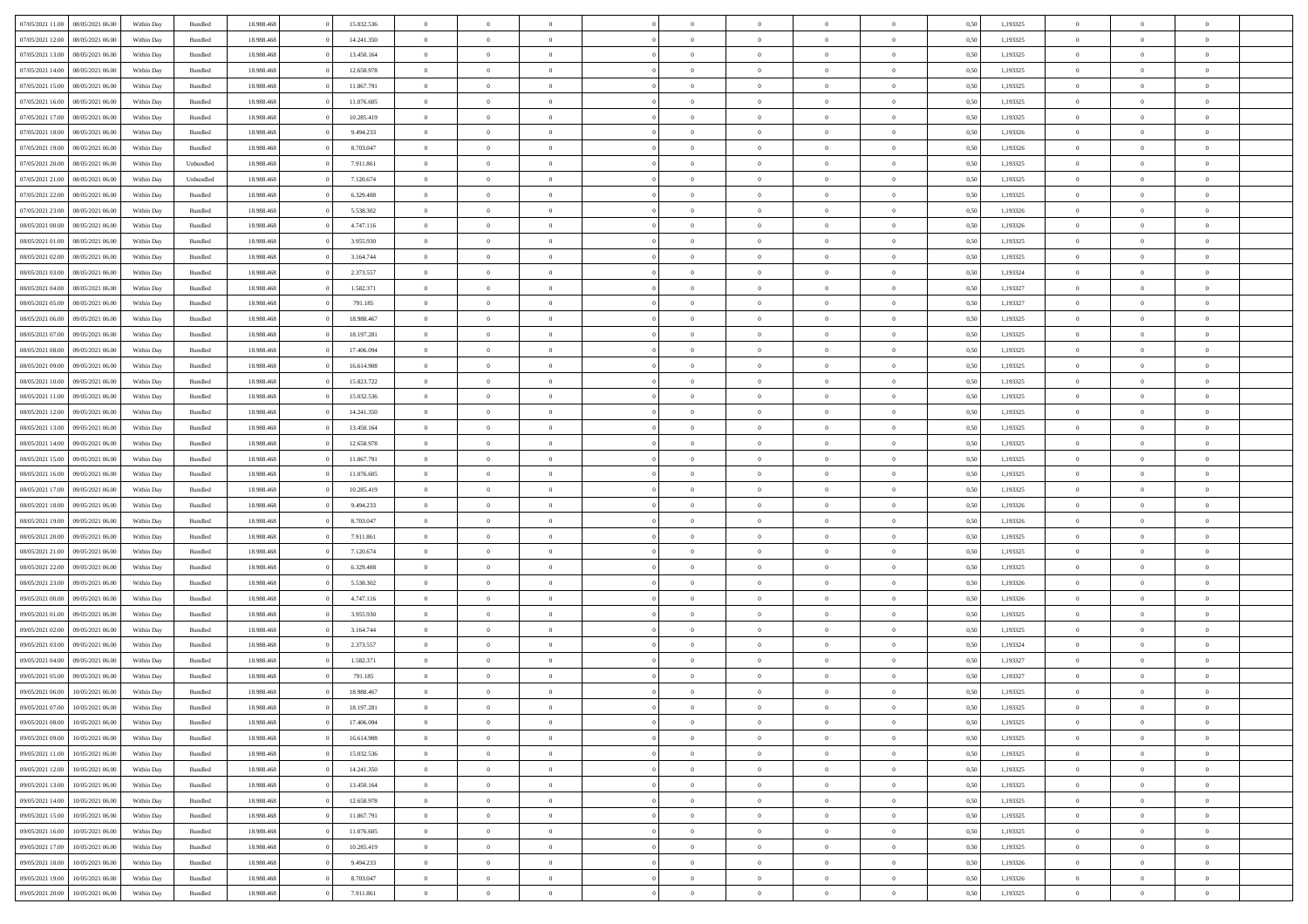|                  |                  |            |                    |            |            | $\overline{0}$ |                |                |                | $\Omega$       | $\Omega$       | $\theta$       |      |          | $\theta$       | $\overline{0}$ | $\theta$       |  |
|------------------|------------------|------------|--------------------|------------|------------|----------------|----------------|----------------|----------------|----------------|----------------|----------------|------|----------|----------------|----------------|----------------|--|
| 09/05/2021 21:00 | 10/05/2021 06:00 | Within Day | Bundled            | 18.988.468 | 7.120.674  |                | $\theta$       |                | $\Omega$       |                |                |                | 0.50 | 1,193325 |                |                |                |  |
| 09/05/2021 22.00 | 10/05/2021 06:00 | Within Day | Bundled            | 18.988.468 | 6.329.488  | $\overline{0}$ | $\theta$       | $\overline{0}$ | $\overline{0}$ | $\bf{0}$       | $\overline{0}$ | $\overline{0}$ | 0,50 | 1,193325 | $\theta$       | $\overline{0}$ | $\overline{0}$ |  |
| 09/05/2021 23.00 | 10/05/2021 06:00 | Within Day | Bundled            | 18.988.468 | 5.538.302  | $\overline{0}$ | $\overline{0}$ | $\overline{0}$ | $\bf{0}$       | $\bf{0}$       | $\bf{0}$       | $\bf{0}$       | 0,50 | 1,193326 | $\bf{0}$       | $\overline{0}$ | $\overline{0}$ |  |
| 10/05/2021 00:00 | 10/05/2021 06:00 | Within Dav | Bundled            | 18.988.468 | 4.747.116  | $\overline{0}$ | $\overline{0}$ | $\overline{0}$ | $\overline{0}$ | $\bf{0}$       | $\overline{0}$ | $\overline{0}$ | 0.50 | 1,193326 | $\theta$       | $\theta$       | $\overline{0}$ |  |
|                  |                  |            |                    |            |            |                |                |                |                |                |                |                |      |          |                |                |                |  |
| 10/05/2021 01:00 | 10/05/2021 06:00 | Within Day | Bundled            | 18.988.468 | 3.955.930  | $\overline{0}$ | $\theta$       | $\overline{0}$ | $\overline{0}$ | $\bf{0}$       | $\overline{0}$ | $\bf{0}$       | 0,50 | 1,193325 | $\theta$       | $\theta$       | $\overline{0}$ |  |
| 10/05/2021 02:00 | 10/05/2021 06:00 | Within Day | Bundled            | 18.988.468 | 3.164.744  | $\overline{0}$ | $\bf{0}$       | $\overline{0}$ | $\bf{0}$       | $\overline{0}$ | $\overline{0}$ | $\mathbf{0}$   | 0,50 | 1,193325 | $\overline{0}$ | $\overline{0}$ | $\bf{0}$       |  |
| 10/05/2021 03:00 | 10/05/2021 06:00 | Within Dav | Bundled            | 18.988.468 | 2.373.557  | $\overline{0}$ | $\overline{0}$ | $\overline{0}$ | $\overline{0}$ | $\bf{0}$       | $\overline{0}$ | $\overline{0}$ | 0.50 | 1,193324 | $\theta$       | $\overline{0}$ | $\overline{0}$ |  |
| 10/05/2021 04:00 | 10/05/2021 06:00 | Within Day | Bundled            | 18.988.468 | 1.582.371  | $\overline{0}$ | $\theta$       | $\overline{0}$ | $\overline{0}$ | $\bf{0}$       | $\overline{0}$ | $\bf{0}$       | 0,50 | 1,193327 | $\theta$       | $\theta$       | $\overline{0}$ |  |
|                  |                  |            |                    |            |            |                | $\overline{0}$ |                |                | $\bf{0}$       |                |                |      |          | $\,0\,$        | $\overline{0}$ | $\overline{0}$ |  |
| 10/05/2021 05:00 | 10/05/2021 06:00 | Within Day | Bundled            | 18.988.468 | 791.185    | $\overline{0}$ |                | $\overline{0}$ | $\bf{0}$       |                | $\bf{0}$       | $\bf{0}$       | 0,50 | 1,193327 |                |                |                |  |
| 10/05/2021 06:00 | 11/05/2021 06:00 | Within Dav | Bundled            | 18.988.468 | 18.988.467 | $\overline{0}$ | $\overline{0}$ | $\overline{0}$ | $\overline{0}$ | $\overline{0}$ | $\overline{0}$ | $\overline{0}$ | 0.50 | 1,193325 | $\theta$       | $\overline{0}$ | $\overline{0}$ |  |
| 10/05/2021 07:00 | 11/05/2021 06:00 | Within Day | Bundled            | 18.988.468 | 18.197.281 | $\overline{0}$ | $\theta$       | $\overline{0}$ | $\overline{0}$ | $\bf{0}$       | $\overline{0}$ | $\bf{0}$       | 0,50 | 1,193325 | $\theta$       | $\theta$       | $\overline{0}$ |  |
| 10/05/2021 08:00 | 11/05/2021 06:00 | Within Day | Bundled            | 18.988.468 | 17.406.094 | $\overline{0}$ | $\overline{0}$ | $\overline{0}$ | $\bf{0}$       | $\bf{0}$       | $\bf{0}$       | $\bf{0}$       | 0,50 | 1,193325 | $\bf{0}$       | $\overline{0}$ | $\overline{0}$ |  |
| 10/05/2021 09:00 | 11/05/2021 06:00 | Within Dav | Bundled            | 18.988.468 | 16.614.908 | $\overline{0}$ | $\theta$       | $\overline{0}$ | $\overline{0}$ | $\bf{0}$       | $\overline{0}$ | $\overline{0}$ | 0.50 | 1,193325 | $\theta$       | $\theta$       | $\overline{0}$ |  |
|                  |                  |            |                    |            |            |                |                |                |                |                |                |                |      |          |                |                |                |  |
| 10/05/2021 10:00 | 11/05/2021 06:00 | Within Day | Bundled            | 18.988.468 | 15.823.722 | $\overline{0}$ | $\theta$       | $\overline{0}$ | $\overline{0}$ | $\bf{0}$       | $\overline{0}$ | $\overline{0}$ | 0,50 | 1,193325 | $\theta$       | $\theta$       | $\overline{0}$ |  |
| 10/05/2021 11:00 | 11/05/2021 06:00 | Within Day | Bundled            | 18.988.468 | 15.032.536 | $\overline{0}$ | $\overline{0}$ | $\overline{0}$ | $\bf{0}$       | $\overline{0}$ | $\overline{0}$ | $\mathbf{0}$   | 0,50 | 1,193325 | $\overline{0}$ | $\overline{0}$ | $\bf{0}$       |  |
| 10/05/2021 12:00 | 11/05/2021 06:00 | Within Dav | Bundled            | 18.988.468 | 14.241.350 | $\overline{0}$ | $\overline{0}$ | $\overline{0}$ | $\overline{0}$ | $\bf{0}$       | $\overline{0}$ | $\overline{0}$ | 0.50 | 1,193325 | $\theta$       | $\overline{0}$ | $\overline{0}$ |  |
| 10/05/2021 13:00 | 11/05/2021 06:00 | Within Day | Bundled            | 18.988.468 | 13.450.164 | $\overline{0}$ | $\theta$       | $\overline{0}$ | $\overline{0}$ | $\bf{0}$       | $\overline{0}$ | $\bf{0}$       | 0,50 | 1,193325 | $\theta$       | $\theta$       | $\overline{0}$ |  |
| 10/05/2021 14:00 | 11/05/2021 06:00 | Within Day | Bundled            | 18.988.468 | 12.658.978 | $\overline{0}$ | $\overline{0}$ | $\overline{0}$ | $\bf{0}$       | $\bf{0}$       | $\bf{0}$       | $\bf{0}$       | 0,50 | 1,193325 | $\,0\,$        | $\overline{0}$ | $\overline{0}$ |  |
|                  |                  |            |                    |            |            |                |                |                |                |                |                |                |      |          |                |                |                |  |
| 10/05/2021 15:00 | 11/05/2021 06:00 | Within Dav | Bundled            | 18.988.468 | 11.867.791 | $\overline{0}$ | $\overline{0}$ | $\overline{0}$ | $\overline{0}$ | $\overline{0}$ | $\overline{0}$ | $\overline{0}$ | 0.50 | 1,193325 | $\theta$       | $\overline{0}$ | $\overline{0}$ |  |
| 10/05/2021 16:00 | 11/05/2021 06:00 | Within Day | Bundled            | 18.988.468 | 11.076.605 | $\overline{0}$ | $\theta$       | $\overline{0}$ | $\overline{0}$ | $\bf{0}$       | $\overline{0}$ | $\bf{0}$       | 0,50 | 1,193325 | $\theta$       | $\theta$       | $\overline{0}$ |  |
| 10/05/2021 17:00 | 11/05/2021 06:00 | Within Day | Bundled            | 18.988.468 | 10.285.419 | $\overline{0}$ | $\overline{0}$ | $\overline{0}$ | $\bf{0}$       | $\bf{0}$       | $\bf{0}$       | $\bf{0}$       | 0,50 | 1,193325 | $\,0\,$        | $\overline{0}$ | $\overline{0}$ |  |
| 10/05/2021 18:00 | 11/05/2021 06:00 | Within Day | Bundled            | 18.988.468 | 9.494.233  | $\overline{0}$ | $\overline{0}$ | $\overline{0}$ | $\overline{0}$ | $\bf{0}$       | $\overline{0}$ | $\overline{0}$ | 0.50 | 1,193326 | $\theta$       | $\theta$       | $\overline{0}$ |  |
| 10/05/2021 19:00 | 11/05/2021 06:00 |            |                    | 18.988.468 | 8.703.047  | $\overline{0}$ | $\theta$       | $\overline{0}$ | $\overline{0}$ | $\bf{0}$       | $\overline{0}$ |                |      | 1,193326 | $\theta$       | $\overline{0}$ | $\overline{0}$ |  |
|                  |                  | Within Day | Bundled            |            |            |                |                |                |                |                |                | $\bf{0}$       | 0,50 |          |                |                |                |  |
| 10/05/2021 20:00 | 11/05/2021 06:00 | Within Day | Bundled            | 18.988.468 | 7.911.861  | $\overline{0}$ | $\overline{0}$ | $\overline{0}$ | $\bf{0}$       | $\overline{0}$ | $\overline{0}$ | $\mathbf{0}$   | 0,50 | 1,193325 | $\overline{0}$ | $\overline{0}$ | $\bf{0}$       |  |
| 10/05/2021 21:00 | 11/05/2021 06:00 | Within Dav | Bundled            | 18.988.468 | 7.120.674  | $\overline{0}$ | $\overline{0}$ | $\overline{0}$ | $\overline{0}$ | $\overline{0}$ | $\overline{0}$ | $\overline{0}$ | 0.50 | 1,193325 | $\theta$       | $\overline{0}$ | $\overline{0}$ |  |
| 10/05/2021 22:00 | 11/05/2021 06:00 | Within Day | Bundled            | 18.988.468 | 6.329.488  | $\overline{0}$ | $\theta$       | $\overline{0}$ | $\overline{0}$ | $\bf{0}$       | $\overline{0}$ | $\bf{0}$       | 0,50 | 1,193325 | $\theta$       | $\theta$       | $\overline{0}$ |  |
| 10/05/2021 23:00 | 11/05/2021 06:00 | Within Day | Bundled            | 18.988.468 | 5.538.302  | $\overline{0}$ | $\overline{0}$ | $\overline{0}$ | $\bf{0}$       | $\bf{0}$       | $\bf{0}$       | $\bf{0}$       | 0,50 | 1,193326 | $\,0\,$        | $\overline{0}$ | $\overline{0}$ |  |
|                  | 11/05/2021 06:00 |            | Bundled            | 18.988.468 | 4.747.116  | $\overline{0}$ | $\overline{0}$ | $\overline{0}$ | $\overline{0}$ | $\bf{0}$       | $\overline{0}$ | $\overline{0}$ | 0.50 | 1,193326 | $\theta$       | $\overline{0}$ | $\overline{0}$ |  |
| 11/05/2021 00:00 |                  | Within Day |                    |            |            |                |                |                |                |                |                |                |      |          |                |                |                |  |
| 11/05/2021 01:00 | 11/05/2021 06:00 | Within Day | Bundled            | 18.988.468 | 3.955.930  | $\overline{0}$ | $\theta$       | $\overline{0}$ | $\overline{0}$ | $\bf{0}$       | $\overline{0}$ | $\bf{0}$       | 0,50 | 1,193325 | $\,$ 0 $\,$    | $\theta$       | $\overline{0}$ |  |
| 11/05/2021 02:00 | 11/05/2021 06:00 | Within Day | Bundled            | 18.988.468 | 3.164.744  | $\overline{0}$ | $\overline{0}$ | $\overline{0}$ | $\bf{0}$       | $\bf{0}$       | $\bf{0}$       | $\bf{0}$       | 0,50 | 1,193325 | $\bf{0}$       | $\overline{0}$ | $\overline{0}$ |  |
| 11/05/2021 03:00 | 11/05/2021 06.00 | Within Day | Bundled            | 18.988.468 | 2.373.557  | $\overline{0}$ | $\Omega$       | $\Omega$       | $\Omega$       | $\Omega$       | $\Omega$       | $\overline{0}$ | 0.50 | 1,193324 | $\,0\,$        | $\theta$       | $\theta$       |  |
| 11/05/2021 04:00 | 11/05/2021 06:00 | Within Day | Bundled            | 18.988.468 | 1.582.371  | $\overline{0}$ | $\theta$       | $\overline{0}$ | $\overline{0}$ | $\bf{0}$       | $\overline{0}$ | $\bf{0}$       | 0,50 | 1,193327 | $\theta$       | $\theta$       | $\overline{0}$ |  |
|                  |                  |            |                    |            |            |                |                |                |                |                |                |                |      |          |                |                |                |  |
| 11/05/2021 05:00 | 11/05/2021 06:00 | Within Day | Bundled            | 18.988.468 | 791.185    | $\overline{0}$ | $\overline{0}$ | $\overline{0}$ | $\bf{0}$       | $\bf{0}$       | $\overline{0}$ | $\mathbf{0}$   | 0,50 | 1,193327 | $\overline{0}$ | $\overline{0}$ | $\bf{0}$       |  |
| 11/05/2021 06:00 | 12/05/2021 06:00 | Within Day | Bundled            | 18.988.468 | 18.988.467 | $\overline{0}$ | $\Omega$       | $\Omega$       | $\Omega$       | $\Omega$       | $\Omega$       | $\overline{0}$ | 0.50 | 1,193325 | $\theta$       | $\theta$       | $\theta$       |  |
| 11/05/2021 07:00 | 12/05/2021 06:00 | Within Day | Bundled            | 18.988.468 | 18.197.281 | $\overline{0}$ | $\theta$       | $\overline{0}$ | $\overline{0}$ | $\bf{0}$       | $\overline{0}$ | $\bf{0}$       | 0,50 | 1,193325 | $\theta$       | $\theta$       | $\overline{0}$ |  |
| 11/05/2021 08:00 | 12/05/2021 06:00 | Within Day | Bundled            | 18.988.468 | 17.406.094 | $\overline{0}$ | $\overline{0}$ | $\overline{0}$ | $\bf{0}$       | $\bf{0}$       | $\bf{0}$       | $\bf{0}$       | 0,50 | 1,193325 | $\,0\,$        | $\overline{0}$ | $\overline{0}$ |  |
| 11/05/2021 09:00 | 12/05/2021 06:00 | Within Day | Bundled            | 18.988.468 | 16.614.908 | $\overline{0}$ | $\Omega$       | $\Omega$       | $\Omega$       | $\Omega$       | $\theta$       | $\overline{0}$ | 0.50 | 1,193325 | $\theta$       | $\theta$       | $\theta$       |  |
|                  |                  |            |                    |            |            |                |                |                |                |                |                |                |      |          |                |                |                |  |
| 11/05/2021 10:00 | 12/05/2021 06:00 | Within Day | Bundled            | 18.988.468 | 15.823.722 | $\overline{0}$ | $\theta$       | $\overline{0}$ | $\overline{0}$ | $\bf{0}$       | $\overline{0}$ | $\bf{0}$       | 0,50 | 1,193325 | $\theta$       | $\theta$       | $\overline{0}$ |  |
| 11/05/2021 11:00 | 12/05/2021 06:00 | Within Day | Bundled            | 18.988.468 | 15.032.536 | $\overline{0}$ | $\overline{0}$ | $\overline{0}$ | $\bf{0}$       | $\bf{0}$       | $\bf{0}$       | $\bf{0}$       | 0,50 | 1,193325 | $\,0\,$        | $\overline{0}$ | $\overline{0}$ |  |
| 11/05/2021 12:00 | 12/05/2021 06:00 | Within Day | Bundled            | 18.988.468 | 14.241.350 | $\overline{0}$ | $\Omega$       | $\Omega$       | $\Omega$       | $\Omega$       | $\overline{0}$ | $\overline{0}$ | 0.50 | 1,193325 | $\,0\,$        | $\theta$       | $\theta$       |  |
| 11/05/2021 13:00 | 12/05/2021 06:00 | Within Day | Bundled            | 18.988.468 | 13.450.164 | $\overline{0}$ | $\theta$       | $\overline{0}$ | $\overline{0}$ | $\bf{0}$       | $\overline{0}$ | $\bf{0}$       | 0,50 | 1,193325 | $\,$ 0 $\,$    | $\theta$       | $\overline{0}$ |  |
| 11/05/2021 14:00 | 12/05/2021 06:00 | Within Day | Bundled            | 18.988.468 | 12.658.978 | $\overline{0}$ | $\overline{0}$ | $\overline{0}$ | $\bf{0}$       | $\bf{0}$       | $\bf{0}$       | $\mathbf{0}$   | 0,50 | 1,193325 | $\overline{0}$ | $\overline{0}$ | $\bf{0}$       |  |
|                  |                  |            |                    |            |            |                |                |                |                |                |                |                |      |          |                |                |                |  |
| 11/05/2021 15:00 | 12/05/2021 06:00 | Within Day | Bundled            | 18.988.468 | 11.867.791 | $\overline{0}$ | $\Omega$       | $\Omega$       | $\Omega$       | $\Omega$       | $\Omega$       | $\overline{0}$ | 0.50 | 1,193325 | $\theta$       | $\theta$       | $\theta$       |  |
| 11/05/2021 16:00 | 12/05/2021 06:00 | Within Day | Bundled            | 18.988.468 | 11.076.605 | $\overline{0}$ | $\overline{0}$ | $\overline{0}$ | $\bf{0}$       | $\,$ 0         | $\bf{0}$       | $\bf{0}$       | 0,50 | 1,193325 | $\,0\,$        | $\overline{0}$ | $\overline{0}$ |  |
| 11/05/2021 17:00 | 12/05/2021 06:00 | Within Day | $\mathbf B$ undled | 18.988.468 | 10.285.419 | $\bf{0}$       | $\bf{0}$       |                |                |                |                |                | 0,50 | 1,193325 | $\bf{0}$       | $\overline{0}$ |                |  |
| 11/05/2021 18:00 | 12/05/2021 06:00 | Within Day | Bundled            | 18,988,468 | 9.494.233  | $\overline{0}$ | $\overline{0}$ | $\overline{0}$ | $\Omega$       | $\overline{0}$ | $\overline{0}$ | $\overline{0}$ | 0,50 | 1,193326 | $\theta$       | $\theta$       | $\theta$       |  |
| 11/05/2021 19:00 | 12/05/2021 06:00 | Within Day | Bundled            | 18.988.468 | 8.703.047  | $\overline{0}$ | $\,$ 0         | $\overline{0}$ | $\bf{0}$       | $\,$ 0 $\,$    | $\overline{0}$ | $\mathbf{0}$   | 0,50 | 1,193326 | $\,$ 0 $\,$    | $\,$ 0 $\,$    | $\,$ 0         |  |
|                  |                  |            |                    |            |            |                |                |                |                |                |                |                |      |          |                |                |                |  |
| 11/05/2021 20:00 | 12/05/2021 06:00 | Within Day | Bundled            | 18.988.468 | 7.911.861  | $\overline{0}$ | $\overline{0}$ | $\overline{0}$ | $\overline{0}$ | $\overline{0}$ | $\overline{0}$ | $\mathbf{0}$   | 0,50 | 1,193325 | $\overline{0}$ | $\bf{0}$       | $\bf{0}$       |  |
| 11/05/2021 21:00 | 12/05/2021 06:00 | Within Day | Bundled            | 18.988.468 | 7.120.674  | $\overline{0}$ | $\overline{0}$ | $\overline{0}$ | $\Omega$       | $\overline{0}$ | $\overline{0}$ | $\overline{0}$ | 0,50 | 1,193325 | $\overline{0}$ | $\theta$       | $\overline{0}$ |  |
| 11/05/2021 22:00 | 12/05/2021 06:00 | Within Day | Bundled            | 18.988.468 | 6.329.488  | $\overline{0}$ | $\,$ 0         | $\overline{0}$ | $\overline{0}$ | $\,$ 0 $\,$    | $\overline{0}$ | $\mathbf{0}$   | 0,50 | 1,193325 | $\,$ 0 $\,$    | $\overline{0}$ | $\overline{0}$ |  |
| 11/05/2021 23:00 | 12/05/2021 06:00 | Within Day | Bundled            | 18.988.468 | 5.538.302  | $\overline{0}$ | $\overline{0}$ | $\overline{0}$ | $\overline{0}$ | $\overline{0}$ | $\overline{0}$ | $\mathbf{0}$   | 0,50 | 1,193326 | $\overline{0}$ | $\overline{0}$ | $\bf{0}$       |  |
| 12/05/2021 00:00 | 12/05/2021 06:00 | Within Day | Bundled            | 18.988.468 | 4.747.116  | $\overline{0}$ | $\overline{0}$ | $\overline{0}$ | $\Omega$       | $\overline{0}$ | $\overline{0}$ | $\bf{0}$       | 0.50 | 1,193326 | $\overline{0}$ | $\theta$       | $\overline{0}$ |  |
|                  |                  |            |                    |            |            |                |                |                |                |                |                |                |      |          |                |                |                |  |
| 12/05/2021 01:00 | 12/05/2021 06:00 | Within Day | Bundled            | 18.988.468 | 3.955.930  | $\overline{0}$ | $\,$ 0         | $\overline{0}$ | $\bf{0}$       | $\bf{0}$       | $\bf{0}$       | $\bf{0}$       | 0,50 | 1,193325 | $\,$ 0 $\,$    | $\overline{0}$ | $\overline{0}$ |  |
| 12/05/2021 02:00 | 12/05/2021 06:00 | Within Day | Bundled            | 18.988.468 | 3.164.744  | $\overline{0}$ | $\bf{0}$       | $\overline{0}$ | $\overline{0}$ | $\overline{0}$ | $\overline{0}$ | $\mathbf{0}$   | 0,50 | 1,193325 | $\overline{0}$ | $\overline{0}$ | $\bf{0}$       |  |
| 12/05/2021 03:00 | 12/05/2021 06:00 | Within Day | Bundled            | 18,988,468 | 2.373.557  | $\overline{0}$ | $\overline{0}$ | $\overline{0}$ | $\Omega$       | $\overline{0}$ | $\overline{0}$ | $\bf{0}$       | 0.50 | 1,193324 | $\overline{0}$ | $\overline{0}$ | $\overline{0}$ |  |
| 12/05/2021 04:00 | 12/05/2021 06:00 | Within Day | Bundled            | 18.988.468 | 1.582.371  | $\overline{0}$ | $\bf{0}$       | $\overline{0}$ | $\overline{0}$ | $\bf{0}$       | $\bf{0}$       | $\mathbf{0}$   | 0,50 | 1,193327 | $\,$ 0 $\,$    | $\,$ 0 $\,$    | $\bf{0}$       |  |
|                  |                  |            |                    |            |            |                |                |                |                |                |                |                |      |          |                |                |                |  |
| 12/05/2021 05:00 | 12/05/2021 06:00 | Within Day | Bundled            | 18.988.468 | 791.185    | $\overline{0}$ | $\overline{0}$ | $\overline{0}$ | $\overline{0}$ | $\bf{0}$       | $\bf{0}$       | $\mathbf{0}$   | 0,50 | 1,193327 | $\overline{0}$ | $\bf{0}$       | $\bf{0}$       |  |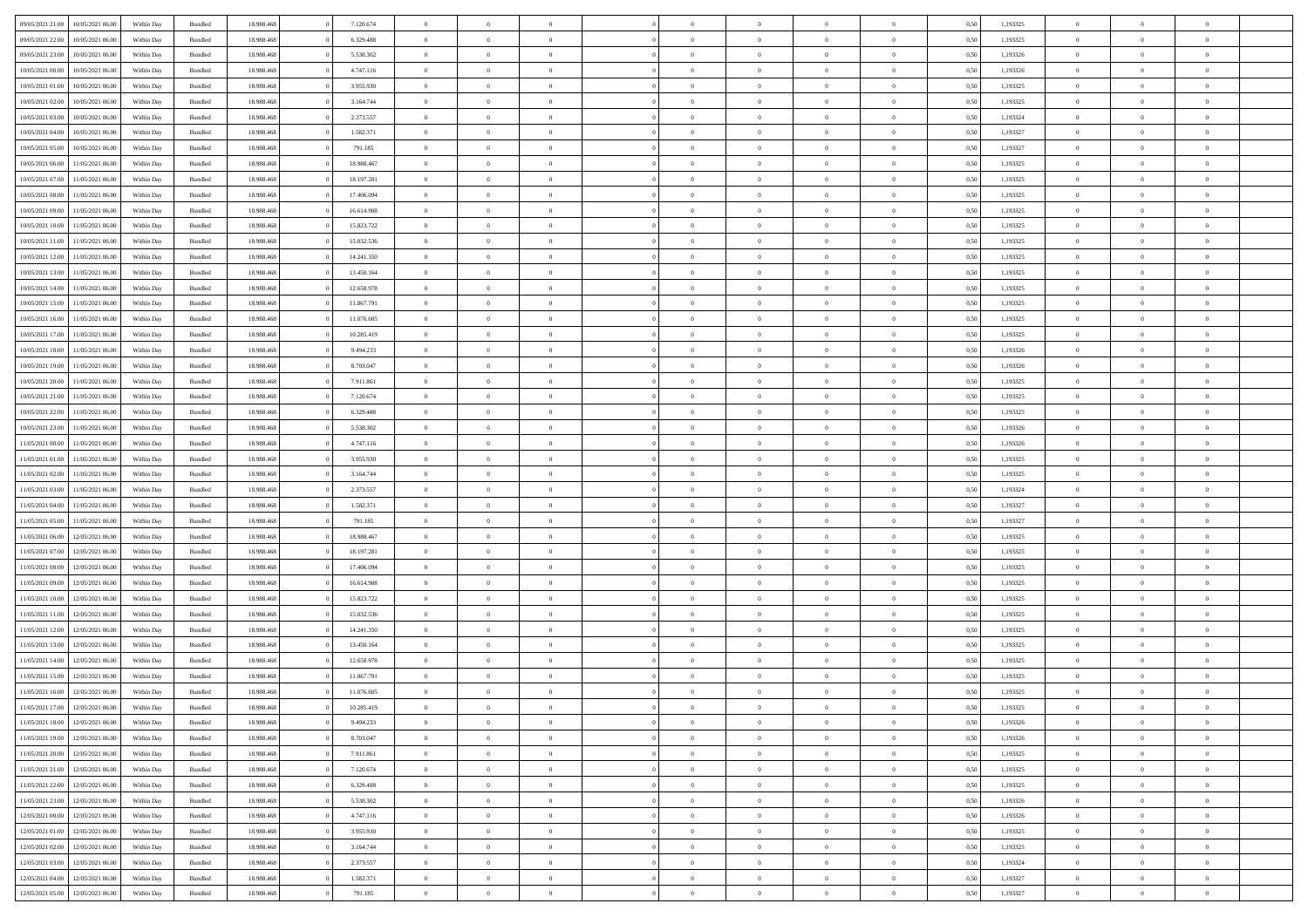|                  |                  |            |                    |            |            | $\overline{0}$ |                |                |                | $\Omega$       | $\Omega$       | $\theta$       |      |          | $\theta$       | $\overline{0}$ | $\theta$       |  |
|------------------|------------------|------------|--------------------|------------|------------|----------------|----------------|----------------|----------------|----------------|----------------|----------------|------|----------|----------------|----------------|----------------|--|
| 12/05/2021 06:00 | 13/05/2021 06:00 | Within Dav | Bundled            | 18.988.468 | 18.988.467 |                | $\theta$       |                | $\Omega$       |                |                |                | 0.50 | 1,193325 |                |                |                |  |
| 12/05/2021 07:00 | 13/05/2021 06:00 | Within Day | Bundled            | 18.988.468 | 18.197.281 | $\overline{0}$ | $\theta$       | $\overline{0}$ | $\overline{0}$ | $\bf{0}$       | $\overline{0}$ | $\overline{0}$ | 0,50 | 1,193325 | $\theta$       | $\overline{0}$ | $\overline{0}$ |  |
| 12/05/2021 08:00 | 13/05/2021 06:00 | Within Day | Bundled            | 18.988.468 | 17.406.094 | $\overline{0}$ | $\overline{0}$ | $\overline{0}$ | $\bf{0}$       | $\bf{0}$       | $\bf{0}$       | $\bf{0}$       | 0,50 | 1,193325 | $\bf{0}$       | $\overline{0}$ | $\overline{0}$ |  |
| 12/05/2021 09:00 | 13/05/2021 06:00 | Within Dav | Bundled            | 18.988.468 | 16.614.908 | $\overline{0}$ | $\overline{0}$ | $\overline{0}$ | $\overline{0}$ | $\bf{0}$       | $\overline{0}$ | $\overline{0}$ | 0.50 | 1,193325 | $\theta$       | $\theta$       | $\overline{0}$ |  |
|                  |                  |            |                    |            |            |                |                |                |                |                |                |                |      |          |                |                |                |  |
| 12/05/2021 10:00 | 13/05/2021 06:00 | Within Day | Bundled            | 18.988.468 | 15.823.722 | $\overline{0}$ | $\theta$       | $\overline{0}$ | $\overline{0}$ | $\bf{0}$       | $\overline{0}$ | $\bf{0}$       | 0,50 | 1,193325 | $\theta$       | $\theta$       | $\overline{0}$ |  |
| 12/05/2021 11:00 | 13/05/2021 06:00 | Within Day | Bundled            | 18.988.468 | 15.032.536 | $\overline{0}$ | $\bf{0}$       | $\overline{0}$ | $\bf{0}$       | $\overline{0}$ | $\overline{0}$ | $\mathbf{0}$   | 0,50 | 1,193325 | $\bf{0}$       | $\overline{0}$ | $\bf{0}$       |  |
| 12/05/2021 12:00 | 13/05/2021 06:00 | Within Dav | Bundled            | 18.988.468 | 14.241.350 | $\overline{0}$ | $\overline{0}$ | $\overline{0}$ | $\overline{0}$ | $\bf{0}$       | $\overline{0}$ | $\overline{0}$ | 0.50 | 1,193325 | $\theta$       | $\overline{0}$ | $\overline{0}$ |  |
| 12/05/2021 13:00 | 13/05/2021 06:00 | Within Day | Bundled            | 18.988.468 | 13.450.164 | $\overline{0}$ | $\theta$       | $\overline{0}$ | $\overline{0}$ | $\bf{0}$       | $\overline{0}$ | $\bf{0}$       | 0,50 | 1,193325 | $\theta$       | $\theta$       | $\overline{0}$ |  |
| 12/05/2021 14:00 | 13/05/2021 06:00 | Within Day | Bundled            | 18.988.468 | 12.658.978 | $\overline{0}$ | $\overline{0}$ | $\overline{0}$ | $\bf{0}$       | $\bf{0}$       | $\bf{0}$       | $\bf{0}$       | 0,50 | 1,193325 | $\,0\,$        | $\overline{0}$ | $\overline{0}$ |  |
|                  |                  |            |                    |            |            |                |                |                |                |                |                |                |      |          |                |                |                |  |
| 12/05/2021 15:00 | 13/05/2021 06:00 | Within Dav | Bundled            | 18.988.468 | 11.867.791 | $\overline{0}$ | $\overline{0}$ | $\overline{0}$ | $\overline{0}$ | $\overline{0}$ | $\overline{0}$ | $\overline{0}$ | 0.50 | 1,193325 | $\theta$       | $\overline{0}$ | $\overline{0}$ |  |
| 12/05/2021 16:00 | 13/05/2021 06:00 | Within Day | Bundled            | 18.988.468 | 11.076.605 | $\overline{0}$ | $\theta$       | $\overline{0}$ | $\overline{0}$ | $\bf{0}$       | $\overline{0}$ | $\bf{0}$       | 0,50 | 1,193325 | $\theta$       | $\theta$       | $\overline{0}$ |  |
| 12/05/2021 17:00 | 13/05/2021 06:00 | Within Day | Bundled            | 18.988.468 | 10.285.419 | $\overline{0}$ | $\overline{0}$ | $\overline{0}$ | $\bf{0}$       | $\bf{0}$       | $\bf{0}$       | $\bf{0}$       | 0,50 | 1,193325 | $\bf{0}$       | $\overline{0}$ | $\overline{0}$ |  |
| 12/05/2021 18:00 | 13/05/2021 06:00 | Within Dav | Bundled            | 18.988.468 | 9.494.233  | $\overline{0}$ | $\overline{0}$ | $\overline{0}$ | $\overline{0}$ | $\bf{0}$       | $\overline{0}$ | $\overline{0}$ | 0.50 | 1,193326 | $\theta$       | $\theta$       | $\overline{0}$ |  |
| 12/05/2021 19:00 | 13/05/2021 06:00 | Within Day | Bundled            | 18.988.468 | 8.703.047  | $\overline{0}$ | $\theta$       | $\overline{0}$ | $\overline{0}$ | $\bf{0}$       | $\overline{0}$ | $\overline{0}$ | 0,50 | 1,193326 | $\theta$       | $\theta$       | $\overline{0}$ |  |
|                  |                  |            |                    |            |            |                |                |                |                |                |                |                |      |          |                |                |                |  |
| 12/05/2021 20:00 | 13/05/2021 06:00 | Within Day | Bundled            | 18.988.468 | 7.911.861  | $\overline{0}$ | $\overline{0}$ | $\overline{0}$ | $\bf{0}$       | $\overline{0}$ | $\overline{0}$ | $\mathbf{0}$   | 0,50 | 1,193325 | $\overline{0}$ | $\overline{0}$ | $\bf{0}$       |  |
| 12/05/2021 21:00 | 13/05/2021 06:00 | Within Dav | Bundled            | 18.988.468 | 7.120.674  | $\overline{0}$ | $\overline{0}$ | $\overline{0}$ | $\overline{0}$ | $\bf{0}$       | $\overline{0}$ | $\overline{0}$ | 0.50 | 1,193325 | $\theta$       | $\overline{0}$ | $\overline{0}$ |  |
| 12/05/2021 22:00 | 13/05/2021 06:00 | Within Day | Bundled            | 18.988.468 | 6.329.488  | $\overline{0}$ | $\theta$       | $\overline{0}$ | $\overline{0}$ | $\bf{0}$       | $\overline{0}$ | $\bf{0}$       | 0,50 | 1,193325 | $\theta$       | $\theta$       | $\overline{0}$ |  |
| 12/05/2021 23:00 | 13/05/2021 06:00 | Within Day | Bundled            | 18.988.468 | 5.538.302  | $\overline{0}$ | $\overline{0}$ | $\overline{0}$ | $\bf{0}$       | $\bf{0}$       | $\bf{0}$       | $\bf{0}$       | 0,50 | 1,193326 | $\,0\,$        | $\overline{0}$ | $\overline{0}$ |  |
| 13/05/2021 00:00 | 13/05/2021 06:00 | Within Dav | Bundled            | 18.988.468 | 4.747.116  | $\overline{0}$ | $\overline{0}$ | $\overline{0}$ | $\overline{0}$ | $\overline{0}$ | $\overline{0}$ | $\overline{0}$ | 0.50 | 1,193326 | $\theta$       | $\overline{0}$ | $\overline{0}$ |  |
|                  |                  |            |                    |            |            |                |                |                |                |                |                |                |      |          |                |                |                |  |
| 13/05/2021 01:00 | 13/05/2021 06:00 | Within Day | Bundled            | 18.988.468 | 3.955.930  | $\overline{0}$ | $\theta$       | $\overline{0}$ | $\overline{0}$ | $\bf{0}$       | $\overline{0}$ | $\bf{0}$       | 0,50 | 1,193325 | $\theta$       | $\theta$       | $\overline{0}$ |  |
| 13/05/2021 02:00 | 13/05/2021 06:00 | Within Day | Bundled            | 18.988.468 | 3.164.744  | $\overline{0}$ | $\overline{0}$ | $\overline{0}$ | $\bf{0}$       | $\bf{0}$       | $\bf{0}$       | $\bf{0}$       | 0,50 | 1,193325 | $\,0\,$        | $\overline{0}$ | $\overline{0}$ |  |
| 13/05/2021 03:00 | 13/05/2021 06:00 | Within Day | Bundled            | 18.988.468 | 2.373.557  | $\overline{0}$ | $\overline{0}$ | $\overline{0}$ | $\overline{0}$ | $\bf{0}$       | $\overline{0}$ | $\overline{0}$ | 0.50 | 1,193324 | $\theta$       | $\theta$       | $\overline{0}$ |  |
| 13/05/2021 04:00 | 13/05/2021 06:00 | Within Day | Bundled            | 18.988.468 | 1.582.371  | $\overline{0}$ | $\theta$       | $\overline{0}$ | $\overline{0}$ | $\bf{0}$       | $\overline{0}$ | $\bf{0}$       | 0,50 | 1,193327 | $\theta$       | $\overline{0}$ | $\overline{0}$ |  |
| 13/05/2021 05:00 | 13/05/2021 06:00 | Within Day | Bundled            | 18.988.468 | 791.185    | $\overline{0}$ | $\bf{0}$       | $\overline{0}$ | $\bf{0}$       | $\overline{0}$ | $\overline{0}$ | $\mathbf{0}$   | 0,50 | 1,193327 | $\overline{0}$ | $\overline{0}$ | $\bf{0}$       |  |
|                  |                  |            |                    |            |            |                |                |                |                |                |                |                |      |          |                |                |                |  |
| 13/05/2021 06:00 | 14/05/2021 06:00 | Within Dav | Bundled            | 18.988.468 | 18.988.467 | $\overline{0}$ | $\overline{0}$ | $\overline{0}$ | $\overline{0}$ | $\overline{0}$ | $\overline{0}$ | $\overline{0}$ | 0.50 | 1,193325 | $\theta$       | $\overline{0}$ | $\overline{0}$ |  |
| 13/05/2021 07:00 | 14/05/2021 06:00 | Within Day | Bundled            | 18.988.468 | 18.197.281 | $\overline{0}$ | $\theta$       | $\overline{0}$ | $\overline{0}$ | $\bf{0}$       | $\overline{0}$ | $\bf{0}$       | 0,50 | 1,193325 | $\theta$       | $\theta$       | $\overline{0}$ |  |
| 13/05/2021 08:00 | 14/05/2021 06:00 | Within Day | Bundled            | 18.988.468 | 17.406.094 | $\overline{0}$ | $\overline{0}$ | $\overline{0}$ | $\bf{0}$       | $\bf{0}$       | $\bf{0}$       | $\bf{0}$       | 0,50 | 1,193325 | $\,0\,$        | $\overline{0}$ | $\overline{0}$ |  |
| 13/05/2021 09:00 | 14/05/2021 06:00 | Within Day | Bundled            | 18.988.468 | 16.614.908 | $\overline{0}$ | $\overline{0}$ | $\overline{0}$ | $\overline{0}$ | $\overline{0}$ | $\overline{0}$ | $\overline{0}$ | 0.50 | 1,193325 | $\theta$       | $\overline{0}$ | $\overline{0}$ |  |
| 13/05/2021 10:00 | 14/05/2021 06:00 | Within Day | Bundled            | 18.988.468 | 15.823.722 | $\overline{0}$ | $\theta$       | $\overline{0}$ | $\overline{0}$ | $\bf{0}$       | $\overline{0}$ | $\bf{0}$       | 0,50 | 1,193325 | $\,$ 0 $\,$    | $\theta$       | $\overline{0}$ |  |
| 13/05/2021 11:00 | 14/05/2021 06:00 | Within Day | Bundled            | 18.988.468 | 15.032.536 | $\overline{0}$ | $\overline{0}$ | $\overline{0}$ | $\bf{0}$       | $\bf{0}$       | $\bf{0}$       | $\bf{0}$       | 0,50 | 1,193325 | $\bf{0}$       | $\overline{0}$ | $\overline{0}$ |  |
|                  |                  |            |                    |            |            | $\overline{0}$ | $\Omega$       | $\Omega$       | $\Omega$       | $\Omega$       | $\Omega$       |                |      |          |                |                | $\theta$       |  |
| 13/05/2021 12:00 | 14/05/2021 06:00 | Within Day | Bundled            | 18.988.468 | 14.241.350 |                |                |                |                |                |                | $\overline{0}$ | 0.50 | 1,193325 | $\,0\,$        | $\theta$       |                |  |
| 13/05/2021 13:00 | 14/05/2021 06:00 | Within Day | Bundled            | 18.988.468 | 13.450.164 | $\overline{0}$ | $\theta$       | $\overline{0}$ | $\overline{0}$ | $\bf{0}$       | $\overline{0}$ | $\bf{0}$       | 0,50 | 1,193325 | $\theta$       | $\theta$       | $\overline{0}$ |  |
| 13/05/2021 14:00 | 14/05/2021 06:00 | Within Day | Bundled            | 18.988.468 | 12.658.978 | $\overline{0}$ | $\bf{0}$       | $\overline{0}$ | $\bf{0}$       | $\bf{0}$       | $\overline{0}$ | $\mathbf{0}$   | 0,50 | 1,193325 | $\overline{0}$ | $\overline{0}$ | $\bf{0}$       |  |
| 13/05/2021 15:00 | 14/05/2021 06:00 | Within Day | Bundled            | 18.988.468 | 11.867.791 | $\overline{0}$ | $\Omega$       | $\Omega$       | $\Omega$       | $\Omega$       | $\Omega$       | $\overline{0}$ | 0.50 | 1,193325 | $\theta$       | $\theta$       | $\theta$       |  |
| 13/05/2021 16:00 | 14/05/2021 06:00 | Within Day | Bundled            | 18.988.468 | 11.076.605 | $\overline{0}$ | $\theta$       | $\overline{0}$ | $\overline{0}$ | $\bf{0}$       | $\overline{0}$ | $\bf{0}$       | 0,50 | 1,193325 | $\theta$       | $\theta$       | $\overline{0}$ |  |
| 13/05/2021 17:00 | 14/05/2021 06:00 | Within Day | Bundled            | 18.988.468 | 10.285.419 | $\overline{0}$ | $\overline{0}$ | $\overline{0}$ | $\bf{0}$       | $\bf{0}$       | $\bf{0}$       | $\bf{0}$       | 0,50 | 1,193325 | $\,0\,$        | $\overline{0}$ | $\overline{0}$ |  |
|                  |                  |            |                    |            |            |                |                |                |                |                |                |                |      |          |                |                |                |  |
| 13/05/2021 18:00 | 14/05/2021 06:00 | Within Day | Bundled            | 18.988.468 | 9.494.233  | $\overline{0}$ | $\Omega$       | $\Omega$       | $\Omega$       | $\Omega$       | $\theta$       | $\overline{0}$ | 0.50 | 1,193326 | $\theta$       | $\theta$       | $\theta$       |  |
| 13/05/2021 19:00 | 14/05/2021 06:00 | Within Day | Bundled            | 18.988.468 | 8.703.047  | $\overline{0}$ | $\theta$       | $\overline{0}$ | $\overline{0}$ | $\bf{0}$       | $\overline{0}$ | $\bf{0}$       | 0,50 | 1,193326 | $\,$ 0 $\,$    | $\theta$       | $\overline{0}$ |  |
| 13/05/2021 20:00 | 14/05/2021 06:00 | Within Day | Bundled            | 18.988.468 | 7.911.861  | $\overline{0}$ | $\overline{0}$ | $\overline{0}$ | $\bf{0}$       | $\bf{0}$       | $\bf{0}$       | $\bf{0}$       | 0,50 | 1,193325 | $\overline{0}$ | $\overline{0}$ | $\overline{0}$ |  |
| 13/05/2021 21:00 | 14/05/2021 06:00 | Within Day | Bundled            | 18.988.468 | 7.120.674  | $\overline{0}$ | $\Omega$       | $\Omega$       | $\Omega$       | $\Omega$       | $\overline{0}$ | $\overline{0}$ | 0.50 | 1,193325 | $\,0\,$        | $\theta$       | $\theta$       |  |
| 13/05/2021 22:00 | 14/05/2021 06:00 | Within Day | Bundled            | 18.988.468 | 6.329.488  | $\overline{0}$ | $\theta$       | $\overline{0}$ | $\overline{0}$ | $\bf{0}$       | $\overline{0}$ | $\bf{0}$       | 0,50 | 1,193325 | $\,$ 0 $\,$    | $\theta$       | $\overline{0}$ |  |
| 13/05/2021 23:00 | 14/05/2021 06:00 | Within Day | Bundled            | 18.988.468 | 5.538.302  | $\overline{0}$ | $\overline{0}$ | $\overline{0}$ | $\bf{0}$       | $\bf{0}$       | $\bf{0}$       | $\mathbf{0}$   | 0,50 | 1,193326 | $\overline{0}$ | $\overline{0}$ | $\bf{0}$       |  |
|                  |                  |            |                    |            |            |                |                |                |                |                |                |                |      |          |                |                |                |  |
| 14/05/2021 00:00 | 14/05/2021 06:00 | Within Day | Bundled            | 18.988.468 | 4.747.116  | $\overline{0}$ | $\Omega$       | $\Omega$       | $\Omega$       | $\Omega$       | $\Omega$       | $\overline{0}$ | 0.50 | 1,193326 | $\theta$       | $\theta$       | $\theta$       |  |
| 14/05/2021 01:00 | 14/05/2021 06:00 | Within Day | Bundled            | 18.988.468 | 3.955.930  | $\overline{0}$ | $\overline{0}$ | $\overline{0}$ | $\bf{0}$       | $\,$ 0         | $\bf{0}$       | $\bf{0}$       | 0,50 | 1,193325 | $\,0\,$        | $\overline{0}$ | $\overline{0}$ |  |
| 14/05/2021 02:00 | 14/05/2021 06:00 | Within Day | $\mathbf B$ undled | 18.988.468 | 3.164.744  | $\bf{0}$       | $\bf{0}$       |                |                | $\bf{0}$       |                |                | 0,50 | 1,193325 | $\bf{0}$       | $\overline{0}$ |                |  |
| 14/05/2021 03:00 | 14/05/2021 06:00 | Within Day | Bundled            | 18,988,468 | 2.373.557  | $\overline{0}$ | $\overline{0}$ | $\overline{0}$ | $\Omega$       | $\theta$       | $\overline{0}$ | $\overline{0}$ | 0,50 | 1,193324 | $\theta$       | $\theta$       | $\theta$       |  |
| 14/05/2021 04:00 | 14/05/2021 06:00 | Within Day | Bundled            | 18.988.468 | 1.582.371  | $\overline{0}$ | $\,$ 0         | $\overline{0}$ | $\bf{0}$       | $\,$ 0 $\,$    | $\overline{0}$ | $\mathbf{0}$   | 0,50 | 1,193327 | $\,$ 0 $\,$    | $\,$ 0 $\,$    | $\,$ 0         |  |
| 14/05/2021 05:00 | 14/05/2021 06:00 | Within Day | Bundled            | 18.988.468 | 791.185    | $\overline{0}$ | $\overline{0}$ | $\overline{0}$ | $\overline{0}$ | $\overline{0}$ | $\overline{0}$ | $\mathbf{0}$   | 0,50 | 1,193327 | $\overline{0}$ | $\bf{0}$       | $\bf{0}$       |  |
|                  |                  |            |                    |            |            |                |                |                |                |                |                |                |      |          |                |                |                |  |
| 14/05/2021 06:00 | 15/05/2021 06:00 | Within Day | Bundled            | 18.988.468 | 18.988.467 | $\overline{0}$ | $\theta$       | $\overline{0}$ | $\Omega$       | $\overline{0}$ | $\overline{0}$ | $\bf{0}$       | 0,50 | 1,193325 | $\overline{0}$ | $\theta$       | $\overline{0}$ |  |
| 14/05/2021 07:00 | 15/05/2021 06:00 | Within Day | Bundled            | 18.988.468 | 18.197.281 | $\overline{0}$ | $\,$ 0         | $\overline{0}$ | $\overline{0}$ | $\overline{0}$ | $\overline{0}$ | $\bf{0}$       | 0,50 | 1,193325 | $\,$ 0 $\,$    | $\overline{0}$ | $\overline{0}$ |  |
| 14/05/2021 08:00 | 15/05/2021 06:00 | Within Day | Bundled            | 18.988.468 | 17.406.094 | $\overline{0}$ | $\overline{0}$ | $\overline{0}$ | $\overline{0}$ | $\overline{0}$ | $\overline{0}$ | $\mathbf{0}$   | 0,50 | 1,193325 | $\overline{0}$ | $\bf{0}$       | $\bf{0}$       |  |
| 14/05/2021 09:00 | 15/05/2021 06:00 | Within Day | Bundled            | 18.988.468 | 16.614.908 | $\overline{0}$ | $\overline{0}$ | $\overline{0}$ | $\Omega$       | $\overline{0}$ | $\overline{0}$ | $\bf{0}$       | 0.50 | 1,193325 | $\overline{0}$ | $\theta$       | $\overline{0}$ |  |
| 14/05/2021 10:00 | 15/05/2021 06:00 | Within Day | Bundled            | 18.988.468 | 15.823.722 | $\overline{0}$ | $\,$ 0         | $\overline{0}$ | $\overline{0}$ | $\bf{0}$       | $\overline{0}$ | $\bf{0}$       | 0,50 | 1,193325 | $\,$ 0 $\,$    | $\overline{0}$ | $\overline{0}$ |  |
|                  |                  |            |                    |            |            |                |                |                |                |                |                |                |      |          |                |                |                |  |
| 14/05/2021 11:00 | 15/05/2021 06:00 | Within Day | Bundled            | 18.988.468 | 15.032.536 | $\overline{0}$ | $\bf{0}$       | $\overline{0}$ | $\overline{0}$ | $\overline{0}$ | $\overline{0}$ | $\mathbf{0}$   | 0,50 | 1,193325 | $\overline{0}$ | $\overline{0}$ | $\bf{0}$       |  |
| 14/05/2021 12:00 | 15/05/2021 06:00 | Within Day | Bundled            | 18,988,468 | 14.241.350 | $\overline{0}$ | $\overline{0}$ | $\overline{0}$ | $\Omega$       | $\overline{0}$ | $\overline{0}$ | $\overline{0}$ | 0.50 | 1,193325 | $\overline{0}$ | $\theta$       | $\overline{0}$ |  |
| 14/05/2021 13:00 | 15/05/2021 06:00 | Within Day | Bundled            | 18.988.468 | 13.450.164 | $\overline{0}$ | $\,$ 0         | $\overline{0}$ | $\overline{0}$ | $\bf{0}$       | $\overline{0}$ | $\mathbf{0}$   | 0,50 | 1,193325 | $\,$ 0 $\,$    | $\,$ 0 $\,$    | $\bf{0}$       |  |
| 14/05/2021 14:00 | 15/05/2021 06:00 | Within Day | Bundled            | 18.988.468 | 12.658.978 | $\overline{0}$ | $\overline{0}$ | $\overline{0}$ | $\overline{0}$ | $\bf{0}$       | $\overline{0}$ | $\mathbf{0}$   | 0,50 | 1,193325 | $\overline{0}$ | $\bf{0}$       | $\bf{0}$       |  |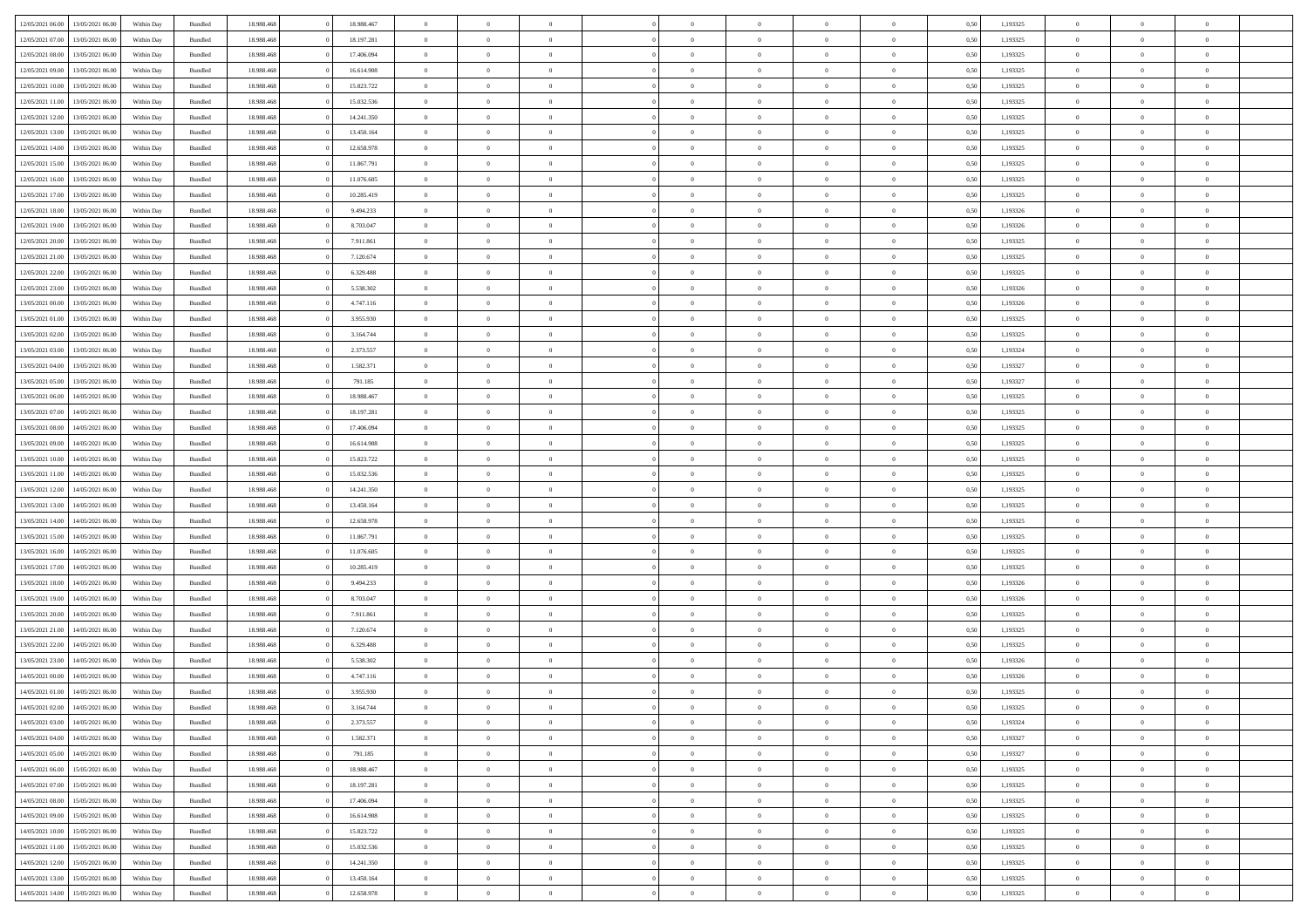| 14/05/2021 15:00 15/05/2021 06:00    | Within Day | Bundled | 18.988.468 |           | 11.867.791 | $\overline{0}$ | $\overline{0}$ | $\Omega$       | $\Omega$       | $\theta$       | $\Omega$       | $\overline{0}$ | 0,50 | 1,193325 | $\theta$             | $\theta$       | $\overline{0}$ |  |
|--------------------------------------|------------|---------|------------|-----------|------------|----------------|----------------|----------------|----------------|----------------|----------------|----------------|------|----------|----------------------|----------------|----------------|--|
| 14/05/2021 16:00<br>15/05/2021 06:00 | Within Day | Bundled | 18.988.46  |           | 11.076.605 | $\overline{0}$ | $\overline{0}$ | $\overline{0}$ | $\overline{0}$ | $\theta$       | $\overline{0}$ | $\bf{0}$       | 0,50 | 1,193325 | $\theta$             | $\theta$       | $\overline{0}$ |  |
| 14/05/2021 17:00<br>15/05/2021 06:00 | Within Day | Bundled | 18.988.468 |           | 10.285.419 | $\overline{0}$ | $\bf{0}$       | $\overline{0}$ | $\overline{0}$ | $\bf{0}$       | $\overline{0}$ | $\bf{0}$       | 0,50 | 1,193325 | $\bf{0}$             | $\overline{0}$ | $\overline{0}$ |  |
| 14/05/2021 18:00<br>15/05/2021 06:00 | Within Day | Bundled | 18.988.468 |           | 9.494.233  | $\overline{0}$ | $\overline{0}$ | $\overline{0}$ | $\overline{0}$ | $\overline{0}$ | $\overline{0}$ | $\overline{0}$ | 0.50 | 1,193326 | $\theta$             | $\theta$       | $\overline{0}$ |  |
| 14/05/2021 19:00<br>15/05/2021 06:00 | Within Day | Bundled | 18.988.468 |           | 8.703.047  | $\overline{0}$ | $\theta$       | $\overline{0}$ | $\overline{0}$ | $\theta$       | $\overline{0}$ | $\bf{0}$       | 0,50 | 1,193326 | $\theta$             | $\theta$       | $\overline{0}$ |  |
|                                      |            |         |            |           |            |                |                |                |                |                |                |                |      |          |                      |                |                |  |
| 14/05/2021 20:00<br>15/05/2021 06:00 | Within Day | Bundled | 18.988.468 |           | 7.911.861  | $\overline{0}$ | $\bf{0}$       | $\overline{0}$ | $\overline{0}$ | $\overline{0}$ | $\overline{0}$ | $\bf{0}$       | 0,50 | 1,193325 | $\overline{0}$       | $\overline{0}$ | $\bf{0}$       |  |
| 14/05/2021 21:00<br>15/05/2021 06:00 | Within Day | Bundled | 18.988.468 |           | 7.120.674  | $\overline{0}$ | $\overline{0}$ | $\overline{0}$ | $\overline{0}$ | $\overline{0}$ | $\overline{0}$ | $\bf{0}$       | 0.5( | 1,193325 | $\theta$             | $\overline{0}$ | $\overline{0}$ |  |
| 14/05/2021 22:00<br>15/05/2021 06:00 | Within Day | Bundled | 18.988.468 |           | 6.329.488  | $\bf{0}$       | $\overline{0}$ | $\overline{0}$ | $\overline{0}$ | $\theta$       | $\overline{0}$ | $\bf{0}$       | 0,50 | 1,193325 | $\theta$             | $\theta$       | $\overline{0}$ |  |
| 14/05/2021 23:00<br>15/05/2021 06:00 | Within Day | Bundled | 18.988.468 |           | 5.538.302  | $\overline{0}$ | $\bf{0}$       | $\overline{0}$ | $\overline{0}$ | $\overline{0}$ | $\overline{0}$ | $\bf{0}$       | 0,50 | 1,193326 | $\bf{0}$             | $\overline{0}$ | $\overline{0}$ |  |
| 15/05/2021 00:00<br>15/05/2021 06:00 | Within Day | Bundled | 18.988.468 |           | 4.747.116  | $\overline{0}$ | $\overline{0}$ | $\overline{0}$ | $\overline{0}$ | $\overline{0}$ | $\overline{0}$ | $\bf{0}$       | 0.5( | 1,193326 | $\overline{0}$       | $\overline{0}$ | $\overline{0}$ |  |
| 15/05/2021 01:00<br>15/05/2021 06:00 | Within Day | Bundled | 18.988.468 |           | 3.955.930  | $\bf{0}$       | $\overline{0}$ | $\overline{0}$ | $\overline{0}$ | $\theta$       | $\overline{0}$ | $\bf{0}$       | 0,50 | 1,193325 | $\theta$             | $\theta$       | $\overline{0}$ |  |
| 15/05/2021 02:00<br>15/05/2021 06:00 | Within Day | Bundled | 18.988.468 |           | 3.164.744  | $\overline{0}$ | $\bf{0}$       | $\overline{0}$ | $\overline{0}$ | $\bf{0}$       | $\overline{0}$ | $\bf{0}$       | 0,50 | 1,193325 | $\bf{0}$             | $\overline{0}$ | $\bf{0}$       |  |
| 15/05/2021 03:00<br>15/05/2021 06:00 | Within Day | Bundled | 18.988.468 |           | 2.373.557  | $\overline{0}$ | $\overline{0}$ | $\overline{0}$ | $\overline{0}$ | $\overline{0}$ | $\overline{0}$ | $\overline{0}$ | 0.5( | 1,193324 | $\theta$             | $\theta$       | $\overline{0}$ |  |
| 15/05/2021 04:00<br>15/05/2021 06:00 | Within Day | Bundled | 18.988.468 |           | 1.582.371  | $\overline{0}$ | $\theta$       | $\overline{0}$ | $\overline{0}$ | $\theta$       | $\overline{0}$ | $\bf{0}$       | 0,50 | 1,193327 | $\theta$             | $\theta$       | $\overline{0}$ |  |
| 15/05/2021 05:00<br>15/05/2021 06:00 | Within Day | Bundled | 18.988.468 |           | 791.185    | $\overline{0}$ | $\overline{0}$ | $\overline{0}$ | $\overline{0}$ | $\overline{0}$ | $\overline{0}$ | $\bf{0}$       | 0,50 | 1,193327 | $\overline{0}$       | $\overline{0}$ | $\bf{0}$       |  |
|                                      |            |         |            |           |            |                |                |                |                | $\overline{0}$ |                |                |      |          | $\overline{0}$       | $\overline{0}$ | $\overline{0}$ |  |
| 15/05/2021 06:00<br>16/05/2021 06:00 | Within Day | Bundled | 18.988.468 | 2.355.679 | 16.632.788 | $\overline{0}$ | 5.210.762      | $\overline{0}$ | 1,418950       |                | $\overline{0}$ | $\bf{0}$       | 0.5( | 1,193325 |                      |                |                |  |
| 15/05/2021 07:00<br>16/05/2021 06:00 | Within Day | Bundled | 18.988.46  | 7.566.440 | 10.946.109 | $\bf{0}$       | $\overline{0}$ | $\overline{0}$ | $\overline{0}$ | $\theta$       | $\overline{0}$ | $\bf{0}$       | 0,50 | 1,193325 | $\theta$             | $\theta$       | $\overline{0}$ |  |
| 15/05/2021 08:00<br>16/05/2021 06:00 | Within Day | Bundled | 18.988.468 | 7.566.440 | 10.470.191 | $\overline{0}$ | $\bf{0}$       | $\overline{0}$ | $\overline{0}$ | $\overline{0}$ | $\overline{0}$ | $\bf{0}$       | 0,50 | 1,193325 | $\bf{0}$             | $\overline{0}$ | $\overline{0}$ |  |
| 15/05/2021 09:00<br>16/05/2021 06:00 | Within Day | Bundled | 18.988.468 | 7,566,440 | 9.994.273  | $\overline{0}$ | $\overline{0}$ | $\overline{0}$ | $\overline{0}$ | $\overline{0}$ | $\overline{0}$ | $\bf{0}$       | 0.5( | 1,193325 | $\theta$             | $\theta$       | $\overline{0}$ |  |
| 15/05/2021 10:00<br>16/05/2021 06:00 | Within Day | Bundled | 18.988.46  | 7.566.440 | 9.518.356  | $\bf{0}$       | $\overline{0}$ | $\overline{0}$ | $\overline{0}$ | $\theta$       | $\overline{0}$ | $\bf{0}$       | 0,50 | 1,193325 | $\,$ 0 $\,$          | $\theta$       | $\overline{0}$ |  |
| 15/05/2021 11:00<br>16/05/2021 06:00 | Within Day | Bundled | 18.988.468 | 7.566.440 | 9.042.437  | $\overline{0}$ | 1.186.084      | $\overline{0}$ | 1,418966       | $\overline{0}$ | $\overline{0}$ | $\bf{0}$       | 0,50 | 1,193325 | $\bf{0}$             | $\overline{0}$ | $\overline{0}$ |  |
| 15/05/2021 12:00<br>16/05/2021 06:00 | Within Day | Bundled | 18.988.468 | 8.752.524 | 7.442.861  | $\overline{0}$ | $\overline{0}$ | $\overline{0}$ | $\overline{0}$ | $\overline{0}$ | $\overline{0}$ | $\overline{0}$ | 0.5( | 1,193325 | $\overline{0}$       | $\overline{0}$ | $\overline{0}$ |  |
| 15/05/2021 13:00<br>16/05/2021 06:00 | Within Day | Bundled | 18.988.46  | 8.752.524 | 7.029.368  | $\bf{0}$       | $\theta$       | $\overline{0}$ | $\overline{0}$ | $\theta$       | $\overline{0}$ | $\bf{0}$       | 0,50 | 1,193325 | $\theta$             | $\theta$       | $\overline{0}$ |  |
| 15/05/2021 14:00<br>16/05/2021 06:00 | Within Day | Bundled | 18.988.468 | 8.752.524 | 6.615.877  | $\overline{0}$ | $\overline{0}$ | $\overline{0}$ | $\overline{0}$ | $\overline{0}$ | $\overline{0}$ | $\bf{0}$       | 0,50 | 1,193325 | $\overline{0}$       | $\overline{0}$ | $\bf{0}$       |  |
| 15/05/2021 15:00<br>16/05/2021 06:00 | Within Day | Bundled | 18.988.468 | 8.752.524 | 6.202.384  | $\overline{0}$ | $\overline{0}$ | $\overline{0}$ | $\overline{0}$ | $\overline{0}$ | $\overline{0}$ | $\bf{0}$       | 0.5( | 1,193325 | $\overline{0}$       | $\overline{0}$ | $\overline{0}$ |  |
| 15/05/2021 16:00<br>16/05/2021 06:00 | Within Day | Bundled | 18.988.46  | 8.752.524 | 5.788.892  | $\bf{0}$       | $\overline{0}$ | $\overline{0}$ | $\overline{0}$ | $\theta$       | $\overline{0}$ | $\bf{0}$       | 0,50 | 1,193325 | $\theta$             | $\theta$       | $\overline{0}$ |  |
| 15/05/2021 17:00<br>16/05/2021 06:00 | Within Day | Bundled | 18.988.468 | 8.752.524 | 5.375.399  | $\overline{0}$ | $\bf{0}$       | $\overline{0}$ | $\overline{0}$ | $\overline{0}$ | $\overline{0}$ | $\bf{0}$       | 0,50 | 1,193325 | $\bf{0}$             | $\overline{0}$ | $\overline{0}$ |  |
|                                      |            |         |            |           |            |                | $\overline{0}$ |                |                | $\overline{0}$ |                |                |      |          | $\overline{0}$       | $\overline{0}$ | $\overline{0}$ |  |
| 15/05/2021 18:00<br>16/05/2021 06:00 | Within Day | Bundled | 18.988.468 | 8.752.524 | 4.961.907  | $\overline{0}$ |                | $\overline{0}$ | $\overline{0}$ |                | $\overline{0}$ | $\bf{0}$       | 0.5( | 1,193326 |                      |                |                |  |
| 15/05/2021 19:00<br>16/05/2021 06:00 | Within Day | Bundled | 18.988.468 | 8.752.524 | 4.548.415  | $\bf{0}$       | $\overline{0}$ | $\overline{0}$ | $\overline{0}$ | $\theta$       | $\overline{0}$ | $\bf{0}$       | 0,50 | 1,193326 | $\,$ 0 $\,$          | $\,$ 0 $\,$    | $\overline{0}$ |  |
| 15/05/2021 20:00<br>16/05/2021 06:00 | Within Day | Bundled | 18.988.468 | 8.752.524 | 4.134.922  | $\overline{0}$ | $\bf{0}$       | $\overline{0}$ | $\overline{0}$ | $\bf{0}$       | $\overline{0}$ | $\bf{0}$       | 0,50 | 1,193325 | $\bf{0}$             | $\overline{0}$ | $\bf{0}$       |  |
| 15/05/2021 21:00<br>16/05/2021 06:00 | Within Day | Bundled | 18.988.468 | 8.752.524 | 3.721.431  | $\overline{0}$ | $\overline{0}$ | $\overline{0}$ | $\Omega$       | $\theta$       | $\Omega$       | $\bf{0}$       | 0,50 | 1,193325 | $\bf{0}$             | $\theta$       | $\theta$       |  |
| 15/05/2021 22:00<br>16/05/2021 06:00 | Within Day | Bundled | 18.988.46  | 8.752.524 | 3.307.938  | $\bf{0}$       | $\theta$       | $\overline{0}$ | $\overline{0}$ | $\theta$       | $\overline{0}$ | $\bf{0}$       | 0,50 | 1,193325 | $\theta$             | $\theta$       | $\overline{0}$ |  |
| 15/05/2021 23:00<br>16/05/2021 06:00 | Within Day | Bundled | 18.988.468 | 8.752.524 | 2.894.446  | $\overline{0}$ | $\bf{0}$       | $\overline{0}$ | $\overline{0}$ | $\overline{0}$ | $\overline{0}$ | $\bf{0}$       | 0,50 | 1,193326 | $\overline{0}$       | $\overline{0}$ | $\bf{0}$       |  |
| 16/05/2021 00:00<br>16/05/2021 06:00 | Within Day | Bundled | 18.988.468 | 8.752.524 | 2.480.953  | $\overline{0}$ | $\overline{0}$ | $\Omega$       | $\Omega$       | $\overline{0}$ | $\theta$       | $\overline{0}$ | 0.5( | 1,193326 | $\bf{0}$             | $\theta$       | $\overline{0}$ |  |
| 16/05/2021 01:00<br>16/05/2021 06:00 | Within Day | Bundled | 18.988.46  | 8.752.524 | 2.067.461  | $\bf{0}$       | $\overline{0}$ | $\overline{0}$ | $\overline{0}$ | $\overline{0}$ | $\overline{0}$ | $\bf{0}$       | 0,50 | 1,193325 | $\theta$             | $\theta$       | $\overline{0}$ |  |
| 16/05/2021 02:00<br>16/05/2021 06:00 | Within Day | Bundled | 18.988.468 | 8.752.524 | 1.653.968  | $\overline{0}$ | $\bf{0}$       | $\overline{0}$ | $\overline{0}$ | $\overline{0}$ | $\overline{0}$ | $\bf{0}$       | 0,50 | 1,193325 | $\bf{0}$             | $\overline{0}$ | $\overline{0}$ |  |
| 16/05/2021 03:00<br>16/05/2021 06:00 | Within Day | Bundled | 18,988,46  | 8.752.524 | 1.240.477  | $\overline{0}$ | $\overline{0}$ | $\Omega$       | $\theta$       | $\overline{0}$ | $\theta$       | $\overline{0}$ | 0.5( | 1,193324 | $\bf{0}$             | $\theta$       | $\theta$       |  |
| 16/05/2021 04:00<br>16/05/2021 06:00 | Within Day | Bundled | 18.988.468 | 8.752.524 | 826.984    | $\bf{0}$       | $\bf{0}$       | $\overline{0}$ | $\overline{0}$ | $\theta$       | $\overline{0}$ | $\bf{0}$       | 0,50 | 1,193327 | $\,$ 0 $\,$          | $\,$ 0 $\,$    | $\overline{0}$ |  |
| 16/05/2021 05:00<br>16/05/2021 06:00 | Within Day | Bundled | 18.988.468 | 8.752.524 | 413.492    | $\overline{0}$ | $\bf{0}$       | $\overline{0}$ | $\overline{0}$ | $\bf{0}$       | $\overline{0}$ | $\bf{0}$       | 0,50 | 1,193327 | $\bf{0}$             | $\overline{0}$ | $\overline{0}$ |  |
|                                      |            |         |            |           |            | $\overline{0}$ |                |                | $\Omega$       |                |                |                |      |          |                      | $\theta$       | $\overline{0}$ |  |
| 16/05/2021 06:00<br>17/05/2021 06:00 | Within Day | Bundled | 18.988.468 | 6.633.592 | 12.354.875 |                | $\overline{0}$ | $\overline{0}$ |                | $\overline{0}$ | $\overline{0}$ | $\bf{0}$       | 0,50 | 1,193325 | $\bf{0}$<br>$\theta$ | $\theta$       |                |  |
| 16/05/2021 07:00<br>17/05/2021 06:00 | Within Day | Bundled | 18.988.46  | 6.633.592 | 11.840.089 | $\bf{0}$       | $\overline{0}$ | $\overline{0}$ | $\overline{0}$ | $\overline{0}$ | $\overline{0}$ | $\bf{0}$       | 0,50 | 1,193325 |                      |                | $\overline{0}$ |  |
| 16/05/2021 08:00<br>17/05/2021 06:00 | Within Day | Bundled | 18.988.468 | 6.633.592 | 11.325.302 | $\overline{0}$ | $\bf{0}$       | $\overline{0}$ | $\overline{0}$ | $\overline{0}$ | $\overline{0}$ | $\bf{0}$       | 0,50 | 1,193325 | $\bf{0}$             | $\overline{0}$ | $\bf{0}$       |  |
| 16/05/2021 11:00<br>17/05/2021 06:00 | Within Day | Bundled | 18.988.46  | 6.633.59  | 9.780.943  | $\overline{0}$ | $\overline{0}$ | $\Omega$       | $\Omega$       | $\overline{0}$ | $\Omega$       | $\overline{0}$ | 0.50 | 1,193325 | $\theta$             | $\theta$       | $\overline{0}$ |  |
| 16/05/2021 12:00<br>17/05/2021 06:00 | Within Day | Bundled | 18.988.468 | 6.633.592 | 9.266.156  | $\bf{0}$       | $\bf{0}$       | $\overline{0}$ | $\overline{0}$ | $\overline{0}$ | $\overline{0}$ | $\bf{0}$       | 0,50 | 1,193325 | $\bf{0}$             | $\,$ 0 $\,$    | $\overline{0}$ |  |
| 16/05/2021 13:00 17/05/2021 06:00    | Within Day | Bundled | 18.988.468 | 6.633.592 | 8.751.370  | $\bf{0}$       |                |                |                |                |                |                | 0,50 | 1,193325 | $\bf{0}$             | $\bf{0}$       |                |  |
| 16/05/2021 14:00 17/05/2021 06:00    | Within Day | Bundled | 18,988,46  | 6.633.59  | 8.236.583  | $\Omega$       | $\overline{0}$ | $\Omega$       | $\theta$       | $\Omega$       | $\theta$       | $\overline{0}$ | 0.50 | 1,193325 | $\theta$             | $\theta$       | $\theta$       |  |
| 16/05/2021 15:00<br>17/05/2021 06:00 | Within Day | Bundled | 18.988.468 | 6.633.592 | 7.721.797  | $\overline{0}$ | $\overline{0}$ | $\overline{0}$ | $\overline{0}$ | $\,$ 0 $\,$    | $\overline{0}$ | $\,$ 0 $\,$    | 0,50 | 1,193325 | $\,$ 0 $\,$          | $\,$ 0 $\,$    | $\,$ 0         |  |
| 16/05/2021 16:00<br>17/05/2021 06:00 | Within Day | Bundled | 18.988.468 | 6.633.592 | 7.207.011  | $\overline{0}$ | $\overline{0}$ | $\overline{0}$ | $\overline{0}$ | $\overline{0}$ | $\overline{0}$ | $\bf{0}$       | 0,50 | 1,193325 | $\overline{0}$       | $\bf{0}$       | $\overline{0}$ |  |
| 16/05/2021 17:00<br>17/05/2021 06:00 | Within Day | Bundled | 18.988.468 | 6.633.592 | 6.692.224  | $\overline{0}$ | $\bf{0}$       | $\overline{0}$ | $\overline{0}$ | $\overline{0}$ | $\overline{0}$ | $\bf{0}$       | 0,50 | 1,193325 | $\bf{0}$             | $\theta$       | $\overline{0}$ |  |
| 16/05/2021 18:00<br>17/05/2021 06:00 | Within Day | Bundled | 18.988.468 | 6.633.592 | 6.177.437  | $\overline{0}$ | $\overline{0}$ | $\overline{0}$ | $\overline{0}$ | $\overline{0}$ | $\overline{0}$ | $\bf{0}$       | 0,50 | 1,193326 | $\,$ 0 $\,$          | $\theta$       | $\overline{0}$ |  |
| 16/05/2021 19:00<br>17/05/2021 06:00 | Within Day | Bundled | 18.988.468 | 6.633.592 | 5.662.651  | $\overline{0}$ | $\overline{0}$ | $\overline{0}$ | $\overline{0}$ | $\mathbf{0}$   | $\overline{0}$ | $\bf{0}$       | 0,50 | 1,193326 | $\overline{0}$       | $\overline{0}$ | $\overline{0}$ |  |
|                                      |            |         |            |           |            | $\overline{0}$ |                |                |                | $\overline{0}$ | $\overline{0}$ |                | 0.50 |          |                      | $\theta$       | $\overline{0}$ |  |
| 16/05/2021 20:00<br>17/05/2021 06:00 | Within Day | Bundled | 18.988.468 | 6.633.592 | 5.147.864  |                | $\bf{0}$       | $\overline{0}$ | $\overline{0}$ |                |                | $\bf{0}$       |      | 1,193325 | $\overline{0}$       |                |                |  |
| 16/05/2021 21:00<br>17/05/2021 06:00 | Within Day | Bundled | 18.988.468 | 6.633.592 | 4.633.078  | $\overline{0}$ | $\bf{0}$       | $\overline{0}$ | $\overline{0}$ | $\overline{0}$ | $\overline{0}$ | $\bf{0}$       | 0,50 | 1,193325 | $\,$ 0 $\,$          | $\bf{0}$       | $\overline{0}$ |  |
| 16/05/2021 22:00<br>17/05/2021 06:00 | Within Day | Bundled | 18.988.468 | 6.633.592 | 4.118.292  | $\overline{0}$ | $\bf{0}$       | $\overline{0}$ | $\overline{0}$ | $\overline{0}$ | $\overline{0}$ | $\bf{0}$       | 0,50 | 1,193325 | $\bf{0}$             | $\overline{0}$ | $\bf{0}$       |  |
| 16/05/2021 23:00<br>17/05/2021 06:00 | Within Day | Bundled | 18.988.468 | 6.633.592 | 3.603.505  | $\overline{0}$ | $\overline{0}$ | $\overline{0}$ | $\overline{0}$ | $\overline{0}$ | $\overline{0}$ | $\bf{0}$       | 0.50 | 1,193326 | $\overline{0}$       | $\theta$       | $\overline{0}$ |  |
| 17/05/2021 00:00<br>17/05/2021 06:00 | Within Day | Bundled | 18.988.468 | 6.633.592 | 3.088.718  | $\overline{0}$ | $\,$ 0         | $\overline{0}$ | $\overline{0}$ | $\bf{0}$       | $\bf{0}$       | $\bf{0}$       | 0,50 | 1,193326 | $\,$ 0 $\,$          | $\,$ 0 $\,$    | $\bf{0}$       |  |
| 17/05/2021 01:00 17/05/2021 06:00    | Within Day | Bundled | 18.988.468 | 6.633.592 | 2.573.932  | $\overline{0}$ | $\bf{0}$       | $\overline{0}$ | $\overline{0}$ | $\overline{0}$ | $\overline{0}$ | $\bf{0}$       | 0,50 | 1,193325 | $\overline{0}$       | $\bf{0}$       | $\overline{0}$ |  |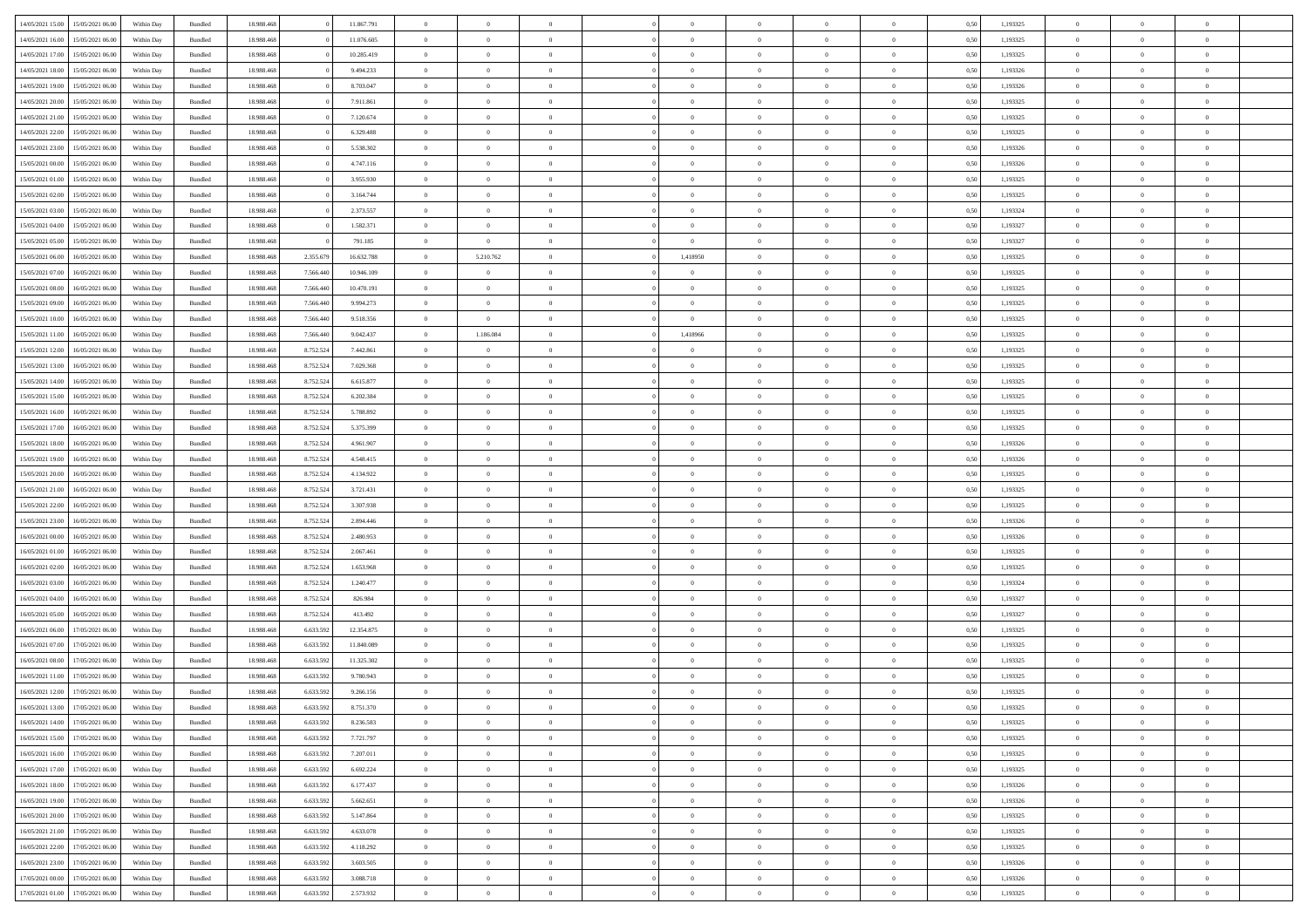|                                      |            |         |            |           |            | $\overline{0}$ | $\overline{0}$ |                | $\overline{0}$ | $\theta$       |                | $\theta$       |      |          | $\theta$       | $\theta$       | $\overline{0}$ |  |
|--------------------------------------|------------|---------|------------|-----------|------------|----------------|----------------|----------------|----------------|----------------|----------------|----------------|------|----------|----------------|----------------|----------------|--|
| 17/05/2021 02:00 17/05/2021 06:00    | Within Day | Bundled | 18.988.468 | 6.633.592 | 2.059.145  |                |                |                |                |                |                |                | 0,50 | 1,193325 |                |                |                |  |
| 17/05/2021 03:00<br>17/05/2021 06:00 | Within Day | Bundled | 18.988.46  | 6.633.59  | 1.544.358  | $\bf{0}$       | $\bf{0}$       | $\bf{0}$       | $\overline{0}$ | $\theta$       | $\overline{0}$ | $\bf{0}$       | 0,50 | 1,193324 | $\,$ 0 $\,$    | $\bf{0}$       | $\overline{0}$ |  |
| 17/05/2021 04:00<br>17/05/2021 06:00 | Within Day | Bundled | 18,988,468 | 6.633.592 | 1.029.573  | $\overline{0}$ | $\bf{0}$       | $\overline{0}$ | $\bf{0}$       | $\bf{0}$       | $\overline{0}$ | $\bf{0}$       | 0.50 | 1,193327 | $\bf{0}$       | $\overline{0}$ | $\overline{0}$ |  |
| 17/05/2021 05:00<br>17/05/2021 06:00 | Within Day | Bundled | 18.988.468 | 6.633.592 | 514.786    | $\overline{0}$ | $\overline{0}$ | $\overline{0}$ | $\overline{0}$ | $\theta$       | $\overline{0}$ | $\bf{0}$       | 0,50 | 1,193327 | $\theta$       | $\theta$       | $\overline{0}$ |  |
| 17/05/2021 06:00<br>18/05/2021 06:00 | Within Day | Bundled | 18.988.46  |           | 18.988.467 | $\bf{0}$       | $\overline{0}$ | $\overline{0}$ | $\overline{0}$ | $\theta$       | $\overline{0}$ | $\bf{0}$       | 0,50 | 1,193325 | $\theta$       | $\bf{0}$       | $\overline{0}$ |  |
|                                      |            |         |            |           |            |                |                |                |                |                |                |                |      |          |                |                |                |  |
| 17/05/2021 07:00<br>18/05/2021 06:00 | Within Day | Bundled | 18,988,468 |           | 18.197.281 | $\overline{0}$ | $\overline{0}$ | $\Omega$       | $\bf{0}$       | $\overline{0}$ | $\Omega$       | $\bf{0}$       | 0.50 | 1,193325 | $\bf{0}$       | $\theta$       | $\overline{0}$ |  |
| 17/05/2021 08:00<br>18/05/2021 06:00 | Within Day | Bundled | 18.988.468 |           | 17.406.094 | $\bf{0}$       | $\overline{0}$ | $\overline{0}$ | $\overline{0}$ | $\overline{0}$ | $\overline{0}$ | $\bf{0}$       | 0,50 | 1,193325 | $\,$ 0 $\,$    | $\theta$       | $\overline{0}$ |  |
| 17/05/2021 09:00<br>18/05/2021 06:00 | Within Day | Bundled | 18.988.46  |           | 16.614.908 | $\bf{0}$       | $\overline{0}$ | $\overline{0}$ | $\overline{0}$ | $\bf{0}$       | $\overline{0}$ | $\bf{0}$       | 0,50 | 1,193325 | $\theta$       | $\bf{0}$       | $\overline{0}$ |  |
| 17/05/2021 10:00<br>18/05/2021 06:00 | Within Day | Bundled | 18.988.468 |           | 15.823.722 | $\overline{0}$ | $\overline{0}$ | $\overline{0}$ | $\bf{0}$       | $\overline{0}$ | $\overline{0}$ | $\bf{0}$       | 0.50 | 1.193325 | $\theta$       | $\theta$       | $\overline{0}$ |  |
| 17/05/2021 11:00<br>18/05/2021 06:00 | Within Day | Bundled | 18.988.468 |           | 15.032.536 | $\bf{0}$       | $\bf{0}$       | $\overline{0}$ | $\overline{0}$ | $\overline{0}$ | $\overline{0}$ | $\bf{0}$       | 0,50 | 1,193325 | $\,$ 0 $\,$    | $\bf{0}$       | $\overline{0}$ |  |
| 17/05/2021 12:00<br>18/05/2021 06:00 | Within Day | Bundled | 18.988.46  |           | 14.241.350 | $\bf{0}$       | $\overline{0}$ | $\bf{0}$       | $\bf{0}$       | $\bf{0}$       | $\overline{0}$ | $\bf{0}$       | 0,50 | 1,193325 | $\,$ 0 $\,$    | $\bf{0}$       | $\overline{0}$ |  |
| 17/05/2021 13:00<br>18/05/2021 06:00 | Within Day | Bundled | 18,988,468 |           | 13.450.164 | $\overline{0}$ | $\overline{0}$ | $\overline{0}$ | $\bf{0}$       | $\bf{0}$       | $\overline{0}$ | $\bf{0}$       | 0.50 | 1,193325 | $\bf{0}$       | $\overline{0}$ | $\overline{0}$ |  |
|                                      |            |         |            |           |            | $\overline{0}$ | $\overline{0}$ | $\overline{0}$ | $\overline{0}$ | $\theta$       | $\overline{0}$ |                |      |          | $\,$ 0 $\,$    | $\theta$       | $\overline{0}$ |  |
| 17/05/2021 14:00<br>18/05/2021 06:00 | Within Day | Bundled | 18.988.468 |           | 12.658.978 |                |                |                |                |                |                | $\bf{0}$       | 0,50 | 1,193325 |                |                |                |  |
| 17/05/2021 15:00<br>18/05/2021 06:00 | Within Day | Bundled | 18.988.46  |           | 11.867.791 | $\overline{0}$ | $\theta$       | $\bf{0}$       | $\overline{0}$ | $\theta$       | $\overline{0}$ | $\bf{0}$       | 0,50 | 1,193325 | $\theta$       | $\bf{0}$       | $\overline{0}$ |  |
| 17/05/2021 16:00<br>18/05/2021 06:00 | Within Day | Bundled | 18.988.468 |           | 11.076.605 | $\overline{0}$ | $\overline{0}$ | $\overline{0}$ | $\bf{0}$       | $\theta$       | $\Omega$       | $\bf{0}$       | 0.50 | 1,193325 | $\theta$       | $\overline{0}$ | $\overline{0}$ |  |
| 17/05/2021 17:00<br>18/05/2021 06:00 | Within Day | Bundled | 18.988.468 |           | 10.285.419 | $\bf{0}$       | $\overline{0}$ | $\overline{0}$ | $\overline{0}$ | $\overline{0}$ | $\overline{0}$ | $\bf{0}$       | 0,50 | 1,193325 | $\theta$       | $\theta$       | $\overline{0}$ |  |
| 17/05/2021 18:00<br>18/05/2021 06:00 | Within Day | Bundled | 18.988.46  |           | 9.494.233  | $\bf{0}$       | $\overline{0}$ | $\overline{0}$ | $\overline{0}$ | $\theta$       | $\overline{0}$ | $\bf{0}$       | 0,50 | 1,193326 | $\,$ 0 $\,$    | $\theta$       | $\overline{0}$ |  |
| 17/05/2021 19:00<br>18/05/2021 06:00 | Within Day | Bundled | 18,988,468 |           | 8.703.047  | $\overline{0}$ | $\overline{0}$ | $\overline{0}$ | $\bf{0}$       | $\overline{0}$ | $\overline{0}$ | $\bf{0}$       | 0.50 | 1.193326 | $\bf{0}$       | $\overline{0}$ | $\overline{0}$ |  |
| 17/05/2021 20:00<br>18/05/2021 06:00 | Within Day | Bundled | 18.988.468 |           | 7.911.861  | $\bf{0}$       | $\bf{0}$       | $\overline{0}$ | $\overline{0}$ | $\overline{0}$ | $\overline{0}$ | $\bf{0}$       | 0,50 | 1,193325 | $\,$ 0 $\,$    | $\bf{0}$       | $\overline{0}$ |  |
| 17/05/2021 21:00<br>18/05/2021 06:00 | Within Day | Bundled | 18.988.46  |           | 7.120.674  | $\bf{0}$       | $\overline{0}$ | $\bf{0}$       | $\bf{0}$       | $\overline{0}$ | $\overline{0}$ | $\bf{0}$       | 0,50 | 1,193325 | $\,$ 0 $\,$    | $\bf{0}$       | $\overline{0}$ |  |
|                                      |            |         |            |           |            |                |                |                |                |                |                |                |      |          |                |                |                |  |
| 17/05/2021 22:00<br>18/05/2021 06:00 | Within Day | Bundled | 18,988,468 |           | 6.329.488  | $\overline{0}$ | $\overline{0}$ | $\overline{0}$ | $\bf{0}$       | $\overline{0}$ | $\overline{0}$ | $\bf{0}$       | 0.50 | 1,193325 | $\bf{0}$       | $\overline{0}$ | $\overline{0}$ |  |
| 17/05/2021 23:00<br>18/05/2021 06:00 | Within Day | Bundled | 18.988.468 |           | 5.538.302  | $\overline{0}$ | $\overline{0}$ | $\overline{0}$ | $\overline{0}$ | $\theta$       | $\overline{0}$ | $\bf{0}$       | 0,50 | 1,193326 | $\theta$       | $\theta$       | $\overline{0}$ |  |
| 18/05/2021 00:00<br>18/05/2021 06:00 | Within Day | Bundled | 18.988.46  |           | 4.747.116  | $\bf{0}$       | $\overline{0}$ | $\bf{0}$       | $\bf{0}$       | $\theta$       | $\overline{0}$ | $\bf{0}$       | 0,50 | 1,193326 | $\,$ 0 $\,$    | $\bf{0}$       | $\overline{0}$ |  |
| 18/05/2021 01:00<br>18/05/2021 06:00 | Within Day | Bundled | 18,988,468 |           | 3.955.930  | $\overline{0}$ | $\overline{0}$ | $\Omega$       | $\overline{0}$ | $\overline{0}$ | $\Omega$       | $\bf{0}$       | 0.50 | 1,193325 | $\bf{0}$       | $\theta$       | $\overline{0}$ |  |
| 18/05/2021 02:00<br>18/05/2021 06:00 | Within Day | Bundled | 18.988.468 |           | 3.164.744  | $\bf{0}$       | $\overline{0}$ | $\overline{0}$ | $\overline{0}$ | $\overline{0}$ | $\overline{0}$ | $\bf{0}$       | 0,50 | 1,193325 | $\,$ 0 $\,$    | $\theta$       | $\overline{0}$ |  |
| 18/05/2021 03:00<br>18/05/2021 06:00 | Within Day | Bundled | 18.988.46  |           | 2.373.557  | $\bf{0}$       | $\overline{0}$ | $\bf{0}$       | $\overline{0}$ | $\bf{0}$       | $\overline{0}$ | $\bf{0}$       | 0,50 | 1,193324 | $\theta$       | $\theta$       | $\overline{0}$ |  |
| 18/05/2021 04:00<br>18/05/2021 06:00 | Within Day | Bundled | 18,988,468 |           | 1.582.371  | $\overline{0}$ | $\overline{0}$ | $\overline{0}$ | $\bf{0}$       | $\overline{0}$ | $\overline{0}$ | $\bf{0}$       | 0.50 | 1,193327 | $\theta$       | $\theta$       | $\overline{0}$ |  |
| 18/05/2021 05:00<br>18/05/2021 06:00 | Within Day | Bundled | 18.988.468 |           | 791.185    | $\bf{0}$       | $\bf{0}$       | $\overline{0}$ | $\overline{0}$ | $\overline{0}$ | $\overline{0}$ | $\bf{0}$       | 0,50 | 1,193327 | $\,$ 0 $\,$    | $\bf{0}$       | $\overline{0}$ |  |
| 19/05/2021 06:00                     | Within Day | Bundled | 18.988.46  |           | 18.988.467 | $\bf{0}$       | $\bf{0}$       | $\bf{0}$       | $\bf{0}$       | $\overline{0}$ | $\overline{0}$ | $\bf{0}$       | 0,50 | 1,193325 | $\,$ 0 $\,$    | $\bf{0}$       | $\overline{0}$ |  |
| 18/05/2021 06:00                     |            |         |            |           |            |                |                |                |                |                |                |                |      |          |                |                |                |  |
| 18/05/2021 07:00<br>19/05/2021 06:00 | Within Day | Bundled | 18,988,468 |           | 18.197.281 | $\overline{0}$ | $\bf{0}$       | $\overline{0}$ | $\bf{0}$       | $\bf{0}$       | $\overline{0}$ | $\bf{0}$       | 0.50 | 1,193325 | $\bf{0}$       | $\overline{0}$ | $\overline{0}$ |  |
| 18/05/2021 08:00<br>19/05/2021 06:00 | Within Day | Bundled | 18.988.468 |           | 17.406.094 | $\overline{0}$ | $\overline{0}$ | $\overline{0}$ | $\overline{0}$ | $\overline{0}$ | $\overline{0}$ | $\bf{0}$       | 0.50 | 1,193325 | $\theta$       | $\theta$       | $\overline{0}$ |  |
| 18/05/2021 09:00<br>19/05/2021 06:00 | Within Day | Bundled | 18.988.46  |           | 16.614.908 | $\bf{0}$       | $\overline{0}$ | $\bf{0}$       | $\bf{0}$       | $\overline{0}$ | $\overline{0}$ | $\bf{0}$       | 0,50 | 1,193325 | $\,$ 0 $\,$    | $\bf{0}$       | $\overline{0}$ |  |
| 18/05/2021 10:00<br>19/05/2021 06:00 | Within Day | Bundled | 18.988.468 |           | 15.823.722 | $\overline{0}$ | $\overline{0}$ | $\overline{0}$ | $\bf{0}$       | $\theta$       | $\Omega$       | $\bf{0}$       | 0.50 | 1,193325 | $\theta$       | $\overline{0}$ | $\overline{0}$ |  |
| 18/05/2021 11:00<br>19/05/2021 06:00 | Within Day | Bundled | 18.988.468 |           | 15.032.536 | $\overline{0}$ | $\overline{0}$ | $\overline{0}$ | $\overline{0}$ | $\overline{0}$ | $\overline{0}$ | $\overline{0}$ | 0.50 | 1,193325 | $\theta$       | $\theta$       | $\overline{0}$ |  |
| 18/05/2021 12:00<br>19/05/2021 06:00 | Within Day | Bundled | 18.988.46  |           | 14.241.350 | $\bf{0}$       | $\overline{0}$ | $\overline{0}$ | $\overline{0}$ | $\bf{0}$       | $\overline{0}$ | $\bf{0}$       | 0,50 | 1,193325 | $\,$ 0 $\,$    | $\bf{0}$       | $\overline{0}$ |  |
| 18/05/2021 13:00<br>19/05/2021 06:00 | Within Day | Bundled | 18,988,468 |           | 13.450.164 | $\overline{0}$ | $\overline{0}$ | $\overline{0}$ | $\bf{0}$       | $\overline{0}$ | $\overline{0}$ | $\bf{0}$       | 0.50 | 1,193325 | $\bf{0}$       | $\overline{0}$ | $\overline{0}$ |  |
| 18/05/2021 14:00<br>19/05/2021 06:00 | Within Day | Bundled | 18.988.468 |           | 12.658.978 | $\overline{0}$ | $\overline{0}$ | $\overline{0}$ | $\overline{0}$ | $\overline{0}$ | $\overline{0}$ | $\overline{0}$ | 0.50 | 1,193325 | $\theta$       | $\theta$       | $\overline{0}$ |  |
|                                      |            |         |            |           |            |                |                |                |                |                |                |                |      |          |                |                |                |  |
| 18/05/2021 15:00<br>19/05/2021 06:00 | Within Day | Bundled | 18.988.46  |           | 11.867.791 | $\bf{0}$       | $\bf{0}$       | $\bf{0}$       | $\bf{0}$       | $\overline{0}$ | $\overline{0}$ | $\bf{0}$       | 0,50 | 1,193325 | $\,$ 0 $\,$    | $\bf{0}$       | $\overline{0}$ |  |
| 18/05/2021 16:00<br>19/05/2021 06:00 | Within Day | Bundled | 18,988,468 |           | 11.076.605 | $\overline{0}$ | $\bf{0}$       | $\overline{0}$ | $\bf{0}$       | $\overline{0}$ | $\overline{0}$ | $\bf{0}$       | 0.50 | 1,193325 | $\bf{0}$       | $\overline{0}$ | $\overline{0}$ |  |
| 18/05/2021 17:00<br>19/05/2021 06:00 | Within Day | Bundled | 18.988.468 |           | 10.285.419 | $\overline{0}$ | $\overline{0}$ | $\overline{0}$ | $\overline{0}$ | $\overline{0}$ | $\overline{0}$ | $\overline{0}$ | 0.50 | 1,193325 | $\theta$       | $\theta$       | $\overline{0}$ |  |
| 18/05/2021 18:00<br>19/05/2021 06:00 | Within Day | Bundled | 18.988.46  |           | 9.494.233  | $\bf{0}$       | $\overline{0}$ | $\bf{0}$       | $\bf{0}$       | $\overline{0}$ | $\overline{0}$ | $\bf{0}$       | 0,50 | 1,193326 | $\,$ 0 $\,$    | $\bf{0}$       | $\overline{0}$ |  |
| 18/05/2021 19:00<br>19/05/2021 06:00 | Within Day | Bundled | 18,988,468 |           | 8,703,047  | $\overline{0}$ | $\overline{0}$ | $\Omega$       | $\overline{0}$ | $\theta$       | $\theta$       | $\bf{0}$       | 0.50 | 1,193326 | $\bf{0}$       | $\overline{0}$ | $\overline{0}$ |  |
| 18/05/2021 20:00<br>19/05/2021 06:00 | Within Dav | Bundled | 18.988.468 |           | 7.911.861  | $\overline{0}$ | $\overline{0}$ | $\overline{0}$ | $\overline{0}$ | $\theta$       | $\Omega$       | $\overline{0}$ | 0.50 | 1,193325 | $\theta$       | $\theta$       | $\overline{0}$ |  |
| 18/05/2021 21:00<br>19/05/2021 06:00 | Within Day | Bundled | 18.988.46  |           | 7.120.674  | $\bf{0}$       | $\bf{0}$       | $\overline{0}$ | $\bf{0}$       | $\bf{0}$       | $\overline{0}$ | $\bf{0}$       | 0,50 | 1,193325 | $\,$ 0 $\,$    | $\bf{0}$       | $\overline{0}$ |  |
| 18/05/2021 22:00 19/05/2021 06:00    | Within Day | Bundled | 18.988.468 |           | 6.329.488  | $\overline{0}$ | $\Omega$       |                | $\Omega$       | $\Omega$       |                |                | 0,50 | 1,193325 | $\theta$       | $\overline{0}$ |                |  |
| 18/05/2021 23:00 19/05/2021 06:00    | Within Day | Bundled | 18.988.468 |           | 5.538.302  | $\overline{0}$ | $\overline{0}$ | $\overline{0}$ | $\overline{0}$ | $\overline{0}$ | $\overline{0}$ | $\bf{0}$       | 0,50 | 1,193326 | $\theta$       | $\overline{0}$ | $\overline{0}$ |  |
|                                      |            |         |            |           |            |                |                |                |                |                |                |                |      |          |                |                |                |  |
| 19/05/2021 00:00<br>19/05/2021 06:00 | Within Day | Bundled | 18.988.468 |           | 4.747.116  | $\overline{0}$ | $\bf{0}$       | $\overline{0}$ | $\overline{0}$ | $\bf{0}$       | $\overline{0}$ | $\bf{0}$       | 0,50 | 1,193326 | $\bf{0}$       | $\overline{0}$ | $\bf{0}$       |  |
| 19/05/2021 01:00 19/05/2021 06:00    | Within Day | Bundled | 18.988.468 |           | 3.955.930  | $\overline{0}$ | $\bf{0}$       | $\overline{0}$ | $\overline{0}$ | $\mathbf{0}$   | $\overline{0}$ | $\,$ 0 $\,$    | 0.50 | 1,193325 | $\overline{0}$ | $\bf{0}$       | $\,$ 0 $\,$    |  |
| 19/05/2021 02:00 19/05/2021 06:00    | Within Day | Bundled | 18.988.468 |           | 3.164.744  | $\overline{0}$ | $\overline{0}$ | $\overline{0}$ | $\overline{0}$ | $\overline{0}$ | $\overline{0}$ | $\bf{0}$       | 0,50 | 1,193325 | $\overline{0}$ | $\theta$       | $\overline{0}$ |  |
| 19/05/2021 03:00<br>19/05/2021 06:00 | Within Day | Bundled | 18.988.468 |           | 2.373.557  | $\overline{0}$ | $\bf{0}$       | $\overline{0}$ | $\overline{0}$ | $\bf{0}$       | $\overline{0}$ | $\bf{0}$       | 0,50 | 1,193324 | $\bf{0}$       | $\overline{0}$ | $\overline{0}$ |  |
| 19/05/2021 04:00<br>19/05/2021 06:00 | Within Day | Bundled | 18.988.468 |           | 1.582.371  | $\overline{0}$ | $\bf{0}$       | $\overline{0}$ | $\overline{0}$ | $\bf{0}$       | $\overline{0}$ | $\bf{0}$       | 0.50 | 1,193327 | $\,$ 0 $\,$    | $\theta$       | $\,$ 0         |  |
| 19/05/2021 05:00<br>19/05/2021 06:00 | Within Day | Bundled | 18.988.468 |           | 791.185    | $\overline{0}$ | $\overline{0}$ | $\overline{0}$ | $\overline{0}$ | $\overline{0}$ | $\overline{0}$ | $\bf{0}$       | 0,50 | 1,193327 | $\overline{0}$ | $\theta$       | $\overline{0}$ |  |
| 20/05/2021 06:00<br>19/05/2021 06:00 | Within Day | Bundled | 18.988.468 |           | 18.988.467 | $\overline{0}$ | $\overline{0}$ | $\overline{0}$ | $\overline{0}$ | $\overline{0}$ | $\overline{0}$ | $\bf{0}$       | 0,50 | 1,193325 | $\bf{0}$       | $\overline{0}$ | $\,$ 0         |  |
| 19/05/2021 07:00<br>20/05/2021 06:00 |            | Bundled | 18,988,468 |           | 18.197.281 | $\overline{0}$ | $\overline{0}$ | $\overline{0}$ |                | $\overline{0}$ | $\overline{0}$ |                | 0.50 | 1.193325 | $\overline{0}$ | $\,$ 0 $\,$    | $\,$ 0         |  |
|                                      | Within Day |         |            |           |            |                |                |                | $\overline{0}$ |                |                | $\bf{0}$       |      |          |                |                |                |  |
| 19/05/2021 08:00 20/05/2021 06:00    | Within Day | Bundled | 18.988.468 |           | 17.406.094 | $\overline{0}$ | $\overline{0}$ | $\overline{0}$ | $\overline{0}$ | $\overline{0}$ | $\overline{0}$ | $\bf{0}$       | 0,50 | 1,193325 | $\overline{0}$ | $\theta$       | $\overline{0}$ |  |
| 19/05/2021 09:00<br>20/05/2021 06:00 | Within Day | Bundled | 18.988.468 |           | 16.614.908 | $\overline{0}$ | $\bf{0}$       | $\overline{0}$ | $\overline{0}$ | $\overline{0}$ | $\overline{0}$ | $\bf{0}$       | 0,50 | 1,193325 | $\bf{0}$       | $\bf{0}$       | $\bf{0}$       |  |
| 19/05/2021 10:00 20/05/2021 06:00    | Within Day | Bundled | 18.988.468 |           | 15.823.722 | $\,$ 0 $\,$    | $\bf{0}$       | $\overline{0}$ | $\overline{0}$ | $\,$ 0 $\,$    | $\overline{0}$ | $\,$ 0 $\,$    | 0,50 | 1,193325 | $\overline{0}$ | $\,$ 0 $\,$    | $\,$ 0 $\,$    |  |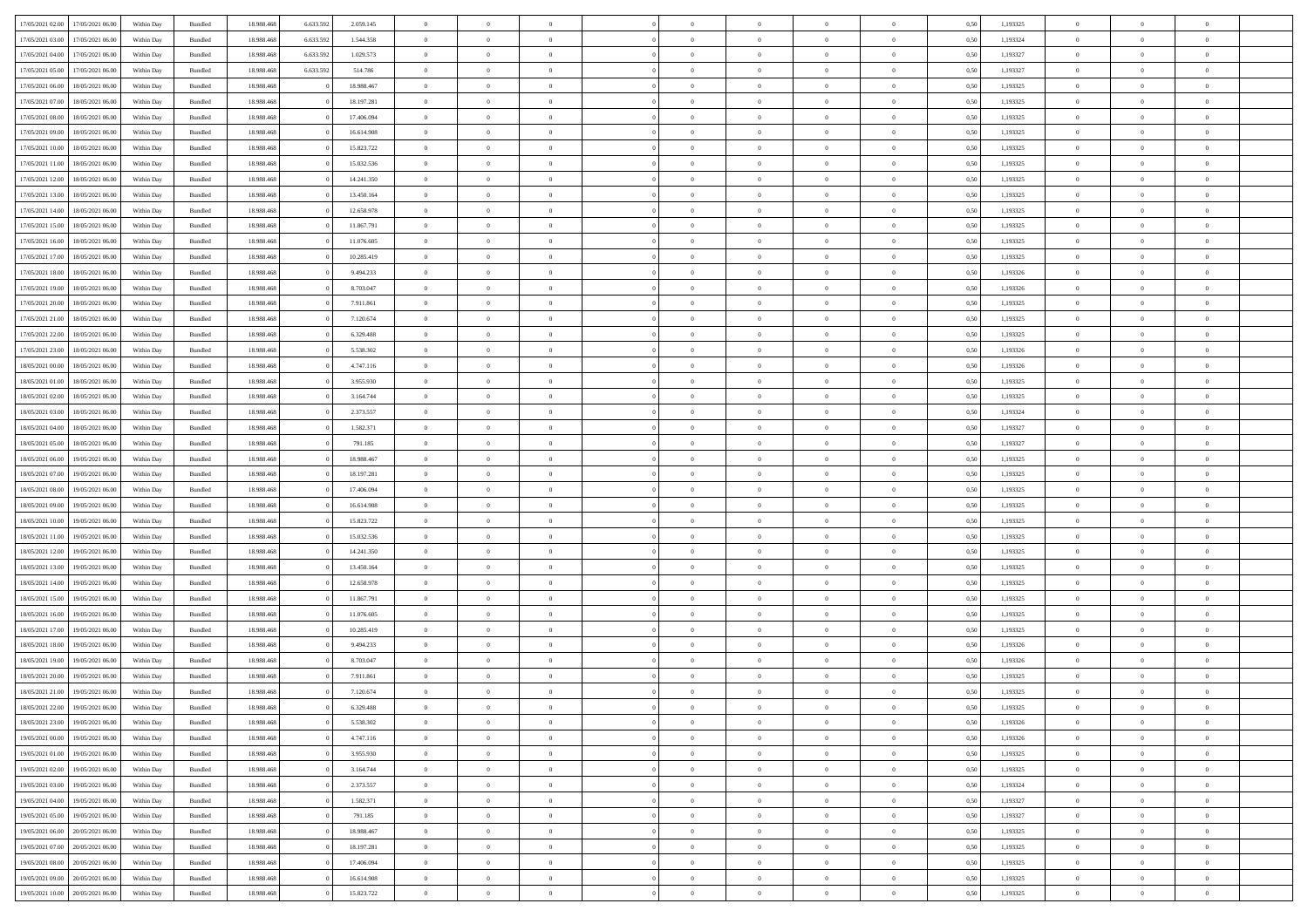| 19/05/2021 11:00 | 20/05/2021 06:00                  | Within Dav | Bundled            | 18.988.468 |       | 15.032.536 | $\overline{0}$ | $\theta$       |                | $\Omega$       | $\Omega$       | $\Omega$       | $\theta$       | 0.50 | 1,193325 | $\theta$       | $\overline{0}$ | $\theta$       |  |
|------------------|-----------------------------------|------------|--------------------|------------|-------|------------|----------------|----------------|----------------|----------------|----------------|----------------|----------------|------|----------|----------------|----------------|----------------|--|
|                  |                                   |            |                    |            |       |            |                |                |                |                |                |                |                |      |          |                |                |                |  |
| 19/05/2021 12:00 | 20/05/2021 06:00                  | Within Day | Bundled            | 18.988.468 |       | 14.241.350 | $\overline{0}$ | $\theta$       | $\overline{0}$ | $\overline{0}$ | $\bf{0}$       | $\overline{0}$ | $\overline{0}$ | 0,50 | 1,193325 | $\theta$       | $\overline{0}$ | $\overline{0}$ |  |
| 19/05/2021 13:00 | 20/05/2021 06:00                  | Within Day | Bundled            | 18.988.468 |       | 13.450.164 | $\overline{0}$ | $\overline{0}$ | $\overline{0}$ | $\bf{0}$       | $\bf{0}$       | $\overline{0}$ | $\bf{0}$       | 0,50 | 1,193325 | $\bf{0}$       | $\overline{0}$ | $\overline{0}$ |  |
| 19/05/2021 14:00 | 20/05/2021 06:00                  | Within Dav | Bundled            | 18.988.468 |       | 12.658.978 | $\overline{0}$ | $\overline{0}$ | $\overline{0}$ | $\overline{0}$ | $\bf{0}$       | $\overline{0}$ | $\overline{0}$ | 0.50 | 1,193325 | $\theta$       | $\theta$       | $\overline{0}$ |  |
|                  |                                   |            |                    |            |       |            |                |                |                |                |                |                |                |      |          |                |                |                |  |
| 19/05/2021 15:00 | 20/05/2021 06:00                  | Within Day | Bundled            | 18.988.468 |       | 11.867.791 | $\overline{0}$ | $\theta$       | $\overline{0}$ | $\overline{0}$ | $\bf{0}$       | $\overline{0}$ | $\bf{0}$       | 0,50 | 1,193325 | $\theta$       | $\theta$       | $\overline{0}$ |  |
| 19/05/2021 16:00 | 20/05/2021 06:00                  | Within Day | Bundled            | 18.988.468 |       | 11.076.605 | $\overline{0}$ | $\bf{0}$       | $\overline{0}$ | $\overline{0}$ | $\overline{0}$ | $\overline{0}$ | $\mathbf{0}$   | 0,50 | 1,193325 | $\bf{0}$       | $\overline{0}$ | $\bf{0}$       |  |
| 19/05/2021 17:00 | 20/05/2021 06:00                  | Within Dav | Bundled            | 18.988.468 |       | 10.285.419 | $\overline{0}$ | $\overline{0}$ | $\overline{0}$ | $\overline{0}$ | $\overline{0}$ | $\overline{0}$ | $\overline{0}$ | 0.50 | 1,193325 | $\theta$       | $\overline{0}$ | $\overline{0}$ |  |
| 19/05/2021 18:00 | 20/05/2021 06:00                  | Within Day | Bundled            | 18.988.468 |       | 9.494.233  | $\overline{0}$ | $\theta$       | $\overline{0}$ | $\overline{0}$ | $\bf{0}$       | $\overline{0}$ | $\bf{0}$       | 0,50 | 1,193326 | $\theta$       | $\theta$       | $\overline{0}$ |  |
| 19/05/2021 19:00 | 20/05/2021 06:00                  | Within Day | Bundled            | 18.988.468 |       | 8.703.047  | $\overline{0}$ | $\overline{0}$ | $\overline{0}$ | $\overline{0}$ | $\bf{0}$       | $\overline{0}$ | $\bf{0}$       | 0,50 | 1,193326 | $\,0\,$        | $\overline{0}$ | $\overline{0}$ |  |
|                  |                                   |            |                    |            |       |            |                |                |                |                |                |                |                |      |          |                |                |                |  |
| 19/05/2021 20:00 | 20/05/2021 06:00                  | Within Dav | Bundled            | 18.988.468 |       | 7.911.861  | $\overline{0}$ | $\overline{0}$ | $\overline{0}$ | $\overline{0}$ | $\overline{0}$ | $\overline{0}$ | $\overline{0}$ | 0.50 | 1,193325 | $\theta$       | $\overline{0}$ | $\overline{0}$ |  |
| 19/05/2021 21:00 | 20/05/2021 06:00                  | Within Day | Bundled            | 18.988.468 |       | 7.120.674  | $\overline{0}$ | $\theta$       | $\overline{0}$ | $\overline{0}$ | $\bf{0}$       | $\overline{0}$ | $\bf{0}$       | 0,50 | 1,193325 | $\theta$       | $\theta$       | $\overline{0}$ |  |
| 19/05/2021 22.00 | 20/05/2021 06:00                  | Within Day | Bundled            | 18.988.468 |       | 6.329.488  | $\overline{0}$ | $\overline{0}$ | $\overline{0}$ | $\overline{0}$ | $\bf{0}$       | $\bf{0}$       | $\bf{0}$       | 0,50 | 1,193325 | $\overline{0}$ | $\overline{0}$ | $\overline{0}$ |  |
| 19/05/2021 23:00 | 20/05/2021 06:00                  | Within Dav | Bundled            | 18.988.468 |       | 5.538.302  | $\overline{0}$ | $\overline{0}$ | $\overline{0}$ | $\overline{0}$ | $\bf{0}$       | $\overline{0}$ | $\overline{0}$ | 0.50 | 1,193326 | $\theta$       | $\theta$       | $\overline{0}$ |  |
| 20/05/2021 00:00 | 20/05/2021 06:00                  | Within Day | Bundled            | 18.988.468 |       | 4.747.116  | $\overline{0}$ | $\theta$       | $\overline{0}$ | $\overline{0}$ | $\bf{0}$       | $\overline{0}$ | $\overline{0}$ | 0,50 | 1,193326 | $\theta$       | $\overline{0}$ | $\overline{0}$ |  |
|                  |                                   |            |                    |            |       |            |                |                |                |                |                |                |                |      |          |                |                |                |  |
| 20/05/2021 01:00 | 20/05/2021 06:00                  | Within Day | Bundled            | 18.988.468 |       | 3.955.930  | $\overline{0}$ | $\bf{0}$       | $\overline{0}$ | $\bf{0}$       | $\overline{0}$ | $\overline{0}$ | $\mathbf{0}$   | 0,50 | 1,193325 | $\overline{0}$ | $\overline{0}$ | $\bf{0}$       |  |
| 20/05/2021 02:00 | 20/05/2021 06:00                  | Within Dav | Bundled            | 18.988.468 |       | 3.164.744  | $\overline{0}$ | $\overline{0}$ | $\overline{0}$ | $\overline{0}$ | $\overline{0}$ | $\overline{0}$ | $\overline{0}$ | 0.50 | 1,193325 | $\theta$       | $\overline{0}$ | $\overline{0}$ |  |
| 20/05/2021 03:00 | 20/05/2021 06:00                  | Within Day | Bundled            | 18.988.468 |       | 2.373.557  | $\overline{0}$ | $\theta$       | $\overline{0}$ | $\overline{0}$ | $\bf{0}$       | $\overline{0}$ | $\bf{0}$       | 0,50 | 1,193324 | $\theta$       | $\theta$       | $\overline{0}$ |  |
| 20/05/2021 04:00 | 20/05/2021 06:00                  | Within Day | Bundled            | 18.988.468 |       | 1.582.371  | $\overline{0}$ | $\overline{0}$ | $\overline{0}$ | $\bf{0}$       | $\bf{0}$       | $\bf{0}$       | $\bf{0}$       | 0,50 | 1,193327 | $\,0\,$        | $\overline{0}$ | $\overline{0}$ |  |
| 20/05/2021 05:00 | 20/05/2021 06:00                  | Within Dav | Bundled            | 18.988.468 |       | 791.185    | $\overline{0}$ | $\overline{0}$ | $\overline{0}$ | $\overline{0}$ | $\overline{0}$ | $\overline{0}$ | $\overline{0}$ | 0.50 | 1,193327 | $\theta$       | $\overline{0}$ | $\overline{0}$ |  |
|                  |                                   |            |                    |            |       |            |                |                |                |                |                |                |                |      |          |                |                |                |  |
| 20/05/2021 06:00 | 21/05/2021 06:00                  | Within Day | Bundled            | 18.988.468 | 2.356 | 18.986.111 | $\overline{0}$ | $\theta$       | $\overline{0}$ | $\overline{0}$ | $\bf{0}$       | $\overline{0}$ | $\bf{0}$       | 0,50 | 1,193325 | $\,$ 0 $\,$    | $\theta$       | $\overline{0}$ |  |
| 20/05/2021 07:00 | 21/05/2021 06:00                  | Within Day | Bundled            | 18.988.468 | 2.356 | 18.195.023 | $\overline{0}$ | $\overline{0}$ | $\overline{0}$ | $\bf{0}$       | $\bf{0}$       | $\bf{0}$       | $\bf{0}$       | 0,50 | 1,193325 | $\,0\,$        | $\overline{0}$ | $\overline{0}$ |  |
| 20/05/2021 08:00 | 21/05/2021 06:00                  | Within Day | Bundled            | 18.988.468 | 2.356 | 17.403.935 | $\overline{0}$ | $\overline{0}$ | $\overline{0}$ | $\overline{0}$ | $\bf{0}$       | $\overline{0}$ | $\overline{0}$ | 0.50 | 1,193325 | $\theta$       | $\theta$       | $\overline{0}$ |  |
| 20/05/2021 09:00 | 21/05/2021 06:00                  | Within Day | Bundled            | 18.988.468 | 2.356 | 16.612.847 | $\overline{0}$ | $\theta$       | $\overline{0}$ | $\overline{0}$ | $\bf{0}$       | $\overline{0}$ | $\bf{0}$       | 0,50 | 1,193325 | $\theta$       | $\overline{0}$ | $\overline{0}$ |  |
| 20/05/2021 10:00 | 21/05/2021 06:00                  | Within Day | Bundled            | 18.988.468 | 2.356 | 15.821.759 | $\overline{0}$ | $\bf{0}$       | $\overline{0}$ | $\bf{0}$       | $\overline{0}$ | $\overline{0}$ | $\mathbf{0}$   | 0,50 | 1,193325 | $\overline{0}$ | $\overline{0}$ | $\bf{0}$       |  |
|                  |                                   |            |                    |            |       |            |                |                |                |                |                |                |                |      |          |                |                |                |  |
| 20/05/2021 11:00 | 21/05/2021 06:00                  | Within Dav | Bundled            | 18.988.468 | 2.356 | 15.030.671 | $\overline{0}$ | $\overline{0}$ | $\overline{0}$ | $\overline{0}$ | $\overline{0}$ | $\overline{0}$ | $\overline{0}$ | 0.50 | 1,193325 | $\theta$       | $\overline{0}$ | $\overline{0}$ |  |
| 20/05/2021 12:00 | 21/05/2021 06:00                  | Within Day | Bundled            | 18.988.468 | 2.356 | 14.239.583 | $\overline{0}$ | $\theta$       | $\overline{0}$ | $\overline{0}$ | $\bf{0}$       | $\overline{0}$ | $\bf{0}$       | 0,50 | 1,193325 | $\theta$       | $\theta$       | $\overline{0}$ |  |
| 20/05/2021 13:00 | 21/05/2021 06:00                  | Within Day | Bundled            | 18.988.468 | 2.356 | 13.448.495 | $\overline{0}$ | $\overline{0}$ | $\overline{0}$ | $\bf{0}$       | $\bf{0}$       | $\bf{0}$       | $\bf{0}$       | 0,50 | 1,193325 | $\,0\,$        | $\overline{0}$ | $\overline{0}$ |  |
| 20/05/2021 14:00 | 21/05/2021 06:00                  | Within Day | Bundled            | 18.988.468 | 2.356 | 12.657.408 | $\overline{0}$ | $\overline{0}$ | $\overline{0}$ | $\overline{0}$ | $\overline{0}$ | $\overline{0}$ | $\overline{0}$ | 0.50 | 1,193325 | $\theta$       | $\overline{0}$ | $\overline{0}$ |  |
| 20/05/2021 15:00 | 21/05/2021 06:00                  | Within Day | Bundled            | 18.988.468 | 2.356 | 11.866.320 | $\overline{0}$ | $\theta$       | $\overline{0}$ | $\overline{0}$ | $\bf{0}$       | $\overline{0}$ | $\bf{0}$       | 0,50 | 1,193325 | $\,$ 0 $\,$    | $\theta$       | $\overline{0}$ |  |
| 20/05/2021 16:00 | 21/05/2021 06:00                  | Within Day | Bundled            | 18.988.468 | 2.356 | 11.075.232 | $\overline{0}$ | $\overline{0}$ | $\overline{0}$ | $\bf{0}$       | $\bf{0}$       | $\bf{0}$       | $\bf{0}$       | 0,50 | 1,193325 | $\bf{0}$       | $\overline{0}$ | $\overline{0}$ |  |
|                  |                                   |            |                    |            |       |            |                |                |                |                |                |                |                |      |          |                |                | $\theta$       |  |
| 20/05/2021 17:00 | 21/05/2021 06:00                  | Within Day | Bundled            | 18.988.468 | 2.356 | 10.284.144 | $\overline{0}$ | $\Omega$       | $\Omega$       | $\Omega$       | $\Omega$       | $\overline{0}$ | $\overline{0}$ | 0.50 | 1,193325 | $\,0\,$        | $\theta$       |                |  |
| 20/05/2021 18:00 | 21/05/2021 06:00                  | Within Day | Bundled            | 18.988.468 | 2.356 | 9.493.056  | $\overline{0}$ | $\theta$       | $\overline{0}$ | $\overline{0}$ | $\bf{0}$       | $\overline{0}$ | $\bf{0}$       | 0,50 | 1,193326 | $\theta$       | $\theta$       | $\overline{0}$ |  |
| 20/05/2021 19:00 | 21/05/2021 06:00                  | Within Day | Bundled            | 18.988.468 | 2.356 | 8.701.968  | $\overline{0}$ | $\bf{0}$       | $\overline{0}$ | $\bf{0}$       | $\bf{0}$       | $\overline{0}$ | $\mathbf{0}$   | 0,50 | 1,193326 | $\overline{0}$ | $\overline{0}$ | $\bf{0}$       |  |
| 20/05/2021 20:00 | 21/05/2021 06:00                  | Within Day | Bundled            | 18.988.468 | 2.356 | 7.910.879  | $\overline{0}$ | $\Omega$       | $\Omega$       | $\Omega$       | $\bf{0}$       | $\overline{0}$ | $\overline{0}$ | 0.50 | 1,193325 | $\,0\,$        | $\theta$       | $\theta$       |  |
| 20/05/2021 21:00 | 21/05/2021 06:00                  | Within Day | Bundled            | 18.988.468 | 2.356 | 7.119.791  | $\overline{0}$ | $\theta$       | $\overline{0}$ | $\overline{0}$ | $\bf{0}$       | $\overline{0}$ | $\bf{0}$       | 0,50 | 1,193325 | $\theta$       | $\theta$       | $\overline{0}$ |  |
| 20/05/2021 22:00 | 21/05/2021 06:00                  | Within Day | Bundled            | 18.988.468 | 2.356 | 6.328.703  | $\overline{0}$ | $\overline{0}$ | $\overline{0}$ | $\bf{0}$       | $\bf{0}$       | $\bf{0}$       | $\bf{0}$       | 0,50 | 1,193325 | $\,0\,$        | $\overline{0}$ | $\overline{0}$ |  |
|                  |                                   |            |                    |            |       |            |                |                |                |                |                |                |                |      |          |                |                |                |  |
| 20/05/2021 23:00 | 21/05/2021 06:00                  | Within Day | Bundled            | 18.988.468 | 2.356 | 5.537.615  | $\overline{0}$ | $\Omega$       | $\Omega$       | $\Omega$       | $\theta$       | $\theta$       | $\overline{0}$ | 0.50 | 1,193326 | $\theta$       | $\theta$       | $\theta$       |  |
| 21/05/2021 00:00 | 21/05/2021 06:00                  | Within Day | Bundled            | 18.988.468 | 2.356 | 4.746.527  | $\overline{0}$ | $\theta$       | $\overline{0}$ | $\overline{0}$ | $\bf{0}$       | $\overline{0}$ | $\bf{0}$       | 0,50 | 1,193326 | $\,$ 0 $\,$    | $\overline{0}$ | $\overline{0}$ |  |
| 21/05/2021 01:00 | 21/05/2021 06:00                  | Within Day | Bundled            | 18.988.468 | 2.356 | 3.955.439  | $\overline{0}$ | $\overline{0}$ | $\overline{0}$ | $\bf{0}$       | $\bf{0}$       | $\bf{0}$       | $\bf{0}$       | 0,50 | 1,193325 | $\overline{0}$ | $\overline{0}$ | $\overline{0}$ |  |
| 21/05/2021 02:00 | 21/05/2021 06:00                  | Within Day | Bundled            | 18.988.468 | 2.356 | 3.164.351  | $\overline{0}$ | $\Omega$       | $\Omega$       | $\Omega$       | $\overline{0}$ | $\overline{0}$ | $\overline{0}$ | 0.50 | 1,193325 | $\,0\,$        | $\theta$       | $\theta$       |  |
| 21/05/2021 03:00 | 21/05/2021 06:00                  | Within Day | Bundled            | 18.988.468 | 2.356 | 2.373.263  | $\overline{0}$ | $\theta$       | $\overline{0}$ | $\overline{0}$ | $\bf{0}$       | $\overline{0}$ | $\bf{0}$       | 0,50 | 1,193324 | $\,$ 0 $\,$    | $\overline{0}$ | $\overline{0}$ |  |
| 21/05/2021 04:00 | 21/05/2021 06:00                  | Within Day | Bundled            | 18.988.468 | 2.356 | 1.582.175  | $\overline{0}$ | $\overline{0}$ | $\overline{0}$ | $\bf{0}$       | $\bf{0}$       | $\bf{0}$       | $\mathbf{0}$   | 0,50 | 1,193327 | $\overline{0}$ | $\overline{0}$ | $\bf{0}$       |  |
|                  |                                   |            |                    |            |       |            |                |                |                |                |                |                |                |      |          |                |                |                |  |
| 21/05/2021 05:00 | 21/05/2021 06:00                  | Within Day | Bundled            | 18.988.468 | 2.356 | 791.087    | $\overline{0}$ | $\Omega$       | $\Omega$       | $\Omega$       | $\Omega$       | $\Omega$       | $\overline{0}$ | 0.50 | 1,193327 | $\theta$       | $\theta$       | $\theta$       |  |
| 21/05/2021 06:00 | 22/05/2021 06:00                  | Within Day | Bundled            | 18.988.468 |       | 18.988.467 | $\overline{0}$ | $\overline{0}$ | $\overline{0}$ | $\bf{0}$       | $\,$ 0         | $\bf{0}$       | $\bf{0}$       | 0,50 | 1,193325 | $\,0\,$        | $\overline{0}$ | $\overline{0}$ |  |
| 21/05/2021 07:00 | 22/05/2021 06:00                  | Within Day | $\mathbf B$ undled | 18.988.468 |       | 18.197.281 | $\bf{0}$       | $\bf{0}$       |                |                |                |                |                | 0,50 | 1,193325 | $\bf{0}$       | $\overline{0}$ |                |  |
| 21/05/2021 08:00 | 22/05/2021 06:00                  | Within Day | Bundled            | 18,988,468 |       | 17.406.094 | $\overline{0}$ | $\Omega$       | $\overline{0}$ | $\Omega$       | $\theta$       | $\overline{0}$ | $\overline{0}$ | 0.50 | 1,193325 | $\theta$       | $\theta$       | $\theta$       |  |
| 21/05/2021 09:00 | 22/05/2021 06:00                  | Within Day | Bundled            | 18.988.468 |       | 16.614.908 | $\overline{0}$ | $\,$ 0         | $\overline{0}$ | $\bf{0}$       | $\,$ 0 $\,$    | $\overline{0}$ | $\mathbf{0}$   | 0,50 | 1,193325 | $\,$ 0 $\,$    | $\overline{0}$ | $\,$ 0         |  |
| 21/05/2021 10:00 | 22/05/2021 06:00                  | Within Day | Bundled            | 18.988.468 |       | 15.823.722 | $\overline{0}$ | $\overline{0}$ | $\overline{0}$ | $\overline{0}$ | $\overline{0}$ | $\overline{0}$ | $\mathbf{0}$   | 0,50 | 1,193325 | $\overline{0}$ | $\bf{0}$       | $\bf{0}$       |  |
|                  |                                   |            |                    |            |       |            |                |                |                |                |                |                |                |      |          |                |                |                |  |
| 21/05/2021 11:00 | 22/05/2021 06:00                  | Within Day | Bundled            | 18.988.468 |       | 15.032.536 | $\overline{0}$ | $\theta$       | $\overline{0}$ | $\Omega$       | $\overline{0}$ | $\overline{0}$ | $\bf{0}$       | 0,50 | 1,193325 | $\overline{0}$ | $\theta$       | $\overline{0}$ |  |
| 21/05/2021 12:00 | 22/05/2021 06:00                  | Within Day | Bundled            | 18.988.468 |       | 14.241.350 | $\overline{0}$ | $\,$ 0         | $\overline{0}$ | $\overline{0}$ | $\overline{0}$ | $\bf{0}$       | $\bf{0}$       | 0,50 | 1,193325 | $\,$ 0 $\,$    | $\overline{0}$ | $\overline{0}$ |  |
| 21/05/2021 13:00 | 22/05/2021 06:00                  | Within Day | Bundled            | 18.988.468 |       | 13.450.164 | $\overline{0}$ | $\overline{0}$ | $\overline{0}$ | $\overline{0}$ | $\overline{0}$ | $\overline{0}$ | $\mathbf{0}$   | 0,50 | 1,193325 | $\overline{0}$ | $\overline{0}$ | $\bf{0}$       |  |
| 21/05/2021 14:00 | 22/05/2021 06:00                  | Within Day | Bundled            | 18.988.468 |       | 12.658.978 | $\overline{0}$ | $\overline{0}$ | $\overline{0}$ | $\Omega$       | $\overline{0}$ | $\overline{0}$ | $\bf{0}$       | 0.50 | 1,193325 | $\overline{0}$ | $\theta$       | $\overline{0}$ |  |
| 21/05/2021 15:00 | 22/05/2021 06:00                  | Within Day | Bundled            | 18.988.468 |       | 11.867.791 | $\overline{0}$ | $\,$ 0         | $\overline{0}$ | $\overline{0}$ | $\bf{0}$       | $\bf{0}$       | $\bf{0}$       | 0,50 | 1,193325 | $\,$ 0 $\,$    | $\overline{0}$ | $\overline{0}$ |  |
|                  |                                   |            |                    |            |       |            |                |                |                |                |                |                |                |      |          |                |                |                |  |
| 21/05/2021 16:00 | 22/05/2021 06:00                  | Within Day | Bundled            | 18.988.468 |       | 11.076.605 | $\overline{0}$ | $\bf{0}$       | $\overline{0}$ | $\overline{0}$ | $\overline{0}$ | $\bf{0}$       | $\mathbf{0}$   | 0,50 | 1,193325 | $\overline{0}$ | $\overline{0}$ | $\bf{0}$       |  |
| 21/05/2021 17:00 | 22/05/2021 06:00                  | Within Day | Bundled            | 18,988,468 |       | 10.285.419 | $\overline{0}$ | $\overline{0}$ | $\overline{0}$ | $\Omega$       | $\overline{0}$ | $\overline{0}$ | $\bf{0}$       | 0.50 | 1,193325 | $\overline{0}$ | $\theta$       | $\overline{0}$ |  |
| 21/05/2021 18:00 | 22/05/2021 06:00                  | Within Day | Bundled            | 18.988.468 |       | 9.494.233  | $\overline{0}$ | $\,$ 0 $\,$    | $\overline{0}$ | $\overline{0}$ | $\bf{0}$       | $\bf{0}$       | $\bf{0}$       | 0,50 | 1,193326 | $\,$ 0 $\,$    | $\overline{0}$ | $\overline{0}$ |  |
|                  | 21/05/2021 19:00 22/05/2021 06:00 | Within Day | Bundled            | 18.988.468 |       | 8.703.047  | $\overline{0}$ | $\overline{0}$ | $\overline{0}$ | $\overline{0}$ | $\bf{0}$       | $\bf{0}$       | $\mathbf{0}$   | 0,50 | 1,193326 | $\overline{0}$ | $\bf{0}$       | $\bf{0}$       |  |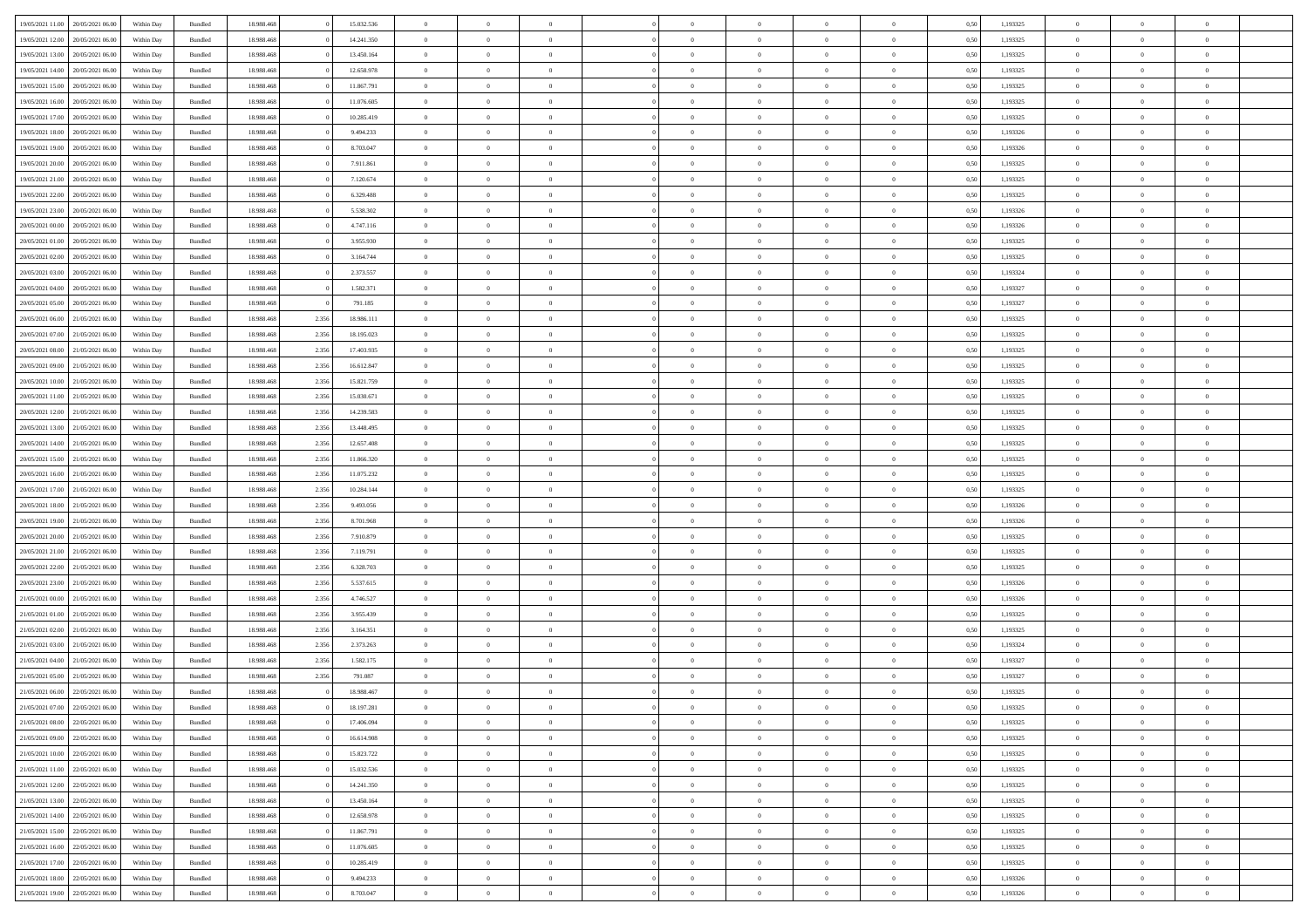|                                   |                  |            |                    |            |            | $\overline{0}$ |                |                |                | $\Omega$       | $\Omega$       | $\theta$       |      |          | $\theta$       | $\overline{0}$ | $\theta$       |  |
|-----------------------------------|------------------|------------|--------------------|------------|------------|----------------|----------------|----------------|----------------|----------------|----------------|----------------|------|----------|----------------|----------------|----------------|--|
| 21/05/2021 20:00                  | 22/05/2021 06:00 | Within Dav | Bundled            | 18.988.468 | 7.911.861  |                | $\theta$       |                | $\Omega$       |                |                |                | 0.50 | 1,193325 |                |                |                |  |
| 21/05/2021 21:00                  | 22/05/2021 06:00 | Within Day | Bundled            | 18.988.468 | 7.120.674  | $\overline{0}$ | $\theta$       | $\overline{0}$ | $\overline{0}$ | $\bf{0}$       | $\overline{0}$ | $\overline{0}$ | 0,50 | 1,193325 | $\theta$       | $\overline{0}$ | $\overline{0}$ |  |
| 21/05/2021 22:00                  | 22/05/2021 06:00 | Within Day | Bundled            | 18.988.468 | 6.329.488  | $\overline{0}$ | $\overline{0}$ | $\overline{0}$ | $\bf{0}$       | $\bf{0}$       | $\bf{0}$       | $\bf{0}$       | 0,50 | 1,193325 | $\bf{0}$       | $\overline{0}$ | $\overline{0}$ |  |
| 21/05/2021 23:00                  | 22/05/2021 06:00 | Within Dav | Bundled            | 18.988.468 | 5.538.302  | $\overline{0}$ | $\theta$       | $\overline{0}$ | $\overline{0}$ | $\bf{0}$       | $\overline{0}$ | $\overline{0}$ | 0.50 | 1,193326 | $\theta$       | $\theta$       | $\overline{0}$ |  |
|                                   |                  |            |                    |            |            |                |                |                |                |                |                |                |      |          |                |                |                |  |
| 22/05/2021 00:00                  | 22/05/2021 06:00 | Within Day | Bundled            | 18.988.468 | 4.747.116  | $\overline{0}$ | $\theta$       | $\overline{0}$ | $\overline{0}$ | $\bf{0}$       | $\overline{0}$ | $\bf{0}$       | 0,50 | 1,193326 | $\theta$       | $\theta$       | $\overline{0}$ |  |
| 22/05/2021 01:00                  | 22/05/2021 06:00 | Within Day | Bundled            | 18.988.468 | 3.955.930  | $\overline{0}$ | $\bf{0}$       | $\overline{0}$ | $\bf{0}$       | $\overline{0}$ | $\overline{0}$ | $\mathbf{0}$   | 0,50 | 1,193325 | $\bf{0}$       | $\overline{0}$ | $\bf{0}$       |  |
| 22/05/2021 02:00                  | 22/05/2021 06:00 | Within Dav | Bundled            | 18.988.468 | 3.164.744  | $\overline{0}$ | $\overline{0}$ | $\overline{0}$ | $\overline{0}$ | $\bf{0}$       | $\overline{0}$ | $\overline{0}$ | 0.50 | 1,193325 | $\theta$       | $\overline{0}$ | $\overline{0}$ |  |
| 22/05/2021 03:00                  | 22/05/2021 06:00 | Within Day | Bundled            | 18.988.468 | 2.373.557  | $\overline{0}$ | $\theta$       | $\overline{0}$ | $\overline{0}$ | $\bf{0}$       | $\overline{0}$ | $\bf{0}$       | 0,50 | 1,193324 | $\theta$       | $\theta$       | $\overline{0}$ |  |
| 22/05/2021 04:00                  | 22/05/2021 06:00 | Within Day | Bundled            | 18.988.468 | 1.582.371  | $\overline{0}$ | $\overline{0}$ | $\overline{0}$ | $\bf{0}$       | $\bf{0}$       | $\bf{0}$       | $\bf{0}$       | 0,50 | 1,193327 | $\,0\,$        | $\overline{0}$ | $\overline{0}$ |  |
|                                   |                  |            |                    |            |            |                |                |                |                |                |                |                |      |          |                |                |                |  |
| 22/05/2021 05:00                  | 22/05/2021 06:00 | Within Dav | Bundled            | 18.988.468 | 791.185    | $\overline{0}$ | $\overline{0}$ | $\overline{0}$ | $\overline{0}$ | $\overline{0}$ | $\overline{0}$ | $\overline{0}$ | 0.50 | 1,193327 | $\theta$       | $\overline{0}$ | $\overline{0}$ |  |
| 22/05/2021 06:00                  | 23/05/2021 06:00 | Within Day | Bundled            | 18.988.468 | 18.988.467 | $\overline{0}$ | $\theta$       | $\overline{0}$ | $\overline{0}$ | $\bf{0}$       | $\overline{0}$ | $\bf{0}$       | 0,50 | 1,193325 | $\theta$       | $\theta$       | $\overline{0}$ |  |
| 22/05/2021 07:00                  | 23/05/2021 06:00 | Within Day | Bundled            | 18.988.468 | 18.197.281 | $\overline{0}$ | $\overline{0}$ | $\overline{0}$ | $\bf{0}$       | $\bf{0}$       | $\bf{0}$       | $\bf{0}$       | 0,50 | 1,193325 | $\bf{0}$       | $\overline{0}$ | $\overline{0}$ |  |
| 22/05/2021 08:00                  | 23/05/2021 06:00 | Within Dav | Bundled            | 18.988.468 | 17.406.094 | $\overline{0}$ | $\theta$       | $\overline{0}$ | $\overline{0}$ | $\bf{0}$       | $\overline{0}$ | $\overline{0}$ | 0.50 | 1,193325 | $\theta$       | $\theta$       | $\overline{0}$ |  |
| 22/05/2021 09:00                  | 23/05/2021 06:00 | Within Day | Bundled            | 18.988.468 | 16.614.908 | $\overline{0}$ | $\theta$       | $\overline{0}$ | $\overline{0}$ | $\bf{0}$       | $\overline{0}$ | $\overline{0}$ | 0,50 | 1,193325 | $\theta$       | $\theta$       | $\overline{0}$ |  |
|                                   |                  |            |                    |            |            |                |                |                |                |                |                |                |      |          |                |                |                |  |
| 22/05/2021 10:00                  | 23/05/2021 06:00 | Within Day | Bundled            | 18.988.468 | 15.823.722 | $\overline{0}$ | $\overline{0}$ | $\overline{0}$ | $\bf{0}$       | $\overline{0}$ | $\overline{0}$ | $\mathbf{0}$   | 0,50 | 1,193325 | $\overline{0}$ | $\overline{0}$ | $\bf{0}$       |  |
| 22/05/2021 11:00                  | 23/05/2021 06:00 | Within Dav | Bundled            | 18.988.468 | 15.032.536 | $\overline{0}$ | $\overline{0}$ | $\overline{0}$ | $\overline{0}$ | $\bf{0}$       | $\overline{0}$ | $\overline{0}$ | 0.50 | 1,193325 | $\theta$       | $\overline{0}$ | $\overline{0}$ |  |
| 22/05/2021 12:00                  | 23/05/2021 06:00 | Within Day | Bundled            | 18.988.468 | 14.241.350 | $\overline{0}$ | $\theta$       | $\overline{0}$ | $\overline{0}$ | $\bf{0}$       | $\overline{0}$ | $\bf{0}$       | 0,50 | 1,193325 | $\theta$       | $\theta$       | $\overline{0}$ |  |
| 22/05/2021 13:00                  | 23/05/2021 06:00 | Within Day | Bundled            | 18.988.468 | 13.450.164 | $\overline{0}$ | $\overline{0}$ | $\overline{0}$ | $\bf{0}$       | $\bf{0}$       | $\bf{0}$       | $\bf{0}$       | 0,50 | 1,193325 | $\,0\,$        | $\overline{0}$ | $\overline{0}$ |  |
| 22/05/2021 14:00                  | 23/05/2021 06:00 | Within Day | Bundled            | 18.988.468 | 12.658.978 | $\overline{0}$ | $\overline{0}$ | $\overline{0}$ | $\overline{0}$ | $\overline{0}$ | $\overline{0}$ | $\overline{0}$ | 0.50 | 1,193325 | $\theta$       | $\overline{0}$ | $\overline{0}$ |  |
|                                   |                  |            |                    |            |            |                |                |                |                |                |                |                |      |          |                |                |                |  |
| 22/05/2021 15:00                  | 23/05/2021 06:00 | Within Day | Bundled            | 18.988.468 | 11.867.791 | $\overline{0}$ | $\theta$       | $\overline{0}$ | $\overline{0}$ | $\bf{0}$       | $\overline{0}$ | $\bf{0}$       | 0,50 | 1,193325 | $\theta$       | $\theta$       | $\overline{0}$ |  |
| 22/05/2021 16:00                  | 23/05/2021 06:00 | Within Day | Bundled            | 18.988.468 | 11.076.605 | $\overline{0}$ | $\overline{0}$ | $\overline{0}$ | $\bf{0}$       | $\bf{0}$       | $\bf{0}$       | $\bf{0}$       | 0,50 | 1,193325 | $\,0\,$        | $\overline{0}$ | $\overline{0}$ |  |
| 22/05/2021 17:00                  | 23/05/2021 06:00 | Within Day | Bundled            | 18.988.468 | 10.285.419 | $\overline{0}$ | $\overline{0}$ | $\overline{0}$ | $\overline{0}$ | $\bf{0}$       | $\overline{0}$ | $\overline{0}$ | 0.50 | 1,193325 | $\theta$       | $\theta$       | $\overline{0}$ |  |
| 22/05/2021 18:00                  | 23/05/2021 06:00 | Within Day | Bundled            | 18.988.468 | 9.494.233  | $\overline{0}$ | $\theta$       | $\overline{0}$ | $\overline{0}$ | $\bf{0}$       | $\overline{0}$ | $\bf{0}$       | 0,50 | 1,193326 | $\theta$       | $\overline{0}$ | $\overline{0}$ |  |
|                                   |                  |            |                    |            |            |                |                |                |                |                |                |                |      |          |                |                |                |  |
| 22/05/2021 19:00                  | 23/05/2021 06:00 | Within Day | Bundled            | 18.988.468 | 8.703.047  | $\overline{0}$ | $\overline{0}$ | $\overline{0}$ | $\bf{0}$       | $\overline{0}$ | $\bf{0}$       | $\mathbf{0}$   | 0,50 | 1,193326 | $\overline{0}$ | $\overline{0}$ | $\bf{0}$       |  |
| 22/05/2021 20:00                  | 23/05/2021 06:00 | Within Dav | Bundled            | 18.988.468 | 7.911.861  | $\overline{0}$ | $\overline{0}$ | $\overline{0}$ | $\overline{0}$ | $\overline{0}$ | $\overline{0}$ | $\overline{0}$ | 0.50 | 1,193325 | $\theta$       | $\theta$       | $\overline{0}$ |  |
| 22/05/2021 21:00                  | 23/05/2021 06:00 | Within Day | Bundled            | 18.988.468 | 7.120.674  | $\overline{0}$ | $\theta$       | $\overline{0}$ | $\overline{0}$ | $\bf{0}$       | $\overline{0}$ | $\bf{0}$       | 0,50 | 1,193325 | $\theta$       | $\theta$       | $\overline{0}$ |  |
| 22/05/2021 22:00                  | 23/05/2021 06:00 | Within Day | Bundled            | 18.988.468 | 6.329.488  | $\overline{0}$ | $\overline{0}$ | $\overline{0}$ | $\bf{0}$       | $\bf{0}$       | $\bf{0}$       | $\bf{0}$       | 0,50 | 1,193325 | $\,0\,$        | $\overline{0}$ | $\overline{0}$ |  |
| 22/05/2021 23:00                  | 23/05/2021 06:00 | Within Day | Bundled            | 18.988.468 | 5.538.302  | $\overline{0}$ | $\overline{0}$ | $\overline{0}$ | $\overline{0}$ | $\bf{0}$       | $\overline{0}$ | $\overline{0}$ | 0.50 | 1,193326 | $\theta$       | $\overline{0}$ | $\overline{0}$ |  |
|                                   |                  |            |                    |            |            |                |                |                |                |                |                |                |      |          |                |                |                |  |
| 23/05/2021 00:00                  | 23/05/2021 06:00 | Within Day | Bundled            | 18.988.468 | 4.747.116  | $\overline{0}$ | $\theta$       | $\overline{0}$ | $\overline{0}$ | $\bf{0}$       | $\overline{0}$ | $\bf{0}$       | 0,50 | 1,193326 | $\,$ 0 $\,$    | $\theta$       | $\overline{0}$ |  |
| 23/05/2021 01:00                  | 23/05/2021 06:00 | Within Day | Bundled            | 18.988.468 | 3.955.930  | $\overline{0}$ | $\overline{0}$ | $\overline{0}$ | $\bf{0}$       | $\bf{0}$       | $\bf{0}$       | $\bf{0}$       | 0,50 | 1,193325 | $\bf{0}$       | $\overline{0}$ | $\overline{0}$ |  |
| 23/05/2021 02:00                  | 23/05/2021 06:00 | Within Day | Bundled            | 18.988.468 | 3.164.744  | $\overline{0}$ | $\Omega$       | $\Omega$       | $\Omega$       | $\Omega$       | $\Omega$       | $\overline{0}$ | 0.50 | 1,193325 | $\,0\,$        | $\Omega$       | $\theta$       |  |
| 23/05/2021 03:00                  | 23/05/2021 06:00 | Within Day | Bundled            | 18.988.468 | 2.373.557  | $\overline{0}$ | $\theta$       | $\overline{0}$ | $\overline{0}$ | $\bf{0}$       | $\overline{0}$ | $\bf{0}$       | 0,50 | 1,193324 | $\theta$       | $\theta$       | $\overline{0}$ |  |
| 23/05/2021 04:00                  | 23/05/2021 06:00 | Within Day | Bundled            | 18.988.468 | 1.582.371  | $\overline{0}$ | $\overline{0}$ | $\overline{0}$ | $\bf{0}$       | $\bf{0}$       | $\overline{0}$ | $\mathbf{0}$   | 0,50 | 1,193327 | $\overline{0}$ | $\overline{0}$ | $\bf{0}$       |  |
|                                   |                  |            |                    |            |            |                |                |                |                |                |                |                |      |          |                |                |                |  |
| 23/05/2021 05:00                  | 23/05/2021 06:00 | Within Day | Bundled            | 18.988.468 | 791.185    | $\overline{0}$ | $\Omega$       | $\Omega$       | $\Omega$       | $\Omega$       | $\Omega$       | $\overline{0}$ | 0.50 | 1,193327 | $\theta$       | $\theta$       | $\theta$       |  |
| 23/05/2021 06:00                  | 24/05/2021 06.00 | Within Day | Bundled            | 18.988.468 | 18.988.467 | $\overline{0}$ | $\theta$       | $\overline{0}$ | $\overline{0}$ | $\bf{0}$       | $\overline{0}$ | $\bf{0}$       | 0,50 | 1,193325 | $\theta$       | $\theta$       | $\overline{0}$ |  |
| 23/05/2021 07:00                  | 24/05/2021 06:00 | Within Day | Bundled            | 18.988.468 | 18.197.281 | $\overline{0}$ | $\overline{0}$ | $\overline{0}$ | $\bf{0}$       | $\bf{0}$       | $\bf{0}$       | $\bf{0}$       | 0,50 | 1,193325 | $\,0\,$        | $\overline{0}$ | $\overline{0}$ |  |
| 23/05/2021 08:00                  | 24/05/2021 06:00 | Within Day | Bundled            | 18.988.468 | 17.406.094 | $\overline{0}$ | $\Omega$       | $\Omega$       | $\Omega$       | $\Omega$       | $\theta$       | $\overline{0}$ | 0.50 | 1,193325 | $\theta$       | $\theta$       | $\theta$       |  |
| 23/05/2021 10:00                  | 24/05/2021 06.00 | Within Day | Bundled            | 18.988.468 | 15.823.722 | $\overline{0}$ | $\theta$       | $\overline{0}$ | $\overline{0}$ | $\bf{0}$       | $\overline{0}$ | $\bf{0}$       | 0,50 | 1,193325 | $\theta$       | $\theta$       | $\overline{0}$ |  |
|                                   |                  |            |                    |            |            |                |                |                |                |                |                |                |      |          |                |                |                |  |
| 23/05/2021 11:00                  | 24/05/2021 06:00 | Within Day | Bundled            | 18.988.468 | 15.032.536 | $\overline{0}$ | $\overline{0}$ | $\overline{0}$ | $\bf{0}$       | $\bf{0}$       | $\bf{0}$       | $\bf{0}$       | 0,50 | 1,193325 | $\,0\,$        | $\overline{0}$ | $\overline{0}$ |  |
| 23/05/2021 12:00                  | 24/05/2021 06.00 | Within Day | Bundled            | 18.988.468 | 14.241.350 | $\overline{0}$ | $\Omega$       | $\Omega$       | $\Omega$       | $\Omega$       | $\overline{0}$ | $\overline{0}$ | 0.50 | 1,193325 | $\,0\,$        | $\theta$       | $\theta$       |  |
| 23/05/2021 13:00                  | 24/05/2021 06.00 | Within Day | Bundled            | 18.988.468 | 13.450.164 | $\overline{0}$ | $\theta$       | $\overline{0}$ | $\overline{0}$ | $\bf{0}$       | $\overline{0}$ | $\bf{0}$       | 0,50 | 1,193325 | $\,$ 0 $\,$    | $\theta$       | $\overline{0}$ |  |
| 23/05/2021 14:00                  | 24/05/2021 06:00 | Within Day | Bundled            | 18.988.468 | 12.658.978 | $\overline{0}$ | $\overline{0}$ | $\overline{0}$ | $\bf{0}$       | $\bf{0}$       | $\bf{0}$       | $\mathbf{0}$   | 0,50 | 1,193325 | $\overline{0}$ | $\overline{0}$ | $\bf{0}$       |  |
| 23/05/2021 15:00                  | 24/05/2021 06:00 | Within Day | Bundled            | 18.988.468 | 11.867.791 | $\overline{0}$ | $\Omega$       | $\Omega$       | $\Omega$       | $\Omega$       | $\Omega$       | $\overline{0}$ | 0.50 | 1,193325 | $\theta$       | $\theta$       | $\theta$       |  |
|                                   |                  |            |                    |            |            |                |                |                |                |                |                |                |      |          |                |                |                |  |
| 23/05/2021 16:00                  | 24/05/2021 06:00 | Within Day | Bundled            | 18.988.468 | 11.076.605 | $\overline{0}$ | $\,$ 0 $\,$    | $\overline{0}$ | $\bf{0}$       | $\,$ 0         | $\bf{0}$       | $\bf{0}$       | 0,50 | 1,193325 | $\,0\,$        | $\overline{0}$ | $\overline{0}$ |  |
| 23/05/2021 17:00                  | 24/05/2021 06:00 | Within Day | $\mathbf B$ undled | 18.988.468 | 10.285.419 | $\bf{0}$       | $\bf{0}$       |                |                |                |                |                | 0,50 | 1,193325 | $\bf{0}$       | $\overline{0}$ |                |  |
| 23/05/2021 18:00                  | 24/05/2021 06:00 | Within Day | Bundled            | 18.988.468 | 9.494.233  | $\overline{0}$ | $\overline{0}$ | $\overline{0}$ | $\Omega$       | $\overline{0}$ | $\overline{0}$ | $\overline{0}$ | 0,50 | 1,193326 | $\theta$       | $\theta$       | $\theta$       |  |
| 23/05/2021 19:00                  | 24/05/2021 06.00 | Within Day | Bundled            | 18.988.468 | 8.703.047  | $\overline{0}$ | $\,$ 0         | $\overline{0}$ | $\overline{0}$ | $\,$ 0 $\,$    | $\overline{0}$ | $\mathbf{0}$   | 0,50 | 1,193326 | $\,$ 0 $\,$    | $\,$ 0 $\,$    | $\,$ 0         |  |
| 23/05/2021 22.00                  | 24/05/2021 06:00 | Within Day | Bundled            | 18.988.468 | 6.329.488  | $\overline{0}$ | $\overline{0}$ | $\overline{0}$ | $\overline{0}$ | $\overline{0}$ | $\overline{0}$ | $\mathbf{0}$   | 0,50 | 1,193325 | $\overline{0}$ | $\bf{0}$       | $\bf{0}$       |  |
|                                   |                  |            |                    |            |            |                |                |                |                |                |                |                |      |          |                |                |                |  |
| 23/05/2021 23:00                  | 24/05/2021 06:00 | Within Day | Bundled            | 18.988.468 | 5.538.302  | $\overline{0}$ | $\overline{0}$ | $\overline{0}$ | $\Omega$       | $\overline{0}$ | $\overline{0}$ | $\overline{0}$ | 0,50 | 1,193326 | $\overline{0}$ | $\theta$       | $\overline{0}$ |  |
| 24/05/2021 00:00                  | 24/05/2021 06.00 | Within Day | Bundled            | 18.988.468 | 4.747.116  | $\overline{0}$ | $\,$ 0         | $\overline{0}$ | $\overline{0}$ | $\,$ 0 $\,$    | $\overline{0}$ | $\mathbf{0}$   | 0,50 | 1,193326 | $\,$ 0 $\,$    | $\overline{0}$ | $\overline{0}$ |  |
| 24/05/2021 01:00                  | 24/05/2021 06:00 | Within Day | Bundled            | 18.988.468 | 3.955.930  | $\overline{0}$ | $\overline{0}$ | $\overline{0}$ | $\overline{0}$ | $\overline{0}$ | $\overline{0}$ | $\mathbf{0}$   | 0,50 | 1,193325 | $\overline{0}$ | $\overline{0}$ | $\bf{0}$       |  |
| 24/05/2021 02:00                  | 24/05/2021 06:00 | Within Day | Bundled            | 18.988.468 | 3.164.744  | $\overline{0}$ | $\overline{0}$ | $\overline{0}$ | $\Omega$       | $\overline{0}$ | $\overline{0}$ | $\bf{0}$       | 0.50 | 1,193325 | $\overline{0}$ | $\theta$       | $\overline{0}$ |  |
| 24/05/2021 03:00                  | 24/05/2021 06.00 | Within Day | Bundled            | 18.988.468 | 2.373.557  | $\overline{0}$ | $\,$ 0         | $\overline{0}$ | $\overline{0}$ | $\bf{0}$       | $\overline{0}$ | $\bf{0}$       | 0,50 | 1,193324 | $\,$ 0 $\,$    | $\overline{0}$ | $\overline{0}$ |  |
|                                   |                  |            |                    |            |            |                |                |                |                |                |                |                |      |          |                |                |                |  |
| 24/05/2021 04:00                  | 24/05/2021 06:00 | Within Day | Bundled            | 18.988.468 | 1.582.371  | $\overline{0}$ | $\bf{0}$       | $\overline{0}$ | $\overline{0}$ | $\overline{0}$ | $\overline{0}$ | $\mathbf{0}$   | 0,50 | 1,193327 | $\overline{0}$ | $\overline{0}$ | $\bf{0}$       |  |
| 24/05/2021 05:00                  | 24/05/2021 06:00 | Within Day | Bundled            | 18,988,468 | 791.185    | $\overline{0}$ | $\overline{0}$ | $\overline{0}$ | $\Omega$       | $\overline{0}$ | $\overline{0}$ | $\bf{0}$       | 0.50 | 1,193327 | $\overline{0}$ | $\theta$       | $\overline{0}$ |  |
| 24/05/2021 06:00                  | 25/05/2021 06:00 | Within Day | Bundled            | 18.988.468 | 18.988.467 | $\overline{0}$ | $\bf{0}$       | $\overline{0}$ | $\overline{0}$ | $\bf{0}$       | $\bf{0}$       | $\mathbf{0}$   | 0,50 | 1,193325 | $\,$ 0 $\,$    | $\,$ 0 $\,$    | $\bf{0}$       |  |
| 24/05/2021 07:00 25/05/2021 06:00 |                  | Within Day | Bundled            | 18.988.468 | 18.197.281 | $\overline{0}$ | $\overline{0}$ | $\overline{0}$ | $\overline{0}$ | $\bf{0}$       | $\bf{0}$       | $\mathbf{0}$   | 0,50 | 1,193325 | $\overline{0}$ | $\bf{0}$       | $\bf{0}$       |  |
|                                   |                  |            |                    |            |            |                |                |                |                |                |                |                |      |          |                |                |                |  |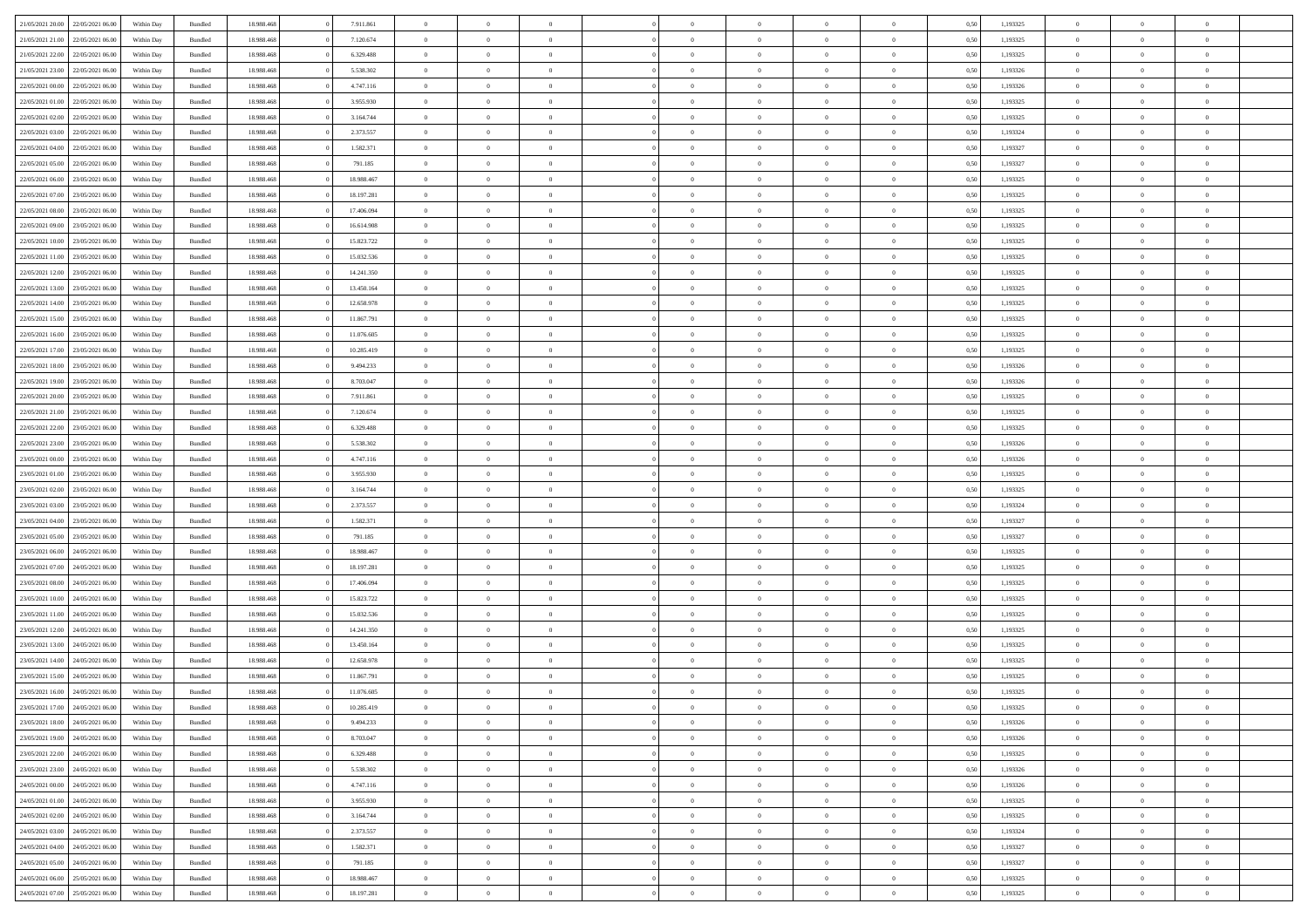| 24/05/2021 08:00                  | 25/05/2021 06:00 | Within Day | Bundled            | 18.988.468 | 17.406.094 | $\overline{0}$ | $\Omega$       |                | $\Omega$       | $\Omega$       | $\Omega$       | $\theta$       | 0.50 | 1,193325 | $\theta$       | $\overline{0}$ | $\theta$       |  |
|-----------------------------------|------------------|------------|--------------------|------------|------------|----------------|----------------|----------------|----------------|----------------|----------------|----------------|------|----------|----------------|----------------|----------------|--|
|                                   |                  |            |                    |            |            |                |                |                |                |                |                |                |      |          |                |                |                |  |
| 24/05/2021 09:00                  | 25/05/2021 06:00 | Within Day | Bundled            | 18.988.468 | 16.614.908 | $\overline{0}$ | $\theta$       | $\overline{0}$ | $\overline{0}$ | $\bf{0}$       | $\overline{0}$ | $\overline{0}$ | 0,50 | 1,193325 | $\theta$       | $\overline{0}$ | $\overline{0}$ |  |
| 24/05/2021 10:00                  | 25/05/2021 06:00 | Within Day | Bundled            | 18.988.468 | 15.823.722 | $\overline{0}$ | $\overline{0}$ | $\overline{0}$ | $\bf{0}$       | $\bf{0}$       | $\bf{0}$       | $\bf{0}$       | 0,50 | 1,193325 | $\bf{0}$       | $\overline{0}$ | $\overline{0}$ |  |
| 24/05/2021 11:00                  | 25/05/2021 06:00 | Within Dav | Bundled            | 18.988.468 | 15.032.536 | $\overline{0}$ | $\theta$       | $\overline{0}$ | $\overline{0}$ | $\bf{0}$       | $\overline{0}$ | $\overline{0}$ | 0.50 | 1,193325 | $\theta$       | $\theta$       | $\overline{0}$ |  |
|                                   |                  |            |                    |            |            |                |                |                |                |                |                |                |      |          |                |                |                |  |
| 24/05/2021 12:00                  | 25/05/2021 06:00 | Within Day | Bundled            | 18.988.468 | 14.241.350 | $\overline{0}$ | $\theta$       | $\overline{0}$ | $\overline{0}$ | $\bf{0}$       | $\overline{0}$ | $\bf{0}$       | 0,50 | 1,193325 | $\theta$       | $\theta$       | $\overline{0}$ |  |
| 24/05/2021 13:00                  | 25/05/2021 06:00 | Within Day | Bundled            | 18.988.468 | 13.450.164 | $\overline{0}$ | $\bf{0}$       | $\overline{0}$ | $\bf{0}$       | $\overline{0}$ | $\overline{0}$ | $\mathbf{0}$   | 0,50 | 1,193325 | $\overline{0}$ | $\overline{0}$ | $\bf{0}$       |  |
| 24/05/2021 14:00                  | 25/05/2021 06:00 | Within Dav | Bundled            | 18.988.468 | 12.658.978 | $\overline{0}$ | $\overline{0}$ | $\overline{0}$ | $\overline{0}$ | $\bf{0}$       | $\overline{0}$ | $\overline{0}$ | 0.50 | 1,193325 | $\theta$       | $\overline{0}$ | $\overline{0}$ |  |
| 24/05/2021 15:00                  | 25/05/2021 06:00 | Within Day | Bundled            | 18.988.468 | 11.867.791 | $\overline{0}$ | $\theta$       | $\overline{0}$ | $\overline{0}$ | $\bf{0}$       | $\overline{0}$ | $\bf{0}$       | 0,50 | 1,193325 | $\theta$       | $\theta$       | $\overline{0}$ |  |
|                                   |                  |            |                    |            |            |                | $\overline{0}$ |                |                | $\bf{0}$       |                |                |      |          | $\,0\,$        | $\overline{0}$ | $\overline{0}$ |  |
| 24/05/2021 16:00                  | 25/05/2021 06:00 | Within Day | Bundled            | 18.988.468 | 11.076.605 | $\overline{0}$ |                | $\overline{0}$ | $\bf{0}$       |                | $\bf{0}$       | $\bf{0}$       | 0,50 | 1,193325 |                |                |                |  |
| 24/05/2021 17:00                  | 25/05/2021 06:00 | Within Dav | Bundled            | 18.988.468 | 10.285.419 | $\overline{0}$ | $\overline{0}$ | $\overline{0}$ | $\overline{0}$ | $\overline{0}$ | $\overline{0}$ | $\overline{0}$ | 0.50 | 1,193325 | $\theta$       | $\overline{0}$ | $\overline{0}$ |  |
| 24/05/2021 18:00                  | 25/05/2021 06:00 | Within Day | Bundled            | 18.988.468 | 9.494.233  | $\overline{0}$ | $\theta$       | $\overline{0}$ | $\overline{0}$ | $\bf{0}$       | $\overline{0}$ | $\bf{0}$       | 0,50 | 1,193326 | $\theta$       | $\theta$       | $\overline{0}$ |  |
| 24/05/2021 19:00                  | 25/05/2021 06:00 | Within Day | Bundled            | 18.988.468 | 8.703.047  | $\overline{0}$ | $\overline{0}$ | $\overline{0}$ | $\bf{0}$       | $\bf{0}$       | $\bf{0}$       | $\bf{0}$       | 0,50 | 1,193326 | $\bf{0}$       | $\overline{0}$ | $\overline{0}$ |  |
| 24/05/2021 20:00                  | 25/05/2021 06:00 | Within Dav | Bundled            | 18.988.468 | 7.911.861  | $\overline{0}$ | $\theta$       | $\overline{0}$ | $\overline{0}$ | $\bf{0}$       | $\overline{0}$ | $\overline{0}$ | 0.50 | 1,193325 | $\theta$       | $\theta$       | $\overline{0}$ |  |
|                                   |                  |            |                    |            |            | $\overline{0}$ | $\theta$       |                |                |                |                |                |      |          | $\theta$       |                |                |  |
| 24/05/2021 21:00                  | 25/05/2021 06:00 | Within Day | Bundled            | 18.988.468 | 7.120.674  |                |                | $\overline{0}$ | $\overline{0}$ | $\bf{0}$       | $\overline{0}$ | $\overline{0}$ | 0,50 | 1,193325 |                | $\theta$       | $\overline{0}$ |  |
| 24/05/2021 22:00                  | 25/05/2021 06:00 | Within Day | Bundled            | 18.988.468 | 6.329.488  | $\overline{0}$ | $\overline{0}$ | $\overline{0}$ | $\bf{0}$       | $\overline{0}$ | $\bf{0}$       | $\mathbf{0}$   | 0,50 | 1,193325 | $\overline{0}$ | $\overline{0}$ | $\bf{0}$       |  |
| 24/05/2021 23:00                  | 25/05/2021 06:00 | Within Dav | Bundled            | 18.988.468 | 5.538.302  | $\overline{0}$ | $\overline{0}$ | $\overline{0}$ | $\overline{0}$ | $\bf{0}$       | $\overline{0}$ | $\overline{0}$ | 0.50 | 1,193326 | $\theta$       | $\overline{0}$ | $\overline{0}$ |  |
| 25/05/2021 00:00                  | 25/05/2021 06:00 | Within Day | Bundled            | 18.988.468 | 4.747.116  | $\overline{0}$ | $\theta$       | $\overline{0}$ | $\overline{0}$ | $\bf{0}$       | $\overline{0}$ | $\bf{0}$       | 0,50 | 1,193326 | $\theta$       | $\theta$       | $\overline{0}$ |  |
| 25/05/2021 01:00                  | 25/05/2021 06:00 | Within Day | Bundled            | 18.988.468 | 3.955.930  | $\overline{0}$ | $\overline{0}$ | $\overline{0}$ | $\bf{0}$       | $\bf{0}$       | $\bf{0}$       | $\bf{0}$       | 0,50 | 1,193325 | $\,0\,$        | $\overline{0}$ | $\overline{0}$ |  |
|                                   |                  |            |                    |            |            |                |                |                |                |                |                |                |      |          |                |                |                |  |
| 25/05/2021 02:00                  | 25/05/2021 06:00 | Within Dav | Bundled            | 18.988.468 | 3.164.744  | $\overline{0}$ | $\overline{0}$ | $\overline{0}$ | $\overline{0}$ | $\overline{0}$ | $\overline{0}$ | $\overline{0}$ | 0.50 | 1,193325 | $\theta$       | $\overline{0}$ | $\overline{0}$ |  |
| 25/05/2021 03:00                  | 25/05/2021 06:00 | Within Day | Bundled            | 18.988.468 | 2.373.557  | $\overline{0}$ | $\theta$       | $\overline{0}$ | $\overline{0}$ | $\bf{0}$       | $\overline{0}$ | $\bf{0}$       | 0,50 | 1,193324 | $\theta$       | $\theta$       | $\overline{0}$ |  |
| 25/05/2021 04:00                  | 25/05/2021 06:00 | Within Day | Bundled            | 18.988.468 | 1.582.371  | $\overline{0}$ | $\overline{0}$ | $\overline{0}$ | $\bf{0}$       | $\bf{0}$       | $\bf{0}$       | $\bf{0}$       | 0,50 | 1,193327 | $\,0\,$        | $\overline{0}$ | $\overline{0}$ |  |
| 25/05/2021 05:00                  | 25/05/2021 06:00 | Within Day | Bundled            | 18.988.468 | 791.185    | $\overline{0}$ | $\overline{0}$ | $\overline{0}$ | $\overline{0}$ | $\bf{0}$       | $\overline{0}$ | $\overline{0}$ | 0.50 | 1,193327 | $\theta$       | $\theta$       | $\overline{0}$ |  |
|                                   |                  |            |                    |            |            | $\overline{0}$ | $\theta$       |                |                |                |                |                |      |          | $\theta$       | $\overline{0}$ |                |  |
| 25/05/2021 06:00                  | 26/05/2021 06:00 | Within Day | Bundled            | 18.988.468 | 18.988.467 |                |                | $\overline{0}$ | $\overline{0}$ | $\bf{0}$       | $\overline{0}$ | $\bf{0}$       | 0,50 | 1,193325 |                |                | $\overline{0}$ |  |
| 25/05/2021 07:00                  | 26/05/2021 06:00 | Within Day | Bundled            | 18.988.468 | 18.197.281 | $\overline{0}$ | $\overline{0}$ | $\overline{0}$ | $\bf{0}$       | $\overline{0}$ | $\bf{0}$       | $\mathbf{0}$   | 0,50 | 1,193325 | $\overline{0}$ | $\overline{0}$ | $\bf{0}$       |  |
| 25/05/2021 08:00                  | 26/05/2021 06:00 | Within Dav | Bundled            | 18.988.468 | 17.406.094 | $\overline{0}$ | $\overline{0}$ | $\overline{0}$ | $\overline{0}$ | $\overline{0}$ | $\overline{0}$ | $\overline{0}$ | 0.50 | 1,193325 | $\theta$       | $\theta$       | $\overline{0}$ |  |
| 25/05/2021 09:00                  | 26/05/2021 06:00 | Within Day | Bundled            | 18.988.468 | 16.614.908 | $\overline{0}$ | $\theta$       | $\overline{0}$ | $\overline{0}$ | $\bf{0}$       | $\overline{0}$ | $\bf{0}$       | 0,50 | 1,193325 | $\theta$       | $\theta$       | $\overline{0}$ |  |
| 25/05/2021 10:00                  | 26/05/2021 06:00 | Within Day | Bundled            | 18.988.468 | 15.823.722 | $\overline{0}$ | $\overline{0}$ | $\overline{0}$ | $\bf{0}$       | $\bf{0}$       | $\bf{0}$       | $\bf{0}$       | 0,50 | 1,193325 | $\,0\,$        | $\overline{0}$ | $\overline{0}$ |  |
|                                   |                  |            |                    |            |            |                |                |                |                |                |                |                |      |          |                |                |                |  |
| 25/05/2021 11:00                  | 26/05/2021 06:00 | Within Day | Bundled            | 18.988.468 | 15.032.536 | $\overline{0}$ | $\overline{0}$ | $\overline{0}$ | $\overline{0}$ | $\bf{0}$       | $\overline{0}$ | $\overline{0}$ | 0.50 | 1,193325 | $\theta$       | $\overline{0}$ | $\overline{0}$ |  |
| 25/05/2021 12:00                  | 26/05/2021 06:00 | Within Day | Bundled            | 18.988.468 | 14.241.350 | $\overline{0}$ | $\theta$       | $\overline{0}$ | $\overline{0}$ | $\bf{0}$       | $\overline{0}$ | $\bf{0}$       | 0,50 | 1,193325 | $\theta$       | $\theta$       | $\overline{0}$ |  |
| 25/05/2021 13:00                  | 26/05/2021 06:00 | Within Day | Bundled            | 18.988.468 | 13.450.164 | $\overline{0}$ | $\overline{0}$ | $\overline{0}$ | $\bf{0}$       | $\bf{0}$       | $\bf{0}$       | $\bf{0}$       | 0,50 | 1,193325 | $\bf{0}$       | $\overline{0}$ | $\overline{0}$ |  |
| 25/05/2021 14:00                  | 26/05/2021 06:00 | Within Day | Bundled            | 18.988.468 | 12.658.978 | $\overline{0}$ | $\Omega$       | $\Omega$       | $\Omega$       | $\Omega$       | $\Omega$       | $\overline{0}$ | 0.50 | 1,193325 | $\,0\,$        | $\Omega$       | $\theta$       |  |
| 25/05/2021 15:00                  | 26/05/2021 06:00 | Within Day | Bundled            | 18.988.468 | 11.867.791 | $\overline{0}$ | $\theta$       | $\overline{0}$ | $\overline{0}$ | $\bf{0}$       | $\overline{0}$ | $\bf{0}$       | 0,50 | 1,193325 | $\theta$       | $\theta$       | $\overline{0}$ |  |
|                                   |                  |            |                    |            |            |                |                |                |                |                |                |                |      |          |                |                |                |  |
| 25/05/2021 16:00                  | 26/05/2021 06:00 | Within Day | Bundled            | 18.988.468 | 11.076.605 | $\overline{0}$ | $\bf{0}$       | $\overline{0}$ | $\bf{0}$       | $\bf{0}$       | $\bf{0}$       | $\mathbf{0}$   | 0,50 | 1,193325 | $\overline{0}$ | $\overline{0}$ | $\bf{0}$       |  |
| 25/05/2021 17:00                  | 26/05/2021 06:00 | Within Day | Bundled            | 18.988.468 | 10.285.419 | $\overline{0}$ | $\Omega$       | $\Omega$       | $\Omega$       | $\Omega$       | $\Omega$       | $\overline{0}$ | 0.50 | 1,193325 | $\theta$       | $\theta$       | $\theta$       |  |
| 25/05/2021 18:00                  | 26/05/2021 06:00 | Within Day | Bundled            | 18.988.468 | 9.494.233  | $\overline{0}$ | $\theta$       | $\overline{0}$ | $\overline{0}$ | $\bf{0}$       | $\overline{0}$ | $\bf{0}$       | 0,50 | 1,193326 | $\theta$       | $\theta$       | $\overline{0}$ |  |
| 25/05/2021 19:00                  | 26/05/2021 06:00 | Within Day | Bundled            | 18.988.468 | 8.703.047  | $\overline{0}$ | $\overline{0}$ | $\overline{0}$ | $\overline{0}$ | $\bf{0}$       | $\overline{0}$ | $\bf{0}$       | 0,50 | 1,193326 | $\,0\,$        | $\overline{0}$ | $\overline{0}$ |  |
|                                   |                  |            |                    |            |            |                |                |                |                |                |                |                |      |          |                |                |                |  |
| 25/05/2021 20:00                  | 26/05/2021 06:00 | Within Day | Bundled            | 18.988.468 | 7.911.861  | $\overline{0}$ | $\Omega$       | $\Omega$       | $\Omega$       | $\Omega$       | $\theta$       | $\overline{0}$ | 0.50 | 1,193325 | $\theta$       | $\theta$       | $\theta$       |  |
| 25/05/2021 21:00                  | 26/05/2021 06:00 | Within Day | Bundled            | 18.988.468 | 7.120.674  | $\overline{0}$ | $\theta$       | $\overline{0}$ | $\overline{0}$ | $\bf{0}$       | $\overline{0}$ | $\bf{0}$       | 0,50 | 1,193325 | $\theta$       | $\theta$       | $\overline{0}$ |  |
| 25/05/2021 22.00                  | 26/05/2021 06:00 | Within Day | Bundled            | 18.988.468 | 6.329.488  | $\overline{0}$ | $\overline{0}$ | $\overline{0}$ | $\overline{0}$ | $\bf{0}$       | $\overline{0}$ | $\bf{0}$       | 0,50 | 1,193325 | $\,0\,$        | $\overline{0}$ | $\overline{0}$ |  |
| 25/05/2021 23:00                  | 26/05/2021 06:00 | Within Day | Bundled            | 18.988.468 | 5.538.302  | $\overline{0}$ | $\Omega$       | $\Omega$       | $\Omega$       | $\Omega$       | $\overline{0}$ | $\overline{0}$ | 0.50 | 1,193326 | $\,0\,$        | $\theta$       | $\theta$       |  |
| 26/05/2021 00:00                  | 26/05/2021 06:00 | Within Day | Bundled            | 18.988.468 | 4.747.116  | $\overline{0}$ | $\theta$       | $\overline{0}$ | $\overline{0}$ | $\bf{0}$       | $\overline{0}$ | $\bf{0}$       | 0,50 | 1,193326 | $\theta$       | $\theta$       | $\overline{0}$ |  |
|                                   |                  |            |                    |            |            |                |                |                |                |                |                |                |      |          |                |                |                |  |
| 26/05/2021 01:00                  | 26/05/2021 06:00 | Within Day | Bundled            | 18.988.468 | 3.955.930  | $\overline{0}$ | $\overline{0}$ | $\overline{0}$ | $\overline{0}$ | $\bf{0}$       | $\overline{0}$ | $\mathbf{0}$   | 0,50 | 1,193325 | $\overline{0}$ | $\overline{0}$ | $\bf{0}$       |  |
| 26/05/2021 02:00                  | 26/05/2021 06:00 | Within Day | Bundled            | 18.988.468 | 3.164.744  | $\overline{0}$ | $\Omega$       | $\Omega$       | $\Omega$       | $\Omega$       | $\Omega$       | $\overline{0}$ | 0.50 | 1,193325 | $\theta$       | $\Omega$       | $\theta$       |  |
| 26/05/2021 03:00                  | 26/05/2021 06:00 | Within Day | Bundled            | 18.988.468 | 2.373.557  | $\overline{0}$ | $\,$ 0 $\,$    | $\overline{0}$ | $\bf{0}$       | $\,$ 0         | $\overline{0}$ | $\bf{0}$       | 0,50 | 1,193324 | $\,0\,$        | $\overline{0}$ | $\overline{0}$ |  |
| 26/05/2021 04:00                  | 26/05/2021 06:00 | Within Day | $\mathbf B$ undled | 18.988.468 | 1.582.371  | $\bf{0}$       | $\bf{0}$       |                |                |                |                |                | 0,50 | 1,193327 | $\bf{0}$       | $\overline{0}$ |                |  |
| 26/05/2021 05:00                  | 26/05/2021 06:00 | Within Day | Bundled            | 18,988,468 | 791.185    | $\overline{0}$ | $\overline{0}$ | $\overline{0}$ | $\Omega$       | $\theta$       | $\overline{0}$ | $\overline{0}$ | 0,50 | 1,193327 | $\theta$       | $\theta$       | $\theta$       |  |
|                                   |                  |            |                    |            |            |                |                |                |                |                |                |                |      |          |                |                |                |  |
| 26/05/2021 06:00                  | 27/05/2021 06:00 | Within Day | Bundled            | 18.988.468 | 18.988.467 | $\overline{0}$ | $\,$ 0         | $\overline{0}$ | $\overline{0}$ | $\,$ 0 $\,$    | $\overline{0}$ | $\mathbf{0}$   | 0,50 | 1,193325 | $\,$ 0 $\,$    | $\overline{0}$ | $\,$ 0         |  |
| 26/05/2021 07:00                  | 27/05/2021 06:00 | Within Day | Bundled            | 18.988.468 | 18.197.281 | $\overline{0}$ | $\overline{0}$ | $\overline{0}$ | $\overline{0}$ | $\overline{0}$ | $\overline{0}$ | $\mathbf{0}$   | 0,50 | 1,193325 | $\overline{0}$ | $\bf{0}$       | $\bf{0}$       |  |
| 26/05/2021 08:00                  | 27/05/2021 06:00 | Within Day | Bundled            | 18.988.468 | 17.406.094 | $\overline{0}$ | $\theta$       | $\overline{0}$ | $\Omega$       | $\overline{0}$ | $\overline{0}$ | $\bf{0}$       | 0,50 | 1,193325 | $\overline{0}$ | $\theta$       | $\overline{0}$ |  |
| 26/05/2021 09:00                  | 27/05/2021 06:00 | Within Day | Bundled            | 18.988.468 | 16.614.908 | $\overline{0}$ | $\,$ 0         | $\overline{0}$ | $\overline{0}$ | $\overline{0}$ | $\overline{0}$ | $\bf{0}$       | 0,50 | 1,193325 | $\,$ 0 $\,$    | $\overline{0}$ | $\overline{0}$ |  |
|                                   |                  |            |                    |            |            |                |                |                |                |                |                |                |      |          |                |                |                |  |
| 26/05/2021 10:00                  | 27/05/2021 06:00 | Within Day | Bundled            | 18.988.468 | 15.823.722 | $\overline{0}$ | $\overline{0}$ | $\overline{0}$ | $\overline{0}$ | $\overline{0}$ | $\overline{0}$ | $\mathbf{0}$   | 0,50 | 1,193325 | $\overline{0}$ | $\bf{0}$       | $\bf{0}$       |  |
| 26/05/2021 11:00                  | 27/05/2021 06:00 | Within Day | Bundled            | 18.988.468 | 15.032.536 | $\overline{0}$ | $\overline{0}$ | $\overline{0}$ | $\Omega$       | $\overline{0}$ | $\overline{0}$ | $\bf{0}$       | 0.50 | 1,193325 | $\overline{0}$ | $\theta$       | $\overline{0}$ |  |
| 26/05/2021 12:00                  | 27/05/2021 06:00 | Within Day | Bundled            | 18.988.468 | 14.241.350 | $\overline{0}$ | $\,$ 0         | $\overline{0}$ | $\bf{0}$       | $\bf{0}$       | $\bf{0}$       | $\bf{0}$       | 0,50 | 1,193325 | $\,$ 0 $\,$    | $\overline{0}$ | $\overline{0}$ |  |
| 26/05/2021 13:00                  | 27/05/2021 06:00 | Within Day | Bundled            | 18.988.468 | 13.450.164 | $\overline{0}$ | $\bf{0}$       | $\overline{0}$ | $\overline{0}$ | $\overline{0}$ | $\bf{0}$       | $\mathbf{0}$   | 0,50 | 1,193325 | $\overline{0}$ | $\overline{0}$ | $\bf{0}$       |  |
| 26/05/2021 14:00                  | 27/05/2021 06:00 | Within Day | Bundled            | 18,988,468 | 12.658.978 | $\overline{0}$ | $\overline{0}$ | $\overline{0}$ | $\Omega$       | $\overline{0}$ | $\overline{0}$ | $\bf{0}$       | 0.50 | 1,193325 | $\overline{0}$ | $\theta$       | $\overline{0}$ |  |
|                                   |                  |            |                    |            |            |                |                |                |                |                |                |                |      |          |                |                |                |  |
| 26/05/2021 15:00                  | 27/05/2021 06:00 | Within Day | Bundled            | 18.988.468 | 11.867.791 | $\overline{0}$ | $\,$ 0         | $\overline{0}$ | $\overline{0}$ | $\bf{0}$       | $\bf{0}$       | $\bf{0}$       | 0,50 | 1,193325 | $\,$ 0 $\,$    | $\,$ 0 $\,$    | $\overline{0}$ |  |
| 26/05/2021 16:00 27/05/2021 06:00 |                  | Within Day | Bundled            | 18.988.468 | 11.076.605 | $\overline{0}$ | $\overline{0}$ | $\overline{0}$ | $\overline{0}$ | $\bf{0}$       | $\bf{0}$       | $\mathbf{0}$   | 0,50 | 1,193325 | $\overline{0}$ | $\bf{0}$       | $\bf{0}$       |  |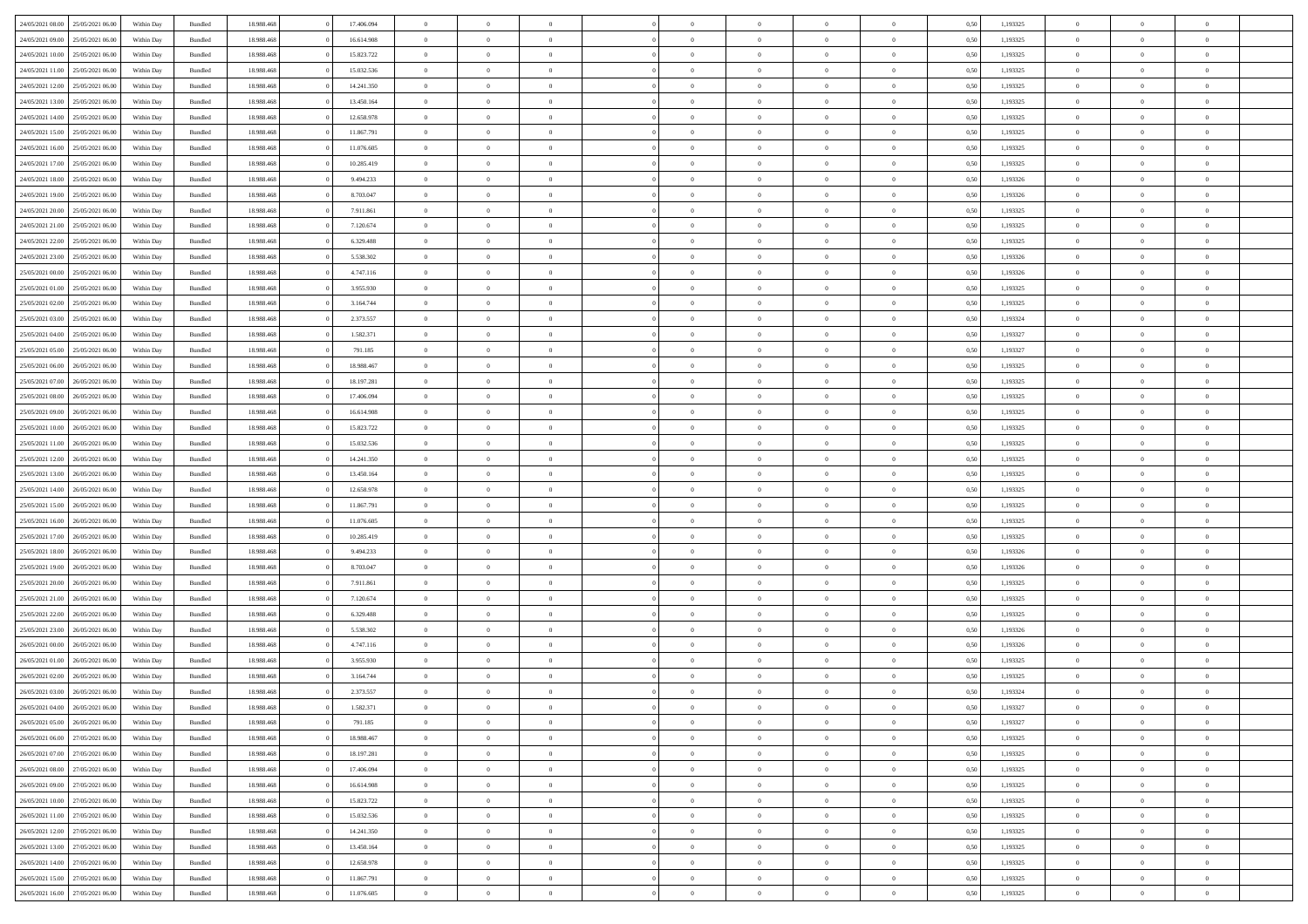| 26/05/2021 17:00 27/05/2021 06:00    | Within Day | Bundled   | 18.988.468 | 10.285.419 | $\overline{0}$                   | $\overline{0}$                   | $\Omega$                   | $\Omega$                   | $\theta$             | $\Omega$                   | $\overline{0}$ | 0,50 | 1,193325 | $\theta$                | $\theta$                   | $\overline{0}$       |  |
|--------------------------------------|------------|-----------|------------|------------|----------------------------------|----------------------------------|----------------------------|----------------------------|----------------------|----------------------------|----------------|------|----------|-------------------------|----------------------------|----------------------|--|
| 26/05/2021 18:00<br>27/05/2021 06:00 | Within Day | Bundled   | 18.988.46  | 9.494.233  | $\overline{0}$                   | $\theta$                         | $\overline{0}$             | $\overline{0}$             | $\theta$             | $\overline{0}$             | $\,$ 0 $\,$    | 0,50 | 1,193326 | $\theta$                | $\theta$                   | $\overline{0}$       |  |
| 26/05/2021 19:00<br>27/05/2021 06:00 | Within Day | Bundled   | 18.988.468 | 8.703.047  | $\overline{0}$                   | $\bf{0}$                         | $\overline{0}$             | $\overline{0}$             | $\bf{0}$             | $\overline{0}$             | $\bf{0}$       | 0,50 | 1,193326 | $\bf{0}$                | $\overline{0}$             | $\overline{0}$       |  |
| 26/05/2021 20:00<br>27/05/2021 06:00 | Within Day | Bundled   | 18.988.468 | 7.911.861  | $\overline{0}$                   | $\overline{0}$                   | $\overline{0}$             | $\overline{0}$             | $\overline{0}$       | $\overline{0}$             | $\overline{0}$ | 0.5( | 1,193325 | $\theta$                | $\theta$                   | $\overline{0}$       |  |
| 26/05/2021 21:00<br>27/05/2021 06:00 | Within Day | Bundled   | 18.988.468 | 7.120.674  | $\overline{0}$                   | $\overline{0}$                   | $\overline{0}$             | $\overline{0}$             | $\theta$             | $\overline{0}$             | $\bf{0}$       | 0,50 | 1,193325 | $\theta$                | $\theta$                   | $\overline{0}$       |  |
| 26/05/2021 22:00<br>27/05/2021 06.00 | Within Day | Bundled   | 18.988.468 | 6.329.488  | $\overline{0}$                   | $\bf{0}$                         | $\overline{0}$             | $\overline{0}$             | $\overline{0}$       | $\overline{0}$             | $\bf{0}$       | 0,50 | 1,193325 | $\overline{0}$          | $\overline{0}$             | $\bf{0}$             |  |
| 27/05/2021 06:00                     | Within Dav | Bundled   | 18.988.468 | 5.538.302  | $\overline{0}$                   | $\overline{0}$                   |                            | $\overline{0}$             | $\overline{0}$       | $\overline{0}$             | $\overline{0}$ | 0.5( | 1,193326 | $\theta$                | $\theta$                   | $\overline{0}$       |  |
| 26/05/2021 23:00                     |            |           |            |            |                                  |                                  | $\overline{0}$             |                            |                      |                            |                |      |          |                         |                            |                      |  |
| 27/05/2021 00:00<br>27/05/2021 06:00 | Within Day | Bundled   | 18.988.468 | 4.747.116  | $\overline{0}$                   | $\theta$                         | $\overline{0}$             | $\overline{0}$             | $\theta$             | $\overline{0}$             | $\bf{0}$       | 0,50 | 1,193326 | $\theta$                | $\theta$                   | $\overline{0}$       |  |
| 27/05/2021 01:00<br>27/05/2021 06:00 | Within Day | Bundled   | 18.988.468 | 3.955.930  | $\overline{0}$                   | $\bf{0}$                         | $\overline{0}$             | $\overline{0}$             | $\overline{0}$       | $\bf{0}$                   | $\bf{0}$       | 0,50 | 1,193325 | $\bf{0}$                | $\bf{0}$                   | $\overline{0}$       |  |
| 27/05/2021 02:00<br>27/05/2021 06:00 | Within Day | Bundled   | 18.988.468 | 3.164.744  | $\overline{0}$                   | $\overline{0}$                   | $\overline{0}$             | $\overline{0}$             | $\overline{0}$       | $\overline{0}$             | $\bf{0}$       | 0.50 | 1,193325 | $\theta$                | $\theta$                   | $\overline{0}$       |  |
| 27/05/2021 03:00<br>27/05/2021 06:00 | Within Day | Bundled   | 18.988.468 | 2.373.557  | $\bf{0}$                         | $\overline{0}$                   | $\overline{0}$             | $\overline{0}$             | $\theta$             | $\overline{0}$             | $\bf{0}$       | 0,50 | 1,193324 | $\theta$                | $\theta$                   | $\overline{0}$       |  |
| 27/05/2021 04:00<br>27/05/2021 06.00 | Within Day | Bundled   | 18.988.468 | 1.582.371  | $\overline{0}$                   | $\bf{0}$                         | $\overline{0}$             | $\overline{0}$             | $\bf{0}$             | $\overline{0}$             | $\bf{0}$       | 0,50 | 1,193327 | $\bf{0}$                | $\overline{0}$             | $\bf{0}$             |  |
| 27/05/2021 05:00<br>27/05/2021 06:00 | Within Day | Bundled   | 18.988.468 | 791.185    | $\overline{0}$                   | $\overline{0}$                   | $\overline{0}$             | $\overline{0}$             | $\overline{0}$       | $\overline{0}$             | $\overline{0}$ | 0.5( | 1,193327 | $\theta$                | $\theta$                   | $\overline{0}$       |  |
| 27/05/2021 06:00<br>28/05/2021 06:00 | Within Day | Bundled   | 18.988.468 | 18.988.467 | $\overline{0}$                   | $\overline{0}$                   | $\overline{0}$             | $\overline{0}$             | $\theta$             | $\overline{0}$             | $\,$ 0 $\,$    | 0,50 | 1,193325 | $\theta$                | $\theta$                   | $\overline{0}$       |  |
| 27/05/2021 07:00<br>28/05/2021 06:00 | Within Day | Bundled   | 18.988.468 | 18.197.281 | $\overline{0}$                   | $\bf{0}$                         | $\overline{0}$             | $\overline{0}$             | $\overline{0}$       | $\overline{0}$             | $\bf{0}$       | 0,50 | 1,193325 | $\bf{0}$                | $\overline{0}$             | $\bf{0}$             |  |
| 27/05/2021 08:00<br>28/05/2021 06:00 | Within Day | Bundled   | 18.988.468 | 17.406.094 | $\overline{0}$                   | $\overline{0}$                   | $\overline{0}$             | $\overline{0}$             | $\overline{0}$       | $\overline{0}$             | $\overline{0}$ | 0.5( | 1,193325 | $\theta$                | $\overline{0}$             | $\overline{0}$       |  |
| 27/05/2021 09:00<br>28/05/2021 06:00 | Within Day | Bundled   | 18.988.468 | 16.614.908 | $\bf{0}$                         | $\overline{0}$                   | $\overline{0}$             | $\overline{0}$             | $\theta$             | $\overline{0}$             | $\bf{0}$       | 0,50 | 1,193325 | $\theta$                | $\theta$                   | $\overline{0}$       |  |
| 27/05/2021 10:00<br>28/05/2021 06:00 | Within Day | Bundled   | 18.988.468 | 15.823.722 | $\overline{0}$                   | $\bf{0}$                         | $\overline{0}$             | $\overline{0}$             | $\overline{0}$       | $\overline{0}$             | $\bf{0}$       | 0,50 | 1,193325 | $\bf{0}$                | $\overline{0}$             | $\overline{0}$       |  |
| 27/05/2021 11:00<br>28/05/2021 06:00 | Within Day | Bundled   | 18.988.468 | 15.032.536 | $\overline{0}$                   | $\overline{0}$                   | $\overline{0}$             | $\overline{0}$             | $\overline{0}$       | $\overline{0}$             | $\overline{0}$ | 0.50 | 1,193325 | $\theta$                | $\theta$                   | $\overline{0}$       |  |
| 27/05/2021 12:00<br>28/05/2021 06:00 | Within Day | Bundled   | 18.988.468 | 14.241.350 | $\bf{0}$                         | $\overline{0}$                   | $\overline{0}$             | $\overline{0}$             | $\theta$             | $\overline{0}$             | $\bf{0}$       | 0,50 | 1,193325 | $\theta$                | $\theta$                   | $\overline{0}$       |  |
| 27/05/2021 13:00<br>28/05/2021 06:00 | Within Day | Bundled   | 18.988.468 | 13.450.164 | $\overline{0}$                   | $\bf{0}$                         | $\overline{0}$             | $\overline{0}$             | $\bf{0}$             | $\overline{0}$             | $\bf{0}$       | 0,50 | 1,193325 | $\bf{0}$                | $\overline{0}$             | $\overline{0}$       |  |
| 27/05/2021 14:00<br>28/05/2021 06:00 | Within Day | Bundled   | 18.988.468 | 12.658.978 | $\overline{0}$                   | $\overline{0}$                   | $\overline{0}$             | $\overline{0}$             | $\overline{0}$       | $\overline{0}$             | $\overline{0}$ | 0.5( | 1,193325 | $\theta$                | $\theta$                   | $\overline{0}$       |  |
| 27/05/2021 15:00<br>28/05/2021 06:00 | Within Day | Bundled   | 18.988.468 | 11.867.791 | $\bf{0}$                         | $\theta$                         | $\overline{0}$             | $\overline{0}$             | $\theta$             | $\overline{0}$             | $\bf{0}$       | 0,50 | 1,193325 | $\theta$                | $\theta$                   | $\overline{0}$       |  |
| 27/05/2021 16:00<br>28/05/2021 06:00 | Within Day | Bundled   | 18.988.468 | 11.076.605 | $\overline{0}$                   | $\bf{0}$                         | $\overline{0}$             | $\overline{0}$             | $\overline{0}$       | $\overline{0}$             | $\bf{0}$       | 0,50 | 1,193325 | $\overline{0}$          | $\overline{0}$             | $\bf{0}$             |  |
| 27/05/2021 17:00<br>28/05/2021 06:00 | Within Day | Bundled   | 18.988.468 | 10.285.419 | $\overline{0}$                   | $\overline{0}$                   | $\overline{0}$             | $\overline{0}$             | $\overline{0}$       | $\overline{0}$             | $\overline{0}$ | 0.5( | 1,193325 | $\overline{0}$          | $\theta$                   | $\overline{0}$       |  |
| 27/05/2021 18:00<br>28/05/2021 06:00 | Within Day | Bundled   | 18.988.468 | 9.494.233  | $\overline{0}$                   | $\overline{0}$                   | $\overline{0}$             | $\overline{0}$             | $\theta$             | $\overline{0}$             | $\bf{0}$       | 0,50 | 1,193326 | $\theta$                | $\theta$                   | $\overline{0}$       |  |
| 27/05/2021 19:00<br>28/05/2021 06:00 | Within Day | Bundled   | 18.988.468 | 8.703.047  | $\overline{0}$                   | $\bf{0}$                         | $\overline{0}$             | $\overline{0}$             | $\overline{0}$       | $\bf{0}$                   | $\bf{0}$       | 0,50 | 1,193326 | $\bf{0}$                | $\bf{0}$                   | $\overline{0}$       |  |
| 27/05/2021 20:00<br>28/05/2021 06:00 | Within Day | Bundled   | 18.988.468 | 7.911.861  | $\overline{0}$                   | $\overline{0}$                   | $\overline{0}$             | $\overline{0}$             | $\overline{0}$       | $\overline{0}$             | $\overline{0}$ | 0.5( | 1,193325 | $\theta$                | $\theta$                   | $\overline{0}$       |  |
| 27/05/2021 21:00<br>28/05/2021 06:00 |            | Bundled   | 18.988.468 | 7.120.674  |                                  | $\overline{0}$                   | $\overline{0}$             | $\overline{0}$             | $\theta$             | $\overline{0}$             |                |      | 1,193325 | $\theta$                | $\theta$                   | $\overline{0}$       |  |
|                                      | Within Day |           |            |            | $\bf{0}$                         |                                  |                            |                            |                      |                            | $\bf{0}$       | 0,50 |          |                         |                            |                      |  |
| 27/05/2021 22.00<br>28/05/2021 06:00 | Within Day | Bundled   | 18.988.468 | 6.329.488  | $\overline{0}$<br>$\overline{0}$ | $\bf{0}$                         | $\overline{0}$<br>$\Omega$ | $\overline{0}$<br>$\Omega$ | $\bf{0}$<br>$\Omega$ | $\overline{0}$<br>$\Omega$ | $\bf{0}$       | 0,50 | 1,193325 | $\bf{0}$                | $\overline{0}$             | $\bf{0}$<br>$\theta$ |  |
| 27/05/2021 23:00<br>28/05/2021 06:00 | Within Day | Bundled   | 18.988.468 | 5.538.302  |                                  | $\overline{0}$<br>$\overline{0}$ | $\overline{0}$             | $\overline{0}$             | $\theta$             | $\overline{0}$             | $\overline{0}$ | 0,50 | 1,193326 | $\,$ 0 $\,$<br>$\theta$ | $\overline{0}$<br>$\theta$ | $\overline{0}$       |  |
| 28/05/2021 00:00<br>28/05/2021 06:00 | Within Day | Bundled   | 18.988.46  | 4.747.116  | $\bf{0}$                         |                                  |                            |                            |                      |                            | $\bf{0}$       | 0,50 | 1,193326 |                         |                            |                      |  |
| 28/05/2021 01:00<br>28/05/2021 06:00 | Within Day | Bundled   | 18.988.468 | 3.955.930  | $\overline{0}$                   | $\bf{0}$                         | $\overline{0}$             | $\overline{0}$             | $\bf{0}$             | $\overline{0}$             | $\bf{0}$       | 0,50 | 1,193325 | $\overline{0}$          | $\overline{0}$             | $\bf{0}$             |  |
| 28/05/2021 02:00<br>28/05/2021 06:00 | Within Day | Bundled   | 18,988,468 | 3.164.744  | $\overline{0}$                   | $\overline{0}$                   | $\Omega$                   | $\Omega$                   | $\overline{0}$       | $\Omega$                   | $\overline{0}$ | 0.50 | 1,193325 | $\bf{0}$                | $\overline{0}$             | $\theta$             |  |
| 28/05/2021 03:00<br>28/05/2021 06:00 | Within Day | Bundled   | 18.988.468 | 2.373.557  | $\bf{0}$                         | $\overline{0}$                   | $\overline{0}$             | $\overline{0}$             | $\theta$             | $\overline{0}$             | $\bf{0}$       | 0,50 | 1,193324 | $\theta$                | $\theta$                   | $\overline{0}$       |  |
| 28/05/2021 04:00<br>28/05/2021 06:00 | Within Day | Bundled   | 18.988.468 | 1.582.371  | $\overline{0}$                   | $\bf{0}$                         | $\overline{0}$             | $\overline{0}$             | $\overline{0}$       | $\overline{0}$             | $\bf{0}$       | 0,50 | 1,193327 | $\bf{0}$                | $\bf{0}$                   | $\overline{0}$       |  |
| 28/05/2021 05:00<br>28/05/2021 06:00 | Within Day | Bundled   | 18,988,46  | 791.185    | $\overline{0}$                   | $\overline{0}$                   | $\Omega$                   | $\Omega$                   | $\Omega$             | $\theta$                   | $\overline{0}$ | 0.50 | 1,193327 | $\theta$                | $\Omega$                   | $\theta$             |  |
| 28/05/2021 06:00<br>29/05/2021 06:00 | Within Day | Bundled   | 18.988.468 | 18.988.467 | $\bf{0}$                         | $\overline{0}$                   | $\overline{0}$             | $\overline{0}$             | $\theta$             | $\overline{0}$             | $\bf{0}$       | 0,50 | 1,193325 | $\theta$                | $\theta$                   | $\overline{0}$       |  |
| 28/05/2021 07:00<br>29/05/2021 06.00 | Within Day | Bundled   | 18.988.468 | 18.197.281 | $\overline{0}$                   | $\bf{0}$                         | $\overline{0}$             | $\overline{0}$             | $\bf{0}$             | $\overline{0}$             | $\bf{0}$       | 0,50 | 1,193325 | $\bf{0}$                | $\overline{0}$             | $\overline{0}$       |  |
| 28/05/2021 08:00<br>29/05/2021 06.00 | Within Day | Bundled   | 18.988.468 | 17.406.094 | $\overline{0}$                   | $\overline{0}$                   | $\Omega$                   | $\Omega$                   | $\theta$             | $\Omega$                   | $\overline{0}$ | 0.50 | 1,193325 | $\bf{0}$                | $\overline{0}$             | $\theta$             |  |
| 28/05/2021 09:00<br>29/05/2021 06:00 | Within Day | Bundled   | 18.988.46  | 16.614.908 | $\bf{0}$                         | $\overline{0}$                   | $\overline{0}$             | $\overline{0}$             | $\theta$             | $\overline{0}$             | $\bf{0}$       | 0,50 | 1,193325 | $\theta$                | $\theta$                   | $\overline{0}$       |  |
| 28/05/2021 10:00<br>29/05/2021 06.00 | Within Day | Bundled   | 18.988.468 | 15.823.722 | $\overline{0}$                   | $\bf{0}$                         | $\overline{0}$             | $\overline{0}$             | $\bf{0}$             | $\overline{0}$             | $\bf{0}$       | 0,50 | 1,193325 | $\bf{0}$                | $\overline{0}$             | $\bf{0}$             |  |
| 28/05/2021 11:00<br>29/05/2021 06.00 | Within Day | Bundled   | 18,988,46  | 15.032.536 | $\overline{0}$                   | $\Omega$                         | $\Omega$                   | $\Omega$                   | $\Omega$             | $\theta$                   | $\overline{0}$ | 0.50 | 1,193325 | $\theta$                | $\overline{0}$             | $\theta$             |  |
| 28/05/2021 12:00<br>29/05/2021 06:00 | Within Day | Bundled   | 18.988.468 | 14.241.350 | $\bf{0}$                         | $\bf{0}$                         | $\overline{0}$             | $\overline{0}$             | $\overline{0}$       | $\overline{0}$             | $\bf{0}$       | 0,50 | 1,193325 | $\bf{0}$                | $\,$ 0 $\,$                | $\overline{0}$       |  |
| 28/05/2021 13:00 29/05/2021 06:00    | Within Day | Bundled   | 18.988.468 | 13.450.164 |                                  |                                  |                            |                            |                      |                            |                | 0,50 | 1,193325 | $\bf{0}$                | $\bf{0}$                   |                      |  |
| 28/05/2021 14:00 29/05/2021 06:00    | Within Day | Bundled   | 18,988,468 | 12.658.978 | $\Omega$                         | $\overline{0}$                   | $\Omega$                   | $\theta$                   | $\Omega$             | $\theta$                   | $\overline{0}$ | 0.50 | 1,193325 | $\theta$                | $\theta$                   | $\theta$             |  |
| 28/05/2021 15:00<br>29/05/2021 06:00 | Within Day | Bundled   | 18.988.468 | 11.867.791 | $\bf{0}$                         | $\,$ 0                           | $\overline{0}$             | $\overline{0}$             | $\overline{0}$       | $\overline{0}$             | $\,$ 0 $\,$    | 0,50 | 1,193325 | $\,$ 0 $\,$             | $\,$ 0 $\,$                | $\,$ 0               |  |
| 28/05/2021 16:00<br>29/05/2021 06:00 | Within Day | Bundled   | 18.988.468 | 11.076.605 | $\overline{0}$                   | $\overline{0}$                   | $\overline{0}$             | $\overline{0}$             | $\overline{0}$       | $\overline{0}$             | $\bf{0}$       | 0,50 | 1,193325 | $\overline{0}$          | $\bf{0}$                   | $\overline{0}$       |  |
| 28/05/2021 17:00<br>29/05/2021 06:00 | Within Day | Bundled   | 18.988.468 | 10.285.419 | $\overline{0}$                   | $\bf{0}$                         | $\overline{0}$             | $\overline{0}$             | $\overline{0}$       | $\overline{0}$             | $\bf{0}$       | 0,50 | 1,193325 | $\bf{0}$                | $\theta$                   | $\overline{0}$       |  |
| 28/05/2021 18:00<br>29/05/2021 06:00 | Within Day | Bundled   | 18.988.468 | 9.494.233  | $\overline{0}$                   | $\overline{0}$                   | $\overline{0}$             | $\overline{0}$             | $\overline{0}$       | $\overline{0}$             | $\bf{0}$       | 0,50 | 1,193326 | $\,$ 0 $\,$             | $\,$ 0 $\,$                | $\overline{0}$       |  |
| 28/05/2021 19:00<br>29/05/2021 06:00 | Within Day | Bundled   | 18.988.468 | 8.703.047  | $\overline{0}$                   | $\overline{0}$                   | $\overline{0}$             | $\overline{0}$             | $\bf{0}$             | $\overline{0}$             | $\bf{0}$       | 0,50 | 1,193326 | $\overline{0}$          | $\overline{0}$             | $\overline{0}$       |  |
| 28/05/2021 20:00<br>29/05/2021 06:00 | Within Day | Bundled   | 18.988.468 | 7.911.861  | $\overline{0}$                   | $\overline{0}$                   | $\overline{0}$             | $\overline{0}$             | $\overline{0}$       | $\overline{0}$             | $\bf{0}$       | 0.50 | 1,193325 | $\overline{0}$          | $\theta$                   | $\overline{0}$       |  |
| 28/05/2021 21:00<br>29/05/2021 06:00 | Within Day | Bundled   | 18.988.468 | 7.120.674  | $\overline{0}$                   | $\,$ 0                           | $\overline{0}$             | $\overline{0}$             | $\overline{0}$       | $\overline{0}$             | $\bf{0}$       | 0,50 | 1,193325 | $\,$ 0 $\,$             | $\bf{0}$                   | $\overline{0}$       |  |
| 28/05/2021 22:00<br>29/05/2021 06:00 | Within Day | Bundled   | 18.988.468 | 6.329.488  | $\overline{0}$                   | $\bf{0}$                         | $\overline{0}$             | $\overline{0}$             | $\overline{0}$       | $\overline{0}$             | $\bf{0}$       | 0,50 | 1,193325 | $\bf{0}$                | $\overline{0}$             | $\bf{0}$             |  |
| 28/05/2021 23:00<br>29/05/2021 06:00 | Within Day | Bundled   | 18.988.468 | 5.538.302  | $\overline{0}$                   | $\overline{0}$                   | $\overline{0}$             | $\overline{0}$             | $\overline{0}$       | $\overline{0}$             | $\bf{0}$       | 0.50 | 1,193326 | $\overline{0}$          | $\theta$                   | $\overline{0}$       |  |
| 29/05/2021 00:00<br>29/05/2021 06:00 | Within Day | Unbundled | 18.988.468 | 4.747.116  | $\overline{0}$                   | $\,$ 0                           | $\overline{0}$             | $\overline{0}$             | $\overline{0}$       | $\overline{0}$             | $\bf{0}$       | 0,50 | 1,193326 | $\,$ 0 $\,$             | $\,$ 0 $\,$                | $\overline{0}$       |  |
| 29/05/2021 01:00 29/05/2021 06:00    | Within Day | Unbundled | 18.988.468 | 3.955.930  | $\overline{0}$                   | $\bf{0}$                         | $\overline{0}$             | $\overline{0}$             | $\bf{0}$             | $\overline{0}$             | $\bf{0}$       | 0,50 | 1,193325 | $\overline{0}$          | $\bf{0}$                   | $\overline{0}$       |  |